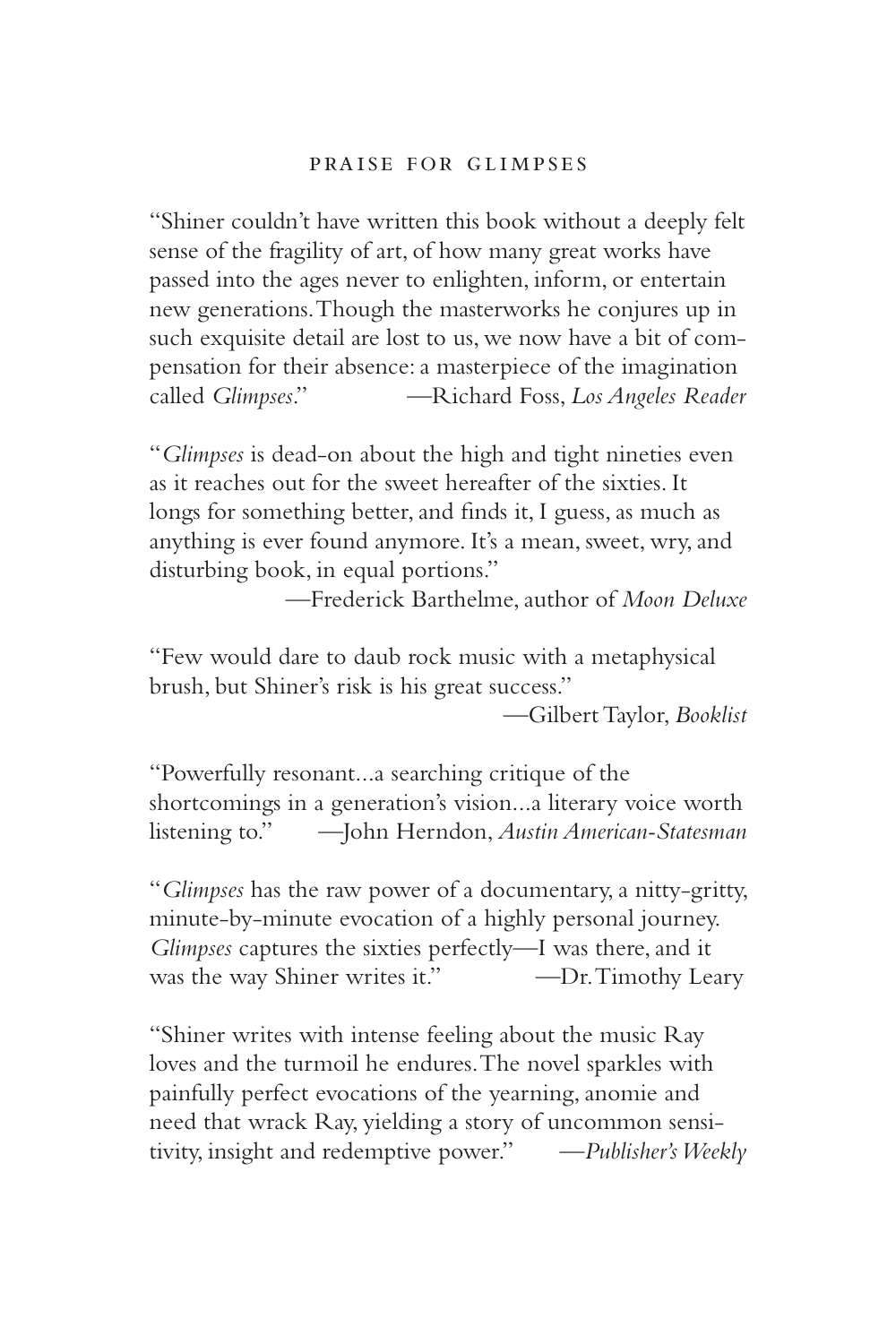"Two decades ago it seemed as though the only true artists in the world were rock musicians. Lewis Shiner has found a way to write about the power of that music and the love it inspired without cloying the mysteries of time, death, sex, and blood relation." —Geoff Ryman, author of *Was*

"As you'd expect from versatile fantasist Shiner, Ray's attempts to keep the failth by resurrecting Jimi and laying his own father to rest are powerfully affecting. Much more than yuppie reunions like *The Big Chill,* this captures a generation's sweet, desperate yearning for the sixties—though it ends up being as authentically wooly as the period." —*Kirkus Reviews*

"Lewis Shiner writes with enough heart for three chests. *Glimpses* is his best work and has the haunting quality of the beginning guitar riff in Hendrix's 'The Wind Cries Mary.' Strong stuff." —Jonathan Carroll, author of *Land of Laughs*

"You don't have to be a musician to love *Glimpses,* but musicians will appreciate how free it is of the strained, embarrassing attempts to describe the musical process that torpedo so many non-musicians when they try to write about music. Much less gimmicky than it sounds, *Glimpses* is ingenious, well-crafted, and deeply moving." —Joe Gore, *Guitar Player*

"Lewis Shiner's best novel so far, a book at once sad and humorous, sweet and tough-minded, richly and rigorously researched and amazingly well imagined. Its central exploration is into the influence various ghosts have upon people, how the past—both in cultural and personal terms—haunts us all...a first-rate work of historiographic fiction for people who genuinely—and sometimes too innocently—love rock 'n' roll." —Lance Olsen, *Review of Contemporary Fiction*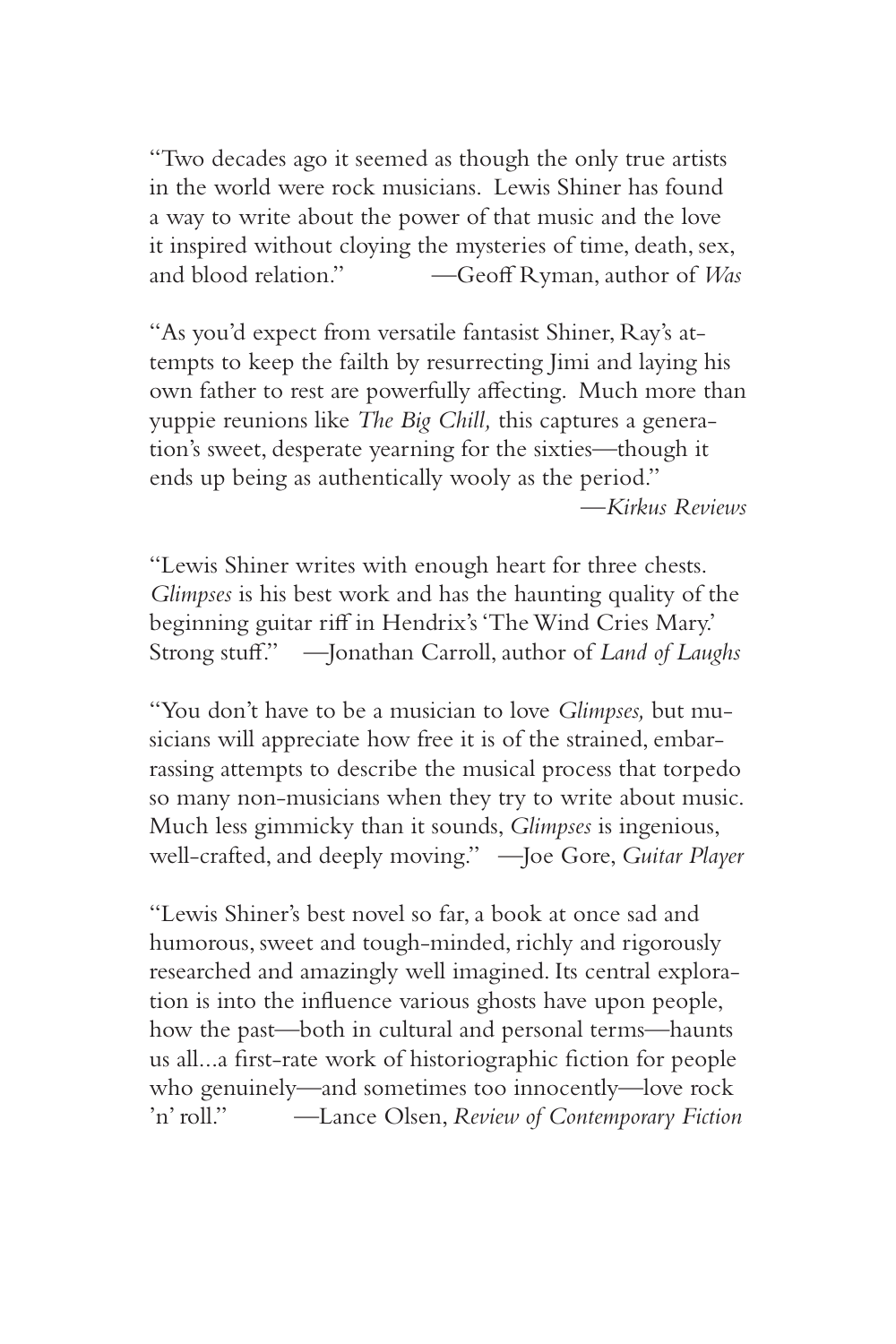"While Shiner has written a suitably surreal and riveting ode to the sixties and its sounds, he's done it without forgetting the present." —Ellen Krout-Hasegawa, *LA Weekly*

"I hesitate to call a book 'important,' but this may well be that...deeply satisfying."

—J. Stephen Bolhafner, *St. Louis Post-Dispatch*

"Though he's dealing with a somewhat strained metaphor the unfinished business of a generation—Shiner is enough of a storyteller that you're never put off by the underlying sentimentality. Even more impressive, he makes you believe the albums his (admittedly autobiographical) protagonist conjures up are the masterpieces they're supposed to be. Quite a performance." —*Stereo Review*

"One of the best rock and roll novels of all time and easily the best fantasy of 1993."

—Don D'Ammassa, *Science Fiction Chronicle*

"At his best, Shiner is able to convey a rare multidimensional perspective on his flawed heroes...More importantly, he is able to convey these overmythologized cultural icons as complex fictional characrters whose struggle to create can still inspire and sustain."

—Philip Leggiere, *American Book Review*

"A compelling fantasy novel that's also a work of lucid and imaginative rock criticism...a big-hearted, affecting book." —Dave Rimmer, *Mojo*

"The semi-fantastic reality of the music lover/rock and roll fan is captured here as never berfore. *Glimpses* is an engrossing, enriching reading experience."

—Paul Williams, *Crawdaddy*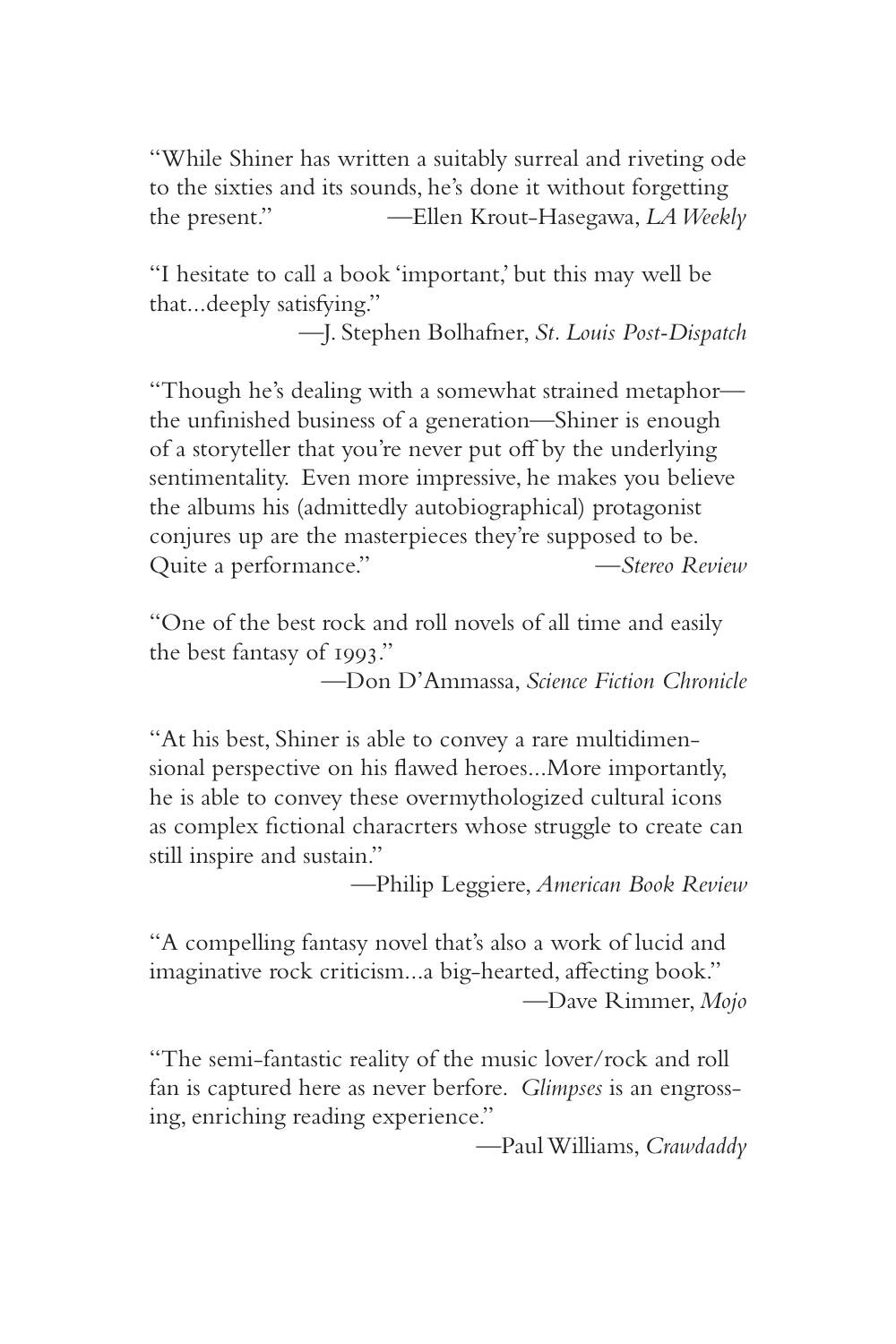"*Glimpses* opens the way into several haunted rooms at the very heart of the myth of the sixties, persuasively illuminating those dark and terribly human moments when art and fate shiver and blur, and the spiritual compass of a generation swings on a thin chill film of drugs and desperation." —William Gibson, author of *Neuromancer*

Winner of the World Fantasy Award

Winner of the Violet Crown Award for Fiction (Austin Writer's League)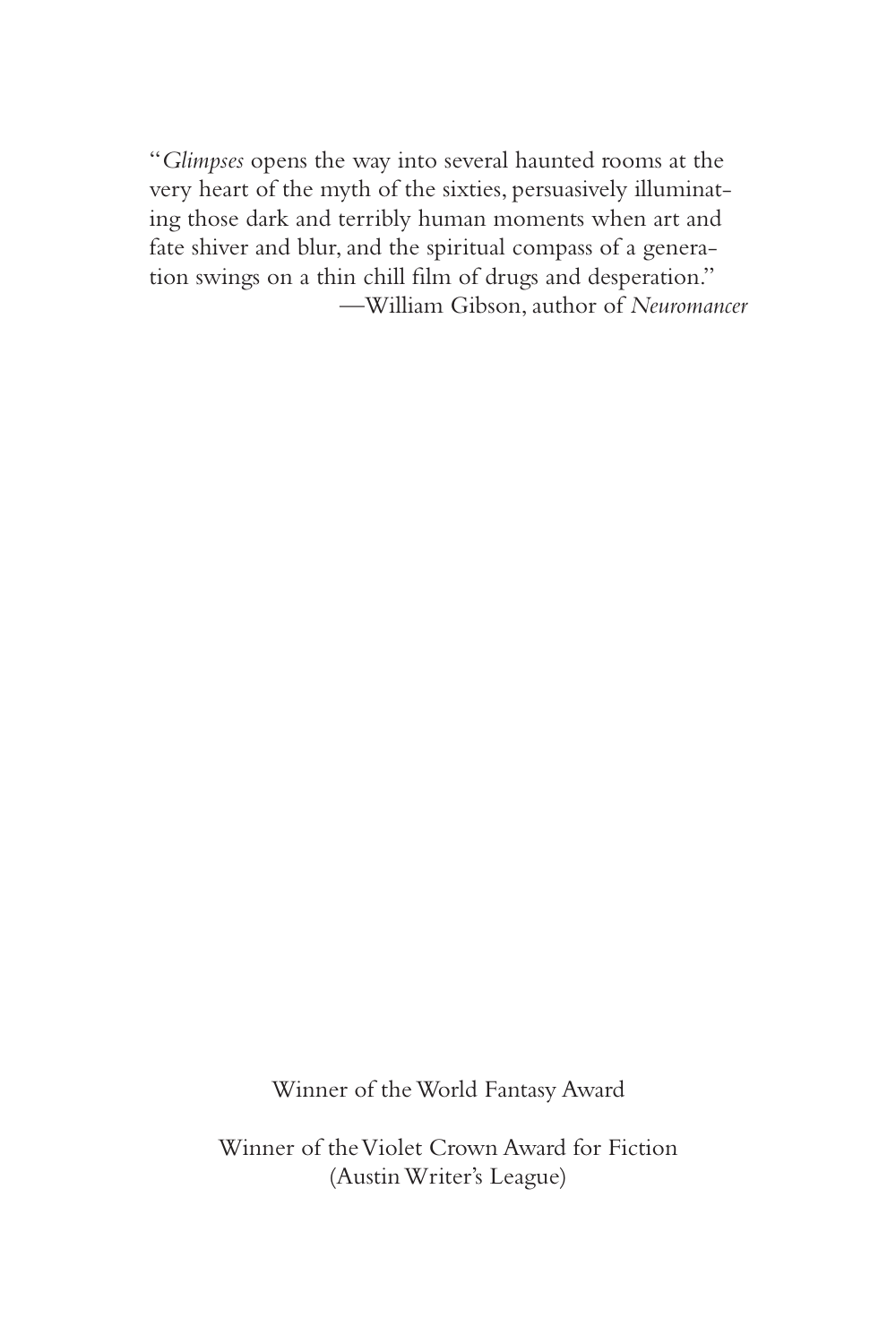## glimpses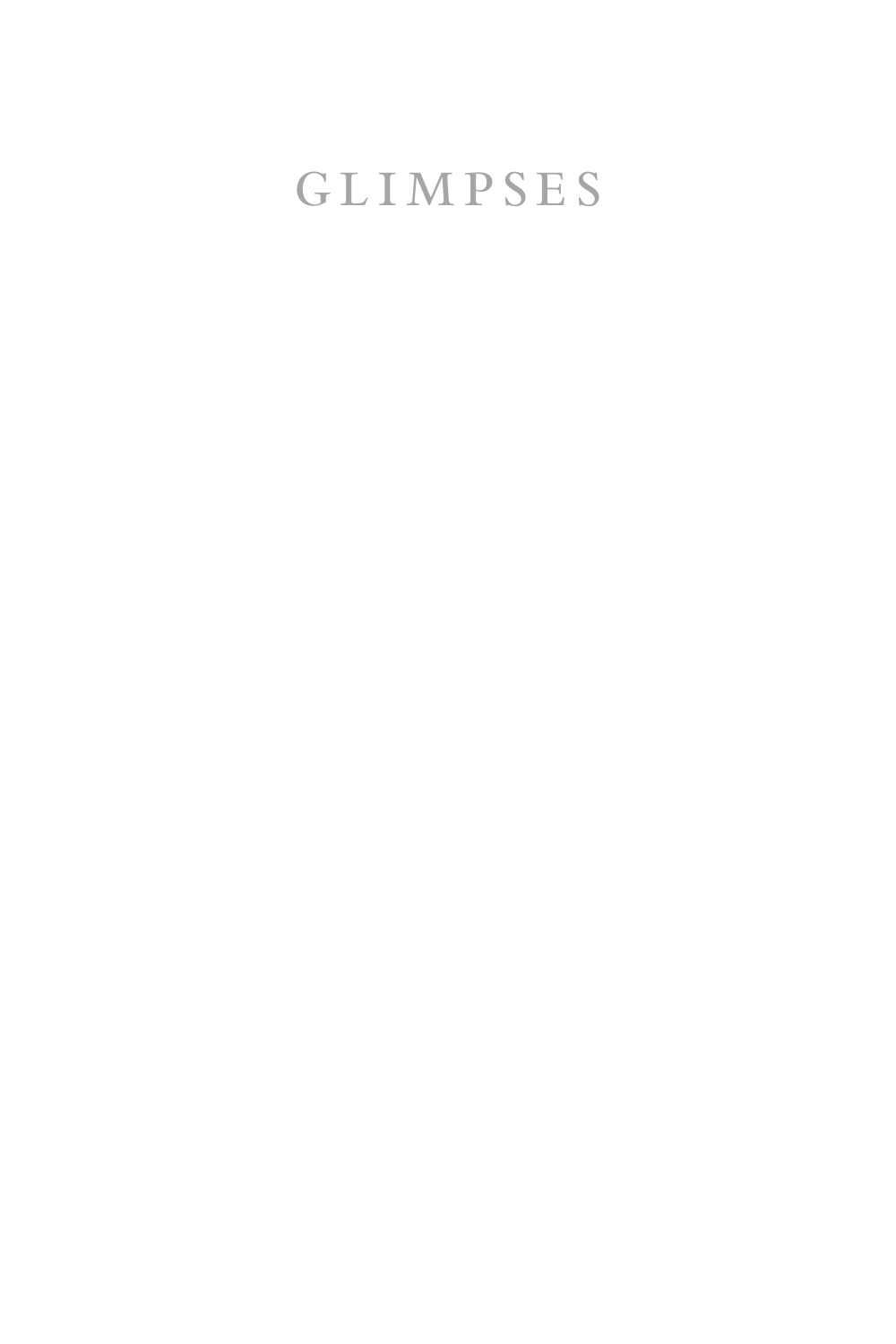#### books by lewis shiner

novels *Black & White* (2008) *Say Goodbye* (1999) *Glimpses* (1993) *Slam* (1990) *Deserted Cities of the Heart* (1988) *Frontera* (1984)

#### collections

*Collected Stories* (2009)

*Love in Vain* (2001)

*The Edges of Things* (1991)

*Nine Hard Questions about the Nature of the Universe* (1990)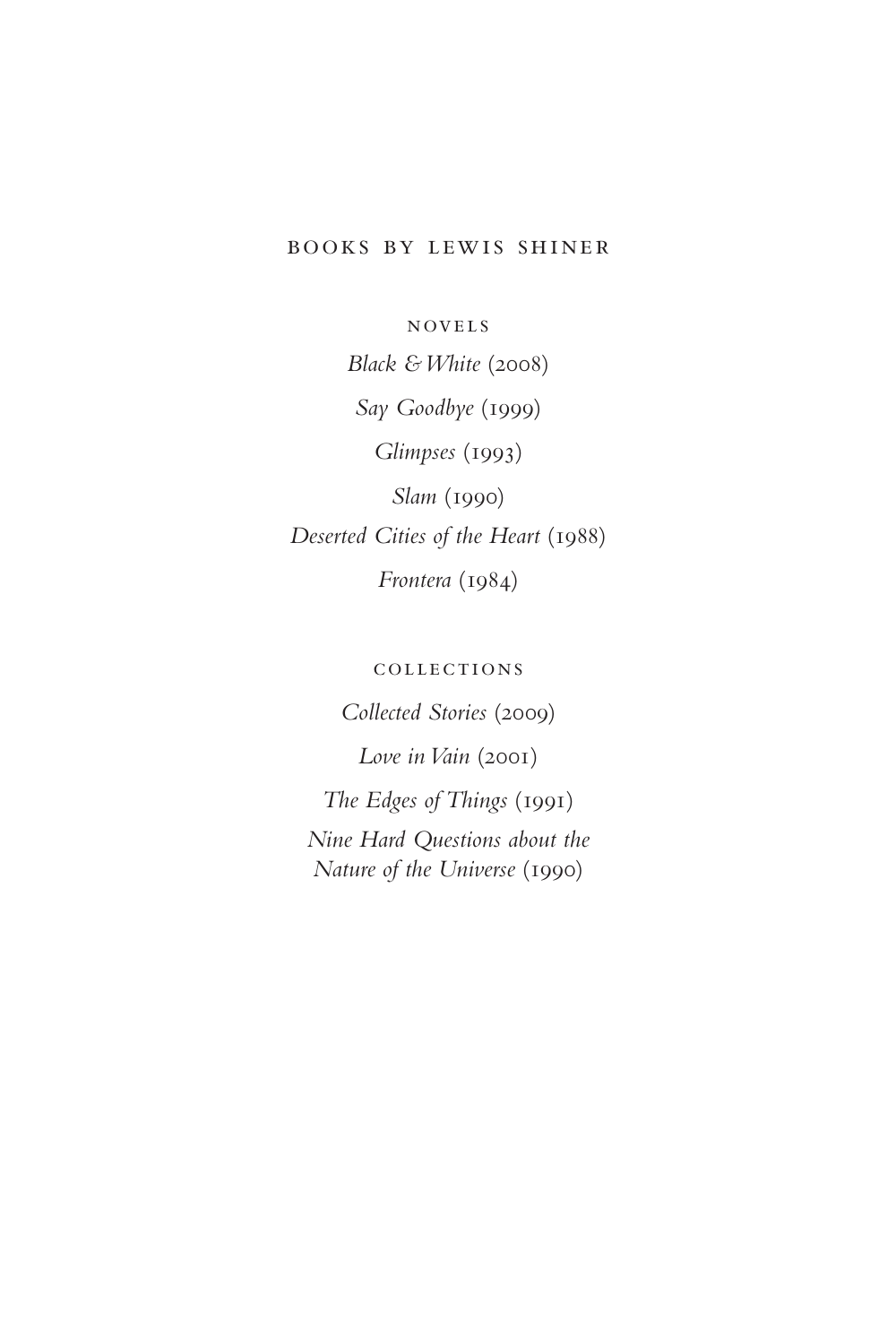# glimpses

### a novel by

## lewis shiner

subterranean press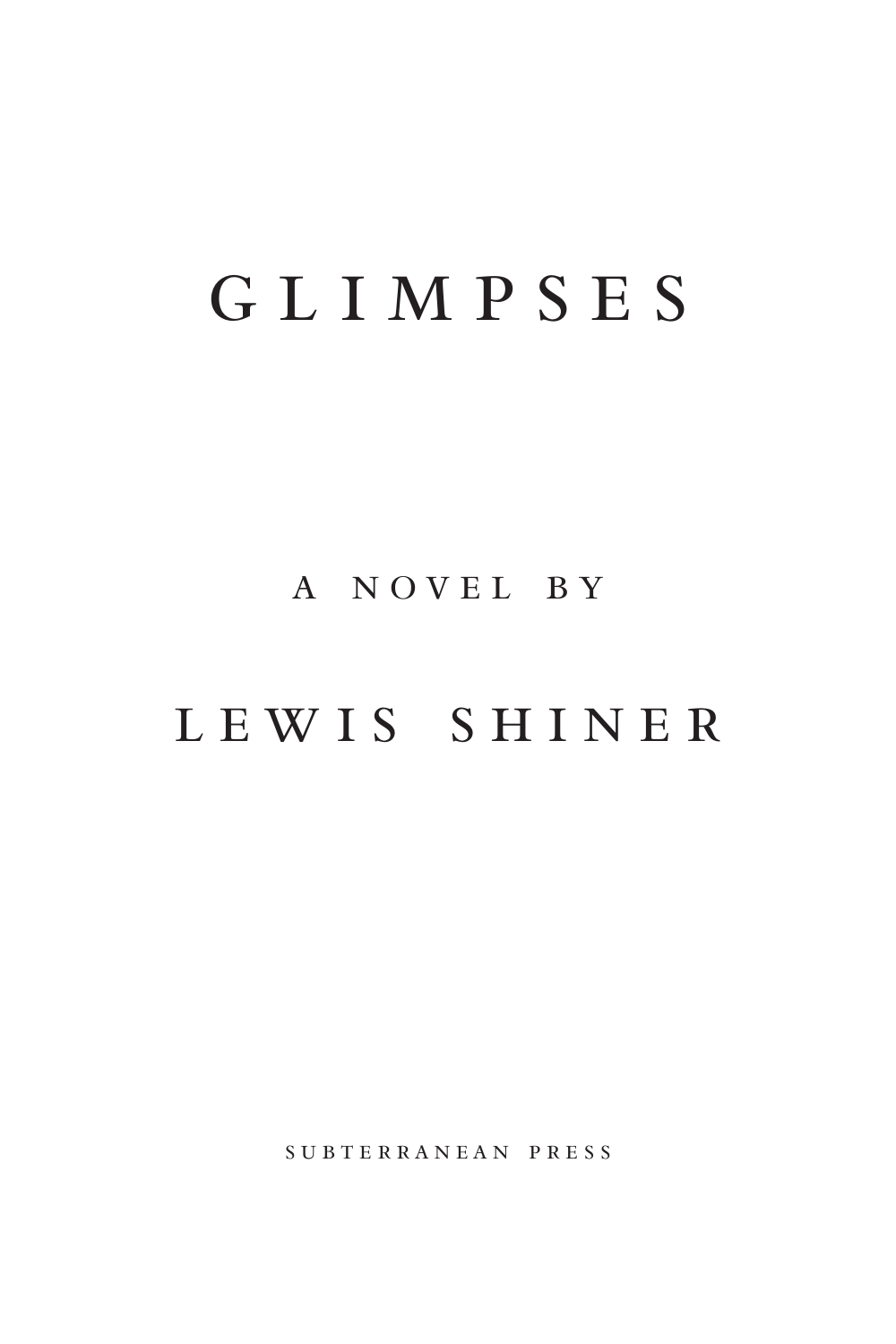© 1993 by Lewis Shiner.

Interior design by Lewis Shiner Set in Bembo

Author photo © 2008 by Orla Swift Jimi Hendrix 2/16/1968 © Hunt Greene Scuba diver © iStockphoto.com/Bart Sadowski Rock band © iStockphoto.com/Shaun Lombard Angelfish© iStockphoto.com/Ian Scott Father and son from the author's collection All other photos and cover design by Lewis Shiner

isbn 978-1-59606-351-8

This is a work of fiction, although it also deals with historical events. The segments that are historical in nature are based on extensive research and interviews. I have portrayed some real persons, both deceased and alive, in the novel. To the extent that those persons are depicted as interacting with the narrator, their actions, motivations, and conversations are fictitious and should not be considered real or factual.

> Subterranean Press PO Box 190106 Burton, MI 48519

www.subterraneanpress.com www.lewisshiner.com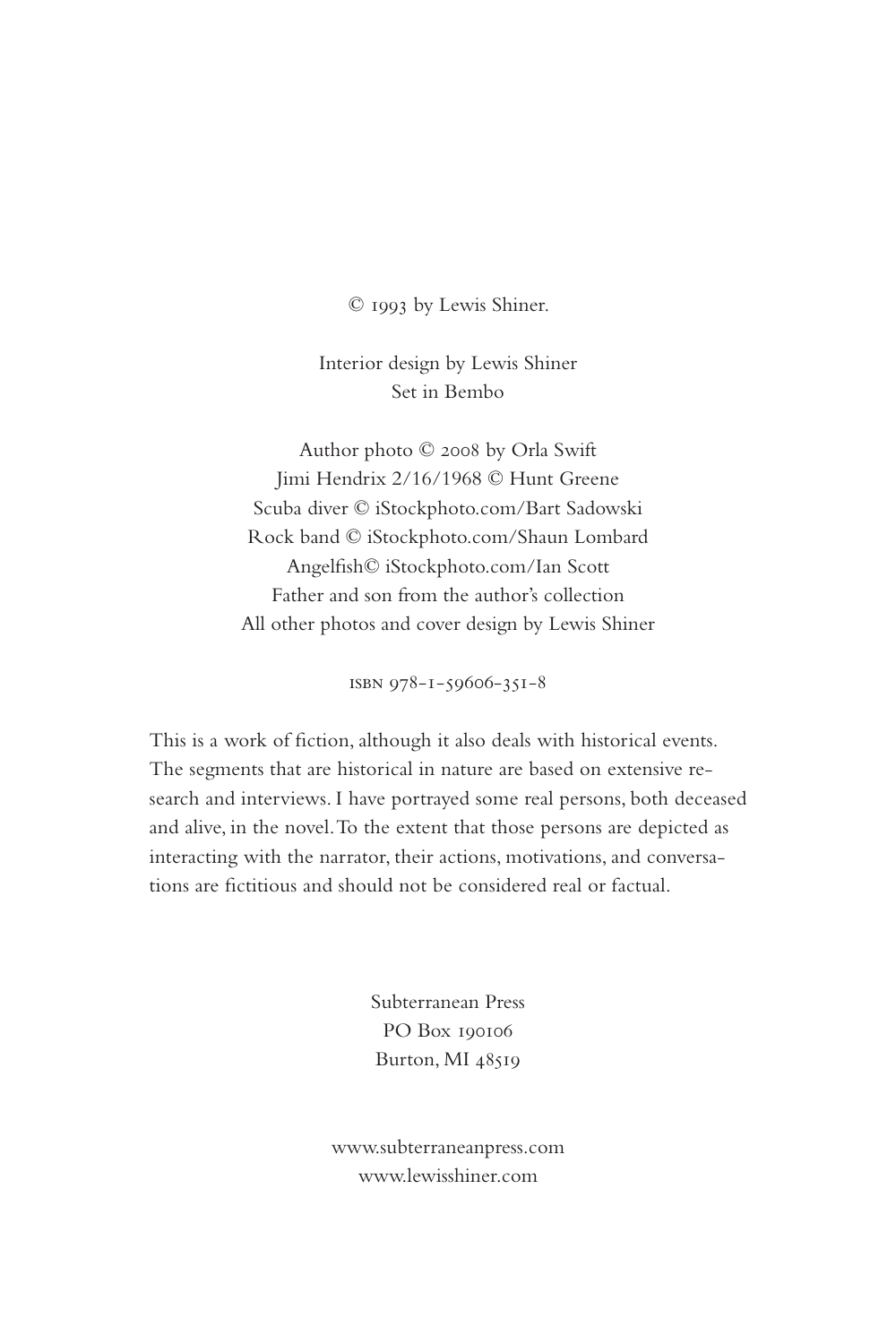To the memory of those no longer with us:

Mary Alberts Paul Bradshaw Timothy Leary Elissa Turner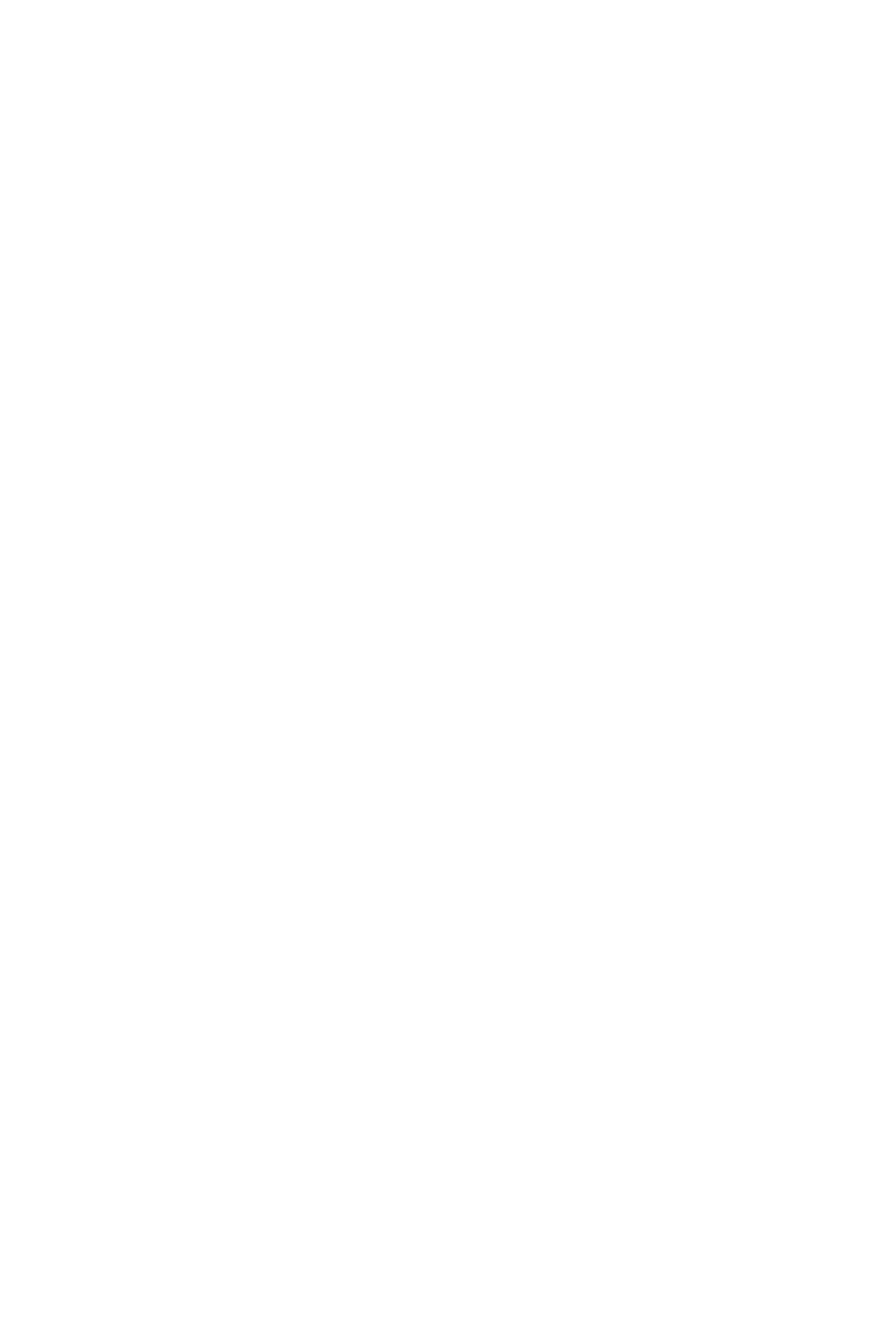### chapter one GET BACK

NCE UPON A TIME there was going to be a Beatles album called *Get Back.* They tried to record it in January of 1969, first at Twickenham Film Studios, then in the basement of Apple Corps at 3 Savile Row. Their own overpriced 24-track dream studio wasn't finished and they had to bring in a mobile unit. So there they were, under bright lights, using rented gear, with cameras filming every move they made.

Paul had this idea he could turn things around. He wanted to get back to the kind of material the band did in '61 and '62, at the Kaiserkeller in Hamburg and the Cavern Club in Liverpool. It must have seemed like another century to them, looking back. They tried to warm up with Chuck Berry standards and "One After 909," something of John's from when he was 17. But it was winter and snowy and cold. The sound stage echoed and the basement was cramped. It just wasn't happening.

That summer they would try again, and this time it would work, and they would come away with *Abbey Road.* The tapes from the other sessions would end up with Phil Spector, who would overproduce the living Jesus out of them to make them sound alive and finally they would come out as *Let It Be.*

The new title pretty much says it all. Between winter and summer everything changed. Paul married Linda, John married Yoko, and Allen Klein took over Apple. By then it was too late to get back, ever again.

MY FATHER DIED not quite two weeks ago. I can say the words but they don't seem to mean anything or even matter much. My mind goes blank. So I think about other things. I put *Let It Be* on the stereo and wonder what it would sound like if things had been different.

Music is easy. It isn't even that important what the words say. The real meaning is in the guitars and drums, the way a record *sounds.* It's a feeling that's bigger than words could ever be. A guy named Paul Williams said that, or something close to it, and I believe it's true.

I've been in Dallas with my mother, straightening out the va insurance, helping her write a form letter to send out instead of a Christmas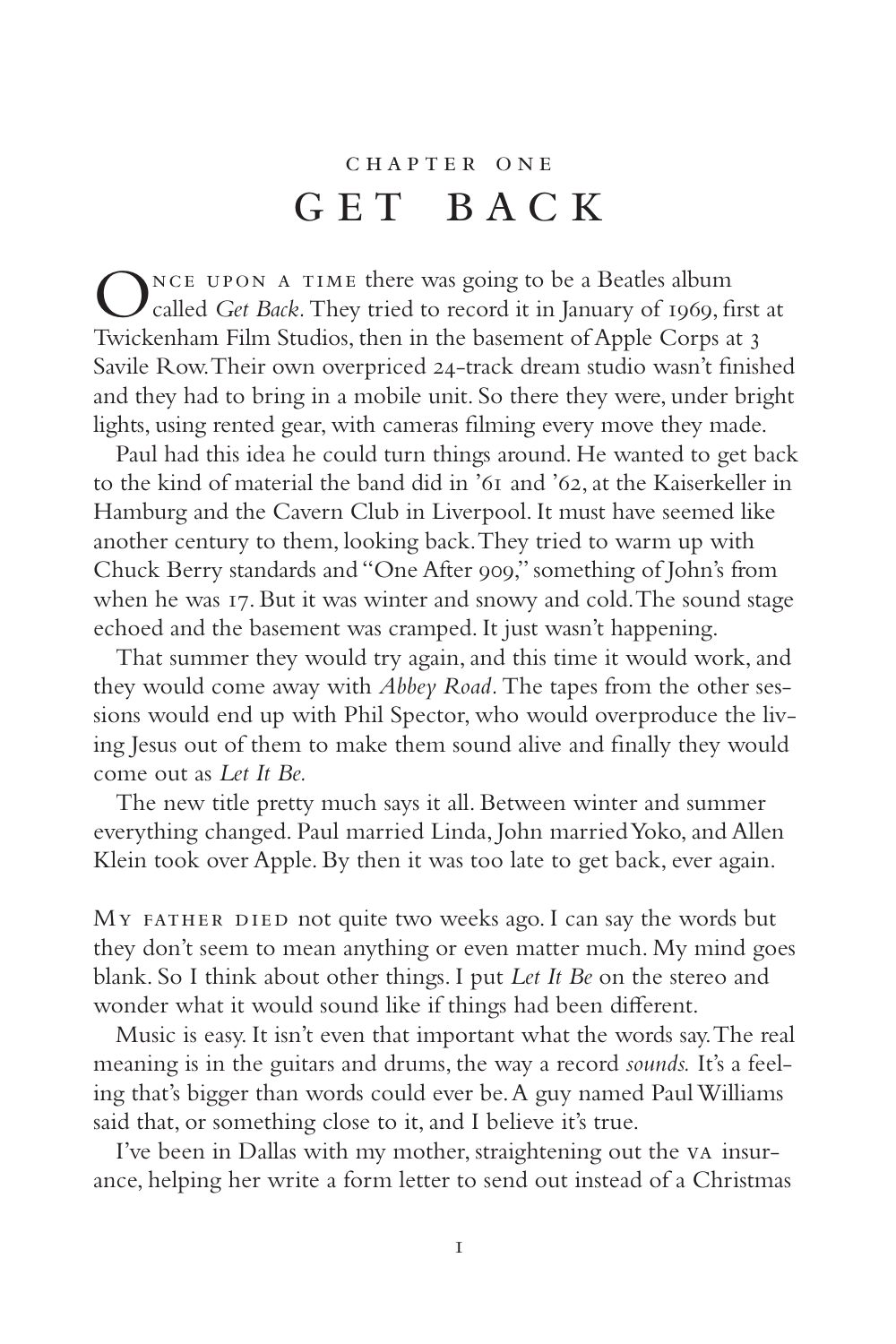card, answering the phone, getting Dad's name off the bank account, a million little things that can bleed you dry. Now I'm home again in Austin trying to make sense of it.

It's November of 1988. The old man died right before Thanksgiving, a hell of a thing. He was scuba diving in Cozumel, which he was too old for, with my mother along for the ride. He used to teach anthropology at smu but since he retired all he wanted to do was dive. My wife and I flew up to Dallas to meet my mother's plane as she came back alone, looking about a hundred years old. She had him burned down there in Mexico, brought a handful of ashes with her in a ziplock bag. Elizabeth came home that weekend and I stayed up there ten days, all I could stand. Then I drove back here in his white GMC pickup truck, my inheritance. The inside still smells like him, sweat and polyester and old Fritos.

Anyway, it's 1988 and it was just last year that they finally released all the Beatles' albums on CD, making a big deal out of how it was the 20th anniversary of *Sgt. Pepper.* It was like everybody had forgotten about the sixties until we had this nationwide fit of nostalgia. Suddenly every station on the radio has gone to some kind of oldies format, and they're playing the same stuff over and over again that you haven't heard in 20 years, and now you're sick to death of "Spirit in the Sky" and "In the Year 2525" all over again. Tie-dyed T-shirts are back and bands that should never have been together in the first place have reunion tours and everybody shakes their heads over how dumb and idealistic they used to be.

I run a stereo repair business out of the house. Most of the upstairs is my shop. The north wall is my workbench, covered with tools, an oscilloscope and a digital multimeter, a couple of my clients' boxes with their insides spread out. The wall above it is cork and there are a million pieces of junk pinned to it: circuit diagrams, pictures of me and Elizabeth and the cat, phone messages, business cards from my parts people, a big black-and-white poster of Jimi Hendrix that I've had since college. The west wall is windows, partly covered by the corn plants, palms, and dieffenbachia that Elizabeth has fixed me up with, all rugged stuff that even I haven't been able to kill. The south side is shelves, over and under a counter top. That's where I keep the boxes I'm not currently working on, as well as my own system. Harmon Kardon amp, Nakamichi Dragon cassette deck, four Boston Acoustics A70 speakers, linear tracking turntable, CD player, graphic equalizer, monster cables all around. There's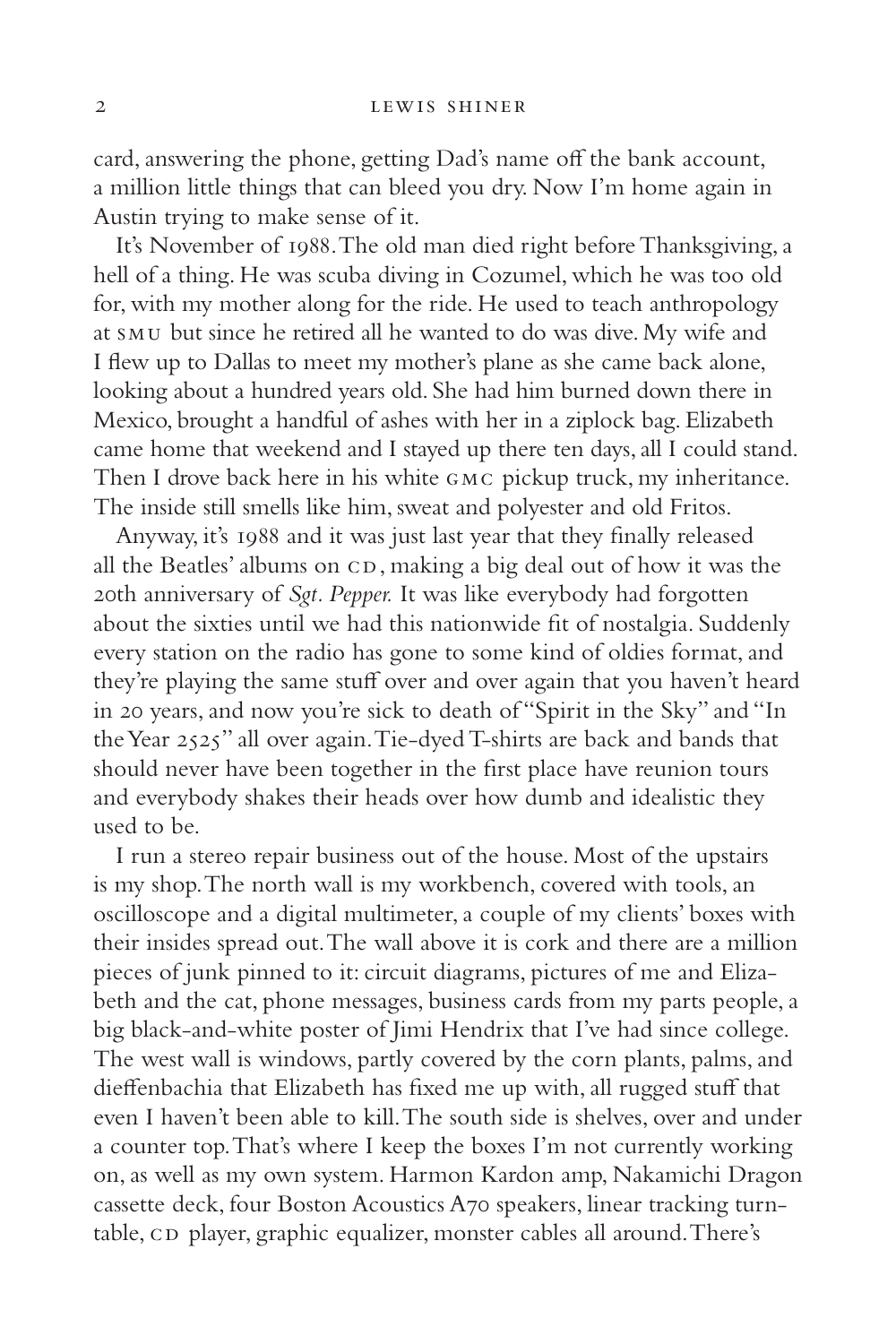something almost spiritual about it, all that matte black, with graphs and numbers glowing cool yellow and white and green, like a quiet voice telling you everything is going the way it should. It's just hardware, metal and silicon and plastic, but at the same time it has the power to turn empty air into music. That never ceases to amaze me.

I only have *Let It Be* on vinyl. The second side was playing, halfway in, and "The Long and Winding Road" came on, full of crackles and pops. I was running on automatic, my hair tied back, house shoes on, resoldering a couple of cold joints. The song is just Paul on the piano, a McCartney solo track really, with a huge orchestra and chorus that Phil Spector dubbed on afterwards. A decent tune, though, even John admitted that.

I don't remember the first time I heard it, but I remember the one that stuck. It takes me back to Nashville, early June of 1970. I remember it was a Sunday. I heard this announcement on the radio that my band, the Duotones, was supposed to play that afternoon in Centennial Park. It was news to me. I showed up and sure enough, there they were, sounding a little hollow and tinny inside the big concrete band shell, and there in the middle was their new drummer. Scott, the lead player, came out in the audience during the break and said, "We were going to tell you. That promoter we hooked up with, he had his own drummer."

I remember being able to see the individual little pebbles in the pinkish concrete under the bench. The bench, I think, was green. There wasn't a lot for me to say. My bridges were burned. I'd spent the last month flunking out of Vanderbilt, too busy with band practice or protests over the shootings at Kent and Jackson State to go to class. I hadn't managed to stop the war, and now I didn't have a band either.

I hung around until they closed my dorm and then I hit the road. I'd already told my parents I wasn't coming home for the summer so I just drove on through Dallas, headed for Austin, where Alex was. She wasn't my girlfriend anymore. We'd broken up the fall before. But then we'd broken up a million times and if I was there, staying at her house, maybe she would change her mind.

I only had am radio in my car and it seemed like they just played two songs that whole trip. One was Joe Cocker's cover of "The Letter," with Leon Russell's piano sharp as an icepick, making me push the gas to the floor and feel the hot wind through the open windows. The other was "The Long and Winding Road." It had been a pretty long road for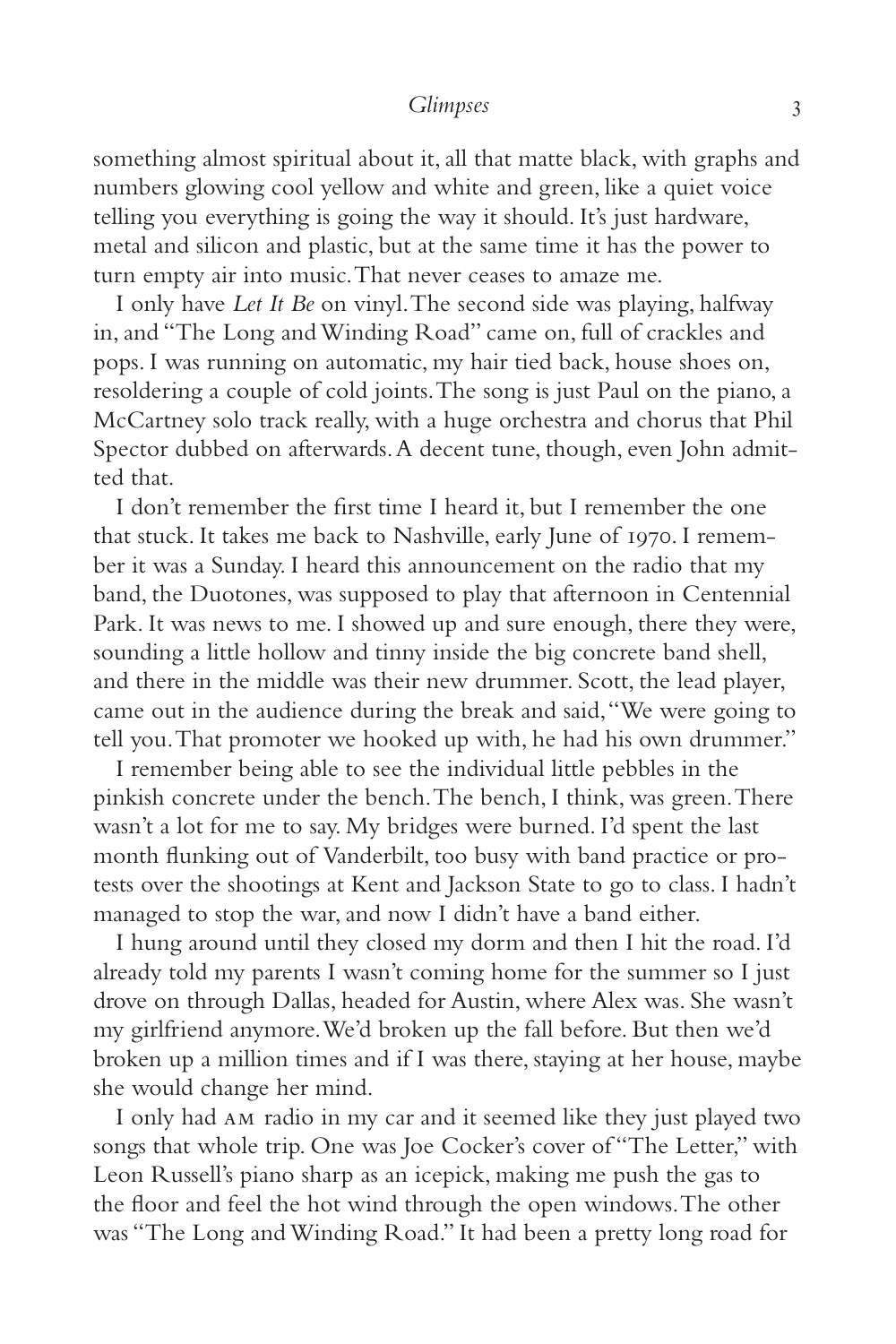me and Alex. I'd known her since sophomore year in high school, since we were all in drama club together. I'd seen her long hair go from red to brown to black, listened to her rave about everything from astrology to Bob Dylan to BMW motorcycles. I'd spent the last half of my senior year and the summer after helplessly in love with her. It was my first real love affair, full of jealousy and tears, the unendurable pain of an unanswered phone, long drives back from her mother's apartment at two in the morning, dozing off at the wheel. But mostly it was making love, in the car, on the floor of her mother's den, at friend's houses, in my bed with my parents watching TV in the next room.

The Beatles didn't get it together for *Get Back* and Alex and I didn't get it together in the summer of 1970. I moved off her couch after a week or so and rented a room up on Castle Hill. Right before I left I got this letter, care of her, from my father. It was always my mother who wrote me, I guess that's true in most families. This time it was him, on a sheet of yellow legal paper, printed in block capitals. GO AHEAD AND PLAY IN THE TRAFFIC, it said. Then, at the bottom, ONE THING YOU FORGOT: LOVE. I can't remember him ever using the word before. It looked like a lie. He signed it DAD. I didn't tear it up, bad as I wanted to. Maybe I just wanted to keep hating him the way I did right that minute.

During those long summer days in Austin I looked for work. Everything turned out to be door-to-door sales. At night I tried to put a band together with a guy who was just learning to play guitar and an organist who'd done nothing but classical. One day the bass player disappeared in his ice cream truck en route to Houston, and that was the last straw. I ended up back in Dallas in spite of myself, getting a degree in electrical engineering from DeVry Institute. That got me my first decent job, printed circuit design for the late lamented Warrex Computer Corporation.

There's magic, see, and there's science. Science is what I learned at DeVry and it bought me this nice two story house off 290 in East Austin. Magic says if maybe the Beatles could have hacked it then maybe Alex and me could have hacked it.

If the Beatles had hacked it, "The Long and Winding Road" would have sounded a lot different. Paul always hated what Spector did to it, wanted it to be a simple piano ballad. John might have written a new middle eight for it, something with an edge to cut the syrupy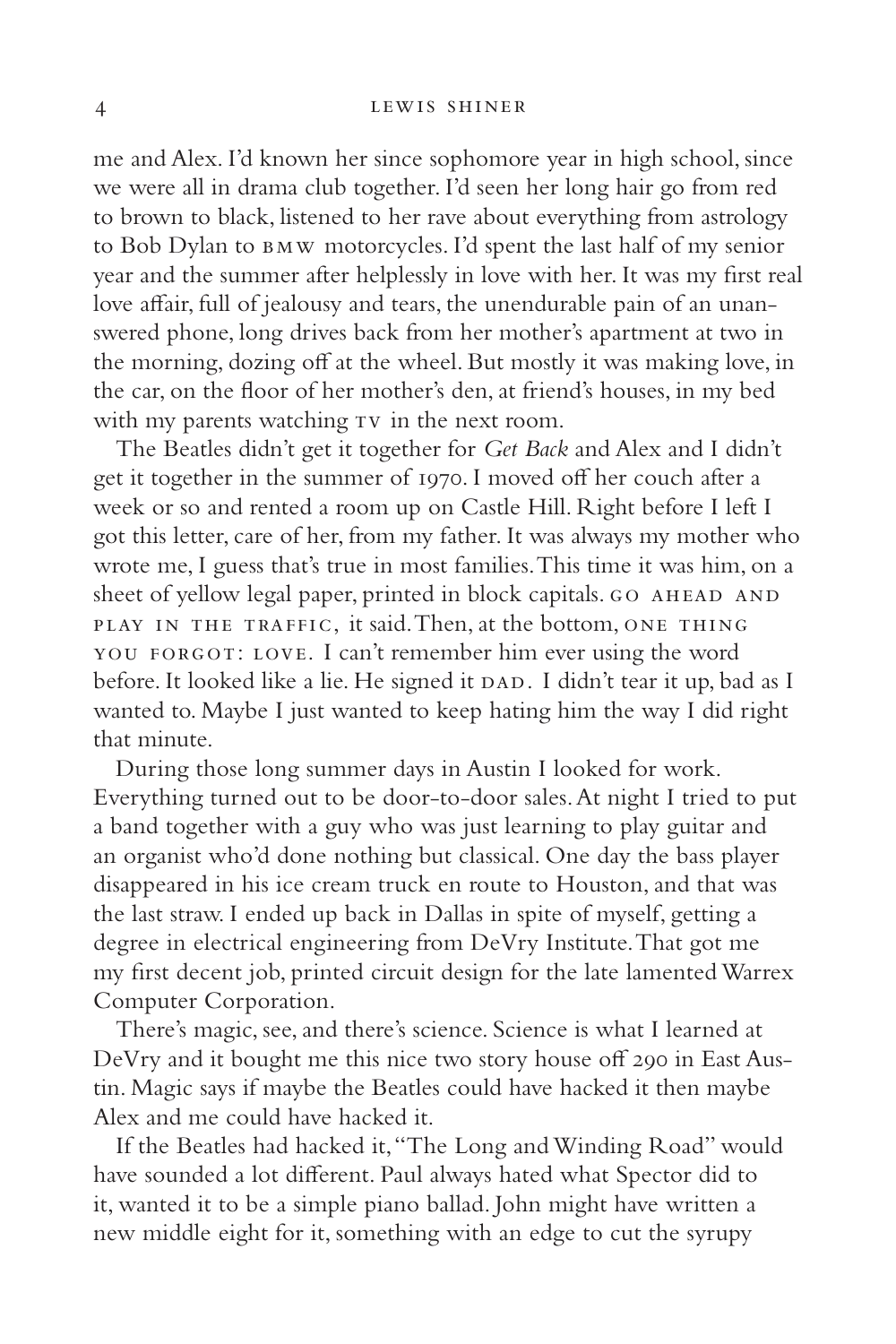romanticism. George could have played some of the string parts on the guitar, and Ringo could have punched the thing up, given it more of a push.

It could have happened. Say Paul had realized the movie was a stupid idea. Say they'd given up on recording at Apple and gone back to Abbey Road where they belonged, let George Martin actually produce instead of sitting around listening to them bicker. I'd seen enough pictures of the studio. I could see it in my head.

Here's George Martin, tall, craggy-looking, big forehead, easy smile. Light-brown hair slicked back tight. He's got on his usual white dress shirt and tie, sitting near the window of the control room that looks down on Studio 2. Studio 2 is the size of a warehouse, thirty-foot ceiling, quilted moving blankets thrown over everything, microphones of every shape and size, from the slim German condensers to the old-fashioned oblong ribbon types, miles of cable, music stands like small metal trees.

Here's John, his beard just starting to come in, hair down to here, Yoko growing out of his armpit. Paul's beard is already there, George Harrison and Ringo have mustaches. Paul is in a long-sleeved shirt and sleeveless sweater, John and Yoko are in matching black turtlenecks, George has a bandanna tied cowboy style around his neck. The tape is on a quarter-inch reel, not the inch wide-stuff they use now. It's been less than twenty years, after all, since the studio stopped recording directly onto wax discs. Everything about the mixers and faders is oversized, big ceramic handles, big needles on the vu meters, everything painted battleship gray. The air smells of hair oil and cigarette smoke. Everyone bums Everest cigarettes off of Geoff Emerick, who is wearing a white lab coat like all the other EMI engineers.

They're listening to the playback. Here's Ringo's deadened toms, five quick chords on George's Rosewood Telecaster...

And there it was. Coming out of the speakers in my workshop. For half a minute it didn't even seem weird. I put down my soldering gun and listened, feeling all the emotion that had been buried under the strings rise to the surface.

Then it hit me, really hit me, what I was listening to. As soon as it did the music slowed and went back to the way it always has been.

I WAS LIGHTHEADED and there was a sound like tape hiss in my ears. I cut the stereo off and sat on the old brown leather couch by the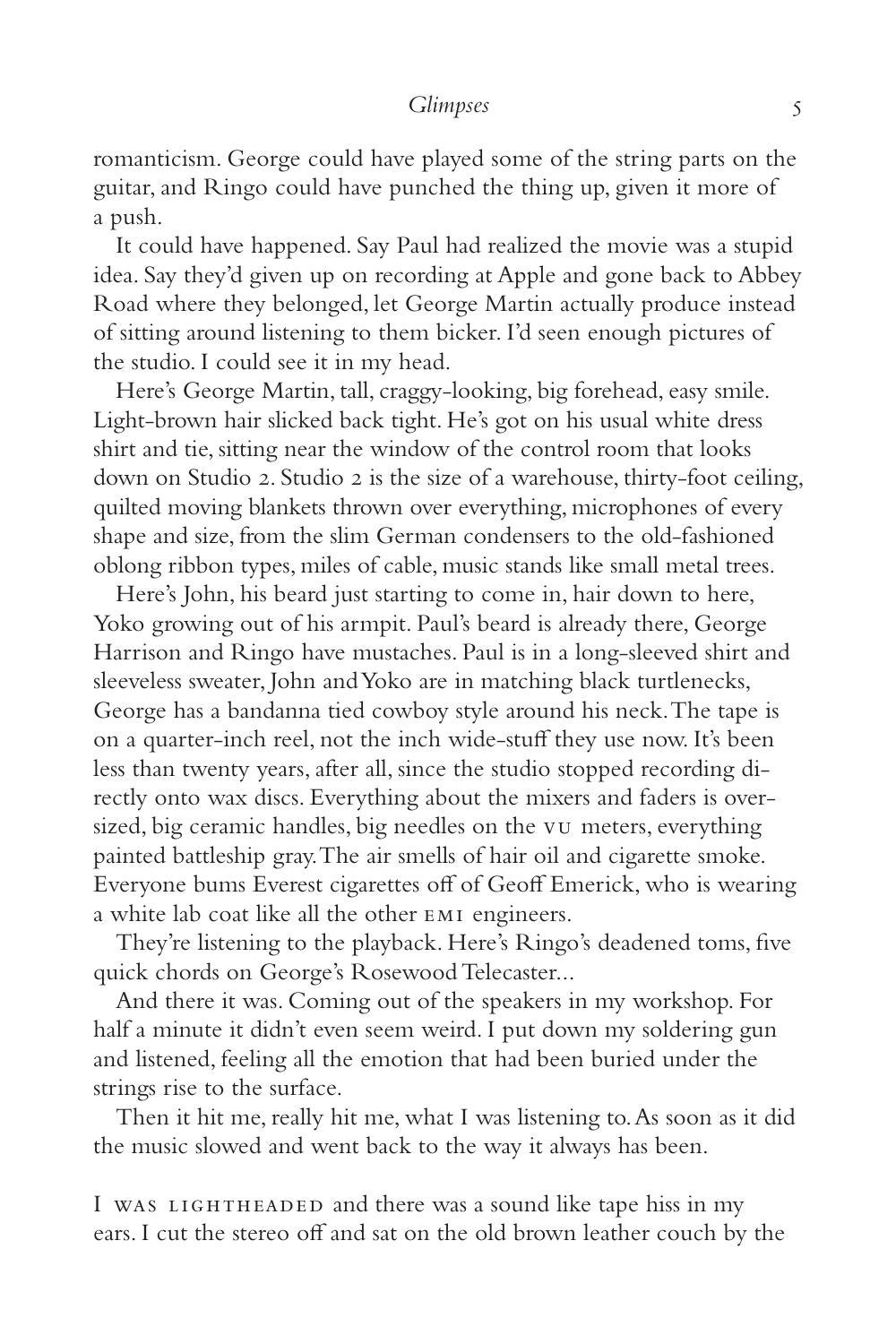windows, thinking, what the hell just happened? The cat, who is this big black-and-gray tabby named Dude, jumped up in my lap like he always does when I sit on his couch. I started to pet him and then the fatigue washed up over me. I let myself doze off for a few minutes and when I woke up my head was going like a bass drum.

It was three o'clock. Elizabeth would be home any minute. I went down to the kitchen and ate a couple of cookies to get my blood sugar back up. I felt weird, tapped out, like I'd just come down with something. I wondered if maybe I had. Maybe I'd hallucinated the whole thing.

I heard Elizabeth's car in the driveway.

I never know what kind of mood she'll be in. Sometimes it's been kids yelling at her all day and she just wants silence or the TV. I put the cookies away and rinsed out my milk glass. The door opened with a kind of squeak and pop. I heard her toss her purse on the table by the door, walk into the living room and collapse on the couch. "Any mail?" she said.

I came out of the kitchen, drying my hands on a dishtowel. I could only see her blonde hair where it hung over the back of the couch, all those different shades, gold and light brown and honey and yellow and white. "Not yet."

I thought, if she asks how my day went, I'll say something. She picked up the remote control and turned the tv on to cnn. Somebody was talking about President-Elect Bush and the anti-drug hysteria the whole campaign had caused.

"What a day," she said. "This one kid, Mikey?"

I walked over and sat on the stairs. "You told me about Mikey before."

"Yeah. Well, today he herded about six of the girls under the slide and charged the boys a quarter apiece to go under there with them. Of course his father's the stockbroker, so I guess I shouldn't be surprised that it breeds true."

I was too woozy to manage a laugh. "You want a drink?"

"Not right now. I need a new job, is what I need." She's talked about quitting since her first year in the school system and I don't take her seriously anymore. I went back to the kitchen and cracked a Bud, my first of the day. It didn't do much for the headache right away, but these things take time.

•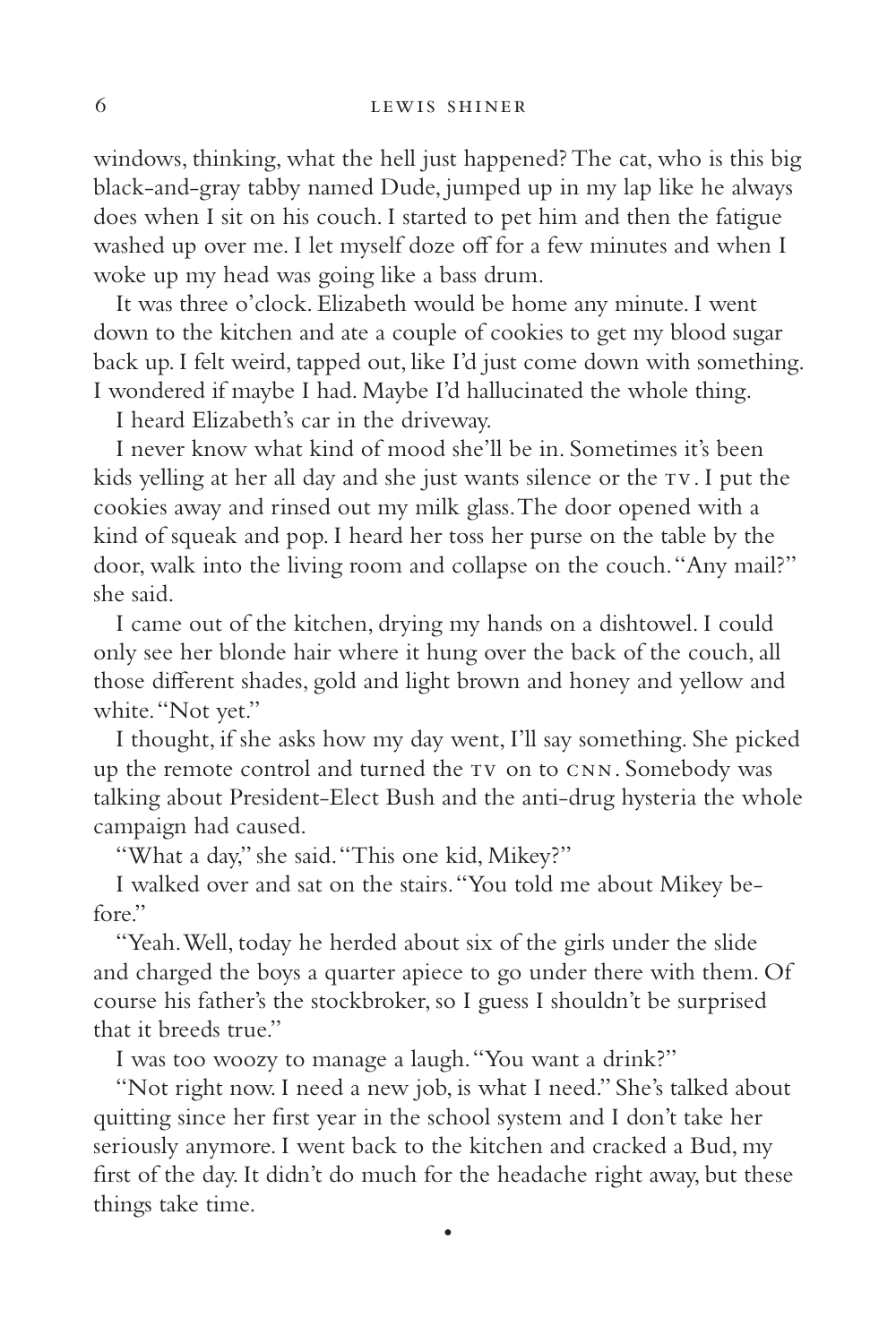THAT NIGHT I HAD another nightmare about my father. I go to this huge shed to rent scuba gear for him. The floor is like the deck of a ship and rolls under my weight. I don't see anything but these weird, bell-shaped tanks and I tell the guy I need the big aluminum ones. I'm pleased that I wasn't taken in by such obviously bogus tanks. He goes to get the right kind and I follow. The floor starts to really roll and then sinks. The suction of the sinking floor pulls me under. My shoes and wet clothes are too heavy. I can't get to the surface and I start to panic. I know that I know how to swim and this should all be okay, only it isn't. I start yelling.

I was still yelling when Elizabeth managed to wake me up. She made sure I was okay and then she turned over and went back to sleep. It's a talent she has. I myself lay there for a long time, trying to clear all the shit and nonsense out of my head. It's like the Zen business where you're supposed to not think about a white horse, only it's impossible, you can't *not* think about something. My father used to tell me that story, now it's my father I can't get rid of. He's right there, floating face down in the blue-green water, the regulator hanging out of his mouth and leaking a thin stream of bubbles.

I tried to think about the thing that happened with the Beatles song. That was just as scary. So I finally pictured a wiring diagram for an amplifier and made myself an electron, and I followed my way through the gates and resistors and capacitors like I was walking a garden maze and that finally did the trick.

THE LAST TIME I talked to my father we got in an argument over cameras. You'd think after thirty some-odd years I would have learned to keep it from happening. Not a chance. He could always find some way, if he kept at me long enough, to get me to fight back. It was my mom that called, of course. At the end she made him get on the phone with me, and somehow he ended up trying to tell me that no camera in the world had an F-stop larger than f/4. "I'm looking at my camera right here," I said. "I have it in my hands. It goes  $f/4$ , then  $f/2.8$ , then  $f/1.8$ ."

"It must be some kind of Russian camera."

"Dad, it's a fucking Nikon."

"Well, it's the only one like it ever made."

By that point even I could see that it was time to cut my losses. Like the guy that goes to the doctor and says, "It hurts when I bend over," and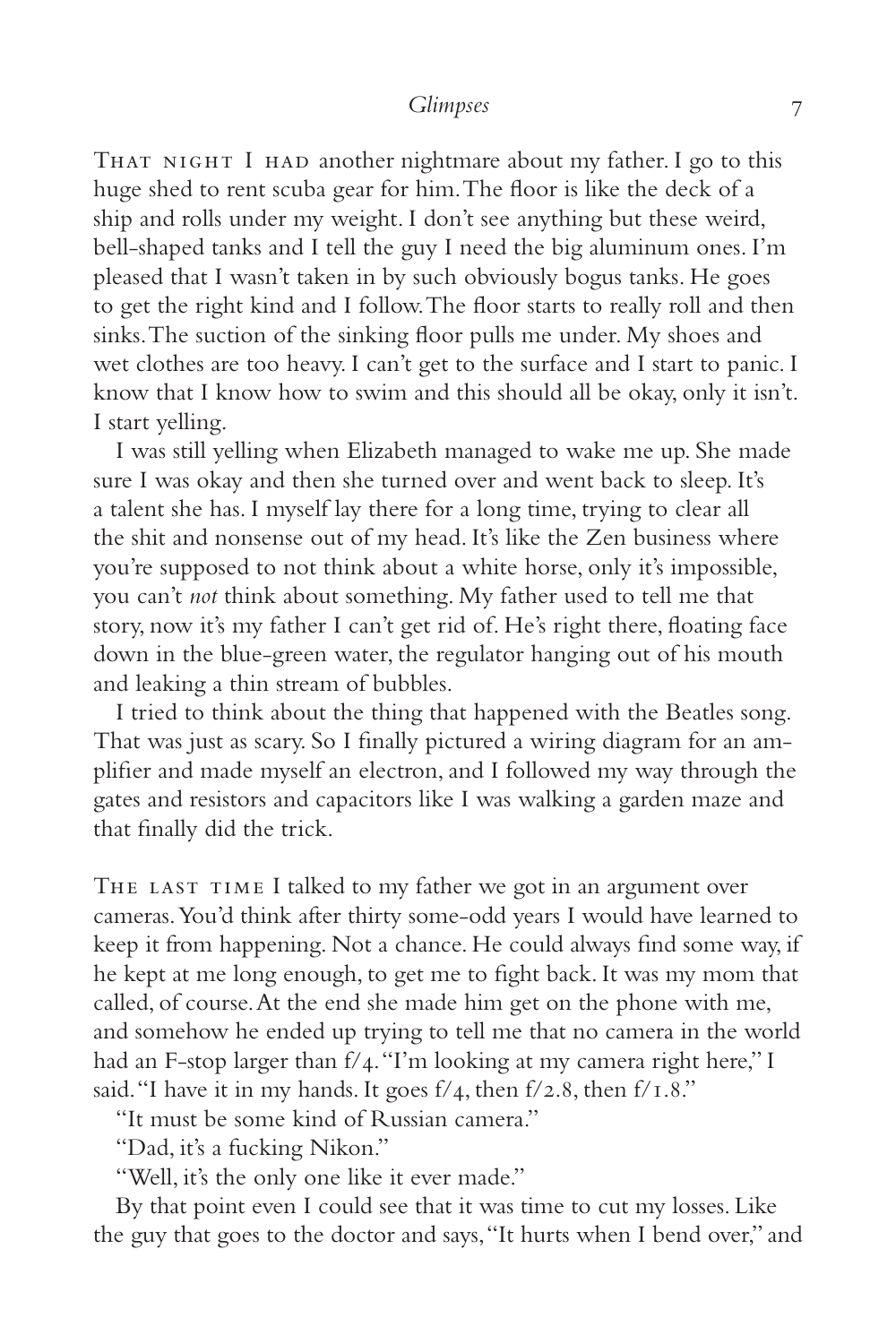the doctor says, "Don't bend over." For the first time in my life I knew, I could see without question, that my old man would never change.

Elizabeth has this friend named Sandra that we see at parties. She's in AlAnon, for people with alcoholic parents. The whole co-dependent 12-step thing. They tell her you have to quit trying to change them. It's not your fault. Change yourself to where you can get clear of it.

So that was what I did. I said, "Yeah, Dad, right Dad, goodbye Dad." That was in August, the last words I ever said to him, and in November he was dead.

It was hard to walk away from an argument with him, to not try to win. Sometimes not doing something is the hardest thing there is. Not thinking about that damned white horse. Not taking that one last drink that you know will make you throw up. Not making a pass at the divorcée with the antique 8-track who would happily pay with something other than cash.

So when I got this letter from my mother in October that told me how disappointed she was that I wouldn't talk to my father, that I wouldn't even apologize, I lost my temper. I was so mad it was like shock. I sat for an hour trying to work and couldn't move my hands. So I wrote her back, told her everything I could remember that he'd done to piss me off or fuck me up. I didn't hold back on the cheap shots or the whining or the guilt.

Elizabeth came home while I was reading it over and for some reason I handed her my mother's letter, and then mine. I told her, "I'm not going to send it, of course."

She read both of them and said, "No, you're right. You shouldn't send this." I felt weirdly let down for half a second, then she said, "You should make it stronger. She said she doesn't feel welcome in our house. Tell her the truth. Tell her she's welcome, but he's not. Tell her he doesn't know how to behave around decent people. Tell her the way he treats you. Go ahead and tell her."

"I thought..."

"What?"

"I always thought you blamed me. For the way things are between us. That you wanted me to somehow make up with him."

"I never said that. I didn't say anything like that. What I wanted was for you to write a letter like this, but I didn't want to push." She was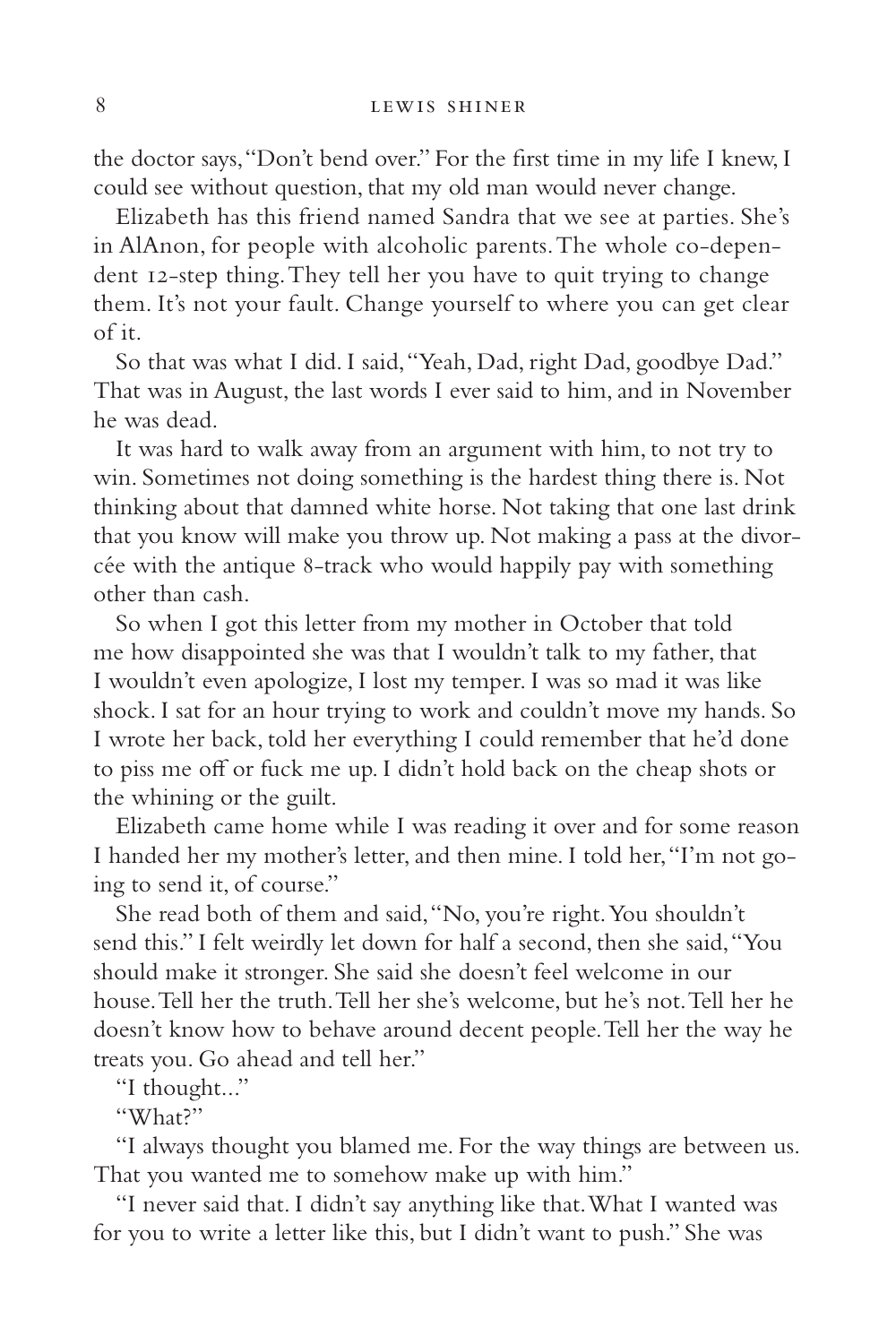standing there with her arms folded, cold and solid, like an iceberg. I liked having that chill directed at somebody else for a change.

So I wrote the letter. I told my mother how, when he played games with me as a kid, he would tear up the cards if I started to win. How whenever Elizabeth or I cooked for him, he would look at the plate and say, "What is this shit?" like it was supposed to be funny. How when I was in high school and he couldn't find anything to punish me for, he would ground me for my "attitude." It ran to four pages. I mailed it before I could change my mind.

I got this apologetic letter back from my mother. Eventually she talked to my father about some of the things I'd said and he told her, "He'll get over it."

That was the week before they went to Cozumel.

So my father is dead, and Alex is married with two kids somewhere in Austin. But there is this other lost thing, this Beatles song, and maybe I can have that back.

Elizabeth was off to work by 7:30 the next morning. I did the breakfast dishes and went upstairs. I had a couple of easy jobs that I was supposed to get out by lunch—new belts on a turntable, an amp with a short in the power supply. I couldn't make myself look at them. Instead I got out a new Maxell xlii 60 and put it in the Nakamichi. I powered it up and fast-forwarded the tape all the way through, then rewound it to get the tension right. I cued it up past the leader. Then I sat down on the couch with the remote.

I laid it all out in my head like before. The control booth, the four Beatles, the sound stage outside the window. George Martin with his chin in his hand, Geoff Emerick rewinding the tape. Martin nods to Emerick. I turned on the Nakamichi.

The song played right through to the final "yeah yeah yeah yeah." After that was the squeak of the piano stool, the click of the intercom, and Martin's voice from the tape saying, "Come on up, fellows, let's listen to that one." Then silence.

My hands and my forehead were sweating. I pried my eyes open. November sunshine, digital readouts on the stereo, the spools of the cassette still turning. I rewound the tape and dropped the remote on the couch next to me.

I was exhausted. I went downstairs and washed my face, poured a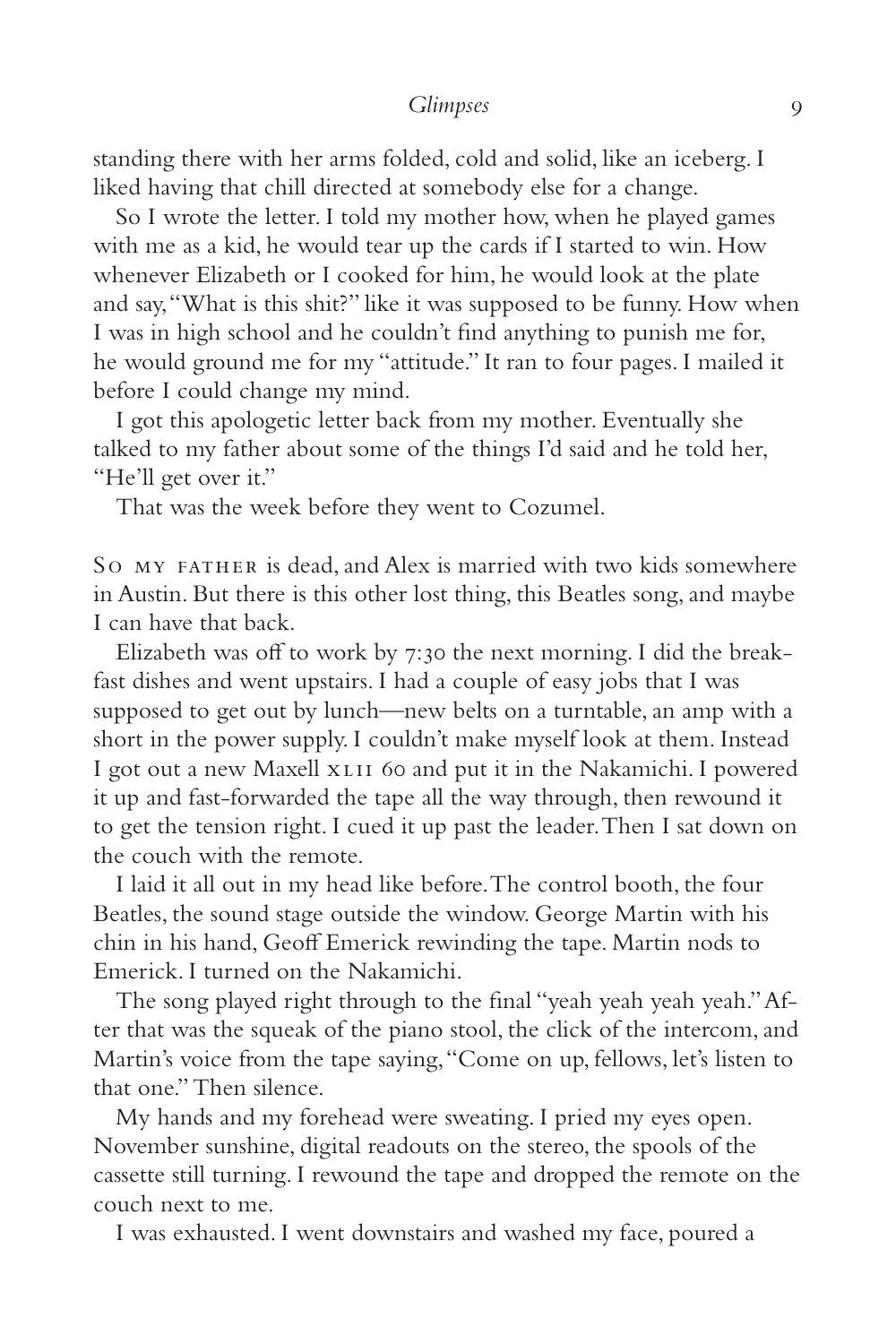fresh cup of coffee. Either there was something on the tape or there wasn't. Either way I didn't know what to do about it.

I fought my way through the two repair jobs and called the customers. Then I took a nap for an hour. I was still tired when I woke up, but my nerves wouldn't let me sleep any longer. I went upstairs and played the tape.

I was waiting for Elizabeth when she got home. She stopped in her tracks when she saw me and said, "What's wrong?"

I said, "I want you to come upstairs and listen to something."

"Right now?"

"I think so, yeah."

She dumped her purse and her books and sighed theatrically as she climbed the stairs. She sat on the couch and listened to the tape all the way through. "The Beatles, right?"

"Did you notice anything different about it?"

"I guess. It sounded faster maybe."

"It's a totally different version."

"One of those bootlegs or something?"

"Unh uh. It's not like that at all." I got up and went over to the deck and shut it down. "I made it," I said.

"I don't understand."

"I don't either." I turned around and faced her, leaning back against the counter top. "I know this sounds completely crazy. I was trying to imagine the song, I mean the Beatles playing it this way, and it started coming out of the speakers. So I, like, did it again, with the recorder on, and I got a tape of it."

Elizabeth sat there for a long time, looking at me. The sun behind her made it hard to read her expression. She was perched on the very edge of the sofa, like she didn't mean to stay. A half-smile on her face came and went, like a rheostat dimming and raising the lights. Finally she said, "This is some kind of joke, right?"

"It's not a joke."

"I don't understand. What is it you want me to say?"

"You heard the tape. It *is* something different."

"I can't authenticate a Beatles record for you. I mean, come on. I can tell you that yes, you sound pretty crazy."

"I can do it again."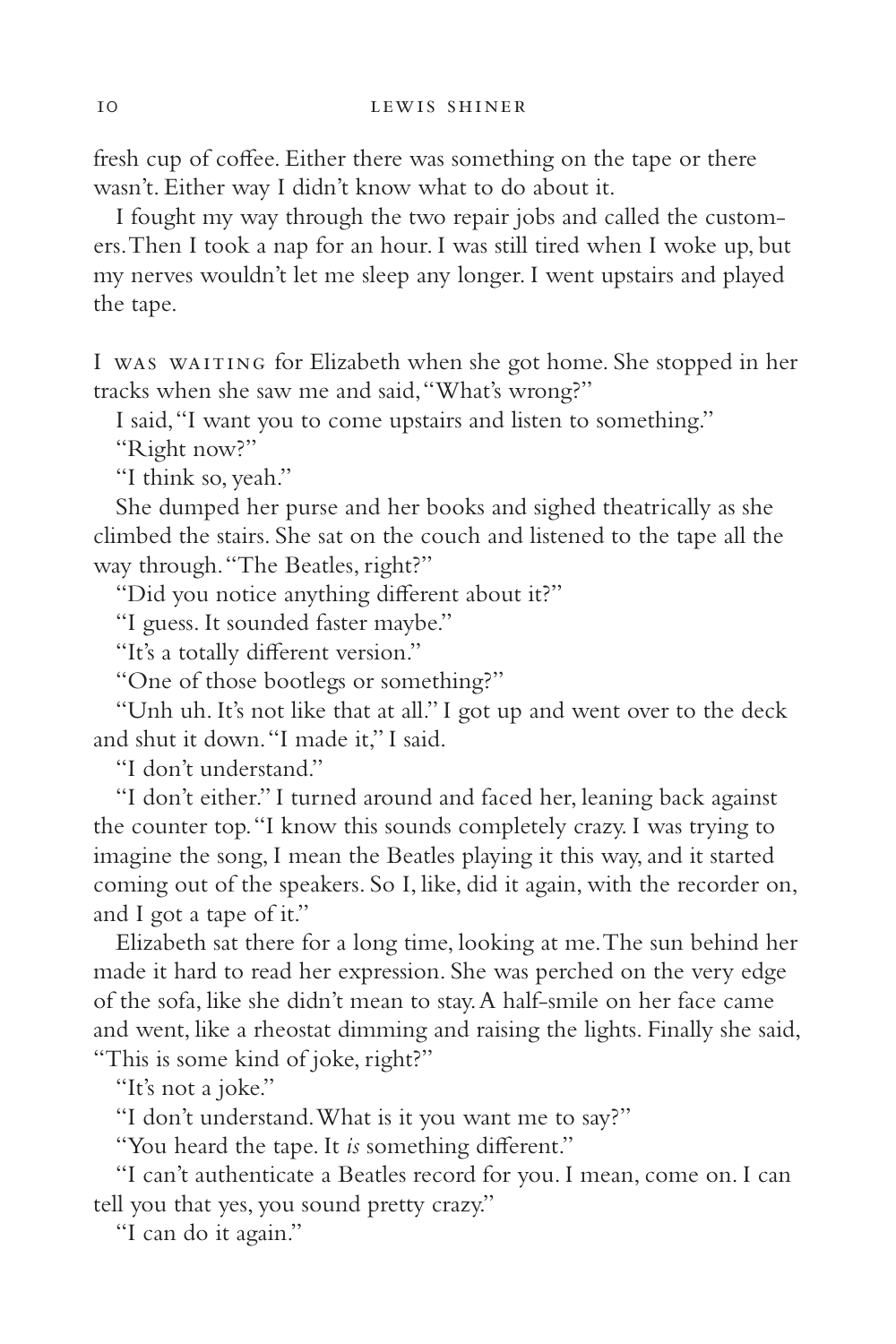"Ray, listen to yourself. Do you really expect me to believe this is some kind of, I don't know, psychic phenomenon? I'm worried about you. I know this business with your father has been hard. You're not sleeping, you're having all these nightmares. Maybe you ought to get some help."

"I can do it again. I'll show you." I was dead tired, and it was hard to concentrate with her in the room. But I did, and a few seconds of music came out of the speakers.

Elizabeth stood up. "It's not funny, Ray. If you want to tell me what's really going on, fine, I'll be downstairs. I can't handle this right now. I need a hot shower and a little peace and quiet."

She went downstairs. I lay down on the couch in a band of warm sunlight and went to sleep.

THAT NIGHT I HAD another dream. My father is kneeling in front of me. He says something, daring me, I think, and I start to hit him in the face. I hit him until my arms get tired and then I realize out of nowhere that I might be hurting him. I start to put my arms around him, to apologize. He takes it the same way he took the beating, deadpan, no emotion, doesn't say a word.

When I woke up I wondered if Elizabeth was right. Maybe I was playing tricks on myself, maybe I was worse off than I realized. The house was cool and I felt like I was a million miles away from anybody. Elizabeth slept on the far side of the queen-size bed, her back to me, a mound of covers over her and Dude on top of the covers, staring at me with eyes that glowed like LEDS.

Elizabeth is thirty-one to my thirty-seven, six years younger than me. We met when she was waitressing, before she went back to school and got her teaching certificate. Fall of 1978. I'd gone into the Lemmon Avenue Bar and Grill on crutches, ankle sprained from Sunday's fullcontact racquetball game. I used to hang out there a lot because of a sort of house policy where the waitresses would sit across from you and talk to you when they took your order. The food was good too. I didn't remember seeing Elizabeth before that night: medium height, slightly on the heavy side of average, that multicolored golden hair, a smile that made me wish she'd let me in on the joke. She made me put my sunglasses on before she would show me my prime rib, which she thought was too rare. She brought me a second beer without me asking and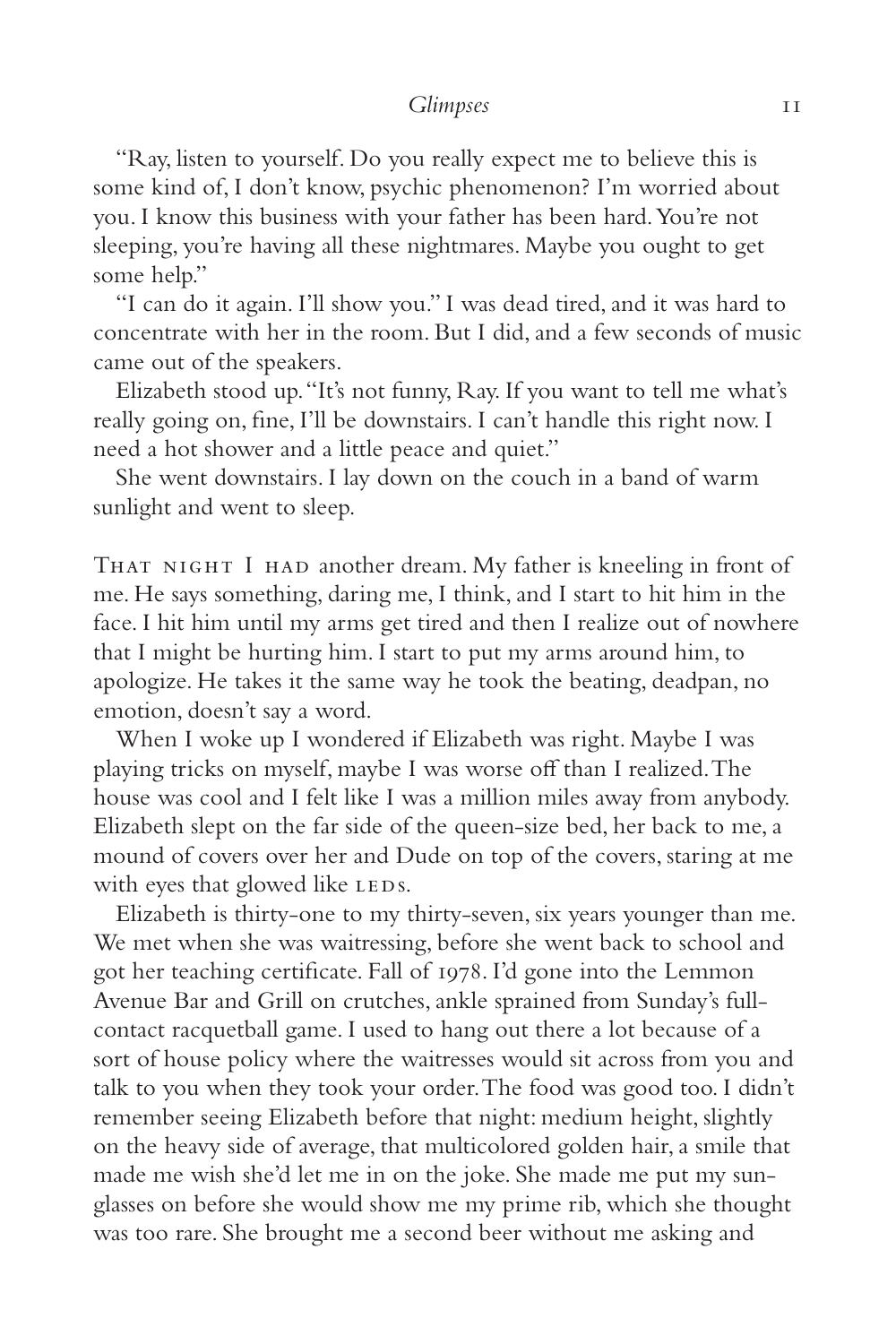forgot to charge me for it. When I pointed it out she looked at me like I was a complete idiot, which I guess I was.

I didn't ask her out for another two weeks. By then I was eating there almost every night and always asking for her station. When I finally did she said, "I was wondering when you'd get around to it." It took me years to realize that there was a big difference between expecting it and actually looking forward to it.

The thing I liked best was the way I was around her. I always wore a sport coat when I went over to her place, always brought a bottle of wine or some flowers. We went to plays and museums and French movies with subtitles. It was romantic. I was playing way over my head. She had a roommate who thought I was terrific and said so to Elizabeth all the time. Maybe too much. It made Elizabeth dig her heels in, refuse to be impressed.

Still she must have felt something, even from the first. The first time I asked her name she said "Elizabeth" right off, though I found out later she'd always gone by Beth up till then. It was what her roommate and all her friends still called her. I think both of us had the idea we could pull ourselves by our bootstraps into a Hollywood love affair, with violins in the sex scenes.

Instead it was an uphill fight. She was so young, only 20 when we started dating. She was nervous about sex, and put me off for weeks. We kissed some, and that was awkward too. She finally admitted she'd never been crazy about kissing. I still can't believe I married a woman who doesn't like to kiss. When she finally gave in and went to bed with me I was all over her, waking her up in the night for more.

I think about that more than anything. That first couple of months, when you walk around with the smell of sex ground permanently into your hands and crotch and face. It never lasts. Why is that? The times I've come close to having an affair, that was what I thought about, how it would be to feel that way again, even if it was only for a while.

I ask myself why we're still together, and I never get a good answer. She can always make me laugh if she wants to. This August, right before school started, we spent the weekend at my friend Pete's lake house and it had started off like a second honeymoon. We made love twice the first day, held hands in the restaurant, walked by the lake that night. As I went to sleep I thought, this is the reason. I made a stand to keep my marriage together and now it's working again. But by Sunday afternoon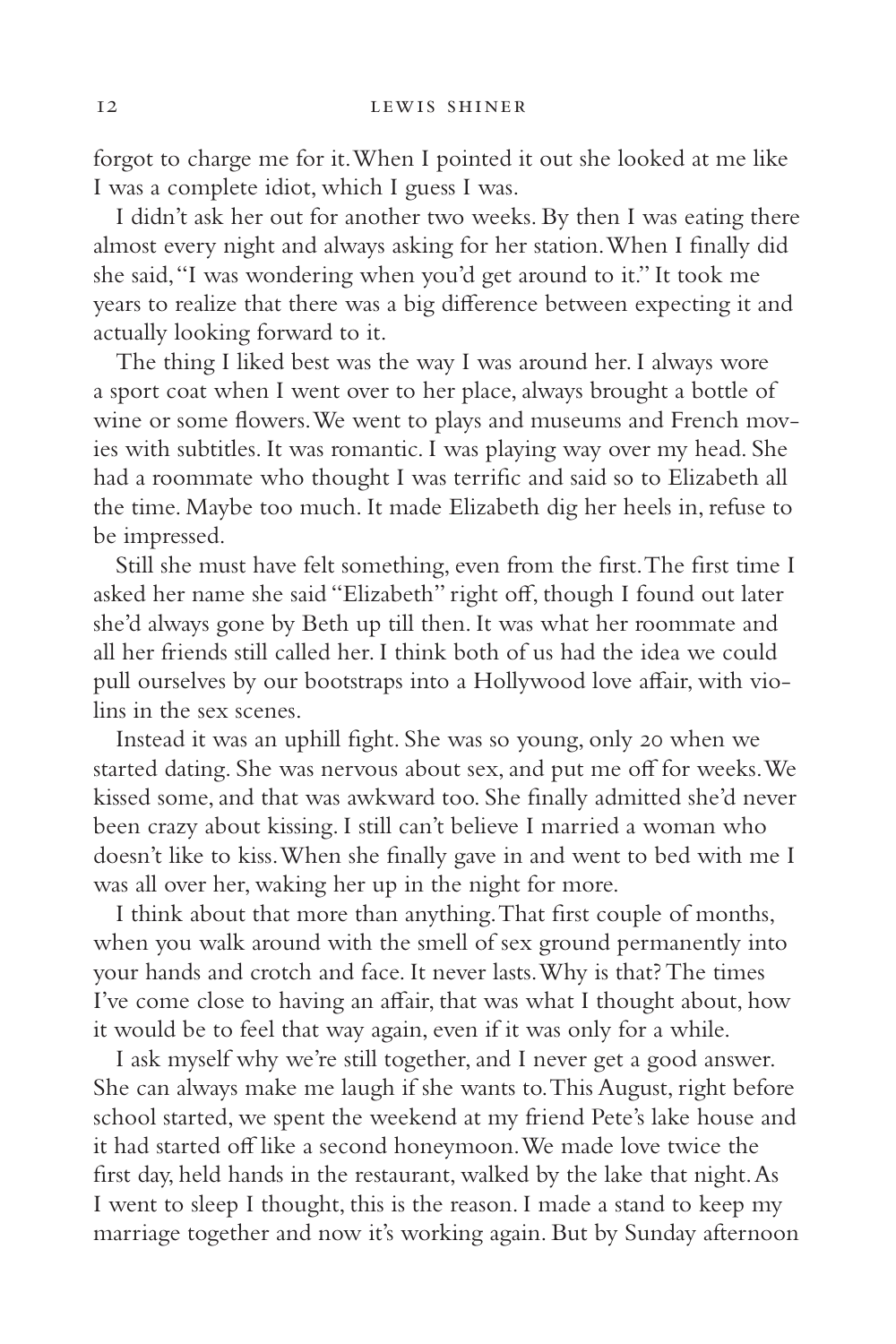she had a stack of magazines in front of the tv and I was icing down another six pack.

Now there are entire months again where we don't make love at all, days where we don't even talk except the menial household minimum, times when I know she's ready to kill me and I'm ready to kill her and we sit and suffer in separate rooms so we don't have to look at each other.

Most of my friends are record collectors or dealers. On weekends we hit a few stores, a couple of times a year we'll go out of town for a big convention.

It's like men and women have their own languages. There are some of the same words in both of them, but they still come out differently. Some things men don't really have words for. I know my friends worry about me, and I even know why. They know how it was between my father and me, they know I should be feeling something. Only they don't have the words to ask and I wouldn't have the words to answer if they did.

So we talk around it. Like my friend Pete called on some pretext or other and then asked about Beth. I know he has a bit of a thing for her and suddenly I wanted to know why.

"Well, she has a lot of good qualities. She's smart, she's funny, she's attractive..."

"Yeah, yeah."

"...and underneath that icy exterior I think there's a genuinely caring and concerned human being who's simply scared out of her mind."

"By what?"

"By life, old buddy. By you."

"Me?"

"Look at you. Not even forty, and you retired to start your own business. And you made it work from day one. You drink all the time, and yet I've never seen you drunk. You just handle it. Shit happens, and you handle it. Your father dies, and what happened?"

"I handled it."

"You handled it. Don't you think that's a little scary?"

"I'd think it would be comforting."

"Then you don't know women very well."

"Hey, fuck you." Women share secrets, men insult each other. It's how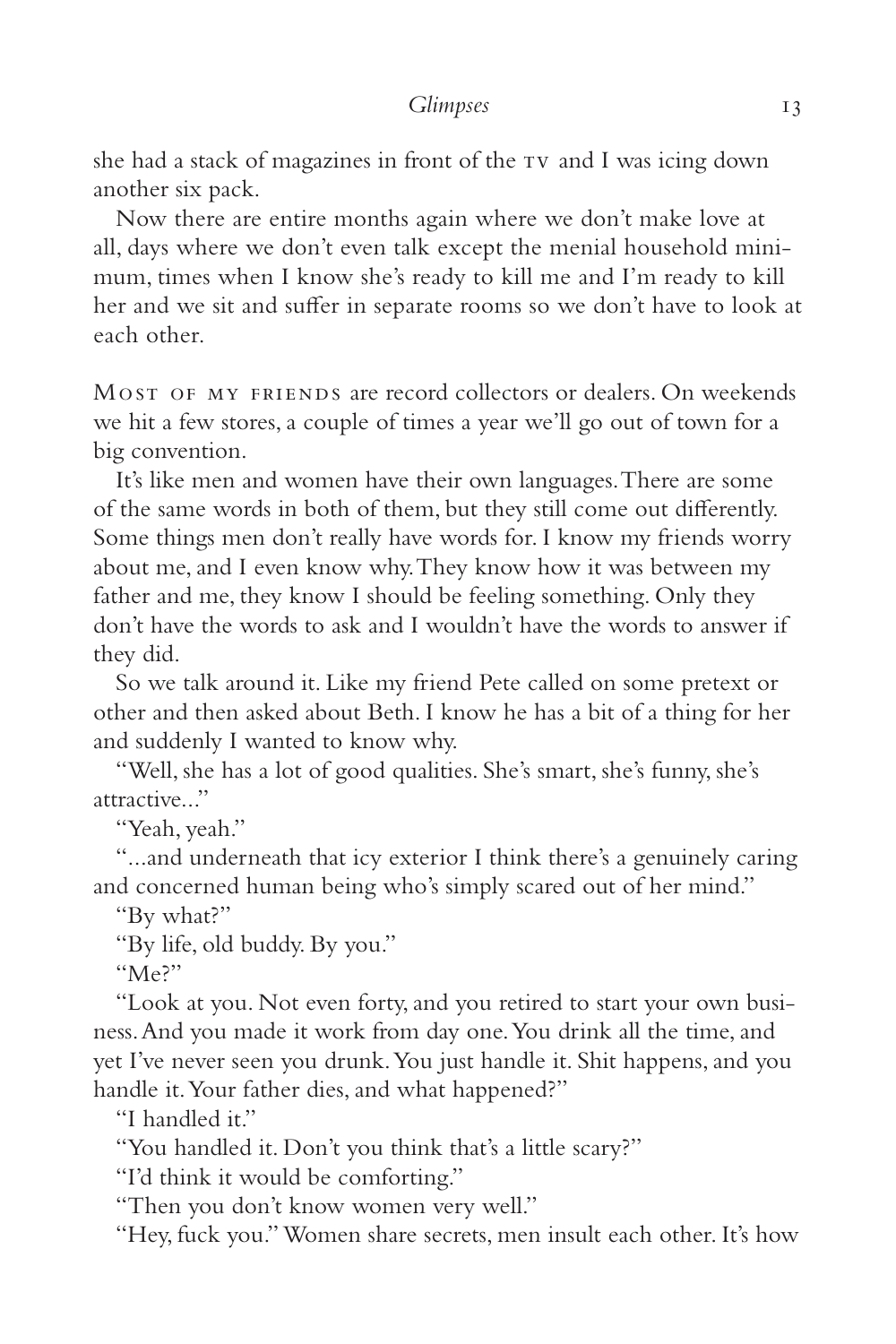we know we're friends. There was a moment where I could have said something about the Beatles tape, could have asked him to listen to it and tell me if I was crazy. Only I didn't have the words.

I thought about it the rest of the day. The thing is, if there's something wrong with me, I'm not sure I want it to get better.

Pete's right about my handling things. Back in 1979, when I was burned out on Dallas and Elizabeth wanted to go to UT for her teacher's certificate, I made sure I had a design job in Austin before I quit Warrex. And I kept that job even after I started the repair business, working nights until I was sure I could make a go of it full time.

Elizabeth calls me Captain Sensible. Which is really the name of the bass player from the Damned, not that she cares. She says it in a way that is supposed to make me understand that she kind of admires it and even counts on it, but that it pisses her off too.

It was almost nine. Elizabeth and Dude were watching *Dynasty.* I went upstairs and thought maybe I was a little tired of being Captain Sensible myself. That I could either erase this Beatles tape and let the whole thing go, or I could keep pushing and see where it led.

I called Southwest Airlines, who said they could put me on a plane to LA the next day, round trip, for \$198. Then I called a woman named Peggy who I used to work with at Warrex. She quit the same time as me, moved to New York and went to work for Marvel Comics. I knew she sent comics to Graham Hudson at Carnival Dog Records and he sent her CDs. Hudson is the guy that does their remastering, the brains behind those sixties compilations, *Glimpses.* I had all three volumes: great lost and overlooked cuts by major bands, by national acts that died on the vine, by local acts that never made it big. "Desiree" by the Left Banke, "William Jr." by the Novas, "Go Back" by Crabby Appleton, "Think About It" by the Yardbirds.

Peggy said she'd call him for me and get me an appointment. It was only seven o'clock on the west coast. She wanted to know what this was all about and I told her she wouldn't believe me.

"Did you start another band or something? Didn't you use to play drums?"

"Not for a long time," I said.

I sat by the phone for half an hour. I promised myself that if I couldn't get through to Hudson I would forget the whole thing. Then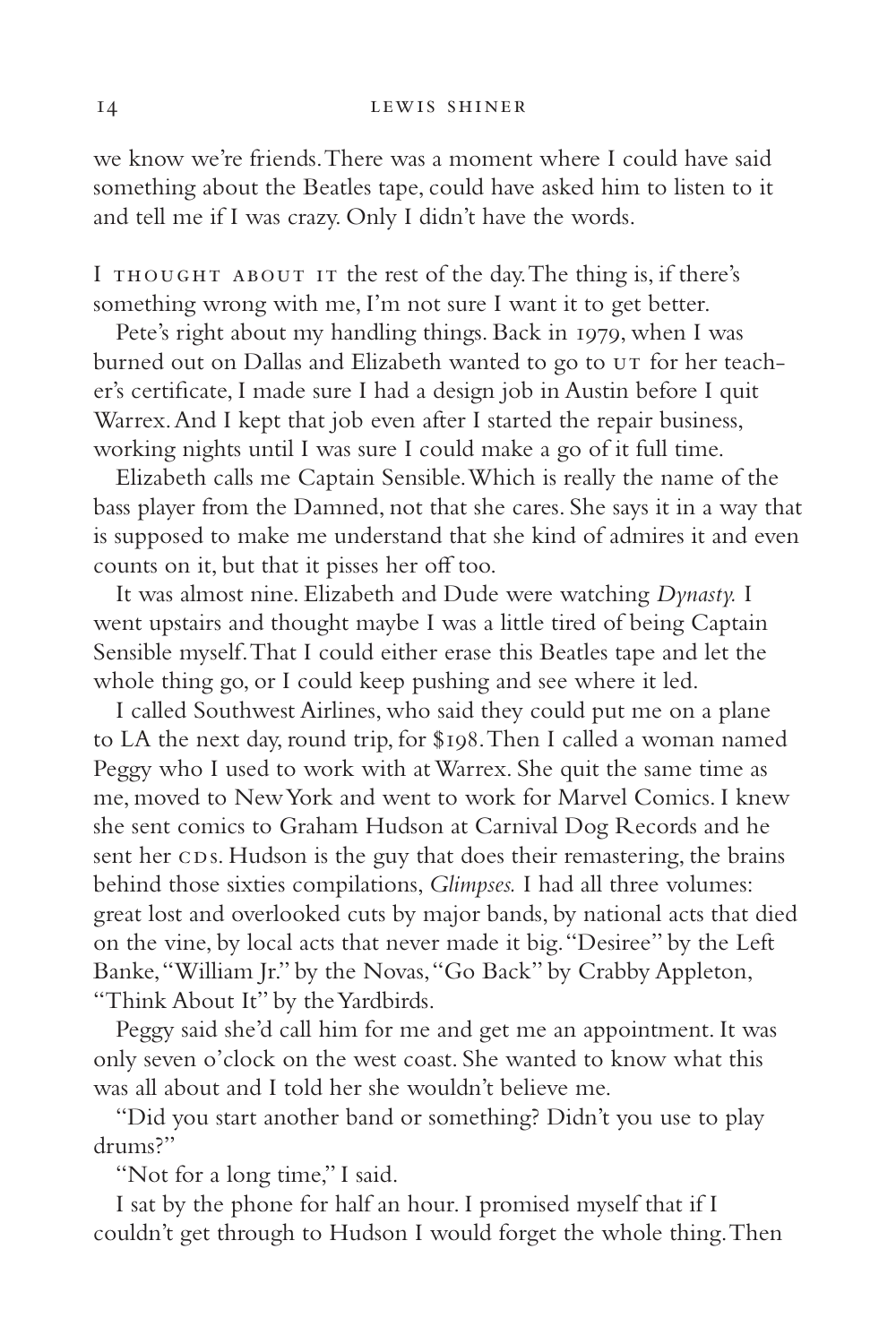Peggy called back and said Hudson would see me at three pm Friday afternoon, the day after tomorrow.

THEY SAY BEES can't see the color red. It was that way when I told Elizabeth I was flying to Los Angeles. It seemed to roll right off her, like she didn't accept it as real. When she asked me why, I told her it was because of the tape. She couldn't quite see the tape either.

"Can we afford this?" she asked.

"The visa's clear. I can charge everything."

After a second or two she said, "Do I get any say in this?"

"Sure. If you don't want me to go, I won't."

I thought it was what she wanted to hear but I had only pissed her off. I saw it go straight up her spine. She turned back to the TV in a terribly final way. "In that case, by all means, go ahead, go."

"Look," I said. "I'm sorry. It's just something I have to do."

She held up her left hand, palm toward me, and cocked it in a short wave. I understood it to mean, "Right, fine, conversation over." The odds were she would say goodbye to me at the airport, and nothing else until then.

I called Pete to cancel Saturday. "Take some advice," he said. "Try to have fun out there. And if some little beach bunny wants to fuck your brains out, don't let your conscience stand in your way. Wear a rubber, but don't hesitate."

"I don't think I'm the beach bunny type."

"All I'm saying is, keep an open mind."

After that I called my mother. I call every two or three days because I know it means a lot to her. I still dread it every time. I see her rattling around in that big house by herself, either in her robe or one of the jogging suits she's started wearing in the last few years. Her hair is dyed this sandy color that is nothing like the brown it used to be. She's medium height, her posture's still okay, though she has this pot belly that no amount of sit-ups can get rid of. I don't have anything to say to her, and all she has to tell me are the tiniest details of her life—what was in the salad she had for lunch, the few percentile points she gains in interest when she moves her savings around from bank to bank. This time she replayed her conversation with an American Airlines ticket clerk, word for word, about the refund on my father's return ticket from Mexico. She corrected herself every time she got a detail out of place. Finally she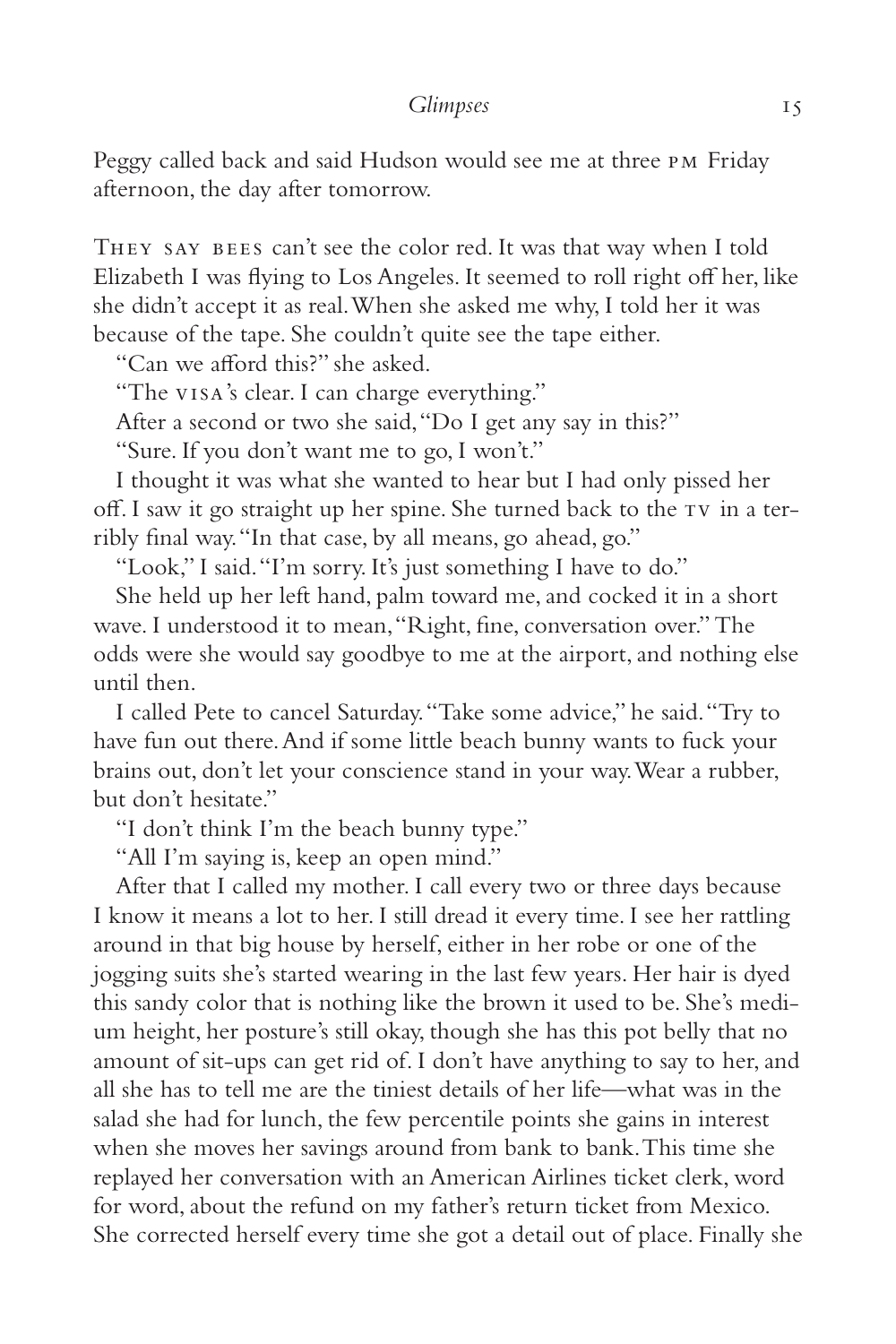gave up when she couldn't remember the last two digits of the amount, whether it was 83 cents or 38, and broke down in tears.

I thought about a lot of things that night. One of them was the way Peggy asked about my playing drums. I haven't touched them in almost 20 years, since I left Austin with my tail between my legs and went to DeVry. I still dream about it, though, those frustration dreams where you can't ever get where you need to be. I have a gig with, say, the Jefferson Airplane, only the drums never show up. Or I can't get past the guards to the stage. Or we get set up and there are these endless delays that keep me from getting to play until I wake up.

I never wanted to play drums in the first place. I wanted to be a guitarist. I got a gut-string Silvertone acoustic guitar for Christmas of my sophomore year in high school, and I practiced all the time, with that hormone-fueled obsession that is the only card you really have to play when you're 15. Then that summer, in this high-school theater company, I ran my left hand into a Skil saw. After they put me back together, I couldn't unbend my index finger any more. Either I learned to play all over again on a left-handed guitar, or I took up something else. My best friends all played guitar and they needed a drummer, so I volunteered, just to be able to play something, to be part of it.

I don't remember ever mentioning it to Peggy. It must be more on my mind than I realized.

I'D NEVER BEEN to LA before. The plane flies over the middle of Palm Springs and right away you start to see the swimming pools, spots of blue in the endless tan of the desert. Then you cross the San Bernardino Mountains into LA itself and the air turns darker and the horizon disappears in brownish-yellow haze.

I rented a Pontiac Sunbird at the airport. It was the first time I ever had to rent a car and I felt like an idiot having to have everything spelled out for me while guys in suits shifted their weight impatiently behind me. It didn't have a tape deck so I got my little hand-held cassette player and some tapes out of my suitcase. By the time I got onto the street it was almost dark. I was afraid of the expressways so I took Lincoln Boulevard all the way north to Santa Monica, looking for a cheap motel.

Things in LA are smaller and older than I thought they'd be, lots of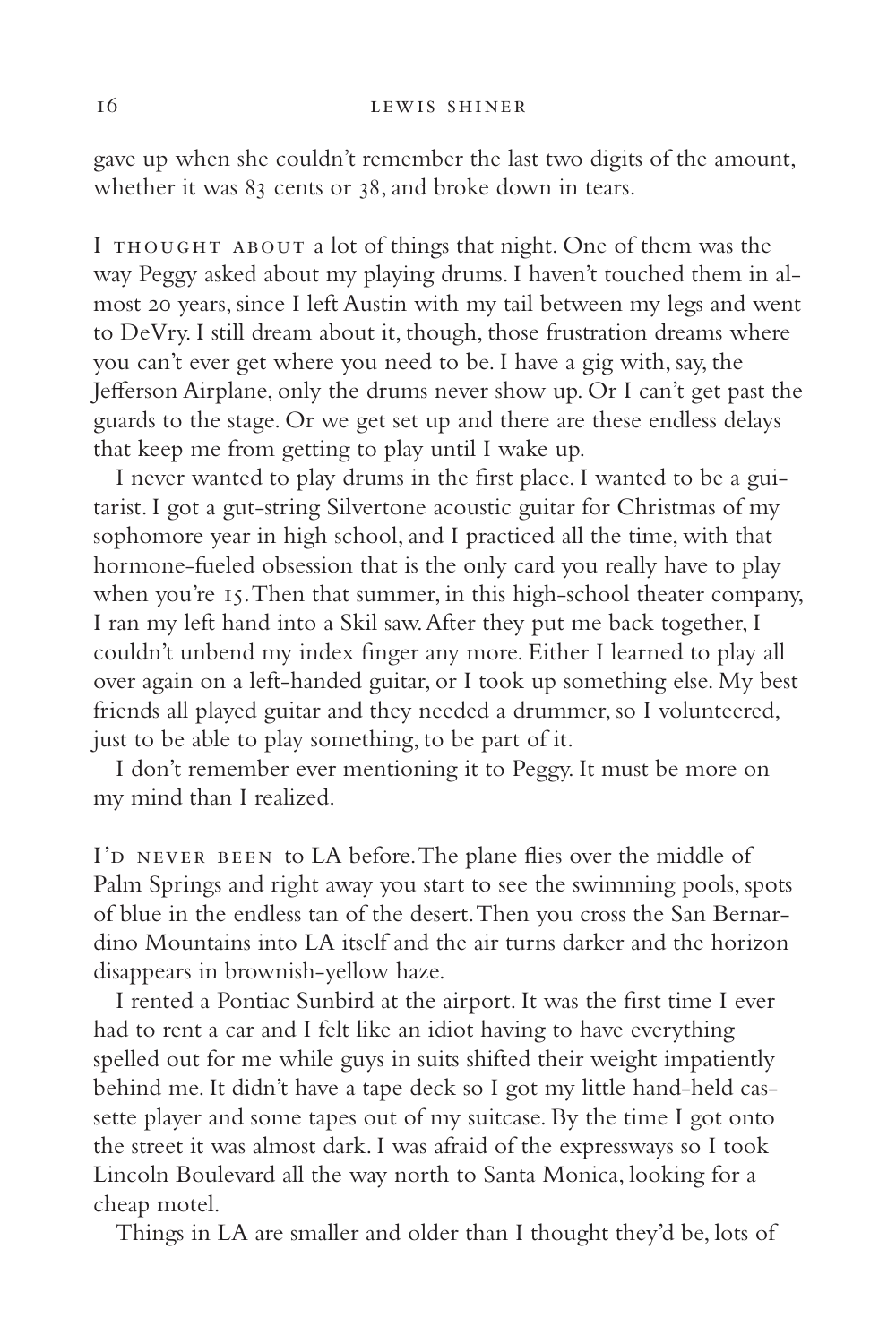low Spanish buildings from the forties and fifties, nothing much over two stories unless you get downtown. I kept the windows open for a while, but without the sun the air got cool and I rolled them back up. I saw people on roller skates and skateboards everywhere, lots of convertibles, kids in leather and spiked hairdos. There were a few token Christmas decorations that couldn't quite compete with the neon pinks and greens and yellows that everybody wore. There was music everywhere, mostly rap, played at unbelievable volume. It was like being in high school with my parents out of town, and me with the car all weekend. Everything was new and exciting and at the same time I felt more grown up and on my own than I had in years.

I turned right on Colorado Avenue and drove past Carnival Dog records, to make sure I could find it the next day. It's a two-story box, next to the Department of Motor Vehicles. Afterwards I headed north again, toward San Vicente Boulevard.

My parents lived here from the summer of 1946 to the fall of 1949, in half of a four-bedroom house on 16th Street. It's still there, tan stucco, red tile roof, palm trees and porticoes, only a few blocks from the beach. My father's aunt owned it and rented out the other half. My father had come here in the summers before the war, before he married, and he used to talk about those years as the best of his life, dancing on the pier every night, playing tennis every day. There were tennis courts down the street and he said that for the rest of his life just the sound of tennis, that distant clop of a well-hit ball, filled him with unbearable longing. The pier was different then, he said, all elegance and romance. When he talked I saw this long California sunset out over the water, heard a big band play "Moonlight Serenade," heavy on the clarinets. The air was clean and smelled of orange blossoms and the railings were lined with beautiful women in dresses that came just past their knees, their long hair piled high with silver combs.

I drove back to the pier and parked above it on Ocean Avenue. The wind was cold and I zipped up my jacket and stuck my hands in my pockets. Fourth Street goes straight out onto the pier, arching out over the Pacific Coast Highway below. A big curved sign says, santa monica yacht harbor • sport fishing • boating • cafes. At the closest end of the pier is the carousel, enclosed in a reconstructed Victorian-looking building. To the left some steps lead down into the sand and a small playground.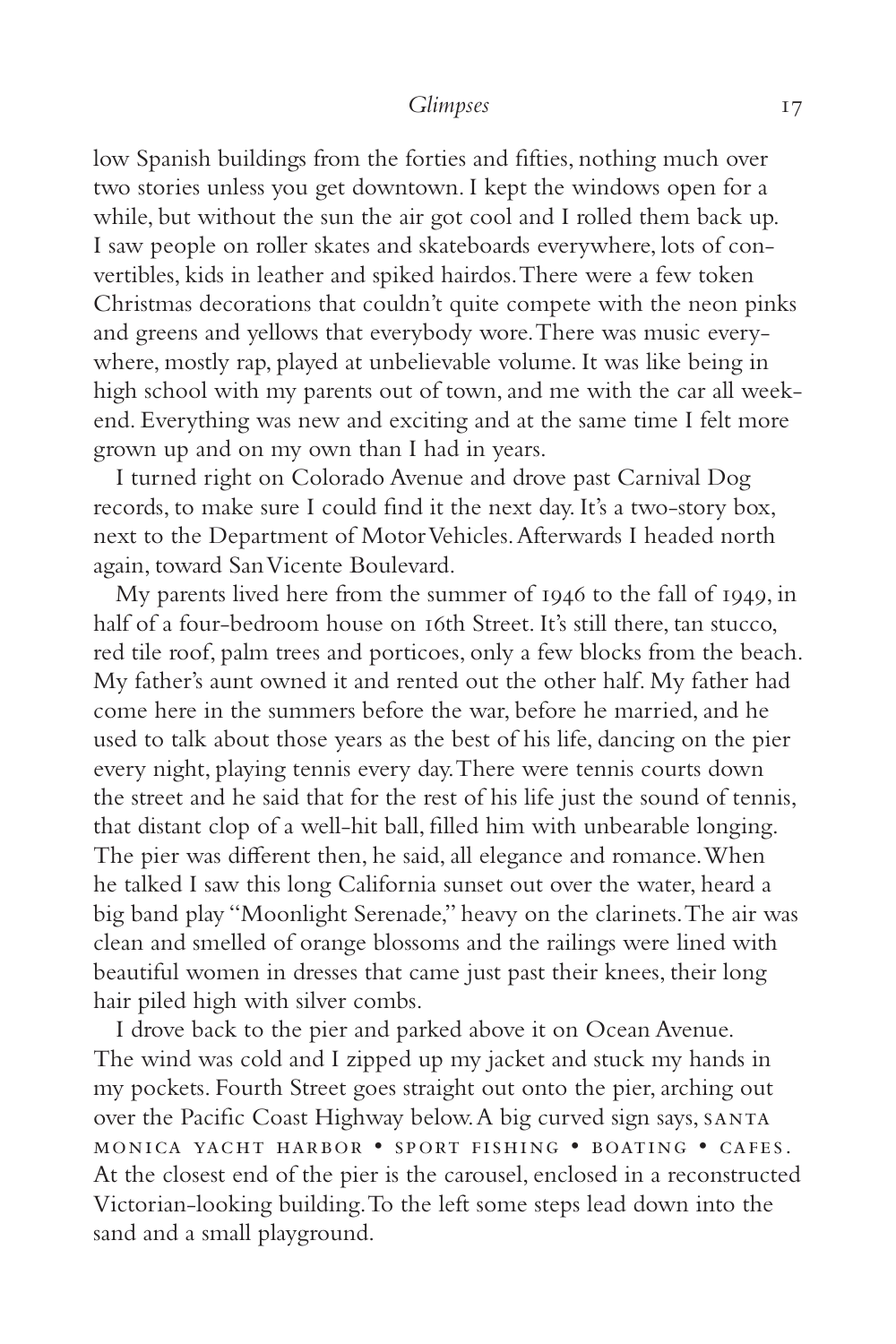I went into the carousel building and watched the crowds lined up to ride. There are three concentric rows of horses, all brightly painted, with lots of silver and gold. Along the walls are antique-type vending machines, including a fortune teller called "Estrella's Prophecies." I bought my fortune, which turned out to be a small black-and-white card with some old-fashioned clip art on it.

"Yes my friend your greatest fault is that you talk too much. Learn to keep a secret." Did she mean the "Long and Winding Road" tape? "However your other golden qualities make up for your talkativeness. Your anxiety to help others, and your consideration of other people's wishes has earned you many friends.

"A friend will urge you to take a trip. Don't do it. Your best interest lies in remaining at home. I'm depending on your good sense to lead you on the right path." For another coin, she promised to tell more. Thanks, Estrella.

Outside, all I could see of the water was the white of the waves as they broke. I pushed through the crowds and got out onto the pier proper, which is a long line of T-shirt shops and fast food franchises: the Crown and Anchor, Seaview Seafood. People line up on both sides of the pier fishing, mostly oriental and Chicano. Signs say, no comer los white croakers. At the far end there are bumper cars, showered with blue sparks from the grid of wires overhead.

Whatever my father loved here is long gone. He'd told me that. I bought myself a Venice Beach T-shirt and a pretzel and a beer and watched the waves roll in.

IN THE MORNING I cruised through Hollywood and saw the sign on the hill and Graumann's Chinese. A few blocks in any direction from the Walk of Fame and things get very gray and businesslike. The sun was up there somewhere behind a smog heavy enough to wash out the city's color. I looked up at the Griffith Park Observatory from ground level, saw UCLA, and ate a hamburger in Westwood. By three o'clock I was in the waiting room at Carnival Dog Records.

The place is done up in African kitsch. There's a thatched straw roof over the receptionist's desk, hard wooden chairs painted purple with yellow polka dots, zebra stripes on the walls and on the steel-and-concrete staircase that goes up to the second floor. There were a few copies of the latest *LA Weekly* stacked by the front door. There are these dog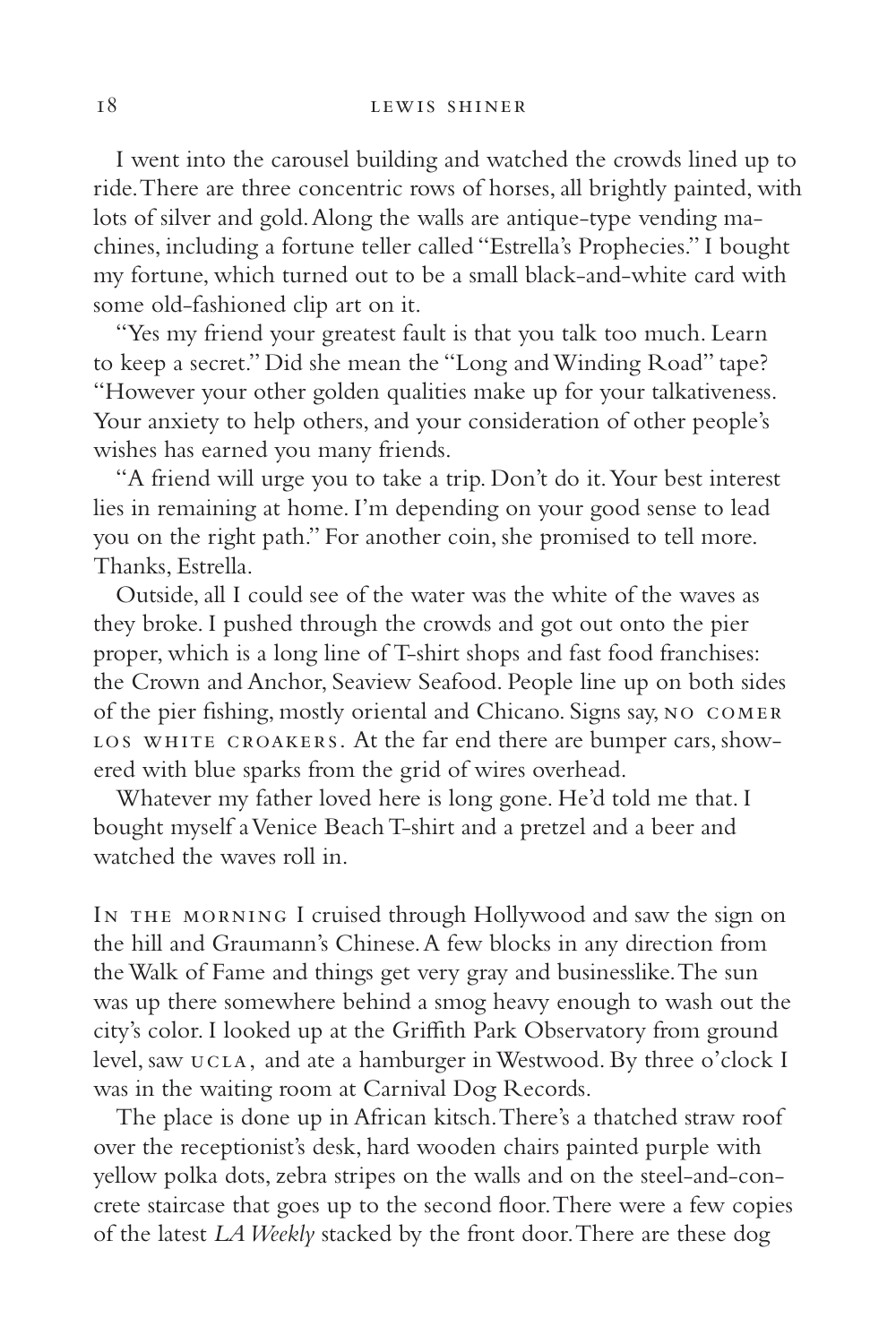heads—framed prints and paintings, plaster casts, wooden carvings—all over the place.

The receptionist had short dark hair and lots of eyeliner. She wore a T-shirt with neon colors and a black vinyl miniskirt. She had a buzzer that unlocked the doors on either side of her desk. While I sat there she buzzed a long stream of people through: a tall, skinny guy in a *Twilight Zone* black satin tour jacket, a heavyset guy with a black beard and a Hawaiian shirt, a woman in a short red dress and fishnet hose. I had on my good corduroy pants and a checked shirt with a knit tie. I'd even put aside my Converse All-Stars for hard shoes. The idea was to look like somebody Hudson could take seriously, and I was starting to think I'd gone the wrong way.

At 3:15 her intercom buzzed and she curled a finger at me and smiled. She led me up the stairs and down a gray-carpeted hallway, past a second receptionist. In one corner was a plastic statue of the rca dog, Nipper, that they'd dressed up in sunglasses, a Hawaiian shirt, and a conical party hat. She knocked on an office door, then opened it and stepped aside.

A voice said, "Come on in." It was deep, hoarse, and had a Southern accent. A man behind a desk stretched his hand out toward me. "Pardon me if I don't get up."

I saw that he was in a wheelchair. "Ray Shackleford," I said. I shook his hand and sat down across from him. The office has shelves on all four walls that only go shoulder-high. From there to the ceiling there are framed certificates and album covers and gold records and a pennant for the Arkansas Razorbacks. The shelves are so full of albums and books and magazines, stacks of greenbar paper, and unlabeled cassettes that the leftovers are stacked on the floor. There's just enough room between the stacks for a clear plastic runner over the carpet, the width of Hudson's wheels. In one corner a miniature basketball hoop is nailed to the shelves above a wastebasket. There wasn't much on the desk. A phone, a single Regal-Tip drumstick, a stack of paper, a few wooden pencils.

Hudson himself looks to be not much older than me. His hair is whitish blond, stiff, and combed ineffectively to one side. It looks like the exhaust from a rocket. He wore an LA Lakers T-shirt and a pair of checked K-Mart pants with the left leg folded under, just behind where the knee would have been.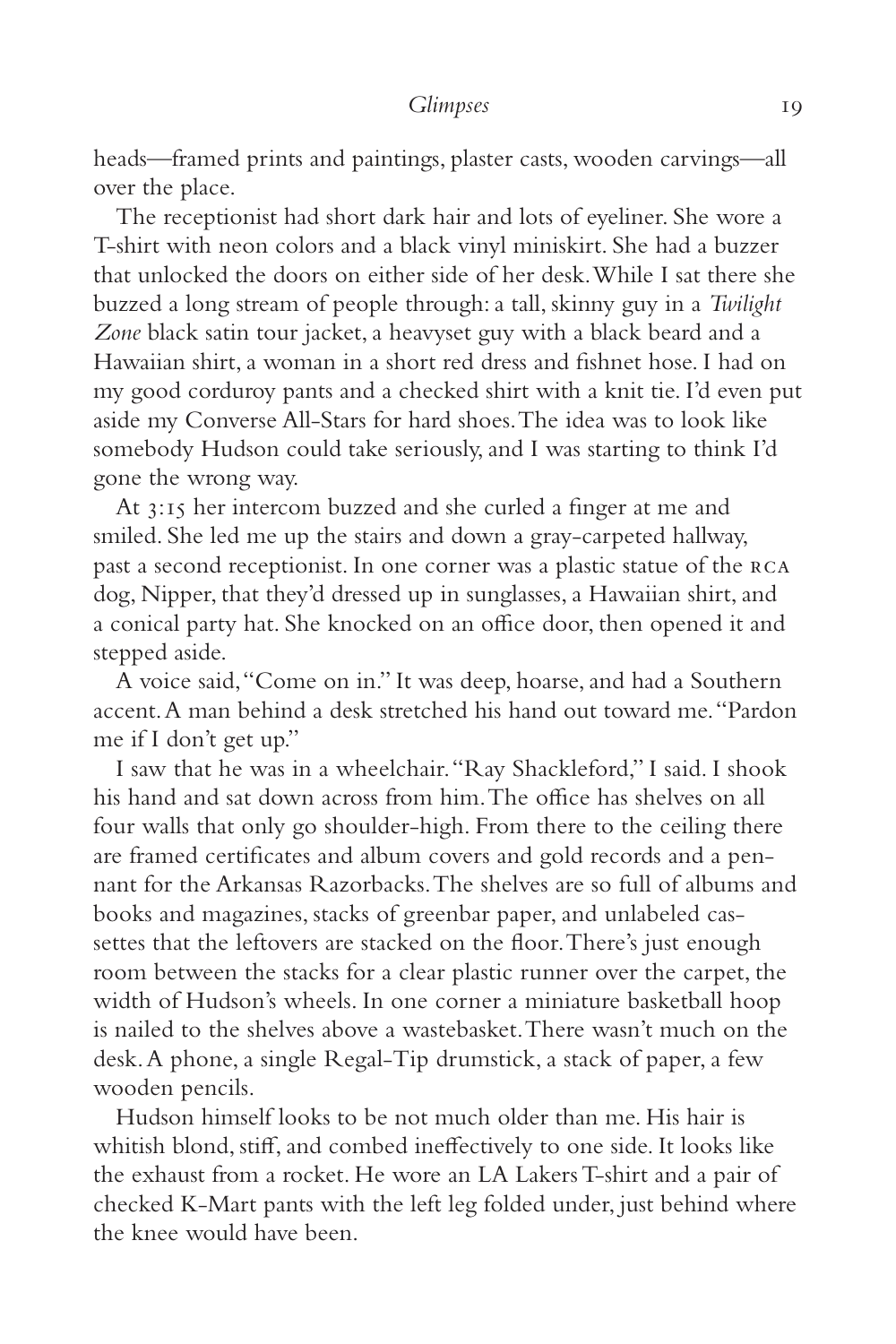"So," he said. "You're a friend of Peggy's. Is she as cute in person as she sounds on the phone?"

I was shaky, but he had a quality that kept me from going over the edge into panic. "She was last time I saw her. Of course that was before she started dating this huge Italian guy. After which it ceased to make any difference."

Hudson laughed. "What can I do for you, Ray?"

"I guess you hear this all the time. It's not what it sounds like. I want you...I want you to listen to a tape."

"We don't really do new artists on Carnival Dog. We're strictly reissue."

"I know all that. Give me ten seconds. It'll be a lot easier than trying to explain."

Hudson shrugged and smiled and held out his hand. I gave him the tape, wondering if I should offer to cue it up for him. He rolled himself back from the desk with a quick spin of the wheel rim and then shot himself over to an expensive boom box half-buried on one of the shelves. He put the tape in and started it. I didn't know what would happen next. Maybe I was crazy. Maybe I'd unconsciously taped some bootleg cut that Hudson would recognize immediately.

The volume was up high enough to hear some hiss on the beginning of the tape. Then McCartney's voice, the *a cappella* first line of the song. Hudson turned to look at me, obviously wondering what the hell. Then Ringo and George came in and his head jerked back to the machine. He turned up the volume and watched the little wheels turn inside the cassette.

"Holy shit," he said.

He didn't say anything else until the song was over, and the intercom dialog. Then he said, "Is that it?"

I nodded.

"Where in hell did it come from?"

"I can't tell you that. Not right now. I want to know what you heard."

"Something that can't exist. I've read all the books, I know they never—" He went back to the machine, rewound it part way, listened again, his left ear right up against one speaker and then the other. There was an equalizer built into the box and he isolated the tom-toms, then the guitar. He shook his head. "If this is a fake, it's the best I've ever heard."

I felt the muscles across my chest relax. "It's not a fake."

"Is there more?"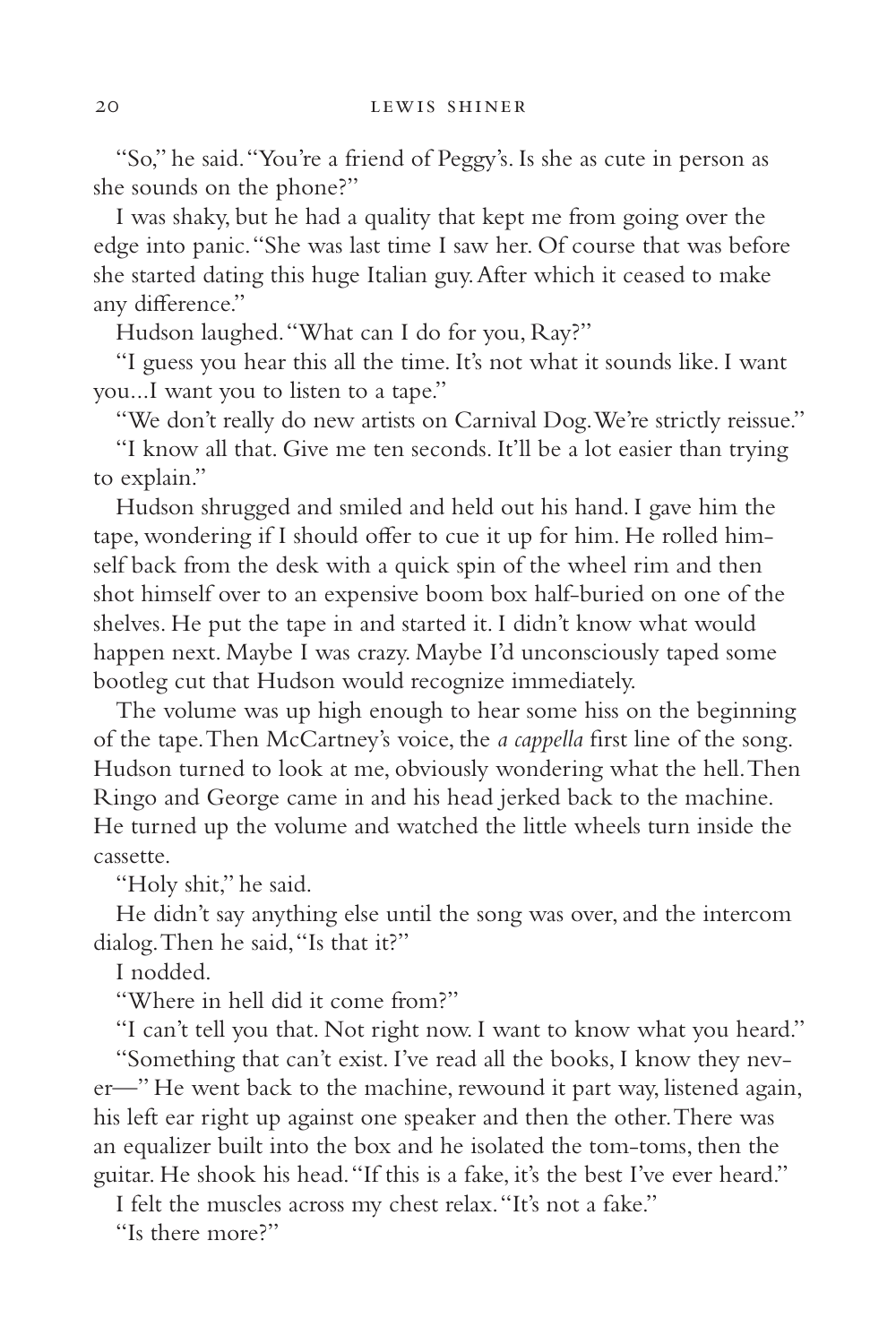"Not yet." "But there could be?"

"I think so."

"All Beatles stuff ?"

"I don't know."

His intercom buzzed. "Howard Kaylan on line one for you," the receptionist said.

"Never mind," Hudson said. I understood suddenly that there wasn't really a call, it was just an excuse for him to get me out of the office if he needed to. "Hold my calls, okay?"

Hudson looked at me. "You've got my attention. You brought this here for some reason. Let's hear it."

"I'll tell you," I said, "but you won't believe it."

"After hearing that tape I'd believe anything."

So I told him. About my father, about the repair business, about how I made the tape. I watched his face while I told him, waiting for his eyes to glaze or his shoulders to pull back. What I saw was intent interest.

"So you're saying you could do it again," he said when I was finished. "Like maybe on a digital master tape."

"I could try."

"Then hey, let's do it."

"You mean now?" I felt my heart turn upside down.

"I'm game if you are."

I let him lead, uncertain if I should offer to push. We went back out to the upstairs reception area where it turned out there was a small elevator. It let us out into a big room partitioned into cubicles. There were little pieces of paper pinned up everywhere: scrawled notes, dummy artwork for CD longboxes, computer printouts. Beyond that was a long hallway, which ended at a door with an unlit red bulb above it.

Hudson wheeled in and started turning things on. I realized I was looking at the lab where he does all the Carnival Dog digital transfers. I couldn't help feeling excited, even if it doesn't look much like the control room at Abbey Road. For one thing it faces a curtained wall instead of a studio. The floor is parquet and there's a beat-up office chair with duct tape holding one of the rollers on. As you face the curtain there's an Ampex 1/4-inch open reel deck on the left, then a big two-track mixing console with digital readouts in the middle, then a Studer 1/4 inch deck. Next to it is the Sony 1630, which I know about from trade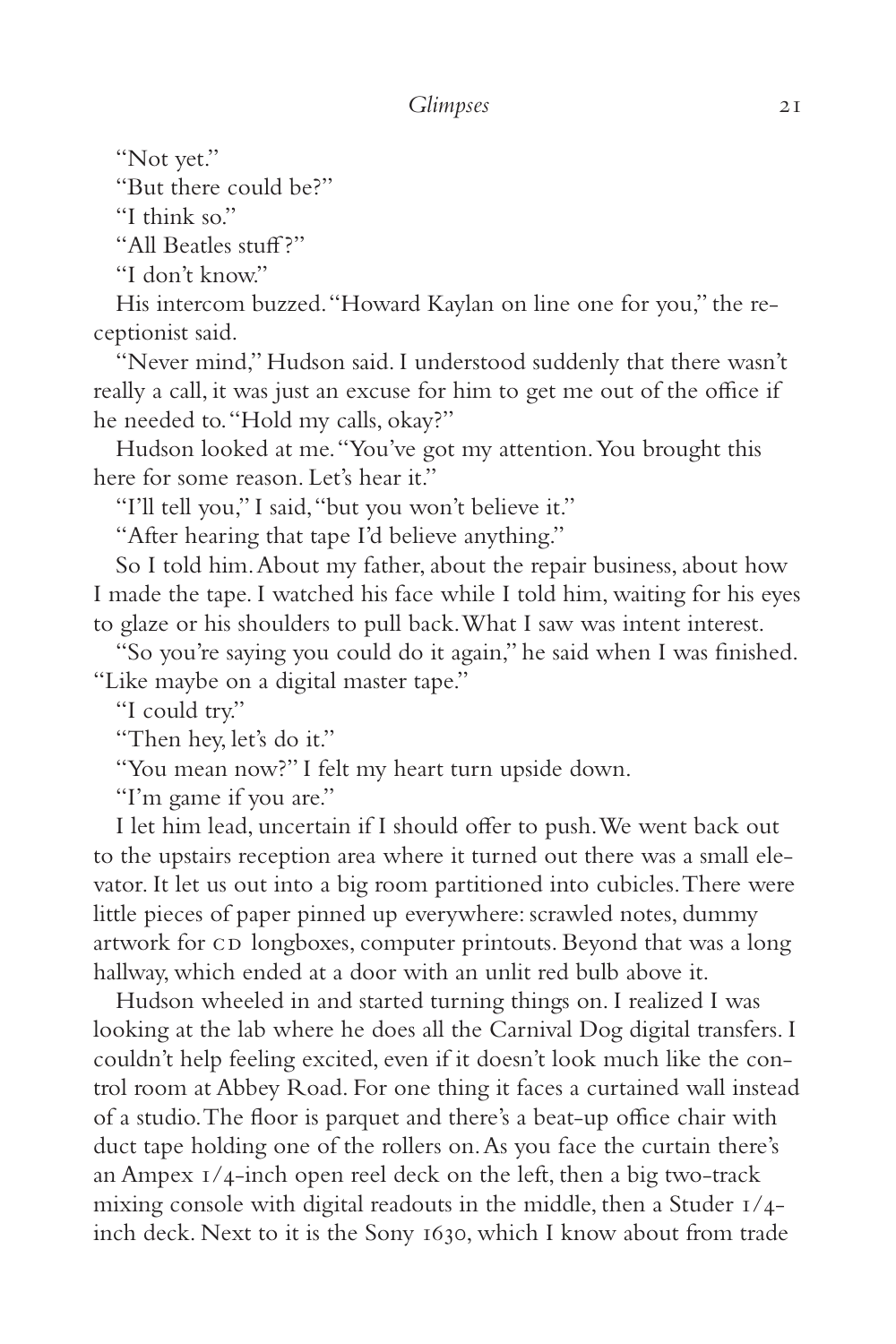magazines. It looks like an entire rack mount stereo system. It turns an analog signal into two tracks of digital and puts it on 3/4-inch jvc format videotape. I wanted to take it apart, but it was not the time to ask.

To the left is a rack with a turntable on top and a couple of Tascam cassette decks. On another rack are Mitsubishi amps and preamps, the big kind with the vertical handles mounted on the face. There are three-foot jbl speakers mounted above the curtains and, above the mixing deck, a pair of Aurotone sound cubes, which I'd heard about but never seen before. They are supposed to emulate car speakers, so you can check what your mix would sound like coming over the radio. Hudson put a fresh videocassette into the 1630 and said, "Okay. Tell me what you need."

"Monitors," I said, "so I can hear it. And a couple seconds to like calm down and everything."

"Nod when you're ready."

I settled in the office chair and closed my eyes. The air was cool and the only sounds were the hiss of the air conditioner and a faint preamp buzz in the speakers. In the back of my head I knew I had to pull this off. I wasn't worried. I was in love with all the hardware in that room and I wanted to hear it perform. I knew the 1630 could pick up nuances that my Nakamichi never could, the scrape of the guitar pick on the strings, the tiniest variation in the cymbal strokes, the whisper of the pedals on the piano. I was up for it.

I got all the pieces together in my head. I could see Paul's face, hear John nervously tapping one booted foot. Ringo putting out a cigarette and laughing at something. It was all there. I nodded and Hudson started the tape. I closed my eyes. Geoff Emerick said, "Long and Winding Road. Take four." I heard Hudson shift in his chair, like I'd scared him. Then Paul started singing.

I opened my eyes. The needles on the mixing board vu meters were moving. Hudson stared at them but didn't touch any of the controls. He never looked at me. The song went right on through to the end, and there was a bit more after that I hadn't heard before. Ringo stamping on the bass drum, a woman's voice that must have been Yoko. Then nothing. "That's all," I said.

Hudson rewound it in silence, except for the faint hum of the transport mechanism. He stopped it in the middle and listened. I could hear the space between the musicians, hear each note decay separately.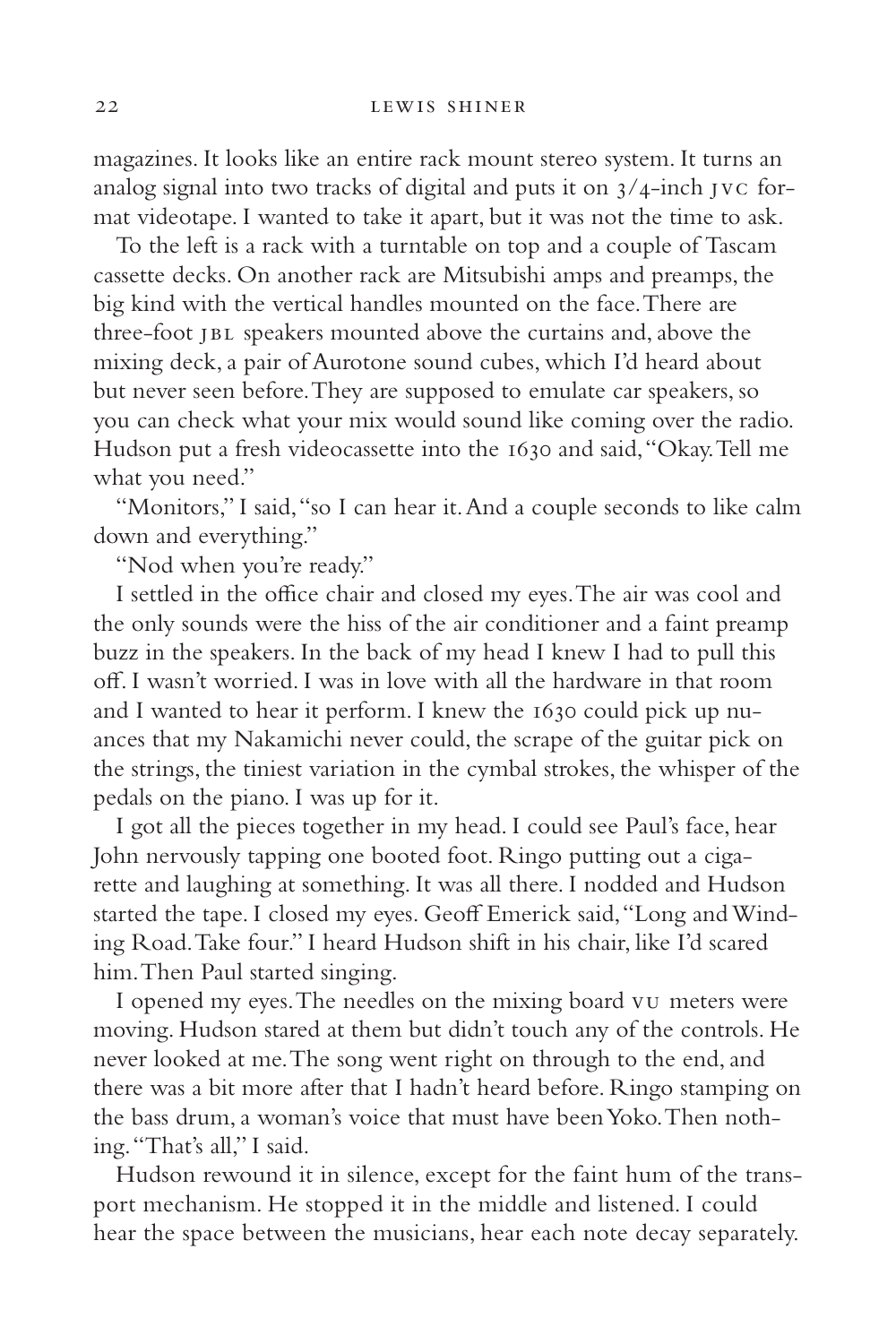I wasn't as tired as I had been before. Finding it, I guess, is the really hard part.

Hudson stopped the tape in the middle of a verse.

"Well?" I said.

He still wouldn't look at me.

"Give me a minute," he said. "I don't think I can talk right now."

HE REWOUND THE TAPE then took his time about writing my name and the date on the label. We took it to the room next door, a fireproof vault the size of a small closet. It had a lock on the door and steel shelves inside. He locked the tape inside and said, "How about a beer?"

"I would deeply appreciate that."

We went out to the parking lot and he said, "We can take my car." He wheeled himself up to a maroon Volvo and opened the door.

"Uh, listen, can I help?"

"It's no problem," he said. "You get used to it."

He parked the chair parallel to the open door and lifted his right leg into the car with both hands. Then he put one hand on the seat and the other on the door and hoisted himself inside. He folded the chair and then scooted to his right until he could pull the driver's seat forward and stash the chair behind it. Then he unlocked the passenger door and I got in. "Are you hungry at all?" he said.

"I could eat."

"We're going to have to talk about this. We can talk about it in some noisy bar, or we can go to my house. Don't worry, I'm not gay or anything. It's just I've got a case of Raffo in the icebox, and...you ever had Raffo?"

"Yeah. It's good beer."

We headed down Lincoln toward Venice.

"You know there's nothing we can legally do with a tape like that," Hudson said. I felt myself sink a little. "I believe what I saw today. Capitol Records would never believe it. They would tie you up in lawsuits until you couldn't take a leak without a court order."

"But the music..."

"We're talking record executives here. If they cared about music, they wouldn't be in that end of the business. You know what they used to call the Capitol Executives? The Coors Club. Because at five pm sharp, they had a little icebox there in the office, at five o'clock everything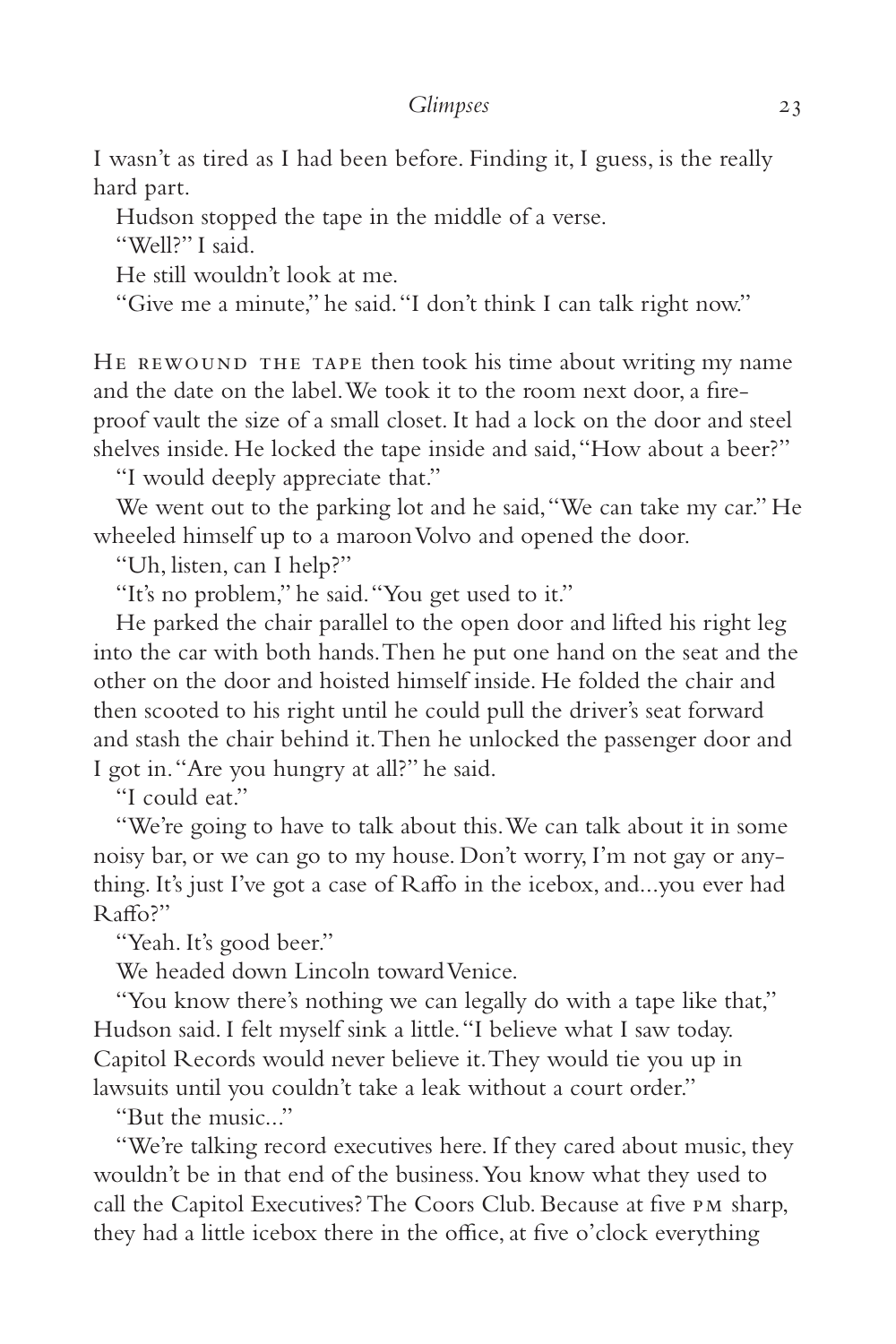stops and whoosh, it's pop-top time. No matter who's there to see them, no matter what band is hung up somewhere needing help."

We turned uphill into a neighborhood of one-story stucco houses and small lawns. "So what are you saying?"

He pulled into one of the driveways and turned the car off. "I'm saying we can't do anything legally. But this still needs to get out there."

"You're talking bootleg?"

"I'm just talking, you understand. It could be done. If you had fortyfive minutes to an hour's worth of material, high quality CD, full-color booklet, distributed through a network of collectors with the right connections. If it was something people really wanted, you could name your own price. A hundred dollars a unit wouldn't be out of line."

We sat there a minute or two in silence. It was late afternoon, warm enough that I could feel the sunlight on my right arm. The wind rustled palm trees next door and I could smell cut grass and flowers.

"Something to think about," Hudson said, and opened his door.

The inside of his house is open and low, flagstone floors, rough plaster walls, lots of plants. There are skylights in the roof and shelves full of stacked-up magazines. There's a wicker couch and one other chair, a coffee table, and lots of space to maneuver around them.

Hudson pointed me toward the couch and wheeled off into the kitchen. He brought back two bottles of beer and drank his off in one long swallow. Then he sighed, eyes closed, head back. It looked like he and I would get along.

"What sort of thing would be worth a hundred dollars a shot?"

"Well, that's the question, isn't it? There's Beatle boots out there now, those *Ultra Rare Trax?* So the Beatles might not be the best place to start. There's a million lost albums that collectors have talked about for years. The second Derek and the Dominoes, *Smile,* the Bob Dylan and Johnny Cash album. There's Buffalo Springfield's *Stampede.* Lee Perry was supposed to do a Wailers album for Island in the mid-seventies...I need to think about this."

"While you're thinking, is there a phone I could use?"

He pointed. "In the hall there. Just dial 1 for long distance."

"I've got a card..."

"Hey. You're in the music business now. You're tax deductible. Get used to it."

•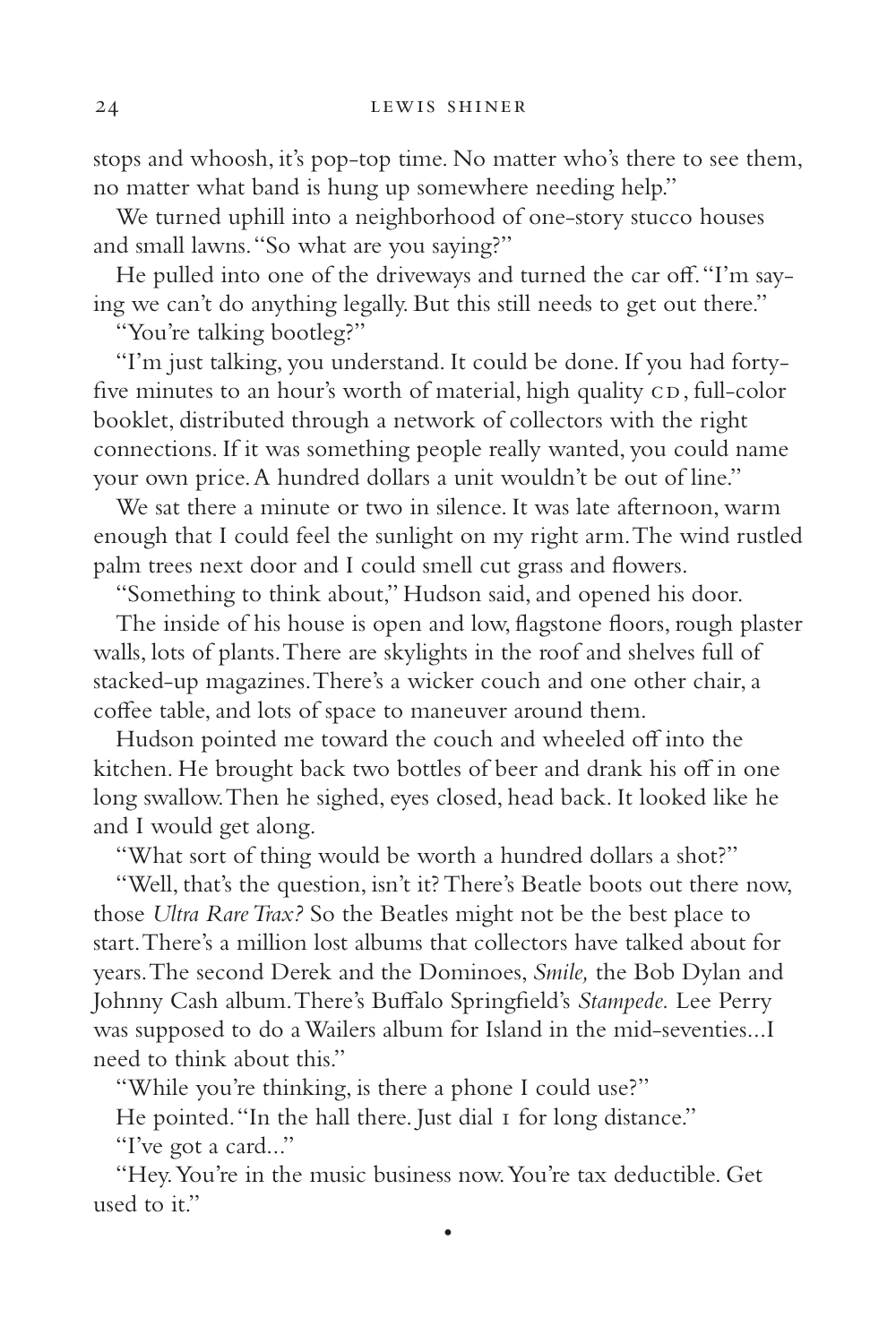ELIZABETH WAS HOME. She sounded tired. "I'm okay," she said. "I miss you. The house is all empty and echoing. Dude keeps walking around crying. Hey, Dude, c'mere, it's your dad on the phone."

"It looks like I'm going to be out here another day or two." "Oh."

"I played the tape for this record guy and it really shook him up." "The one you played for me?"

"Yeah."

There was a long silence. I could hear her think about asking again where the tape came from, hear her decide she didn't want to know. "Where are you staying?" she finally said.

I gave her the number of the motel.

"Is it nice?"

"It's seedy, but seedy in a nice kind of way."

"I love you," Elizabeth said. "I wish you were here."

"I love you too. I'll call you tomorrow."

After I put the phone down I stood in the hallway for a minute. When I'm actually in Austin she can't say the things she does on the phone, the simple intimacies, the unforced affection. It leaves me hung up in this neverland, wanting to be home in a place that doesn't really exist.

I went back into the living room. Graham Hudson had a big smile all over his face. "The Doors," he said. *"Celebration of the Lizard."*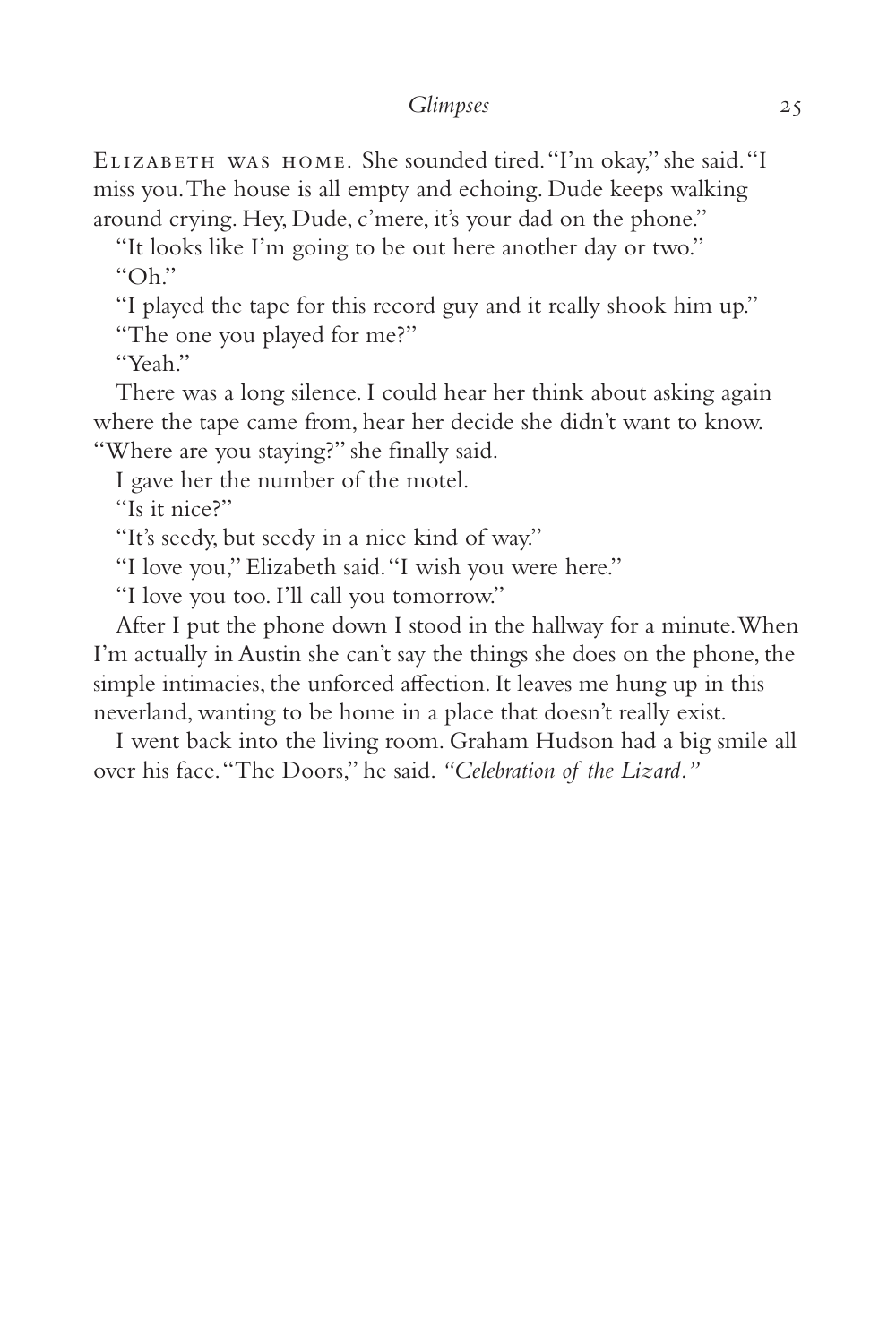## chapter two the celebration of the lizard

THE FIRST TWO Doors albums end with long, complex theater pieces: "The End" and "When the Music's Over." For the third album Jim Morrison had saved the longest, most complicated yet, "The Celebration of the Lizard." Like the other two, it had evolved over the long months onstage at LA's London Fog Club, and, eventually, at the Whiskey-A-Go-Go, the top club on the strip. The album was supposed to be called *Celebration of the Lizard* too, and the song would have filled most, if not all, the second side. It was in the punchline of this song that Morrison announced himself as the Lizard King.

It's fashionable now to blame drugs for everything. In fact the Doors recorded two brilliant albums with Morrison completely twisted on LSD. It was the booze that did him in. The recording sessions for *Celebration* were drunken orgies, with Morrison so out of control that the vocal tracks had to be done over and over again. Some nights he ran amok in the studio, punching the walls, and they had to drag him out onto the street. Other nights he simply passed out in the corner.

Paul Rothchild, their young, hip producer, patched together a version of "Celebration" from various takes. He hated the result, and so did the rest of the band. They thought it was dull, lifeless, meandering. Morrison was outvoted when he wanted to keep it. Only one short section, "Not To Touch The Earth," made it onto the finished album, now retitled *Waiting for the Sun.* They filled up the rest of the record with sentimental junk like "Hello, I Love You," resurrected from the band's early days, and "Love Street," a simplistic piano-bar ballad.

I still remember how disappointed I was when I first heard it. It came out in the summer of 1968, still early on for Alex and me. My parents spent a lot of weekends out of town and my friends would bring dates over and there would be beer and maybe a joint or two. The main thing I remember is the cold. Nobody thought about an energy crisis then and I kept the air conditioning down into the low 60s. Late at night, in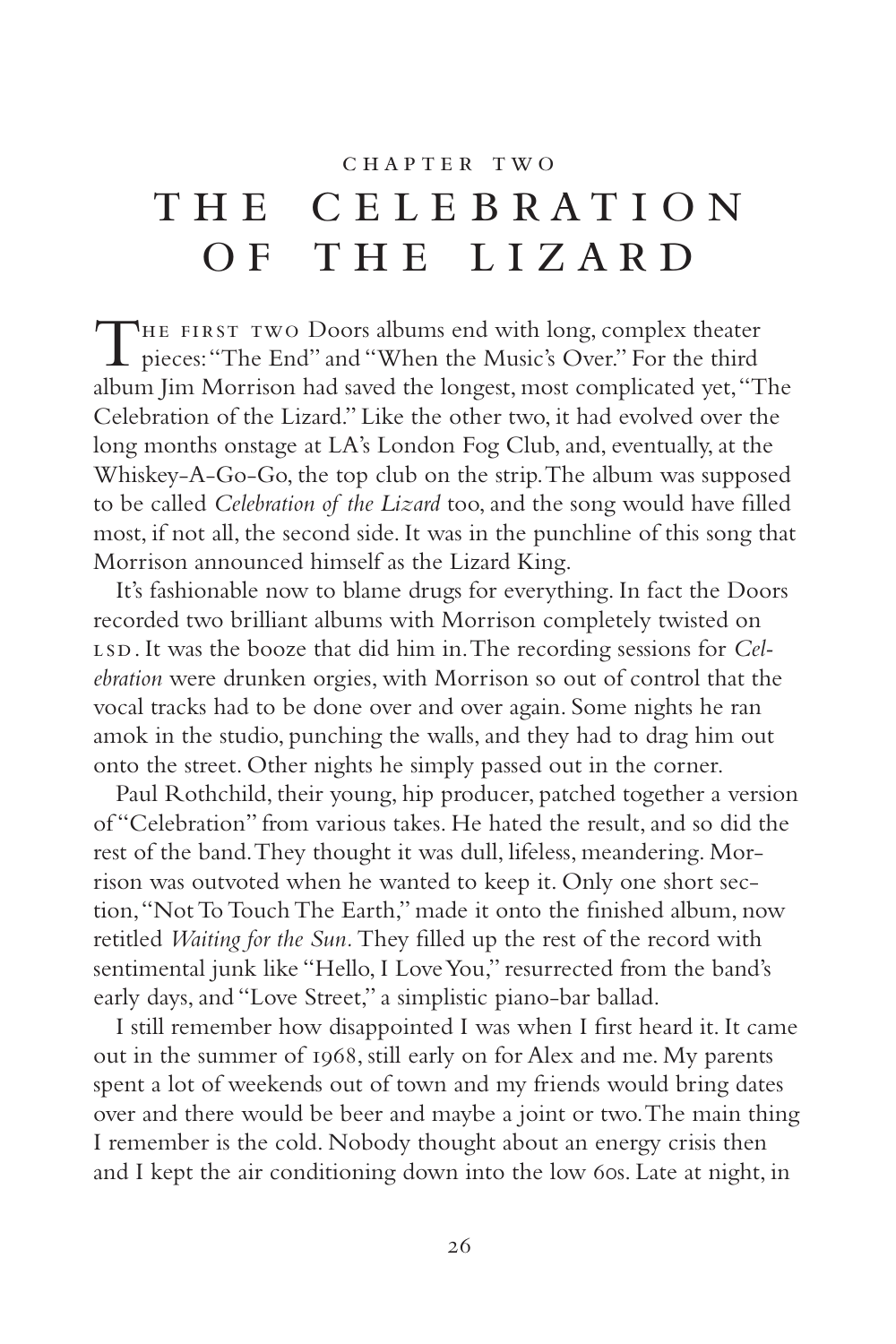the cold, we would listen to the first two Doors albums back to back, daring ourselves to go crazy from the sheer intensity of it.

Then *Waiting for the Sun* came out and Morrison looked less like a crazed visionary than a sad alcoholic. Alex and I saw him that June, just before the album was released. He seemed oddly restrained, despite what looked like an Italian sausage hanging down the leg of his black leather jeans. Now I realize he was simply drunk. It was pretty much the end of the Doors. The intellectual, mystical lyrics from Morrison's first white heat of inspiration were all used up. The band had to put songs together in the studio and Morrison was reduced to simpleminded dogwithout-a-bone nursery rhymes. They'd hit some kind of wall.

Graham picked me up at my motel around noon and took me for a tour of the city. I'd told him the night before that I needed details, had to be able to see everything in my head.

Santa Monica Boulevard, even with bumper-to-bumper traffic, felt different to me than rush hour in Dallas or Houston. Everybody seemed to be headed toward something glamorous or fun, the beach or the back lot at Universal. Half the women looked like starlets, but maybe it was just me, far from home, involved in the closest thing to an adventure I'd ever had.

We turned off onto Wilshire in the middle of Beverly Hills. The north side of the street is all red tile roofs and green lawns and high walls, sprinklers that run all through December. The south side is business district that fades gradually into the generic high-rise of downtown LA. We turned north on La Cienega and drove past the Beverly Center, which looks over 1950s-era furniture and carpet stores and the occasional 1980s strip center.

I could look straight ahead and see the Hollywood Hills less than a mile away, catch glimpses of high-dollar houses behind the trees. As La Cienega started to climb uphill, Graham reached across me to point at a tan stucco building with a red-tiled Mansard roof. "That's where Elektra Records was. There was a studio on the second floor where they did *Soft Parade.*"

He turned right at the next corner, which put us back on Santa Monica Boulevard. We actually found a parking spot and I stood nervously in the street, watching cars swerve around Graham while he unloaded his chair and got settled. We crossed over to Barney's Beanery,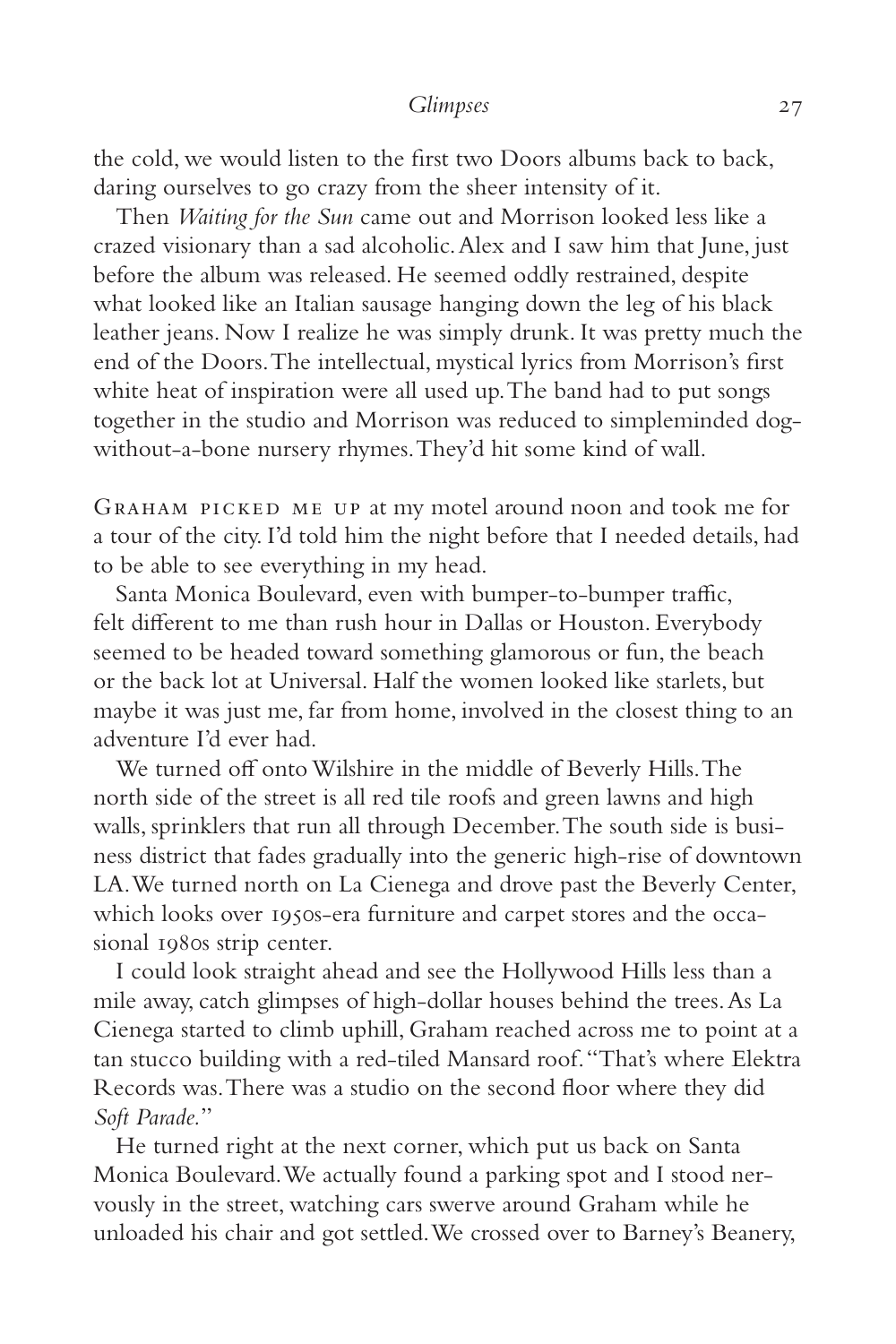more of a Texas-style burger joint than something that belonged in West Hollywood. The front of the place was painted dark green and had a painted metal menu that listed over 200 brands of beer. The inside was dark and smoky, and there was a sign behind the bar that said FAGOTS stay out.

"Friendly place," I said.

"It's part of the history," Graham said. "We won't leave a tip."

We got a table where we could look out at the street. Graham talked about Jim Morrison while we ate. "Back in '68 he didn't have a car half the time, or the cops had pulled his license for drunk driving. He stayed at the Alta Cienega Motel, just on the other side of La Cienega. Back then West Hollywood wasn't incorporated, it was a slum, with strip joints and prostitution and lots of crime. The name Sunset Strip came from County Strip, meaning it wasn't legally part of LA at all. What little law enforcement there was came out of the Sheriff's Department, which is why it drew so many hustlers and nightclubs and all that. That changed after the riots on Sunset in '66, but not that much.

"So in the late sixties you had this incredible scene here. Kids from all over the country were out on the streets in droves. The music pulled them in, and they stayed because nobody tried very hard to kick them out. So Morrison had everything he needed within walking distance." Graham took one of the napkins and drew a cross on it. "The Alta Cienega here, on the northwest corner. Across Santa Monica was the Phone Booth, a strip joint where he used to hang out. The Doors' offices were next door at 8512. A little further west was the Palms Bar, where he went to drink, and across the street from that was the Tropicana Motel, where lots of bands would stay when they were in town. Elektra right here on La Cienega, and his girlfriend Pam's apartment, just around the corner on Norton. He would eat at the Garden District or Duke's. And he came here to shoot pool. So did Janis, who went from here to the Troubadour and then back to the Franklin Hotel the night she died.

"Everybody talks about the Haight, and the Fillmore, and Golden Gate Park and all that. But I'm telling you, man, there is no rock and roll town like LA. I mean, the R&B scene on Central Avenue, Spector's Wall of Sound, the Byrds, the whole Eagles/Ronstadt thing, Dick Dale and surf music, X and Black Flag and the Go-Gos, right up to Guns N' Roses and Van Halen and Tone Loc. This is the place. There isn't a block in this part of town that isn't crawling with history."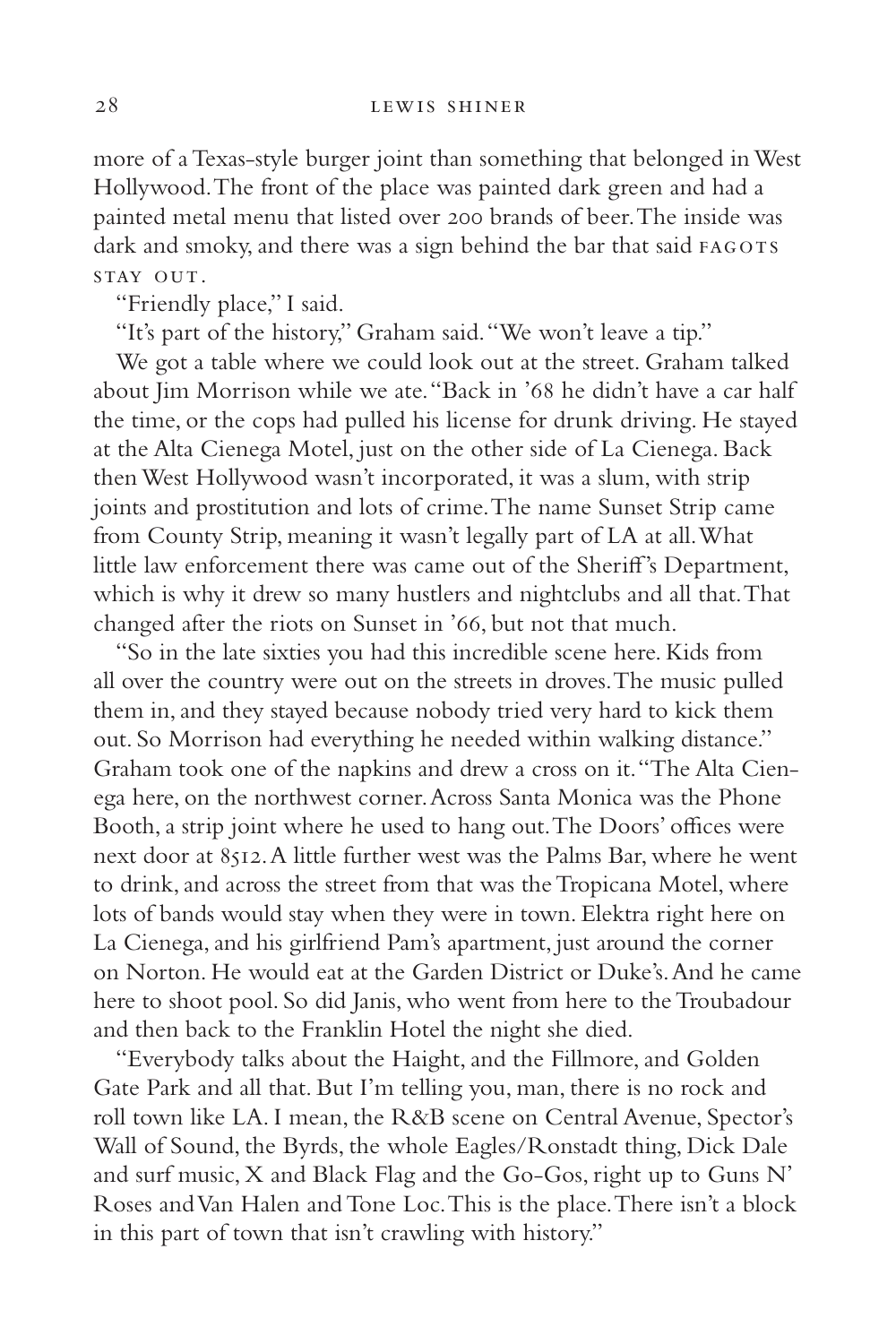He finished his beer and held up the empty bottle for another. "Most of it gone, of course. They knocked the Tropicana down a few months ago. The Phone Booth, the Elektra offices, the Garden District, all gone. Sunset Sound, where the Doors cut the first two albums, is gone. They made *Waiting for the Sun* at TTG, down near Sunset and Highland, and it's gone too, all gone, gone the way of Western Recorders and Gold Star. Jesus, man, you think of the sounds that came out of those places. The studios themselves were integral. Phil Spector got the sound he got because of Gold Star Studios, and nobody will ever get that sound again."

The waiter brought Graham's beer. He looked at it and said, "And another mini-mall slouches toward LA to be born."

I looked around, tried to take twenty years off the wood-paneled walls, the tucked and rolled rainbow-colored vinyl booths, the scratched Formica with the sparkles in it. I could see Jim and Janis taking turns with a bottle of Southern Comfort at the pool tables, surrounded by guys in bell-bottoms and long sideburns, industry types in Madras and penny loafers, aspiring starlets in hip-huggers and tank tops.

"But you're not from LA," I said.

"Pine Bluff, Arkansas."

"So how do you know all this stuff ?"

"The total absorption method. It's all I do. Listen to the records and read the album covers. I subscribe to all the trades and buy all the biographies. I watch the talk shows and  $MTV$ ."

"What got you started?"

"You mean when I was a kid? I don't know. I always loved music. It took me away from my real life. I didn't get along with my parents—my dad and my stepmother, I should say. My real mother died when I was three. Liver cancer. From the time they found it to the time she died was two days. That's what they tell me, I don't remember her at all. Anyway, I was there in Arkansas, dirt poor, couldn't afford to buy records new, not even singles. But you could go down to the juke box shop and buy used juke box records ten for a dollar. They had machines where you could listen to them, too. Pine Bluff was about 50 percent black, so I got to hear all the race records—Marv Johnson, 'You Got What It Takes,' that was always one of my favorites. The Coasters another great LA group, they started out as the West Coasters, did you know that?—James Brown, Chuck Berry. And of course I loved Elvis and Ricky Nelson and all that. Ricky and Elvis used to play football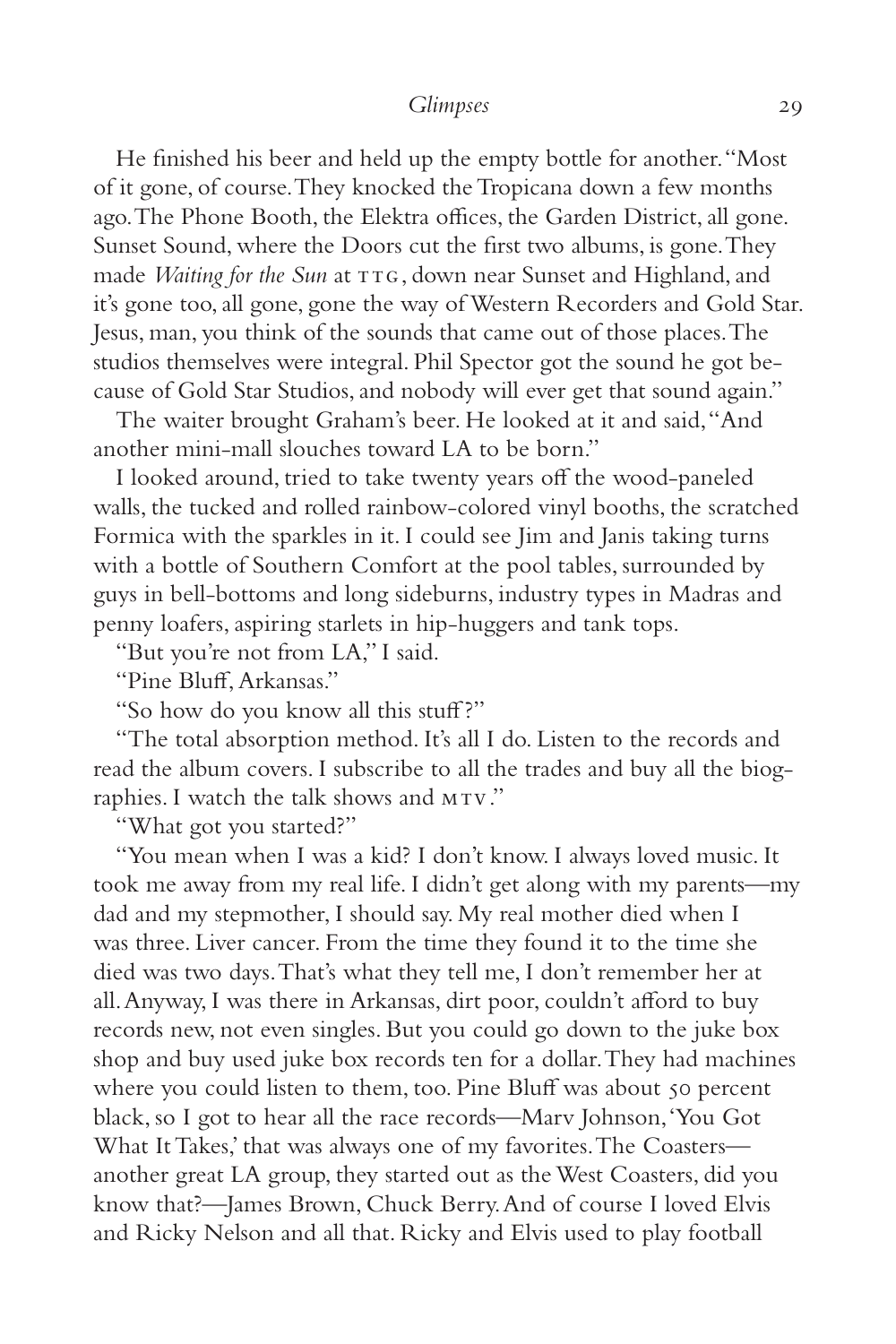over in De Neve Park. Ricky had a bunch of pro players and Elvis had his Memphis Mafia. Shit. Once I get started, I can't stop until I bore everybody to death." He pushed back from the table. "Let's get some exercise."

He let me push his chair up to La Cienega. The Alta Cienega is just north of the intersection, pale yellow, two stories, with red trim and Spanish-style wrought-iron bars over the windows. The driveway that leads to the office is a kind of tunnel, with rooms on both sides and above it. "Morrison stayed in room 32, on the second floor," Graham said. "You can see the building Elektra was in down the street there, with the red tile roof. It was stucco originally, then Judy Collins became their big ticket. So they had it redone in natural wood, with wrought iron stairs up the side. A look Judy would be happy with. It's back to stucco now, and Elektra's in an office building downtown. When Bob Krasnow came in five years ago they turned over most of the management. So that whole era is gone."

I hunkered down on the sidewalk, fixing it in my mind. "If you could find any pictures of the inside of that studio—"

 $``TTG$ ?"

"Yeah. Especially of the Doors during a session, that would really help."

"Okay. Anything else?"

I shook my head. "I guess tomorrow I go home and start work on it." "And tonight?"

I shrugged.

"How about we sneak a case of beer up to Griffith Park and watch the sun go down?"

"When were you over there?" I asked Graham.

The lights of LA spread out below us, and it was impossible to imagine an energy shortage, not with all that dazzling brilliance from one horizon to the other. We sat under a tree with case of Tecate, smelling the fallen juniper needles, listening to the wind in the trees around us. It sounded colder than it was.

"Vietnam?" he said. "Never."

"You said something about being in the service, I just assumed..."

"No, man, I was in the Navy. Never left the States."

"I mean, with your legs and all..."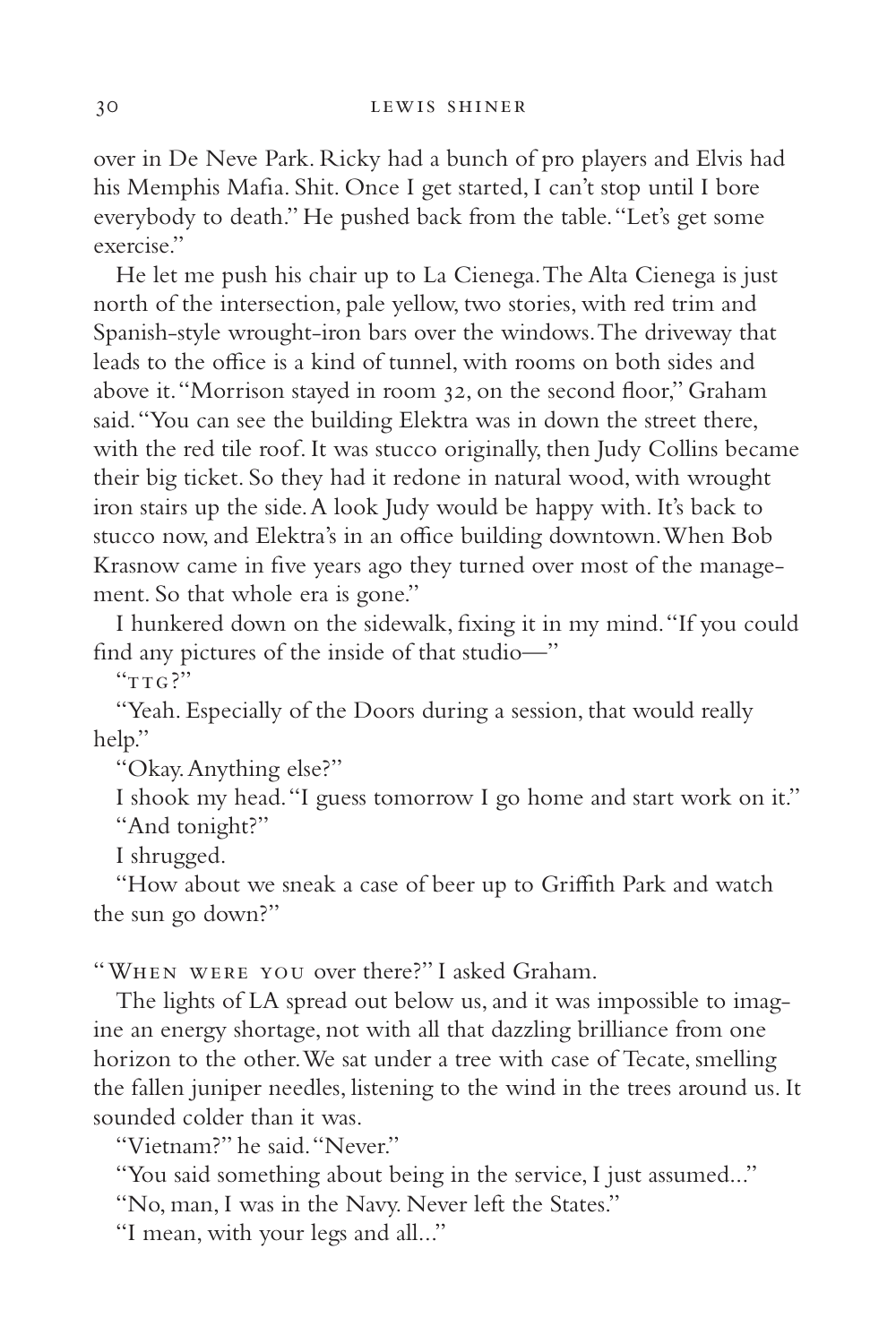"No, I didn't get shot or anything. It's a lot dumber than that."

"You want to talk about it?"

"Sure. But it's a long, weird story."

"I'm not going anywhere."

"Well, you know that old line about for want of a nail a shoe was lost, and so on?"

"Yeah, I know it. Rundgren made a song out of it."

"So he did. It's kind of like that, or like the way you came up with 'Long and Winding Road.' Change one little thing and you change the whole world."

"So what happened?"

"I was eighteen years old. This was back in '62, in Pine Bluff. It was my second day back from boot camp. I was scheduled to report to Navy ocs—you know, Officer Candidate School—in thirty days. I'd already passed the exams and everything. This old boy that I enlisted with called me up and we went out for a spin in his daddy's new Nash Rambler. Some clown ran a stop sign and hit us. I mean, it wasn't even our fault. This is pathetic, not tragic. Well, I hit the dashboard, which was of course not padded back in 62. I wasn't too bad hurt, but my teeth and lower jaw got kind of messed up. We didn't have the money to send me to a real hospital, so I went to Millington Naval Hospital over in Memphis. After two days when the doc came around and offered passes I took one. So me and this other guy went and bought a fifth of Bacardi—nobody checked my ID or anything—and we went over to the Cotton Club. Of course that would have to be the night that the place got raided. Me and four other guys got busted for drinking under age. We spent the night in jail, and the next day the Navy Chief comes around and everybody pays twenty-five bucks and gets out. Only I didn't have twenty-five bucks. The Chief wouldn't give me an advance, and there wasn't anybody I could borrow from, so I had to stay in jail."

"What about your family?"

"I'll tell you about my family sometime. Just take my word, I wasn't about to call my father. Not to be asking favors of him, especially money favors. So the Chief leaves me half a pack of Pall Malls and takes off. I come up for sentencing and the judge decides he's going to make an example out of me. Thirty days on the penal farm."

"Jesus Christ."

"Wait. As soon as I got there I knew I was in big-time trouble, but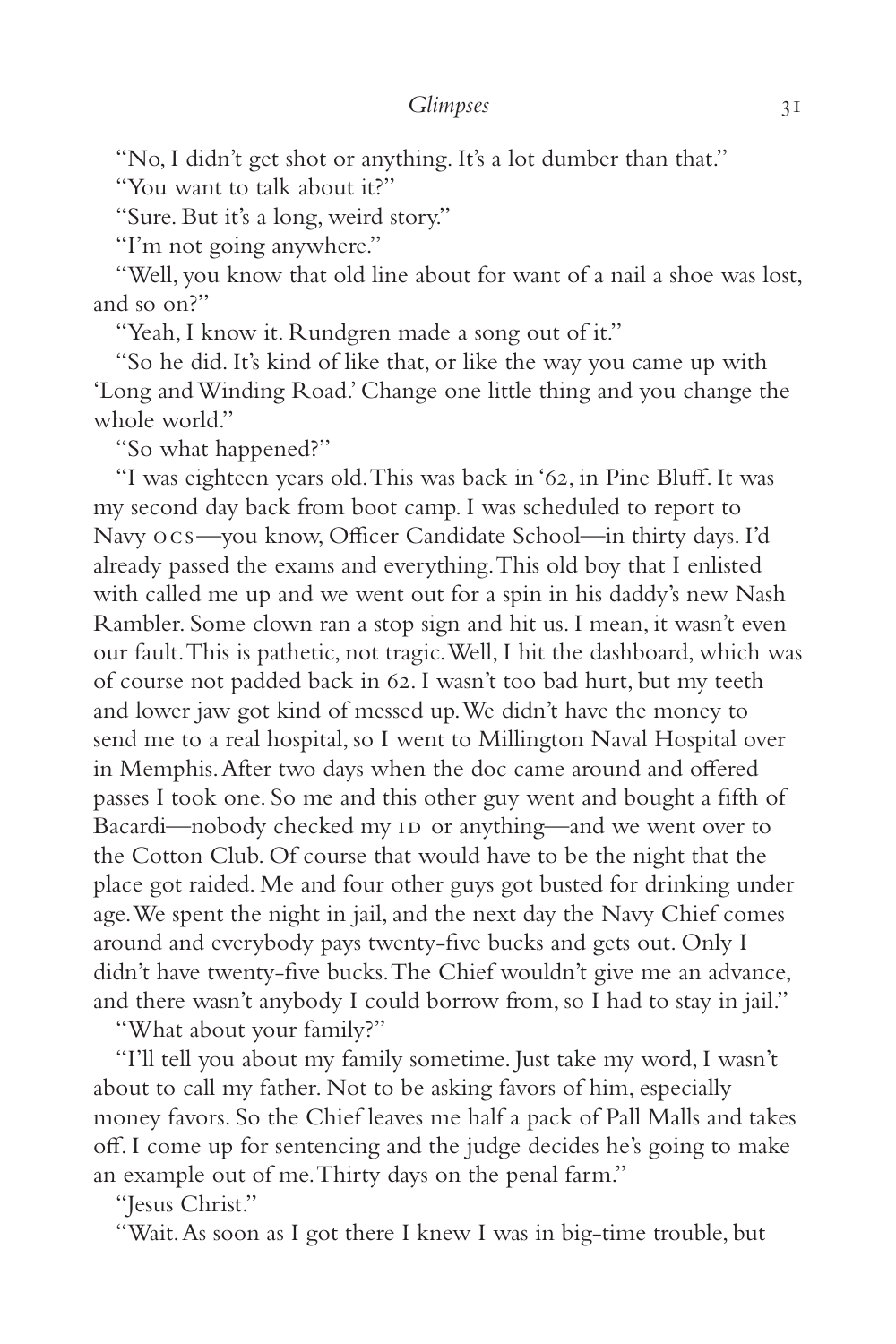the sooner I got back to Millington the better. I knew I was just going to have to bite the bullet and write my dad. But the mail only went out once a week, and I just missed it. So it was nine days before I could get the money to pay the fine and get sprung out of there."

"What did your dad do, when he got the letter?"

"Nothing. He just sent it, he sent me the money. It was only a matter of, by that time, twenty bucks or something. A lot of money to us in those days, but not anything that was going to break him. I don't recall him ever even saying much about it, surprisingly."

"My family was pretty good when it was an absolute crisis. We just weren't very good the rest of the time."

"Yeah. Same with my dad. I never could harbor much of a grudge against him, though. I feel like he's always been abused by the job that he had, doing shift work for twenty-five years, where he had to be on day shift one week, swing shift the next, graveyard the next, and never had any kind of rhythm to his life."

"Jesus. That's rough."

"Yeah, really. Well, you know, eighth-grade education."

"So what happened when you got the money?"

"By that time the Navy charged me with 'unauthorized leave,' which was at least better than awol or desertion. They put me in restriction barracks from six in the evening to six in the morning, and the rest of the day I just hung around the geedunk, you know, the px. I had to face a Captain's Mast, where I got yelled at by the base Admiral, then I had a summary court martial where I got busted down to E1 from E2 and had to do sixty days in restriction.

"That was where I got upset, because I was supposed to report to ocs in about two weeks from then. And that was when they told me. No ocs until my record cleared, and my record wouldn't clear for two fucking years. All because of twenty-five bucks, all because some yahoo ran a stop sign, all because I went for a ride in some guy's father's Nash.

"Well, in two years my hitch was pretty much going to be over anyway. So I took the best job I could find, the easiest path to make rank. At the time that was Aviation Structural Mechanic—that's as opposed to the guys that actually work on the engines. I was in Emergency Egress Equipment."

"Like ejection seats."

"Ejection seats, explosive canopies, drogue chutes. It was kind of a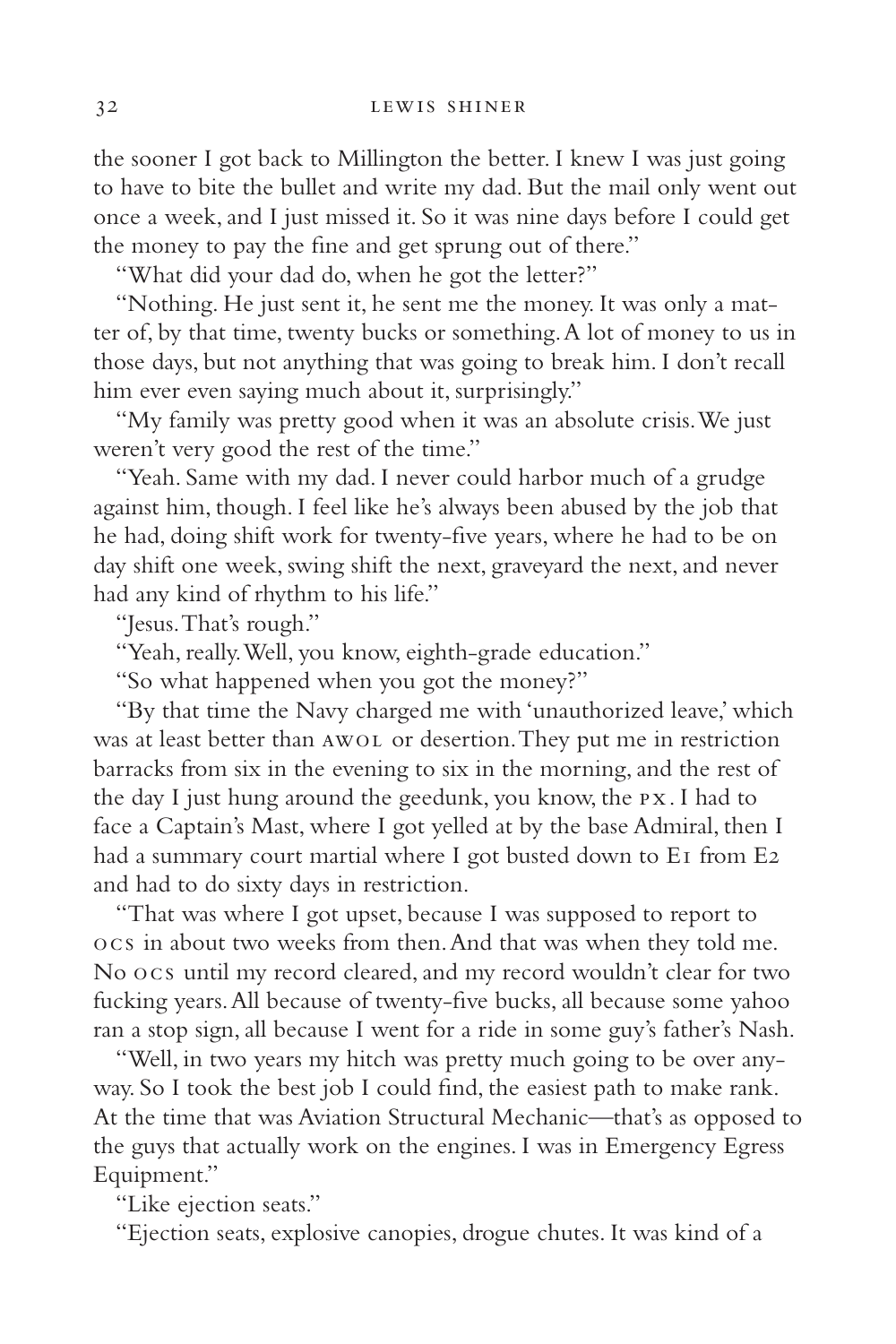joke because every test I ever took, my mechanical aptitude was the worst. But there I was, in the Navy, working as a mechanic, Patuxent River, Maryland, the Pax River tps. There's only two Test Pilot Schools in the country, Pax River and Edwards Air Force Base out in California. Everything we did was planes. We didn't believe the Navy really had any ships until one day we saw an experimental destroyer out in Chesapeake Bay. We all just stood around and stared at it. All that time in the Navy and it was our first ship.

"I used to go into Washington, when I could afford it, and go to the clubs. This was '63. The Beatles were in *Newsweek* or someplace and I saw their hair and thought, hey, that looks neat. But life around the base was all this chickenshit stuff, they would lay for me and drag me into the base barbershop and cut all my hair off.

"Then one day these two bright red World War II vintage bombers arrive. They're full of these hot-shots from Cornell Aeronautical Labs, and they're here to look at our jets. At the time we had the Phantom, which nobody else had. We hadn't even sold it to the Marines."

Graham crushed his empty can and tossed it into a paper sack next to me. "Two points," he said, and belched. I handed him another.

"There's three safety precautions," he said, "on all emergency egress equipment. This is so some jet jockey doesn't eject while he's in the hangar and splatter his brains all over the ceiling. First you pop the circuit breaker so there's no power to the explosives. Second you turn the detonator a half-turn on all charges, so there's no contact. Third, each button or handle has a hole or flange, and you twist a copper wire through it so it won't move accidentally. You got all that?"

"I got it."

"I was just back from this big Italian lunch. One of those Cornell hot-shots pulled a jet into the TPS hangar. I don't know what he did to fuck up all the safety precautions."

"The *three,*" I said, "safety precautions on all emergency egress equipment." I was definitely starting to feel the beer.

"You got it. I was standing there talking to a couple of guys, digesting that Italian lunch. I didn't even hear the explosion."

He was quiet for a couple of seconds. "Graham?" I said.

"Those jets have one big door on the lower side that blows off. That's what hit me. Then this kind of laundry chute comes out and the crew is supposed to slide out. It hit the L1 and L2 vertebrae, you know, lumbar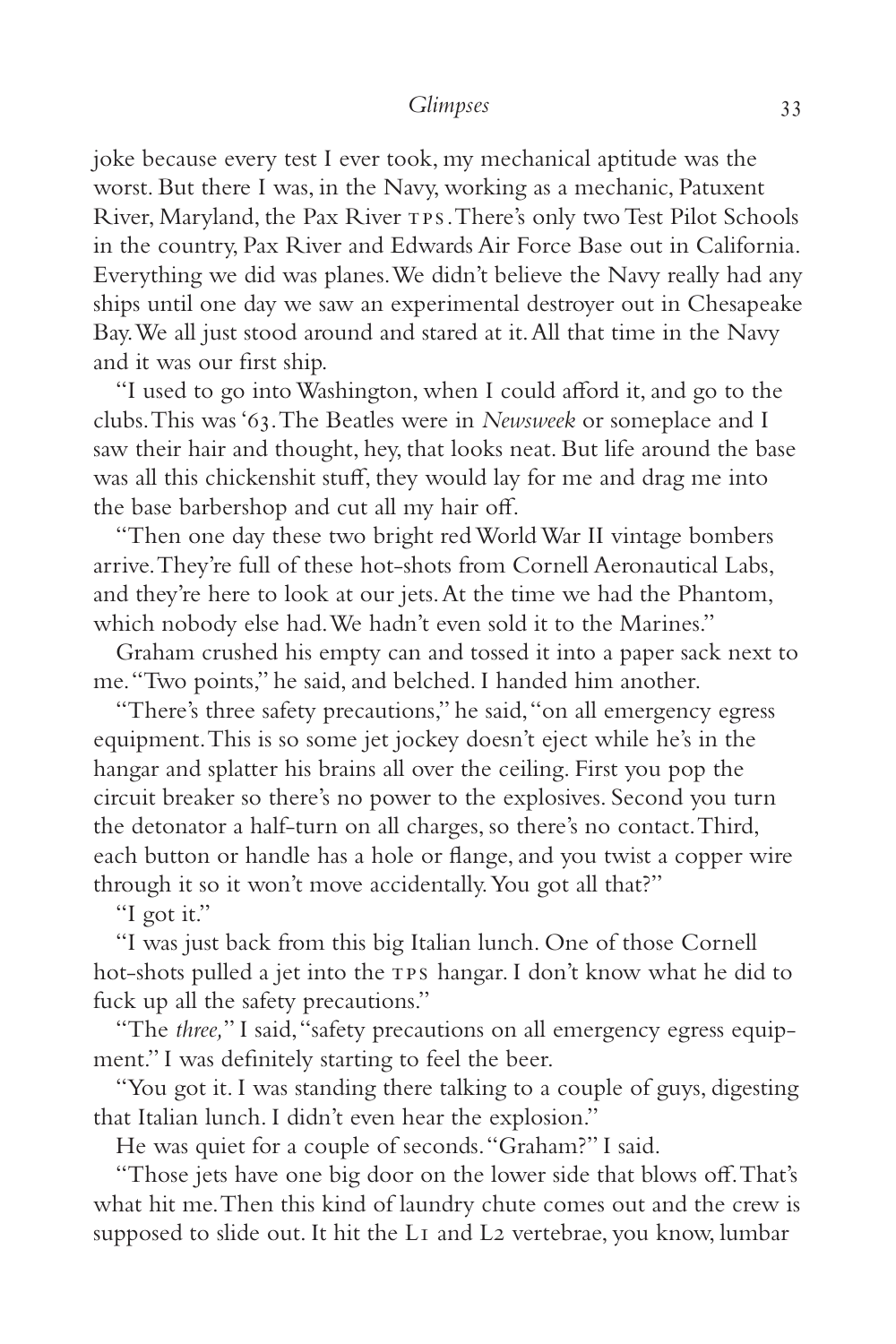vertebrae. It crushed them together, and bone splinters went into my spine. That's what did the job on me, taking those splinters out, all the nerve damage from that.

"I woke up once in the ambulance. I knew I was on the road to Washington, 'cause we used to drive it so much. We were stopped for a red light. I remember seeing the red light reflected off the car next to me."

"Graham, look, I..."

"Shoot, I can talk about it. It's my life. I've been living with it twentyfive years. Anyway, as soon as I woke up after the operation there was this guy standing over me, they were expecting me to be nauseous. I mean, you're not supposed to eat anything before surgery so that you don't throw up under the anesthetic and asphyxiate yourself. And I'd had that big lunch and all. He was a hospital corpsman there at Bethesda, dressed completely in white, with a little emesis basin, one of those little kidney-shaped things that you brush your teeth with. And he says, 'Do you feel sick?' and I went eughhhhh and just barfed that bright orange Italian lunch all over his nice white uniform."

"Oh, yuck. Come on, I've been drinking."

He was ready for another beer. I passed one over and he said, "It's just weird, that's all. So many things had to happen just right. You know, a year after the accident, the Supreme Court decided you can't try somebody in a military court for the results of something that happened in a civilian court. It's double jeopardy.

"We used to watch Jeopardy in the va hospital. It was so boring we used to bet on who would win. Sheeeit. Is it getting drunk out here?"

"It is," I said. "Isn't there a curfew or something? Maybe we should get out of here."

"In a minute. In a minute."

"Sure," I said. "No hurry."

The LA lights blazed on below us.

I LOST TWO HOURS when I came back to Texas. It's the price you pay for living on borrowed time. A hangover and all that dry airplane air didn't help. It was after nine at night when we landed. Elizabeth hates to wait around airports and the house is only ten minutes away, so I waited to call until I got in.

She sounded okay on the phone. When I go out of town it's always a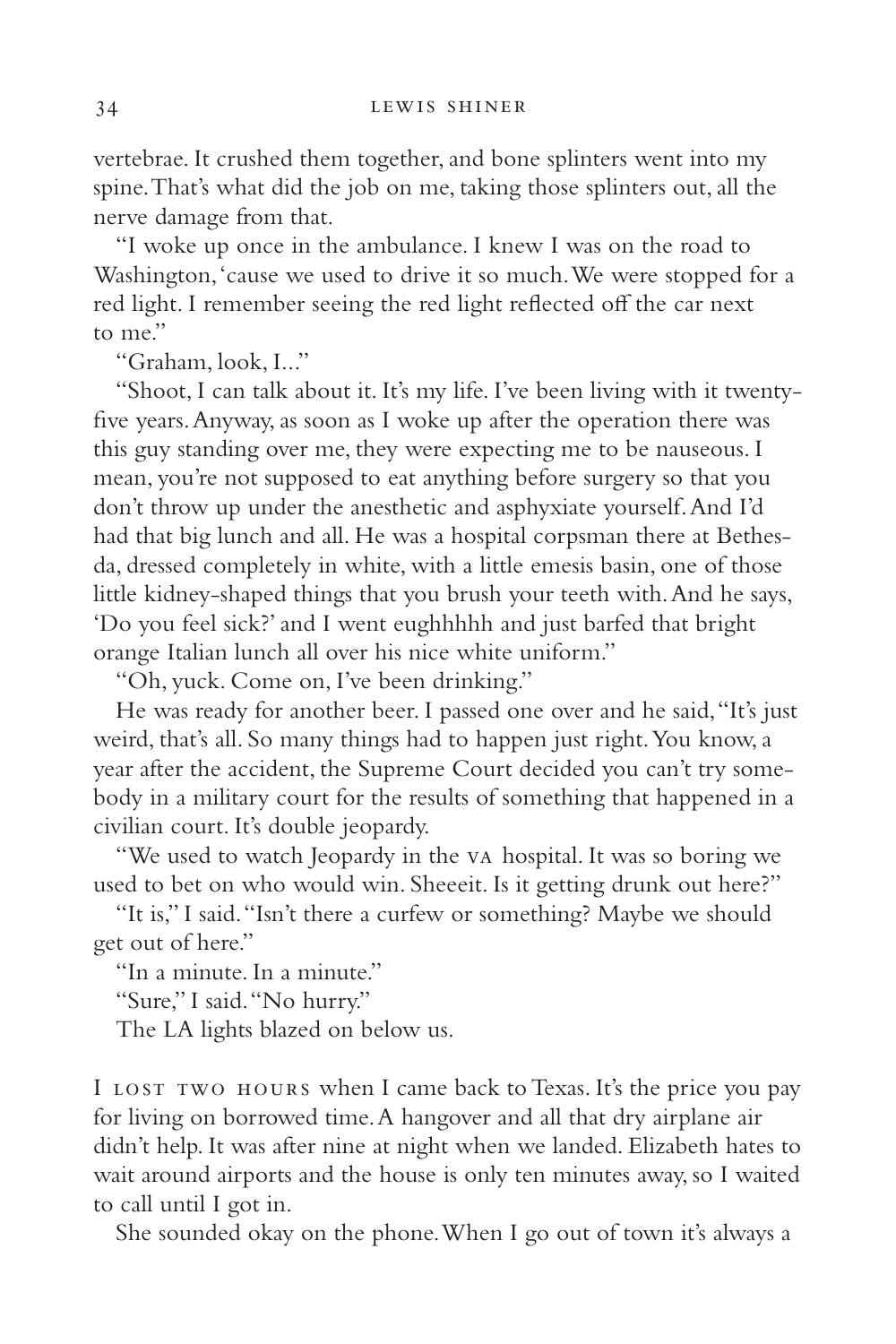crap shoot. Will I get the silent treatment, or will she actually be glad to see me?

Eventually I saw her white Honda, one of a hundred other small white Japanese cars, come around the wide curve in front of Mueller Airport. I got in and got a quick, dry kiss from Elizabeth.

"You look like you haven't been sleeping," I said.

"Thanks."

"I didn't...I was just worried, that's all."

She shrugged. She shrugs a lot when something's my fault.

"What is it?"

"I don't know," she said. "I don't understand this thing you're doing." She dodged through the traffic and swung back toward Manor Road.

"Well, maybe you could understand this." I took Graham's check out of my jacket pocket and held it in front of her.

"What's that?"

"It's two thousand dollars. This guy Hudson is going to put the song out as a CD single, a bootleg."

"Isn't that illegal?"

"Moderately. He's the one taking the risk."

"Where did you tell him you got it from?"

"I didn't just tell him. I showed him."

She shook her head. "This is beyond me. Aren't you happy with your shop? I thought that was what you wanted."

"I don't know what I want anymore." The words seemed suddenly ominous.

"Where do I fit into this? Am I one more thing you don't know if you want anymore?"

"Of course not." I didn't sound convinced. "Of course I want you."

In the sudden silence the radio sounded too bright and artificial. I switched it off and waited for her to ask me about LA, or the plane trip, or anything at all*.* She had both hands tight on the wheel, staring straight ahead, as if she could will me to out of existence.

All our friends have all told us we have the perfect marriage. Elizabeth puts up a good show of affection, and I always go along with it. I guess I don't want to air our problems in public any more than she does. It's true we never fight. Sometimes we start to, like in the car. Then she goes quiet, holds it in, and I have to admit I feel relieved. It's one more crisis I don't have to deal with.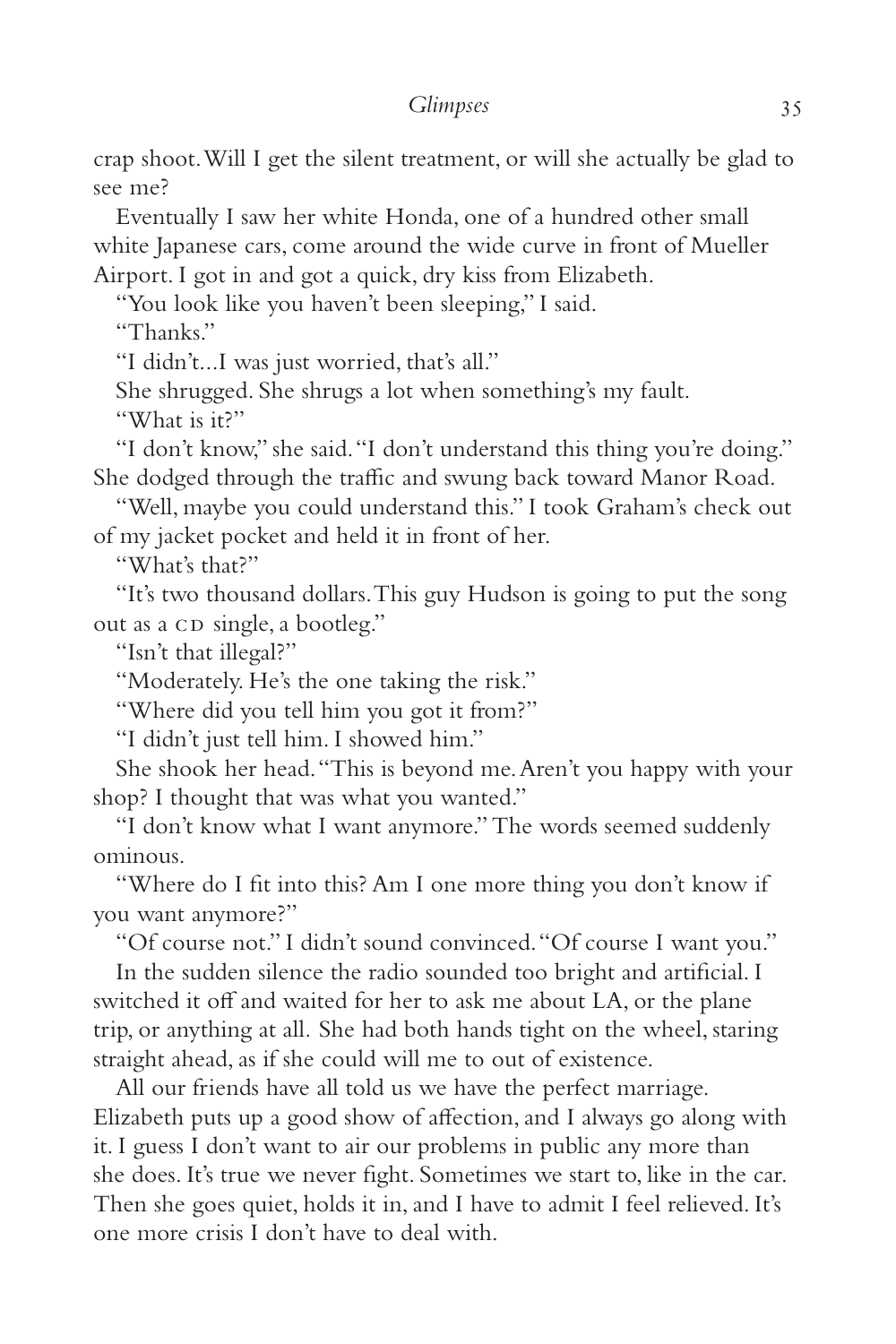•

I WAITED UNTIL the next morning to call my mother. She didn't seem to want to hear about LA either. She was trying to decide if she should put her home phone number in the want ad for the funeral plot she no longer needs, since my father was cremated and she wants to be cremated too. She's afraid it's like a sign that says  $w1DOW$ .

"Sometimes," she said, "I just get so...damned...*mad* at him. For leaving all this *mess* behind. I just don't think I'll ever get to the end of it. I think of all the time he used to spend in that lounge chair in front of the TV when he could have been helping me organize..."

But then later she said, "I moved all of my things into the closet in your room. I hope that's okay."

"Of course it is." There wasn't any point in telling her again that it isn't my room, has never been my room, it's just the guest room I stay in when I'm up there. I was already in college when they had the place built.

"Next time you're up here you can take all his clothes to the Salvation Army. I can't go in that closet right now. It still smells like him."

There is only so much I can do for her. On those rare occasions when she actually does talk about her feelings, if I try to draw her out, she immediately changes the subject. The rest of the time it's just reportage, endless physical detail. Worse yet, she's gotten into the habit of calling me Jack, my father's name, and calling him Ray. Sometimes she refers to me as her husband and him as her son. It makes me feel creepy and furious. I remind her every time, but she can't seem to stop.

Their house is on a slope above a creek that flows into White Rock Lake. There's this fish pond in their back yard, a real monstrosity, ten feet long and six feet wide, four feet deep at the deep end, paved with flagstones around the edges. I helped my father build it, every Sunday while I was at DeVry. One of the engineers there had me tell him about an additive to mix with the concrete so it wouldn't leak. My father decided it was too expensive, so the fish pond leaked for the rest of his life.

The week I spent with my mother, after he died, I was knotted up inside the whole time. Maybe just to get me out of the house, maybe because she really couldn't stand to look at it any more, she sent me out there with a sledgehammer. I spent a couple hours at it every day, a couple hours where I didn't have to offer up any consoling words, or worse yet have to listen to any, where there was nothing but the steady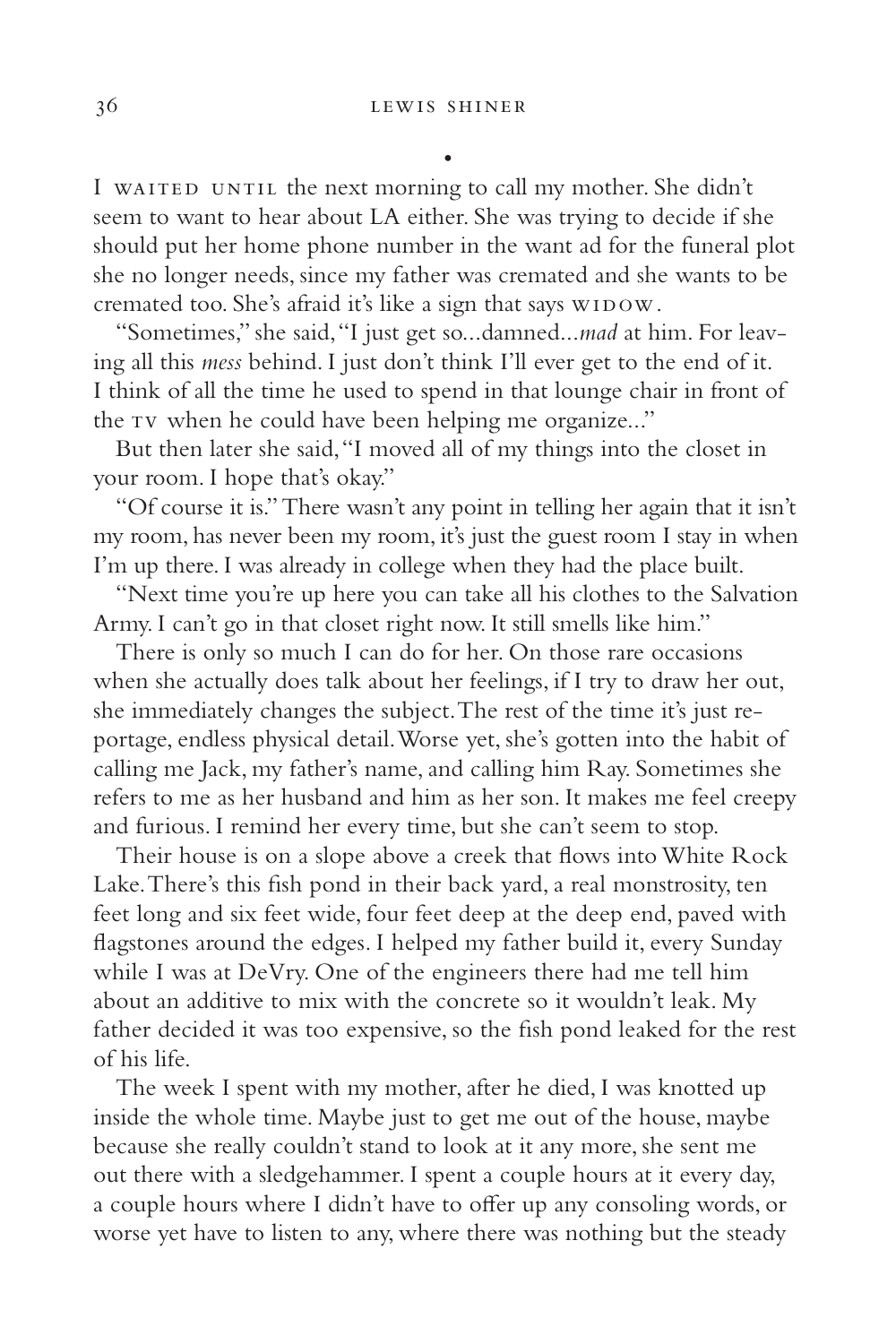thump of the hammer and every once in a while the sound of something cracking and giving way.

There is nothing I can say to her about my father. I know she misses him. I don't have the heart to tell her I'm glad he's dead. It's a relief not to feel his lurking, disapproving presence anymore, always lurking, always disapproving. At the same time there is this awful finality about it. I always hate it when people keep secrets from me. My father left me with questions I'll never be able to answer, not as long as I live. Was he trying to kill himself ? Did he forget where he was? Was he in some kind of awful pain? Was he angry? Then the really hard questions, that I can never say out loud: Did it have anything to do with that letter I wrote? Or did he even think of me, at all?

I have a copy of the official police report written by a guy named Adkisson, who was my father's dive partner. "When he was about 15' past me, he accelerated as if he was chasing something I could not see... he kept accelerating and was swimming down at approx. a 30 degree angle...I caught him at 93' (I didn't know the depth at the time, I read this later on the surface.) I grabbed him by the leg, turned him around, gave him the up signal and asked if he was ok. He acknowledged the ok signal & we started up...I came to the surface and was going to call for the Zodiac. However the Zodiac was already coming. I turned around and saw him about 40 ft from me on the surface. As I swam toward him I saw his regulator hanging down, the camera electric cord entangled in his vest. The Zodiac reached him when I was 10 ft away. I helped them pull him in the boat. He was on the surface approx 1-2 min. We arrived & cpr was initiated immediately. I don't know why he exhibited this conduct. This is the way it happened to the best of my memory."

At the end of that week in Dallas, my last night before I came home to Austin, before this whole business started with "The Long and Winding Road," my mother had a memorial service there in the living room of the house. She called it "A Toast to Life." I guess there were a dozen people there, sitting in a circle, what passed for my father's closest friends. They all loved him, that was never the problem. It's just that at one time or another I'd heard him say something cruel and dismissive about every one of them, like he had to prove that he didn't need any friends, that none of them were quite good enough for him. Bill Wyndham, who used to be his department chairman, talked about how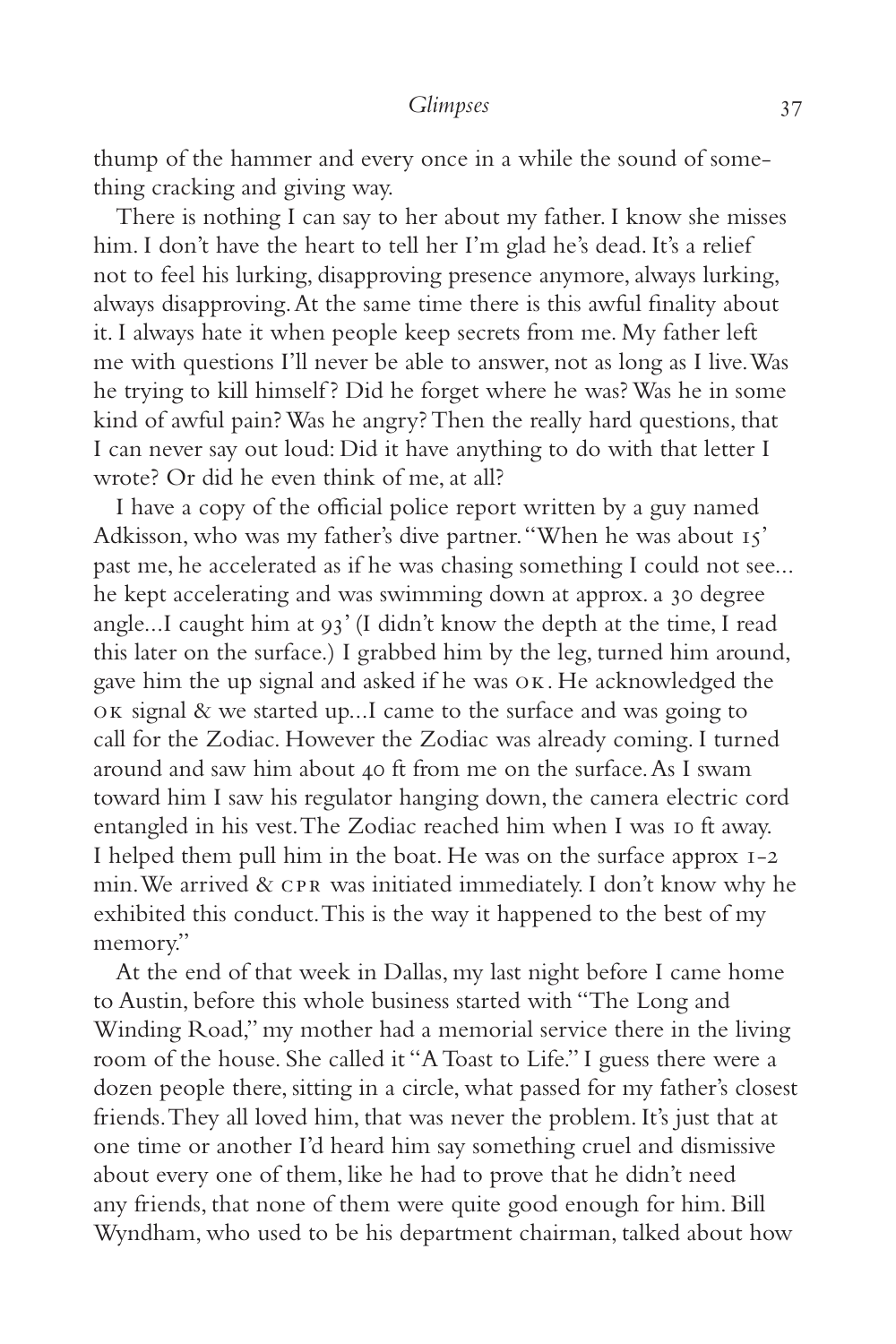much his students loved him. A couple from the local anthropology club talked about how much time he'd spent working with them on typology. Joe Hastings, who ran the field school in New Mexico, remembered how my father always used to kid around about adopting some good-looking 18-year-old female student. Donna from next door was the only one who seemed to be talking about the father that I knew, and even so she soft-pedaled it, going on about the warm heart under his gruff exterior. My mother talked about how he'd died doing exactly what he wanted to do, and how lucky that made him. At the end they all shook my hand and hugged me and told me how proud he'd always been of me.

I wanted to say, "Prove it." I wanted them to tell me why, if he cared so much, he never said it to me. I wanted to take Bill Wyndham by his expensive lapels and ask where my real father was, the one who thought Wyndham was nothing but a politician and bitched about having to go to his tight-assed parties. I wanted to throw Joe Hastings against a wall and tell him that my father didn't need to adopt anybody. That he already had a son, that his bullshit macho posturing had always pissed me off as much as it insulted my mother, that I was sick of people bringing it up like it was supposed to be funny.

Then I looked at my mother as she sat there with this radiant, sad smile on her face, her eyes full of tears, her champagne glass unnoticed in her hand, and I didn't say anything at all.

SATURDAY, A WEEK AFTER I got back from LA, was Elizabeth's birthday. Once, when I asked her why we hardly made love anymore, she told me that I wasn't romantic enough. That I was too wrapped up in my work, that I didn't make her feel special or attractive, that I needed to create a mood for her. There's been no sex since my father died, almost a month ago, and I needed some physical contact.

I took her to a movie in the afternoon and out to dinner that night. I even wore a tie. When we got home I had her come out in the back yard with me to look at the stars, which were in fact very beautiful. I tried to put my arms around her and she said, "It's cold. Let's go in."

She fell asleep lying next to me on the couch, watching *It's A Wonderful Life* on TV. She started to move in her sleep. I looked over and saw her with one hand between her legs, pushing against it. She moaned and then sighed without waking up.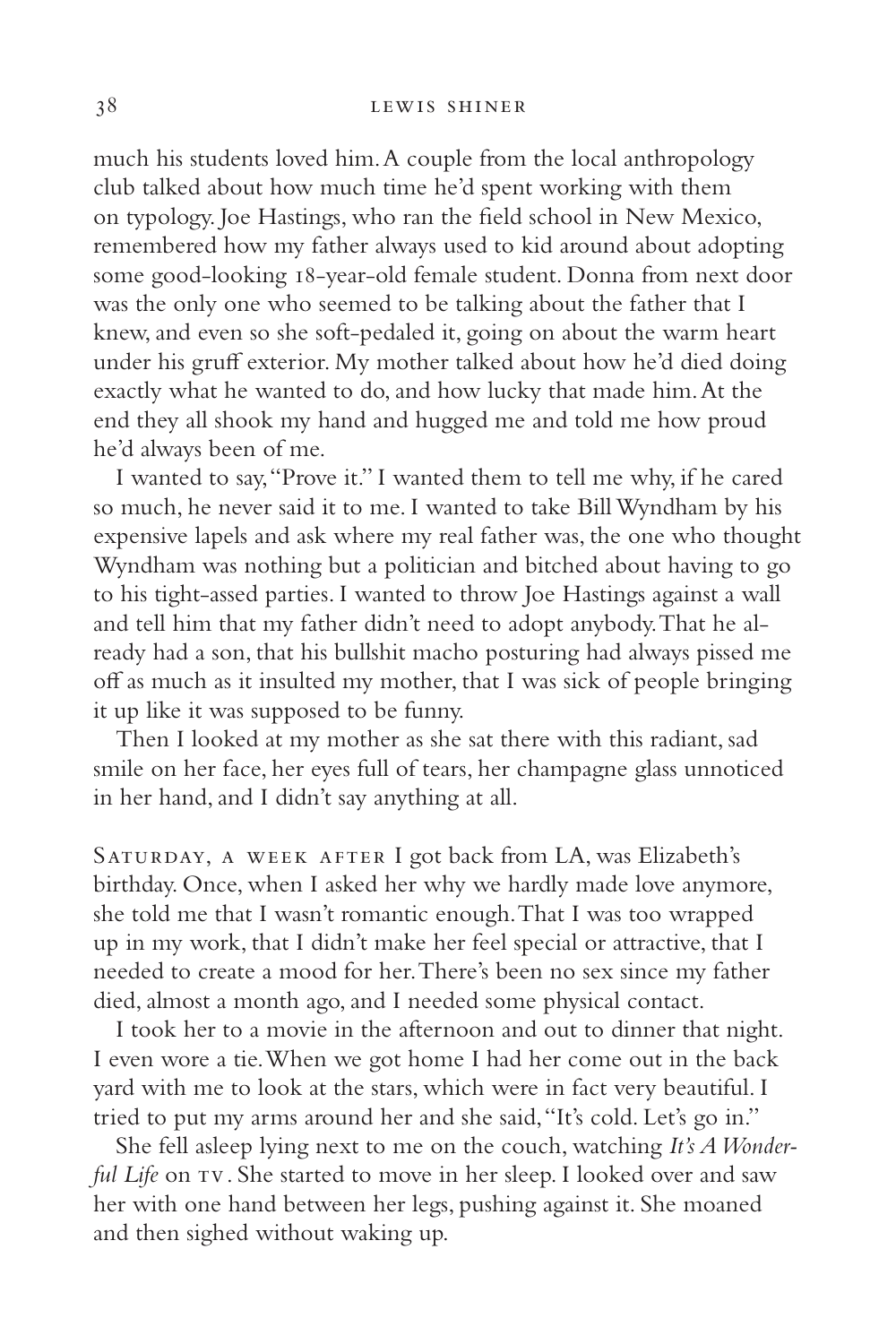I felt like I was watching from a long way away. She hasn't lost her desire, obviously. She's just lost her desire for me. I remembered the way she sounded on the phone when I was in LA, that love and loneliness in her voice. Where did it go now that I'm here?

I went to the kitchen for some Jack Daniel's and a couple of beers to help it go down. By the time I'd finished she'd rolled over with her back to the TV, fast asleep.

ON MONDAY I HEARD a voice inside say, "Let's go." Graham had set me up with an LA book dealer named Mike Autrey, who'd diligently shipped me everything he could find on the Doors and LA in the sixties. I'd spent a week reading and studying and it had started to come together.

The first thing I did was a work tape, with the first two albums as models and a list of the songs we thought were available. I took the list up to the workshop and recorded my own work tape. Side One opens with "Waiting for the Sun," which didn't get released until *Morrison Hotel* in February of 1970. Then "The Unknown Soldier," the first single. Followed by "Hello, I Love You," the second single, and "Summer's Almost Gone." Graham and I both liked putting "My Wild Love" into the "Horse Latitudes" slot, next to last on the side. The song was an afterthought, recorded hastily after they decided to scrap "Celebration," but it fit perfectly. Then the usual long song to close the side, "Five To One." Graham thought Side Two might have opened with a blues, like the first album's "Back Door Man," if there was room. I used "Roadhouse Blues" from *Morrison Hotel*. The rest of the side was the only available version of "Celebration of the Lizard," from *Absolutely Live.* I could hear the edits that Rothchild had to make, even in mid-song, to get something salvageable.

It wasn't all I heard. I heard why Graham had wanted me to make my own tape, not just dub a copy of the one he had at home. Something in the experience of putting the songs together got inside me. It's the feeling of setting right a twenty-year-old injustice. A feeling I'd made an album that was not just better, it was more correct, closer to some kind of absolute truth.

I canceled my ad in the *Chronicle* so I'd have fewer stereos to fix and more time for the Doors. I gradually got into a routine: a few hours work in the morning while I listen to the tape or else to the first two Doors albums, both of which I have on CD. When Elizabeth gets home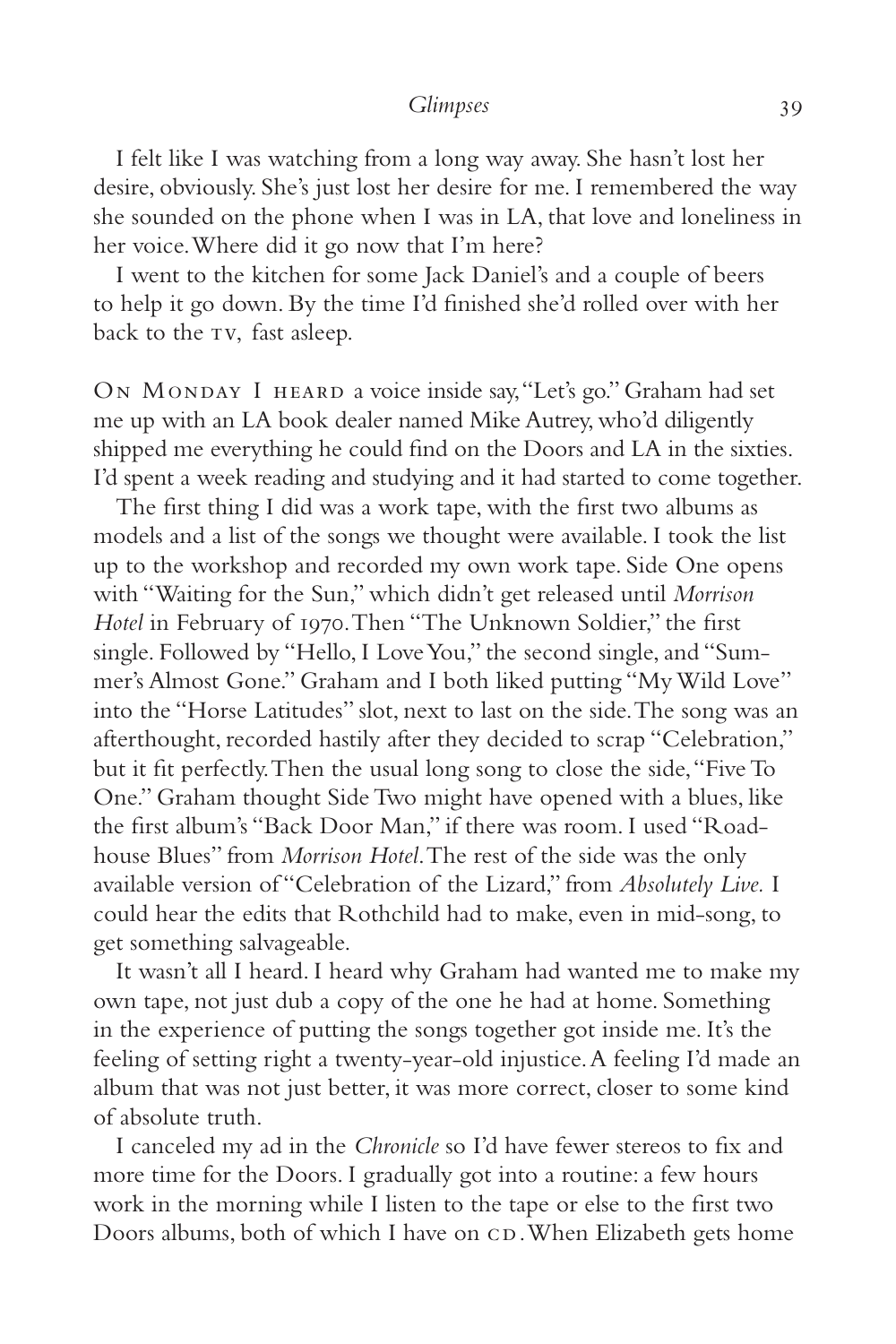it's my cue for the first beer of the day, which I take from the little halfsized refrigerator under the workbench. She kisses me on the cheek and goes back downstairs. I hate the empty gesture of that kiss. If she doesn't want to kiss my mouth then she should just leave me the hell alone.

Afternoons and nights I study. I have Morrison radio interviews, a British concert video called *The Doors Are Open,* and the documentary Morrison was involved in, *Feast of Friends.* He's taking shape in my mind: the sleepy, silken voice that could suddenly crack or turn vicious; the hooded eyes, the hands folded over the mike stand, the slumped shoulders, seeming drunk or narcoleptic; the sudden madman who would explode a moment later and race around the stage, windmilling his arms, screaming, sometimes throwing himself headlong into the floor or the audience.

Elizabeth is asleep by the time I get to bed. Some nights I lie awake and think about leaving her. I don't have the words to ask her to go, so it would have to be me. I would lose the house, the shop, every material thing I care about. Some nights it seems possible. Other nights I just feel trapped.

I switched to Coors, Morrison's favorite brand, despite the watery taste and the brewery's politics. It's all part of the Morrison experience. Ride the snake. Late Friday night, with ten of them under my belt, I went upstairs to give it a shot.

THE IDEA WAS that I would put together a tape here at home, then go to LA and redo it in digital. The hardest part was getting to the album. I can't explain it better than that. It's like the new archeology, that my father always talked about, how you're supposed to decide what you're going to find before you start digging. You make your model and then you dig for it.

To make my model I had to find a way that the album could have been made. To get the album I needed the title song. The rest would follow.

The song starts with hissing maracas and tambourine and a few muttered lines of poetry. Then Morrison screams "Wake up!" The band comes in, Manzarek mashing a handful of random keys, Krieger lifting one corner of his amp and dropping it on the stage with the reverb full on, a noise like a building collapsing. More recitation against a background of noise. We're well into the song before Morrison actually starts singing and the band starts to play something with a melody. From there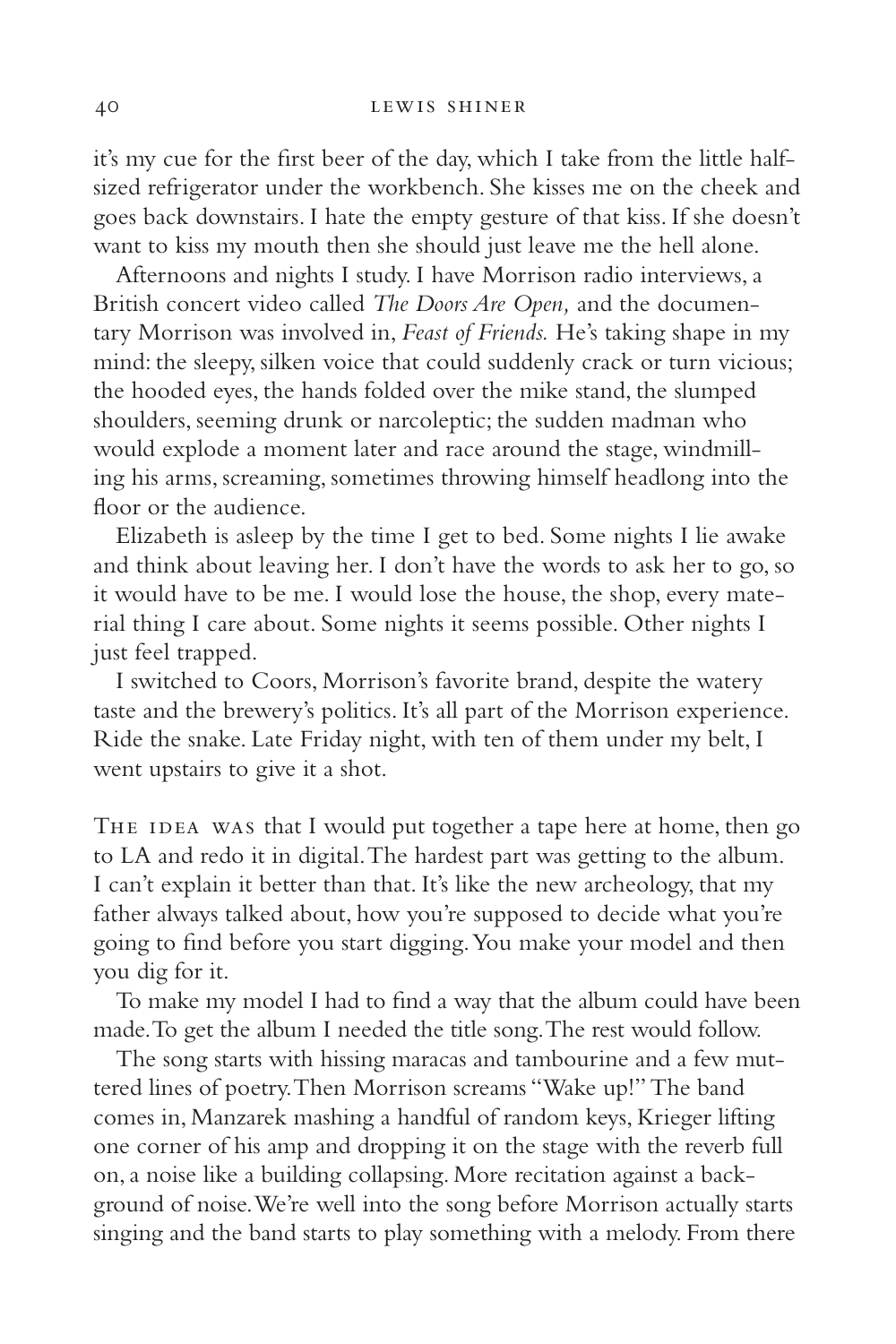things build nicely, through the "Not To Touch The Earth" section and a big climax, then back to the tambourine and a few last lines of poetry.

The first decision I made was that it had to happen live in the studio, the way they'd recorded "The End." If I had to, I would settle for a couple of different versions that could be spliced together. But that give and take between Morrison and the band was essential. Which meant I needed Morrison in the kind of condition where he could perform a twenty-minute song.

February of 1968. A long, long time ago. If Morrison is out of control, so is the world. We're in the middle of the Tet offensive in Vietnam, a month-long all-out Communist assault that leaves hundreds of Americans killed or wounded, and at least 5,000 Vietcong dead. At the end of March, President Johnson will throw in the towel and refuse to run for a second term, shattered by the rising death toll of the war and the rising tide of protest at home. In May, French students will paint "Never Work" on the walls of the city and riot in the streets. Martin Luther King will be murdered in April, Bobby Kennedy in June.

February of 1968. In Dallas it's cold and windy and I've just been to see Jimi Hendrix at the State Fair Music Hall. Kevin, the lead player of my band, is up front with his steady girlfriend, driving her home. I'm in the back seat of Kevin's station wagon with Alex. I've kissed her before, at parties, but this is our first real date, this is serious, and when I kiss her she kisses back. My nose is full of her perfume and I can taste the heat of her breath. I'm a senior in high school and for the moment everything seems full of enormous possibility. I haven't seen the things that Morrison has seen, and I can't predict the future that's almost upon us: the riots in Chicago, the election of Nixon and Agnew, the deaths of Brian Jones and Joplin and Hendrix and Morrison. Feuding with my father that will end in a couple of abortive attempts to run away from home, anguished break-ups and reunions with Alex, my dropping out of college and losing the band, the growing realization of how limited the possibilities were for any of us.

February of 1968. We were helpless, but none of us knew it yet. Except for Jim Morrison.

Mike Autrey had somehow found me photos of the *Celebration* sessions. The walls are cheap wooden panels, the kind with the precut vertical grooves. Ray Manzarek sits behind his Vox Continental organ with its red and black body and its white and black keys reversed. His glasses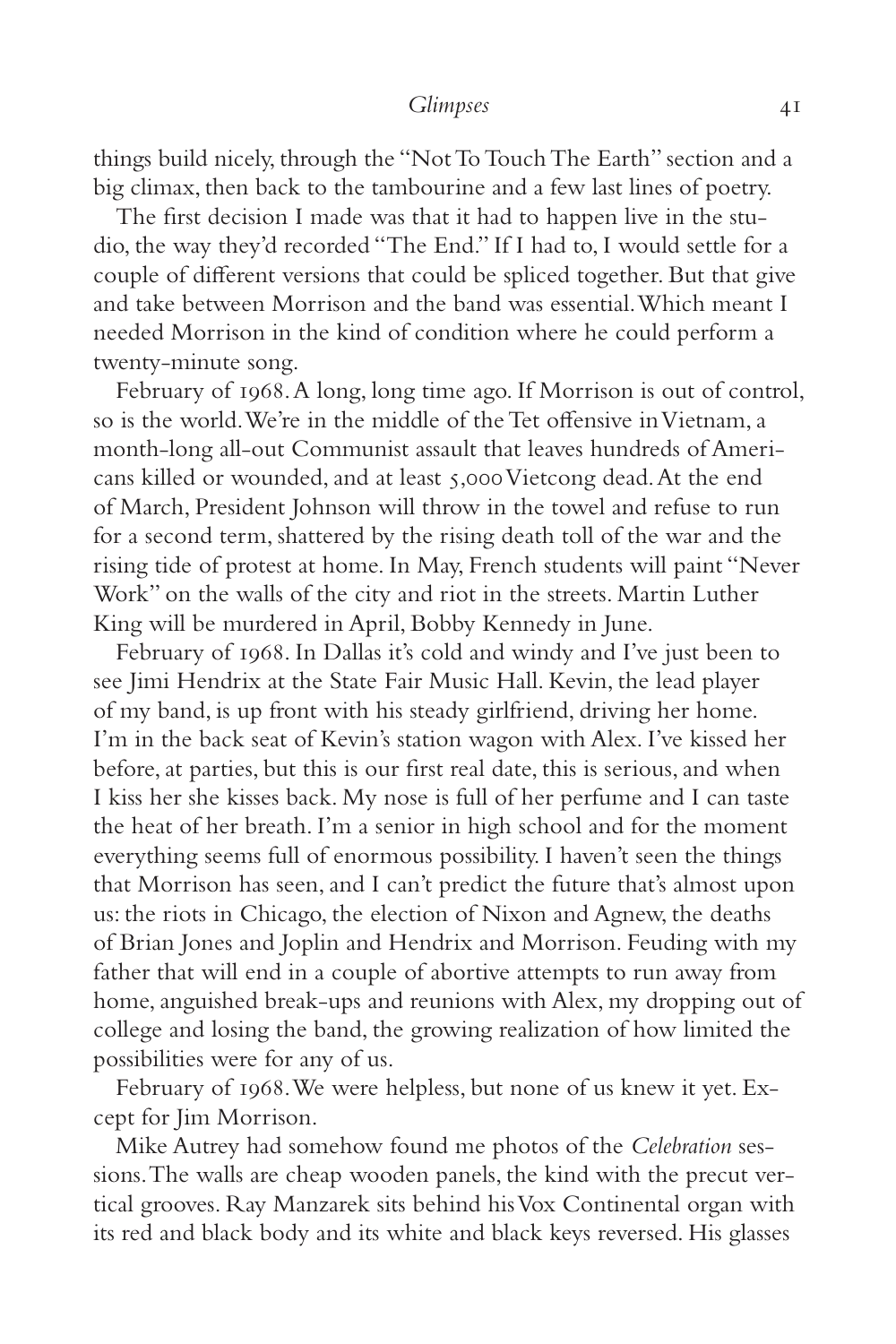and sunglasses and a light-gray patch cord sit on top of it. He hunches completely over the keys when he plays, a big sweep of dark blond hair falling across his eyes. From the side all you can see is the hair and the big muttonchop sideburns. He's wearing a striped shirt and jeans and a wide leather belt. It's early evening, dark and cool outside, timeless and air-conditioned in here.

Robbie Krieger, always a little spaced and awkward-looking, is wearing striped seer-sucker shorts and a denim jacket and sandals. He's wearing tinted glasses and his hair is a haphazard frizz. His red Gibson SG is on his lap, and he's finger picking flamenco-style.

Behind a wall of gobos, chest-high padded partitions, are Douglas Lubahn and John Densmore. Lubahn played bass for Clear Light, an underrated band that never got past their first album. He's strictly a session man for the Doors since Manzarek does the bass parts with his left hand in the stage shows. He's got receding black hair and a black fringe beard. He's left-handed and plays a regular Fender bass upside-down. He's on a stool in the corner, looking like he really doesn't know what the hell is going on.

Densmore is in black, hung with pounds of beads and chains. He's got a helmet of black hair and long, sculptured sideburns. He's got some stuff taped to the head of his snare drum to kill the overtones. I used to use a wad of newspaper, held down with duct tape, the drummer's friend. I know from experience that Densmore spends most of his time sitting on his drummer's throne, his back stiff and uncomfortable, waiting, because that's what drummers do most of in the studio. At one point during these sessions he will throw his sticks across the room and yell that he's had it, he's quitting. He's sick of Morrison's drunkenness, of the hangers-on, of the lack of communication, the endless retakes—130 on "The Unknown Soldier" alone—robbing the songs of any vitality they ever had.

Morrison is wandering around the studio, trying to get in the mood to shut himself in the vocal booth and actually record something. Let's say for argument that he is not yet terribly drunk. Let's say this so we can take a shot at "Celebration of the Lizard." He's in his standard black leather pants, today with a brown cashmere sweater over them. He's still fairly lean and his dark hair curls past his shoulders, loose and sexy. He's shaved clean to show off his sensuous mouth, the heavy lower lip, the upper lip curled to reveal a hint of teeth. When he walks, even on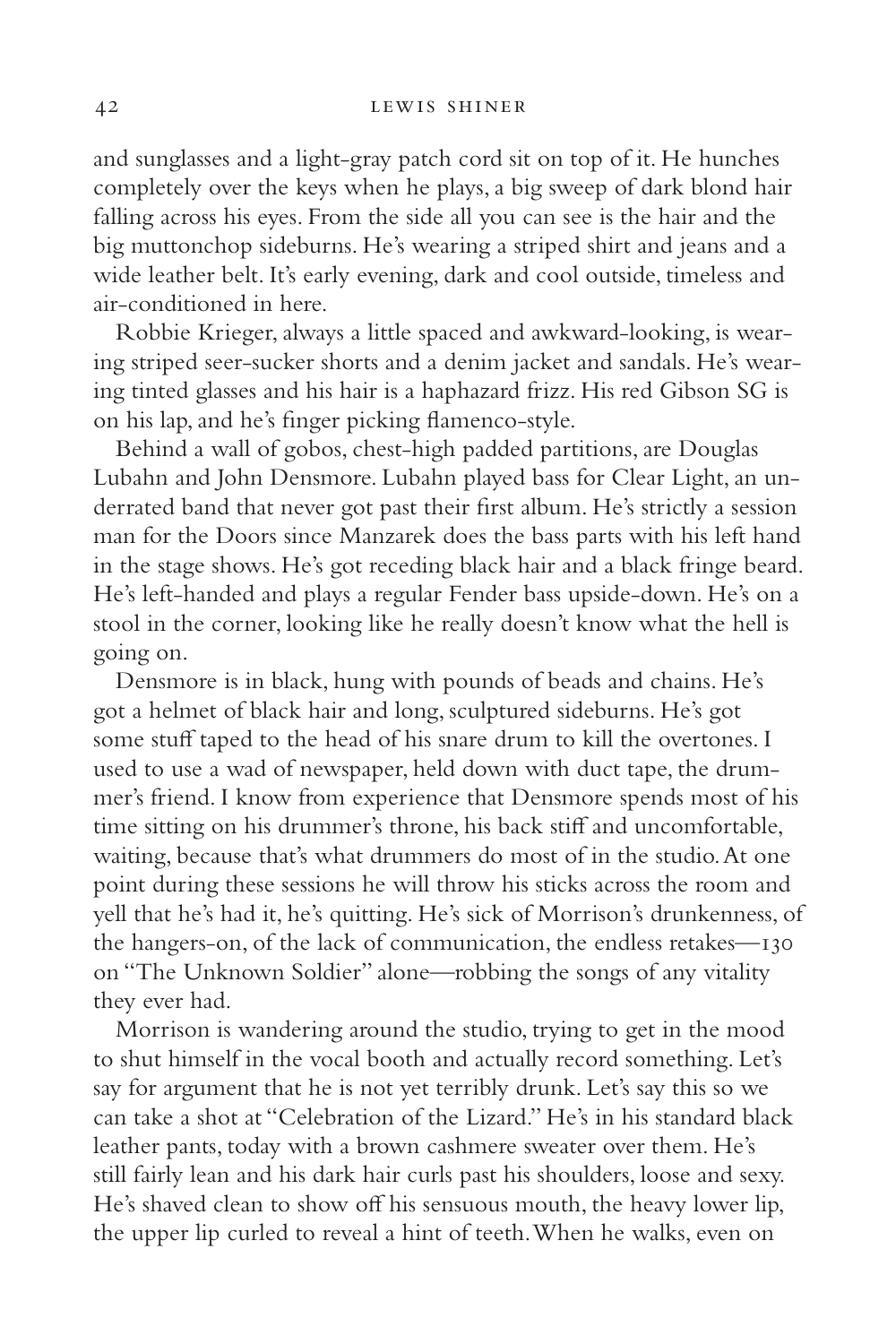a wide level surface like the floor of the studio, there's a sense that he's balanced precariously, like he's on a wall around the roof of a building, a dozen stories above Sunset Boulevard.

What the pictures don't show are the three girls passing a joint on the leather couch in the corner behind Manzarek. Morrison keeps coming back to pet one of them, a pretty strawberry blonde in brown hip-huggers and a white tank top. She might be all of sixteen. Let's say that just tonight Morrison's drinking buddies, Tom Baker and Bobby Neuwirth, are somewhere else.

Rothchild and his engineer, Bruce Botnick, are in the booth and they are tired of waiting too. Rothchild is in his early thirties, high forehead, kinky blond hair slowly getting long again after a pot bust two years before. Botnick is darker, with a broad face and five-o'clock shadow.

Manzarek walks over to Densmore and Lubahn, and Krieger listens in. Manzarek talks them through the arrangement and the others all nod. Morrison takes a tambourine and maracas into the vocal booth. "Wake up!" he screams into the microphone.

Rothchild gets on the intercom and says, "Don't overblow, Jim, you've got a long way to go."

Morrison says, "Why not?" and he sounds plaintive, like a spoiled child. Rothchild says, "Okay, Jim, let's try it."

I had the remote for my cassette player in my hand. I let off the pause and lay down on the couch in darkness.

"Jim, come on, let's go." The voice was coming through the speakers now, the ones in the studio and mine as well.

"Yeah, yeah, all right." There's a pause, then Morrison says, "Hey Paul? Paul, man, there's some chick passed out in here." He giggles. "She ain't got no clothes on, man." Rothchild comes out to investigate. Morrison's words are still coming out over the speakers in the studio. "She's ugly, too."

The three other girls help their friend out of the vocal booth, drape some clothes on her, and take her away. Densmore says, very quietly, "Good. Now maybe we can get some work done." Krieger, who has been playing some meandering Far-Eastern-sounding line on the guitar, stops to tune up. Everything is ready again.

"Rolling," Botnick says.

Rothchild says, " 'Celebration of the Lizard,' take—what is this?" "Eighteen."

"Take eighteen."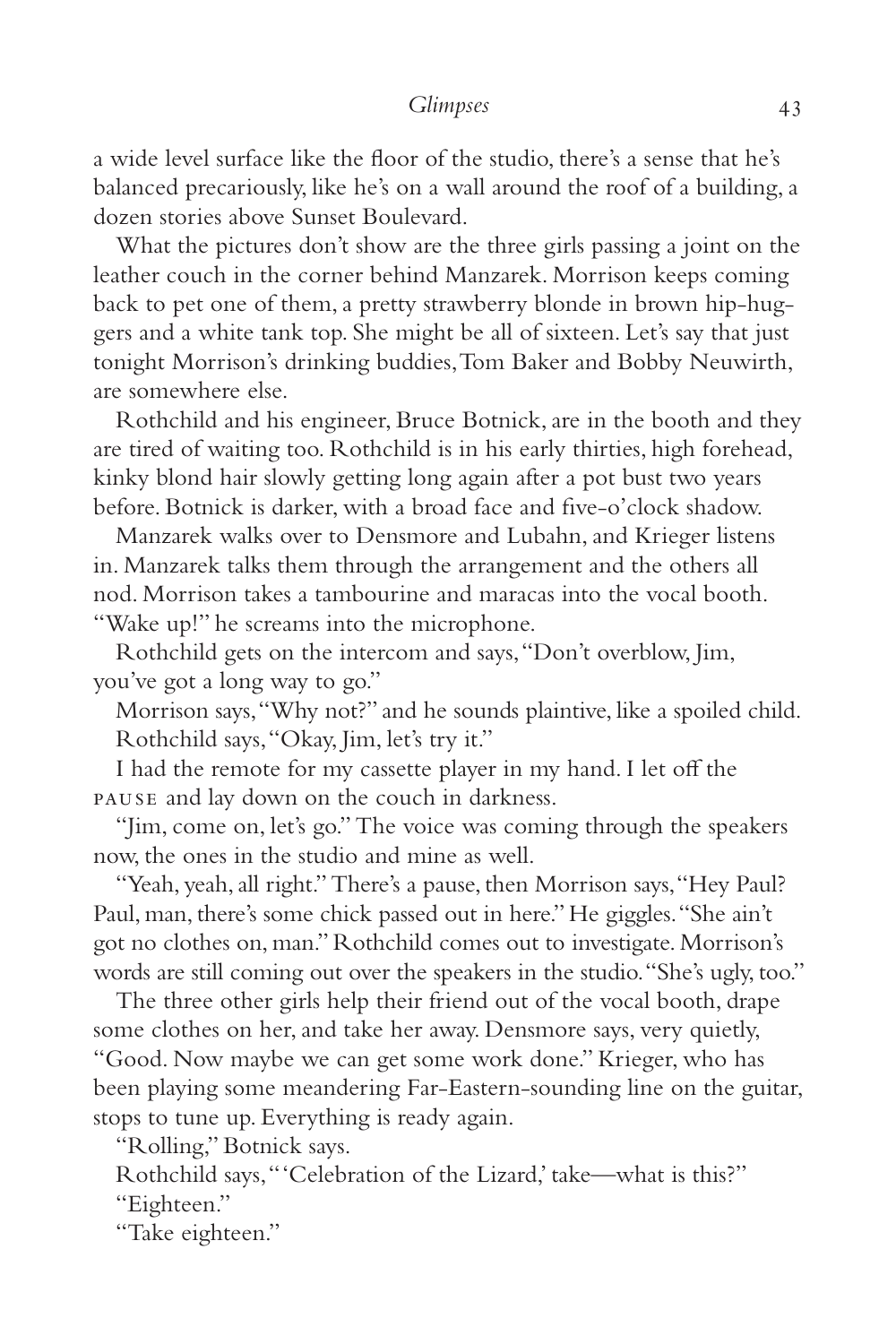Silence. It goes on long enough that Densmore and Krieger look at each other. Densmore shrugs. Finally there is a rattle of tambourine and maraca. Densmore touches his cymbals gently with the points of his sticks. "Lions in the street," Morrison says, and we're off. He gets through the opening recitation. The words are a little slurred, but it's dramatic nonetheless, that same walking-the-edge-of-the-abyss drama that's in everything he does. Another long pause, then he screams, "Wake up!" The band crashes and growls, but Morrison is laughing. "Wake up the fat chick!" he says, and the music lurches into silence. "Get the bitch back in here! I'm so horny I could fuck a snake!" That gets him laughing even harder. "I am the Lizard King!" he shouts. "I can fuck anything."

I sat up on the couch. It was not happening. I could see the studio, smell it, sweat and dope and cigarettes and perfume, the camphor smell of the drums, the burning rosin smell of hot electronics. I could hear the music, hear Krieger's fingers slide on the strings, the squeak of Densmore's bass drum pedal. But I couldn't get inside. Morrison is too strong. He won't let me in.

I DIDN'T GET UP until after noon Saturday. Elizabeth reminded me that we had a Christmas party that night at Sondra and Gary's, then she went out shopping. I shuffled around the house in jeans and socks and a sweater, watching the rain through the sliding glass doors at the back of the house.

It's a contest of wills with Morrison. He wants to drink; I want him to make the album. To get what I want I have to be stronger than him.

Or I have to break him.

He's not easy to push around. His father is career Navy, the kind of guy people just naturally called "the Commander." Jim grew up resenting uniforms and authority of any kind. He was compulsively belligerent to cops, even when a little diplomacy could have kept him out of trouble. His friends talked about how his eyes would go out of focus and some kind of demon would take over. Nobody ever saw him hurt anyone else, but he would bring violence down on himself like it was some kind of retribution. The more the cops beat him the more he taunted and cursed them until finally someone else had to break it up. They said he didn't know when to back off.

I sat on the couch, my heart suddenly pounding. I remembered the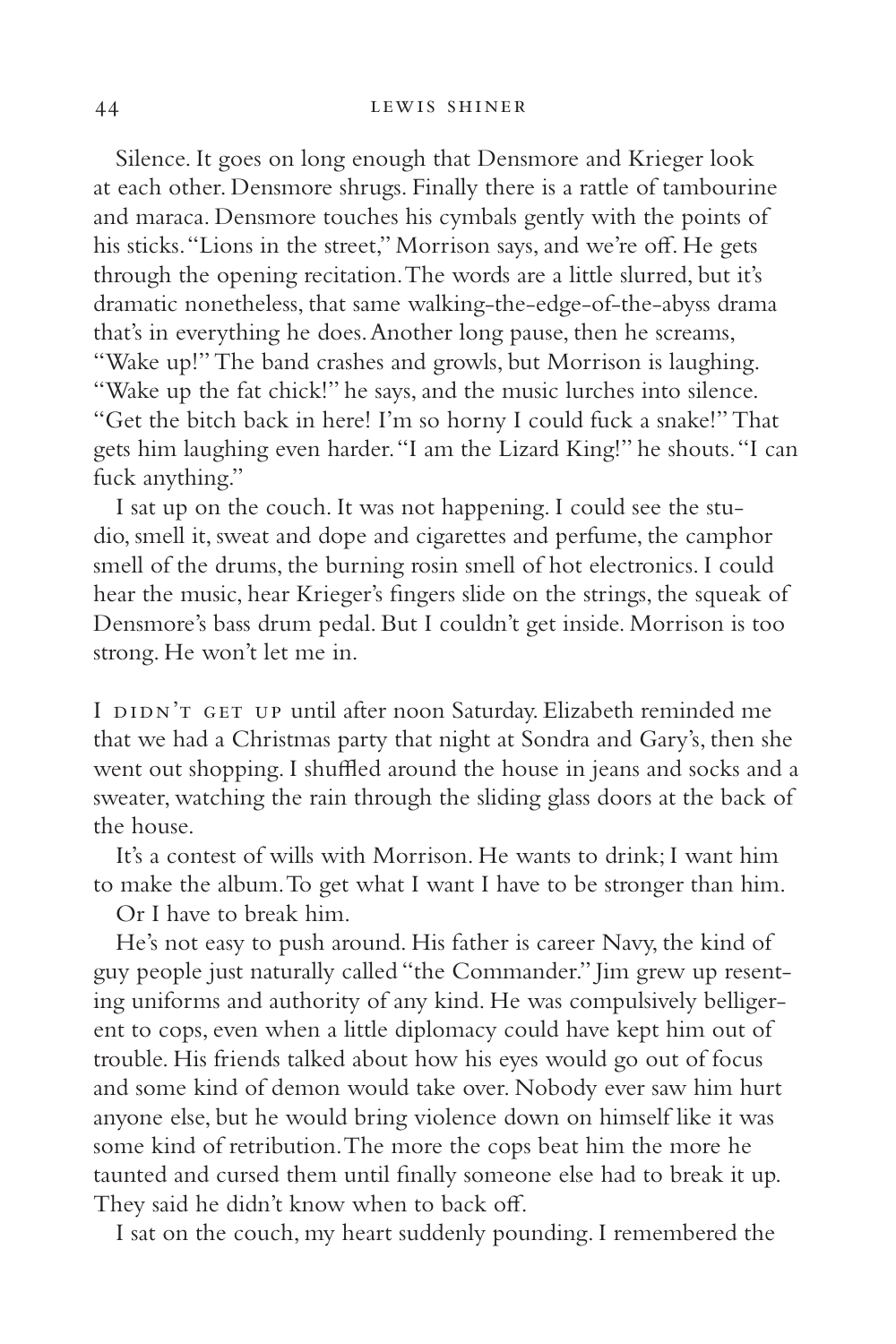times I had taunted my father in the same way, daring him, needling him. Knowing he was mad, watching it build up, being scared and still I couldn't back down, because I was so little and he was so powerful and made me feel so helpless. Until he finally broke down and hit me, his big open hand across my face. Remembering how it felt, shame at having fucked up, at being a bad kid, and at the same time pride that I could push him so far. The pain didn't matter as long as I could be the one in charge and him out of control.

Was it that way for Morrison? Did he have to keep pushing because the only alternative was to give in to the fear, to let it overwhelm and destroy you?

I went into the kitchen and opened a Coors. "Roadhouse Blues" played in my head: "Well I woke up this morning and I got myself a beer." It tasted terrible. I drank it down and looked at my reflection in the rain-smeared window. Yes, I thought. This is how it is.

Morrison's father was gone for months at a time, either at sea or working on some top secret project. I don't know how it was with the Morrison family, but I know how it was with mine. My father was in the National Park Service, where he did ruin stabilization, rebuilding national monuments. He helped restore Jamestown, and Fort Frederica on the Georgia coast, and the Anasazi ruins in Chaco Canyon, New Mexico. We moved all over the country, just like the Morrisons did. If we were in one place for more than a year my parents would lose their lease or for some other reason have to move to the other side of town, which put me in a different school and took me away from whatever friends I'd managed to make. From early spring to late fall, eight or nine months a year, my father would be in the field. When he was home, or when school was out and we went to live in the trailer with him where he was stationed, he had to make up for lost time, prove all over again that he was the boss. My mother used to keep me hanging for weeks, saying, "Wait till I tell your father." Jim Morrison's mother did the same thing.

Supposedly all that moving around as a kid leads to three things: alcoholism, resentment of authority, and broken marriages. So far I'm two for three, and the marriage does not look good.

WE LEFT FOR the party a little before nine. I was at the apex of a nice high, due to careful application of beer all afternoon. I was loose and very tuned in to the inanimate world. The reflected lights in the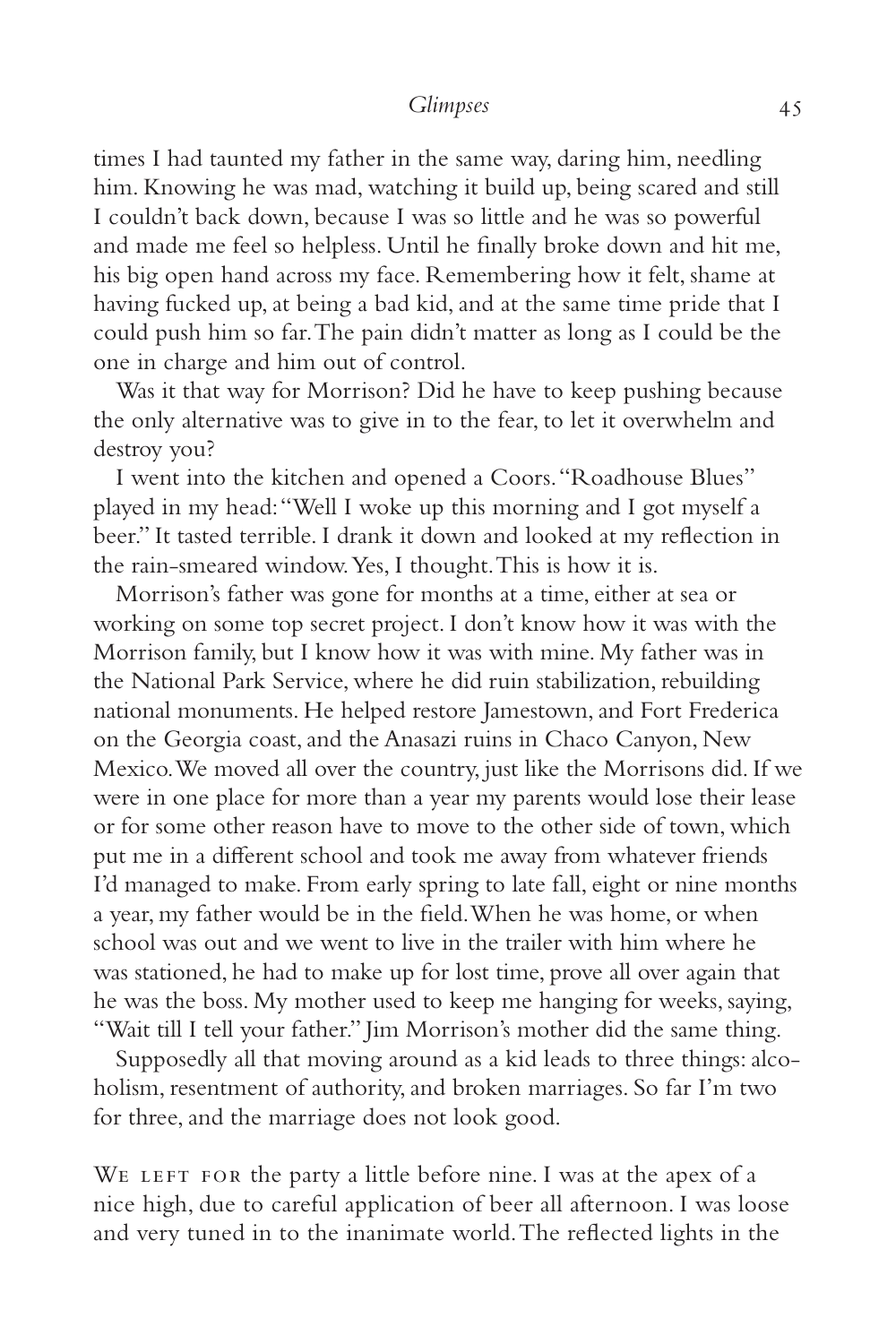rain-slick streets, "Riders On The Storm" inevitably, unavoidably on the car radio, my hair down and still damp from the shower, the comforting textures of an old flannel shirt and my leather jacket. Elizabeth's silence fit me the same way, snug and familiar.

At Sondra's house Elizabeth headed for the kitchen, where most of the women had already settled. The men were mostly in the computer room with the kids and Gary's flight simulator program. The stereo in the front room was on, just below the threshold of attention. I went through the tapes and put on *Morrison Hotel,* easing the volume up just enough that nobody would notice.

I threaded my way into the kitchen through the women's conversations: kids, politics, tv. When we first started coming to parties with this crowd, I swear the women and men talked to each other, or at least played games together. We're all college educated, liberal people, but now when we hit some critical mass we split into two cultures, just like our parents did.

I stood in the cool air of the refrigerator for a minute, liking the way it felt. I still had the leather jacket on, though it was warm enough inside to do without. I took two beers and headed back into the living room, suddenly conscious of the way I moved, feeling the beer and yet feeling very graceful, very animal, at the same time. Maybe it was my imagination, but I was sure Sondra was watching me. We'd flirted now and then, and I wasn't the worst-looking guy at the party. A bit thick around the waist, maybe, but plenty of hair, an okay smile, and something extra tonight. Confidence, or maybe recklessness.

Morrison was singing "You Make Me Real" as Larry and Diane Olsen arrived with their two kids in tow. Diane looked like she'd just had electroshock. Gary helped her out of her coat and Larry said, "Sorry we're late. We've just had a *bad* day." Larry is tall and blond and finishes his sentences with an involuntary chuckle, even when he isn't remotely amused. "Diane hit a kid on her way home from work."

"What?" Gary said.

"She was barely hurt, thank god," Diane said. "She just bounced off the side of the car skinned her hands and knees. She ran right out in front of me as I was coming home. With all that rain and everything I didn't see her. I can't help but think what could have happened if I wasn't already slowing down to turn in the driveway...oh God, it was just awful."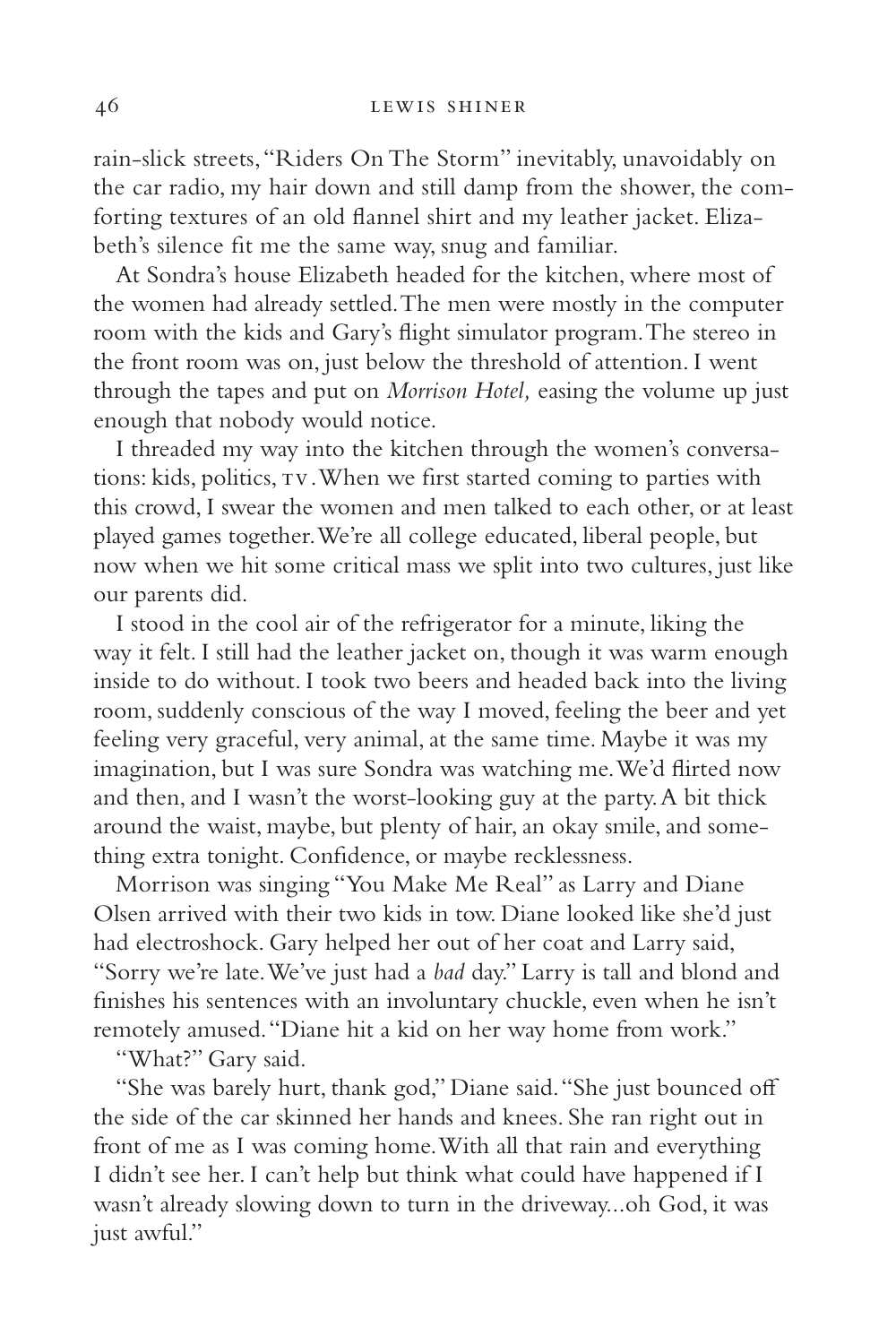Larry put his arm around her and took her to get a drink. I was suddenly aware of the Doors tape again, the very end of the guitar solo, then a clean break and Morrison reciting, "Indians scattered on dawn's highway bleeding..."

And suddenly there it was, fully formed, in my head. I was shocked and ashamed that I had even thought of it. Still I knew from that first flash that I was going to do it.

When Jim was four years old, so the legend goes, the Morrison family moved from Washington DC to Albuquerque. They drove all the way across the country to get there. I knew all too well what the trip was like: no interstates then, just winding two lane blacktop crowded with trucks and farm equipment. The Morrisons hit the last stretch, Santa Fe to Albuquerque, right as the sun came up. A truck full of Indians had overturned and the dead and dying lay all over the road. Jim had gone crazy at the sight of them, screaming at his parents to stop and help. His father drove on by.

Later Morrison said it was the single most important moment in his life. He came back to the image again and again, most obviously in "Peace Frog." Death on the highway. Blood on the streets.

I came home too wired to sleep. I washed my face and slicked back my hair and went up to the shop.

I know Morrison liked American cars. Tonight I see him driving an Impala convertible, top down, of course. He's wearing brown leathers and a white cotton shirt. It's three in the morning. Earlier he staggered out of a session at TTG where they had once again been unable to get anything done. He and Bobby Neuwirth and Tom Baker had driven over to Barney's and played pool until Tom wandered off with a teenage boy and girl, slipping Morrison a wink as he went out the door. God only knew what depravity the three of them were up to, even now.

"Are we, like, going anywhere?" Bobby says.

"Going anywhere?" Morrison says. They're headed south on La Cienega, which is totally deserted at this hour, and Morrison floors it and cranks the wheel with his index finger. The car fishtails and careens around in a U-turn, tires screaming, leaving a cloud of black burnedrubber smoke in the air. "Are we?" Morrison says, and guns it and spins again, "going anywhere?" He looks totally calm, he sounds calm, but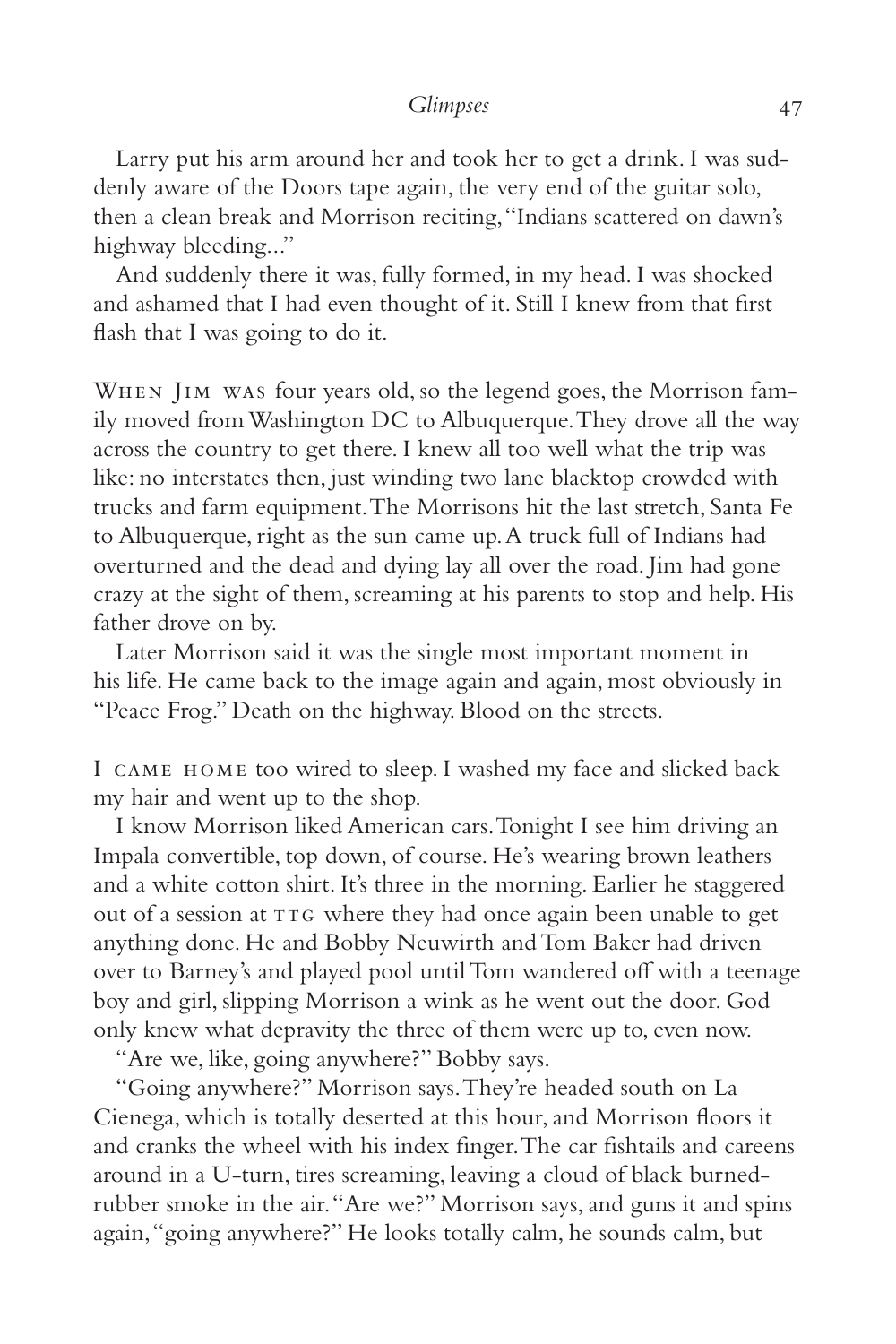there's something about his stare, he's not looking at anything, his eyes might as well be rolled all the way back in his head, because Bobby has apparently pissed him off or made him feel self-conscious or insufficiently entertaining and now the demon has taken over. "Going, going, anywhere, anywhere?"

Then Morrison calmly says, "Bat turn," and does another U-turn, and the smell of burning tires hangs over them in a cloud. They're headed north again, fast enough that both of them are being shoved down in the seat, much, much too fast.

There is a gray blur off to the right. Then Morrison lunges at the brakes with his foot, his mouth open in astonishment even before the thud of impact, almost lost in the scream of the brakes, and just after it, even quieter, a sound like a hard-boiled egg cracking against a countertop. The Impala skids across the southbound traffic lanes, over the curb, and into a coin box for the *LA Times.*

Steam hisses out of the radiator. Morrison and Neuwirth stumble out of the car, turn, see the body lying there on the pavement. "Oh shit," Neuwirth says. "Oh shit, Jim. This is bad. I got to call the cops."

Neuwirth staggers off toward a phone booth. Morrison walks out into the street, not looking in either direction, eyes fixed on the body. It is an old man, a wino, fifty years old but he looks much older. He's wearing a heavy tan corduroy coat despite the mild night. There is a pool of blood and yellow-gray brain tissue all around his head, which is cracked and slightly flattened where it hit the bumper.

Morrison is still standing there when the cops come. Neuwirth sits on the curb nearby, head between his knees. Two other cars have stopped and Morrison is now pinned in their headlights, head cocked at an angle, eyes puzzled and amazed at the same time.

The cops have their nightsticks out. They poke and prod Morrison into the back of the squad car. He is so stunned that he doesn't resist them. Neuwirth gets in with him voluntarily. The first cop says, "Who was driving?"

Bobby looks at his feet. Morrison says, "It was a hitchhiker. We picked him up over in Hollywood. He split after he hit the guy, just took off running, man. We tried to stop him."

"Bullshit," the other cop says. "It was one of you two queers and I'm going to find out which one."

Morrison sneers. It's not convincing. If you kill somebody while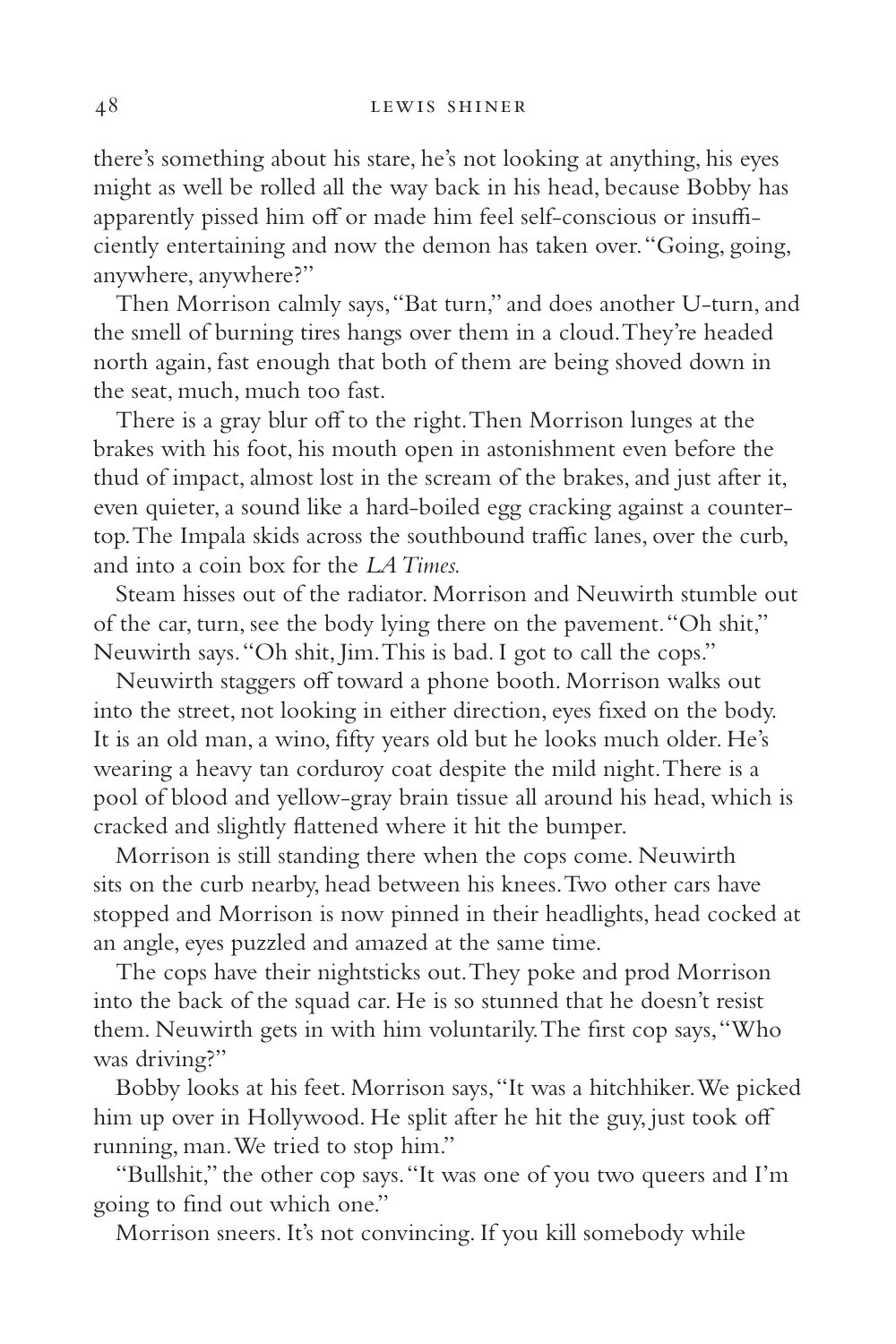you're driving drunk in California, it's murder. He's facing hard time. His hands are cuffed behind him, so he had to slide forward to keep his knees from shaking.

"Okay, fine," the first cop says. "We'll go down to the station." He reads them both their rights from a small card.

The station is linoleum and plate glass, the walls painted two shades of green. Even the prostitutes and drunks stare at Morrison's long hair with open contempt. The face in his mug shot is bewildered, withdrawn. The cop who arrested him has by this time seen all the DUIs on his record. "Make a habit of this, don't you, pretty boy?" he says. "My shift is over at six. I got us a private room booked. Just you and me, sweetie."

At 5:45, Doors manager Bill Siddons arrives, lawyers in tow, to swing a quick arraignment and bailout. Siddons is tall and blond and longhaired, wearing a motorcycle jacket and no shirt. He has never seen Morrison look so afraid.

"Get me out of here, man," is all Morrison says.

For two days he holes up in the Alta Cienega Motel. Bobby Neuwirth and Tom Baker both come looking for him and Morrison sends them away. He's not drinking anything stronger than Coors, no more than a six-pack or two a night, which his nervous system burns off as soon as he swallows it. When he comes into the studio again he is wired, pale, in the same leathers and white shirt he's had on since the accident.

"Let's do it," he says.

They start "Celebration of the Lizard." Morrison moves through the recitation much faster. His words are crisp. There is an urgency to them that everyone in the studio can feel. He breaks off during the "run to the mirror" section and says, "I don't like it, Robbie, can you play something like," and hums a guitar part. It's somewhere between a police siren and a cry for help.

Robbie says, "Yeah," smiling.

Ray says, "How about this against it?" and plays a riff. Order forms in the chaos.

"I dig it," Morrison says. "Let's do it again. Harder, faster."

They take it from the top. Instead of a dead president, Morrison sings about a "dead derelict's corpse on the side of the road," and then goes on about "bloodstained cement like a terrible sunrise." Rothchild sits hypnotized, just like he did during "The End," unaware that he's even in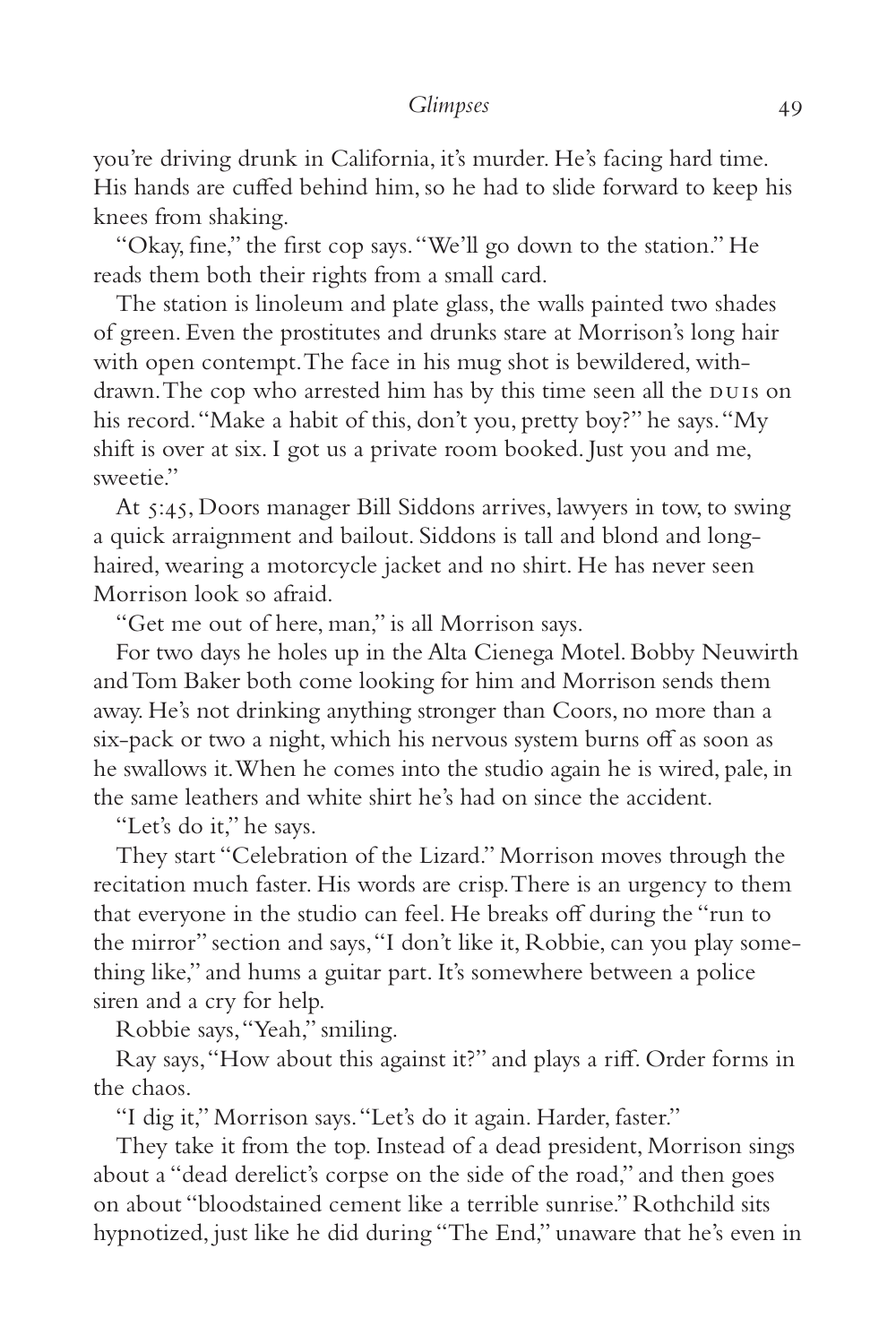the studio, riveted by Morrison's performance. It lasts seventeen minutes and thirty-two seconds. There are a couple of mistakes that can be edited out. Everyone is looking at everyone else.

Morrison leans against the window of the vocal booth, his face pushed up and distorted against the glass. It's dead quiet for maybe a minute, then the girls on the couch start to applaud. Morrison slowly straightens up. He starts a smile, then it goes away. "I want to do another one. Can we do another song?"

"Sure, Jim," Rothchild says. "Anything you want."

There was more that I was too tired to hang on for. The remote fell out of my hand and the room went quiet.

I ONLY GOT UP once on Sunday, then only long enough to make sure the song was really on tape, that it was as good as I remembered it. It was. I told Elizabeth I was sick. It's something she can understand, a way for her to deal with me that doesn't involve sex or power games. A little of what I felt was triumph. I'd beaten Morrison and gotten what I wanted. I felt somewhat creepy about the way I'd done it, about the dead wino and the cops, but in the end it didn't matter because none of it was real.

Mostly I was exhausted.

Elizabeth brought me chicken noodle soup for dinner. It was set out nicely on a tray with a placemat and a linen napkin in a holder and a Coke in a glass with ice and a flexi-straw.

"Ever thought of becoming a waitress?" I asked her.

"Ever wonder what it would feel like to have an entire Coke poured on your stomach?" She sat on the edge of the bed and smiled and pushed the hair away from my face. "I know what's wrong with you."

"You do?"

"Your mother's coming Tuesday."

"You don't have to remind me."

She'll stay with us through the end of the week, then we'll all drive to Houston for Christmas, exactly a week away. That's where Elizabeth's mother and father are, Edna and Willard Dean. For the last ten years both sets of parents had insisted on having us for the holidays. We'd always spent Christmas Eve in Dallas and then driven all night to get to Houston for Christmas morning. If nothing else, this year promises lower mileage on the car.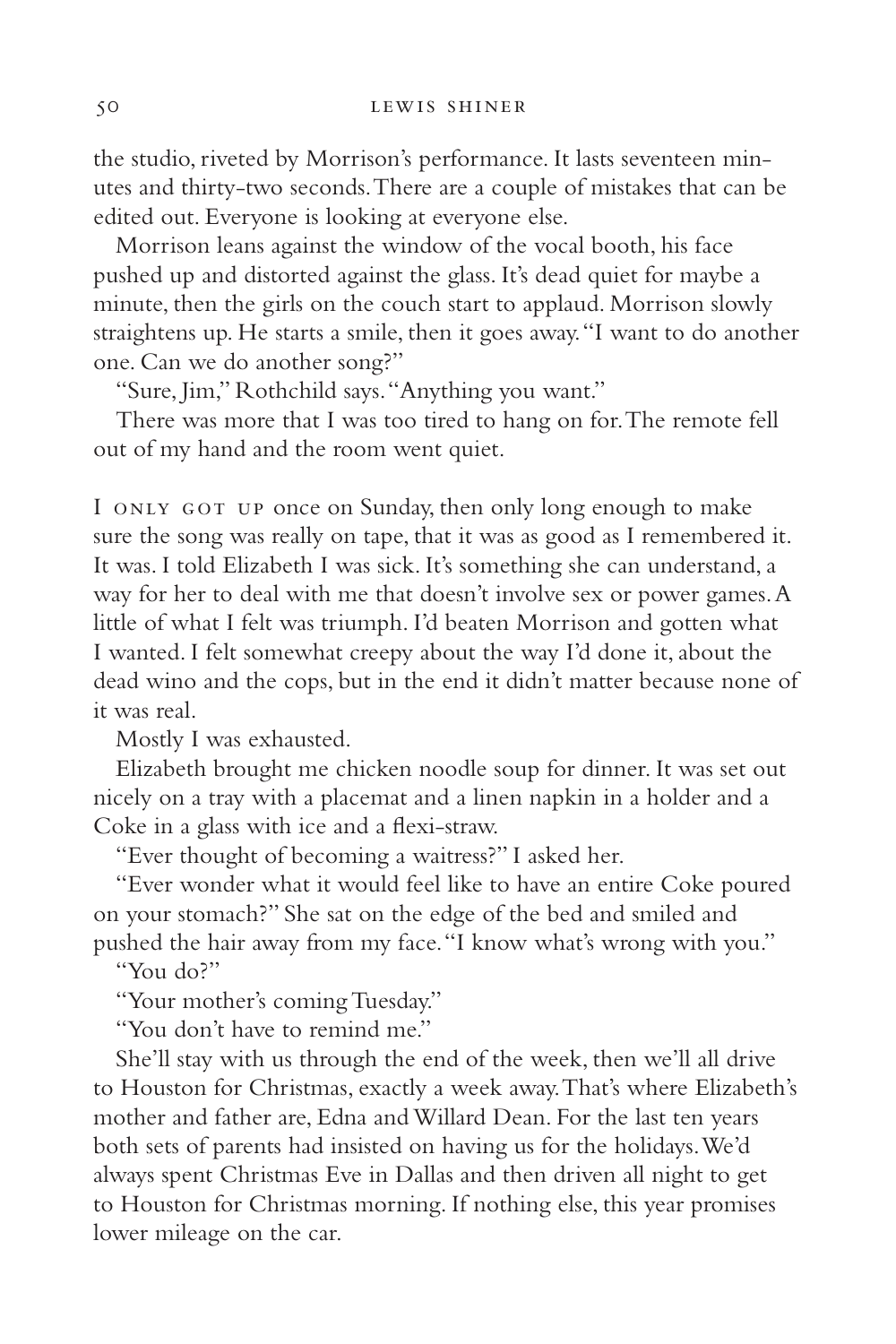Even though Willard is retired Navy, like Morrison's dad, Elizabeth never turned rebellious. Part of it may be her older brother and sister, who helped spoil her outrageously. Just the same, there is a lot of tension there, a lot of love-hate, especially between Elizabeth and her mother.

Edna's father, Elizabeth's grandfather, was a fisherman in Cape Cod, but Edna brought Elizabeth up to be Queen of England. Literally. She taught her everything she would need to know just in case Prince Charles happened to pop the question. Still Edna seems to like me fine. I think she understands better than Elizabeth does that it's okay to be working class.

I don't know what it will do to add my mother to the mix. The Deans insist she's welcome but I know she's going to humiliate me somehow. Cry the entire time, or tell embarrassing stories from my childhood.

"You need to talk to her, Ray. I mean about your father and everything. The way you feel."

"She knows how I feel. That's one of the things she keeps apologizing for."

"I just thought it might help to actually say the words. To get them out there."

"How would that help? It's Christmas, her first Christmas without the old bastard. It would only make things tougher on her."

She stood up. It was only a couple of feet but she was suddenly a long way away. "It wasn't her I was worried about."

"You still think I'm crazy, don't you? Because of all this music stuff."

"It's not the music. Nobody's saying you're crazy. It's just you've got all this resentment and anger and I think you need to figure out who it is you're really angry at." She closed the door on her way out.

I looked at the food and couldn't eat it. Me not talking? Me keeping things bottled up? I couldn't believe she had the nerve to say it. I put the tray on the floor with the napkin still in its ring and watched the ice melt and the soup turn cold.

I MEANT TO work on the album Monday. Instead I went through my videotapes, watching *The Compleat Beatles* and Jeff Beck at the arms Show and finally *Enter The Dragon.* A wasted day. I couldn't face Morrison again, not yet.

I hadn't had any beer all day Sunday. By Monday afternoon I was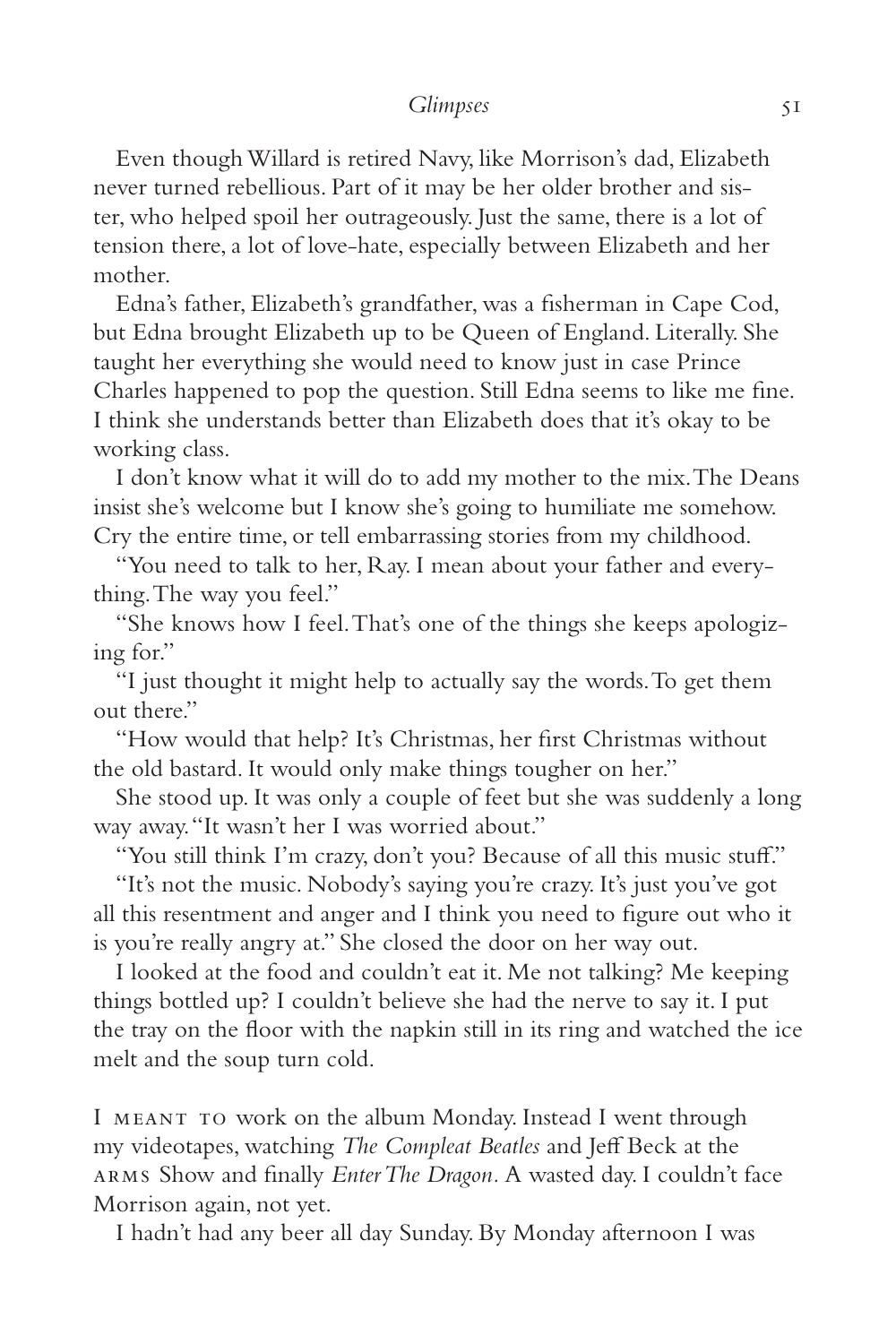overdue. I skipped lunch and ate popcorn and drank Coors in front of the tube.

Tuesday was the twentieth. My mother arrived and that was the end of the Doors for now. I fixed us grilled cheese sandwiches when we got home from the airport, and my mother prowled uneasily around the kitchen. There was a paper sack of Coors empties that I hadn't yet taken out to the garage. She made sure I saw her look at them even though she didn't say anything.

After lunch she came upstairs with me and sat on the couch while I worked. Mostly she read or did needlepoint, and the rest of the time she sorted through her paperwork and copied one list onto another. I already wanted a beer but I didn't want a lecture. I waited another hour then went downstairs on some excuse or other and chugged one while she wasn't looking.

Morrison told the Elektra publicity people that his parents were dead. In fact both his parents outlived him, but once he was in the band, once he had the power to cut them off, he did. He told his management not to take their calls or let them backstage, and he never set eyes on either of them again.

I crushed the empty can in my hand and looked at the stairs to my shop. "Be gone," I whispered. "Go away."

When Elizabeth got home it went from bad to worse. Elizabeth makes my mother nervous. She still isn't convinced that Elizabeth likes her. I can sympathize. After eleven years I'm not entirely sure Elizabeth likes *me.* Loves me, depends on me, whatever those things mean, sure. But you have to know somebody to like them, have to be willing to take them pretty much as they are.

When Elizabeth is around, my mother apologizes for everything. "I'm sorry, but I have to go to the bathroom." "I'm sorry, but I'm going to go ahead and have breakfast. I can't help it, I'm hungry." Worst of all, she starts talking baby talk: "We gonna have us dinner now?" Her voice goes up an octave or two, she squints and shows her teeth, sometimes she grabs the thighs of her sweat pants and tugs at them like a shy five-year-old. Apparently this behavior was some kind of turn-on for my father but now it seems so desperately out of place to me that it knots me up with rage.

When my father died he was working on an underwater site in the San Marcos River. PBS did a documentary about the river and my father was in it for fifteen minutes or so. My mother has a copy of the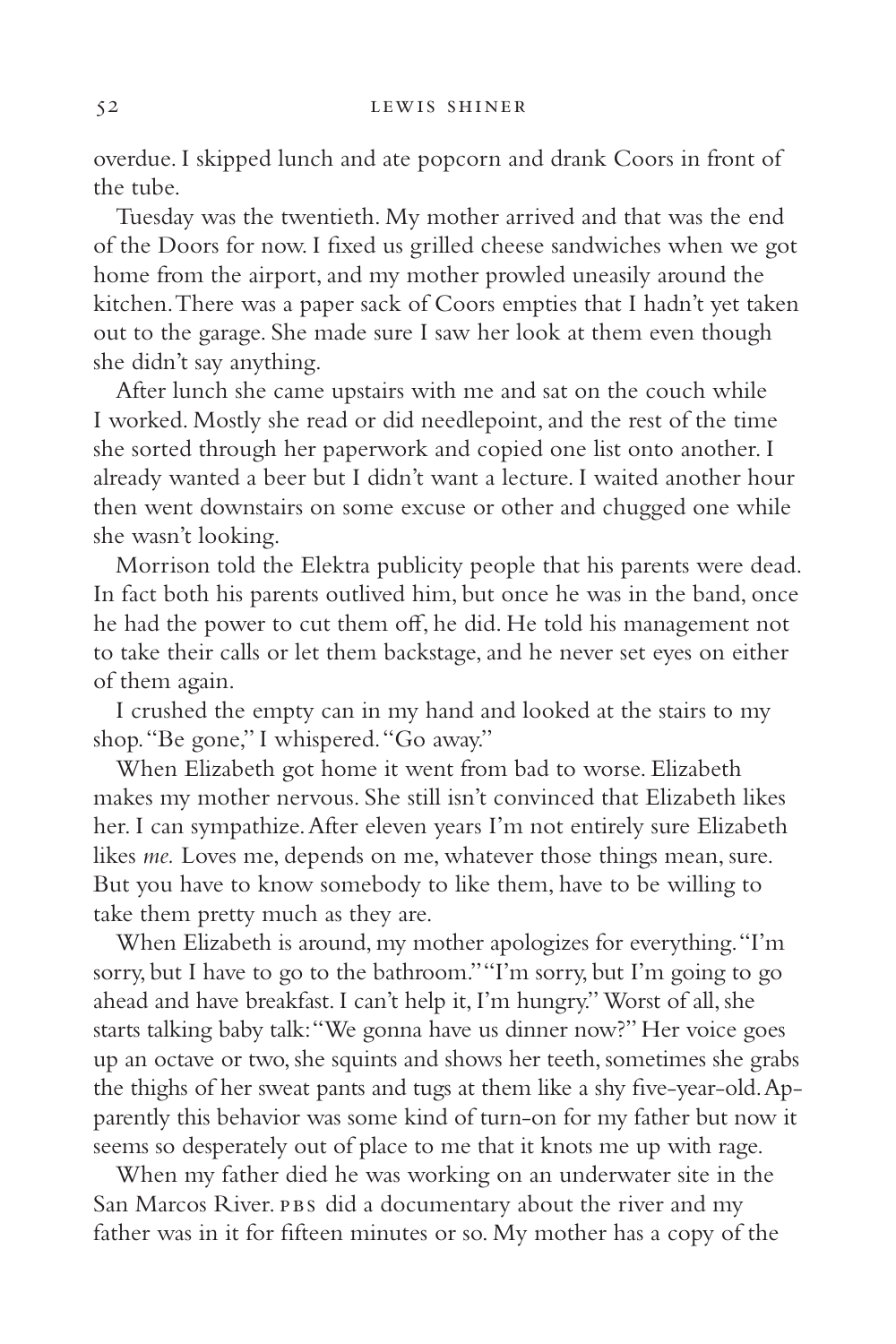tape but no vcr, so she brought it with her to Austin. We all sat and watched it Tuesday night.

It was disorienting to see my father and hear his voice. Mostly he seemed pompous and artificial. I couldn't get past my annoyance enough to feel anything else.

Even worse was a tape she brought from one of the other divers on Cozumel. My father is in the background of a couple of shots—sitting in a taxi with my mother, suiting up with a couple of other people on deck. He looks old, used up, his eyes too wide, like he's having to strain to keep them open at all. Most of the tape is underwater footage but there are shots of the hotel, the divemaster, the boat, some women in swimsuits, and it all seems kind of sexy. Maybe it's just the idea of the tropics, what with the weather so cold and gray outside. Maybe it's memories of my honeymoon with Elizabeth, which we spent there nine years ago.

Elizabeth took my hand as we sat there and rested her head on my shoulder. It was comforting, though I doubted it would lead to anything more. Sure enough, by the time we got to bed, the mood had passed and she went right to sleep.

Wednesday morning my mother had me show her how to work the vcr. She watched both tapes again while I worked upstairs. First I turned the stereo up so I wouldn't hear her. That made me self-conscious, so I turned it off and found myself listening to every creak of the furniture.

Friday, on the drive to Houston, she rode in the back seat so she could lie down if her back started to hurt. She talked continuously, reading the highway signs and billboards out loud, like she would disappear if she couldn't hear the sound of her own voice. We stopped for gas in LaGrange and while Elizabeth was in the rest room I took her aside. "Look, Mom, you don't have to talk all the time. We can just listen to the tape deck or look at the scenery." Her face was numb. "We love you." I put my arm around her, which was like hugging a marble statue. "You don't have to entertain us or anything. You don't have to apologize all the time. We want you here. Just your being here is enough."

She didn't seem to know how to react. "I'm sorry," she said, and went back out to the car.

I paid for the gas and Elizabeth came out of the bathroom. "I talked to her," I said.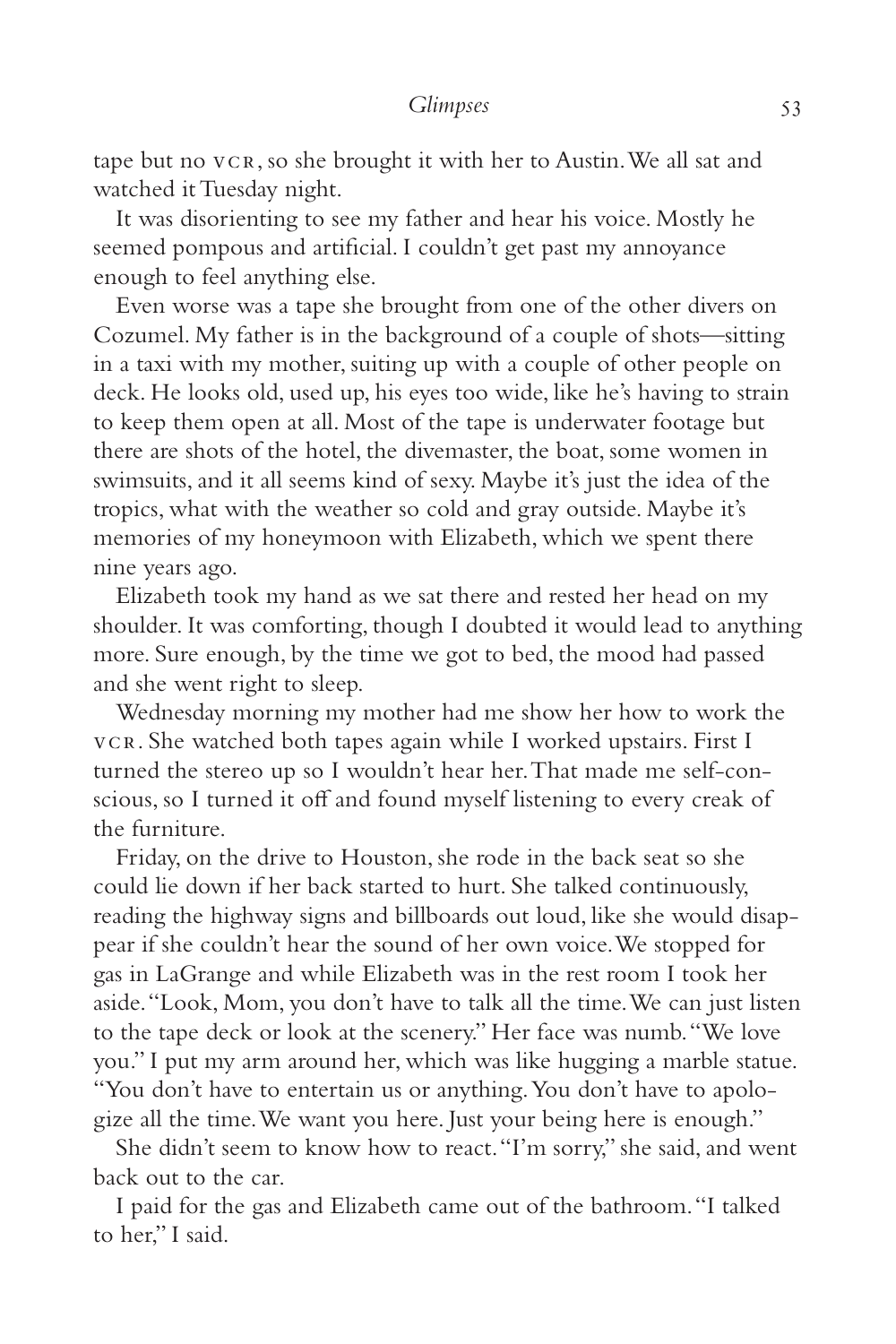"And?"

I shrugged. We got back in the car and a few miles outside LaGrange my mother started to cry. I was driving and there wasn't much I could do except reach back and take her hand. She squeezed it hard, and used her other hand to fumble through her purse for a tissue to blow her nose. Elizabeth looked at me, then stared out the windshield.

As soon as we got to Houston, Edna took my mother under her wing; they immediately retreated to the kitchen for coffee. Elizabeth's brother and his longtime lover were already there, a pitcher of vodka tonics mixed. They gave me hugs and a couple of drinks to get me through until Elizabeth's sister and her husband pulled in from New Orleans. They put *Wheel Of Fortune* on the tv and I begged off to study a manual I'd brought with me on CD lasers.

I went upstairs and lay down. I could hear them shouting happily down in the den as I closed my eyes. I was wiped out from the drive, from my mother's constant pain, from the effort of keeping up a show of holiday spirits.

This is not my favorite time of year. When I was a kid it seems like we were always on the road for Christmas. My birthday is the week after and what I remember most is waking up in some antiseptic motel in nowhere I'd ever been before, being told "Happy Birthday" as I climbed back into the car.

As far as I could tell, Christmas was one long imposition on my father, to the point where he actually walked around saying "Humbug" all the time. I never understood the problem. The only person he actually had to shop for was my mother, since she took care of everybody else. As soon as I was old enough, he delegated that to me. One year, after I'd refused to help anymore, all he gave her was some money—which was pretty meaningless since they had a joint account and she didn't work and a chocolate bar. Practical gifts were always big around our house: silverfish packets, nose hair clippers, toilet seat covers.

I didn't have the energy to take the manual out of my suitcase. Instead I went to sleep and dreamed about my father.

He looks about thirty. I must be a kid, then, because he still looks old to me. He's wearing a pair of really long Bermuda shorts. We're at this swimming hole that I vaguely recognize as being in Kansas, where my mother grew up. We chase each other around on the rocks. My father seems to be getting younger and younger. He's about sixteen now.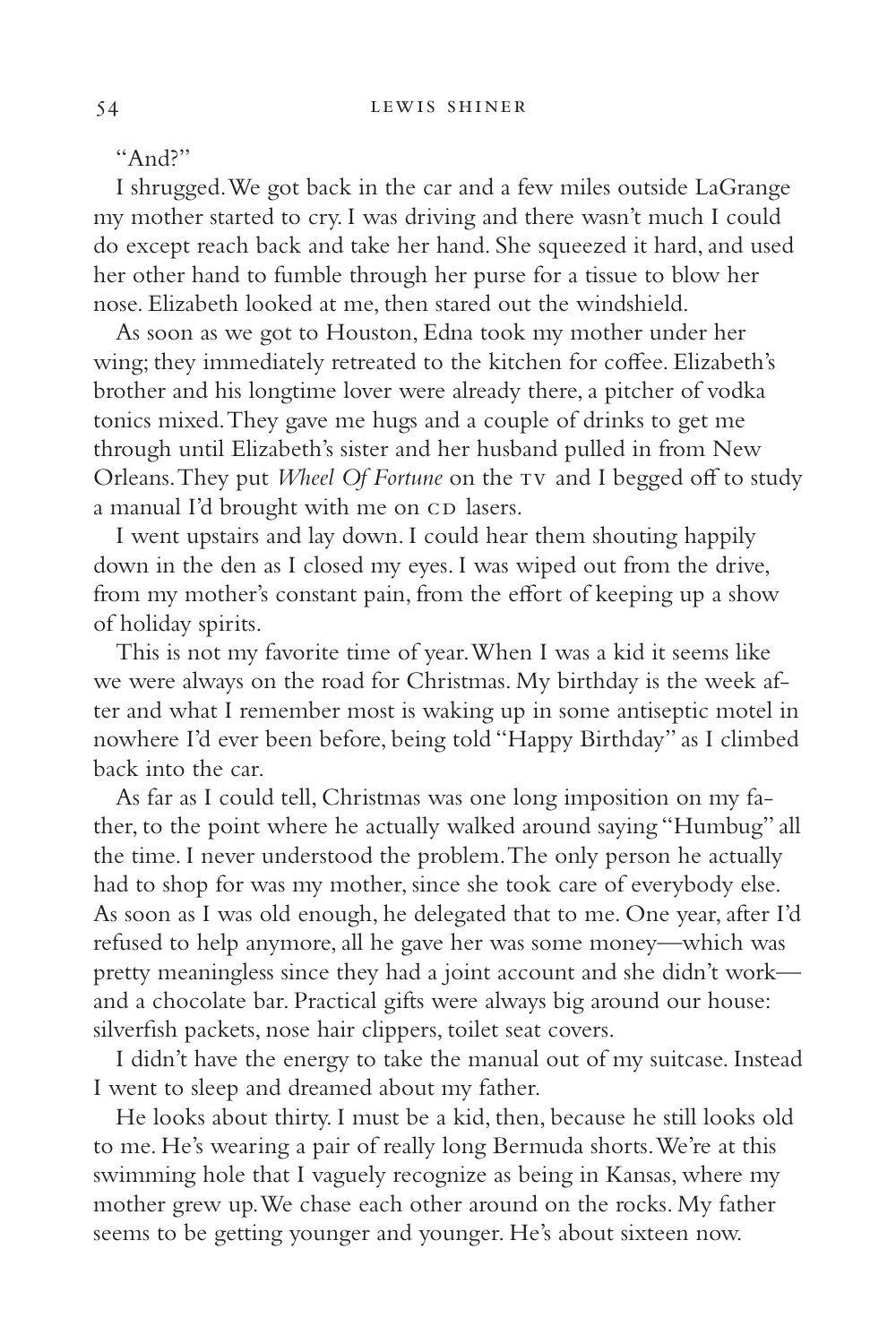Suddenly he stops, like he's heard something. Then he turns around. I can't see the look on his face. He dives into the water, a perfect swan dive, and disappears. The water is green and I can't see anything below the surface. I stand there, waiting, holding my breath. I'm not going to breathe, apparently, until he comes back up. Only he's not coming up.

I fought my way up from sleep like it was deep water and woke panting for breath. I had a lead weight in my head and a conviction that something was hideously wrong. I slowly put together where I was and why, but it didn't help. So I washed my face and brushed my teeth and went downstairs for another drink.

Saturday morning, Christmas Eve, somebody knocked while I was getting dressed. Elizabeth was still in bed, waiting for the bathroom. I opened the door to find my mother in her turquoise sweatsuit, lightly made up, brittle smile in place. "I'm sorry," she said, "but I'm not going to apologize for the way I look," and walked away.

Elizabeth bit her pillow to keep from laughing. I sat on the edge of the bed and put my head in my hands. "Is she getting better? Or worse?"

THAT NIGHT AROUND eleven o'clock I shut myself in Edna's bedroom to call Graham. Because of all the company, Willard is back in the same bedroom with her, and I saw the signs of his temporary occupancy: a robe on a chair, his book and reading glasses on the floor by the right-hand side of the bed.

It was only nine o'clock in LA. Graham answered the phone on the third ring, his voice muffled. "Lo?"

"Graham? It's Ray."

"Mmmmmmm?"

"Ray Shackleford, man, I just called to wish you a Merry Christmas." "Yeah. Ray. Yeah, right. Hang on a second." I leaned back against the headboard and watched the clock on Edna's bedside table tick off thirty seconds. "Yeah, Ray. How you doing?"

"Okay. Did I wake you up or something?"

"No, no, just watching a little tube."

"You got anybody there with you?"

"No, man. But hey, it's cool. I was never big on holidays anyway."

"I got a surprise for you. Kind of a Christmas present. I got 'Celebration of the Lizard.'"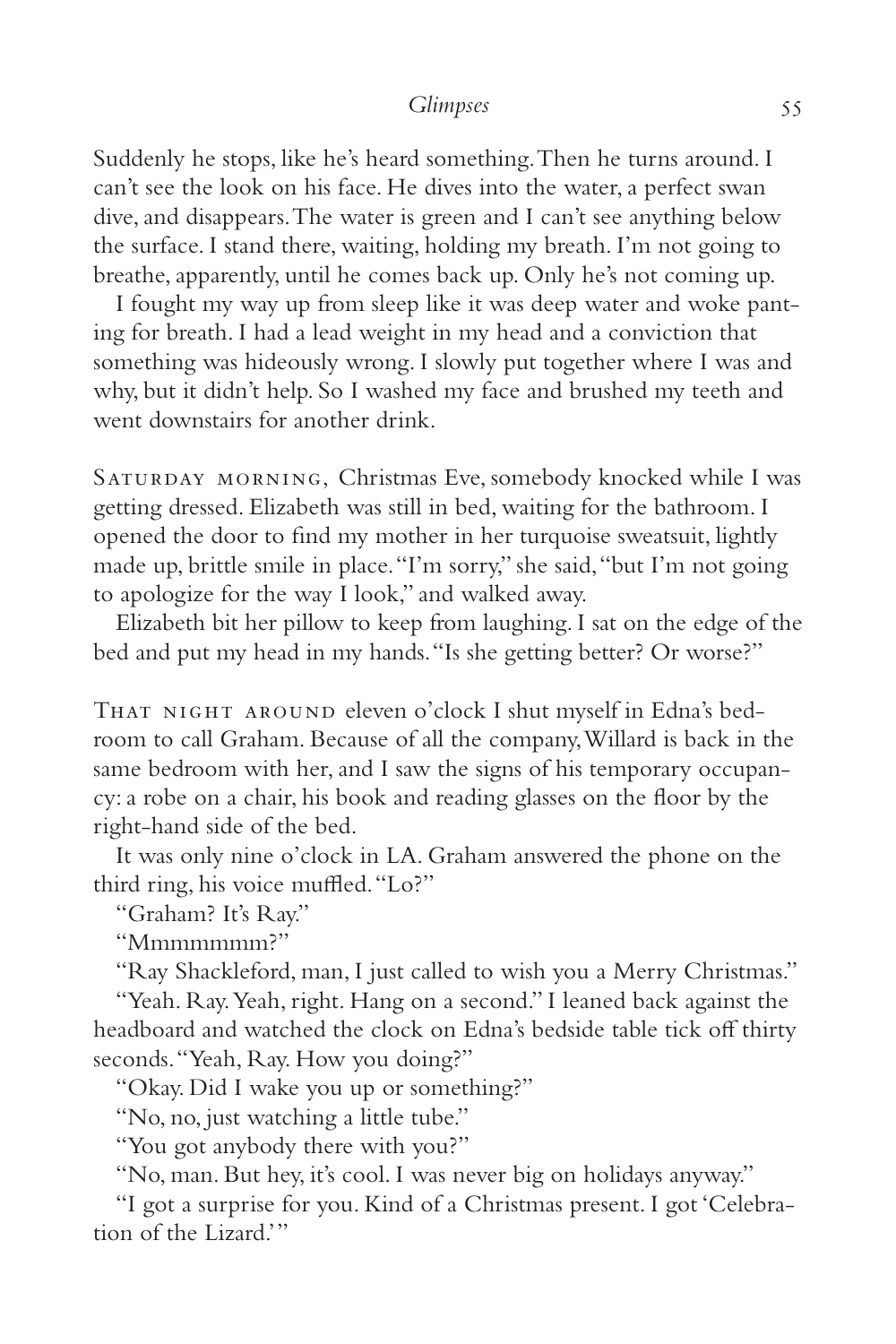"No shit?"

"Just the one song for now, but the rest is coming."

"Man, that's fantastic. You really got it?"

We talked for another minute or two, and then I broke it off, embarrassed for having caught him at such a bad time, thinking I shouldn't have called at all. I wished him a Merry Christmas and he said, "Yeah, right."

ELIZABETH'S FAMILY opens presents on Christmas morning, not on Christmas Eve like we always did. Everybody was in bed by twelve thirty. I couldn't sleep. Finally I went downstairs and sat in the den with one of Willard's Budweisers. Half the room, where the glass-topped table and chairs normally were, has been cleared out to make room for the eight-foot tree and the mounds of presents. In the morning everyone would set on them like sharks, all opening at once, hurling paper, shouting thank-yous in passing and moving on. There are occasional minor injuries, sometimes people end up with the wrong presents, things get lost or broken or thrown away in the madness, but nobody seems to mind. My first time there, after years of twenty questions and numbered presents, it seemed like the end of the world.

Edna has sisters and in-laws all around Massachusetts, and the Dean family is big in Indiana and Florida. It's the exact opposite of mine, which is the narrow end of an inverted pyramid. Both my mother's parents are dead. Right before I married Elizabeth the two of us went to Laredo, so she could meet my grandmother on my father's side. That was when I found out my father had a sister. She died before I was born, but still. My father never mentioned her. When I confronted my parents with it, my mother said, "No, I'm sure we must have talked about her sometime."

Her name was Janet, same as my grandmother's. She was two years older than my father, blonde and clever. She always got my father in trouble. He was convinced his mother loved Janet and not him. Finally he ran away and lived with his father; his parents had divorced when he was just a baby. Janet grew up wild, ran around with lots of men, and died young in a motorcycle accident. My father never forgave her for being his mother's favorite. He wrote her out of the family history like she'd never lived.

I'm the last Shackleford I know. Unless something drastic happens, the line stops with me.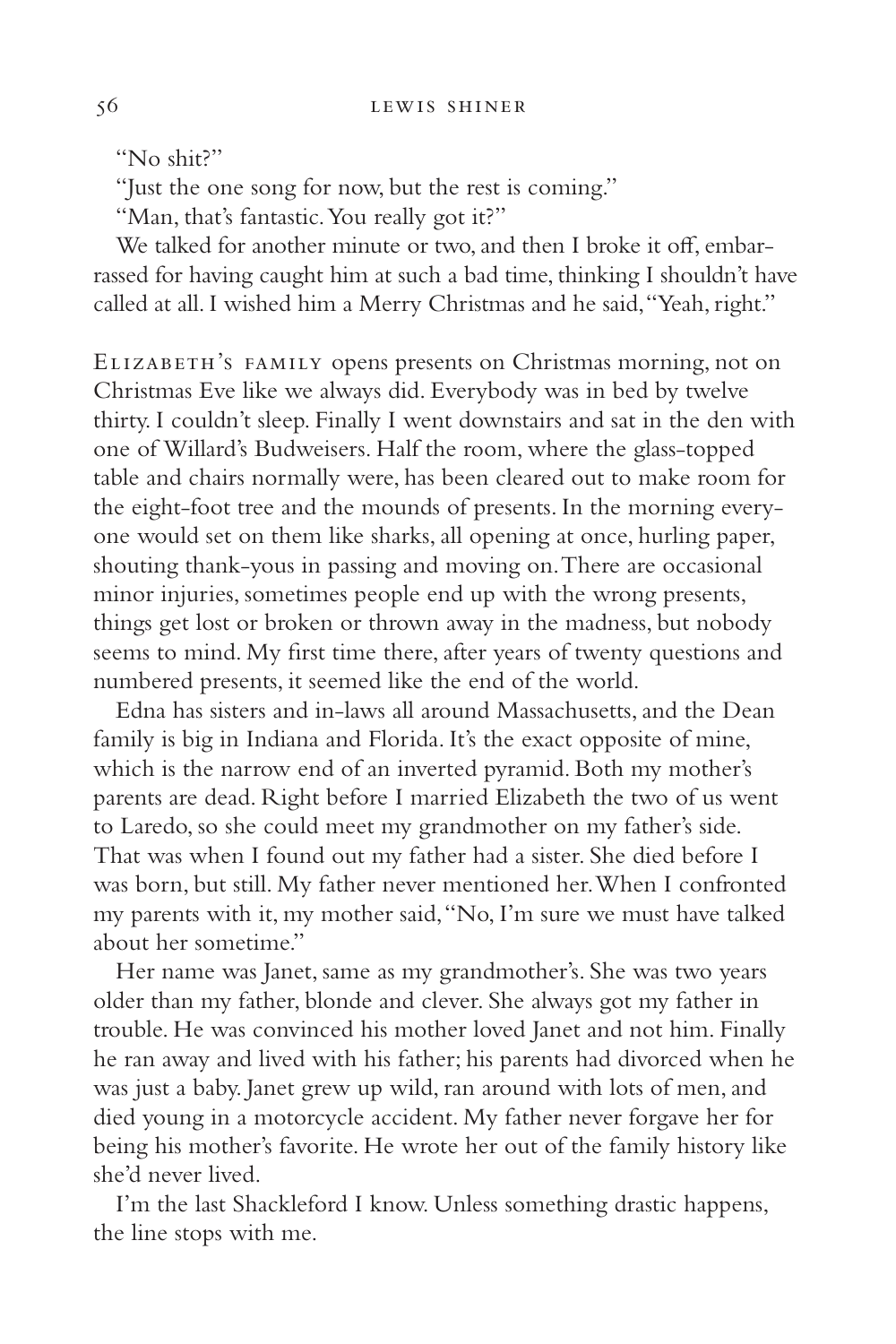I stood up and looked out the window, rolling my shoulders just to feel them move under my shirt. No weather out there at all, really. It was too warm for December, and the lights of the city had turned the cloudy skies a dull red.

My father's Nikonos underwater camera was sitting on the coffee table. My mother brought it down for Elizabeth's brother-in-law, who dives. It's smaller than my Nikon SLR, sleek and black and compact. And, I saw, the lens doesn't open up any wider than  $f/4$ . Which explained our last argument.

He'd been a pretty good underwater photographer. He kept framed blowups of his favorite pictures in the living room where he could see them from his recliner: a black-and-electric-yellow angelfish, an anemone like a cluster of pink jelly fingers, a clown-faced pufferfish, a single nurse shark. Never any other divers. He spent most of his last couple of years in that chair or in bed, dozing off during the day and unable to sleep at night.

My mother had brought four rolls of film back from Mexico, his last pictures. It was stupid of me to think they would tell me anything. Still I had to know. I took them into the camera shop the day after she got back. They were ready that Friday afternoon. Slides, of course. There's a certain kind of person that has to make other people sit through a slide show.

My mother set up the projector and stacked the first boxful in the feeder. There were three shots taken from the bow of the boat, underexposed. It made the clear blue waters off Cozumel look dark and foreboding. There was one cockeyed shot of my father, taken by somebody else, not quite in focus.

The rest of the slides, four boxes worth, were completely dark.

WE DROVE BACK to Austin on the 26th. That night I woke up and went into the living room to find my mother watching the videotapes of my father again and crying. I wanted to scream and throw furniture. If she couldn't get over it, why did she have to make me watch? To jerk my guilt over something that I didn't feel?

I was cornered. If I went into the kitchen for a beer my mother would make a big deal about it. If I went upstairs she would likely follow me and talk about meaningless trivia. So it was back to bed, to Elizabeth's soft snores and Dude's accusing stare.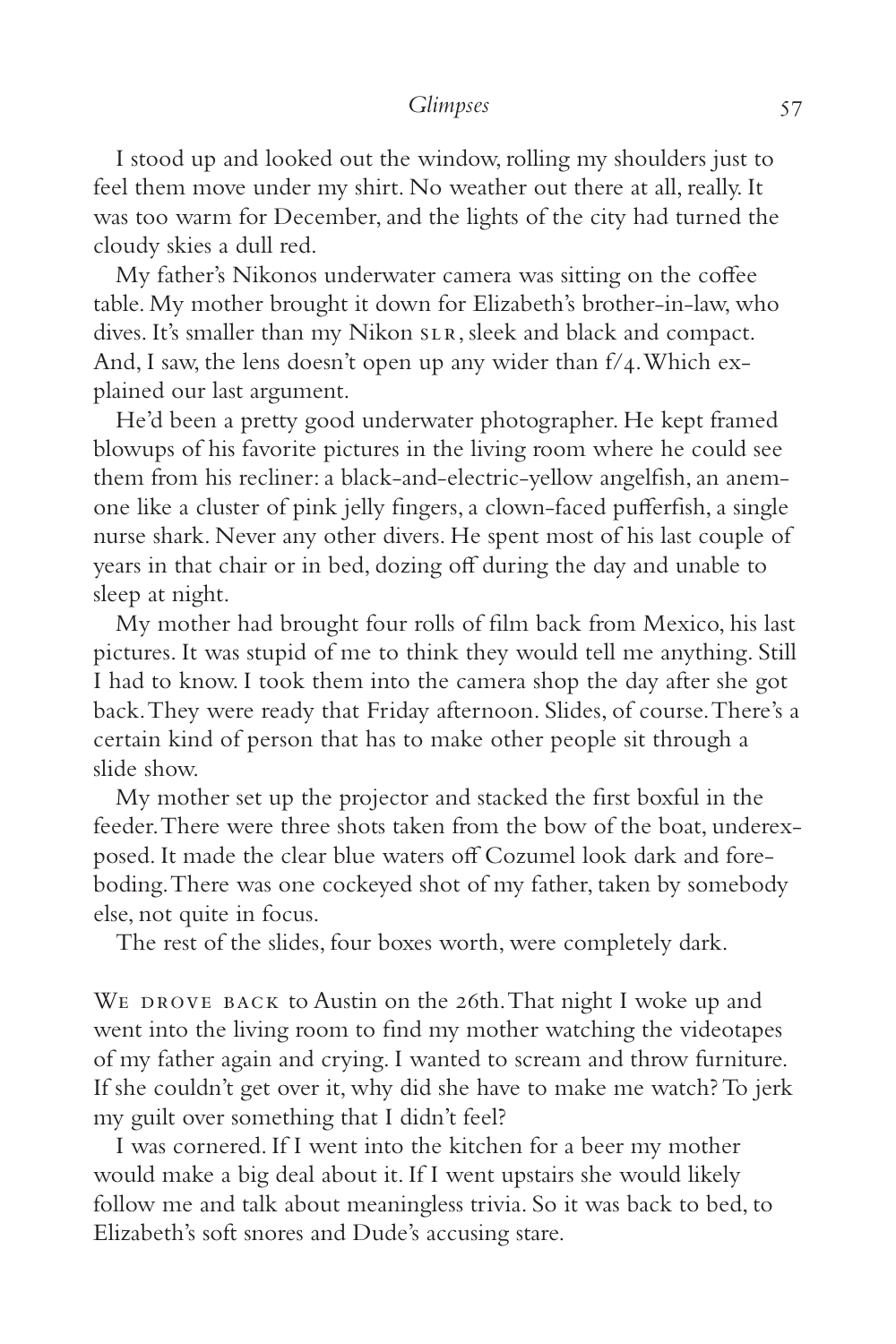My mother flew home the next day. Elizabeth had assigned herself a stack of books to read over the holidays and was holed up in the bedroom. I wanted to finish *Celebration.* It had gotten tangled up in my mind with the whole sad, frustrating holiday and I wanted it over with. I knocked out a couple of simple repair jobs and got started.

In the end, the best I could manage was a couple of songs a day. Elizabeth tried to get me to stay in bed, telling me I was having a relapse of whatever I'd had before Christmas. I promised to take it easy, and then I went upstairs for a couple more.

Friday was my 38th birthday. Elizabeth bought me some new clothes and my mother sent money. Pete gave me a new CD from Carnival Dog called *Soul Carnival* that has great stuff like "But It's Alright" by J.J. Jackson and "My Pledge of Love" by the Joe Jeffrey Group. That night Elizabeth and I went to Louis B's downtown, her favorite restaurant, and she had a few glasses of wine. I wore a coat and tie. She was decked out in an antique silk blouse and Chanel sweater. She imitated some of her kids on the way home, and cracked me up. I thought that once we were inside I would just put my arms around her and kiss her, like when we first went out. Then maybe one thing would lead to another.

I unlocked the door and opened it for her. She went straight into the bathroom. I stood by the stairs to wait. She came out and fed the cat and sat on the couch and turned on the tv. "It's *Dallas.* You don't want to watch, do you?"

"I guess not," I said.

The next night was New Year's Eve, and a party at Elizabeth's school. I'd found an old pair of jeans so tight they fit me like Morrison's leathers. Over them I wore a loose cotton shirt from India and my leather jacket. Elizabeth, as usual, was dressed to the teeth. "You're not actually wearing that, are you?" she asked me.

It was my cue to sigh dramatically and change clothes. But they felt right and I knew I looked good. Appropriate, no, but good. I heard myself say, "Yeah. I think I am."

It was Elizabeth's friends at the party. These are people who watch pbs and read biographies and take politics seriously. They seem to still be depressed over George Bush being elected and the party never quite caught fire. It was in the school cafeteria, which still smelled of institutional food, despite the overlays of booze and cigarettes and perfume.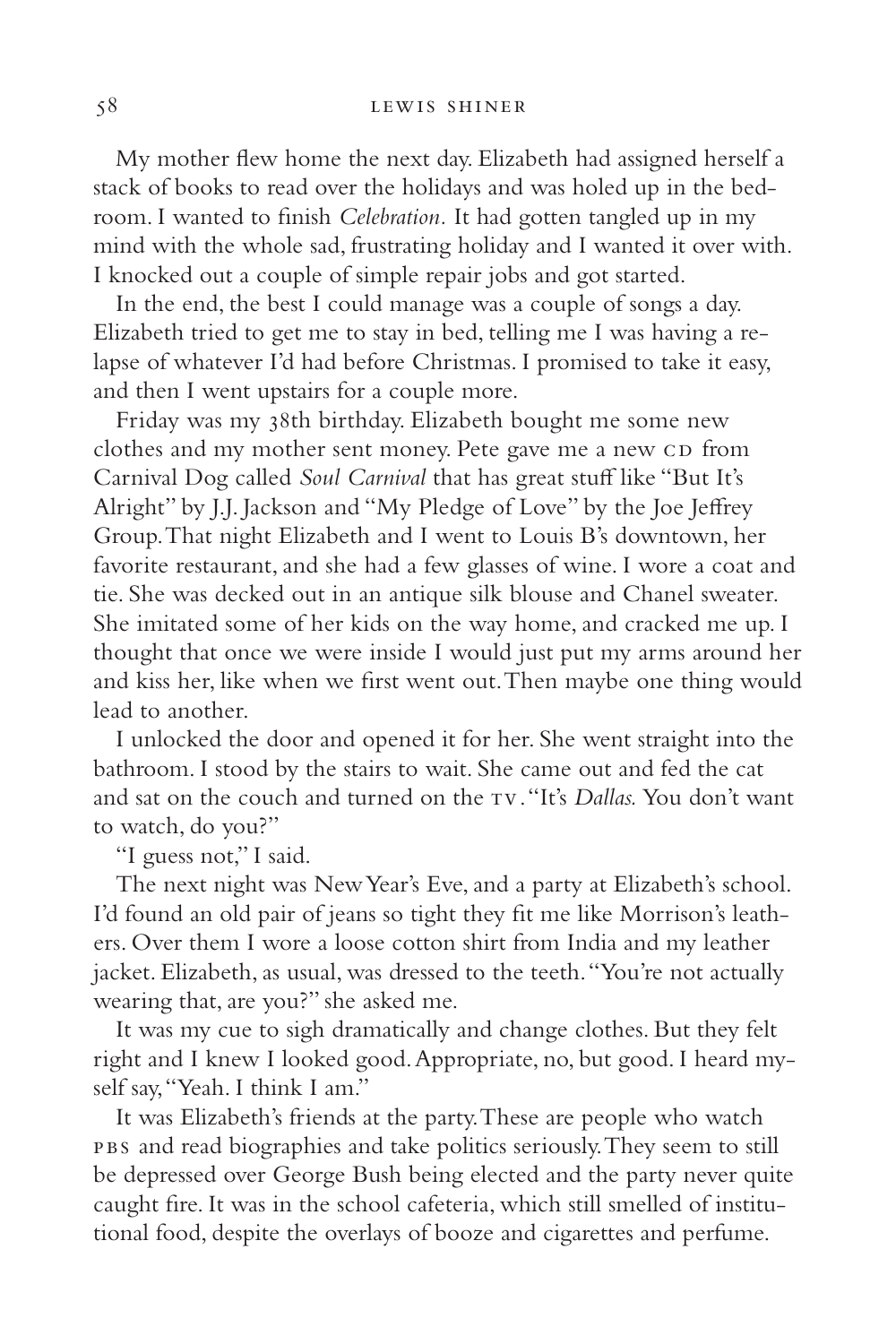The stereo was too weak for the room and too many people had brought music from the '70s.

I felt a little crazy. My friends were either down on Sixth Street getting shit-faced or stuck like me at semi-official parties that weren't any fun. Sondra and Gary were there, and another teacher friend of Elizabeth's named Frances. Frances was too tall for me, and moussed her black hair straight back into a pony tail that seemed too severe. Tonight, though, she was wearing the same perfume that Alex had worn in high school, floral and strong, and I kept orbiting around her like a lost moon.

At midnight I kissed Elizabeth and said "rabbit rabbit rabbit." It's supposed to bring you luck if it's the first thing you say in the new year. I don't remember where I got it, but of course I can't stop now. Superstitions will hook you that way. Alex and I used to hold our breath whenever we crossed a bridge so we wouldn't ever lose each other. There's that long, long overpass on Loop 12 between Dallas and Arlington that used to give us fits. I could always hold my breath longer and sometimes I would slow down near the end.

Elizabeth and I danced to an echoing "Auld Lang Syne" and then there was a lot of kissing. I kissed Francis and then Sondra and then I kissed Francis again, maybe a little longer than strictly necessary.

About twelve-thirty Elizabeth started to cry.

"What's wrong?" I said.

She put her hands on my shoulders and dried her tears on my neck. "I don't know," she whispered. She was still crying and people had started to notice. I could hear rumors about to fly. "It's been a long year. Can we go home?"

When we got to the car she said, "I'm losing you. And I don't know what to do about it."

I stood there in the street and held her while she cried some more. Finally she pulled away. "It's the white wine. I should stay away from it." She handed me her keys. "Drive, will you?"

I walked her around to the passenger door. I didn't know what to do about it either.

I finished my cassette version of *Celebration of the Lizard* on January 10. It's different than I expected, raw and lean, more physical and less intellectual than the first two albums. It opens with "Unknown Soldier" and "Waiting for the Sun." Taking off from the line "Now that spring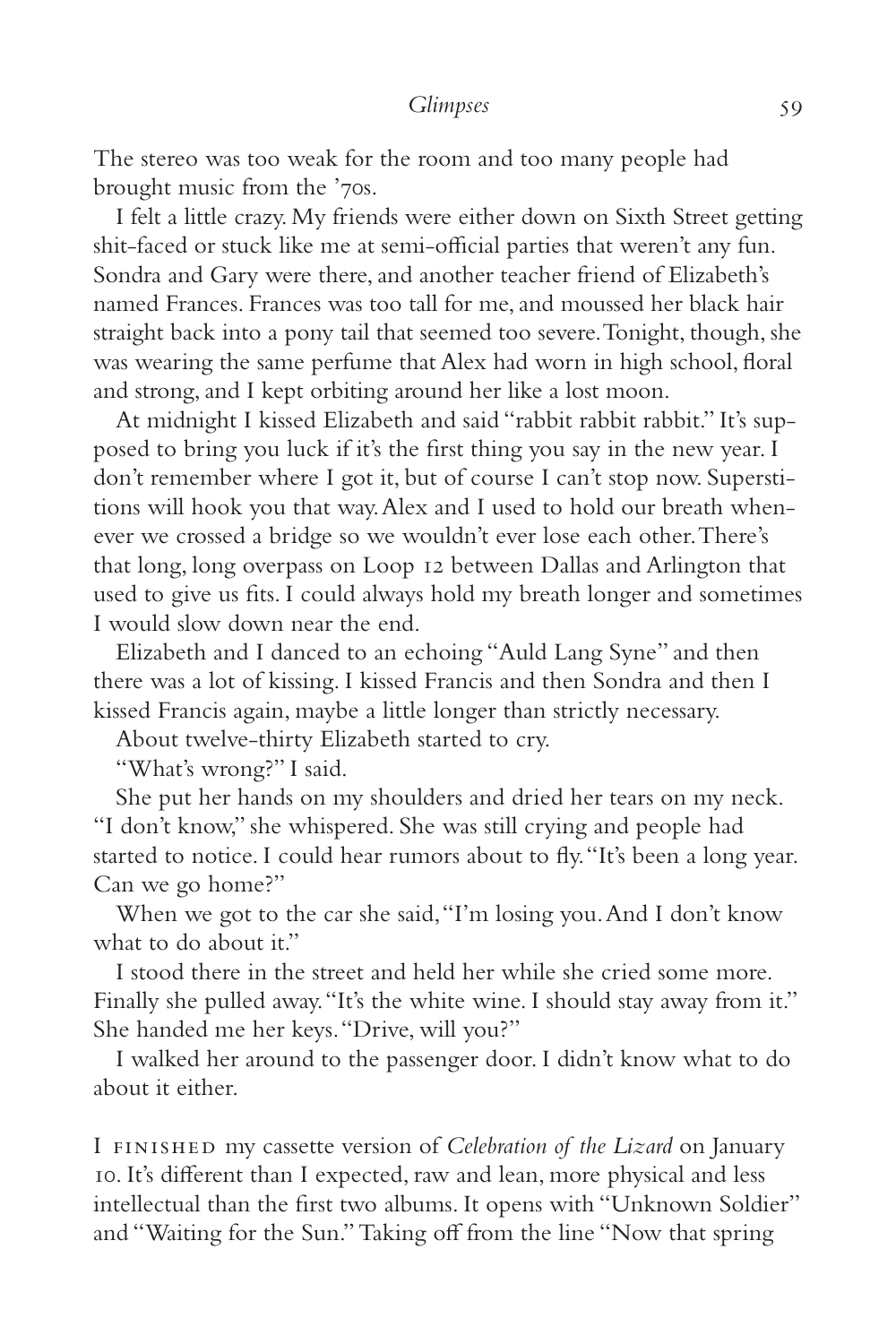has come," they go into "Summer's Almost Gone" and "Wintertime Love," all three cut tightly together to make a kind of Three Seasons Suite. Then, like we figured, they close with "My Wild Love" and "Five To One." It was too late to keep "Hello, I Love You"/"Love Street" from being released as a single, but Morrison insisted neither of them belonged on the album and Rothchild backed him up.

The tighter, shorter "Celebration of the Lizard" left room for two additional songs to start Side Two. First a blues, like Graham predicted, a hard-rocking version of "Crawling King Snake." Then "L'America," which Morrison pulled out of one of his notebooks. It has the same basic melody as the version that appeared on *LA Woman,* but tighter, with a different bridge.

If the work tape I started with was somehow in touch with the absolute, then this was another order of perfection. It's the Doors' best album. It breathes fire and blood and semen. It scares the living shit out of me.

Graham brought me straight to his house from the airport. I put *Celebration* on and we sat and listened in silence. At the end of side one he was in tears. At the end of side two he was speechless.

I went into the kitchen and got some beers. I hadn't even thought about drinking while the tape was on. I'd been totally caught up in the moment, hearing new things in the mix. When I came back into the living room, Graham had the tape in his hands, just holding on to it. When I was a kid and there was a new issue of *Showcase* or one of my other favorite comics, after I'd read it once and paged through it again to set the pictures in my mind, then I'd sit and hold it that same way.

"I guess I didn't really believe you could do it," he said. "I guess I thought it was too much to ask."

"Well, I did," I said, "and it wasn't. Wait till we get it on a digital master." "When?"

"I don't care." I felt electrified. "Right now if you want."

So we did. I got the finished mix of "Celebration" that afternoon, while I was fresh. At the end we were both pretty wrung out. He offered to put me up, but I wanted to stay at the Alta Cienega.

It was after dark when we drove out to West Hollywood. The night was so incredibly warm that it felt like spring. Even stranger is this conviction that LA is home. The palm trees and seedy stucco motels,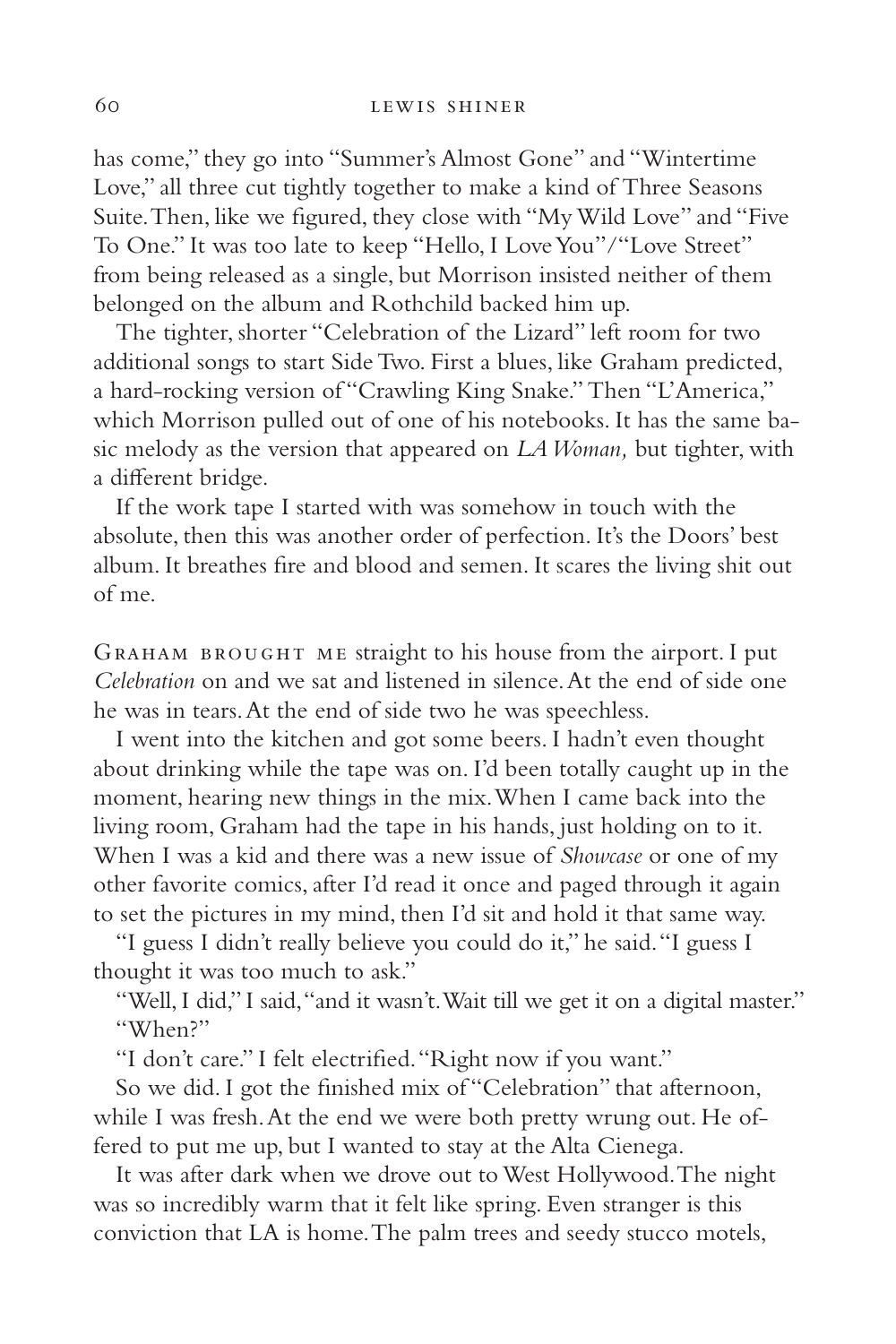everybody in shorts with overbred, highly strung animals, all of it is just right. These are the very things I want to see when I look around.

"This is on the company, you know," Graham said. "The motel, your food and beer, a rent car if you want it."

"How are you going to swing that?"

Graham looked over at me. "Hey, man, don't you know?"

"Know what?"

"Did you think I was just the engineer or something? I *own* Carnival Dog Records. The US Government bought it for me out of my disability checks."

I should have guessed. The phrase "carnival dog" comes out of a Doors song, "My Eyes Have Seen You," on *Strange Days.* And here I thought all this time they picked it because it had the same initials as "compact disc."

"No," I said. "I didn't know."

"I write you off as development. If I have to, I can pump some of the profits back in as seed money. But I shouldn't have to."

"Okay," I said. "I'm impressed."

We stopped for a case of Coors and then drove to the motel. I left Graham in the car and went to check in. The office was tiny, cramped, and deserted. After a few seconds a door opened behind the counter and I saw another, smaller room, barely the size of a closet. A Vietnamese woman in her fifties was angrily washing dishes. "What?" she said.

"Do you have any rooms?"

She turned off the water and grudgingly moved behind the counter. "Jus' you?" She handed me a registration card.

"That's right."

She looked out the glass door at Graham's car, saw Graham, and said, "Dirty dick."

"What?"

She sighed, jerked the card out of my hand, and wrote "36" in the little box for the nightly rate. I gave her two twenties and said, "Can I, uh, have room 32? Is it available?"

She looked at me and shook her head and banged around under the counter for a key. I felt like a total asshole. How many people must come in here, bugging her for that room? She slapped the key on the counter. Room 32.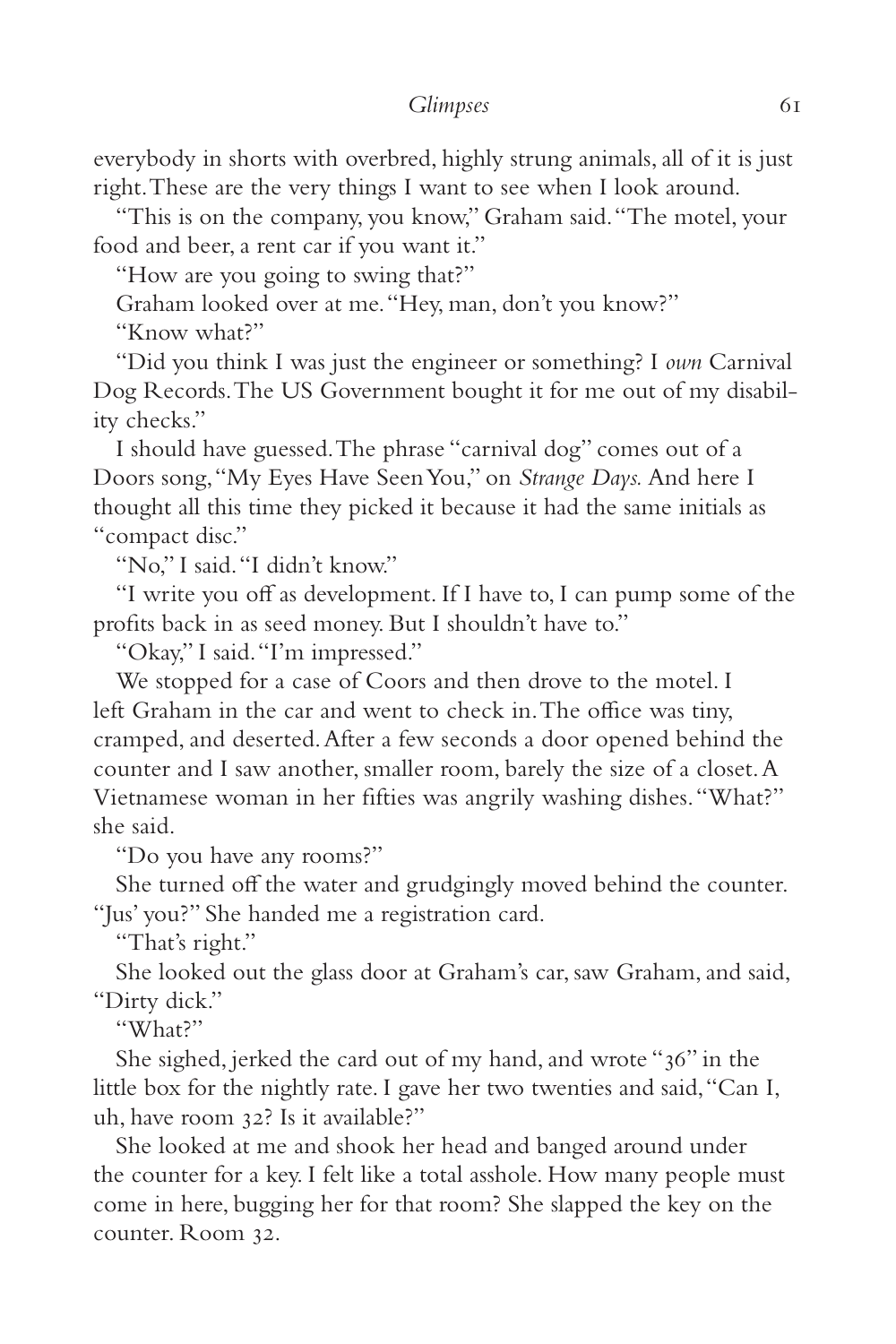I carried the beer in, then came back to help Graham up the stairs. Tired as I was, I couldn't sit down. From the window I could see the cars crawl past on La Cienega, see the girls in neon halter tops and short skirts. I wanted to put my head on their naked stomachs and listen to their hearts beat.

"What's eating you, man?" Graham asked.

"Restless," I said. "Horny. Insufficiently drunk." I'd chugged the first beer and was most of the way through the second. I used to drink a lot, but never like this. It's like there's a hole inside that I'm trying to fill with beer. Beer is supposed to be a depressant, only it cheers me up, makes the world seem rich and full of possibilities. The ones that interested me right then all had to do with my getting laid.

Right then I could see leaving Elizabeth. Nothing to it. My own apartment, just the basic tools to do my work. A portable CD player, a refrigerator full of Coors, and a long parade of wanton, willing women.

"It's Morrison," Graham said. "He's got inside you."

"Maybe. Maybe he has." I belched and cracked another Coors. "How'd you end up owning a record company?"

"It was the best I could do. As close to music as I could get. I wanted to be a guitar player but it wasn't in the cards. When I was first in the hospital they had a guitar there, some twelve-dollar Harmony piece of shit. They kept it with the wallet-making stuff, the crafts, you know. I started playing again, and when I got out I got myself a Gretch Country Gentleman, the Chet Atkins model, hollow body with the Bigsby bar. Same as George Harrison used. Nobody plays them anymore, of course, but that was *the* guitar back then. I got in a band called Burger and the Buns. The lead singer's nickname was Burger, don't you see. We did fifty percent British invasion, fifty percent Ray Charles/James Brown kind of thing."

"My college band was called the DuoTones. We had a black lead singer, a black sax player, a black guy on bass. The rest of us were just honkey college boys. Keyboard player had his own Hammond B-3, pain in the ass to move, but boy did it sound sweet. We did all that Motown and Stax/Volt stuff."

"Oh yeah," Graham said. "Oh yeah. The problem was I wasn't any good." He held up his hand. "Those are butcher's fingers. Short and thick. I've got a good ear, but the hands are just meat. So I took the hint, eventually. Went to school on the GI bill, learned electronics and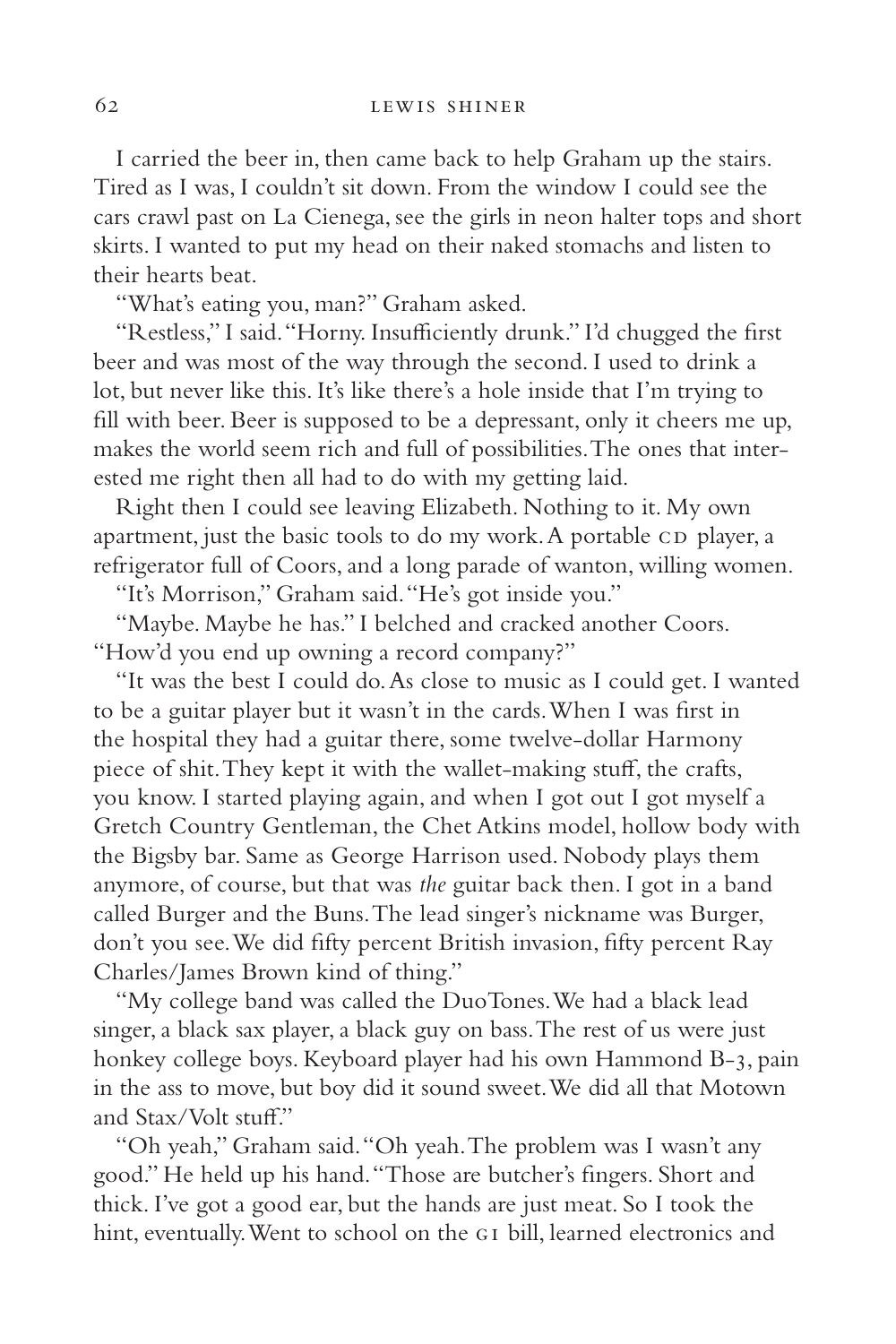recording and production. I bought and sold records out of my house, dealing in cash whenever I could, socking away the disability checks, not paying any more tax than I had to. Started Carnival Dog with Howard Kaylan of the Turtles, then bought him out bit by bit over the years, God bless him. Now I own it free and clear."

"Here's to free enterprise," I said, and chugged the rest of the can. "Amen to that."

After he left I walked up to Sunset and went in the first place that served liquor. A strip joint would have suited me perfectly, except all of Morrison's favorites were gone. Instead I got potted plants and stained glass and waitresses in tuxedo shirts and black pants. Crosby, Stills & Nash came out of the ceiling, not very loud. There were a couple of young women drinking piña coladas at the bar when I came in. One of them looked me over—pony tail, T-shirt, no Porsche keys dangling from my hand—and looked away again. I sat at a table and ate a chicken breast sandwich on seven-grain bread. Morrison had sung, "I eat more chicken any man ever seen." Yeah, right.

I went back to my motel and slept the sleep of the drunken.

WE FINISHED the digital version the following Tuesday. Being as it was me and Graham, we chose to celebrate with a case of beer. We sat in a little patch of park by the Santa Monica Pier, and I helped Graham out of his chair so he could sit in the grass.

"People are not going to believe this album," he said.

"They'll have to. It's there. It's real."

A cop car drove slowly past us. There was a Latin motto on the door: *Populus felix in urbe felici.* Happy people in a happy town. For a while we sat and listed to the traffic and the voices in the distance.

"We can't stop now, you know," Graham said.

"I don't even want to think about another record."

"I know you're bled dry right now. You can't blame me for dreaming. I feel like a kid in a candy store."

I drank a beer. " 'The future's uncertain,'" I said, quoting Morrison, "'and the end is always near.'" Coors cans are so thin they crush with the slightest pressure.

"I know you have to get back to Austin. To see your wife and everything. I just wish you could stay longer."

"Me too."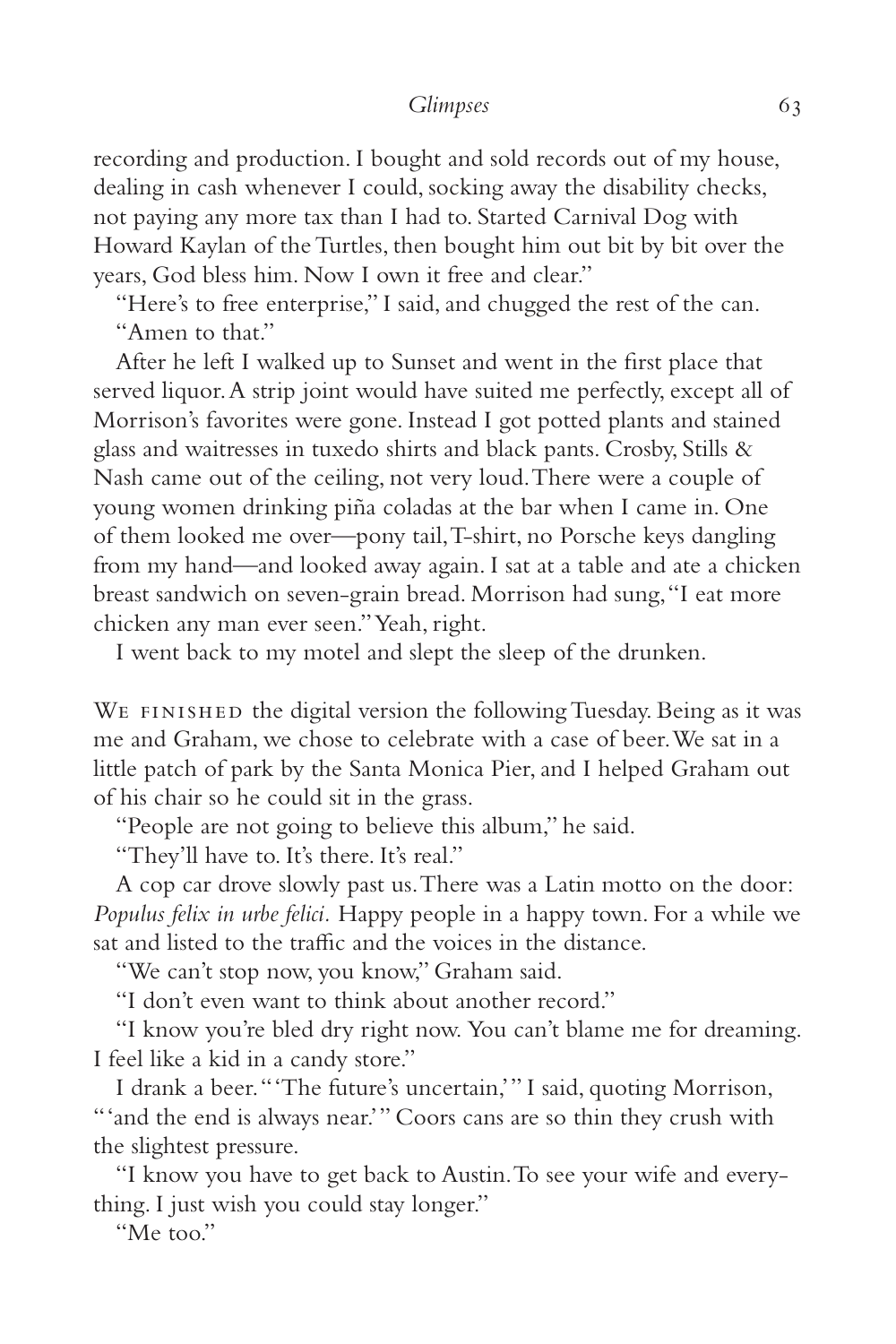"I really don't have much idea what your life there is like. What does she think of all this?"

"Elizabeth? She doesn't, not if she can help it. You know, of all the women I've known in my life there's been maybe one or two who came even close to feeling about music the way you and I do. The way most of my male friends do. Suffice to say Elizabeth isn't one of them."

"Yeah, it's true. Sometimes I wonder about that, devoting my life to something most women don't really give a damn about."

We were inching toward a lot of unasked questions about Graham and women. I wanted to keep him going. "Elizabeth always says she saves her emotions for stuff that's real, and music is just the background."

"And yet, if you go out with a bunch of married couples, it's always the women that want to dance. It makes me think sometimes that I've forgotten what rock and roll is all about. It's not about who played on what label, it's about feeling that nasty rhythm."

"Sure," I said, "but the more you know, the more you can control it, so you can recreate that feeling anytime you want."

"That's just it, isn't it? We have to control everything. We can't just let it happen and, you know, dance to it." He looked at his chair, then back at his beer. "In a manner of speaking. Hell, what am I going on about? Look what we did today. We created a fucking masterpiece! Give me a beer."

And then, somehow, we were talking about other things. Solid state versus tube amps, microphone placement in the studio, DooTone Records and all the great groups they recorded in the fifties.

We finished the case. Graham must not have done his share because by two o'clock, over a sign that said, DANGER, DO NOT GO BEYOND THIS FENCE, I was heaving my guts out onto the ice plant and the eroded cliff that looked down on the Pacific Coast Highway while Graham sat in his chair and held on to my belt. For a moment I thought it would all come out of me: Lizard Kings and dead winos and naked groupies passed out in the vocal booth.

I was wrong. We drove down to the ocean and I waded into it to wash my mouth with salt water, soaking my shoes and pants cuffs, nearly falling down in the freezing water. Coming back up the concrete steps to the road I could feel him still there, coiled up inside me like a snake.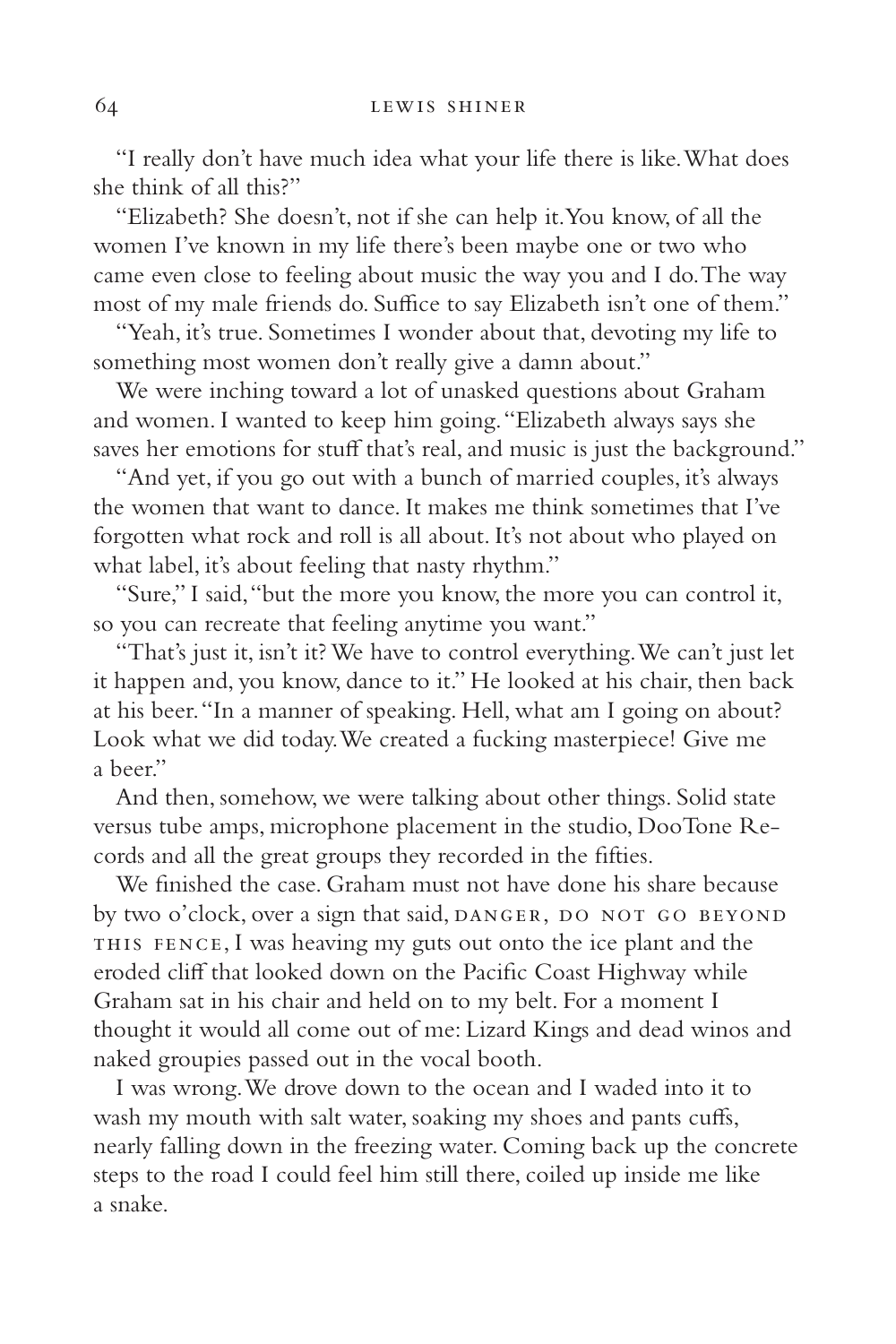# chapter three **SMILE**

BRIAN WILSON STARTED working on *Smile* in the summer of 1966. *Pet Sounds* had just come out; it was big in England and had a cult following in the US, but it hadn't gone through the roof like the Beatles' *Rubber Soul.* Brian had this competition thing about the Beatles and it was like they had beaten him again. Mere greatness was not enough. He had to produce an authentic work of genius.

Of all the albums Graham and I talked about, over breakfast and on our way to lax, *Smile* was the one that most intrigued me. What if Brian had gotten it out for Christmas of 1966 like he promised? The only track the Beatles had finished for *Sgt. Pepper* was "When I'm Sixty-Four." McCartney made no secret of his admiration for *Pet Sounds,* and *Smile* would have blown his mind. Then there was the effect on Brian himself, to have produced the first rock and roll record universally acclaimed as high art.

At this point Brian lived in a house on Laurel Way at the top of Beverly Hills, a couple of miles of winding streets and switchbacks away from Sunset Boulevard. He dropped acid and smoked a lot of hash and things had started to get weird. He built a big sandbox around his grand piano so he could feel the sand under his feet while he played. He put up a sultan's tent that filled an entire room and then never went in it. It was hard for him to get out of bed, and harder still to get dressed. Then, in the grip of an idea he could barely articulate, he would rush out to Western or Gold Star Studios to put down some tracks, even if it was three in the morning.

He'd started to put on weight, too. He talked about vegetables and health food and ate hamburgers and hashish brownies. His moods swung from rage to hysterical laughter to tears. There was all this stuff in his head, ideas and music and sounds, and every scrap had intense emotions tied up in it, every note *meant* something.

I had mixed feelings about the Beach Boys. Sure, "Good Vibrations" is a classic, and even the early car and surf songs have great hooks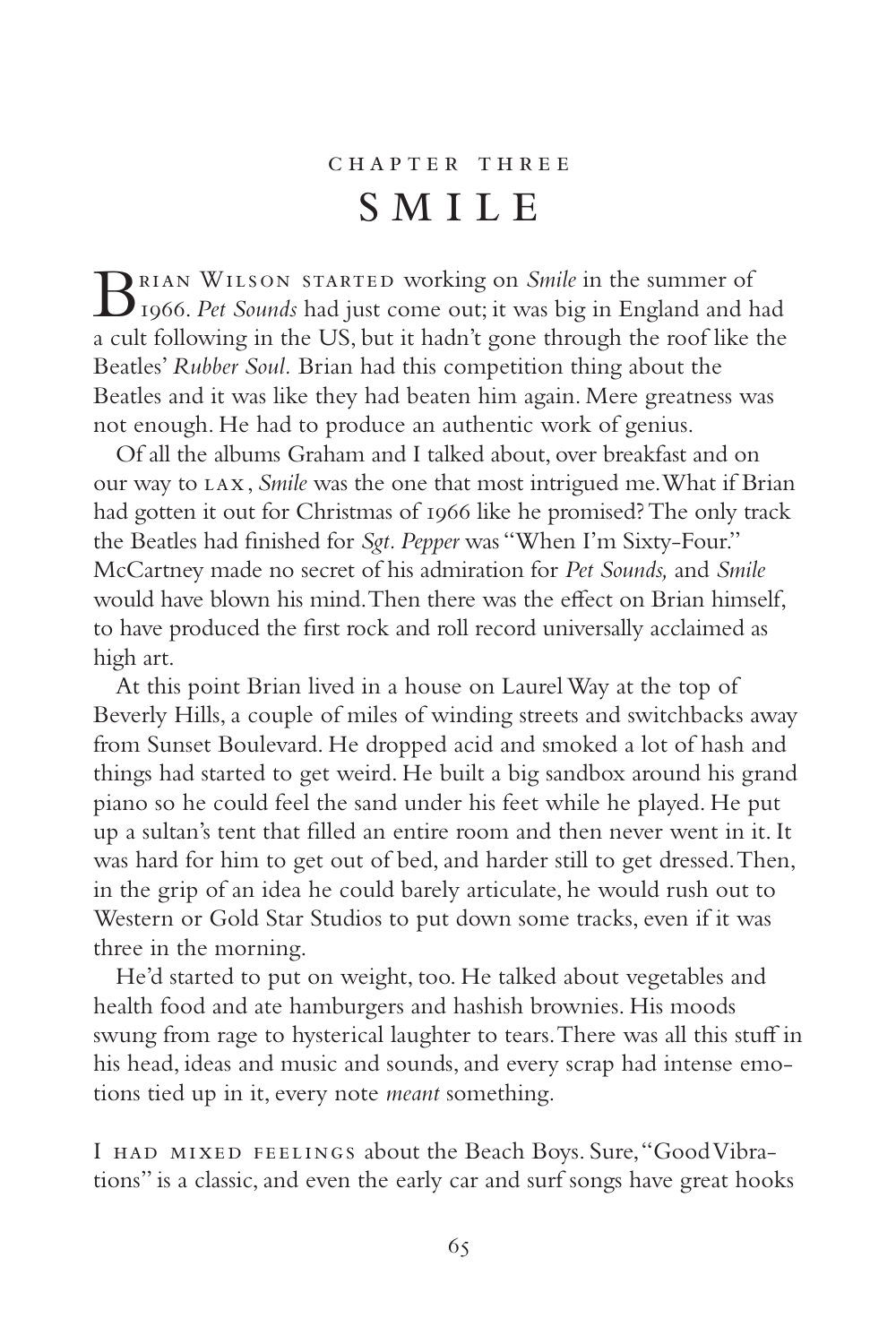and harmonies. But what about those concerts on the White House lawn, and all the patriotic "Be True To Your School" attitude?

Graham tried to set me straight. I had to make a distinction, he said, between the records, which were Brian, and the touring band. It's Mike Love who keeps the band on the road, who likes nothing better in the world than to be in front of an audience, the bigger the better. He works them tirelessly, pumps them up, gets them singing along or even screaming at him, anything for a reaction. He's the Republican of the group, the flagwaver, as conservative musically as he is politically. The car and surf songs were good enough for the early sixties and that's good enough for him.

Brian dropped out of the touring band in 1964, replaced briefly by Glen Campbell and then more or less permanently by Bruce Johnston. By that point the rest of the band was making only minimal contributions to the albums anyway. Carl played a little guitar, everybody sang what Brian told them to, and the rest was done by studio musicians. Brian wrote all the songs, did all the arrangements and production.

The story is that it started with "Surfer Girl." Studio guys played the instruments, Brian and some of his friends did the vocals, and the first the rest of the band knew about it was when Brian took a finished acetate home and played it for them. Suddenly Brian didn't need them anymore.

On *Pet Sounds* Brian let the other guys come in and re-record some of the vocals he already had on tape. If they didn't sing what he wanted, or he wasn't happy with the take, he would wait until they left and do it again by himself. He didn't start *Smile* until the touring band was away on the road.

I said to Graham, "What you're telling me is that everything I like about the Beach Boys is Brian, and everything I hate is Mike Love?"

"You said it, not me."

We'd been by Mike Autrey's store, and he put me on the plane with a stack of books and cassettes, some by or about the Beach Boys, others about everybody from Sam Cooke to Bob Dylan to Prince. "Think it over," he said, "and give me a call sometime."

Inside David Leaf's *Beach Boys and the California Myth* was a check for ten thousand dollars.

ELIZABETH WAS in a good mood when I called her from the airport. Instead of being relieved, I felt myself slipping backward into the marriage. She seemed to know every time I was angry enough or distant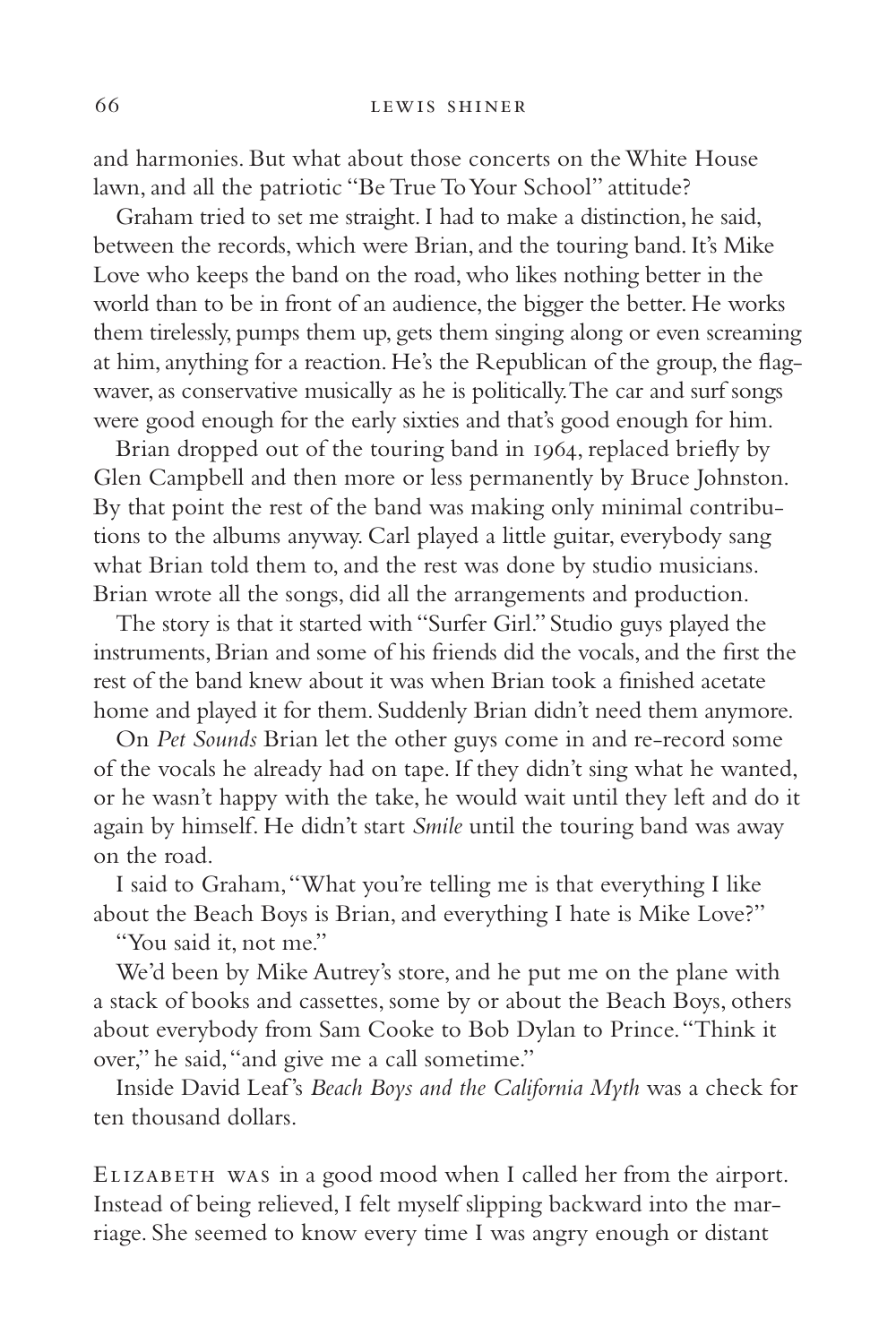enough to leave her. It was like it flipped some kind of switch and she would turn seductive, break down the walls I'd built up, work just hard enough to keep me hanging on.

When I got in the car she gave me a real kiss, her tongue darting into my mouth. "I missed you," she said. We went straight out to Little Italy for dinner and killed a carafe and a half of wine. At home she stopped inside the door and kissed me again and I followed her into the bedroom.

We sat on the edge of the bed. I pulled her sweater off and she unhooked her bra. I could smell Halston and the warmth of her body. Her nipples were stiff with desire. My good intentions counted for nothing. I wanted her and I told myself it wouldn't make any difference, we could still talk about what was eating me up, only not now, let's not miss this chance.

"Ray," she said.

"Mmmmm."

"Ray." She put her hands around my neck and gently pulled my face back up to her eye level. "Maybe this isn't the best time to bring this up. But if we wait much longer it'll be too late."

"What are you talking about?"

"You know I've been off the pill for six months." Her doctor took her off occasionally, per label instructions. We'd used condoms or a diaphragm the few times we'd actually done anything lately. "I was thinking. C'mere. That's better. I was thinking maybe we should take advantage of that."

"Advantage?"

"Don't be difficult. I want a baby. You know that. We've talked about it." "Not recently."

"It's not something that's just going to go away."

I rolled onto my back, feeling my erection start to fade. "You're right, this is not a real good time."

"Is it your father you're thinking about?"

"That's a lot of it."

"You're not like your father. You know that."

"I want to believe it. That doesn't make it true."

"You don't have to be a saint to be a father. God, you should see some of the parents at school. There's only one thing you absolutely have to do with a kid. You have to let them know that you love them, no matter what they do. That's all. Everything beyond that is gravy."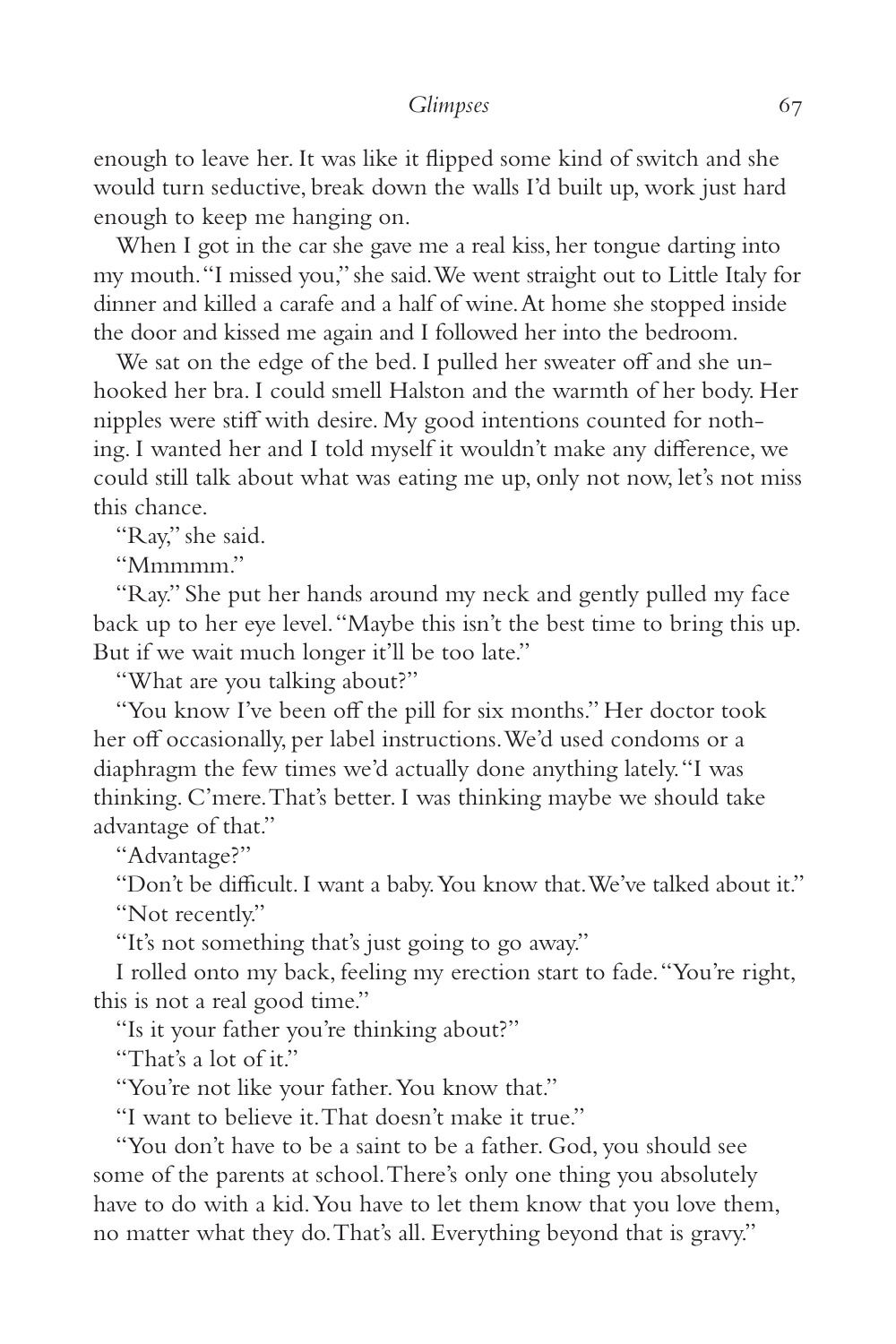My eyes stung unexpectedly. If it was so easy, why couldn't my parents have done it?

"Besides," Elizabeth said. "It might, you know, bring us closer. Closer together."

 "I thought we couldn't afford a kid." Which was a shitty thing to say, considering the check for ten grand in my luggage. It was just that I'd been thinking about using that money to set myself up on my own.

"I'm going to get the vice-principal's job. Martha told me today."

I rolled back over to face her. "That's fantastic. I'm really proud of you."

"So money's not a problem." She reached over and unzipped me. "I mean, we don't even know if we *can* have a kid." She tugged at my pants and I helped her pull them off. She peeled away my underwear and sure enough, the erection was back, oblivious to consequences. "I mean, if it did happen tonight," she said, "it would be like fate, wouldn't it? Like it was meant to happen."

I didn't have to say anything. All I had to do was lie there and let it happen. Which is what I did.

ELIZABETH NEVER DID put on a nightgown, and I was aware of her naked skin all night. In the morning when I touched her waist she turned to me and we made love again. When she left for school I was still in bed and she was all smiles and kisses.

I lay there a long time. On one level I'd been manipulated. The problem was that I felt good, more relaxed than I'd been in weeks. I couldn't summon up the anger I'd felt in LA.

I did a little work and thought about what it would mean if she got pregnant. Not just what kind of father I'd be, but how Elizabeth would be as a mother. Our own mothers and fathers had spent years in silence, she and I hardly talked to each other, what chance did a kid have?

And the kid would change us. After Larry and Diane had their first kid, Larry said their sex life dried up to nothing. Diane wanted back rubs instead—not that this would be anything new for me. I'd heard it over and over. If the presence of the kids isn't enough, crawling in bed between you, they change the way you see each other, not as lovers any more but as Mommy and Daddy.

That gave me a sudden vision of my father, who had to share my mother with me. Maybe it even hurt him to share me. Either way, him jealous and without the words to say why. It felt weird to suddenly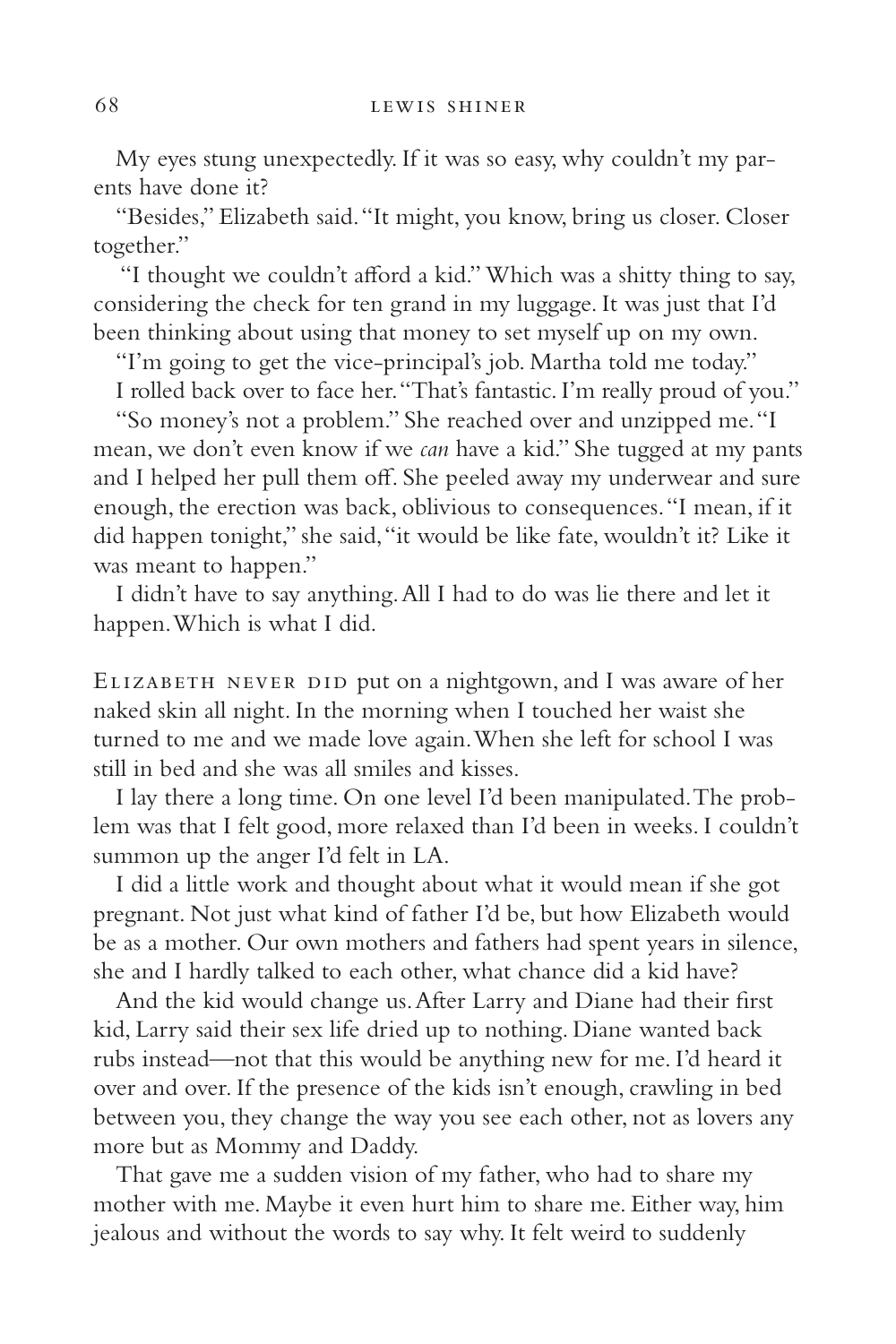see things through his eyes, weird and uncomfortable. I can see that happening a lot if the kid becomes a reality. Good or bad, it's what Elizabeth wants. If I back out now, I don't think the marriage will survive it. A couple of days ago that would have been fine. Today I don't know.

The jobs in front of me were both CD players, both with intermittent problems. Sometimes one wouldn't load the disk unless the guy slapped it on top of the box at exactly the right moment. It amazes me how people discover these arcane methods of getting things to work. This other player would hang up and let out that awful digital echo, but only sometimes, and only on the first track.

I needed a distraction, so I put on my scratched LP of *Pet Sounds*. I didn't see the big deal. A lot of the songs sound alike and some of them border on elevator music. I took it off and put on *Glimpses* Volume Three, the one with "Codine" by Quicksilver Messenger Service and "Tallyman" by Jeff Beck.

BY LATE AFTERNOON I had both CD players back together and running tests. It was all I could do not to open the refrigerator and start pouring beers down myself. The gray, cold day ate at my resolve to put on the brakes. At that point I was ready to talk myself out of the Beach Boys. I picked up one of Mike Autrey's books just to make sure and the next thing I knew I was hooked.

Brian is the oldest of three brothers. He was the genius, Dennis was the troublemaker, and little Carl, overweight for most of his adolescence, was the spiritual one. They grew up in what was then the white, middle-class suburb of Hawthorne in South Central LA.

Brian seemed normal enough in high school. He was six-three and handsome, with soulful eyes and neatly cut brown hair. He dressed like everybody else, in blue jeans and white T-shirts. He played center field and quarterback. He had plenty of friends, he liked girls and cars and junk food.

It was his father, Murry the would-be songwriter, that drove him crazy. Nothing Brian did was ever good enough for him. Not his performance on the football field, not his grades, especially not the songs he wrote. Murry's message was simple: Brian was worthless without him, without his coaching in sports, without his production and PR work in music.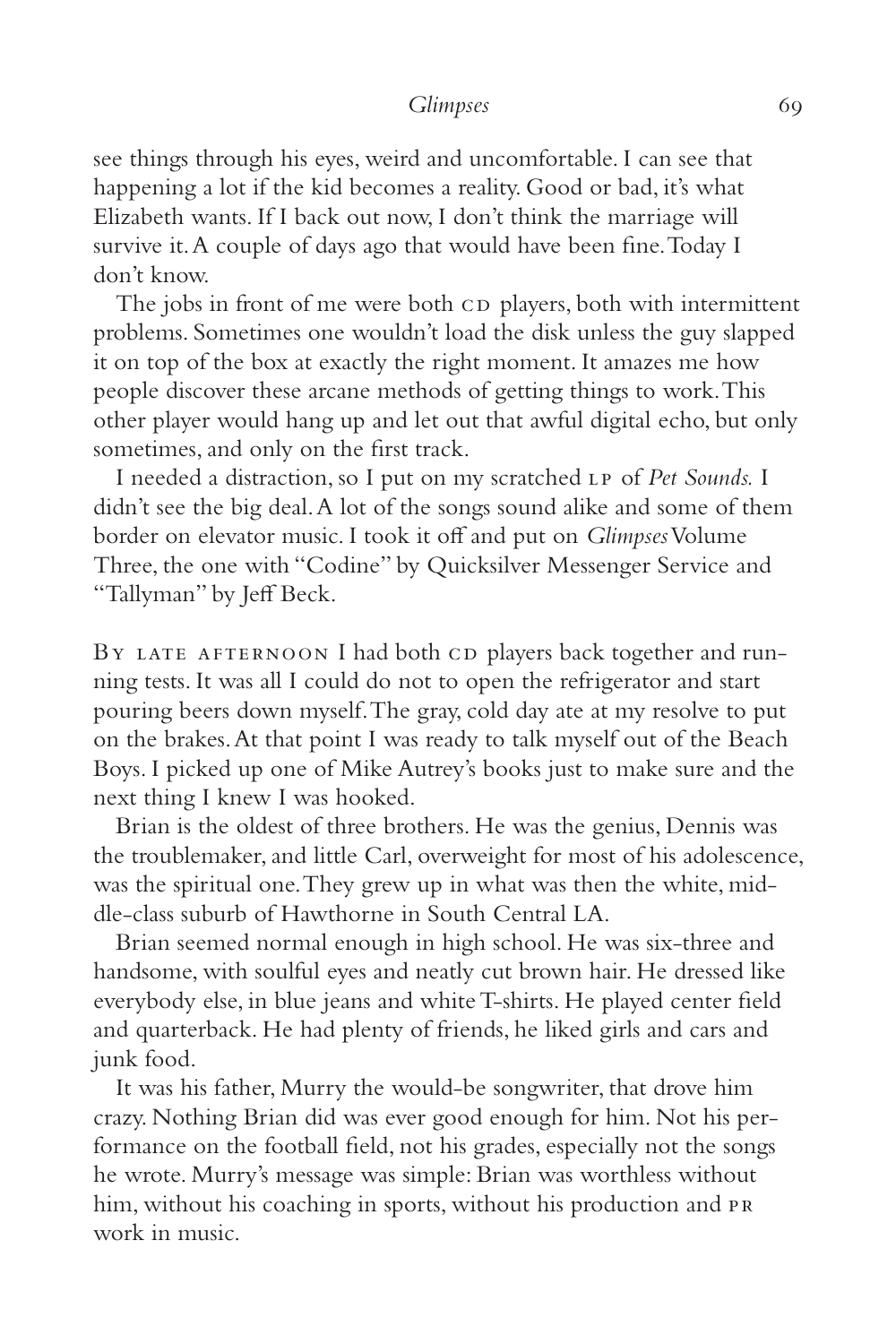Legend has it the Wilson parents went to Mexico for the weekend and left the boys a hundred bucks for food and emergencies. The boys used it to rent instruments instead and spent the whole time writing songs. "Surfin'" was Dennis' idea, since he was the only one of them who actually did surf. It was less of a sport at that point than something tough kids like Dennis did between beers and girls.

Brian thought Murry would be proud of him for following in his footsteps. In fact Murry was pissed off. Since he couldn't talk them out of it, he took over. He got them a recording session, which he produced, then he took the tapes around until Candix records agreed to put out a single, "Surfin'" b/w "Luau." When the song took off they did another demo tape that included "409" and "Surfer Girl." Murry took it to Capitol and the rest, more or less, is history. In all the years that he managed the band, though, he never told Brian that his songs were anything but junk, and he never forgave Brian for recording his own songs instead of Murry's Lawrence-Welk-style numbers.

I remember how my father came home from the hospital the summer after my junior year in high school, still wobbly from his first heart attack, and told me how he could still kick my ass. I remember how I knocked myself out over the next year trying to be the perfect kid, and him grounding me for my "attitude." One night in the spring of 1968 I tried to sleep out under a bridge and got picked up by the cops around two am. When I hadn't come home after school, my father had taken to bed with pains in his chest. I tried to explain to my mother that I had to get away, had to prove that I was a real person, capable of independent action, even if the action was stupid and pointless. My father never quit competing, never quit trying to hog the spotlight, not even at the end.

Neither did Murry.

YOU DON'T GET PREGNANT, Elizabeth tells me, from repeated efforts. That lowers the sperm count. Better to save it up and take your best shot.

Apparently we've taken ours, and time will now tell. No further efforts are required on my part.

Brian's father could never get over Brian's success. It ate at him all his life. My father could never understand why I didn't want to be a teacher, just like him. What Brian or I did was only important to the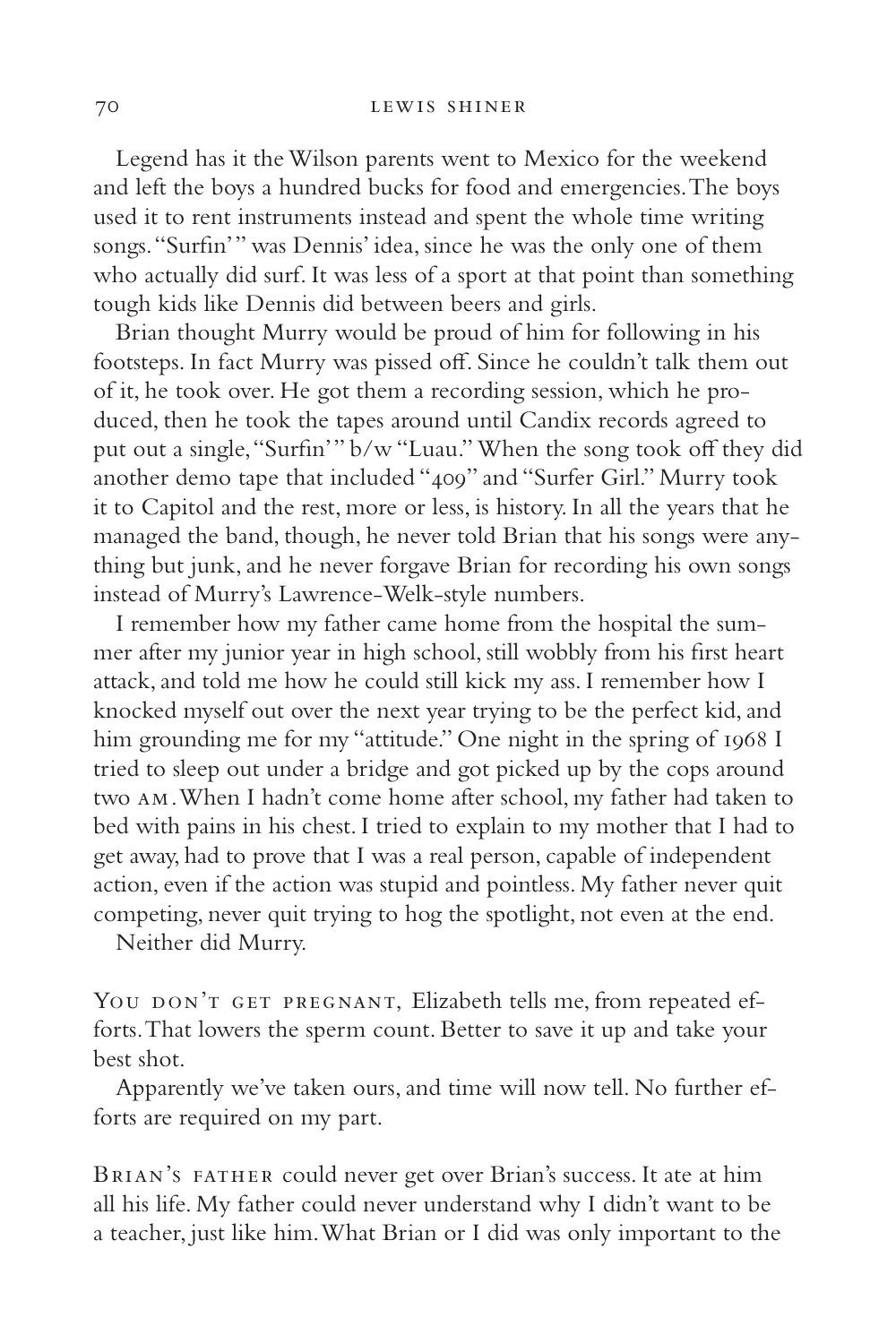extent that it reflected on our fathers. Whether we were happy or not never counted.

Sunday afternoon I put down my book and went upstairs. I loaded up a Beach Boys CD compilation called *Made In The USA* and punched track number ten, "Don't Worry Baby." Dude got up on my legs and butted my hand until I scratched him under the collar. "Don't Worry Baby" is co-written with Roger Christian, Brian's car expert. I'd always lumped it with "Little Deuce Coupe" and "Shut Down" and all the other simpleminded songs full of racing buzzwords and secondhand Chuck Berry riffs.

That afternoon it was a whole new song. Brian sings lead, which he didn't do that often in the early days, and the longing in his voice is so raw and powerful I can't believe I never heard it before. In the storyline of the song it's his girlfriend who tells him not to worry, that everything would be okay. Listen to the song and you can hear just how badly Brian wanted to be told those words by somebody. A girlfriend would do, but I know what he really wanted. He wanted to hear it from his father. He never would. Murry would die in 1973, after holing up in his bedroom for years, at the same time that Brian was holed up in his own bedroom on the other side of town.

I looked up and saw Elizabeth on the stairs. "Ray? Are you okay?" "Yeah, I'm fine."

"What's wrong? You're crying."

I couldn't explain. She stood next to me and I leaned my head against her leg. She ran one hand through my hair and petted Dude with the other. I could feel how uncomfortable she was, how she wanted to do the right thing if she could only figure it out. The right thing would have been to sit down and hold me. She would never let me do that for her and I knew she would never think to offer it. I couldn't ask because then she would do it out of obligation. Obligation wasn't enough. After a minute or so she squeezed my neck and went downstairs.

That night, after Elizabeth was asleep, I tried *Pet Sounds* again. It wasn't the same album I'd listened to just days before. Suddenly I could see exactly what Brian wanted to do. It was like his feelings came straight out through the sound of his voice. No holding back, no second thoughts, no coyness, just up-front emotion.

I went back to the early stuff and saw it had been there all along. When Brian sings about his heart coming all undone in "Surfer Girl,"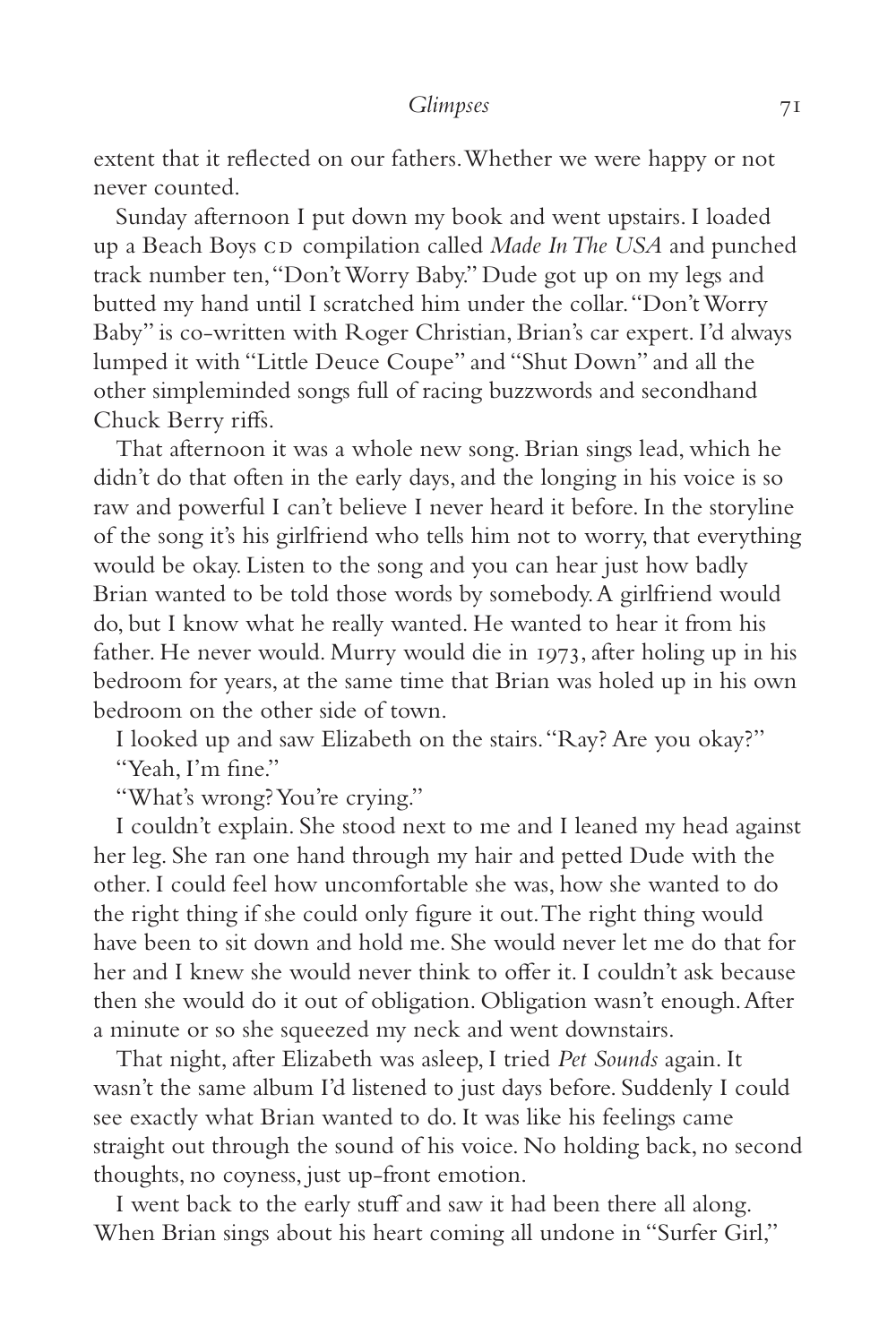or lets out that high, wordless moan at the end of "Dance, Dance, Dance," it sails out over the melody, transcendent, joyous, and infinitely sad at the same time.

Pet Sounds isn't out on a domestic CD yet. I went out the next day and paid twenty bucks for a Japanese import. I listened to it twice, then I called Graham in LA.

"I want to do *Smile,*" I said.

"Attaboy. I knew you'd come around. By the way, I got a couple of test pressings back on our last effort."

"How's it sound?"

"Fucking unbelievable. I've got my art director in on it now. Get this—we're doing an embossed cover on the CD booklet. It's a takeoff on the cover art inside *Waiting for the Sun,* with the Gila monster, and we're embossing the scales. It is just so bitchen."

"Great." I couldn't get excited about the Doors right then. It's hard to describe. I'd been there, and now I was excited about something new. "You sound really good, Graham."

"I'm stoked about this. I've already let the word out a little. It's going to be a monster."

The word "monster" hit me funny. "I hope not," I said.

"What?"

"Nothing, man, don't listen to me. There was some ugly shit going on in my head during all that. I'm not totally over it."

"*Smile* will fix you up. I guarantee it. Go have a beer or something." "Yeah," I said. "Good idea."

SMILE WAS GOING TO BE Brian's humor album. The critics had called *Pet Sounds* gloomy, when all Brian really wanted was to give people some comfort. So he decided to take pull out the stops. Everybody around him—and there were a lot of hangers-on—thought he was crazy when he talked about sounds having emotions. I don't. The train and the barking dogs at the end of *Pet Sounds* are the loneliest things I've ever heard.

During that fall and winter people thought all of Brian's ideas were crazy. He went through with most of them anyway, and most of the time people came around. Even if it took years.

For *Smile* he drove all over LA and out into the hills to tape sound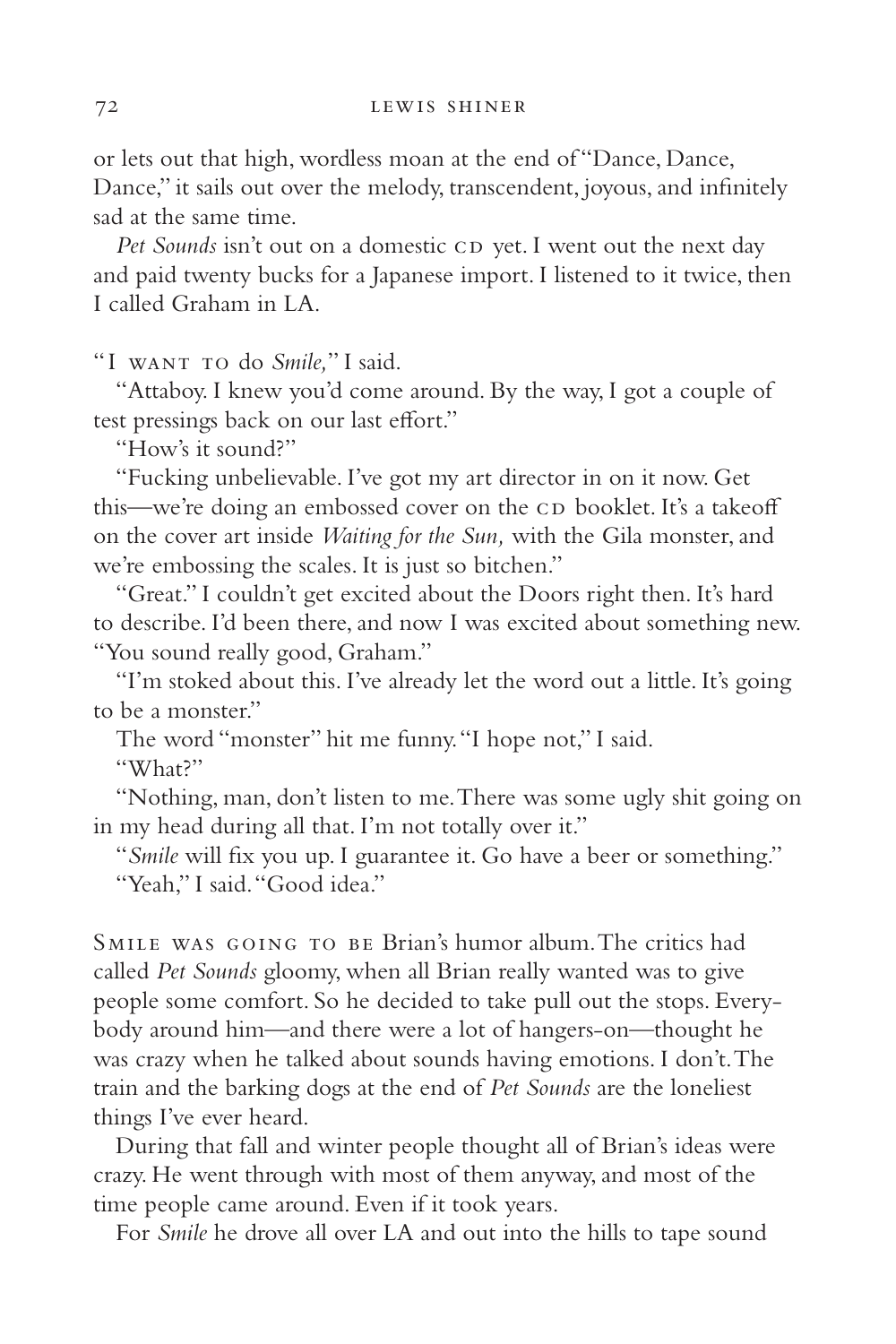effects. He had his dinner guests roll around on the floor and make animal noises, or play their dishes with their silverware. He couldn't put into words what he wanted but he could play it, or tape it, and when he played it back it was there.

Capitol records insisted that he put "Good Vibrations" on the album to help sales. They weren't happy with *Pet Sounds,* despite the fact that it eventually cracked the top ten and sold half a million copies, despite the fact that they'd torpedoed it when they released a *Best Of* compilation within two months of it. They didn't like the hundreds of hours of expensive studio time he was burning with no visible result. "Good Vibrations" alone took seven months and 60 studio hours and ten thousand dollars to record.

The second single was going to be "Heroes and Villains" and it too started to take forever. In fact it didn't get released until July of 1967, after Brian had clearly given up on *Smile,* and when it came out it was a pale, three-and-a-half minute shadow of the seven-minute musical comedy it had, according to witnesses, once been.

Or maybe "Vegetables" would have been the second single. When the Beach Boys didn't release it, Jan and Dean did, using Brian's backing tracks and putting it out under the alias Laughing Gravy.

The rest of the album would have been slices of Western Americana (like "Cabinessence" and "Surf's Up" and "Heroes and Villains"), silliness (laughing horns in "George Fell Into His French Horn"), pure harmony ("Our Prayer"), and maybe a love song or two ("Wonderful"). There was the recurring "bicycle rider" theme that shows up in "Heroes and Villains" where they sing "come and see what you've done" in barbershop quartet style. A Four Elements Suite was supposed to consist of "Vegetables" (Earth), "Wind Chimes" (Air), "Mrs. O'Leary's Cow" (Fire), and "Love To Say Da-Da" (Water). The whole record would be intercut with sound effects and even spoken comedy. All of it six months before *Sgt. Pepper.*

I COULDN'T TALK to Elizabeth about it. She was bored by things that I found unbelievably fascinating, like the way Brian used a bicycle bell as an instrument on "You Still Believe In Me." As soon as she sensed this was to do with the other weirdness, the "Long and Winding Road" and the Doors weirdness, she got a panicked look in her eye and froze up. Afterwards she reacted to the very mention of Brian like it was a physical blow.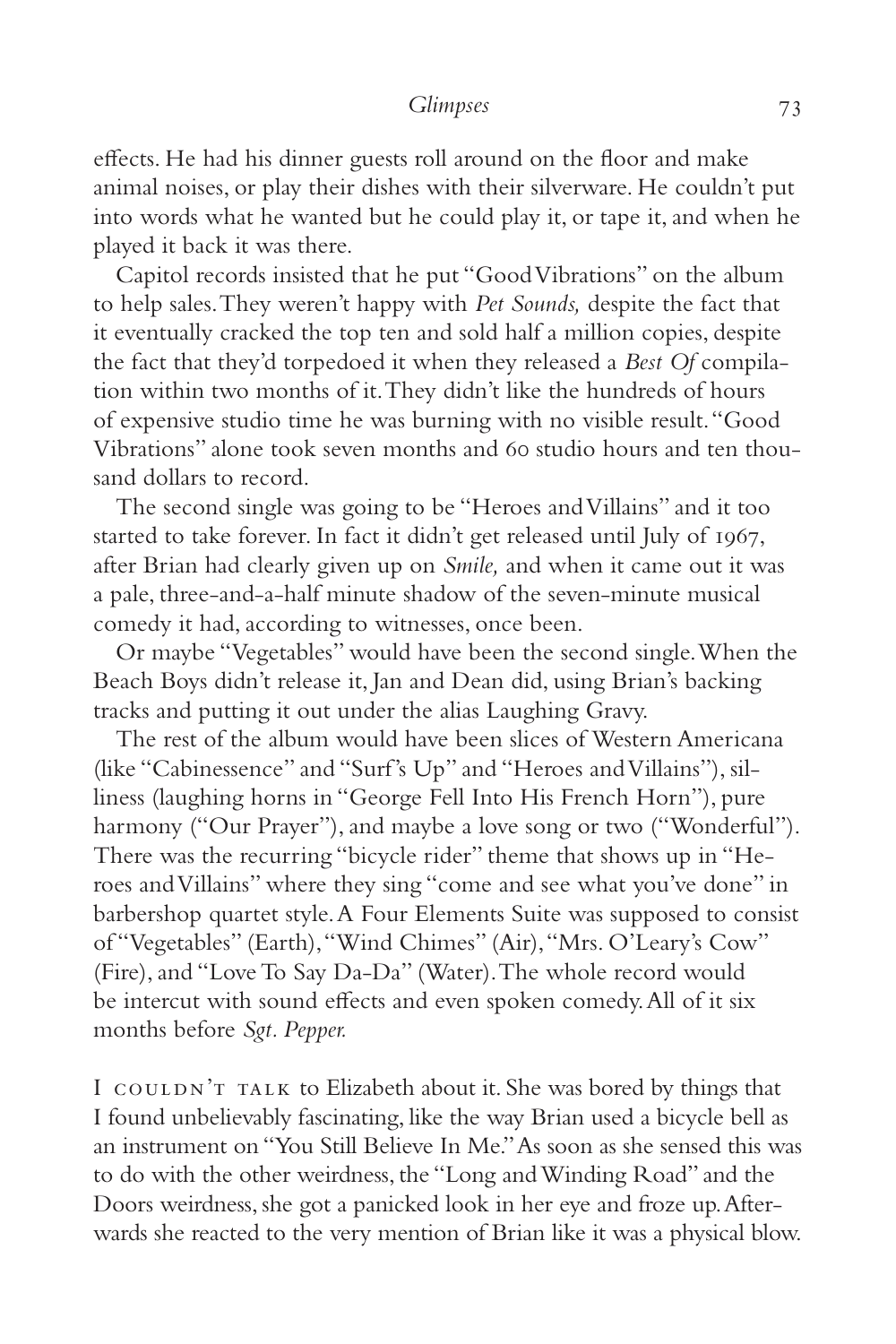She stopped drinking once she decided to get pregnant, and now we don't even have that to do together. Once the sex was over I took to spending my nights in the workshop, reading and listening to the Beach Boys, coming to bed after she was already asleep. So maybe it's as much me as it is her.

All the while *Smile* has been getting under my skin. It says something that an album that was never released, that's never been heard except in distorted fragments, has inspired so much passion over more than twenty years. There is at least one full-length book about nothing but *Smile,* there are four different bootleg versions, there are fanzines and an entire underground network of disciples who watch Brian's every step.

On the last Monday in January I got a FedEx from Graham. Inside was a copy of *Celebration of the Lizard,* the cover black and ominous, with an embossed pink-and-gold Gila monster looking over its shoulder at me. I took it upstairs and put it on. It sounded timeless, no fattened bass or big drum sound, clean and eerie and violent. I couldn't listen all the way through. I went downstairs and cleaned up the kitchen and let it play on without me. The Doors were then, I thought. This is now.

I was still downstairs when Elizabeth came home. She didn't even yell hello, just went to the liquor cabinet and poured herself a stiff shot of vodka while Dude rubbed against her legs.

"Hi," I said.

"Hi." She turned on the tv, flopped on the couch, and took a big hit of the vodka.

"You okay?" I said.

"Fine."

I stood there for a minute. For some reason Elizabeth always thinks she can convince me she's not in a bad mood, when every twitch of her muscles screams it. "Something happen at school?"

"No. Why?"

"You look a little tired, that's all."

"Thanks."

I started up the stairs.

"I'm sorry," she said. "I'm getting my period and I'm a little cranky."

I came back and sat down next to her. "I'm sorry," I said.

"It's just a period. It's no big deal."

Sometimes I wish she would break down, smash the furniture, yell and blubber and completely lose it. "Okay," I said. "So it's no big deal."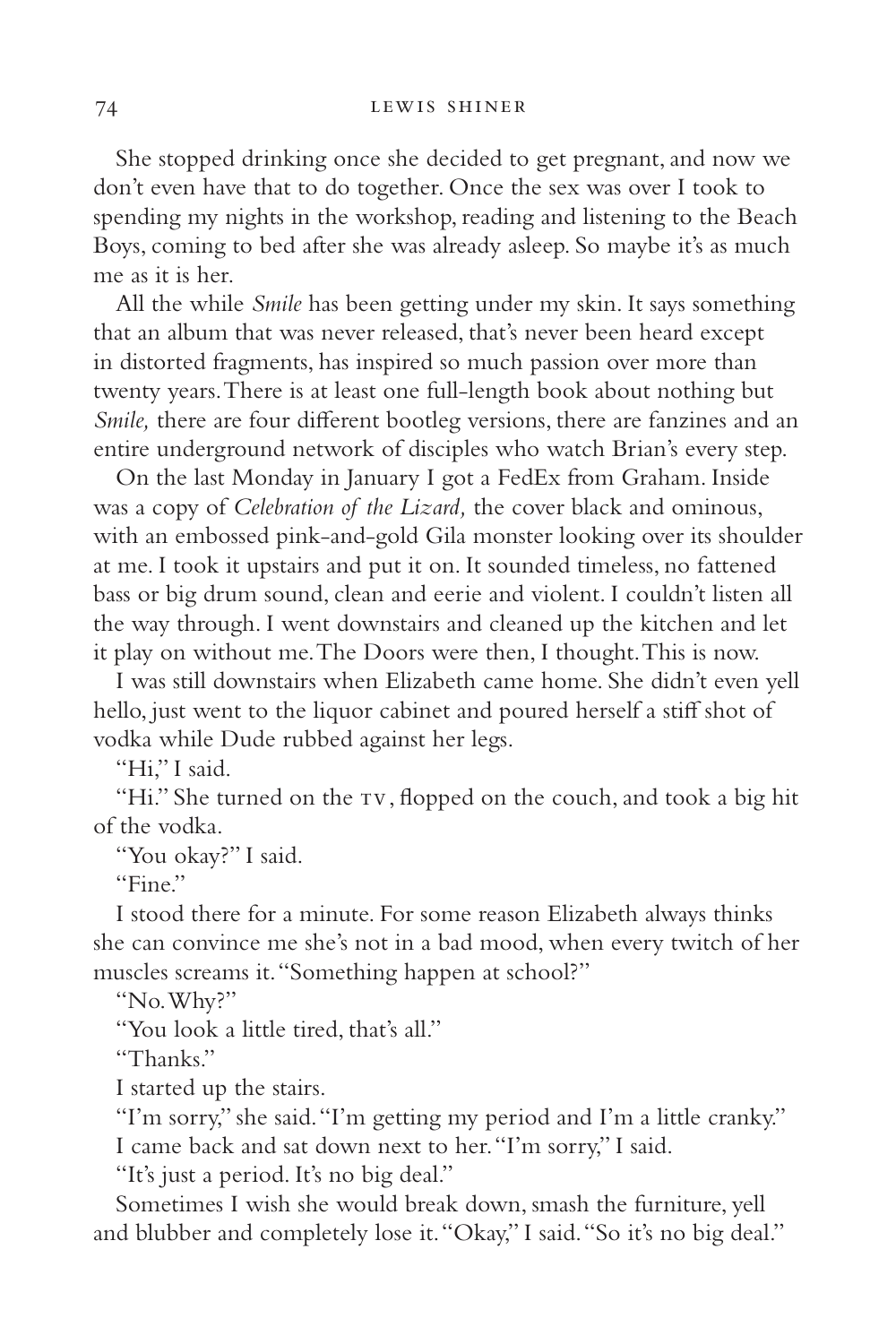She nodded, staring at the  $\tau v$  like it was about to tell her the secret of life. I went upstairs and listened to *Pet Sounds* on the headphones.

AT THE END of November of 1966 the Beach Boys returned from their European tour and listened to what Brian had done on *Smile*. Mike Love hated it. He called a meeting with Van Dyke Parks, who wrote the lyrics, and demanded to know what the songs meant. What did all this bizarre Americana and obscure wordplay have to do with the Beach Boys? Van Dyke quit.

Brian, meanwhile, was already freaked. There were fires all over Los Angeles after he recorded "Mrs. O'Leary's Cow," including one across the street from the studio. Brian thought it was his fault, and supposedly tried to burn the tapes. He got obsessive about the moral content of his work, about the kind of vibes it put out. He meant to record a new "Fire" segment based on the idea of a candle rather than a raging inferno. He never got around to it.

There were so many songs. A couple of dozen, anyway, most no more than fragments. Before he could finish one he would have another idea and lay down the basic tracks for it. Then Mike Love stepped in to throw his disapproval around. Capitol wanted an album right away, only not this album, and suddenly it was June of 1967 and *Sgt. Pepper* was on the stands. Why break up the band, the only family he had left since he and Murry weren't talking, just so he could come in second to the Beatles again?

That was the end of *Smile.* Brian threw together a neutered version of "Heroes And Villains" so Capitol could have a single. He'd left the house on Laurel Way in April, moving to a mansion in Bel Air with its own recording studio. He took two weeks out of the summer to whip out a replacement album called *Smiley Smile* where he let the other guys play their own instruments and sing whatever they wanted. He took his name off as producer. He gave up.

It was the start of a long, slow, downhill slide. It was the beginning of the end of the Beach Boys.

ELIZABETH AND I made another try in February. I cut back on the booze, ate a lot of seafood, took her temperature, and fucked her enthusiastically when the thermometer told me to. I didn't care anymore. If she got pregnant I would deal with it. I guess deep down I didn't think it would happen.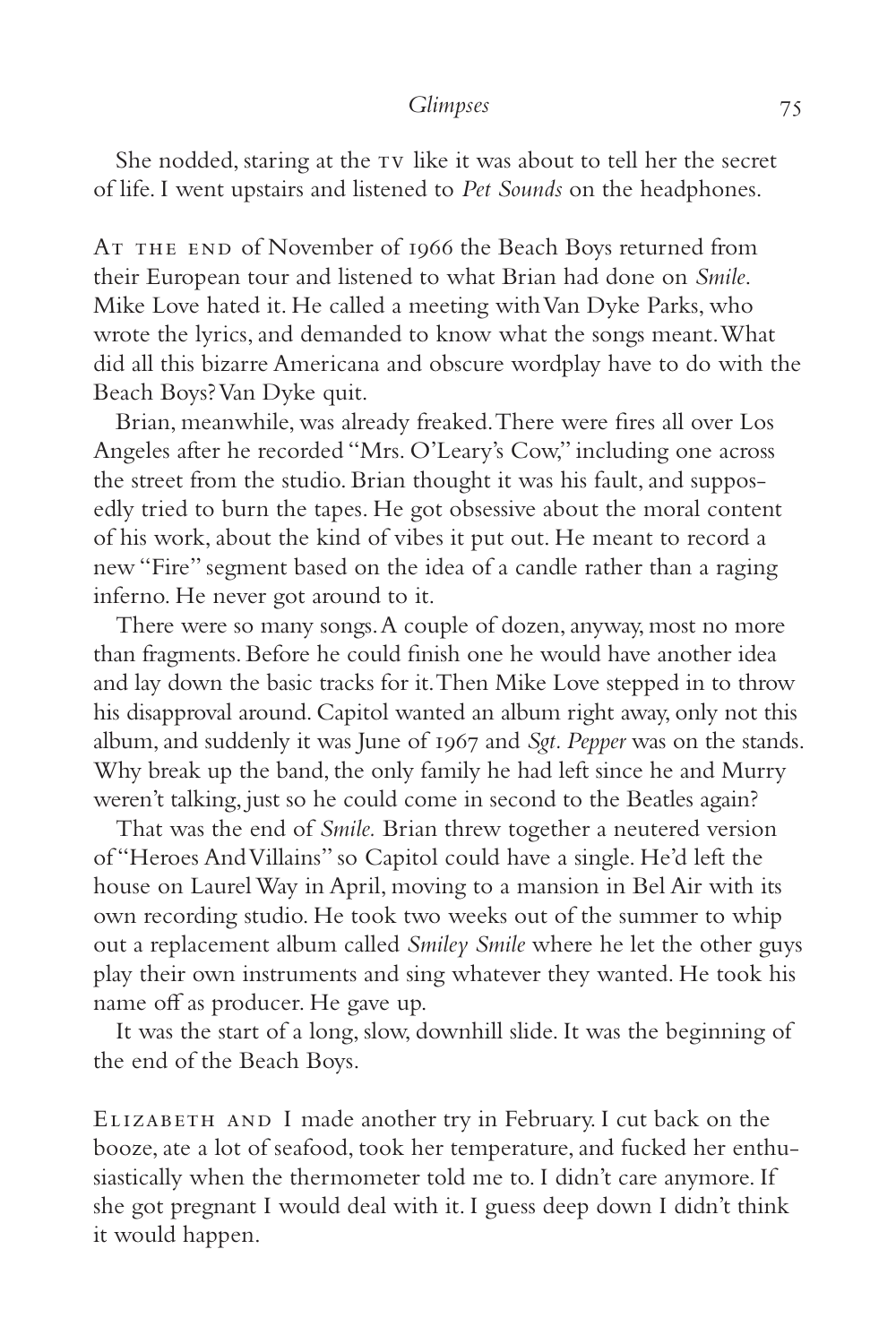I'd been working on *Smile* for a month and hadn't tried to get anything on tape. I was intimidated. Brian's vision was too overwhelming, too much to get into my head at one time.

I called Graham.

"Don't feel like the Lone Ranger," he said. "When the Beach Boys signed with Reprise in 1970, *Smile* was part of the deal. Carl even announced it for '72. It never happened. Capitol said they would put it out last year, when Brian did his solo album. It all sounds so easy in theory, the tapes are all there, only once you start to wade through them, all the different bits and pieces and outtakes and miles and miles of tape, everybody just gets...dragged...down."

"I don't think that's it. I can't, I mean, I don't think this album was meant to be."

"Ray, you've come to me with some crazy-sounding ideas. Most people would say this whole thing has been crazy. But this 'meant to be' shit is the first totally crazy thing you've said. It's like some fifties sci-fi movie with giant insects. 'General, there are some things man was not meant to know"

"Look at it from Brian's point of view. It's a no-win situation. There's no way Mike Love and Capitol Records could live with what Brian wanted to do. So he has to choose between his music and his family. If he was the kind of guy who could blow off his family, he wouldn't be the kind of guy that could make *Smile.*"

"Don't be so sure. I heard Brian kept working on the tapes for years after *Smiley Smile* came out. Just for himself. He could have finished it."

"He was too close to it. He needed somebody there with enough perspective to keep him on track. And there wasn't anybody. Even David Anderle thought most of the stuff he did was crazy. Until he heard it played back."

"Come out here. We'll drive around, we'll talk about it."

"I don't know."

"Why not? Is this a money thing? I told you I don't care about money."

"No, it's just...personal stuff." I hadn't talked to my mother in a week. Elizabeth was now officially one day late. I'd turned down a couple of referrals from old customers, which really hurt. I felt like I'd broken a trust, like my obsession with a non-existent album from 1966 was keeping people from having any music at all.

"I'll think about it," I told Graham. "I promise."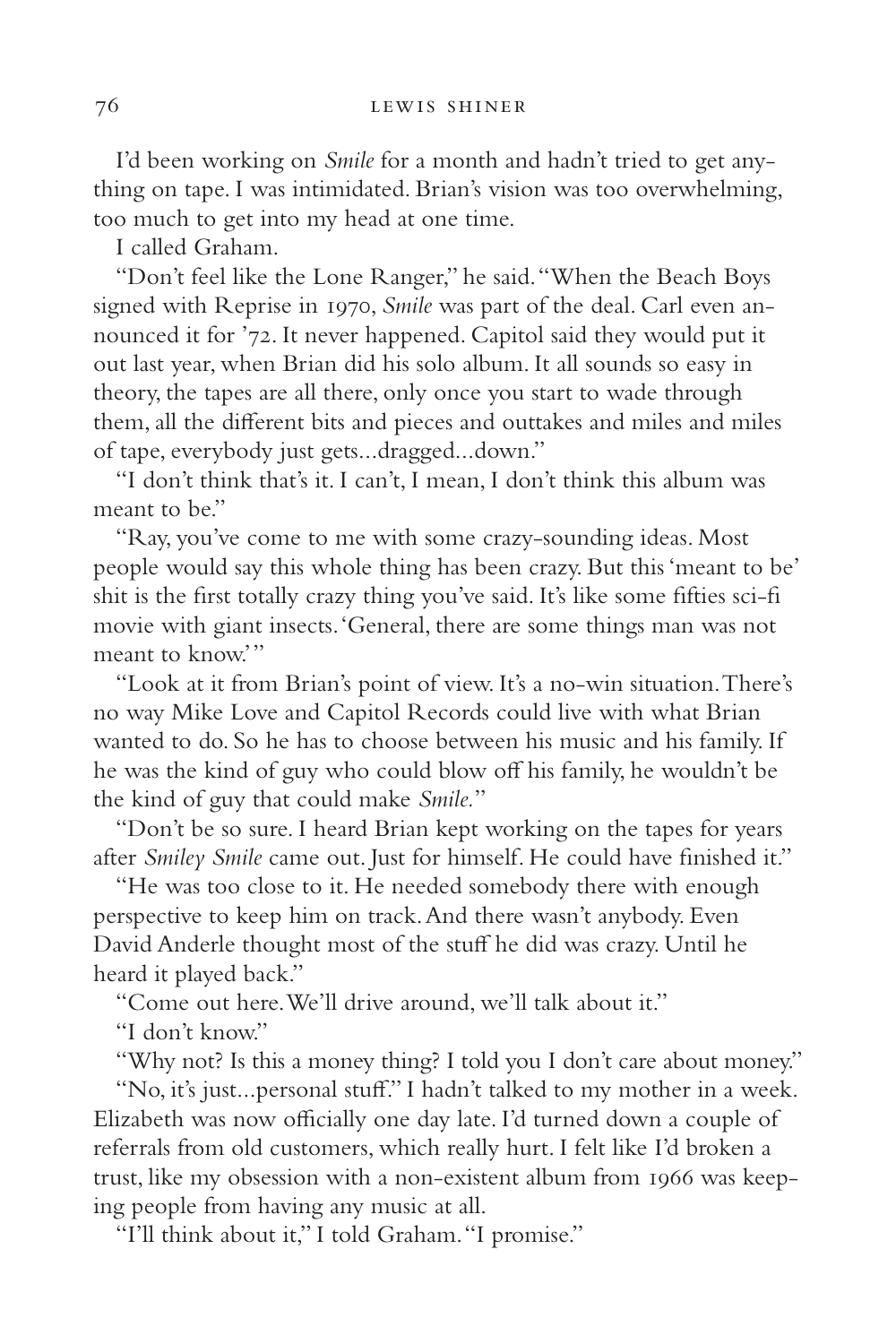That was Monday. Wednesday afternoon, three days late, Elizabeth got her period. She acted like there was nothing to talk about.

I DIDN'T SLEEP much that night. Songs from *Smile* were playing through my head, and at the same time I couldn't stop thinking about Elizabeth, sleeping quietly away with her back to me. For a minute I felt like I was in the Alta Cienega Motel again, dressed in black leathers and roaring drunk. I wanted to throw her out of the room and smash the furniture to bits. Instead I went upstairs and booked a morning flight to LA.

I guess my chest had been tight for weeks. I never noticed the pressure until it was gone. It happened after I changed planes at DFW, the first time the flight attendant mentioned our arrival time at lax. Graham was at the gate to meet me and I felt this huge grin spread across my face.

We had a beer right there at the airport, at ten in the morning, then picked up a couple of six-packs for the road. Graham had an address for the Wilson family home in Hawthorne, 3701 West 119th Street. I'd seen a picture of it in one of my books: dark wooden siding, an evergreen shrub by the front door, a lawn of that fine-bladed California grass, the three brothers standing arm-in-arm and squinting into the sun.

Hawthorne is virtually in the flight path of the airport. The land there is totally flat, and things have gone downhill since Brian's day. It's mostly poor Chicano now, the houses that aren't boarded up and covered with graffiti.

119th Street stops and starts again and turns into 119th Place. We drove around for about fifteen minutes and couldn't find the house. The street curved where it shouldn't, before we could get to 3701, and on our third pass I noticed the asphalt looked brand-new where the street went funny. Graham got out his Thomas Brothers Guide and we looked at page 57. The Century Freeway, Interstate 105, was a dotted line across the block where we sat.

"That's it, then," Graham said, pointing. On the other side of the curving street was a chain-link fence and raw yellow earth. "Brian's house would have been...right where that bulldozer is." He handed me a fresh beer. "That's LA for you. In a nutshell."

He got back on the San Diego Freeway, headed north toward Beverly Hills. It was not quite noon and traffic was light. Missing Brian's house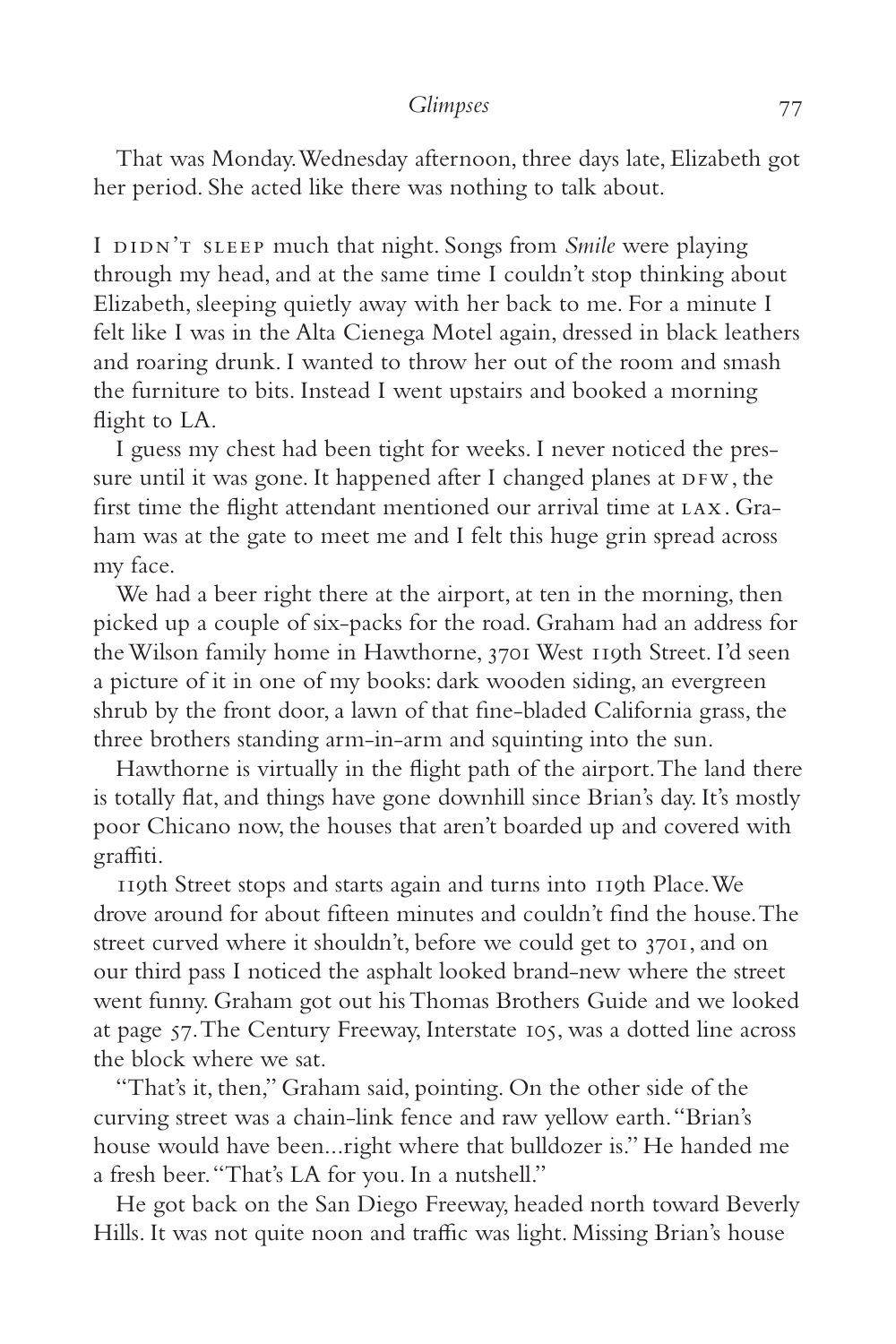seemed trivial compared to the fact that it was March 2 and spring had arrived. I could smell orange blossoms, jasmine, and honeysuckle, even from the freeway. The sky was the same blue as shallow ocean water over a sandy bottom. The sun made everything glisten and at the same time the air was so cool and sweet I wanted to put it in a glass and drink it down.

"God, I love it here," I said.

"It's the negative ions. They make people want to let go. That's one theory, anyway. California's always been this way, even in the 19th century, all the nut cults ended up out here. The rest of the country thought California was crazy even then."

"I wonder if Brian's music would have been the same if he'd lived somewhere else."

"No way. He might never have made music at all."

"Yeah. It's like you can really see the American Dream from here. It's so close you can almost touch it. But not quite. You just get that glimpse of it, and then it's gone again. I never heard anybody else show that sadness inside the dream before."

"They tell me this is nothing compared to the early sixties, back when Brian was first writing. Orange groves and open spaces, still plenty of money and water to go around. Disneyland when it was new, and Pacific Ocean Park. You ever heard of pop?" I shook my head. "It's kind of an obsession of mine. I always wanted to write a book about it. Used to be just down the coast from the pier at Santa Monica, like a little Disneyland. All kinds of corny rides and concessions and like that. It closed at the end of the sixties but people still talk about it. It pisses me off that I never got to see it. It was so perfectly California. Just this cornball innocence. When it went under, everybody said it was the end of an era. And I guess they were right."

We got off on Sunset and crawled through the residential district of Beverly Hills. The houses on Sunset are big enough, but they're crowded together on tiny lots and hidden behind high walls. We took a left on Beverly Drive and headed uphill. I noticed that the street is lined with alternating fat and skinny palm trees. Each cross street seems to have its own distinctive tree—Ponderosa Pines, scrub oaks. It's screwy but very California that you can find your way home by remembering the right sequence of trees along the side of the road. Laurel Way has fichus: no bark, no protection from the world. Just like Brian.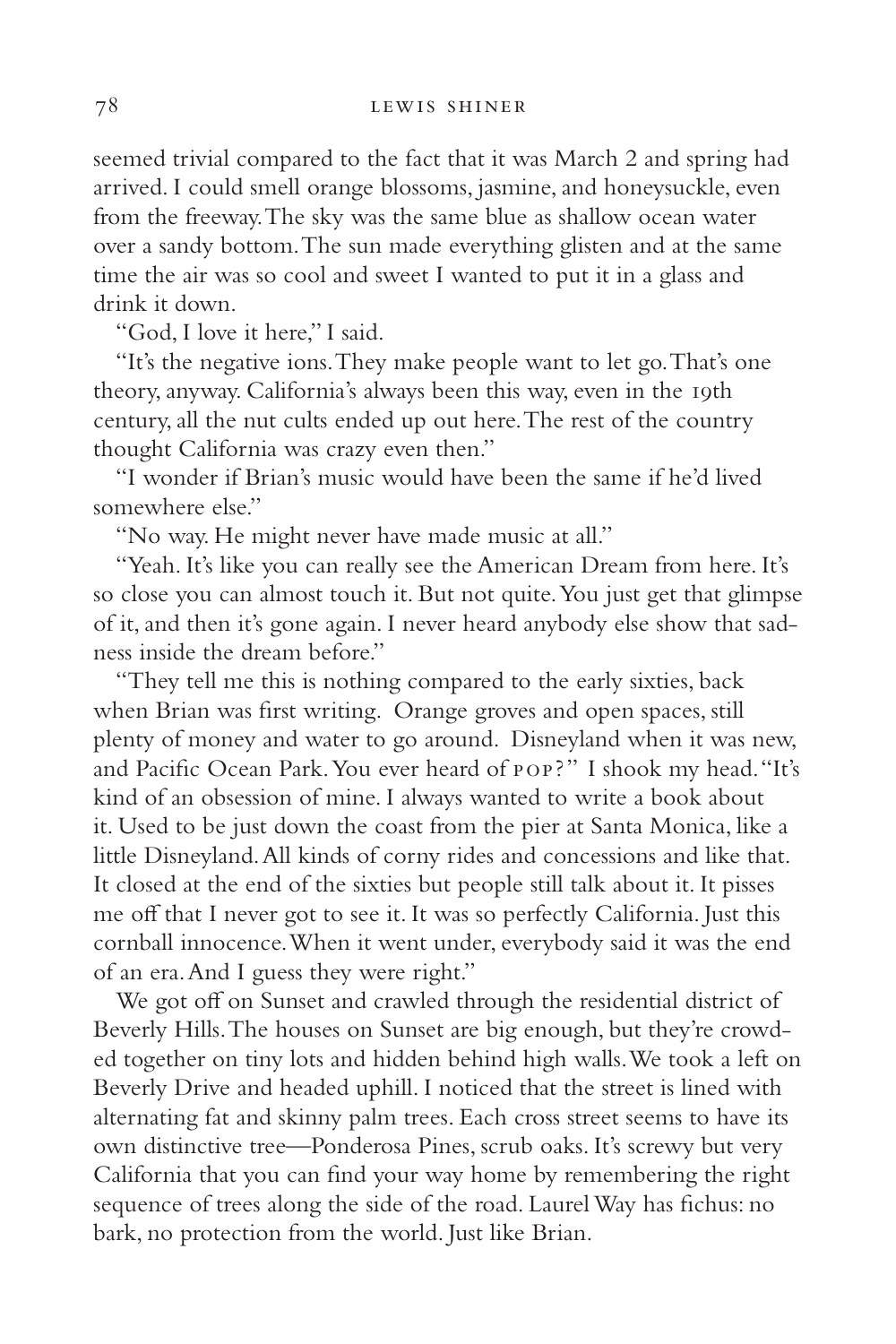We made our narrow and winding way toward the top of the Hollywood Hills. Finally we came to a cul-de-sac lined with houses that face back toward the city. Graham pulled over and parked in front of the first house on the right. "This is it," he said.

It's a white stucco box, flat roofed, built into the side of the hill, so the level that faces the street is the second floor in back. I could see the garage and the front door but the rest was submerged in junipers, palms, bamboo, and ivy.

"You want to get out?" I asked him.

"I'm okay here. You go on."

I walked out into the middle of the circle. The rear of the house faces downtown LA and the view has to be pretty spectacular at night. I could see the skyline from where I stood. There was no other traffic, no other sound but birds and a distant lawn mower.

I wanted more. I wanted to knock on the door and see if they'd let me look around. Sure they would. Me smelling like beer and wearing the kind of clothes they wouldn't wear to work in the garden. If they ever worked in their own gardens.

I got back in the car. Graham held up his hand and said, "Listen." He closed his eyes, so I did too. "Can you hear it?"

"Hear what?"

"The music. All that music. He sat at a grand piano in that house and wrote all the songs for *Pet Sounds,* everything on *Smile,* right there."

"With his feet in a sandbox."

"Forget the sandbox. Just listen."

I listened. I could hear it. Brian playing the grand piano and singing "Surf's Up," like he had on the CBS *Inside Pop* special in the summer of 1966.

"I hear it," I said. "Do you hear it?"

"I hear it."

"What is it? What are you hearing?" I opened my eyes.

Graham tilted his head. "It's..."

"Yeah?" I could still hear "Surf's Up," plain as day, as if it was coming out of the car radio, just Brian and the piano.

"It's...'Good Vibrations.' The high part near the end, before the theramin and the fadeout."

•

I felt totally let down. "C'mon, let's get out of here."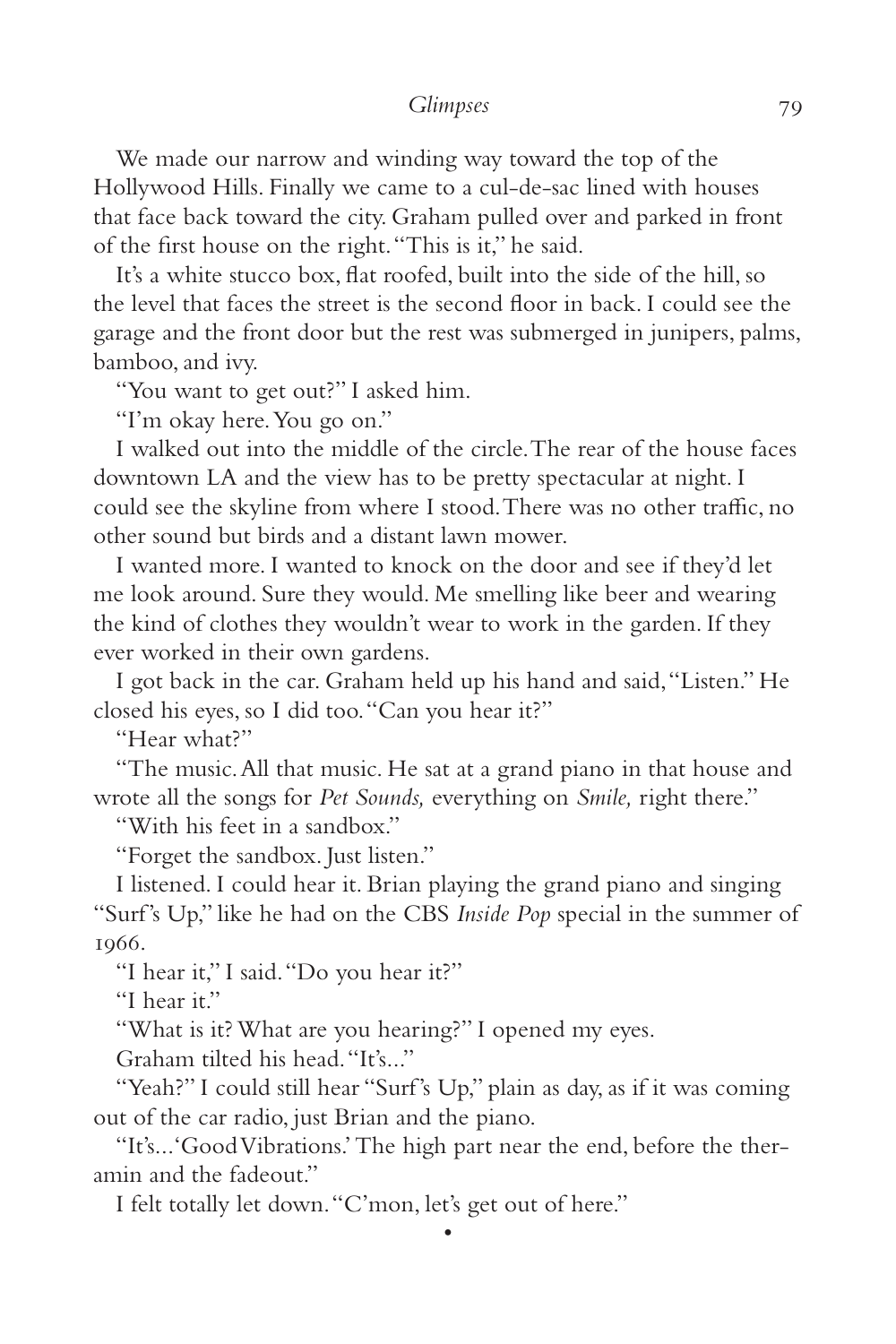WE TOOK A CASE of Raffo to Graham's house and he nuked some frozen lasagnas for dinner. Afterward I couldn't sit down. I looked out Graham's front window at the row of streetlights that trailed off into the sunset.

"What was your family like?" I asked him. "You said something before about how you didn't get along."

"That was kind of an understatement."

"Is your dad still alive?"

"Yeah, he and my stepmother moved out here five years ago. I wish they hadn't. I came out here to get away from the sons of bitches in the first place."

"But at Christmas..."

"I was here by myself. I know. I told them I was having people over just so they wouldn't hang around, making things worse than they already were."

"That bad?"

"Hell, if you want to hear the story I can put up with telling it."

"If you can put up with telling it, I want to hear it."

"I told you about my mother dying and all, when I was three. Well, her parents were just grief stricken. I guess they wanted to hold on to something of her, and they tried to get me away from my dad. Of course they didn't have any case at all, he got a lawyer and won me back, and turned me over to his own mother. She lived near Hot Springs, and man, I loved it there. I would get up every day and go over to the nearest kid's house, which was a mile away, and then we would go *miles* out into the Hot Springs National Forest, playing all day long by ourselves, no supervision, coming home and eating, and nobody ever thinking a thing about it.

"It was two weeks before first grade when my dad showed up with my new mother, my stepmother, and took me back to Pine Bluff. Now, up to then I hadn't seen much of religion. This woman was Church of Christ, which means she wasn't just a fire-breathing fundamentalist, she went to a church that hasn't even got *music* in it.

"I remember the first day I was in Pine Bluff. I saw some kids playing down the street and I started to run off and play with them. My stepmother leaned out the kitchen window and yelled at me, 'Stay in your own yard!' That was so crazy, with me having been out in the National Forest every day up to then, well, it didn't even register. I just kept on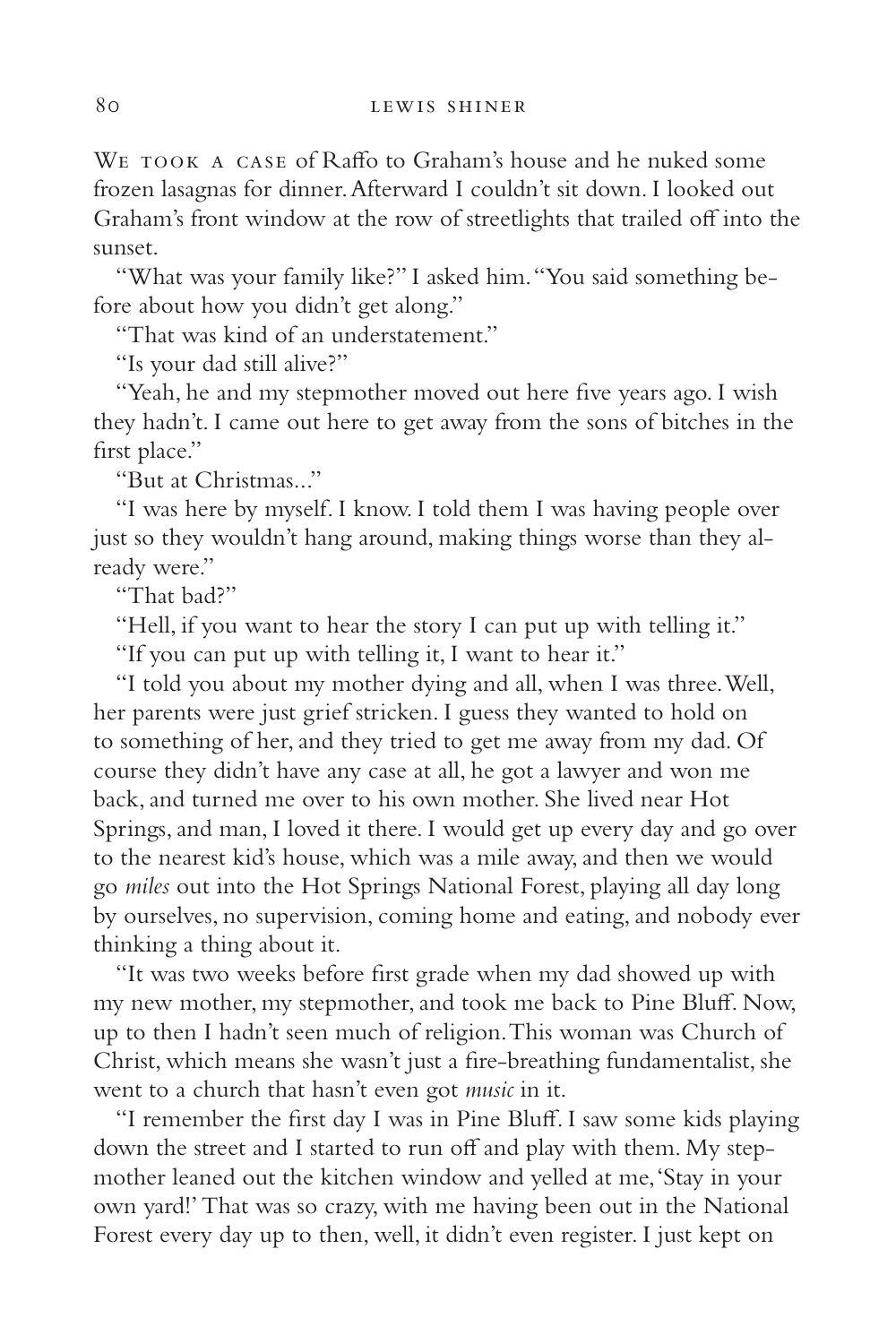going. She came out of that house like a cavalry division and dragged me back in the house. That started a war that lasted until the day I finished high school and went into the Navy."

"Did she make you go to church too?"

"Three times a week until I got out of high school."

"I just can't feature you in church. Were you into it?"

"My first memory of it was resentment. Because my stepmother had this thing where I had to go home in the afternoons, instead of playing, like the other kids, I had to go home and memorize Bible verses. It was bad enough to miss play, but then to have to do something I hated doing, memorizing those verses. Then I caught on to the fact that she never did any memorizing herself, she just sat there with the Bible open, reading, while I was the one that was doing the memorization. When I realized that, I ran away from home. That was the first time I ran away. I was in the fourth grade. I decided I was going to be a cowboy."

"How far did you get?"

"About ten miles out of town. It got dark and some country people took me in, and slowly but surely they got the story out of me and called my parents and they came and picked me up. It was not very well organized. I was pretty stupid."

"Hey, man, you were just a kid."

"I got better. I don't remember when the third time was, but I was gone for three or four days and I had them really worried."

I said, "I ran away twice, senior year. Never got far. My mom promised she was going to make things better and all she did was end up taking up for my dad."

"That sounds familiar. I've told people this before and they couldn't believe I would run away from home. They said it was incomprehensible."

"I comprehend it all right. Sometimes I wonder why it took me so long. My father never let up, you know? No matter how good I was."

"Well, I wasn't perfect, but I wasn't, you know, a criminal or anything. It was just horseplay. What got me was the punishment for accidental stuff. Like reaching for something on the table and knocking over a glass of milk and getting your ass beaten for that. My father kept this three foot tree branch. He called it 'The Stick' and it sat on top of the refrigerator for no other reason than to beat my ass. I got so used to it that I thought it was normal. Then one time I was over at a friend's house, and his little sister got up on this cabinet and pulled an entire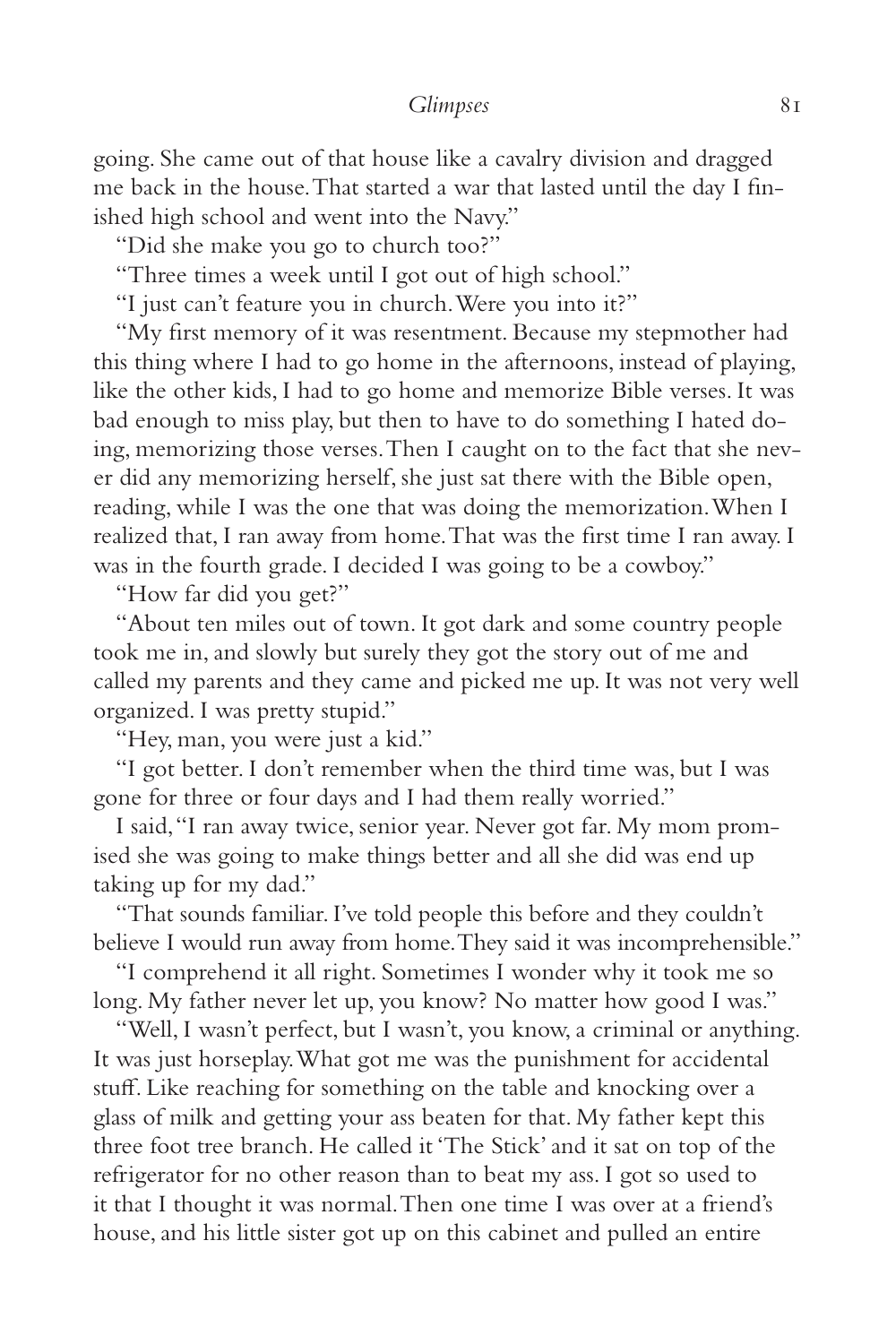cabinet full of glass over on top of her. And her mother screamed and ran over and grabbed her up and I thought she was going to pop the hell out of her, which is what my dad or my stepmother would have done, and she started shaking her, to get the broken glass off, and saying, 'Are you all right? Are you all right?' and I almost started crying. I was so amazed that she wasn't *mad*..."

It was quiet for a long time. I watched a couple of cars drive by in the darkness, shadowy figures behind the wheel. "You did some college on the gi Bill, right? Did you ever think about going straight to school instead of the Navy? You're smart. You could maybe have gotten a scholarship or something."

"I took the sats and did real good. I had a teacher at the high school that was going to do what he could for me. But my father said no. He said, 'You're not smart enough to go to college.' And that was that."

"You're kidding."

"Fuck no, I'm not kidding. He never could find a good word to say to me. Or to anybody. Love is the one word you never heard in our house."

"Sounds like Brian's dad."

"Or Morrison's. Morrison's dad was Navy, same as mine."

"Was your dad the one made you join up?"

"No, that was my idea. If I wasn't going to college I had to do *something.*"

"Or maybe...maybe you thought by going in the Navy he would finally be proud of you."

After a minute Graham said, "Maybe so. Pretty stupid, huh?"

I came up behind him and put my hands on his shoulders. "No. Just human."

He held onto one wrist for a couple of seconds, then he reached for his beer again.

I slept in Graham's guest room, on a foldout bed that was too short for me. He gave me a scrapbook he'd put together on Pacific Ocean Park and I sat up for a while reading it. I can see why it has such a hold on him. It wasn't just a lot of rides, it was an entire magical world you could escape to, a world where all the restaurants served hot dogs and pizza, where kids could drive miniature freeways or pretend to live under water.

I couldn't calm down enough to sleep. I kept hearing music in my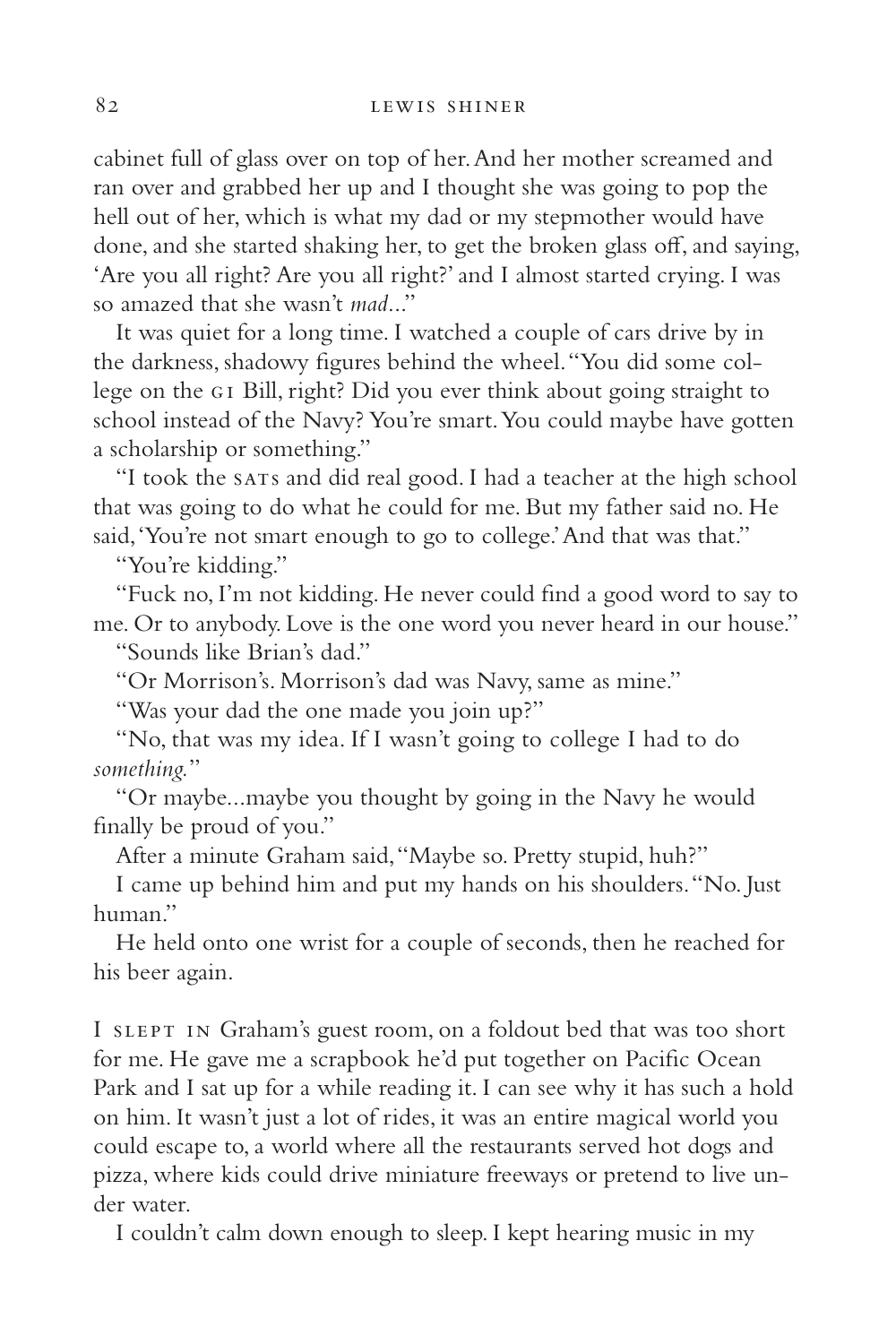head, "Surf's Up" and this other *Smile* song called "Child Is Father of the Man." The title is the only lyric, repeated over and over against a simple melody. One of Mike Autrey's books pointed out that it's the Bicycle Rider theme backwards, ascending instead of descending. I couldn't make it stop. It made me think of a cartoon from when I was a kid, a guy kneeling in front of a chopping block, saying to the headsman, "Ever have a song going around in your head and you can't get rid of it?"

I slept for a while. In the dream I'm in bed with Alex, we're both naked, we both want each other, only my father keeps coming in the room for stuff. He doesn't really look at us, he just comes in and gets a stamp album or a clay pot or a box of Kleenex.

I woke up horny and sad and still drunk. What I wanted was to feel clean and fit and sober and rested. Outside, the sky had started to turn pink. A dog barked down the street. I wanted to look forward to a brand new day, not pray for a few more hours of sleep.

I didn't need Estrella the gypsy lady to tell me that sleep was not in my future. I put on last night's clothes and washed my face and brushed my teeth, then I looked in on Graham. He was sprawled out on his stomach, one arm hanging off the bed. Go, man. Saw that wood.

I left him a note and called a taxi and went outside to wait for it. I had my little cassette recorder with me, and a couple of tapes that I wasn't ready to listen to yet. The day had come up raw and bloody, like I felt. A salt breeze rattled in the palms and sea gulls fought over a torn bag of garbage down the street.

I felt like the last human being alive on the planet. Everybody else had died in their sleep—Elizabeth and all her smug friends, my mother and her memories of a saintly father I'd never known. Died, all of them, and left me here in this damp red morning.

I wondered what Brian would make of all this. What music he would find that exactly conveyed the color of the sunrise, the hollowness in my chest. I could see him at his grand piano, eyes out of focus, barechested, feet in his sandbox, playing it.

The taxi finally arrived, driven by some kid with thick glasses, acne, and greasy hair. He didn't say anything, just nodded when I told him I wanted the nearest place I could rent a car. After that I stopped at Jim's Do-Nuts for a half dozen glazed and two cups of coffee. It left me wide-eyed and eggshell-thin all over.

I got in the car and drove. With *Glimpses* Volume One in the tape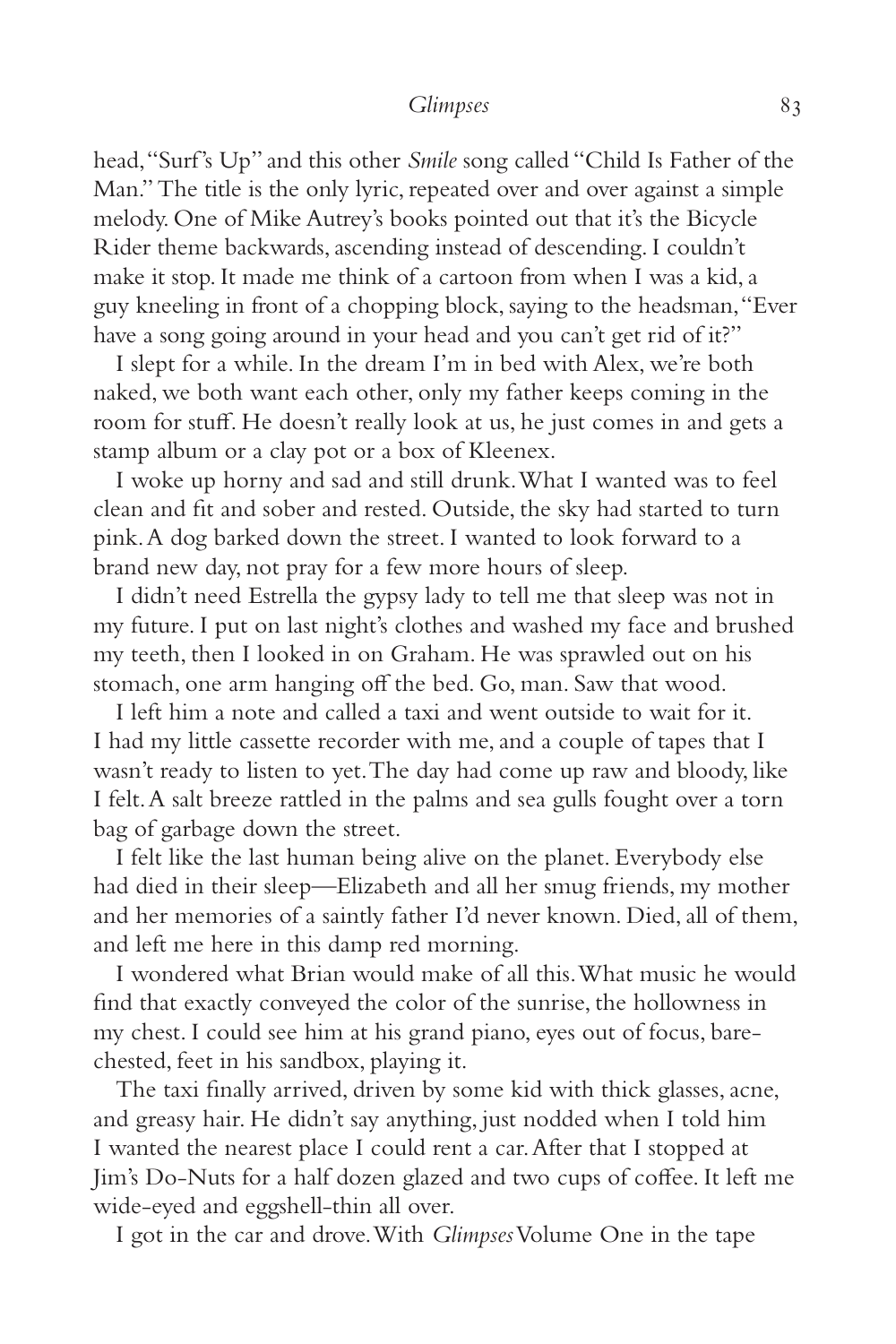player I slipped into a caffeine and sugar fugue state, wired, edgy, and at the same time barely tuned into the real world. I sat at a green light staring at a beautiful blonde in a string bikini top and cutoffs until the cars behind me started to honk. Then I missed the shift to second and ground the gears loud enough to hear a mile away.

I'd devolved to some pre-Alex high school mentality where beautiful women were my enemies. They had what I needed to be happy, and they wouldn't give it to me. I hated them for it. It was my lizard brain talking. Worse yet, it was the Lizard King himself.

The Doors were on and I hadn't noticed, a B-side called "Who Scared You?" It's snake music, sinuous, cocky, threatening. Once I saw what was happening to me I felt a desperate need to cool out. I pointed the car toward the ocean, waiting for the Doors to finish, and finally they did. I found my way onto the Promenade as the next song came on, "Beat The Clock" by the McCoys. I had to pull up at the curb and let it all roll over me, May of 1967, the end of my junior year. The song would still be on the charts when my father had his first heart attack. Suddenly I thought I was about to break into a million pieces, that all the different people inside of me were going to crawl out and walk away in a million different directions. They were all so real that I could feel them crowding me, bouncing off the walls inside me.

"Beat The Clock" is the next to last song on the tape. I knew what was next and I wasn't ready for it yet, so I switched the player off just as the refrain started to fade. I put the car in gear again and drove to Brian's house. I knew exactly how to get there. Traffic seemed to part for me. When I turned onto the last stretch of Laurel Way I started the tape again and turned it up.

It was the title track for the series, an obscure Yardbirds cut called "Glimpses." A hypnotic bass line, washes of guitar noise, finally the band singing harmony with no words, just ahhhh ah ah ahhhh. The first time I heard it, it scared the shit out of me, it was so other-worldly. Lostsounding, somehow.

I drove around the circle and parked across the street from Brian's house.

After a while this voice comes on. Some old British guy, sounds like a physics professor, voice distorted like it's coming out of a radio tuned between stations. He talks about energy radiating from a source, some other stuff that is too distorted for me to make out. The last thing he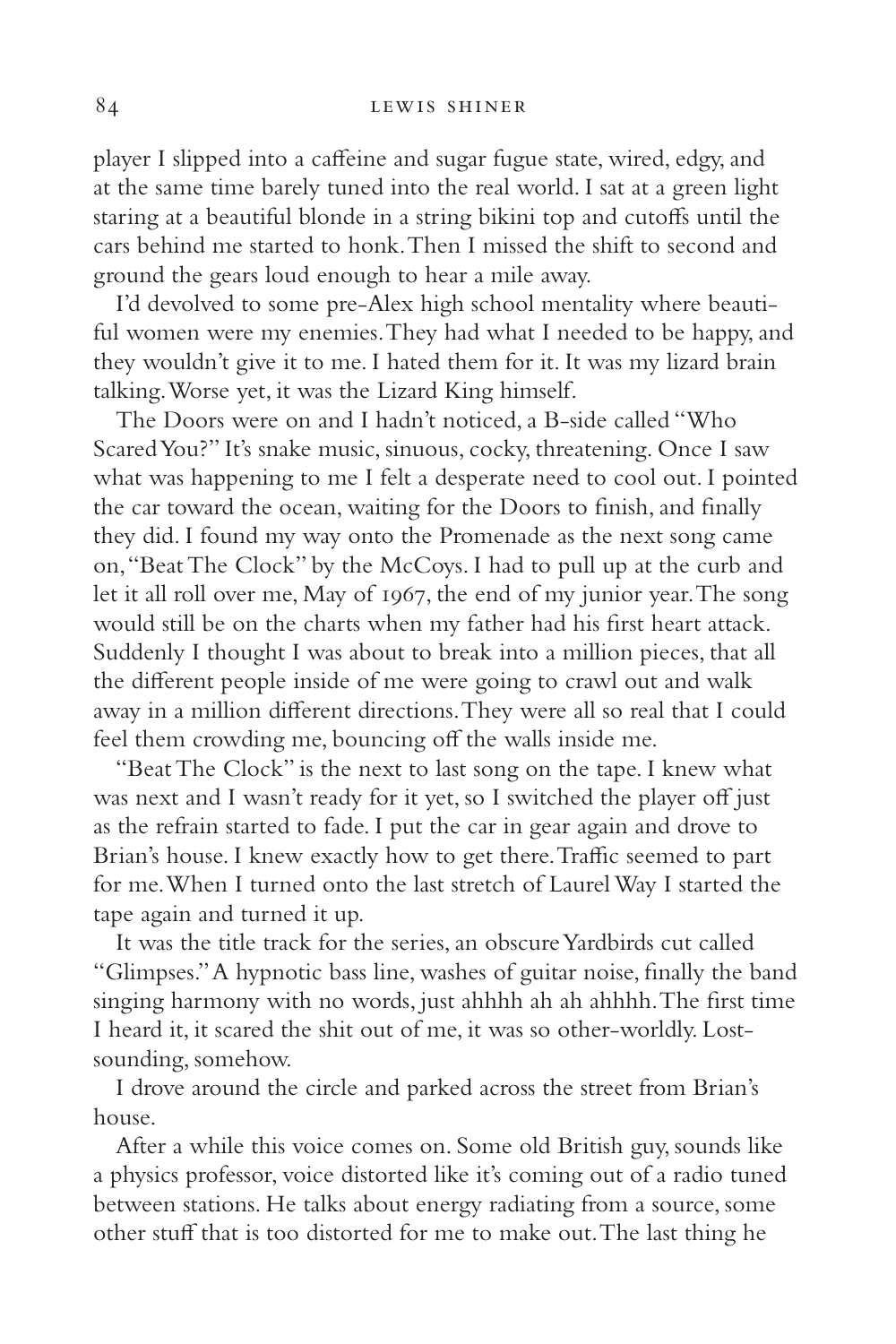says always makes my blood run cold, with the eerie chanting and the distorted guitars all around it: "Time is just a cumular image—which but one glimpse—can overcome." The last two words repeat over and over. "Can overcome. Can overcome."

I sat there in the rented Sunbird with bright sunshine all around me, shaking, crying, all sense of time and place destroyed. I got out of the car. I could still hear the song. It speeds up at the end and McCarty is hammering this bolero kind of thing on drums and Page is playing ascending chords faster and faster.

The music was inside me, pushing, it was pushing at right angles to any kind of direction there is. I staggered into the street. I had tears in my eyes and everything was blurred, a wash of color, and I heard something that might be a car and I tried to run and suddenly I was falling, reaching out for something to take my weight.

When I opened my eyes it was nighttime and I was crouched on the sidewalk in front of Brian's house and it wasn't 1989 anymore.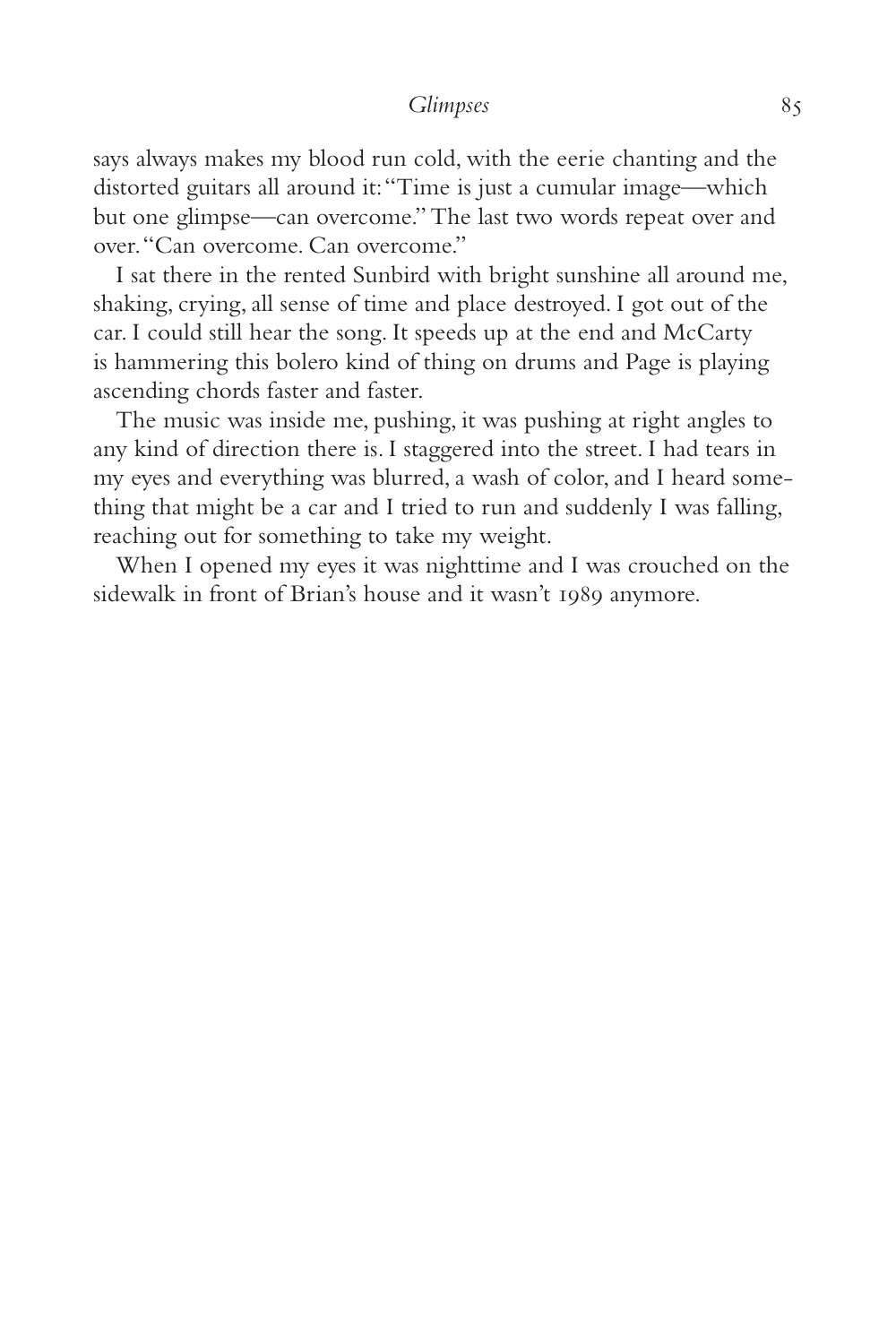# chapter four **BRIAN**

MUSIC CAME OUT of the house, and over that, voices and splash-<br>ing from the pool in back. The rest of the block was dark and quiet. It was cool enough to bring up goose bumps on my arms. The garage was open and well-lit; inside were a Stingray, a Jaguar xke, and a Rolls. What really did it to me were the license plates, black with orange letters instead of blue on white.

I sat on the curb and waited for the hallucination to pass. Except I knew I wasn't hallucinating and it wasn't going anywhere. If I was where I thought I was, I was a hundred feet away from Brian and the *Smile* tapes. It was the chance of a lifetime.

I got carefully to my feet. I felt lightheaded but apparently I wasn't going to float away. I was wearing the same clothes I'd put on that morning: slightly faded blue jeans, a green polo shirt, black All-Stars. Except for my hair, I could have passed for a Californian from any time period since the fifties. All I needed was a story.

I walked up to the gray double front doors and rang the bell. I felt like I was in a movie, that I wasn't responsible for anything I did. The door opened on a good-looking guy in his twenties with short, neatly combed dark hair, dark slacks, and a white shirt.

I took a chance. "David Anderle?"

"That's right. Do I know you?"

"Ray Shackleford," I said. "rca records." I held out my hand. "This is really a pleasure. I understand we might not have gotten to hear 'Good Vibrations' if it wasn't for you." Brian had been on the verge of selling the song to an R&B group when Anderle heard it and went crazy for it. His enthusiasm got Brian fired up enough to finish it and release it. If this was the winter of 1966, as I was sure it was, Anderle didn't have any official status with the Beach Boys yet. He was just one of Brian's friends. Within a few months, though, they would start Brother Records and Anderle would be named president.

"Where in the world did you hear that?" He seemed more flattered than alarmed.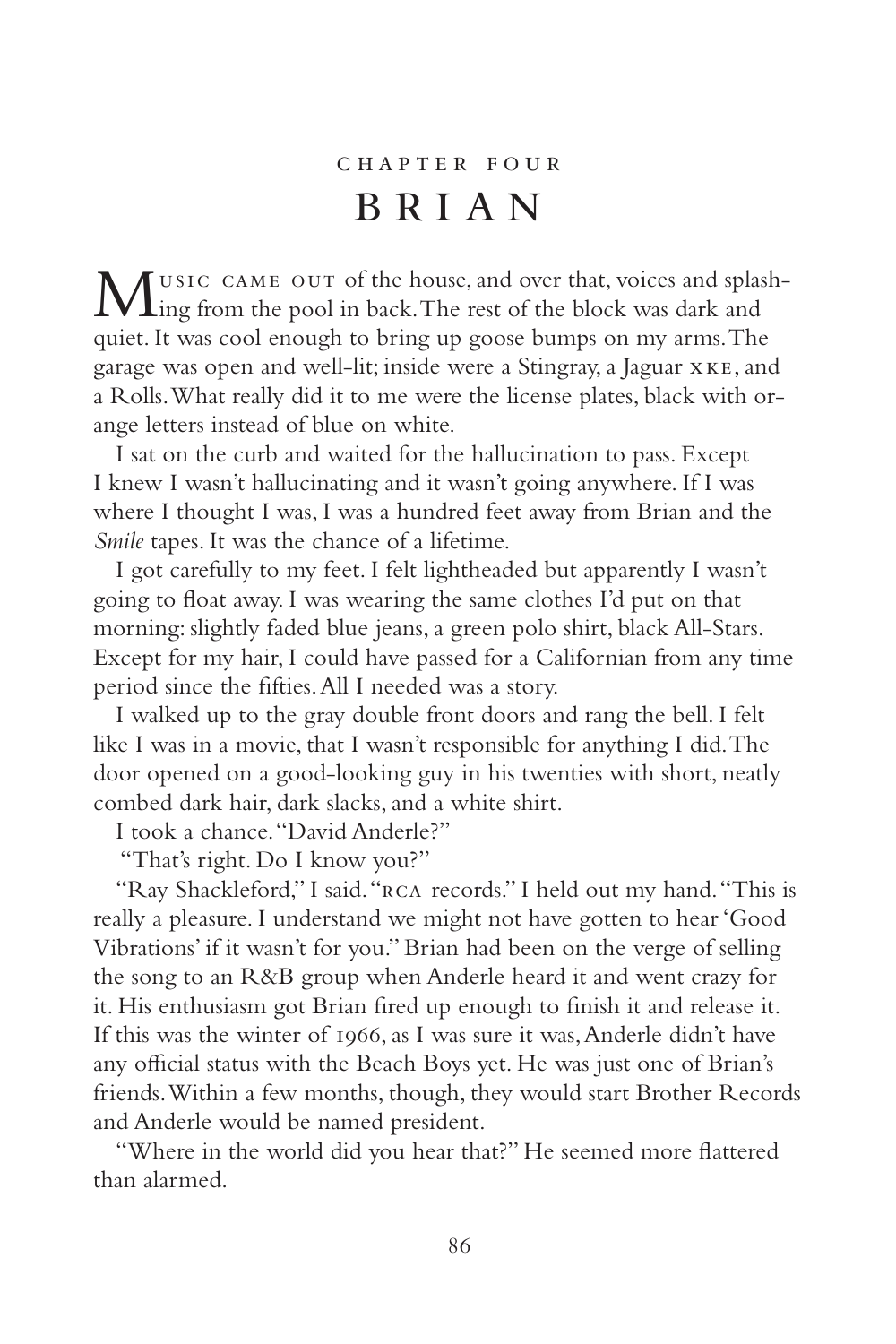"It's my job to keep my ear to the ground. Um...I was hoping to talk to Brian. Can I come in?"

"I was just leaving...but sure, why not, come on. Brian's back in the pool."

Then I was inside. I had to tell myself it was really happening, I was really in the house on Laurel Way. Exactly where I most wanted to be, doing exactly what I most wanted to do in all the world. There was the den, there was the jukebox full of Phil Spector singles and acetates of the new songs. Down at the end of the hall was Brian's office, with the grand piano and the sandbox. There were new-looking magazines on the coffee table, and I sneaked a look at the dates. *Time* for December 2, 1966, *Newsweek* for December 5.

Things hadn't yet gone too far. Not yet.

Brian's beagle, one of the dogs that barks at the end of "Caroline, No," clicked across the kitchen linoleum to check me out. I bent down and he waddled over to be petted. "This one's Banana, right?"

Anderle said, "You've really done your homework."

"I'm interested in Brian. I might be able to help him."

"Are you talking about the Capitol thing?" At this point Anderle had sued Capitol for \$275,000 worth of producer's royalties that Brian had supposedly never been paid. Things had turned ugly and the Beach Boys were threatening to break their contract and go elsewhere.

I was about to make a pitch on behalf of rca when my conscience kicked in. I'd made it inside the house, no point in lying any more than I had to. "I can't offer you a record deal on the spot or anything. But there's lots of different kinds of help."

The decor was schizophrenic, plaid drapes and pole lamps and heavy Spanish furniture, mixed with Lava Lites and orange-and-blue wallpaper and campy religious icons. It was all I could do not to rub the curtains between my thumb and forefinger, or pocket an ashtray for a souvenir.

Downstairs there were glass doors that led to the pool. A slide curved down to it from the roof of the house. In the steam from the pool I smelled chlorine, perfume, cut grass. Of the four people who splashed around in the shallow end my attention went to Brian right off. First because he was so big, six four and really starting to put on weight. There in his baggy trunks, as he straddled a child's inflatable horse and almost sank it, he seemed larger than life.

Especially next to Van Dyke Parks and his wife, Durrie, who could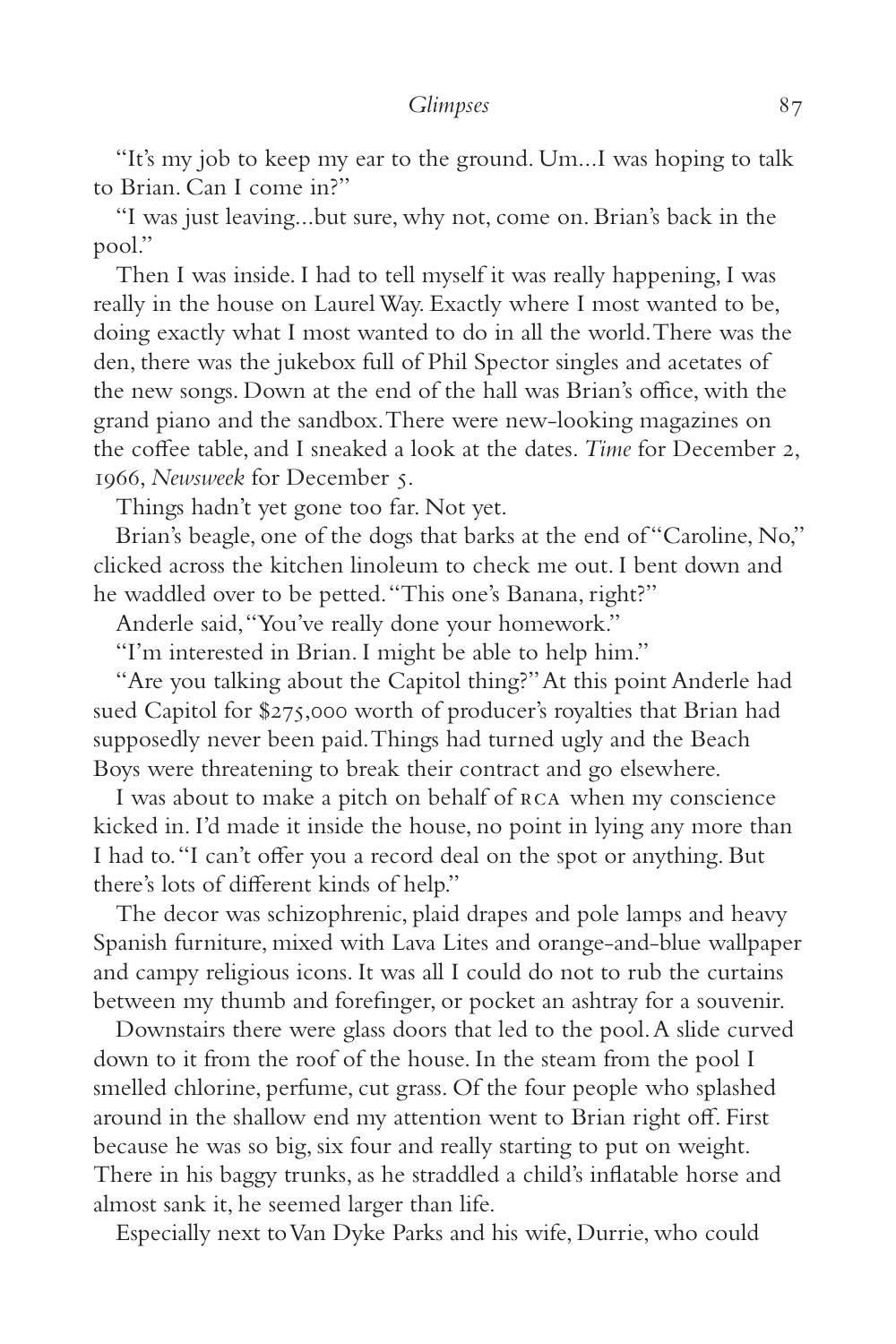have been a couple of elves. Both had their glasses on, both still had dry hair. The fourth person in the pool was Diane Rovell, Brian's sister-inlaw, wearing a blue bikini with a huge white T-shirt, probably one of Brian's, over it. Brian's wife, Marilyn—Diane's sister—sat in a lounge chair. She wore a purple one-piece bathing suit with a built-in skirt. Her hair, which was blonde at the moment, hung down around her shoulders from inside a loose white cap. She was in a bit of a heavy phase herself.

Anderle walked me up to the edge of the pool and Brian looked over at us. He was laughing at something. My first impression was exactly the one I'd expected from his photographs, only stronger. It wasn't his musical genius that came out, or the sensitivity that sometimes went over the line into neurosis. It was his niceness. I wanted him to be my friend.

"Brian, this is Ray. He says he's with rca. But I don't want you to talk any business tonight, okay?"

"Okay."

"Promise?"

"Yeah, sure, I promise." He paddled over and we shook hands.

"Hey, Ray. You want to put on a suit and join us?"

"Uh...yeah. Yeah, I'd love to."

"David, could you...?"

"Sure, Brian." He showed me where to change and waited for me to come out. I put on a madras suit that made me suck in my gut and wonder where I got the nerve to talk about other people's weight problems.

Back at the pool Anderle said, "This time it's goodnight for real." He looked really tired. I was afraid to ask how late it was.

Brian sang "Goodnight, Sweetheart" as he waved goodbye, leaning backward on his inflatable horse until the last few words came out as a gurgle. With a tremendous splash he went completely over on his back, his legs stuck out of the water and kicking. Diane laughed and Van Dyke and Durrie smiled nervously. I got in at the shallow end and shook hands with all three of them and said hello to Marilyn. She had a bemused look on her face like this happened all the time, which I guess it did. Finally Brian came up like a sounding whale. He splashed water all over the yard and sent Louie, the Weimaraner, into a barking fit.

It made me giddy, like being in love or suddenly rich, like my inside was too big for the outside. I leaned over and made this trumpeting noise, blowing a lungful of air out over my tightened lips. If you do it with your mouth just touching the water it echoes like crazy .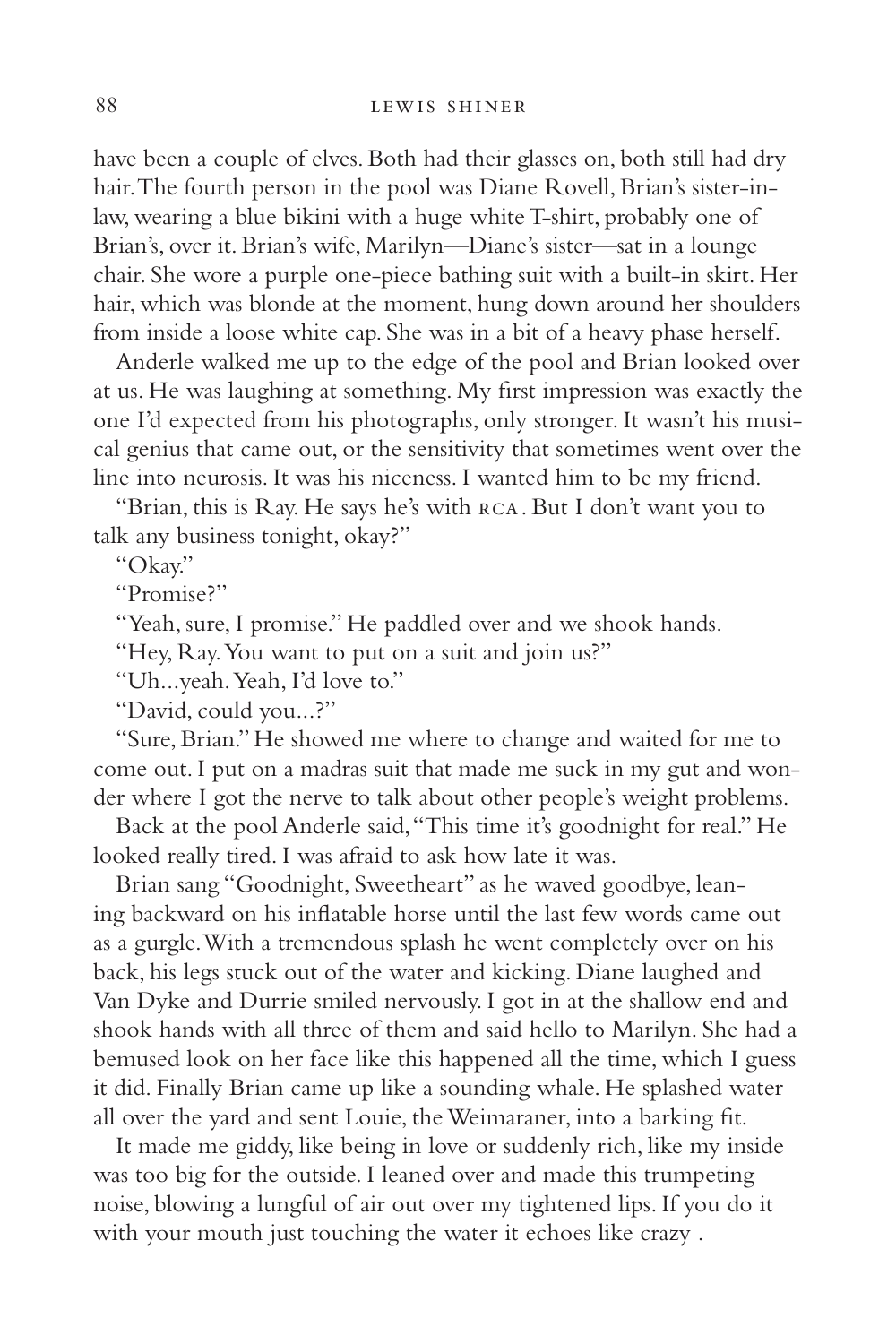Brian stopped and stared at me. "Wow, man, how did you do that?" "I don't know. It's something my old man used to do."

"Do it again."

I did and Brian laughed like a little kid. His face was angelic. "This is far out," he said. Then he leaned over and did it himself, same pitch, everything.

"Okay," he said, suddenly serious. "Van Dyke, you do this." He clapped his hands with water between them.

"Come on, Brian," Van Dyke said. His voice was nasal and high, like it came from high in his throat. "Do we have to get into another whole production thing?"

"You'll love it. Just try it."

Van Dyke reluctantly started to clap his hands.

"Slower," Brian said, moving his hands like a conductor. "Okay, Ray, do your thing." I did my walrus noise and Brian came in on top of me, in a higher key, somehow making the sounds reverberate together.

"Jesus Christ," I said. "That sounds like...have you ever heard whales sing?" It was 1966, the *Songs of the Humpback Whale* album was still years away as a pop event.

"Singing whales?" Durrie said.

"Whales!" Brian said. "That's it! It's perfect, man, we can get whale noises for the water thing in the 'Elements.'"

"Brian, you're crazy," Van Dyke said.

Brian said, "If everybody was crazy"—and Van Dyke and Marilyn and Diane all joined in as he said—"then maybe we'd have world peace." And Van Dyke said, "Yeah, yeah, yeah."

"You'll see," Brian said. "I'll do it and it'll be great."

It all felt real. I just felt like any minute somebody was going to turn and point at me and scream that I didn't belong.

 Durrie whispered to Van Dyke and he said, "Brian, it's three o' clock. We've got to go home."

"Don't you want some more hash? We've got some more hash. Mare, go get some hash for these people."

Marilyn said, "They want to go home, Brian. Let them go home and get some sleep."

"Yeah, okay." He looked at me and his eyes lit up. "How about you, Ray? You want some hash?"

"Sure," I said. "Why not?"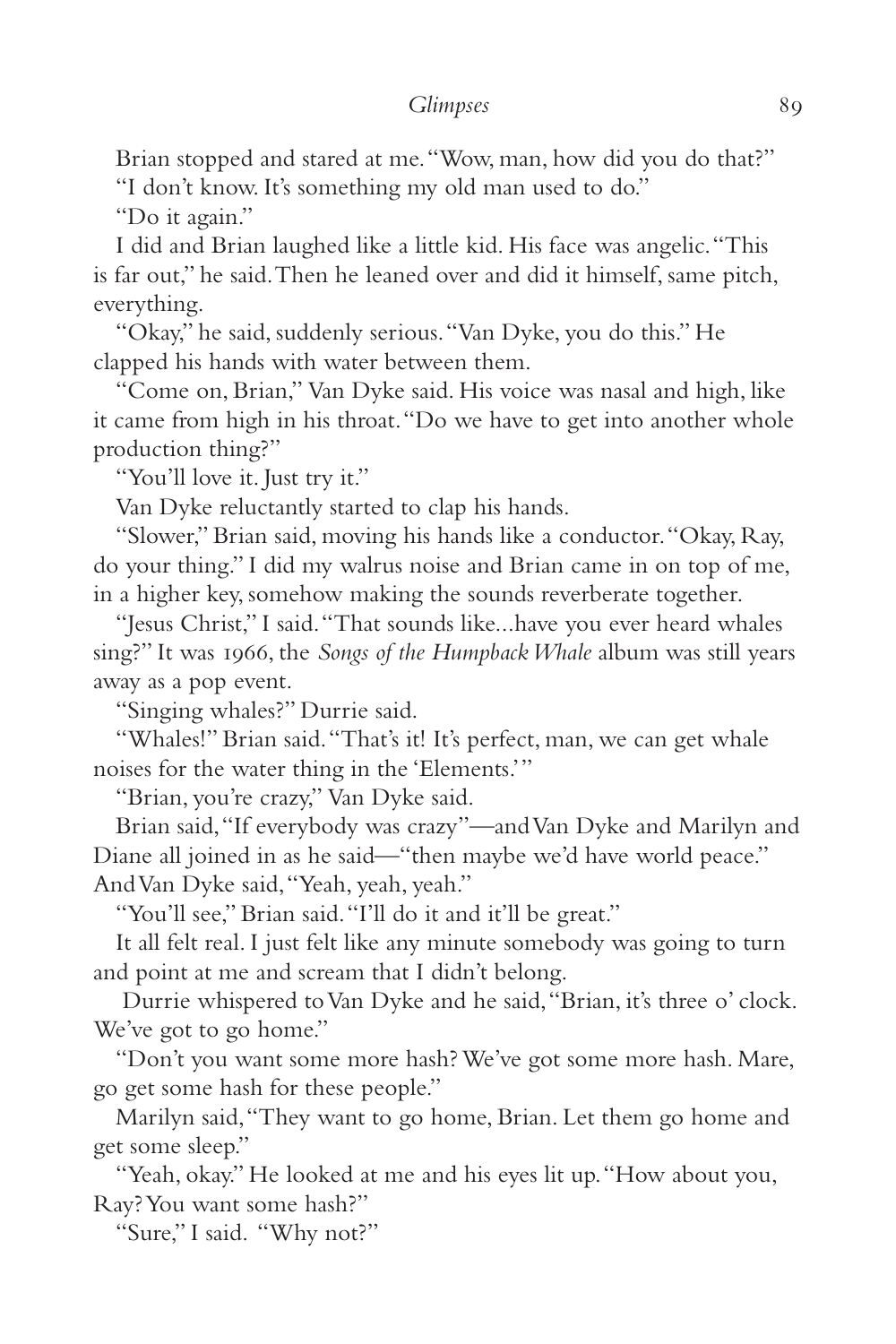Brian hoisted himself up the ladder and padded into the house. I got out and looked around for a towel. Marilyn, still bemused, pointed to a pile of them on one of the lawn chairs. Durrie grabbed a towel and started in. Van Dyke shook my hand and said, "Nice to meet you."

"You too," I said. I stopped myself before I told him how much I liked his *Song Cycle* album, which hadn't been recorded yet.

They headed for the front door and I followed Brian into the den. He stood in the dark in front of the jukebox, his baggy swimsuit dripping onto the carpet. I wrapped my towel around my shoulders, cold now that I was out of the heated pool.

I thought Brian had simply spaced out. Then he said, "Have you heard anything from *Smile?*" He was still staring at the jukebox.

"Just 'Good Vibrations.'" I wasn't sure what was recorded at that point, what I could safely claim to have heard.

"That was Capitol's idea, to put the single on there. If it was up to me, I'd do the whole album new." He punched a couple of buttons on the machine. "Listen to this."

The record was an acetate, a demo cut right in the studio. It was scratchy and distorted from all the times Brian had played it. I heard his voice count off, then there was a high piano, a French horn, a bass, then a wall of pianos, Spector style. By the time the drums came in I had recognized "Child Is Father of the Man," the song that had been playing over and over in my head. There were four or five vocal parts on the demo already, chugging along on the word "child." It was no different from the version on the bootlegs, but to hear it there, in Brian's house, gave it incredible power.

Then Brian started singing, a high falsetto that wove in and out of the other parts. The song was totally transformed, filled with sadness and triumph. My eyes started to tear up there in front of him. Brian didn't seem to notice. When the take broke down on record Brian kept at it for another few seconds, still with that lost look on his face.

"Wow," I said, eventually.

"I just thought of that. Pretty neat, huh?"

"It's great."

"I got to remember that part." He went over to a mahogany coffee table next to the couch and rummaged around in a drawer. "I've got this really groovy pipe, I think it was in here...yeah, here it is."

The pipe was clay and looked like a kazoo with a couple of blue jay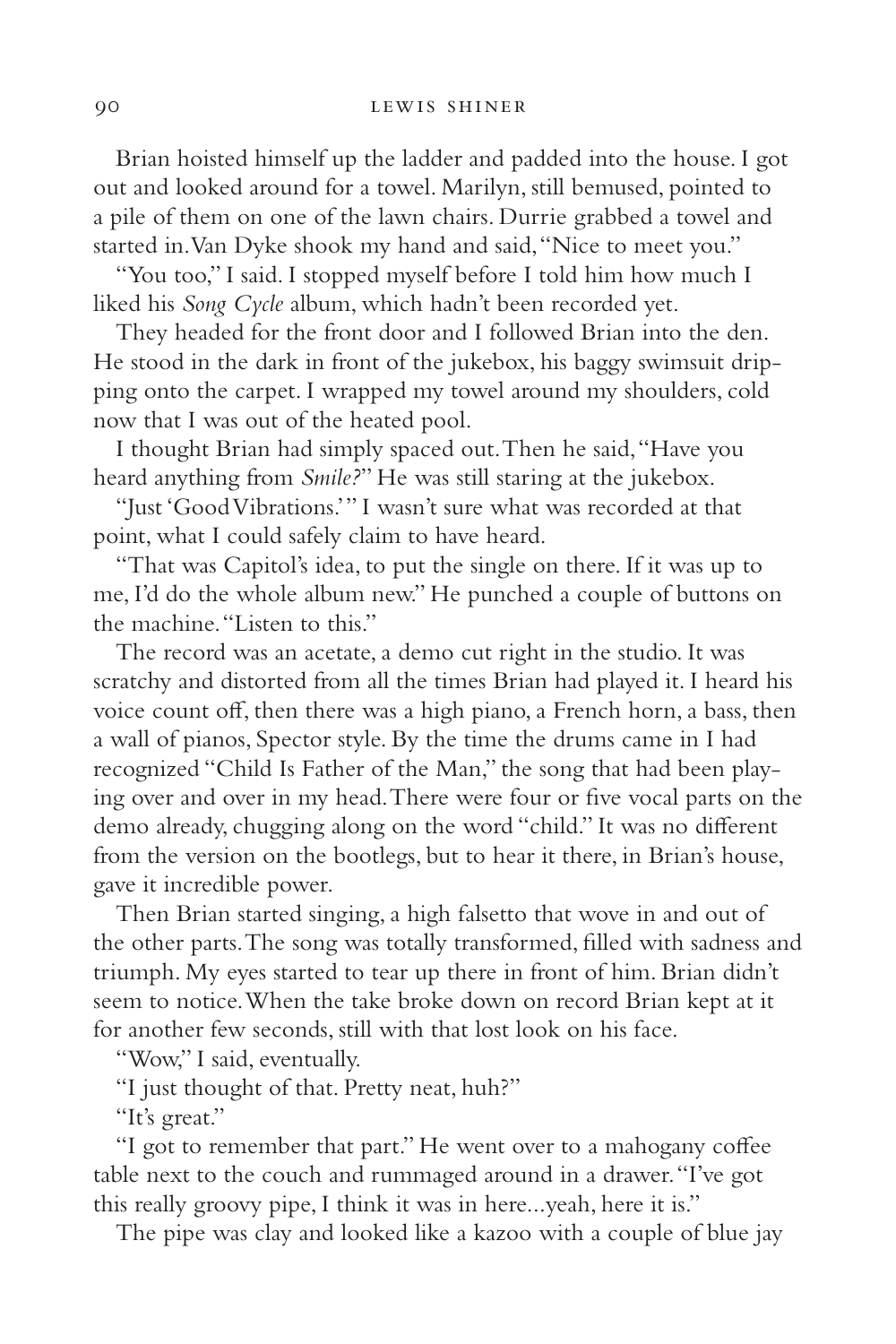feathers hanging off it. Brian opened a crumpled piece of foil and rolled up an oily green pellet of hashish.

"So," he said, "RCA records, huh?" He took some matches from a dish on the tabletop and fired up the pipe. "You think you might want to do *Smile?*"

"David said he didn't want you to talk business." Brian handed me the pipe and I took a small toke. Easy, Ray, for Christ's sake, you'll get stoned and God knows what'll happen.

Brian shrugged. "So we don't say anything to David."

I gave the pipe back and breathed out smoke. I'd never actually had hash before, only marijuana. The smell made me dizzy and my heart beat like crazy. I could see perfectly in the dark.

"Look Brian..." He sat crossed-legged, eyes closed, holding a lit match over the ball of hash. His eyes opened in slow motion and he took the pipe away. I said, "I have to tell you the truth. I'm not with rca. But I can help you just the same."

His eyes got jumpy. "What are you saying, man?"

"You don't know me, but I know you, because of your music. I know more about you than you can imagine. I would never do anything to hurt you. You have to believe me."

"What do you mean you know things? What kind of things?"

"I know Mike Love doesn't understand what you're trying to do. He hasn't heard any of the *Smile* stuff, has he?"

"No. The guys just got back from London."

"When he hears it, he's going to freak."

"Yeah, probably. He hated *Pet Sounds.* He said 'Good Vibrations' was 'avant-garde crap.'"

"I know what's happening here. Everybody thinks you're crazy. You took acid and it was this incredible religious experience, only nobody else wants to know about it. Every time you try something new, every time you hear some new sound in your head, everybody fights with you. You're growing and opening out and nobody can keep up with you. Am I right?"

His eyes were wide. It took him a long time to nod.

I said, "Sooner or later, everybody realizes you were right. But the next time they still fight you all over again."

"How do you know all this?"

"I just know it. You're moving so fast now, there isn't anybody in the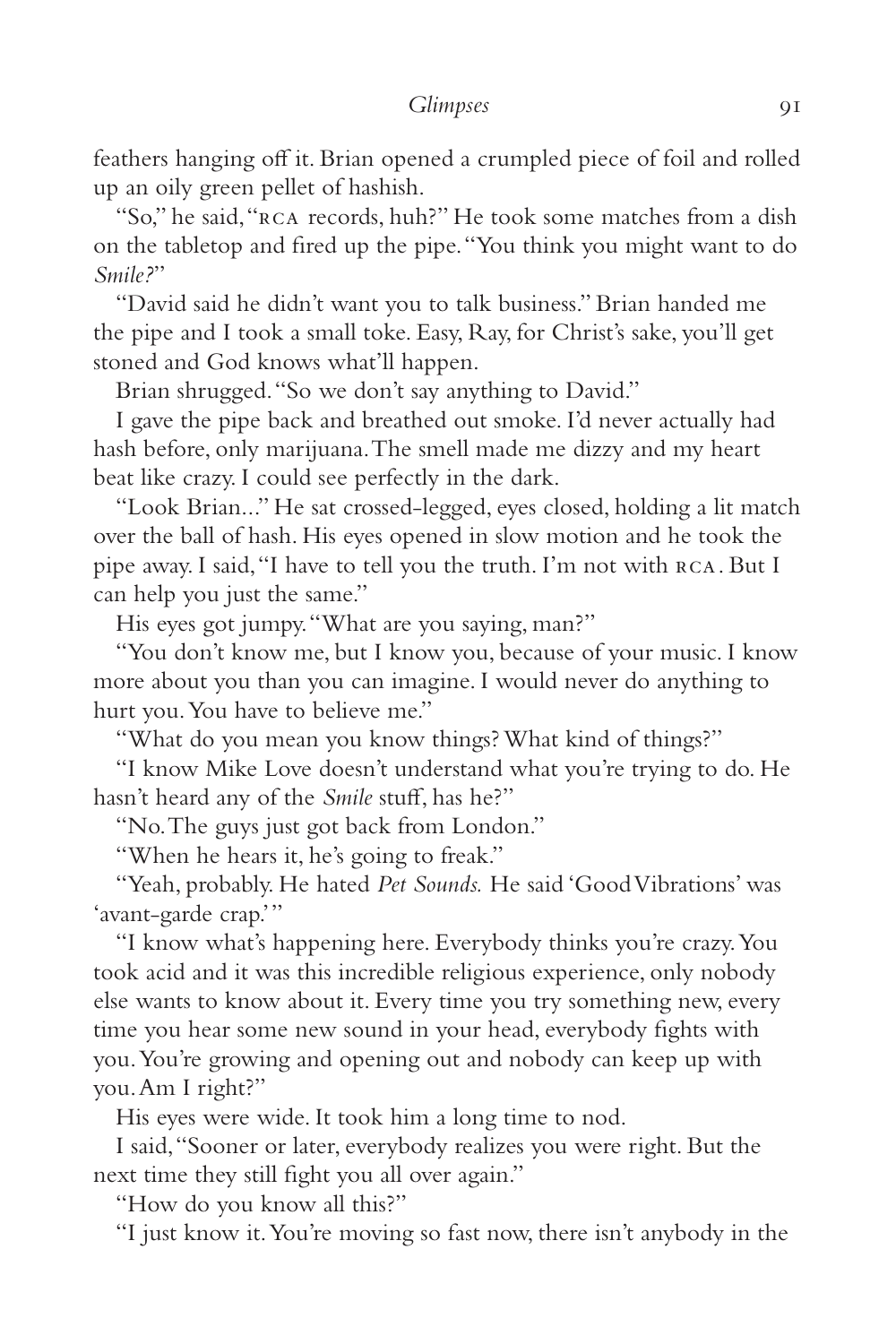world who can keep up. The thing is, if you're not careful, they're going to drag you down. Between Mike Love and Capitol Records they'll drag you down and wear you out and the record will never get made."

Brian lit another match and fired up the hash. He took a huge hit into his lungs and held it. "No way, man," he said through clenched teeth. "This is going to be the greatest fucking album ever. Better than Spector, better than the Beatles." He blew a cloud of smoke around his head.

"Being good is not enough," I said. He held the pipe out to me and I shook my head. "Timing, Brian. You got to have timing. How many songs have you got for this record? Fifteen? Twenty?"

"Something like that."

"Pick a dozen and finish them. Finish them now. Before you play it for anybody else. Get the whole album finished and turned in."

"I can't do that, man. Carl has to sing 'Wonderful.' I need Dennis's harmonies. Besides, I can't go around Mike. He's always been part of the group. He's family. They all are."

"If you wait for them you're going to lose it."

"How do you know that?"

"I just do. If I told you how I know you wouldn't believe me."

Brian toked up another huge lungful of hash. It would have brought a horse to its knees. "Try me."

I sat for a while wondering what I should tell him, and then it just started to come out. "For the sake of argument, let's say I was from the future. Let's say I know everything that's going to happen if you wait for Dennis and Carl and Mike."

Brian was so huge. He was like some kind of bear or something, looming over me. I could see his eyes, bloodshot from the pool and the drugs, glow in the dark. "Tell me," he said.

"You play the tapes for them. Mike hates it. He says, 'You're blowing it, Brian. Don't fuck with the formula. Surfing and cars, Brian.' He calls Van Dyke in and demands to know what 'crow cries uncover the cornfield' means. Van Dyke refuses to explain himself and quits in a huff. Capitol demands to hear what you've got and they hate it too. You lose momentum. You know the album is brilliant, but your confidence is shaken. It's so hard to keep pushing. You fool around, start more new songs and don't finish them. You think if you get it perfect enough, everybody will have to like it. Suddenly it's June and there's a new Beatles album out. It's called *Sgt. Pepper's Lonely Hearts Club Band.*"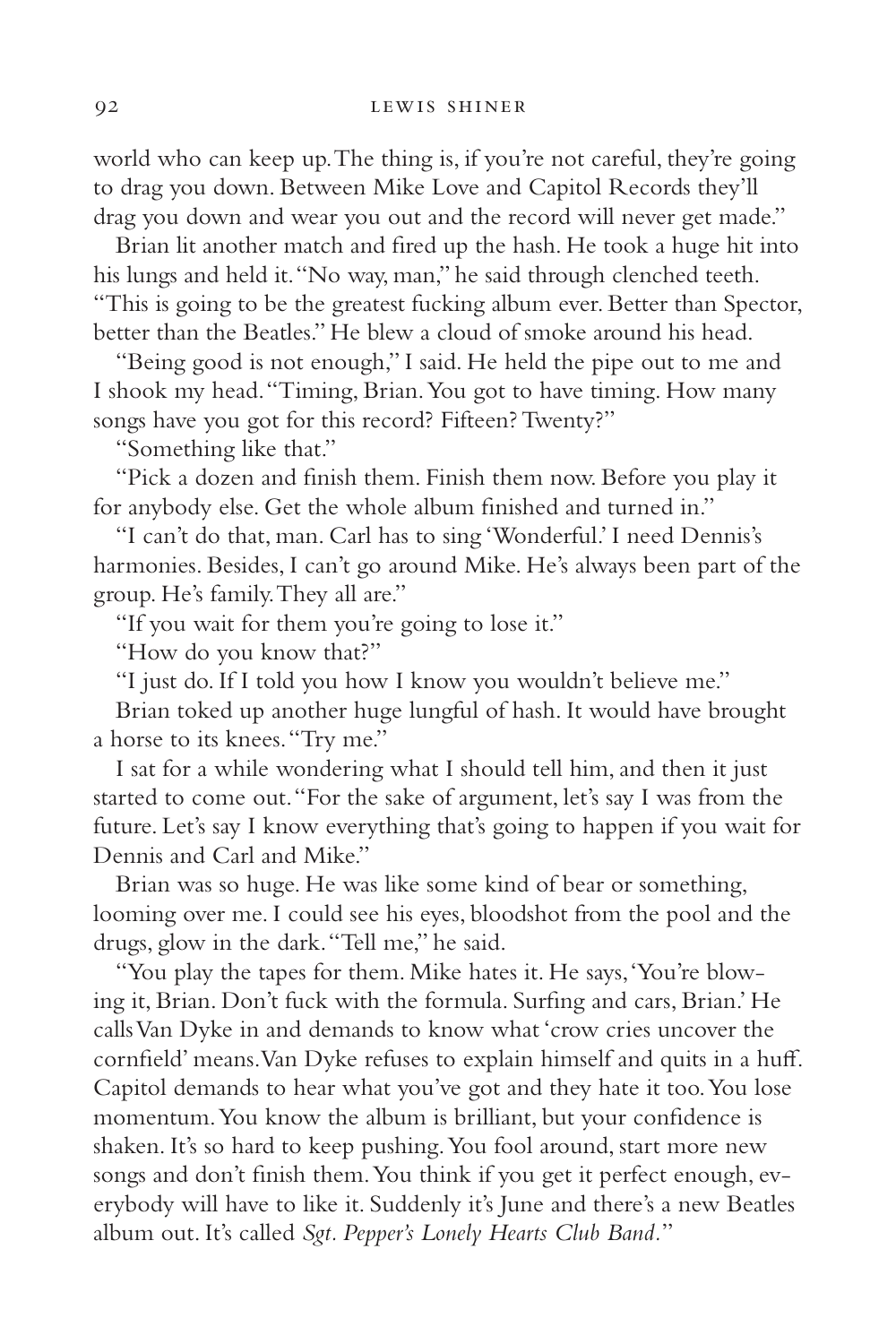"You're joking."

"No. It's got songs that run together and repeated themes and sound effects. It's not as good as *Smile,* but it is really good, and it takes the world by storm. It's acknowledged as rock's first masterpiece. It takes the heart right out of you and you never finish *Smile.* Never."

The first emotion across his face was disbelief. Then he said, "This is too weird. You couldn't be making this up." He got up and shambled around the room. "Fucking hell." He walked all the way around the room four times and sat down again. "Sergeant what?"

I told him.

He closed his eyes and sat that way for a long time. Finally he shook his head once, slowly, in a big arc, and stood up again. "Are you hungry at all? I am totally starved."

"Sure," I said. "Why not?"

We changed clothes and went out to the garage, which was still open to the night. Brian got in the right side of the Rolls and for a second I thought he meant me to take the wheel. Then I realized it was probably still set up for right-hand drive.

I fumbled for a shoulder harness that wasn't there, and Brian said, "You like it?" I nodded. He hadn't started the engine yet. He just sat there in the garage, turning the wheel. It occurred to me that Brian was really stoned and the steering wheel was on the wrong side of the car. Maybe this was not a good idea.

Brian suddenly leaned forward, his eyes shining, and started to make engine noises. He ran through the gears, squealed the brakes, even missed a shift and shrugged apologetically. With my eyes shut I would have thought I was on a racetrack. Then Brian pretended to throw the car into a huge, screaming skid that ended in a crash. He rocked back in his seat and sat there in silence for a while.

"Wow," he said at last, "Great ride. So why am I still hungry?"

I started to laugh and then Brian did too. We must have rolled around in those leather seats for five minutes, laughing. Finally Brian said, "C'mon, we can get something to eat inside."

It turned out to be chocolate ice cream in the black-and-white kitchen. I made him stop after he put a couple of scoops in my bowl. He put half the carton into his. "You live in LA or what?" he asked.

"No." I could feel the ice cream where it had stuck halfway down my throat, a cold, hard pellet. I was all alone, a hell of a long way from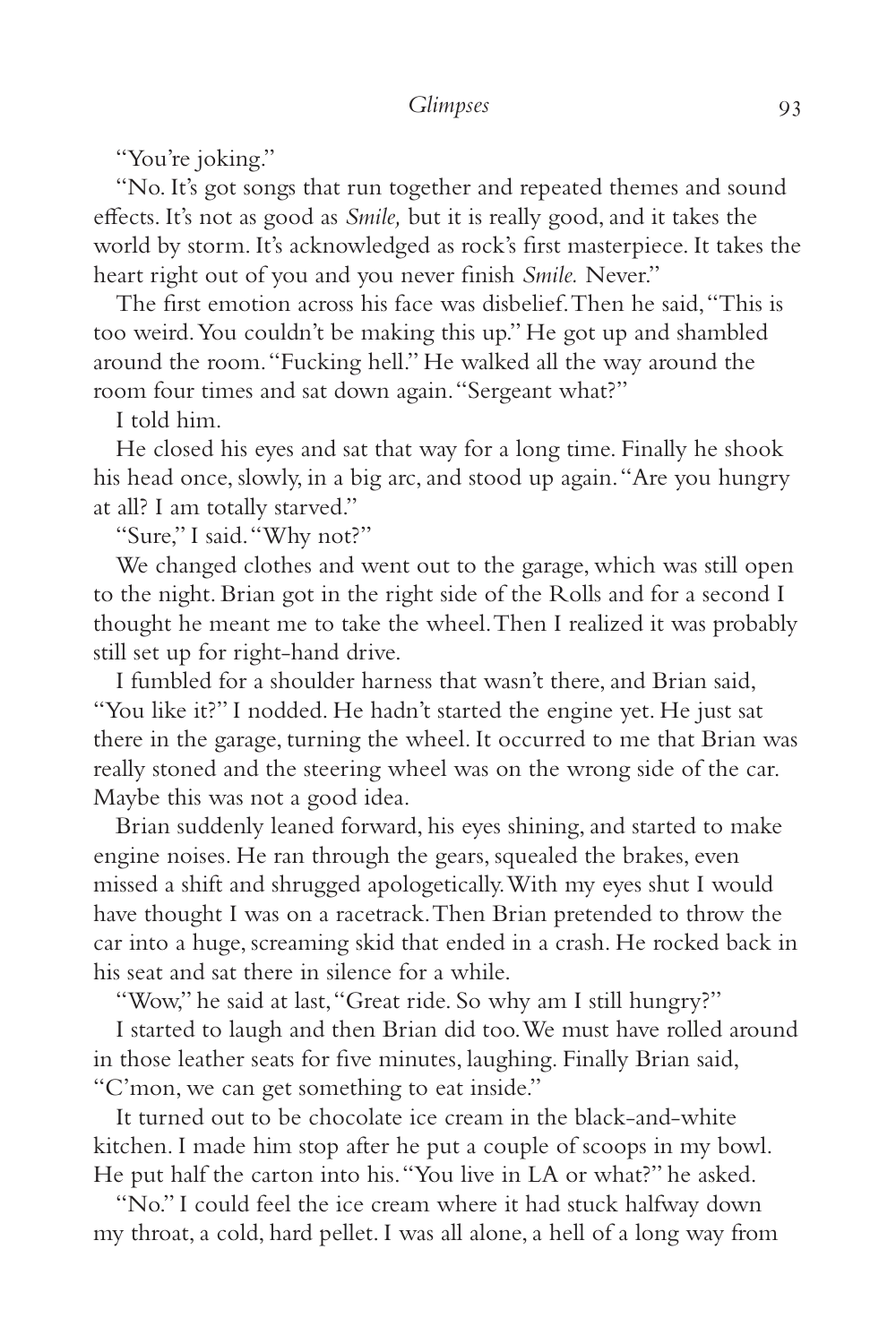home. I had maybe a hundred dollars in my wallet, which would be okay as long as nobody thought to look at the dates on the bills. "I guess you could say I just got here. I don't even know what day it is."

Brian was really going through that ice cream. He was even childlike in the way he ate, giving it his undivided enthusiasm. A hank of brown hair fell across his face and he kept pushing it back between bites. He didn't look up when he said, "It's Monday. November twenty-eighth. I guess actually it's Tuesday morning now. Have you got someplace to stay?"

"Well, no, actually. Not really."

"You can stay here if you want."

"That's...that would be great. Thanks."

He stood up. "I better get to bed. There should be a couple of bedrooms with nobody in them."

I put both our dishes in the sink and ran some water in them.

Brian led me to an empty room and switched on the light by the bed. With his big hands it was like he was playing with dollhouse furniture. "Okay?" he said.

"Perfect. Thanks."

Brian shrugged and started to turn away. I was exhausted and I knew I wouldn't be able to stay awake much longer. I didn't know where I would be when I woke up. What the hell. If this was all I got, it was still great.

"Brian? Think about what I said, okay? About *Smile.* The world needs that record."

"Then we'd have world peace, right? I'll think about it. Night, Ray." "Goodnight."

The room was done up in chintz curtains and matching whitepainted furniture. There were stuffed toys and green-and-blue flowered sheets on the bed. There was a private bathroom, where I showered off the chlorine from the pool and used the guest toothbrush.

As I got in bed I thought again, I am truly happy. However this happened, I don't care. I'm happy.

When I woke up it was noon. I was still in Brian's house, still in 1966. "Thank you," I said, to nobody in particular. I got dressed and set my watch by the bedside Westclox. If I'd known I was coming I would have packed a bag. No way Brian's clothes were going to fit me.

I found Diane and Marilyn at the kitchen table with a guy who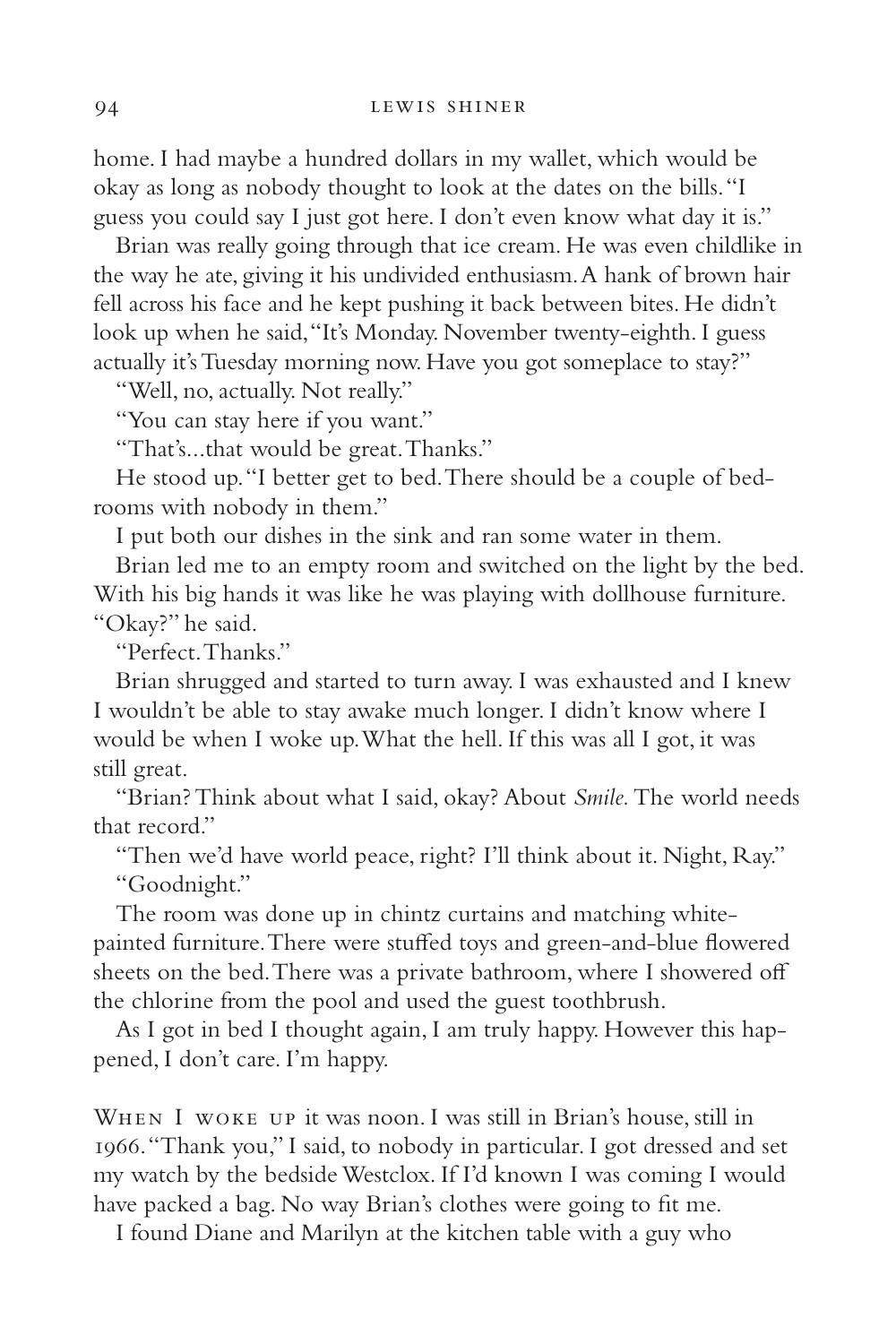looked instantly familiar. He had long black hair, massive sideburns, and intense eyes. "Good morning," Marilyn said. "Do you want some coffee?"

"I'd love some. Thanks."

"Ray, this is Danny Hutton."

"Of course." I knew him from Three Dog Night, which was still a few years away. He'd had a couple regional records by 1966 and David Anderle was managing him. "'Roses and Rainbows.' Great song."

"Not exactly 'Good Vibrations.' But it's a living."

I sat down between Danny and Diane. Marilyn had her back to me, pouring coffee. She said, "I talked to rca this morning. They say they don't have anybody named Ray Shackleford who works for them." She brought the cup over to me and then walked away like she didn't expect an answer.

The cup had four-petaled flowers on it, green with blue centers. I wrapped my hand around it, felt the heat sting my palm. "I told Brian the truth last night. He knows what's going on."

"What exactly *is* going on?" Marilyn said. Danny and Diane stared at the tabletop. "What did you tell Brian?"

"Personal stuff. I'm here to help him. I wouldn't hurt him, you have to believe that."

Marilyn sat down at the other end of the table from me. "You have to understand. Brian is like a little kid. He's a wonderful musician and singer but he's not exactly Mr. Capable. We have to watch out for him. We have to be very careful that people don't...take advantage of him."

"Believe me, I don't care about his money. I just want to see this record get made."

"You and everybody else," Danny said.

Diane said, "Is Ray Shackleford your real name?"

I nodded. "I'm from Austin, Texas. I...fix stereos. Right now I don't really have a fixed address." Jesus, in a couple of years Charlie Manson would walk in from the desert and ask Brian's brother Dennis to trust him in pretty much the same way. Manson came complete with his harem of hippie chicks who would fuck anyone he told them to, which Dennis couldn't resist. I didn't have anything to offer Marilyn except empty assurances.

"I'm not crazy about this," Marilyn said.

"Why don't you let Brian decide?" I said. "If Brian wants me to go, then I'm gone."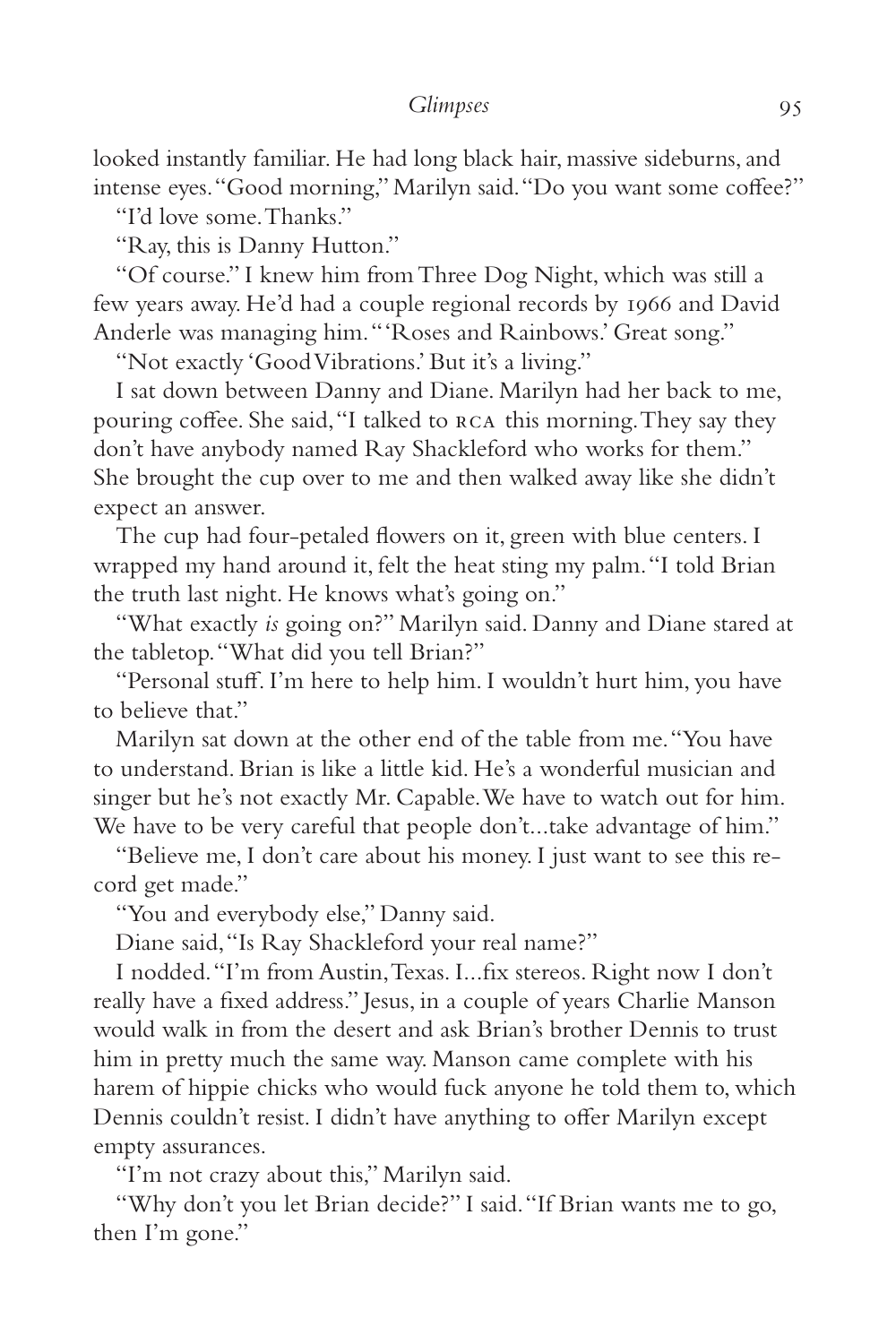"Yeah, Mare," said Brian from the doorway. "Why'ncha let Brian decide?" He said it in a goofy kind of gangster voice. He was wearing white shorts and nothing else, scratching the pale expanse of his stomach.

Marilyn got up. She look resigned. "Morning, Brian," she said. She moved skillets and dishes around. "I'll fix you some breakfast."

That was all for the moment. Brian and Danny talked about Danny's career. Brian told Danny how much he liked his voice, that he wanted a chance to produce him. Eventually Brian would, a prototype version of Three Dog Night that he would christen Redwood, but Mike Love would refuse to let Brian sign them to Brother Records.

Marilyn brought Brian's breakfast, which consisted of bacon, scrambled eggs, and an entire avocado. I ate a couple of pieces of toast. When Brian was done he stifled a theatrical belch and said, "It's a gray day. I hate gray days. What can we do to save it?" Everybody ignored him, like they knew what was coming. "I know!" Brian said, holding up a finger. The gesture looked false and well-worn. "What about a trip to...Pacific Ocean Park!"

"Oh, Brian," Marilyn said.

He looked around the table for support. Danny and Diane were watching the tabletop again. I shrugged and looked interested, feeling like I owed it to Graham, at least.

"Maybe me and Ray'll go," he said.

Marilyn took away his empty plate. "Fine, Brian."

He went to change clothes and I followed him as far as the den. I stood and looked at the jukebox until he came back, dressed in wheat jeans and a football jersey.

The Rolls sat running in the driveway, a uniformed driver behind the wheel. It was hazy and cool, around sixty degrees, with rain a real possibility. Eventually Brian took a step toward the car and the driver got out and opened the doors for us.

The back of the Rolls was tricked out like a limo, with a small bar and an eight-track player and a radio tuned to KHJ Boss Radio. They played "Sugartown" by Nancy Sinatra and "I'm Losing You" by the Temptations and "Good Vibrations," which was hovering at number two, then they played "Born Free" by Roger Williams to take them into the news. I'd forgotten what it's like to hear so many different kinds of music on one station, how it used to be that the same person could like different kinds of music, pop and Motown and psychedelic too.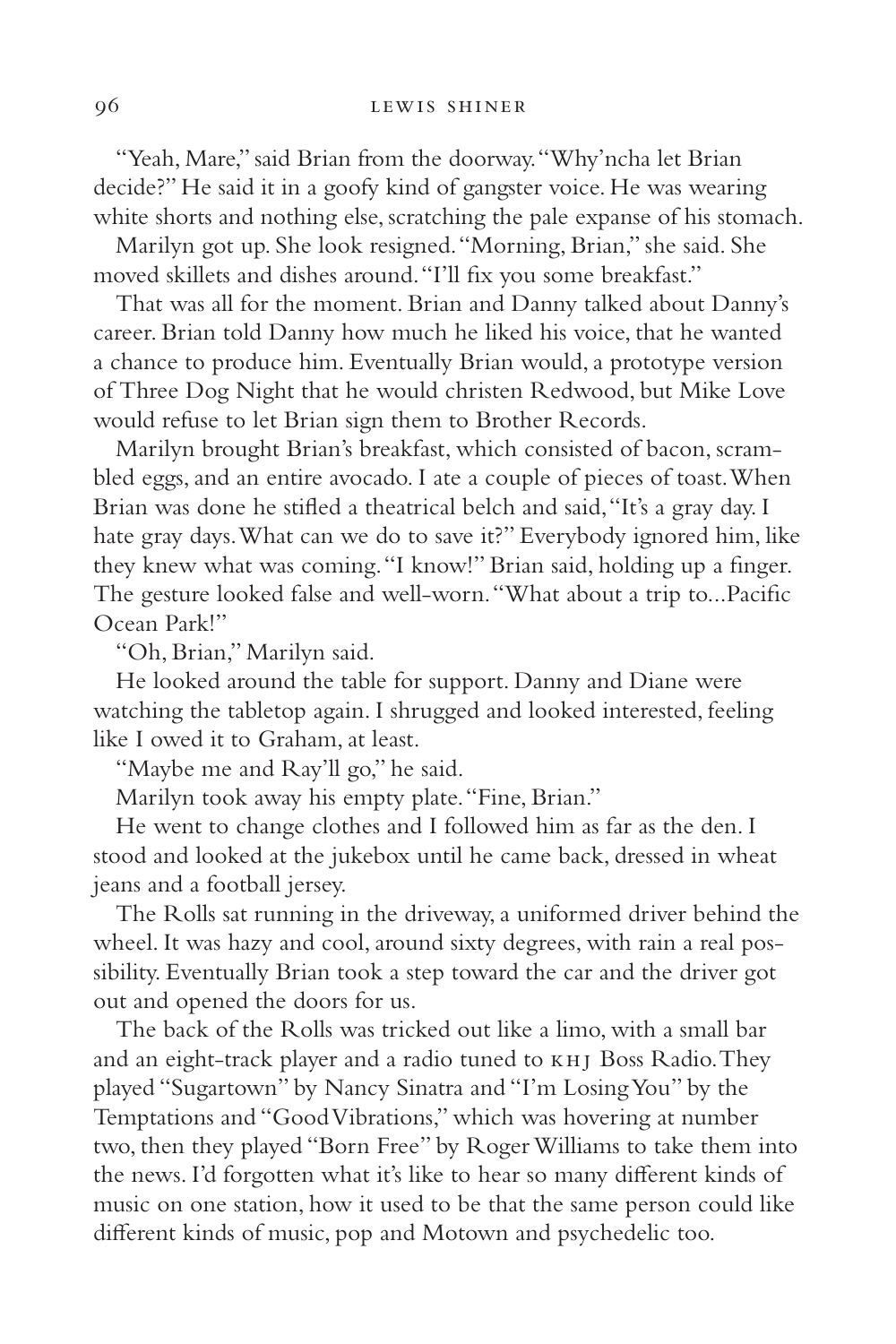We drove west on Sunset toward to the ocean. I'd taken the same trip with Graham and the difference was astonishing. There were long stretches of open countryside, followed by pockets of civilization that were more like individual country towns than segments of one monolithic city. Cars whipped around us through oncoming traffic and made me think of Jan and Dean's "Deadman's Curve."

We turned south on the coast highway. The Rolls was so smooth and quiet it was like watching it on a movie screen. Half the cars on the road seemed to be trailing smoke and I remembered that they didn't have emission controls yet, that the air outside was worse than in the eighties.

When the news came on it was full of a big drug bust at Santa Monica High. Nine kids had been arrested for smoking pot, and the city was in shock. A police psychologist said they were using marijuana to "overcome the insecurities of being a teenager." That made Brian laugh. Up in Berkeley, Mario Savio was leading protests against Navy recruitment on campus. The sportscast was about the first-ever Super Bowl coming up in January at the LA Coliseum.

"If you're from the future," Brian said, during a Pepsi ad, "who's going to win the Super Bowl?"

I shook my head. "That's more than twenty years ago for me. I'm not that big a sports fan, anyway."

"You're not convincing me, here. What about 'Good Vibrations'? Does it ever make it to number one?"

"Week of December tenth," I said. "That one I know. It's my wife's birthday."

 "The December tenth *Billboard*'ll be out this Friday. We can check up on you." After a couple of seconds he said, "So your wife's Sagittarius. What about you?"

"Capricorn. December thirtieth."

"Uh-oh. You guys ever had your charts done? I mean they do still do charts in the future, right?"

"It's a little late for charts." There was something in my throat. I cleared it out and said, "I don't really think we're going to make it." It was the first time I'd said it out loud. Having the words actually out there scared me.

"How long you guys been together?"

"Together for eleven years. Married for ten."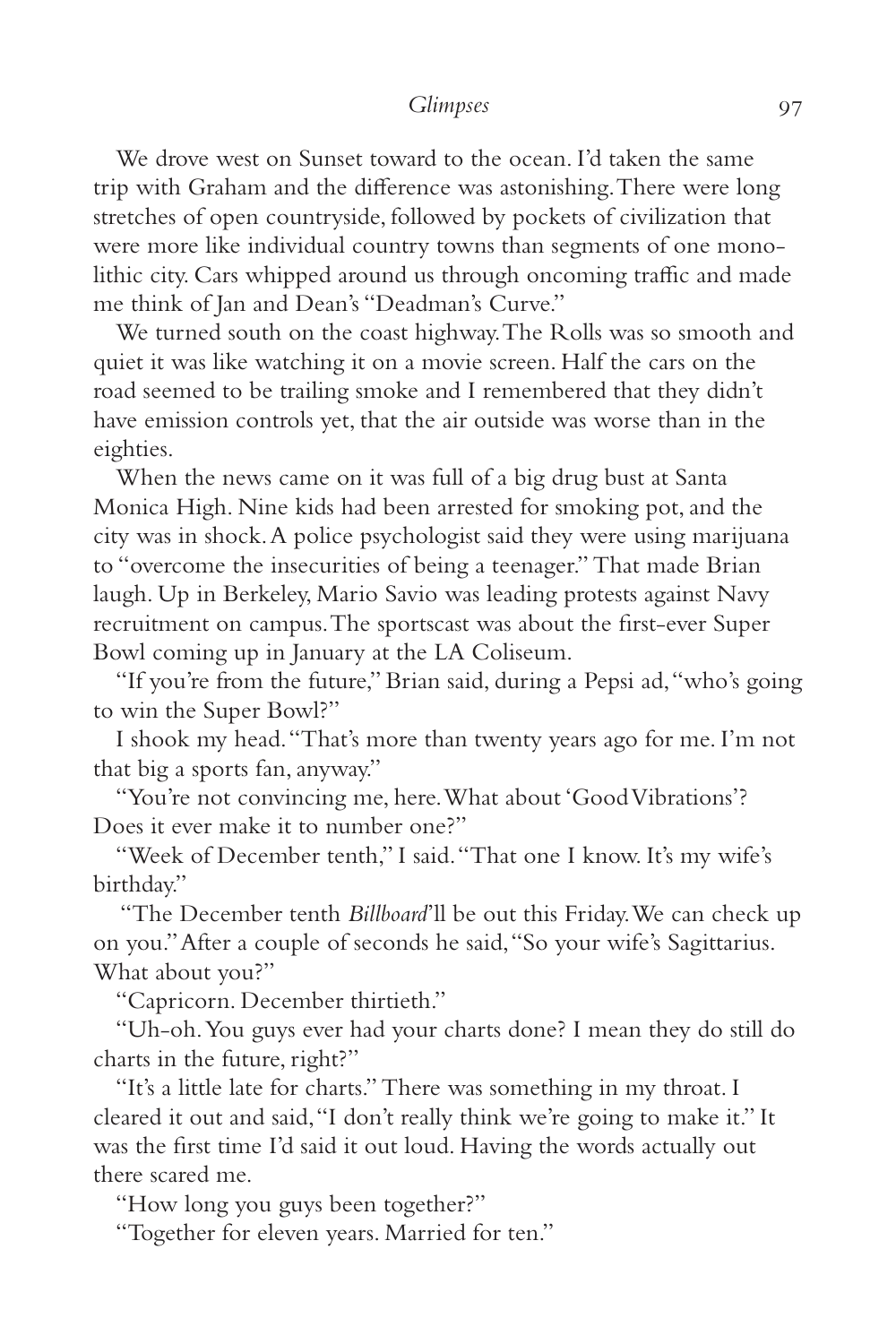"That seems like such a long time. I've only known Marilyn four years and it seems like forever sometimes."

It shocked me too. I'd forgotten that Marilyn was only eighteen. From the way she acted, she could have passed for a seasoned thirty. Being a full-time mother to Brian had done it.

"It's so intense," Brian said. "It's like...I don't know. I can't say it. I really admire guys like Van Dyke, that are so articulate. It's like the time per se, I mean the years, they don't really mean anything. Only the emotions. Maybe there isn't anything else in the whole universe. Just emotions. The only thing that's real is how we feel about something, not the thing itself."

We passed the pier at Santa Monica. pop was just ahead. If my feelings were the only things that were real, I was in trouble. My feelings were all over the map. They could fly out of my hands and I would wind up back in 1989. "We don't have to do this," I said. "We could go back to the studio and you could do some work."

"It's too cloudy to work. Maybe tonight."

"It's all so fragile," I said. "The littlest thing can just..."

"Relax," Brian said. "Smile."

The DJ said, "Here's something from last year by the Kinks." I recognized the opening chords of "Something Better Beginning."

Brian turned the radio up. "Just listen," he said.

Ray Davies sang about dancing the last dance with some girl he'd just met, wondering what lay ahead. Heartbreak, or the start of something big. The song was about more than just a boy and a girl. Sitting there in the mist and drizzle, the dusty, comforting smell of the heater filling the back seat, it seemed to tell me everything I would ever need to know.

Brian said, "It's the whole world, see? It's like we're just waking up. New music, new ideas. It's only the start of something, something incredible." He looked over at me. "But you've seen it, right? You know where it's all headed."

"It's going to be big," I said. "The next three or four years are going to be so intense some people will never get over them. They'll be talking about them for the rest of their lives." Like me, I thought.

Brian wrote HELP ME in backward letters in the mist on his window. "What would you do?" he said. "If somebody could tell you the future? Would you want to know? I mean, sometimes all you have is hope, and if you knew, it would take that away."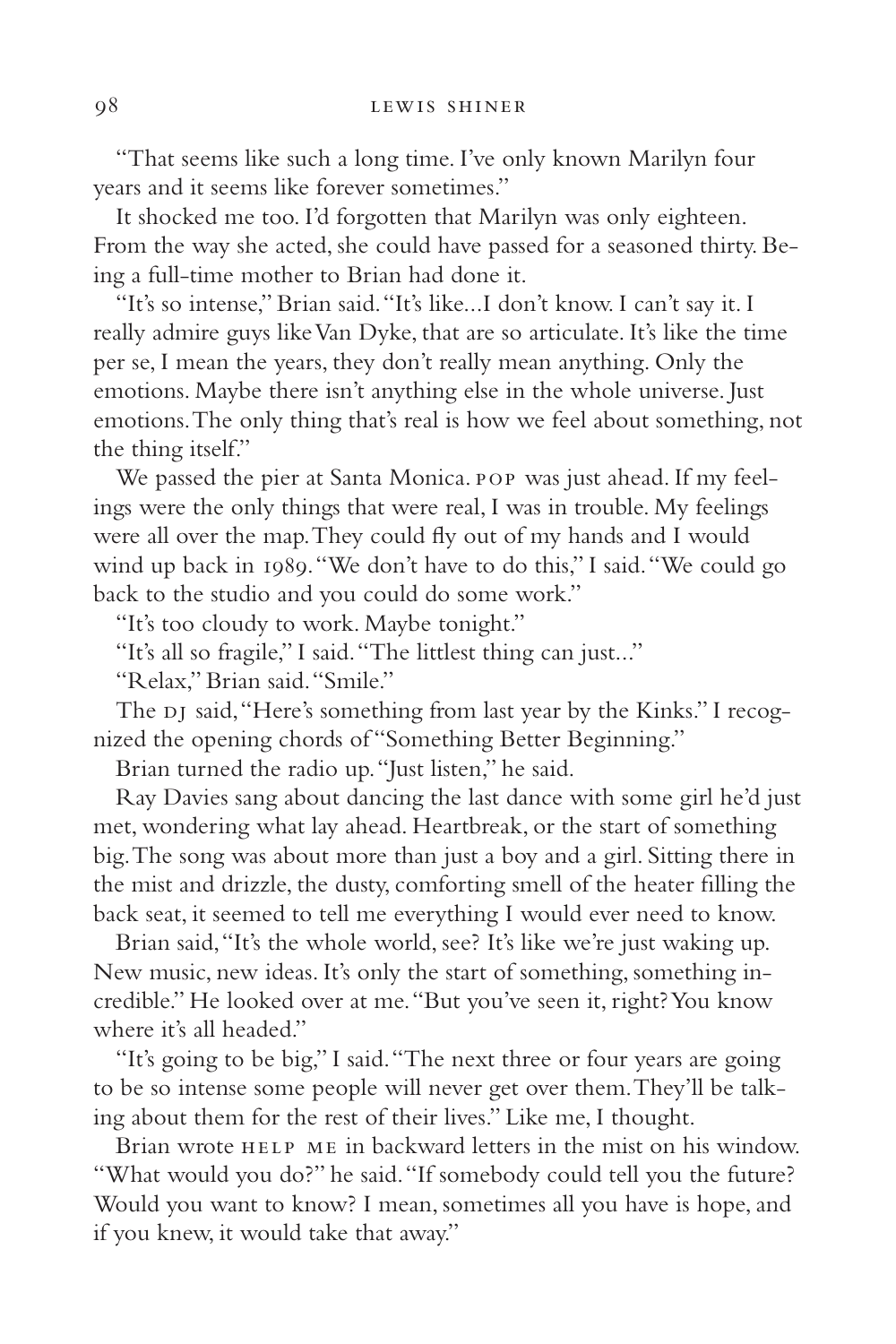"In the first place, I don't want to tell you. Besides, if you make your album maybe it'll come out different."

How could I tell him? Even if I wanted to? The next summer would be the Summer of Love, and fifty thousand kids would descend on San Francisco in their tribal colors. I would smoke my first joint in the garden shed behind my parents' house. All over the country, vague notions of change would clarify, as they already had in California. The problem was greed and hatred. The answer was peace and love. The way to get there was music and drugs. We knew we could change the world.

Then came 1968. While Morrison turned into the Lizard King in LA, one step ahead, as always, the rest of us found out it wasn't going to be easy. Martin Luther King and Bobby Kennedy were shot down and the Democratic National Convention in Chicago showed us how futile and empty our dreams of political power were.

Then came Manson and Altamont and the dream was over. Brian Jones was the first to die, then Hendrix and Joplin and Blind Owl Wilson of Canned Heat, all by the end of 1970. It was hope and promise turned to ashes, grass and LSD turned to coke and heroin, heavy music and acid rock come to mean songs that weighed you down and burned to the touch.

It was the question that haunted my generation. What happened to us? Where did we go wrong? Drugs were a symptom, not a cause. Maybe we couldn't change the American political system overnight. We could have gone outside and around it. It was more like something was wrong in the initial conditions, some built-in flaw that meant the structure would never hold.

Morrison had understood it better than anyone. He knew that "no limits" meant sooner or later you would end up looking over the edge of a cliff. Morrison didn't even slow down, just sailed right off. He knew we were all doomed and he didn't want to be the last one at the party. His girlfriend, Pamela, said when she found him dead in that bathtub in Paris he was smiling off into space. Not lost, like Cream sang in "Mother's Lament," but gone before.

When I was trying to find the *Smile* album, back in 1989, I'd started to feel the same way. Like there was some kind of curse built into it, the same curse that had ruined the sixties. That if you tried to make music with no limits it would fall apart. Even so I had to try. I had to get into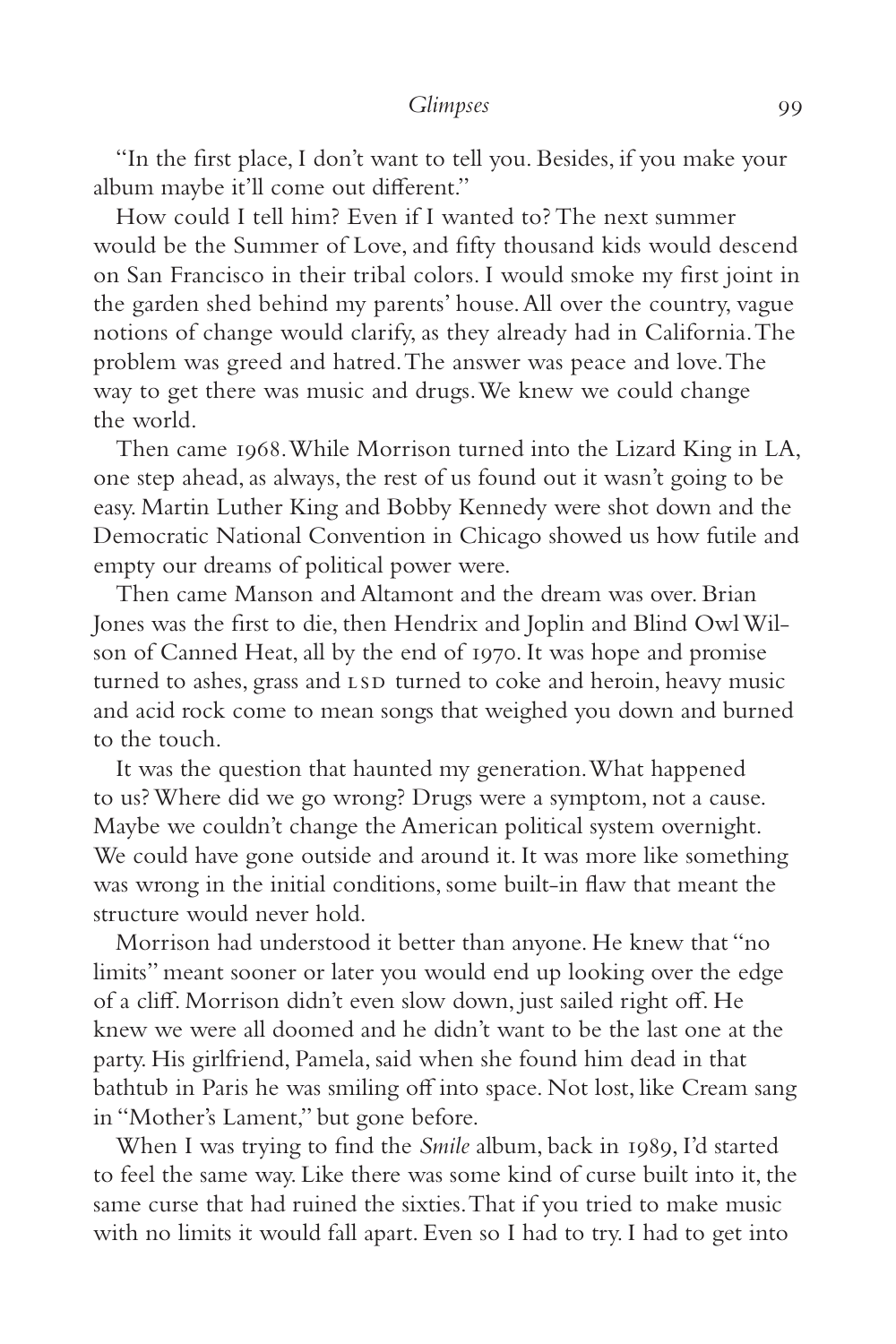the studio with Brian, add my will to his, see if together we couldn't make it happen.

THE DRIVER LET US off in front of the park. There was a six-legged arch over the ticket booth that looked like the 1950's idea of the future, where everything was triangular or kidney-shaped. It took me a minute to figure out it was supposed to be a starfish. A pole came out of the top with plastic bubbles all up and down it and sea horses at the top. Even the walls of the booth were curved, and it would have all been wonderfully modern-looking if the plastic hadn't been pitted and cloudy from the salt air and the stucco hadn't started to crack.

"Have you been here before?" Brian asked.

"No," I said. "Just heard a lot about it."

Brian bought two tickets and we went through into a courtyard of concrete pools and fountains. At the end was an elevator with a clear tube through the middle. The doors closed behind us, the tube filled with water, and gurgling sound effects came through hidden speakers. Brian grinned like a lunatic.

When we came out it was like one of my dreams of swimming without scuba gear, of being able to breathe underwater, like in the Hendrix song. Windows opened up on fish tanks with sharks and rays and all kinds of other fish. The walls were sea-green and white, with peeling murals of waves and fish and seaweed. Sunlight came faintly through yellow-green skylights overhead. Seedy as it was, I could see that Brian loved it. Memories, maybe. I was getting into it myself, maybe only because it was such a perfect artifact of its time, a time when the future was someplace I really wanted to go, full of sleek machines and flights to Mars.

After that was a midway with the usual hot dog stands and skill games. There weren't more than twenty other people on the whole length of it. Behind the popcorn and frying grease I could smell the real ocean, salt and fog and decay.

We rode miniature cars on the Ocean Freeway and I went along with him on the cable car, despite my fear of heights. It took us out over the ocean and all the way out to Mystery Island, a pocket Adventureland with thatched huts and palm trees and a miniature train. Then I stupidly agreed to try Mr. Dolphin, a ninety-foot-high tower with enclosed cars on the end of rotating arms that spun out over the park. I knew right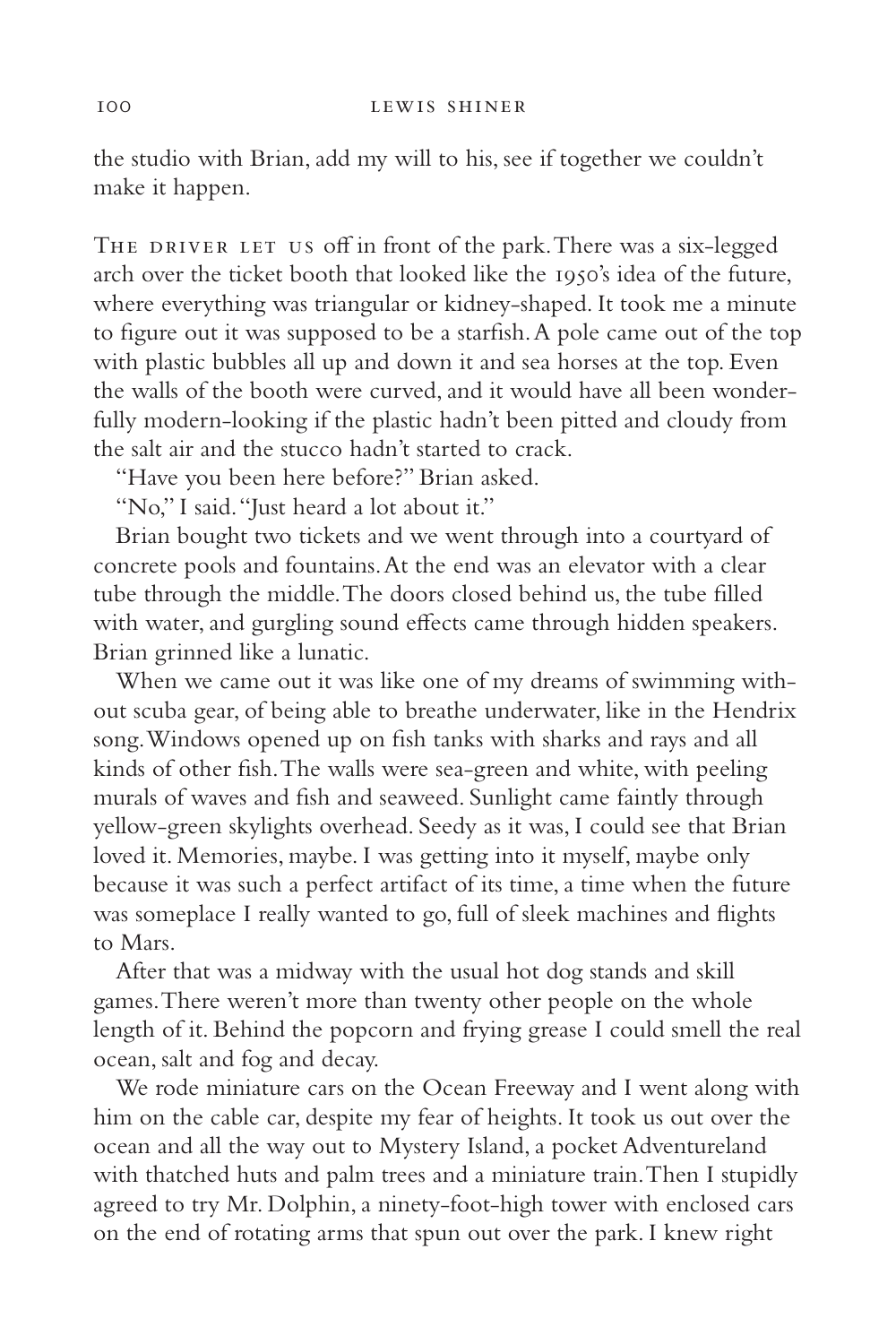away it was a mistake when I felt my stomach lurch and my vision close down and my head start to pound. There was nothing to do except ride it out and when it was over I had to sit on a bench for a while.

"Hey, man, are you okay?" Brian asked.

"Not really. I never could handle rides like that. Christ, I used to get carsick when I was a kid, every time the road started to curve."

"You should have said something."

"I haven't been on one since I was a kid. I didn't know it would get to me this bad. Now I've screwed up your day. I really feel lousy." I wanted to cry.

"It doesn't matter."

"Yeah it does. I feel like such a sissy."

Brian was quiet for a minute, and then he said. "Your dad used to yell at you for it, didn't he? Even though you couldn't help it."

"Yeah. At least twice I threw up down the back of his neck while he was driving." Brian thought that was really funny. "I don't know why I couldn't just throw up on the back seat," I said. "I would feel it coming and I would stand up and try to say something and then it was too late."

"Is your dad still around?"

"He died a few months ago."

"Wow, man, I'm really sorry."

"Don't be. If I'm not, you shouldn't be."

"You shouldn't talk like that about your old man. I mean, he was your father."

"Come on, Brian. Everybody knows your father treats you like shit. "

Brian got up. "You think you could eat something?"

I could see I'd gone too far. I didn't know how to apologize. "I could try."

We got pizza and beer from Joseph Primavera's stand, the guy who claimed to have single-handedly started the pizza craze in the States. We sat down at a table and Brian looked at his paper cup full of beer and said, "To this day, I can't stand to drink out of a glass. A paper cup like this is okay, that you can't see through, you know, but out of a bottle would be better. A clear glass, it just, it makes me want to puke. It's because when I was a kid I went in the bedroom and saw my old man's glass eye, he had it in a water glass next to the bed while he was sleeping. He used to terrorize me with the goddamn thing."

After a while he said, "Marilyn and I want to have kids. I guess you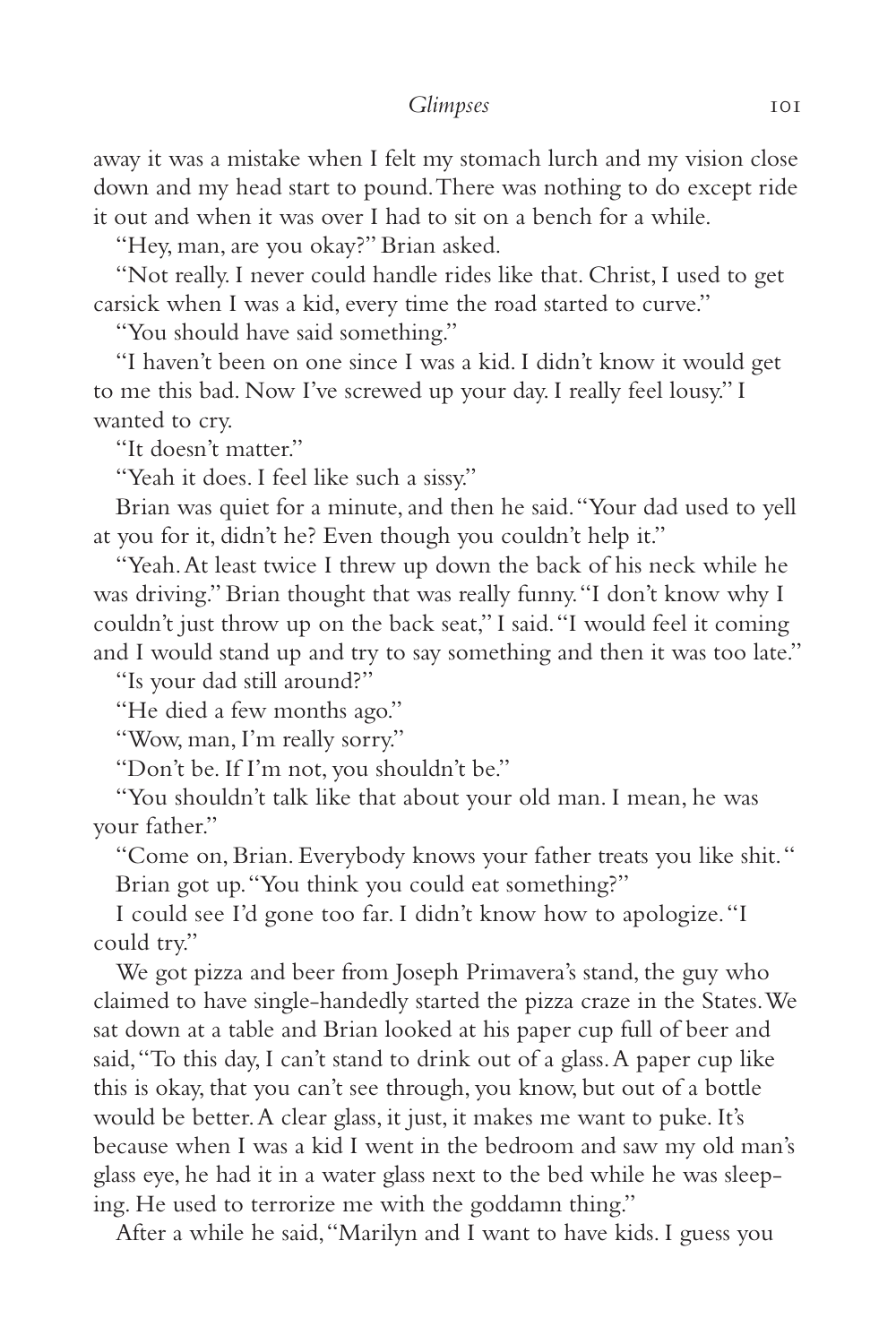already know if we do or not, right?" I didn't say anything. "I'm scared. I'm worried about what kind of father I would be. You know, that whole 'When I Grow Up to Be a Man' thing."

"You don't have to be like your father," I said, though Brian would eventually admit he had failed his kids, would go for years without talking to them. The only consolation was, I'd heard the grown-up Brian Wilson was genuinely proud of their musical careers and was able to say it in public. "Your dad didn't like *Pet Sounds,* did he?"

"Hated it. Said I still didn't know how to write a popular song. But I didn't write *Pet Sounds* to be popular, I wrote it to, you know, find a way to touch people."

"And if you could just get *Smile* completely perfect, then he'd have to see, right? He'd have to admit you know what you're doing."

Brian looked down at his pizza. "Pretty stupid, huh? I guess I do feel like that."

"You can't change him, Brian. You're beating your head against a wall."

"That's easy to say. He's still my old man. He's not going to disappear." He suddenly stopped and turned his good ear, the left one, toward me. "You hear that?"

"What?"

"The sea gulls. That's what I'm talking about, don't you see? All the emotion in that sound. It sounds so lonely all by itself you don't have to say anything else. You see what I mean? The lyrics can be about anything at all, but if you put that sound in there, everybody will know what you really mean. If I could only..." He made a fist with his right hand and rocked, almost imperceptibly, back and forth.

I said, "I don't know how long I can stay here. I just sort of appeared in front of your house. I could lose it any minute. I would really like, before that happens, to see you in the studio."

"You mean, like, put a session together? Get the Wrecking Crew in there?" The Wrecking Crew was what the top LA session musicians called themselves: Hal Blaine on drums, Tommy Tedesco and Glen Campbell on guitars, Carol Kaye or Ray Pohlman on bass, Leon Russell and Larry Knechtel on piano. The older session players hated them for doing rock and roll, said they were wrecking the business.

"You've got basic tracks. I want to hear you finish something." Do it for me, I wanted to say. In 1966 Brian's father would have been fortynine, just ten years older than me. Let me be your father just for today,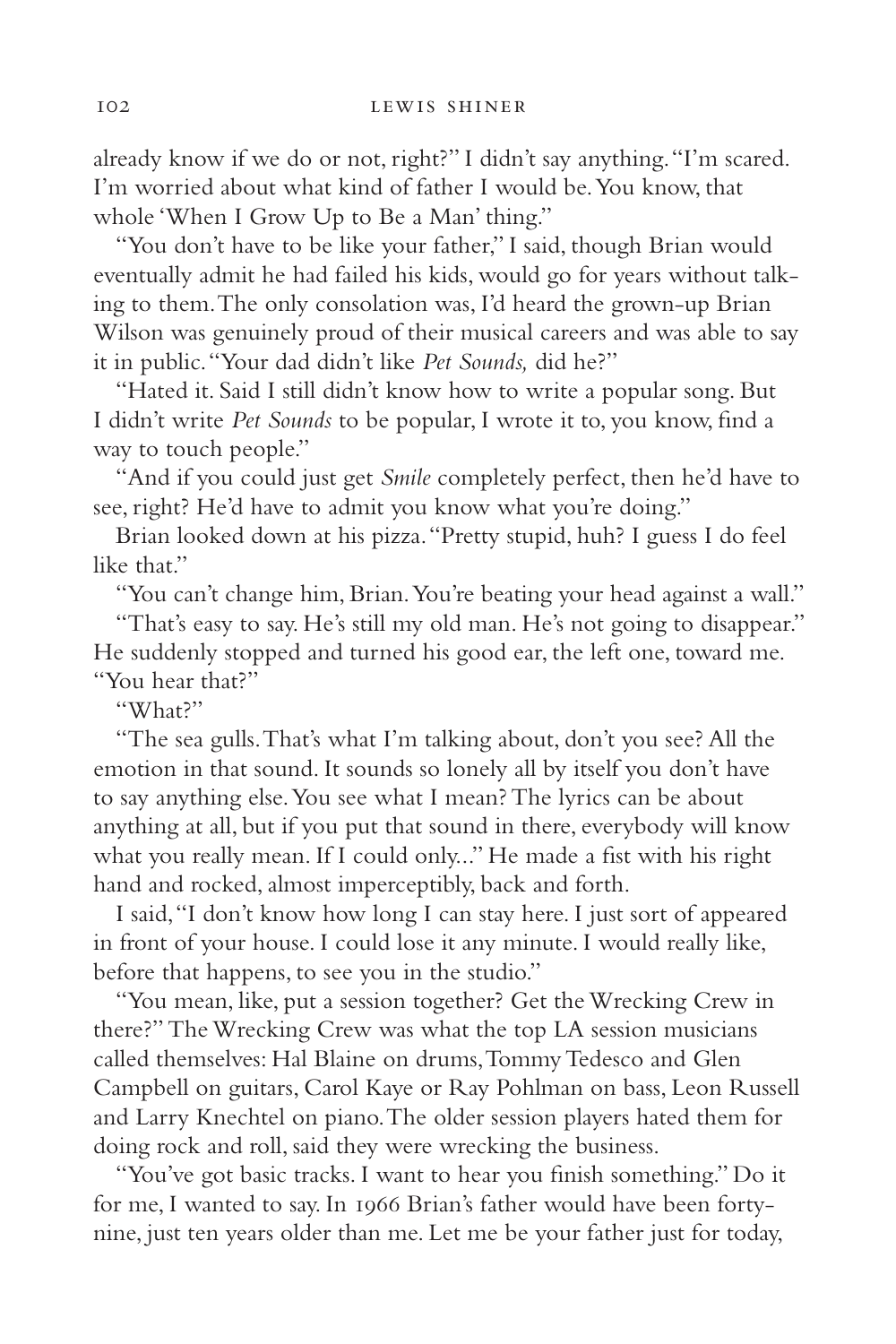let me give you the chance to hear somebody tell you how good this stuff is.

Brian finished his beer and wiped his mouth with the back of his hand. "Okay, you want to see the studio, we can go by there. I'll play you some of the tracks. But I can't work if I don't feel it, you understand?"

THE DRIVER TOOK US back to Sunset through light rain. The radio played "Ain't Gonna Lie" by Keith and "Coming On Strong" by Brenda Lee. I'd started to feel shaky. I couldn't tell if I'd actually heard those songs before or if they just sounded familiar, the way any good pop record is supposed to sound the first time you hear it.

We parked in a driveway next to Western Studios. I followed Brian through the smoked-glass front doors into a reception area that was closed down. "Where is everybody?" I said.

"There's another studio down the street, United, same people own both of them. They've got a receptionist and everything there."

We turned right, then left down a long hallway. There was a young guy there in a white shirt and dark slacks, carrying a clipboard. "Hey, Brian," he said nervously. "You didn't, like, have Studio Three booked or anything did you?"

"No, it was just an impulse kind of thing."

"Okay, well, because Bones has the Turtles in there, and, you know, I guess I could..."

"I just wanted to listen to some stuff."

"You could have Studio Four."

Brian looked like he was about to have a temper tantrum. I couldn't tell if he was kidding, or it really made him that mad not to have the studio he wanted any time he wanted it. Maybe Brian wasn't sure if he was really mad himself.

The guy with the clipboard unlocked the vault, which was just an air-conditioned room lined with steel shelves. There were labels on the shelves with the names of record companies. Over the Capitol label was a big stack of Scotch quarter-inch tape boxes. Lettering ran vertically down the side of the box: a three-digit number, then a one-digit number, then  $BEACH BOYS$ , then sometimes an album title. Some were labeled SMILE and some DUMB ANGEL. Brian grabbed a handful of boxes and carried them into the control room of Studio 4.

I could see the studio itself through the glass: walnut paneling, a carpet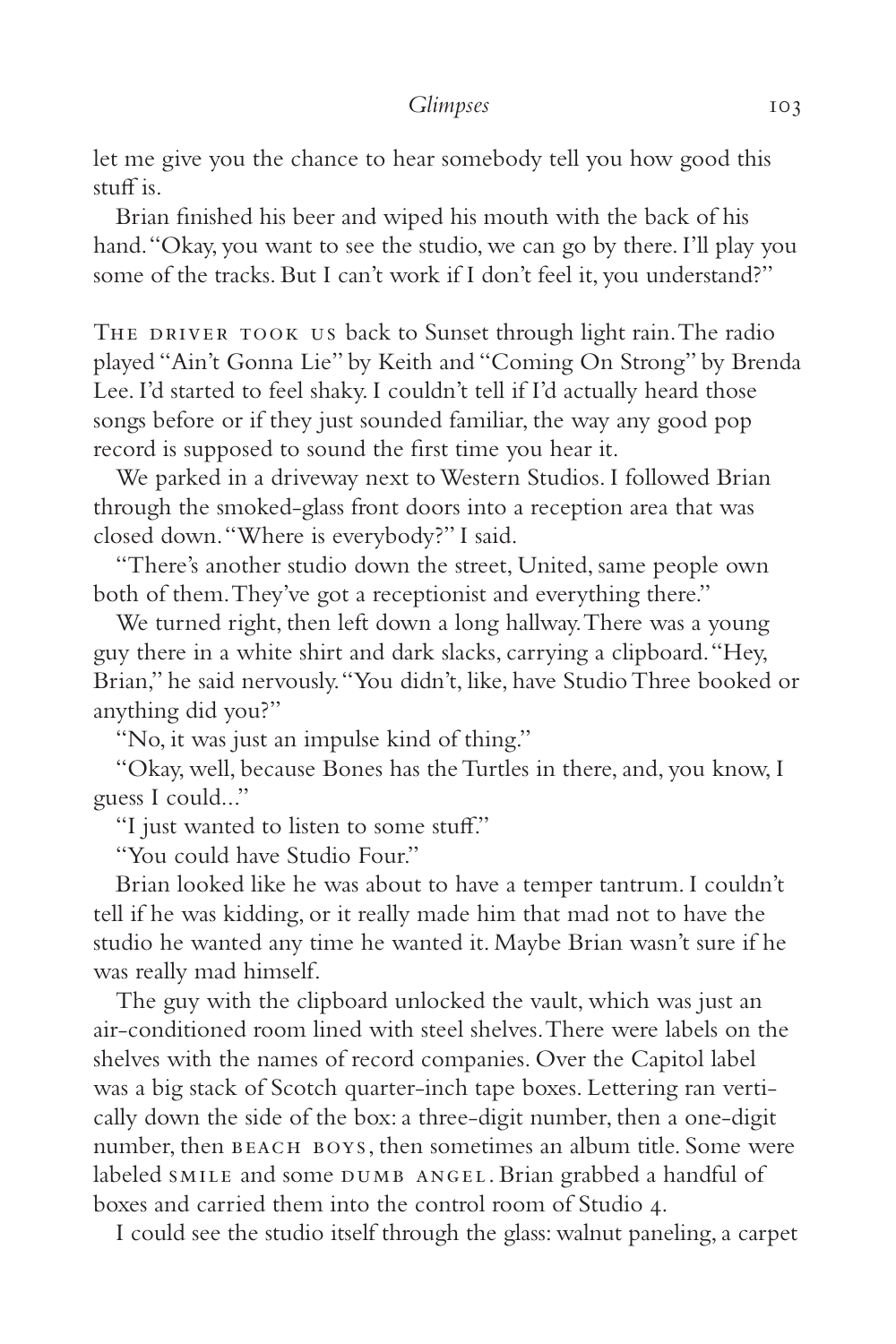stained from years of beer and Coca-Cola. A couple of people at most could squeeze in there for vocals or overdubs. There was a music stand, and a guitar baffle covered in ugly light-green fabric. There were quilted movers' blankets on the floor and more of them thrown in the corner.

Brian put on a pair of black-framed reading glasses and threaded one of the tapes. It was "George Fell into His French Horn." As the liner notes on one of my bootlegs say, it's the answer to a trivia question: what Beach Boys song contains the lyric "stick your horn up your ass and shove it"? It also features laughing brass and session musicians talking through their mouthpieces, sounding like muffled Stan Freberg. It was definitely the single weirdest thing I'd heard from the *Smile* sessions.

As soon as it was finished Brian was going to ask what I thought. I remembered all the stories I'd heard about how he'd scrap entire songs when people weren't enthusiastic enough. Why couldn't he have played me "Wonderful" or "Surf's Up"? Why did he have to play the one song that was genuinely crazy?

It went on for more than five minutes. Finally the tape ran out and Brian said, "Well?"

"I really like the part with the horns laughing. I mean, it does just what you said, it makes you smile."

"And the rest of it?"

He didn't seem to be freaking out. "I'm not sure exactly. It's hard to see where it fits into the whole album."

"That's the thing, see." He spun around in his chair. The glasses somehow made him look younger instead of older, like they were only for pretend. "I don't know where it fits in. You know what Desputols are? They're speed. I've been taking handfuls of them. I get all these great ideas, only they don't really fit together. One day I think I've got it, the next day I've got a better idea. The ideas just come so *fast.*" He stopped spinning and his eyes went out of focus. "Sometimes the whole thing feels like it's out of control."

"Maybe you could split it up," I said. "Like the horns are an audience for the rest of the album."

"Oh wow," Brian said, "That's really cool."

Sure it is, I thought, realizing I'd stolen the idea from *Sgt. Pepper.* Brian said, "Let's nip outside for a smoke."

I recognized two of the guys in the hallway. They were Howard Kaylan and Mark Volman, lead singers of the Turtles, who would later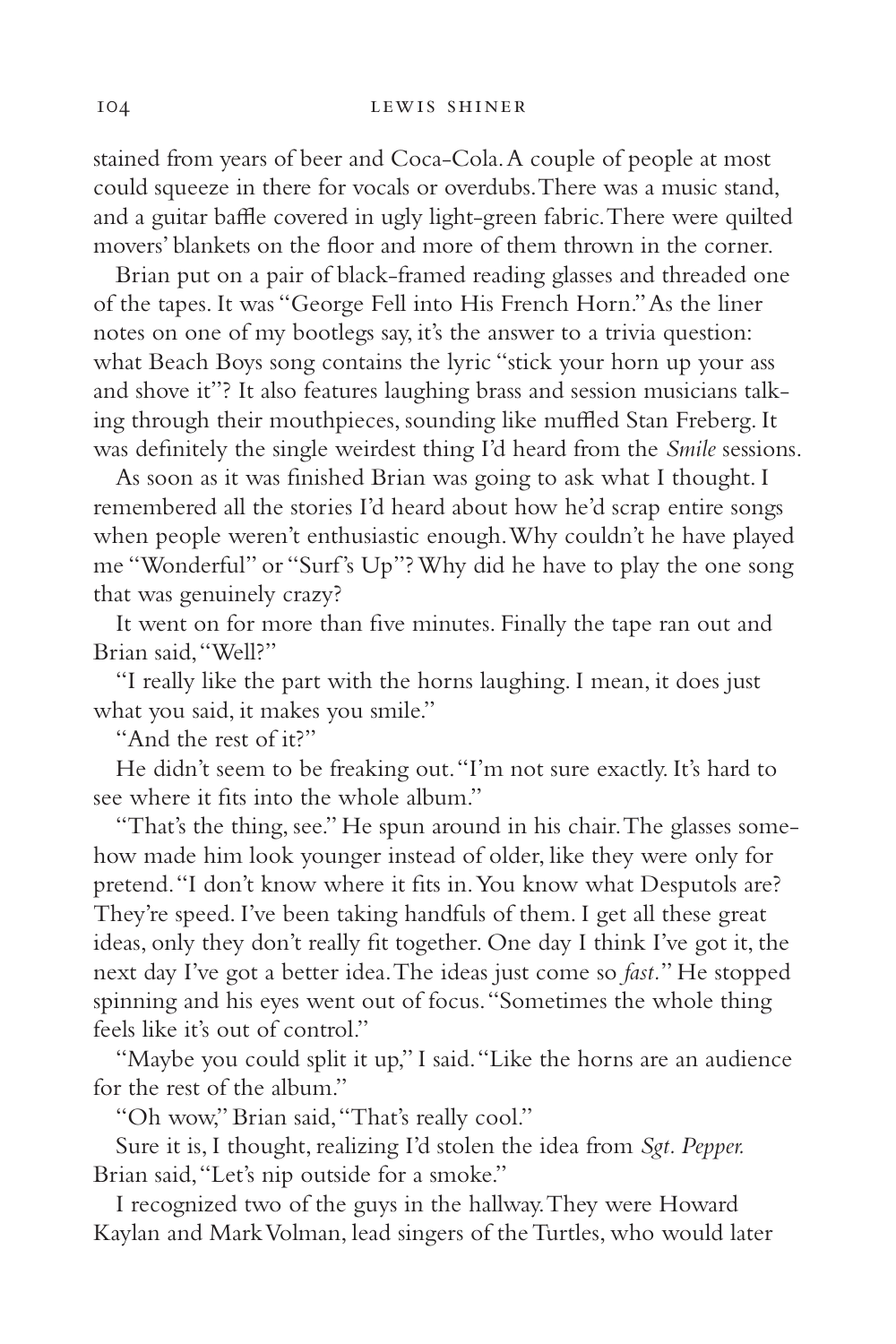tour with Zappa, and on their own, as Flo and Eddie. Howard would end up as Graham's silent partner in Carnival Dog Records. His hair was still black and he was fairly slim and clean-shaven. Mark's hair was all over the place and he was heavy, though not like he would be in a few years. They were both in Hawaiian shirts and jeans. Howard shook his finger at Brian. "Naughty naughty, Mr. Wilson. I know that fiendish look in your eye. You're headed for the alley with some of that mindaltering substance. You shouldn't be doing that, you know. Not without us you shouldn't."

We slipped out to the alley and everybody got stoned. Mark talked about the mix down they'd just done for "Can I Get to Know You Better," which they hoped to hell would be a hit. "Everything since 'You Baby' has stiffed. It's desperate, man, we got to do something."

Brian said, "I don't care about hits anymore. I want to do albums."

"Easy for you to say," Mark said. "'Good Vibrations' is number two in the fucking country."

"Number one come Friday," Brian said. He looked at me and winked. "Wait and see. Right, Ray?"

"Anything you say, Brian." It was true. I would have done anything for him at that moment, jumped off a cliff if he'd asked me to. It could have been the hash but I don't think so.

We ended up at a party in Bel Air that Mark knew about. Lou Adler was there, and John and Michelle Phillips. I wandered into a paneled den where joints were going around. It felt like high school again, me out of place and a little desperate, too self-conscious to do anything but nod and smile to the beautiful blonde with the ironed hair ahead of me in the circle. At one point she took my left hand and flirtatiously pretended to look at my wedding ring. "Married," she said. "Too bad."

"Not really," I said. I took the ring off and put it in my pocket. Elizabeth was somewhere else, in another reality, and it had been a long, long time. "I was just keeping it for somebody."

She laughed and shook her head. "Nice try. Married guys will say anything to score. When it comes down to it, you always end up protecting your marriage."

Jim Morrison would have known what to do. He would have swaggered and smoldered until he got his way, then he would have gone cold and pulled his leathers on and walked off into the night. Me, I said, "But I'm not married. Not really."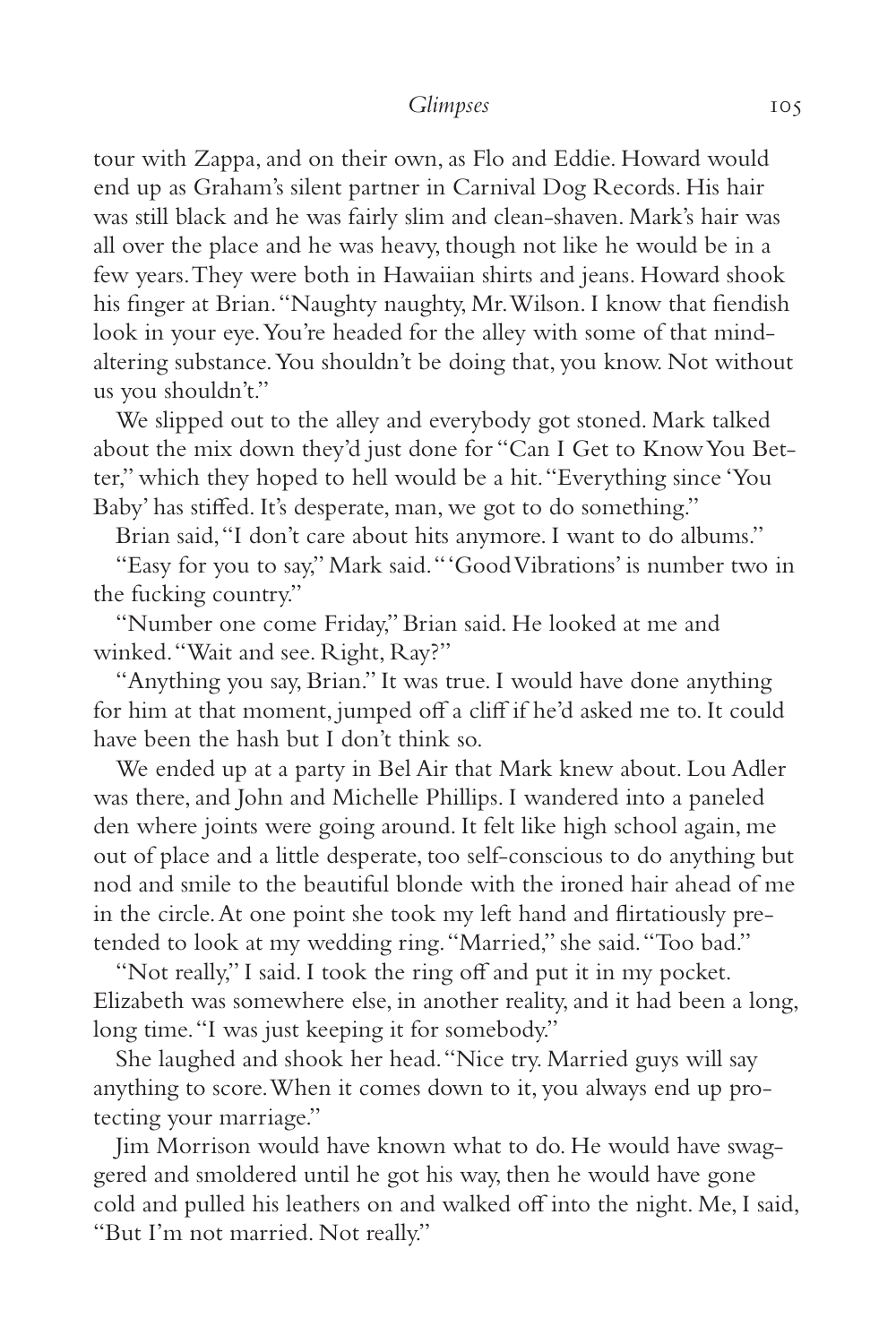"Right," she said, and laughed and turned away.

The dope was weak, compared to what would be around in twenty years. I remember thinking it wasn't doing anything to me, shortly before I passed out in one of the bedrooms under a pile of coats.

When I came to it was four in the morning. The house was dead quiet. It occurred to me that Brian could have gone home without me. No reason not to, he didn't owe me anything. I wandered down a long shag-carpeted hall to the living room, with its plaid Early American furniture, its console TV with the nearly circular picture tube, its rows of empty beer cans and overflowing ashtrays. There was only a single lamp lit. I didn't recognize the woman asleep on the couch, though she was pretty enough to have been an actress. Abandoned here like the other empties.

I went back down the hall. Three of the four bedrooms were occupied, one by a couple thrashing drunkenly under the covers. None of them had bothered to close the door. I didn't see Brian.

I found my way outside. There was a moon, and a few stars had burned their way through the haze. The grass had gone white with tiny droplets of mist. Somewhere in the distance a big diesel rig sounded its air horn as it passed. I wondered what I was going to do. Go back into the bedroom with the coats, maybe, sleep it off. Walk or hitch to Brian's in the morning and hope Marilyn would let me in.

I felt impossibly far from home. I wondered what was happening in 1989, if my body was still there, if the police were searching for me. I wondered what I would do if I never made it back. I wondered if I woke up the woman on the couch if she would let me hold her for a while, just until the sun came up. I started to shiver and I thought I might be close to coming apart.

There was a hand on my shoulder. I turned around and it was Brian. "Hey, Ray," he said. His eyes shone. "I been trying to find you, man, where'd you go?"

I shrugged. Even though he was tripping like a bastard he'd still been looking for me. I was so glad to see him it made my throat tight and my eyes hurt.

"I been thinking about all the stuff you said to me," Brian said. "About my father and the album and all. And it's like...it's all so clear. It all fits together so perfect. God is in the music, man, and God *is* the Father, you see? It's so fucking simple, so beautiful, man."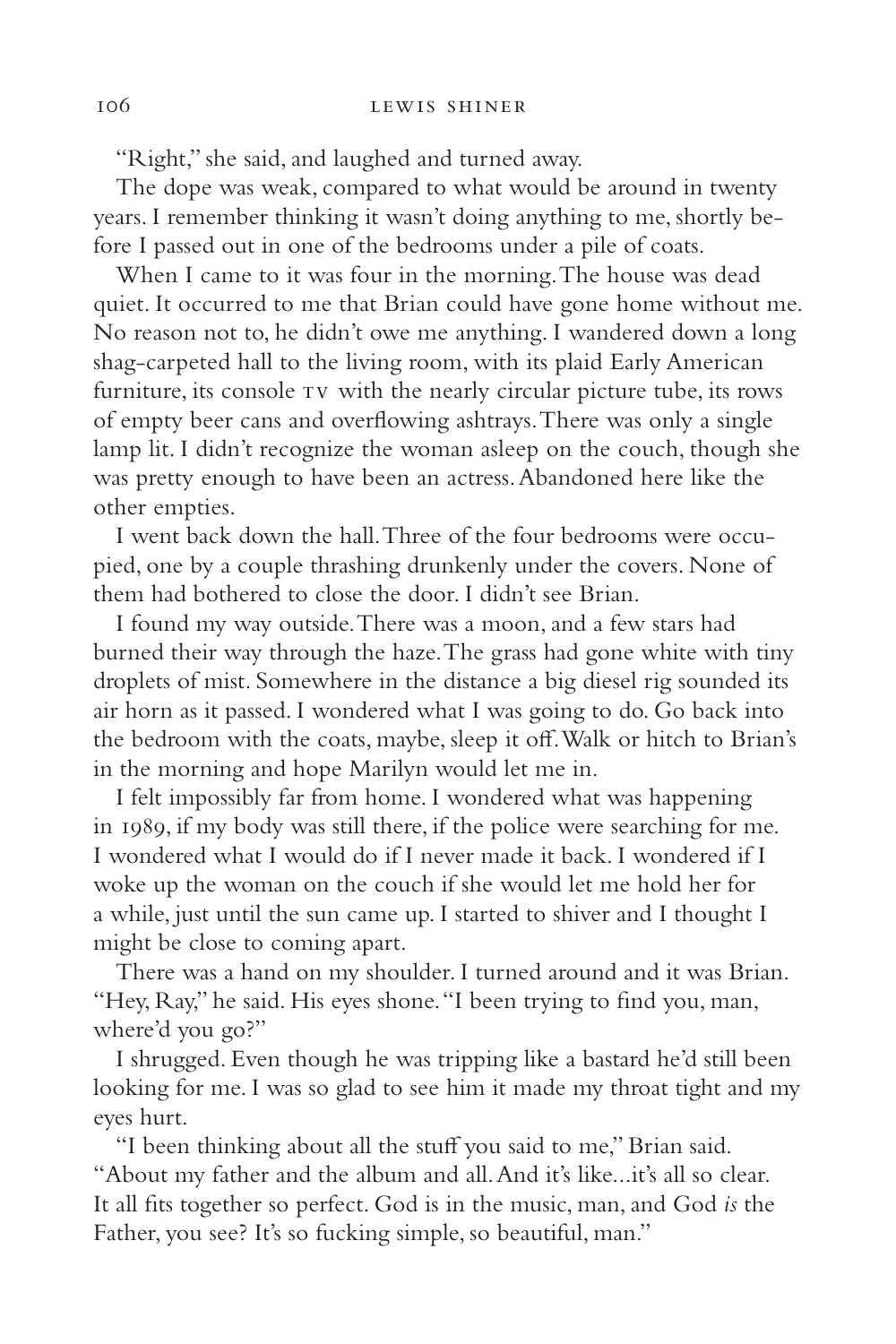"Anything you say, Brian. I think the car is over this way."

He left his hand on my shoulder and we staggered off together.

At one the next afternoon I was wandering around Brian's house, needing to borrow some clothes or at least get a ride into town to buy some. I was about to walk into the kitchen when I heard voices and held up.

The first one belonged to David Anderle. "...is this guy? I mean, what does he want?"

Brian said, "He wants me to finish the album. Same as everybody else does. Only he's got good ideas and he doesn't think I'm crazy."

"That's great," Anderle said. "Some nut case walks in off the street and as long as he tells you what you want to hear, you trust him totally."

"I've got a good feeling about him."

"Shit, Brian."

"Give me till Friday. Wait and see if 'Good Vibrations' goes number one"

"Of course it's going to go number one. It doesn't take a psychic to figure that out. It's a brilliant goddamn song."

I knocked quietly on the doorframe. Anderle and Brian were sitting at the table with Marilyn and a guy I thought might be Jules Siegel, the music critic for the *Saturday Evening Post* who had come to interview Brian and become part of the entourage. Anderle turned, saw me, and looked away.

"Come on in," Brian said. He had a can of Reddi-wip and every few seconds he would uneasily squirt a dab onto his tongue. I sat down at the kitchen table, not knowing what to do. Marilyn brought me a cup of coffee and I smiled at her with spaniel-like gratitude. I felt guilty because Anderle didn't trust me, as if his opinion was more important than my own.

Anderle said, "I think you need to get the rest of the guys in tonight, listen to the tapes, talk about finishing them up. What do you think?"

Brian looked at me. I looked at the coffee cup. Brian said, "There's still some stuff I want to..."

"There's always going to be stuff you want to do." He clearly didn't like the way that sounded. "This isn't anything final, just a kind of strategy session, a chance to get everybody rolling behind the album."

"I don't know..."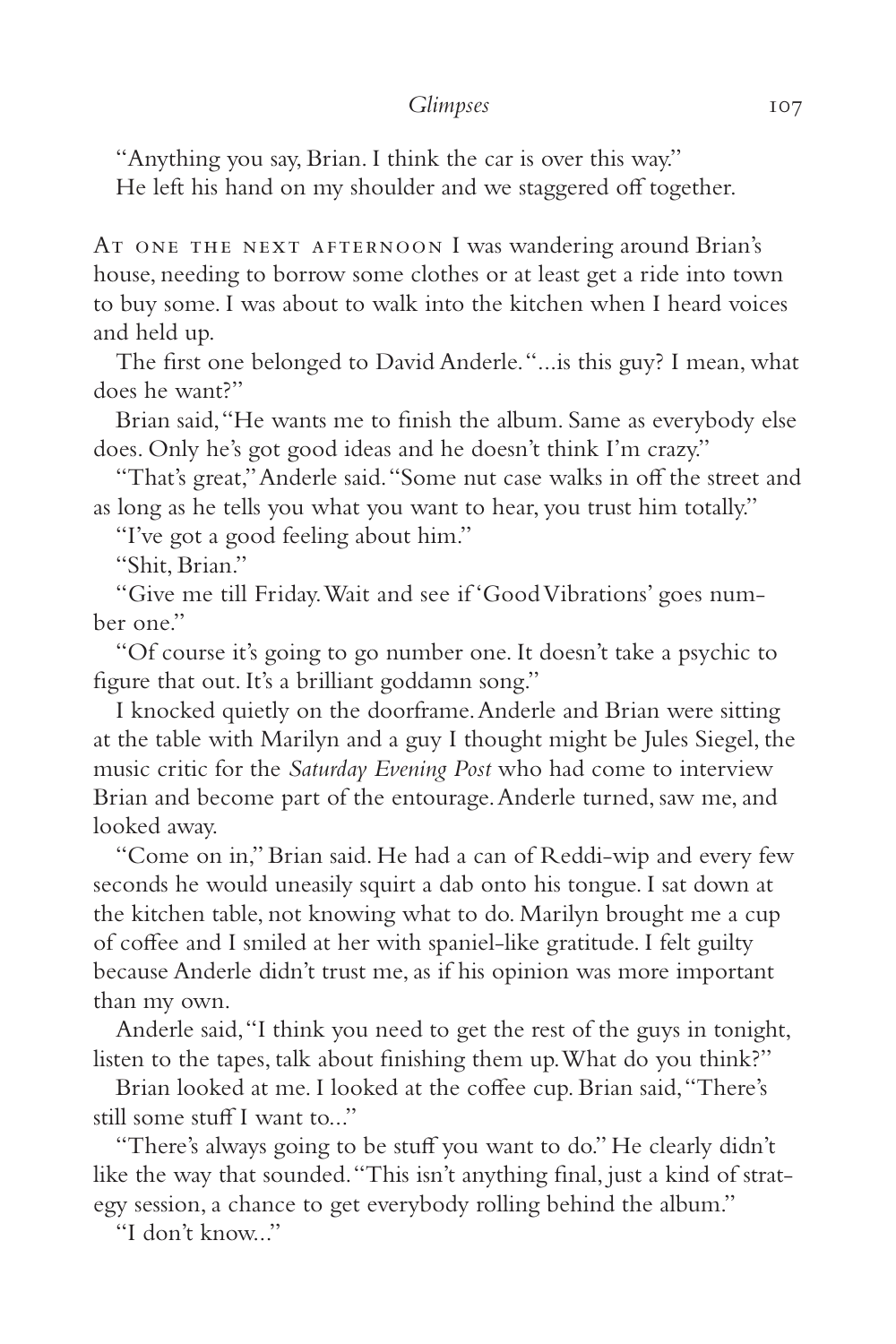"Brian, you've got to do it sometime. Sooner or later they've got to hear what you're up to."

I wanted Brian to stop looking at me. "He's right," I said. "You can't keep them away forever. You might as well get it over with."

"Okay," Brian said. "About eight? Here?"

"Okay."

"I'll stop by the studio and get the rough mixes."

"I'll do it. You'd never figure out what was what."

"Brian..."

"I swear, I'll do it."

"Let's go now, then. Both of us."

Brian nodded. "Okay."

I felt Anderle's weariness. He'd been pushing Brian uphill much longer than me, had sat through every kind of craziness along the way, had rolled around on the floor of the studio grunting like an animal, had played his dinner plate with his silverware. He turned to me and said,

"Can I talk to you for a minute?"

"Sure."

I followed him out to the front driveway.

"I don't know what you're up to," he said, "or what you want from Brian. But if you hurt him, I..." He shrugged and looked like he wanted to cry. "He's just a big kid, for God's sake. He's a genius, a sweet, generous, crazy genius and the world needs the music he's got inside him. I can't threaten you, I don't do that kind of thing. All I can do is beg you, don't fuck this up."

"I don't want to fuck it up. I want the record as much as you do. I know that's hard for you to believe, but it's true."

"Will you tell me who you are?"

"My name is Ray Shackleford. I come from Austin, Texas. I fix stereos."

Anderle walked away. He had both hands in the air, turning them, like he wanted to find something to hold on to. "Jesus Christ," he said. "Jesus Christ."

He got something out of the trunk of his car and came back up the sidewalk. It was a fancy shopping bag from the Broadway department store. "Brian said to bring you some clothes, said you were about my size. I hope they fit."

"Thanks," I said, stunned.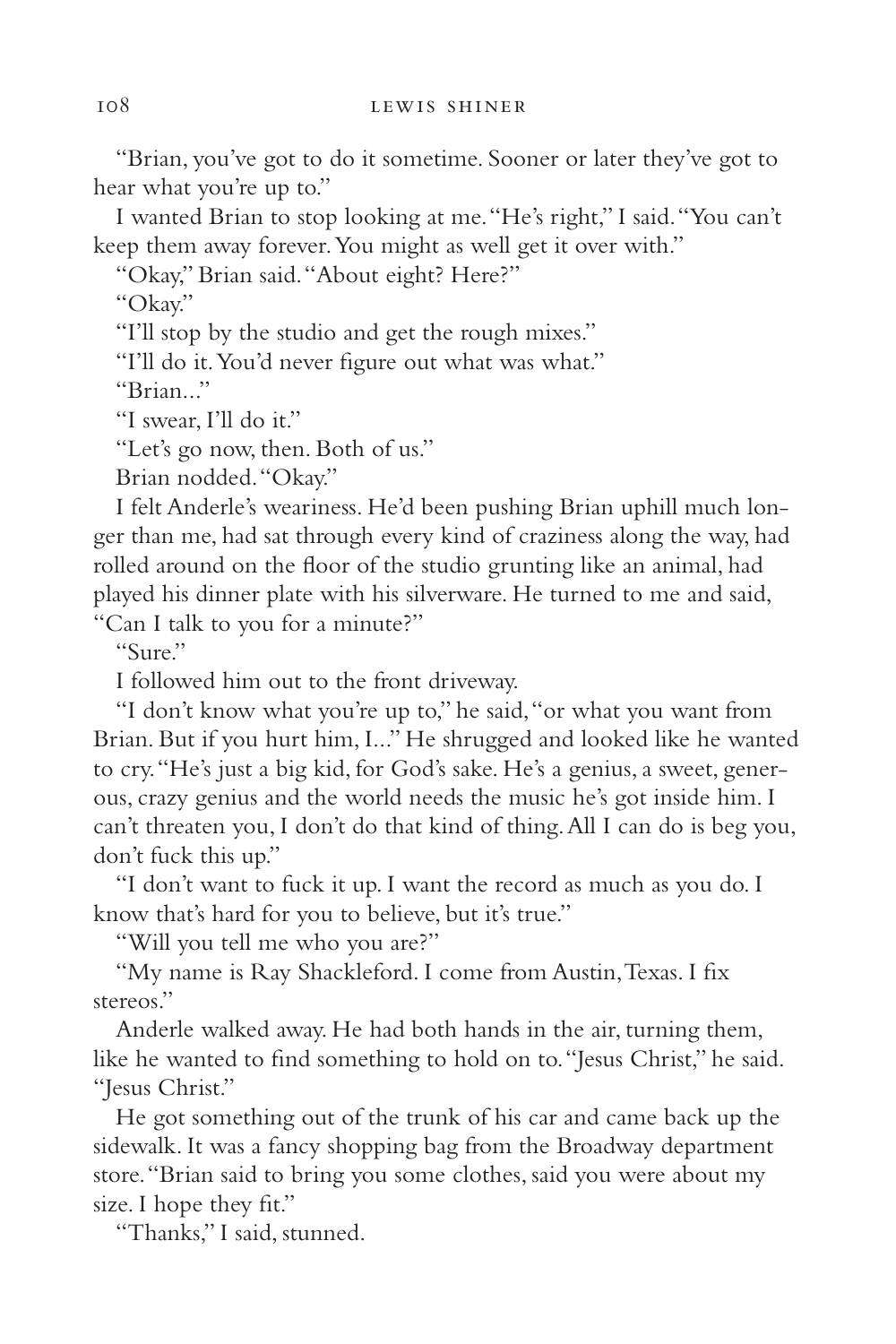"Don't mention it." He started back toward his car. "Please. Don't ever mention it. And if you see Brian, tell him to hurry up."

I SHOWERED and put on clean clothes for the first time in days. I sat in my room and looked out at the city until Brian got back, and then we played pinball all afternoon. He wouldn't talk about the album. I could see how nervous he was by how much he ate. At seven he sent Marilyn off in the Rolls to get hamburgers from Dolores' Drive-In. Mike Love showed up at seven-thirty.

I had always pictured him as small because Brian was so much taller, but he was my height, over six feet. He and Brian hugged and it was obvious that whatever else was wrong between them, they were still family and Mike really cared about him. Marilyn came in with the food and we all ate at the kitchen table. Mike and Brian made stupid puns through the entire meal and ended up throwing French fries at each other.

Al Jardine and Carl showed up together just before eight, with Anderle right behind. Carl was baby-faced and heavy, only nineteen and a year out of high school. Bruce Johnston, who replaced Brian in the touring band, rang the doorbell at eight o'clock sharp, ever the professional. By eight-fifteen Van Dyke and Durrie Parks were there and everybody decided not to wait for Dennis.

Brian herded us all into the dining room. There was a massive Spanish table there, big enough to seat twenty. He'd had headphone jacks installed into the edge of the table and there were headphones like place settings in front of ten of the chairs. Marilyn brought out beer and cokes and coffee.

Once we were settled Brian started the tape. First it was "Do Ya Dig Worms" with the chant, "Rock, rock, roll, Plymouth Rock roll over." It went from that into the bicycle rider theme, then a weird kind of Hawaiian chant, punctuated with kettledrums. I started to feel like I did in the studio when I listened to "George Fell into His French Horn," only worse. The album seemed totally crazy. There was no way it would work. I looked at Mike Love. His face was completely rigid, expressionless.

Brian put on "Cabinessence" which, at least, had a more obvious melody. Not that it mattered. I already knew what was about to happen. Mike took a ballpoint pen out of his shirt pocket and made notes on a napkin. By halfway through "Surf's Up" he was shaking his head. Brian saw it and jumped up and shut off the tape.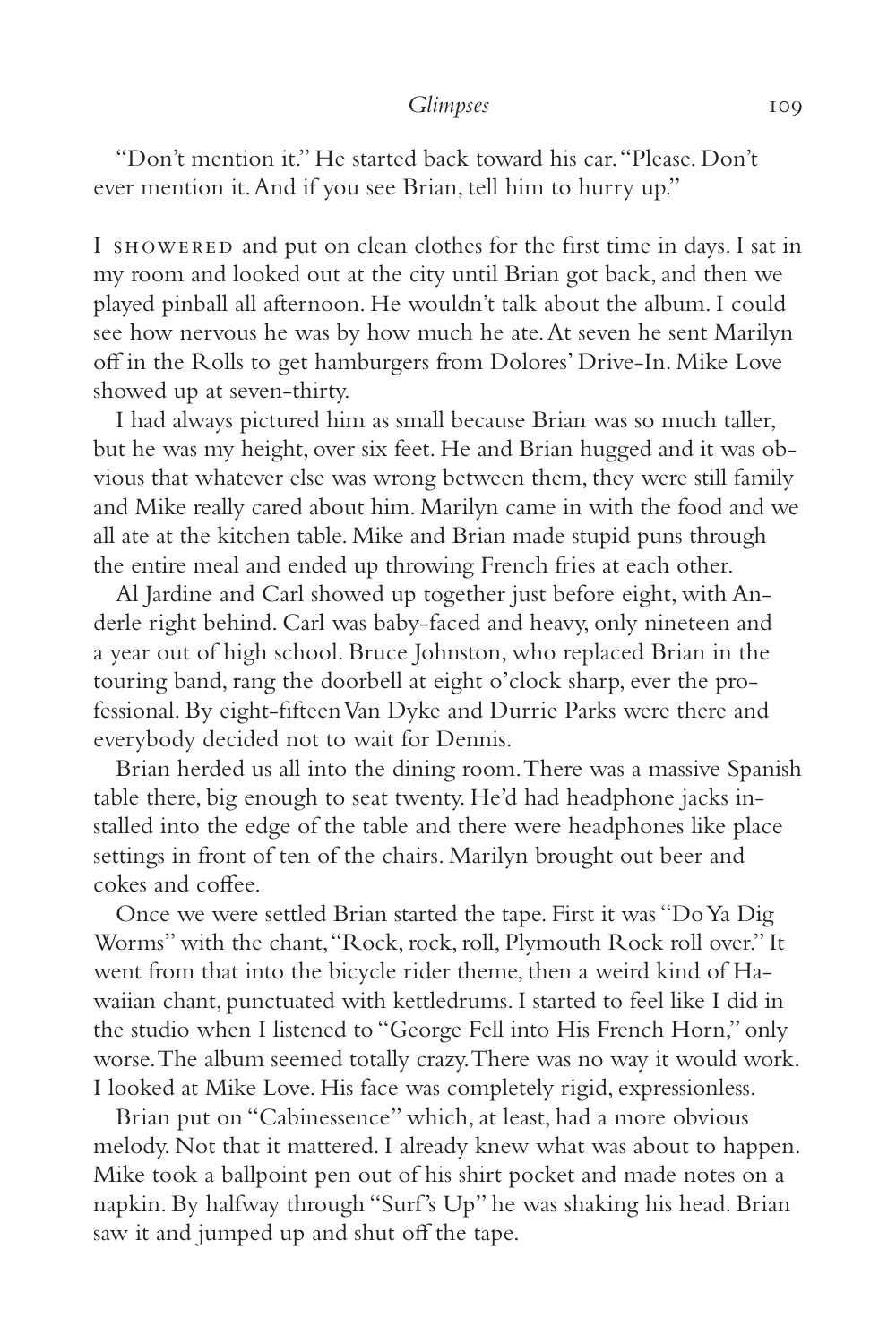We all took off our headphones.

"Mike?" Brian said. "Is something wrong?"

Mike took a second or two to get cranked up, then he let fly. "What is this shit? It's crazy. Why can't you write songs like you used to?"

Brian said, "Cars and girls and surfing."

"What's wrong with that? It's what people want to hear. You don't need other people to write lyrics for you that nobody can understand." I saw Van Dyke flinch; Mike acted like he wasn't there. "You're going to blow it, Brian. Stick to the old stuff. Don't fuck with the formula."

"I like those lyrics," Brian said. He said it with a hesitant defiance, like he expected Mike to jump over the table and hit him for it. I suddenly thought of Jim Morrison and police nightsticks, of me facing my father.

Mike looked down at his napkin. "'Crow cries uncover the cornfield'? Those are the lyrics you like? What the hell is 'crow cries uncover the cornfield' supposed to mean?"

He looked up at Brian, who didn't answer him, then back at the napkin. "How about this one? 'Colonnaded ruins domino.' You want to tell me what you love about that line?"

"Columnated," Van Dyke said.

He finally looked at Van Dyke. "'Columnated'? What the hell kind of word is 'columnated'? Would you care to explain this song to me?"

"I have no excuse, sir," Van Dyke said.

"Just tell me what the hell the song is supposed to be about."

"I don't know what the songs are about. They're about whatever you feel when you listen to them." Over by the tape machine Brian nodded.

"What I feel is a headache. How am I supposed to sing lyrics nobody understands? This is gibberish, and it's going to destroy the group."

Van Dyke stood up. Durrie looked at him with alarm. At that point Dennis strolled in with a lit joint in one hand and an open beer in the other. His hair was past his collar and his eyes were bloodshot. He wore a pink T-shirt, jeans, and no shoes. From what I'd read I'd expected him to be damaged goods, mindless and out of control. Instead he projected a kind of innocence and vulnerability. Which was maybe why women found him so hard to resist.

"Hey everybody," he said. "What's happening?"

Van Dyke said, "I guess I'm just leaving." He stood behind Durrie's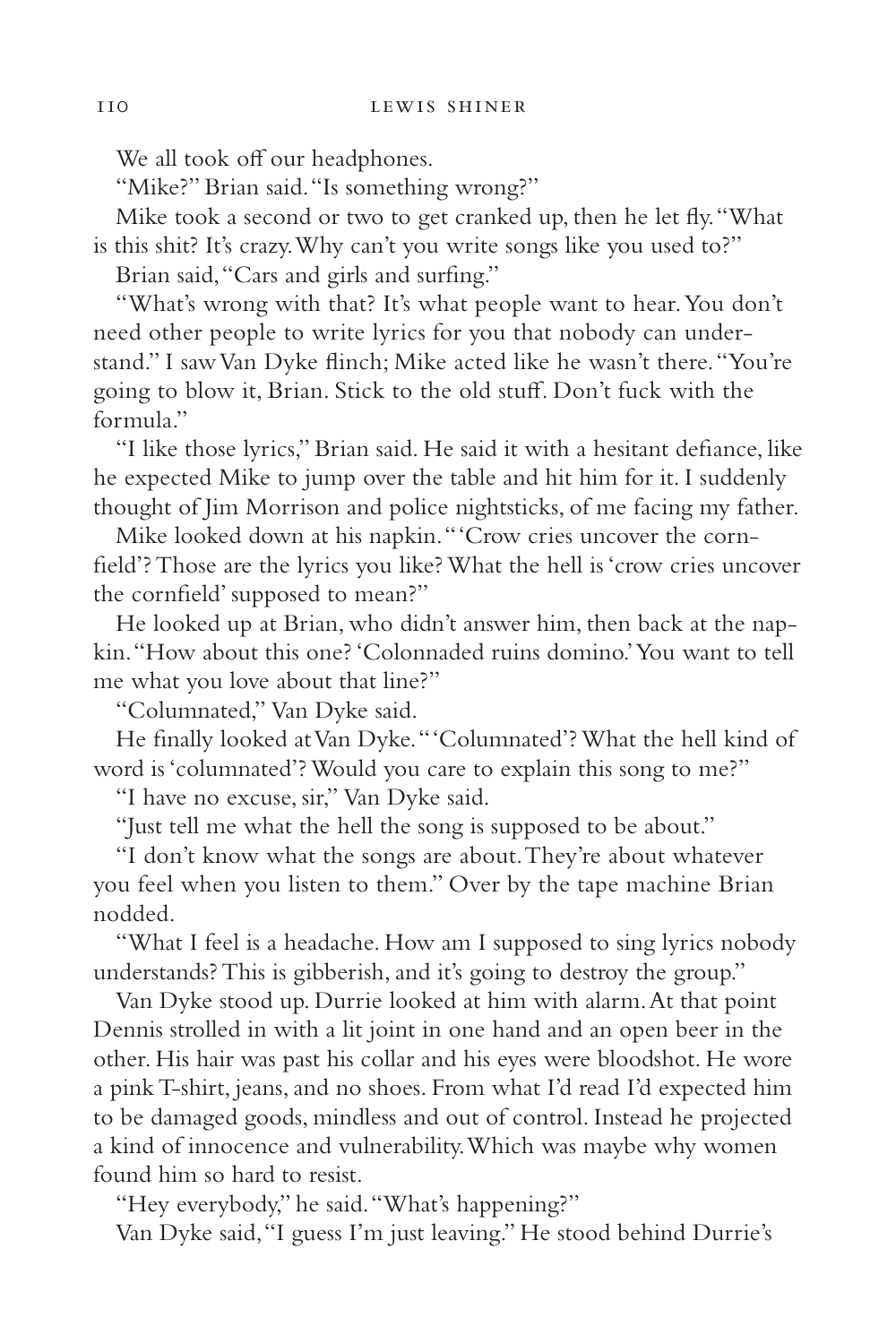chair while she got up. He looked at Brian and Brian wouldn't meet his eyes. Van Dyke and Durrie went out and I heard the front door slam.

Dennis looked confused. "Something wrong?" He nodded to Brian. "Hey, Bri. This the new record?"

Brian nodded. Dennis took a chair and said, "What are we waiting for? Let's hear the goddamned thing." He put the headphones on and Brian restarted the tape. Nobody else made a move for their headphones. We all just looked at each other. Dennis bobbed his head to the music, completely unselfconscious. Then he leaned back in the chair and closed his eyes. After a minute or so I saw a tear run down his face.

The tape ran out and clattered around the end of the reel. Dennis took his headphones off and said, "It's fucking brilliant, Bri. No shit."

Mike looked at him with disgust, then turned on Brian again.

"Have you played any of this garbage for Capitol?"

Anderle cleared his throat. "We've got that lawsuit with Capitol. They don't get to hear anything until that's settled."

Mike gave Anderle a look. It said Anderle was not family and his contribution was not desired. Back to Brian. "Capitol won't like it any better than I do. I'll fucking guarantee it. You can't put any of this shit on the radio." He sighed, tried to look reasonable. "Look, I'm the one out front that has to sell this to an audience. I know what those kids want to hear. I know it because I'm actually out there, day after day, while you're cooped up here with your dope and your weird ideas. The kids love those old songs, cars and girls and surfing and good times. Nobody else can give that to them the way we can. Haven't you got anything for *them?* Another 'Good Vibrations,' even?"

Brian flipped the hair out of his eyes. He looked like a school kid in the principal's office: scared, hurt, defiant. "I guess not."

Mike got up. "I guess not," he repeated. He started out the door.

"Hey, Mike," Dennis said.

Mike turned around.

Dennis held up his middle finger. "Fuck you, man."

Mike started for him. Al Jardine jumped up and grabbed him around the waist. It slowed him down long enough for Bruce Johnston to step in and help. "Come on, man," Al said. "Leave it."

•

I looked at Anderle. His head rested in his right hand, fatigue and despair all over his face.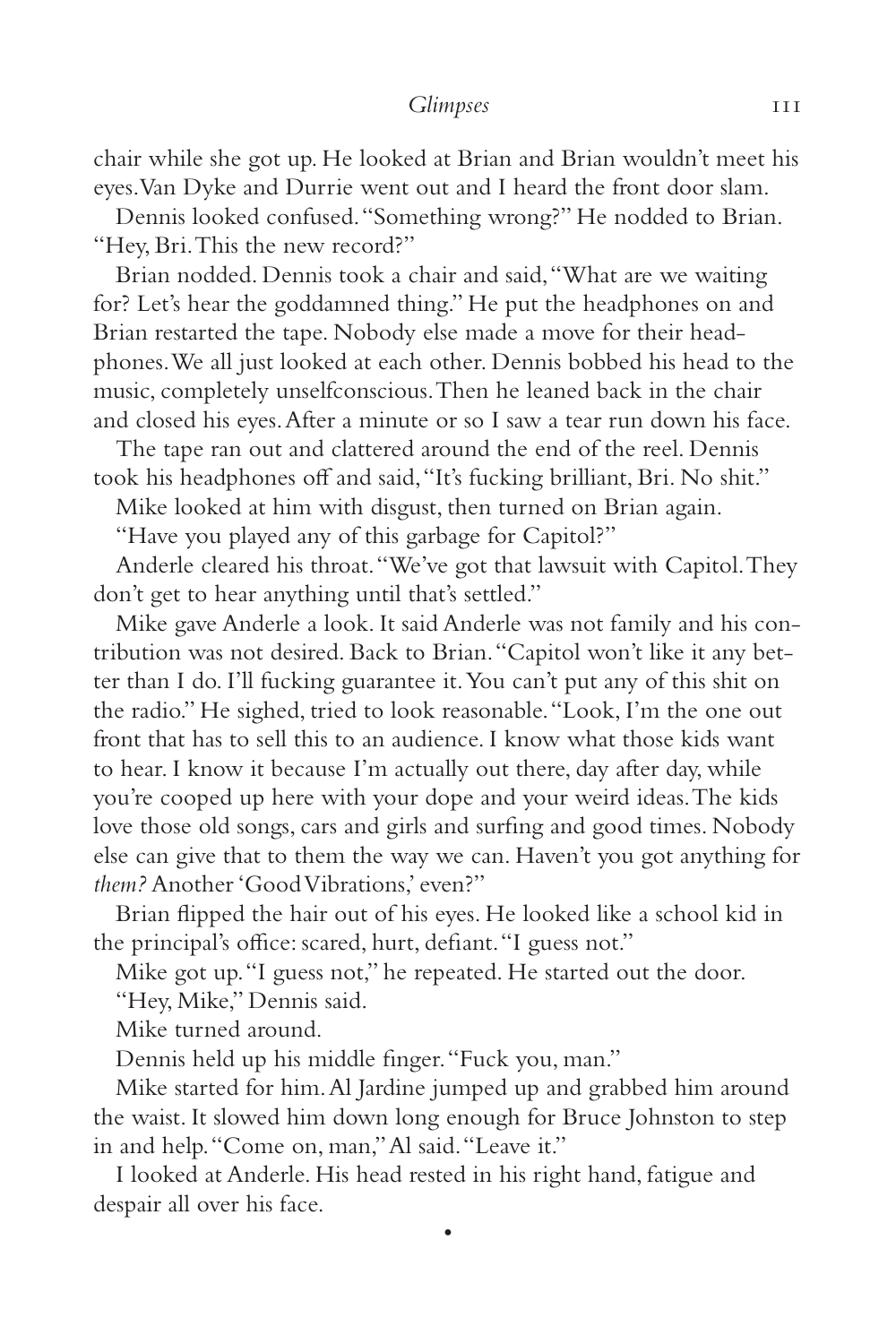IT WAS JUST ME and Brian in the swimming pool at midnight. Everybody else was afraid to talk to him. I was a little worried myself. I'd seen him pout but I hadn't had the full-fledged temper tantrum yet.

It turned out he got calm as soon as he was in the water. "It was just like you told me it would be," he said. "Like, word for word."

"I didn't want to see this happen."

"I know. I know." Brian held up his right hand. It was shaking. "I'm really scared, man. You're from the future, right? In the future there is no *Smile* album, because of all the shit that went down tonight."

"Yeah, basically."

I could see him struggle with the ideas. "So what you want is for me to change the future, which has to mean that you don't like it the way it is. If I change the future, then what happens? Anything could happen. Anything. Nuclear war. The end of the world. I might die. Or Carl, or Dennis."

I didn't say that Dennis was already doomed. He would drown in the Marina Del Rey harbor, December 1983, seventeen years away. "You have to take that chance."

"You're saying make the album anyway. Not a Beach Boys album, a Brian Wilson album."

"Like 'Caroline, No.' You put that out as a Brian Wilson record."

"Yeah, and it died. I'm scared, man. You're telling me to give up my family."

"You don't have to give up Carl and Dennis. They love you. I think they'll stick with you."

"Even if it breaks up the band?"

"It wouldn't have to. The band can go on without you. Carl can produce. They can use outside songwriters. They'll manage."

"IdontknowIdontknowIdontknowIdontknowIdontknow." He leaned forward and fell face first into the water, arms straight against his sides. The force of it took him down a foot or so, then he floated back to the surface and just lay there.

"Brian?" He wasn't moving. I knew he was only kidding around but that image, the body face down in the water, burned holes in my guts. "Brian?" I grabbed his arm and yanked it hard.

He pulled his head up and shook the water out of his hair. "Easy, man, I was just fooling."

I went over to lean against the side of the pool. "It's...my father drowned. That's how he died."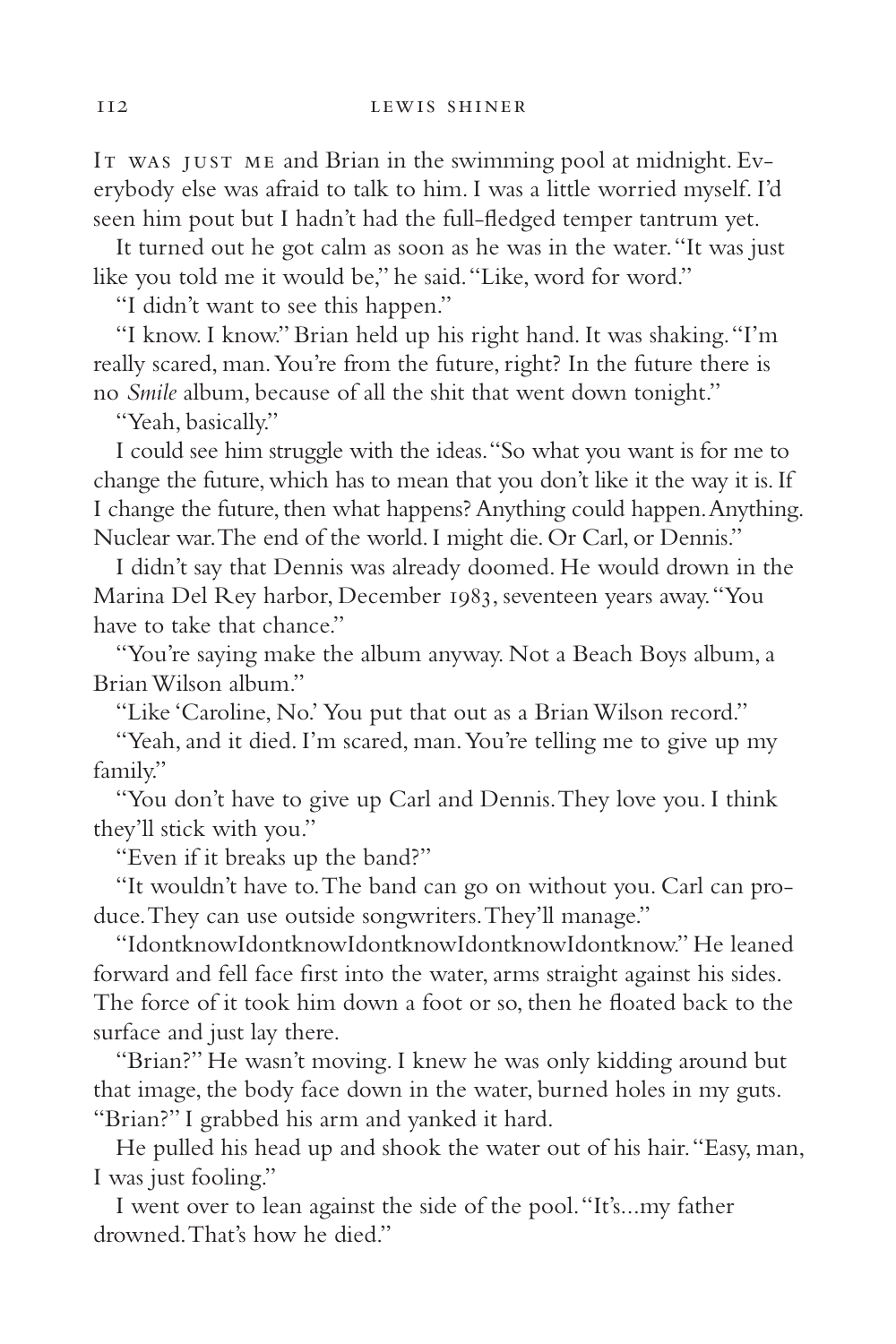"Hey, man, I'm really sorry."

"It's okay. It's not your fault. It's not anybody's fault." I thought about that for a second, then I said, "That's not true. It's our fathers' faults. They've got us both fucked up. This whole thing tonight, this is about your father, not about the Beach Boys."

Brian looked at me.

"Your father has you convinced that nothing you do will ever be good enough. So when Mike tells you *Smile* is no good, you believe him. You're afraid to leave the band because the band is all the family you've got. It would be like leaving your father. You have to get out from under that. You have to believe in your own talent."

"That whole 'Brian is a genius' thing? That's hard to live up to, you know? You start asking yourself, everything you do, is this up to snuff ? Is this genius-level work, here? I don't know if I can handle that."

He had the spoiled, whiny kid look on his face again. I saw then that it was just another way for him to hide. "Cut the shit, Brian," I said, while part of me stood back thinking, you just told Brian Wilson to what? "You know what I'm saying. You know how important *Smile* is. You can't just let it die."

"I'm cold," Brian said. "I want to go inside."

"Fine. Let's go for a ride. I'll tell you about the future."

BRIAN DROVE THE XKE over the hills into the San Fernando Valley. The Valley reminds me of central Arizona, where I spent third through sixth grade playing in brush-covered hills like these. The moon was out, and a few of the brighter stars.

"They'll close pop inside two years," I told Brian, remembering the stuff from Graham's scrapbook. "Then they won't have the money to knock it down. Winos and junkies will move in. There'll be a fire. The place turns into a public eyesore. It's 1974 before they ever tear it down."

"Why are you telling me this?"

"They don't make many records anymore. Everything is either cassettes or these new things called compact discs, or CDs. They're about this big around and you play them on a kind of computer. It's perfect reproduction. In 1989 Capitol will finally release their entire Beach Boys catalog on CD. They're making a really big deal out of *Pet Sounds*, your masterpiece. Because after that the Beach Boys went to shit. There's some okay albums and the occasional good song, mostly a lot of aimless crap.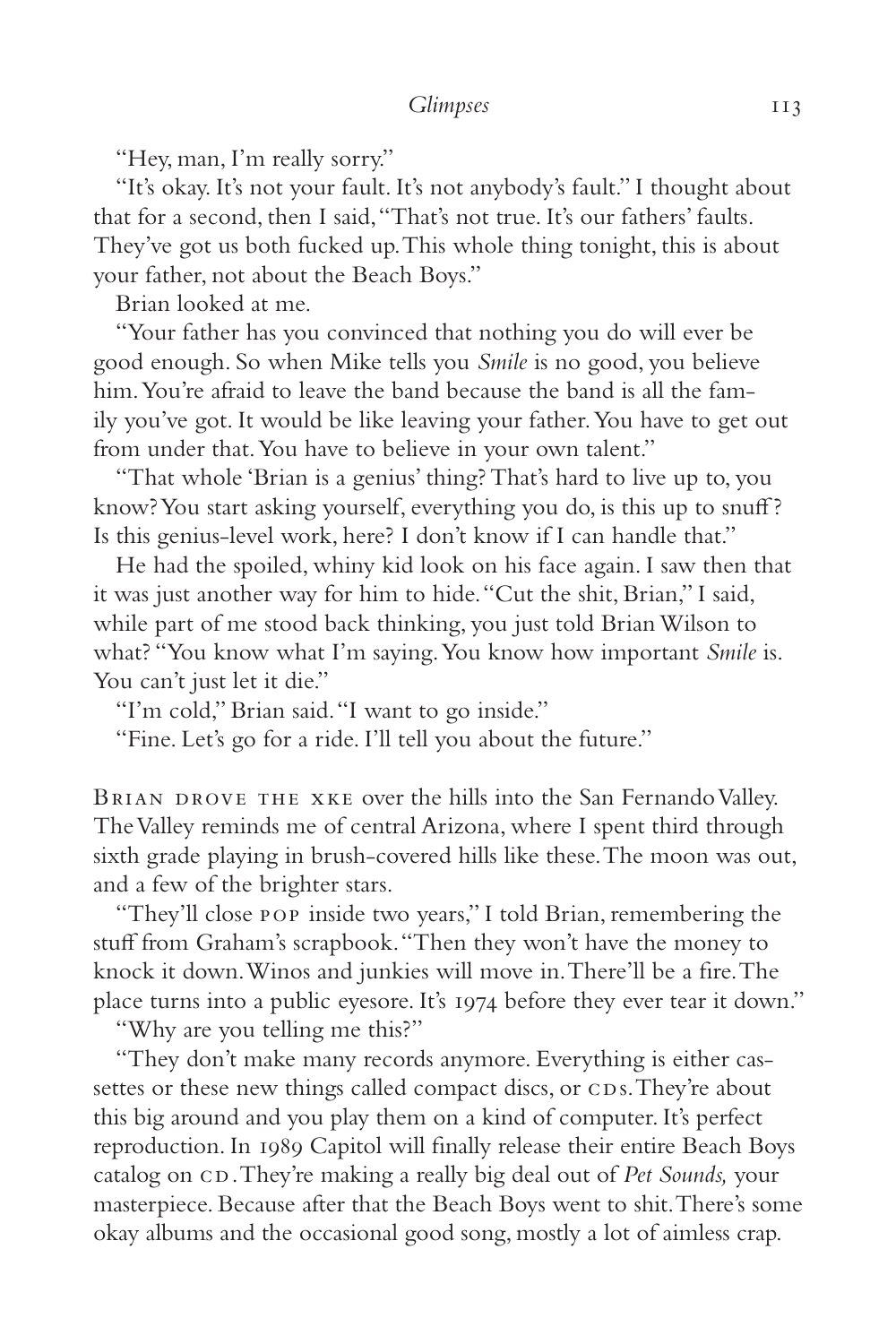No more masterpieces. Not ever. Because you decided to go with your family instead of your music and you knew it was wrong, and knowing it was wrong made you crazy and you couldn't work at all anymore.

"In 1989 there's a kind of sexually contagious cancer called AIDS. That was the last straw for free love. All the rest of the stuff that seemed like a good idea in the sixties, like feeding the world and loving your brothers and sisters, has gone out the window because it costs too much money. We got out of Vietnam but we still have wars because they're good for the economy. Money is all anybody cares about. There's a revolution happening in Eastern Europe, not over idealism but because people there think it will get them cars and TV sets and the good life. For twenty years kids have been listening to this music they call heavy metal, this real ponderous stuff with lots of distorted guitars and posturing and black leather and lyrics about death."

Brian pulled over to the curb. I didn't look at him. I was on a roll.

"There's a hole in the ozone layer that lets in ultraviolet radiation. You can't lie in the sun unprotected anymore without getting skin cancer. Oil tankers are spilling oil all over the world's beaches anyway, and nobody stops them because we don't want to give up our cars. Which create so much pollution that the carbon dioxide in the air is holding in heat, turning the whole planet into a greenhouse. The polar ice caps are starting to melt—"

"Stop it," Brian said.

I finally looked over at him. He was crying now, not some put-on, spoiled child act, really crying, in complete silence, tears running down his face.

"Why are you doing this to me? What do you want from me?" "The album, Brian. I want you to make the goddamned album."

He woke me at eleven the next morning. "Capitol Records just called. Somebody at *Billboard* told them 'Good Vibrations' will be number one tomorrow."

"Congratulations," I said sleepily.

"So what are you waiting for? Get up, get dressed. The studio's booked, I've got everybody on their way. Let's go."

He stood there, shifting his not inconsiderable weight from foot to foot while I dressed and brushed my teeth. He was humming something I'd never heard before.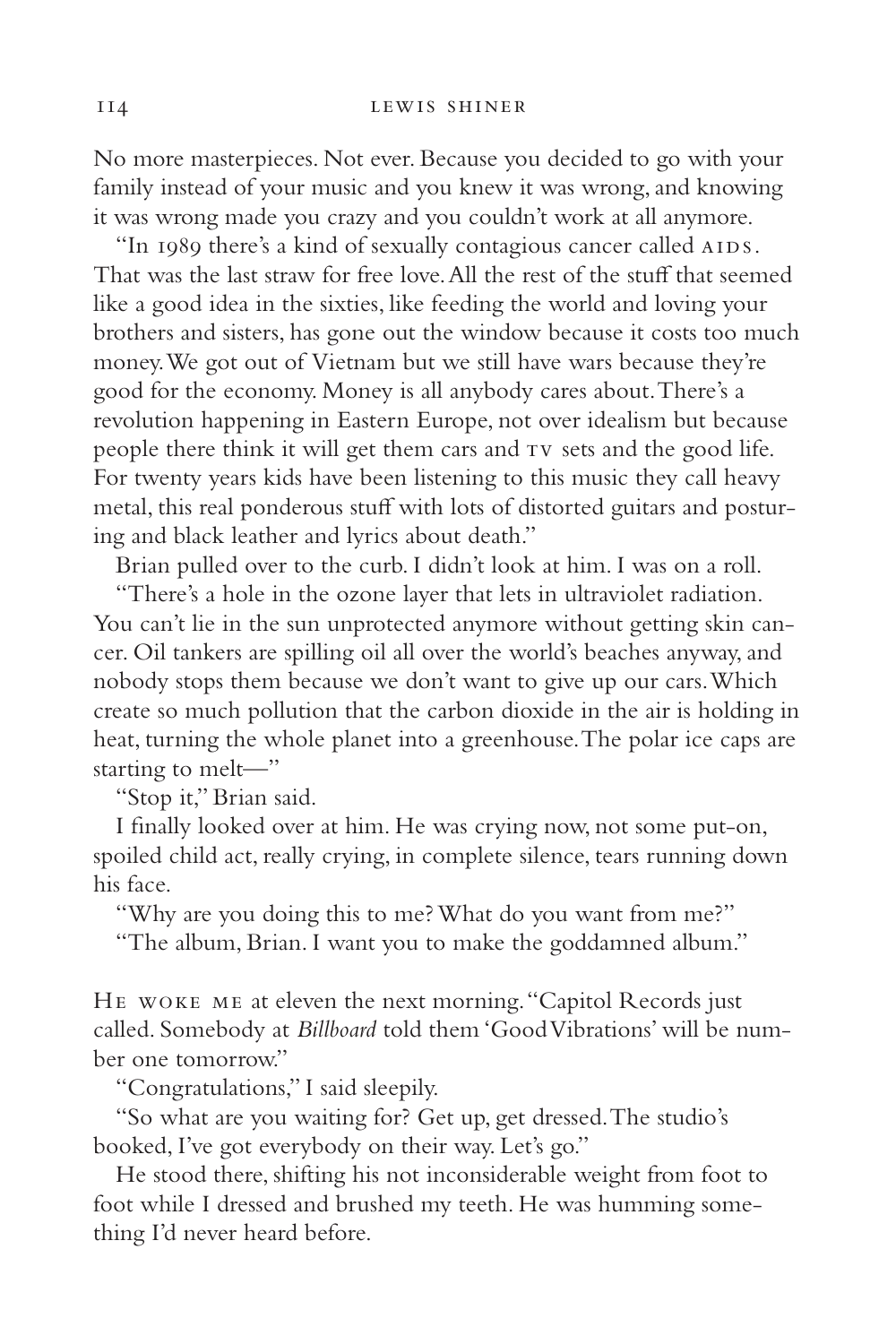The driver was waiting with the Rolls to take us down to Western Studios. "What should I do today?" Brian asked me.

"It has to be your album, not mine."

"I don't know what I want. I've got feels for a bunch of things I haven't done much with." "Feels" were what Brian called his basic musical ideas for songs, scraps of melody or chord progressions. "There's 'Look, 'You're Welcome,' 'I Ran,' 'I Don't Know'..."

"What was that you were whistling this morning?"

"'I'm in Great Shape.'"

I tried not to show any reaction. It's a song that's listed on the album jackets that Capitol printed for *Smile;* otherwise there's no remaining evidence of it. I hadn't even heard of the titles of the other songs he'd just rattled off at me.

"Okay," Brian said. "I've got basics for it somewhere, but who cares? We'll do it fresh."

The Wrecking Crew was already in Studio 3, Brian's favorite. Marilyn's sister Diane, who did the hiring and the booking, met us in the hall wearing a short knit dress, her dark hair tied back in pigtails with orange yarn. "We've got everybody here," she said.

She reached out to fuss with a loose thread on Brian's sweater. It was a wifely, almost a motherly, thing to do.

We went in. There were maybe a dozen people already packed into a studio that could barely hold all of their equipment. Most of them seemed to have cigarettes lit. I recognized Hal Blaine, one of my all time heroes, and Tommy Tedesco who would go on to write a lot of guitar columns in the eighties. Blaine was the first drummer I learned to identify by ear, back when I was in high school. I saw his trap set in the corner and I have to say it made my heart beat a little fast.

They were all happy to see Brian. It was sincere, not like the boss had just walked in. Within ten minutes he had them all in their places and learning the song. He would either sing them their parts or play them on the piano. Tommy Tedesco had a tough time with the guitar part, shaking his head, even when he finally got it the way Brian wanted it.

"Brian, that sounds like shit," he said.

"Trust me, you'll see."

They did a take. Sitting there in the studio the balance of the instruments was all wrong and I could hear too many overtones on the drums. But the playback sounded wonderful, all but the guitar.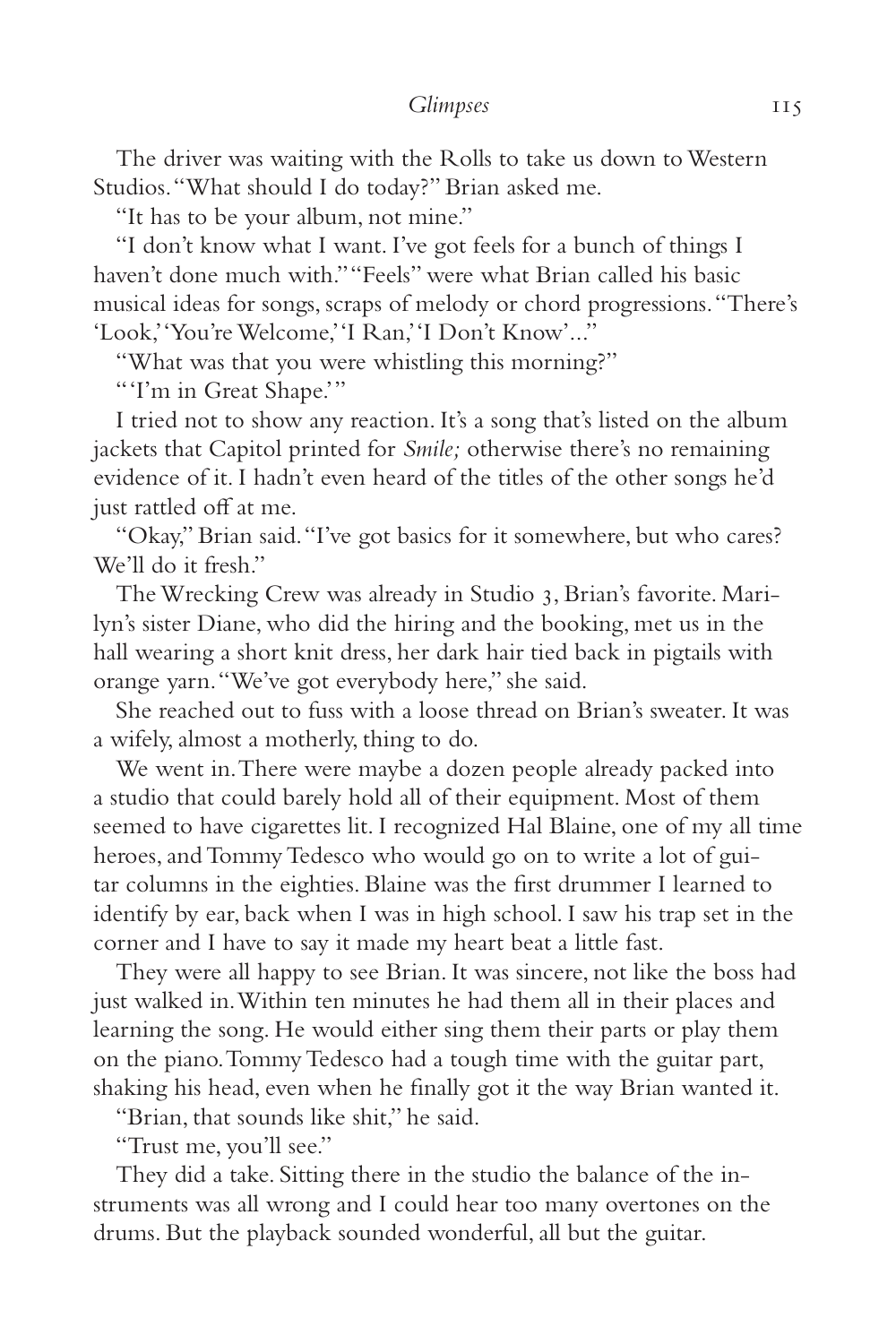"Did you hear that, Brian?" Tedesco said.

"Perfect," Brian said.

"It sounds like shit."

"Trust me," Brian said.

It's like he had on a Walkman and was trying to get the band to play along with what he heard. He knew where every note was supposed to go without writing anything down. He could sing what any given instrument was supposed to play at any given part of the song without having to think about it. While the tape was running he conducted with both hands, as if he could sculpt the music while it hung in the air.

I can't remember ever being happier in my life than I was there, watching Hal Blaine and listening to the rest of the band play a brandnew Brian Wilson song. Everything Blaine did was surgically precise: timing, tonality, dynamics, everything. The whole time he was making goofy faces or had a cigarette hanging out of the corner of his mouth.

Brian got a take he was happy with and went immediately into overdubs. Tedesco was still unhappy about the guitar part. They laid down the overdubs and played it back while Brian sang the melody he'd been whistling that morning. Suddenly the guitar part was perfect, inevitable. Nothing else could possibly have worked.

"See?" Brian said to Tedesco, who had his hands in the air, shaking his head and grinning. "See?" You couldn't miss the energy that sparked through Brian's entire body. It was bigger than he was. He put a rough mix of "I'm in Great Shape" on acetate and sent the Wrecking Crew home. I helped carry a couple of Blaine's tom cases and got to shake his hand. I thought Brian would be ready to go too. Instead he sat at the piano and recorded a beautiful solo piano part that almost sounded like New Age music, or Brian Eno. When it was done he told me it was the "Air" section of the Elements suite.

"What about 'Wind Chimes'?"

"How'd you know about that?"

"Everybody thought that was supposed to be 'Air.'"

He seemed to look through me for a minute, like he could see all those people in the future looking back at him. "No, man, 'Wind Chimes' is like its own song."

At two in the morning, in the back of the Rolls, he smoked a huge ball of hash to celebrate. He was still bubbling over with excitement. "I feel good about this," he said. "I can feel it coming together. The mixes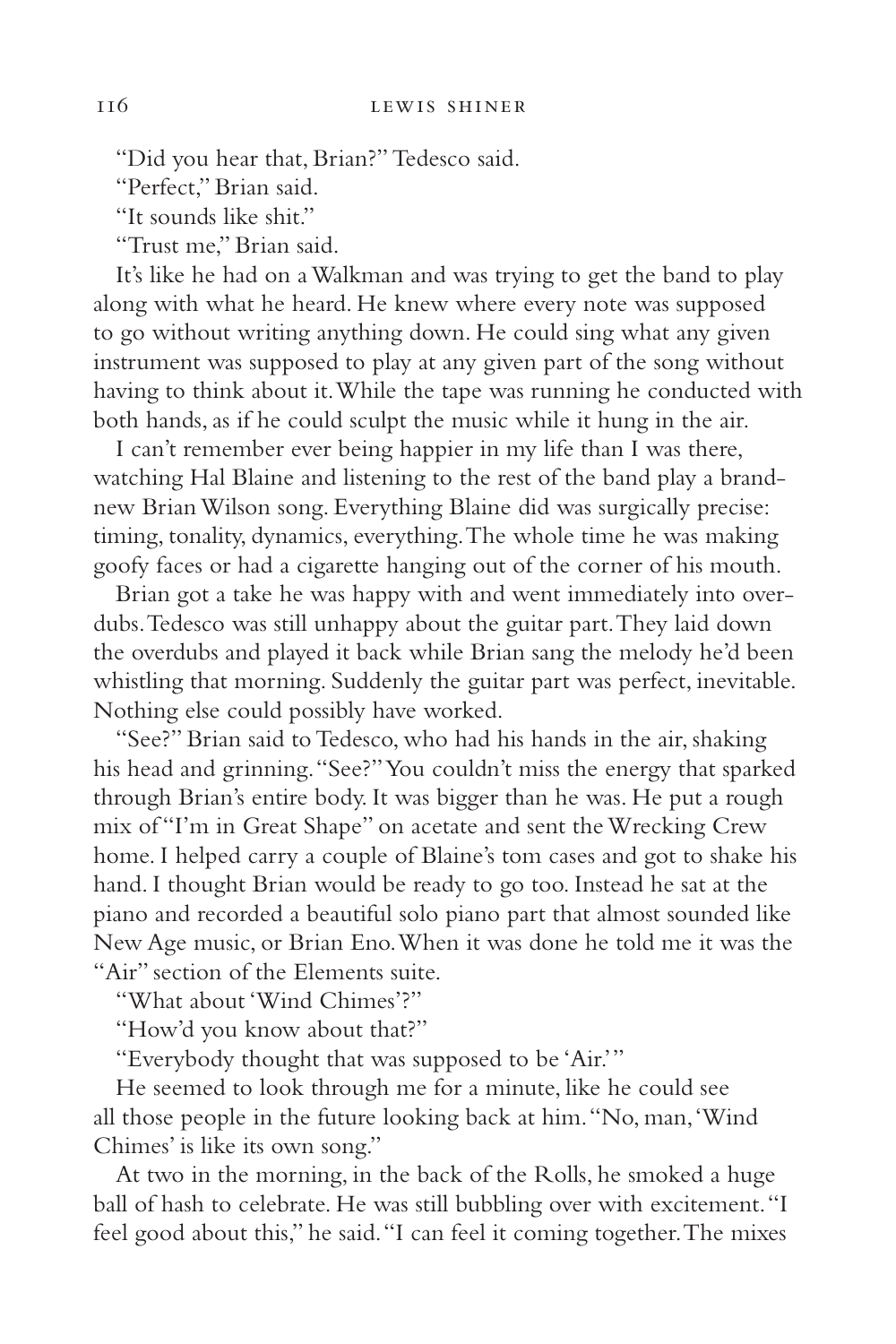Mike heard were still rough, it wasn't polished like 'Good Vibrations' was in the end"

He was back to the band, fighting to keep his hopes alive. I didn't have the heart to knock him down. "Maybe you should go ahead and get some finished mixes," I said carefully, "with all the vocals on there. Use Dennis and Carl if you want, but get everything completely done. Then if Mike wants to get involved you can always record him over the parts you have. Right?"

"Right," Brian said. "Yeah, okay."

"Listen, do we have to go straight home?"

"No, man, where do you want to go?"

I had the driver take us to Santa Monica. We took Sunset all the way, and I watched out the right-hand window as we passed the block with the Whiskey a Go Go, the London Fog, and Hamburger Hamlet. The Doors had just moved up to the Whiskey and their name was there on the marquee, second to the Buffalo Springfield. The show was over and kids were pouring out onto the already crowded Strip. I saw somebody out of the corner of my eye, on the roof of a car on Clark Street, screaming at the moon. It looked like Morrison, but I'll never know for sure.

I rolled down the window, smelling history in the air, and it smelled like dope and buckskin, incense and perfume. The Strip was drawing disaffected kids, runaways and musicians, dealers and groupies by the thousands, the way San Francisco's Haight would draw them the next summer. The sidewalks were literally teeming. For the last month there had been riots every weekend over a 10 pm curfew that was designed to keep the kids away and let developers take over the Strip. The focus was a coffee house called Pandora's Box, and the cops had been brought in by the busload, swinging nightsticks and firing tear gas. We'd already passed Pandora's Box back at Crescent Heights, closed and on its way to becoming a traffic island.

It was the start of something. The riots sparked Stephen Stills to write "For What It's Worth" and within a month it would be on the radio. Like the song said, the battle lines were drawn now, with the cops and developers and store owners on one side, the *Free Press* and the musicians and the kids on the other. The cops would back off and the curfew would end and the riots would die down, but from now on everyone knew this was war.

I wanted to shout at them to cool out, to love each other, not to let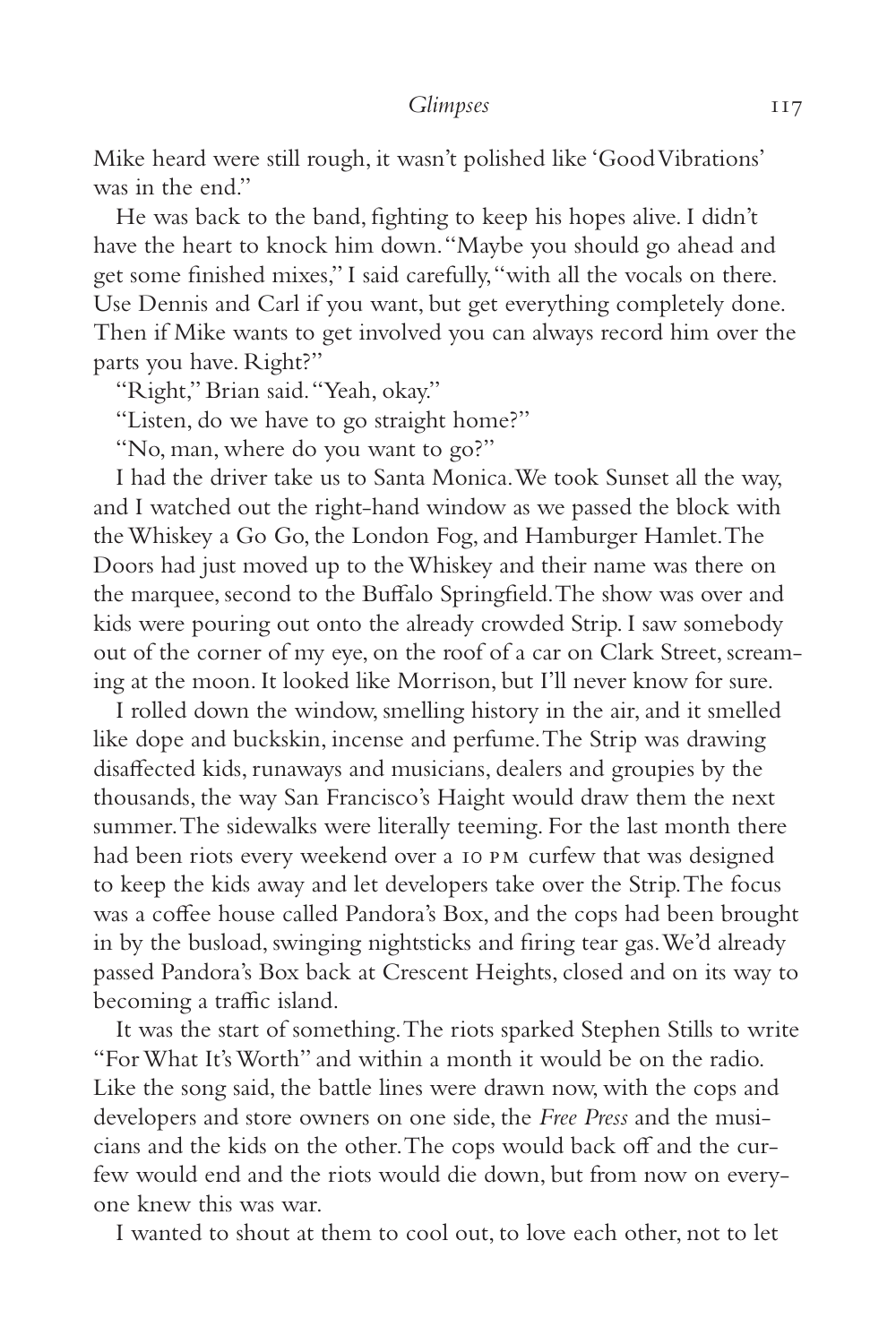the lizard-things inside them run wild. Then I thought, maybe *Smile* will do that. Maybe Brian has already done it for me.

We wound our way through the foothills to Santa Monica. I got out on Ocean Avenue near the spot where, in twenty-two years and a few months, I would puke my guts out. The thing that had made me sick, the part of me that wanted to curl up with strange starlets on somebody else's couch, was calmer now.

Brian and I sat in the damp grass. There were a couple of protohippies out as well, a girl with long ironed hair and a boy with bangs and glasses and a black turtleneck sweater.

"It's really going to happen, isn't it?" I said.

"The album?" Brian seemed blissful. "Yeah. I guess it was kind of floundering there. Maybe I needed a kick in the ass. Now I know I can get a tape to Capitol for Christmas. With that tape at stake, man, I bet they settle that lawsuit on the spot."

Not if they don't like the tape, I thought. I couldn't understand why I wasn't happier. Brian was going to finish *Smile* and I was there to see it. Hell, it would be due to me. Maybe it actually would change the world. Maybe, if and when I ever got back to 1989, the world would be a better place. Maybe Elizabeth and I would be in love the way we were at first. Maybe Alex and I never broke up.

I was blindsided by a sudden rush of emotion. I lay on my back and crushed blades of grass between my fingertips. Waves of change ran out from me in all directions, shifting the universe, and I was suddenly terrified. I didn't want to be responsible. If Elizabeth had never existed, if I had Alex back, would it make any difference?

"You doing okay, man?" Brian asked.

"Sure," I said. My throat was closed up and it was all I could get out. "Listen, I was thinking. Are you tired?"

"No." He didn't seem to hear anything wrong with my voice. I opened my eyes wide and let the night air burn into them. Brian was carried away with the heat of his creation. I loved him anyway. I remembered his hand on my shoulder outside the party, bringing me back.

"Maybe we could like get a burger or something and go back to the studio. I'm really in the mood to work. I could do some vocals, do some mixes. What do you think?"

Say yes, I told myself. I got up on my elbows and nodded. "Great," I said.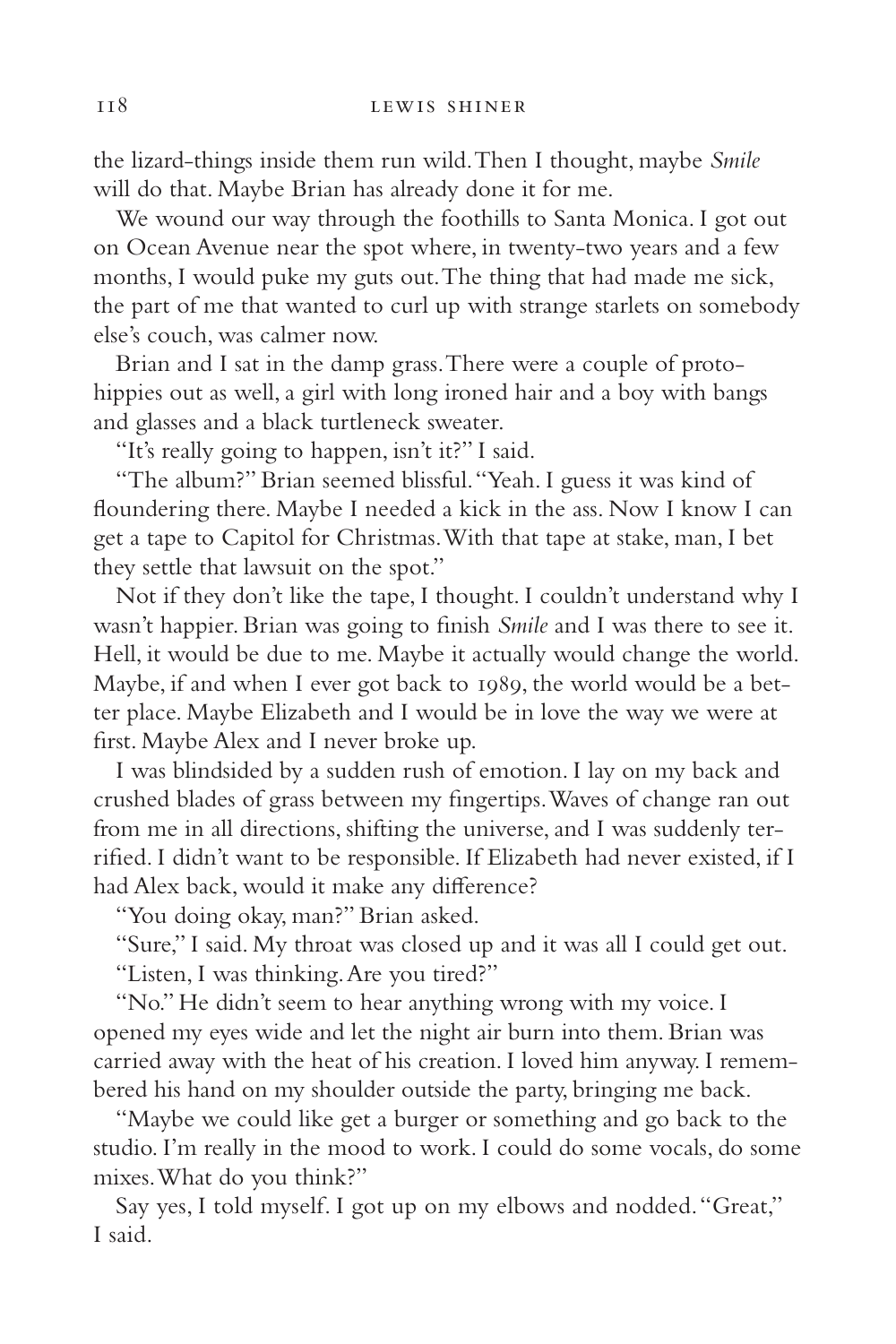"Are you sure you're okay?" "Allergies," I said. "Let's go."

IN THE CAR I told Brian the joke about the guy who gets a flat tire in front of the insane asylum. While he's changing the tire, see, all the lug nuts roll away and fall into the storm drain. So the guy is standing there, trying to figure out what to do, when one of the inmates leans over the fence and says, "Why don't you take one lug off each of the other wheels and use them to hold the spare on till you can get to a garage?"

So the guy says, "Wow, that's really a great idea, I mean, for a guy who's, well, you know..."

And the inmate says, "I may be crazy, mister, but I'm not stupid." I like the punch line even better in Spanish, the way I first heard it: *"Estoy aquí por loco, no por pendejo."*

Brian loved it, especially the Spanish, which he made me repeat three times, until he had it perfect.

It took Brian six days to finish *Smile,* like Jehovah in the Old Testament.

I watched it come together and I saw why nobody else could have reconstructed it from the tapes in the vaults. It was like the Tommy Tedesco guitar part. Nobody but Brian knew what the missing pieces were, and the missing pieces changed everything.

He worked all day and all night. We would sleep five or six hours in the morning and then go back to it. He delegated what he could and then put all the pieces together. I was in charge of sound effects. At four one morning I got caught holding a microphone to a fountain in somebody's front yard in Bel Air. The cops called the studio and Brian somehow kept me out of jail. I taped myself digging a hole in Brian's back yard and riding a bicycle with a playing card that rattled against the spokes. I went out for hamburgers and bags of produce. That's me biting the celery on "Vegetables," a part played by Paul McCartney in another version of history, the one that ends up with *Smiley Smile.*

The biggest thing I did was keep Brian away from Mike Love. At least fifteen times Brian wanted to play something for him, and every time I convinced him to wait just a little longer, to wait for that finished master.

He wrapped up the last vocals at 11 pm on December 7, a final touch-up on something called "Grand Canyon," which had ended up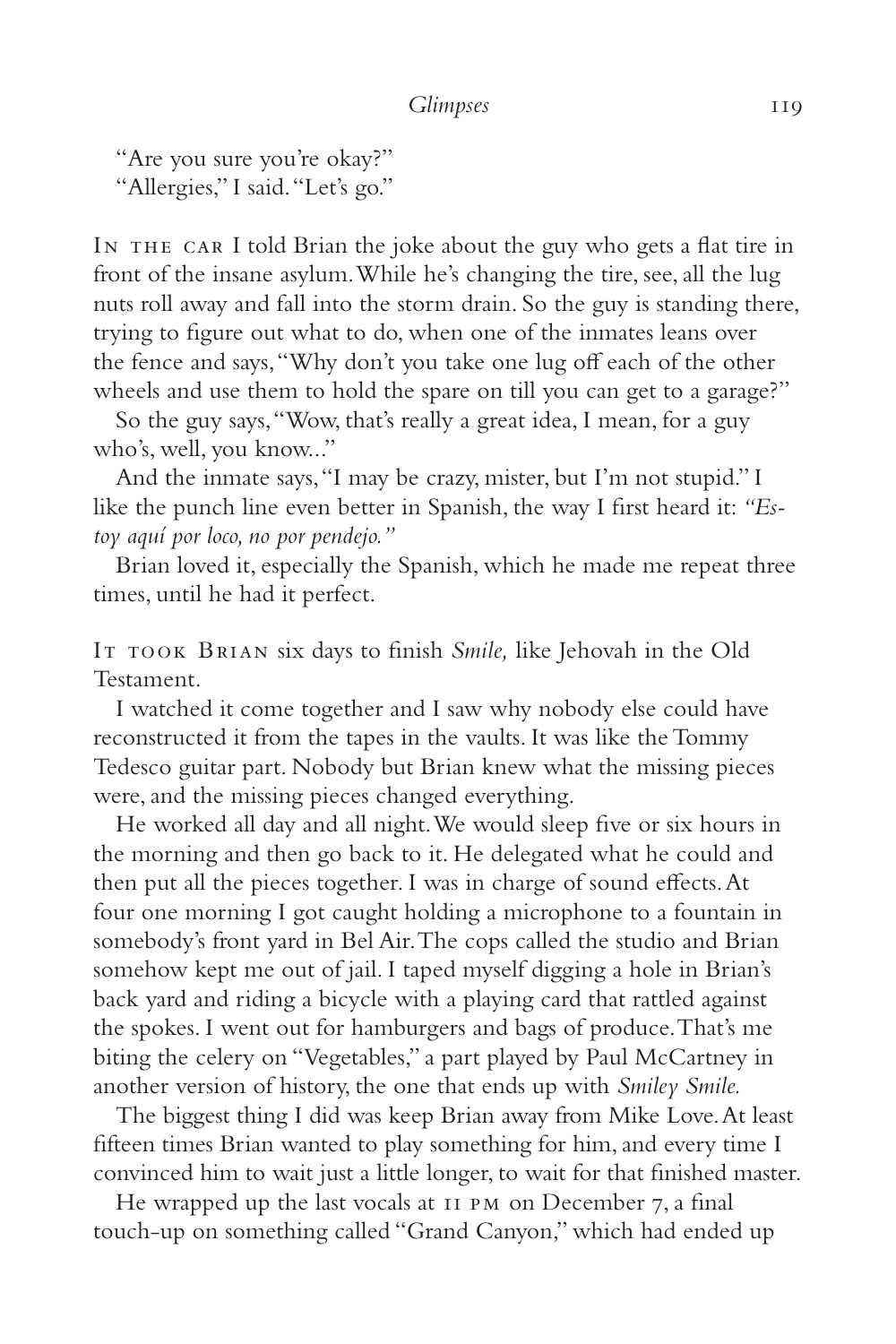being the "Earth" section of the Elements suite. He mixed it down, spliced it into his test reel, then ran us out of the studio so he could listen to the whole album by himself. It was me, David Anderle, Diane Rovell, and Carl, in the hallway waiting.

"Capitol's not going to like it," Anderle said.

"Here's what you say," I told him. "You say, 'You guys may not sell a million units of this today. But you will eventually. You'll still be selling copies of this record in twenty years.' Then you should have Derek Taylor give an acetate to the Beatles. McCartney especially. Maybe he'll give you a quote you can use in publicity."

"A quote?" Anderle said. "Like on a book cover or something?"

"Why not? You have to market this as a work of genius, not a piece of disposable pop." I was wired, ecstatic. It was so close.

"It could work," Anderle said. "It might actually work."

Brian came out half an hour later. He was smiling.

WE SAT IN the darkened studio. The fear that I'd felt that night in the park, sitting by Ocean Avenue, came back strong. I wanted the light on. I knew I couldn't ask Brian. It was his grand moment and I couldn't take that away from him.

The tape started. The sound of a pedaling bicycle (me), laughter (human), laughter (horns). A distant, tinkling foretaste of the bicycle rider theme, then into "Heroes and Villains." It's a full-blown comic opera, complete with legendary cantina scene, gunfights, and even, buried deep in the mix, Brian's voice saying *"Estoy aquí por loco, no por pendejo."*

Then into the "Barnyard" and "Do Ya Dig Worms" segment, "The Old Master Painter" and "You Are My Sunshine," on through "Cabin Essence" at the end of side one without a break. I couldn't tell if it was crazy or not. I was too close to it, somewhere deep inside the music, fitting it carefully into my head so I wouldn't lose a note of it, smiling and crying at the same time.

Brian's voice came over the intercom. "Side two," he said.

"Good Vibrations" led off. Instead of fading where the single did it went into a brief orchestral section which recapped the bicycle rider theme, slipped into a few seconds of "George Fell into His French Horn" and then segued, amid the laughter of horns, into "I'm in Great Shape." Then "Child Is Father of the Man," "Vegetables," and the Elements Suite proper: "Grand Canyon," "FreeFall," "Mrs. O'Leary's Cow,"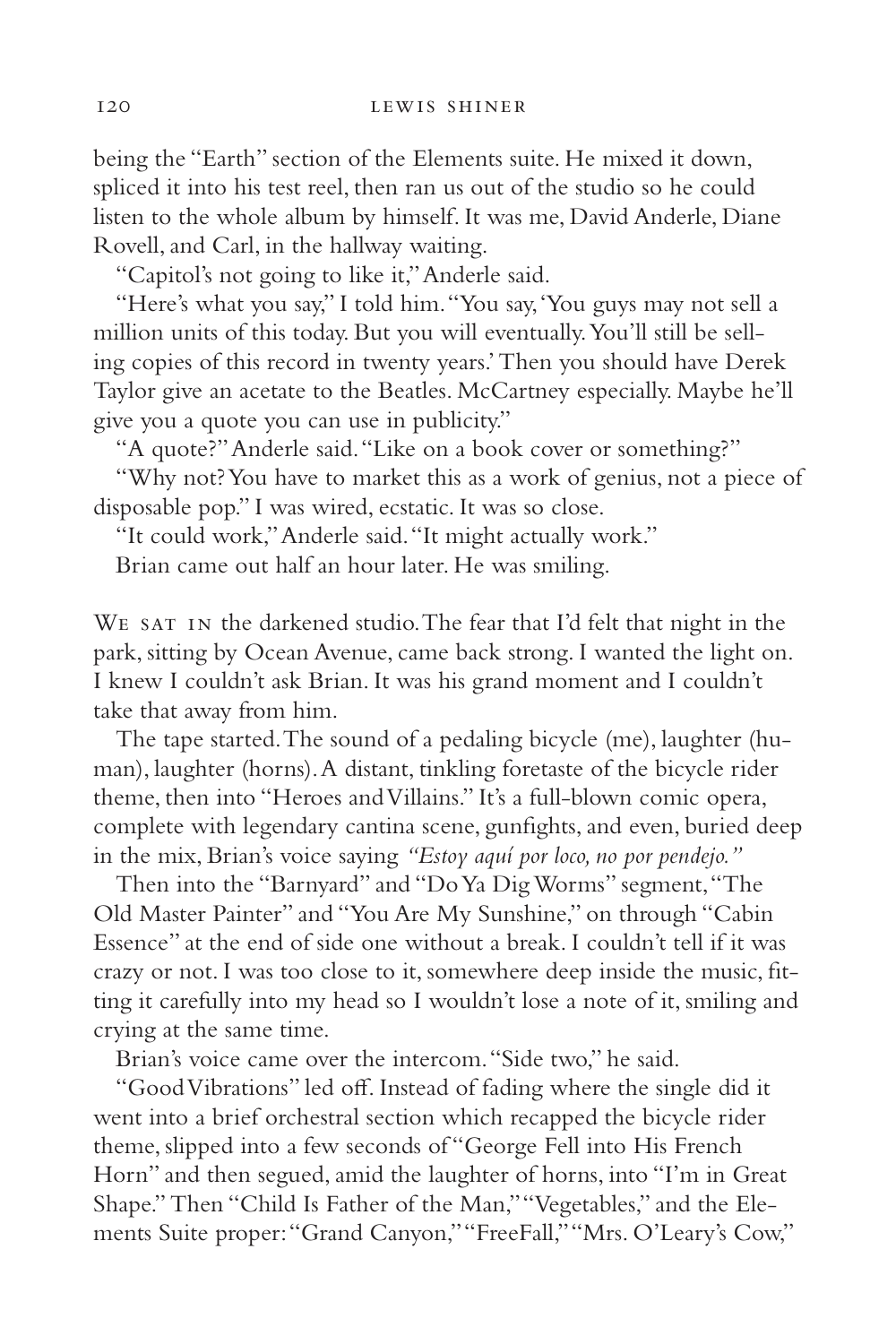and "Love to Say Da-Da." Then, finally, "Surf's Up," complete with columnated ruins dominoing.

I knew "Surf's Up" would be the last song. It was the thing I'd been afraid of since the lights went out. With the first notes, spare and haunting, just piano and bass and Brian's voice, I started to shake. Like the version I knew, it built into a reprise of "Child Is Father of the Man" and then it went further, pulling everything in, the "ahhhs" from "Good Vibrations," the cellos from "Old Master Painter," the laughing horns, finally the "Bicycle Rider" theme and I knew it was over, all of it, not just the album but everything I'd come for.

The final notes of the harpsichord swelled instead of fading, kept getting louder and louder until they distorted, until I could feel the pressure of the sound in my ears. I didn't know if it was the tape or me. I couldn't see the lights from the booth. I thought I might have fallen onto the floor. I couldn't tell. I only knew that I'd found *Smile* and now it was me that was lost.

When I was a kid I used to have this hallucination. I would lie in the dark and see the fibers in my pillowcase getting bigger and bigger. It terrified me. I thought I was about to fall through the spaces between things, between the fibers, between the atoms. And now it had happened, I'd come loose and I was falling and there was nothing solid around me, my atoms were falling through the spaces between the atoms of the chair and the floor and everything was dark.

I wished I'd had the chance to say goodbye to Brian.

Somewhere someone said the word "Doctor."

It was dark because my eyes were closed. I opened them up.

I didn't have to say "where am I" because I was obviously in a hospital. I didn't have to ask "when" because Elizabeth and my mother were both there. I didn't have to ask if anything had changed because when Elizabeth looked at me there was relief and love but there was anger and sorrow in it too.

A nurse came in and picked up my wrist. It looked thin and there was a glucose drip stuck into it. "Welcome back," she said.

"Yeah," I said. "Right."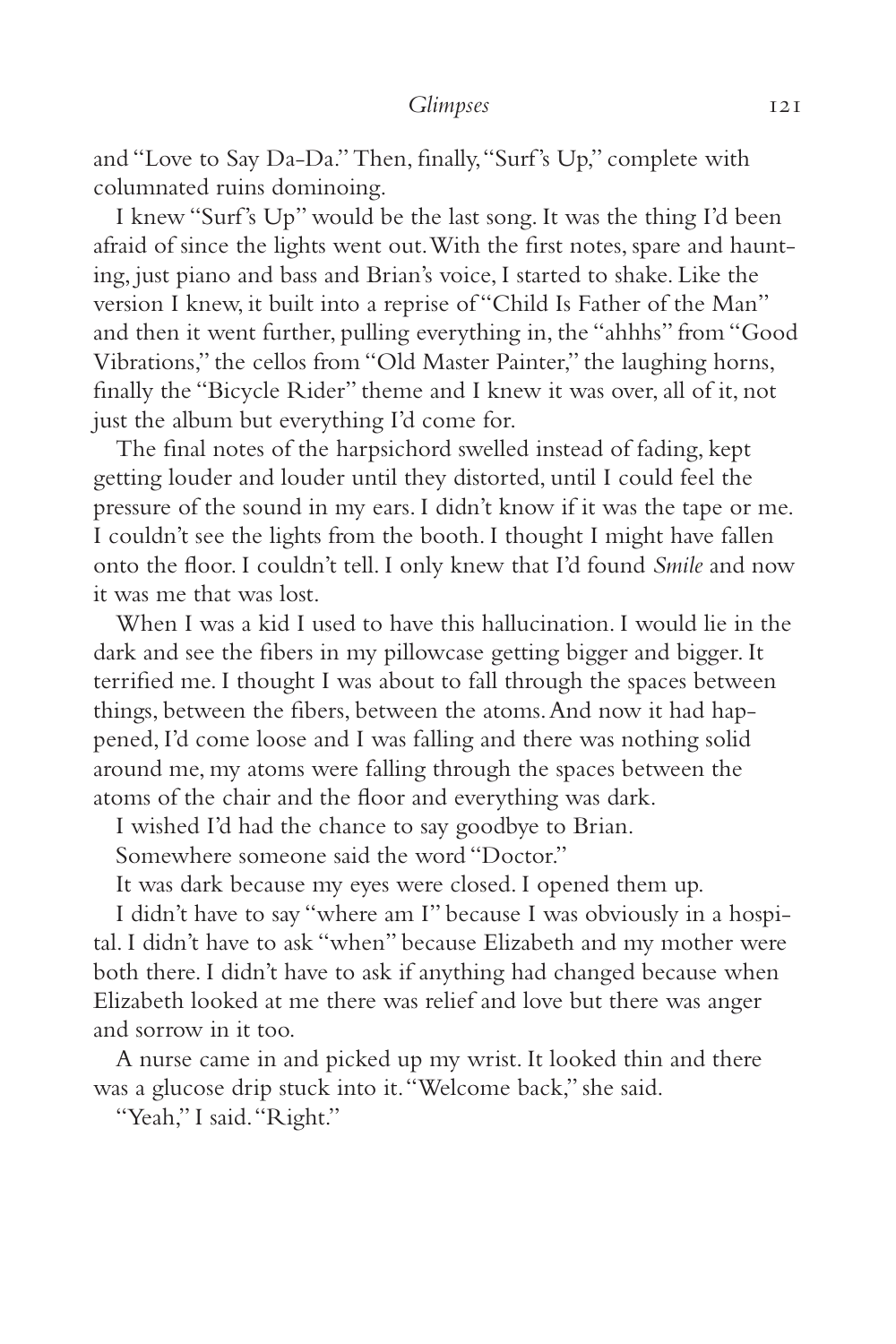# chapter five in transit

On the approach to Cozumel, the plane comes around low to show off the reefs. The water is so clear it looks like there's something the matter with it, some kind of purple ooze on the surface. Then you blink your eyes and it clicks into place. The purple is submerged coral heads. The milky blue-green is where it's shallow over a sandy bottom. Out past the reef, where it gets sunset blue, that's the drop-off. Three or four hundred feet straight down, farther than a scuba tank can take you.

That's where my father bought it, there on the edge. I sat in the plane and looked at it, and after a couple of seconds I reached up to shut off the air-conditioning nozzle. I crossed my arms and felt goosebumps on the skin.

The guy in the next seat gave me a concerned look. I didn't want to talk about it. I've talked about it to Elizabeth and Graham, I even talked about it to Brian, and talk has gotten me nowhere.

MY RENTAL CAR sat on Laurel Way for two days before somebody called the cops. When they finally came to tow it off they found me sprawled across the floorboards, dehydrated, apparently in a coma. The rental papers had Graham's address on them, and he got me into a private room and sent for Elizabeth. She did the right thing and called my mother, though it meant a week of her apologies for being there. Then they both sat down to wait for me to live or die.

One doctor said alcohol poisoning. Another one thought maybe some kind of blood-sugar problem. Elizabeth was convinced it was a plain, old-fashioned psychotic episode. Consequently I woke up to every test in the book, from glucose tolerance to Rorshachs and mmpi. The doctors found a guy pushing forty who drinks too much and doesn't get enough exercise or decent food. The shrinks didn't find anything at all, but then I've always been good at tests.

The first chance I got I phoned a record store and asked for *Smile.* The kid who answered was maybe sixteen and had to look it up in the *Phonolog.* "Not listed," he said.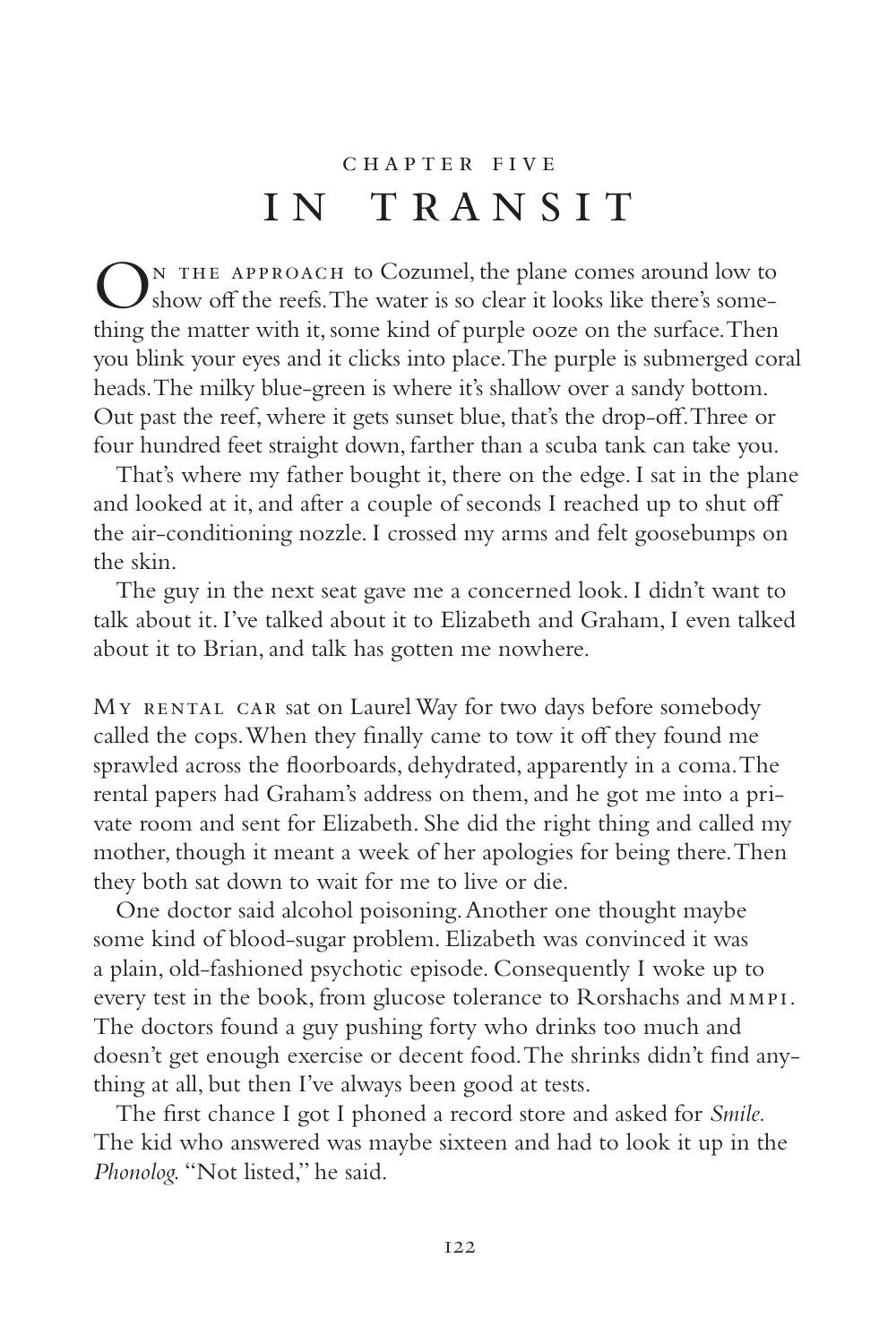I asked for a manager and got a woman who said, "I know the album you're looking for. I'm sorry, but it never got made. It's kind of a musical holy grail."

So if I changed things, it wasn't in my world. Not yet.

As soon as the hospital let me go, Elizabeth booked us a flight to Austin. She convinced my mother that I would be okay without her. She was a little cold about it, but I let it go. I only managed a couple of minutes alone with Graham before we left, long enough to tell him that I'd found the album, that we'd do the tape when I was stronger.

When I first got home I slept twelve or fourteen hours a day. I couldn't stand the smell of beer and couldn't eat anything but eggs and turkey sandwiches and vanilla yogurt, just white food. I found myself crying a lot, not for any reason that I could understand. Nothing seemed real. It still doesn't. I've been taking long walks every day, three and four miles. I roam the neighborhood, watch the cars on 290. If the weather's nice I take my shirt off and work on my tan. Elizabeth hasn't mentioned getting pregnant again. We hadn't made love, needless to say. It's like all of that never happened.

I spent a couple of late-night hours on the phone with Graham. *Celebration of the Lizard* was selling like crazy and he was hot for the followup. He'd got hold of one of the original insert booklets Capitol printed for *Smile* and he bootlegged the art for our CD. Everything was printed and he pushed me to come do the master tape. I tried to tell him about me and Brian, about the way Brian had changed me. All Graham could see was the music.

I keep coming back to my father, and I've started to dream about him again. In one I'm trying to exercise, to do some sit-ups, and my father is standing on my chest. I hit his leg with my fist and he still won't get off. I ask my mother for a hammer so I can smash his leg with it. Then I realize this is the wrong approach and pull his sock down and try to tickle his foot, not playful at all but deadly serious. He then tries to tickle me with equal seriousness, and there is this contest of wills being fought in this totally ridiculous way.

The dream seemed obvious. Hating my father was not working and I have to find a less violent way to deal with him. That was when I started to think seriously about Cozumel.

I was an emotional basket case, and I knew making the *Smile* tape would wring me out even more. One night toward the middle of April,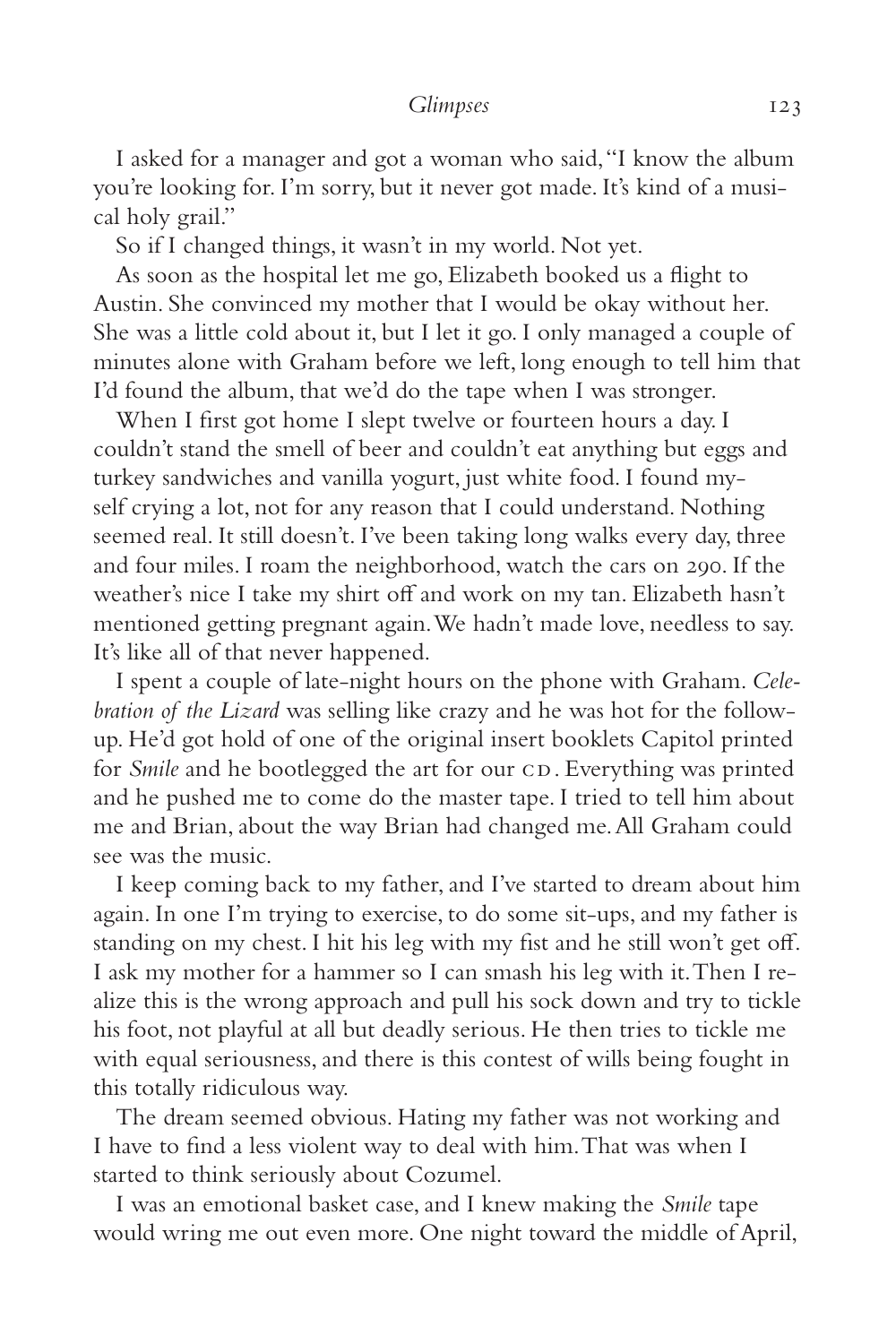Elizabeth and I were eating in front of the TV. We had the doors and windows open and the air was full of honeysuckle and the sound of crickets. The news was about the Iran-Contra trial which was just getting started, and Abbie Hoffman's death which might have been suicide, and drug cult murders just over the border in Matamoros. It all connected with the sixties in my mind, the way everything had gone to pieces since. Elizabeth was only eleven in 1968. How could I explain? I said, "I've been thinking about Cozumel. About us maybe going there."

Elizabeth looked at me in disbelief. "How am I supposed to find time to go to Cozumel?"

Something happened to me then. Up to that point I was a guy who wanted to work out some problems with his marriage. In the back of my mind was our honeymoon in Cozumel in 1979, right before we moved to Austin. Maybe I thought all that sun and sand could get something started again. But when Elizabeth looked at me like that I thought, this is not just another argument. This is serious and I want to be very careful. My heart started to pound. "Just for a week," I said. "We could do it next month, after school lets out." You have to try to meet me halfway on this, I thought. Just halfway.

"This is still about your father, isn't it? What are you trying to prove? What's in Cozumel that's going to change anything?"

It was like she wanted me to snap. I'd already decided this was not going to be my fault. "It's about us, too. Don't you think it would do us good to get away?"

"We can't afford it."

"I can pay for it out of Graham's money."

"I thought you'd spent that."

This wasn't about my going back to LA to do another album. I wanted to stick to the issues. "There may be some more coming in."

She didn't move except to turn toward the TV, only it was like she was falling away, falling down the huge chasm between us. There was nothing I could say, nothing I could do to reach her. "I don't think I want to go to Mexico," she said.

"Well, that's it, then, isn't it?" And it was. Inside I was numb except for a clear, calm voice that said, as of now, this marriage is over. There's nothing left to hold on to. I should have told her then and there that I wanted a divorce, but I didn't have the guts. I'd been biting my tongue too long.

I looked down at my plate of spaghetti. It had gone cold and inedible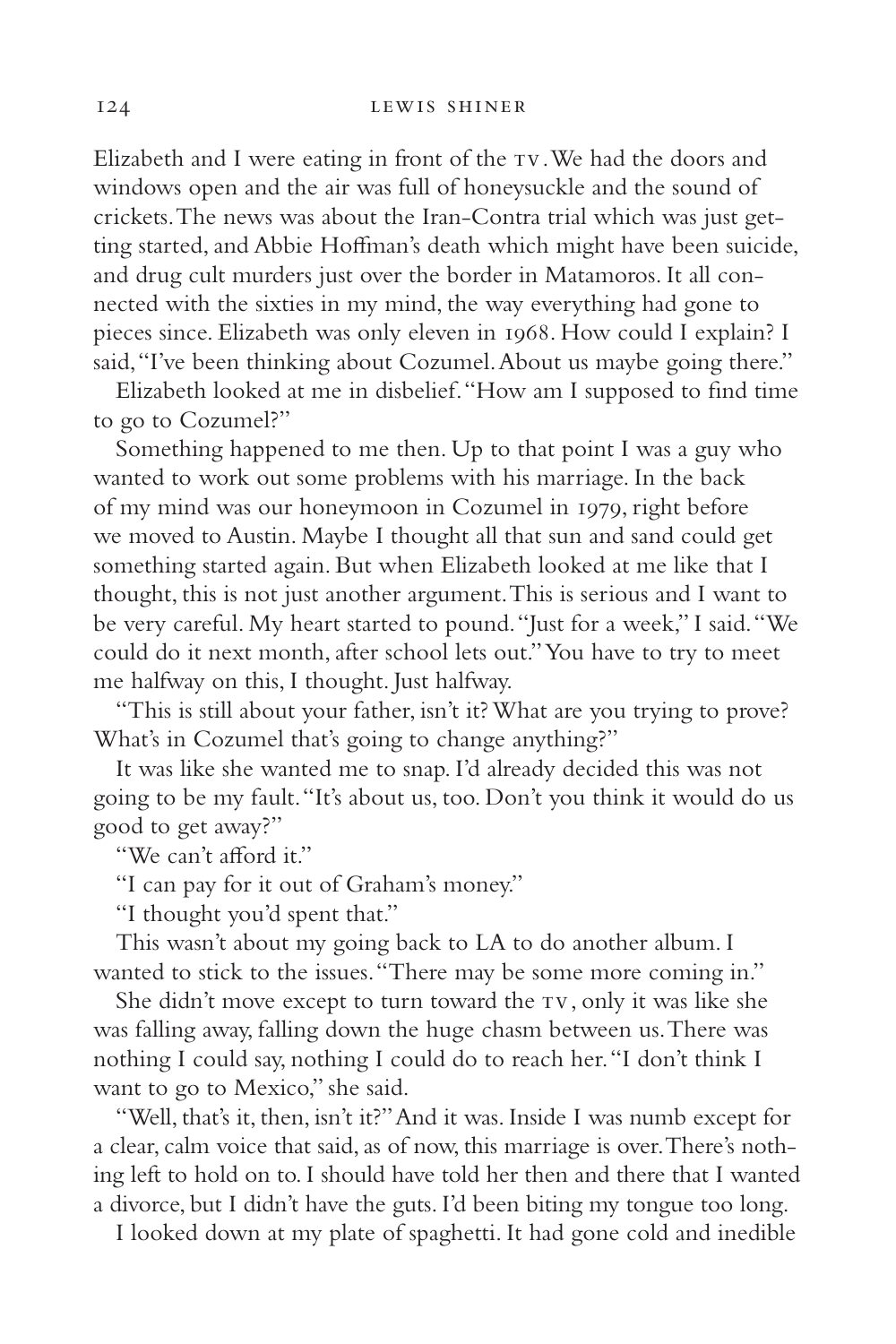in a matter of seconds. I picked up a piece of it and put it down again. I'd cooked, so the dishes were Elizabeth's. I went upstairs and listened to *Pet Sounds* for a while, then I called the airlines and made some reservations. To LA first, then to Mexico. I felt giddy with relief.

THE DIVEMASTER is named Tom Crane and he was at the airport to meet me. I recognized him from my mother's videotape. He looked perfect for the part: tan, weathered, calm. He had a beard and balding hair that were both trimmed short, thongs, white jeans, a blue *guayabera.* He pushed off from the wall and said, "Mr. Shackleford?"

Mr. Shackleford was my father, and he's dead. I said, "Just Ray. Please." We shook hands.

"I want you to know how sorry I am about...everything. We did all we could—"

"I know all that," I said. "I'm not down here to make trouble, I promise you."

Suddenly this thin woman in dark glasses stood next to him. "Then why the hell *are* you down here? If you don't mind my asking?"

I hadn't realized they were together. "Sorry?" I said.

Crane rubbed his forehead. "This is Lori," he said. "My...assistant. She's worried about lawsuits and all that. I tried to tell her—"

"I've got no complaint with you guys," I said. "You were real good to my mom. I'll put it in writing if it'll make you feel any better. I've just got some personal stuff to work through, that's all."

I couldn't manage a smile. I was hung over from a celebration blowout with Graham the night before. We'd finished the final mix on *Smile* and we were both pretty thrilled. I had a cassette copy in my suitcase, along with my handheld recorder, a portable CD player, and a bunch of CD<sub>s</sub>. You'd think I was down for a music convention.

She wouldn't have gone for the smile anyway. She projected this image of tough and impatient and not in the mood for my bullshit. Her clothes looked like they'd been thrown on in a hurry: a loose red cotton blouse, tucked here and there into cutoffs, and nothing else but rubber thongs. Hair reddish brown, almost to her shoulders, wavy and lighter at the ends from a perm that had grown out. She wasn't quite as tan as Crane and the sun had made her nose peel and had left little lines at the ends of her mouth. I couldn't tell anything about her eyes because of her cheap red sunglasses.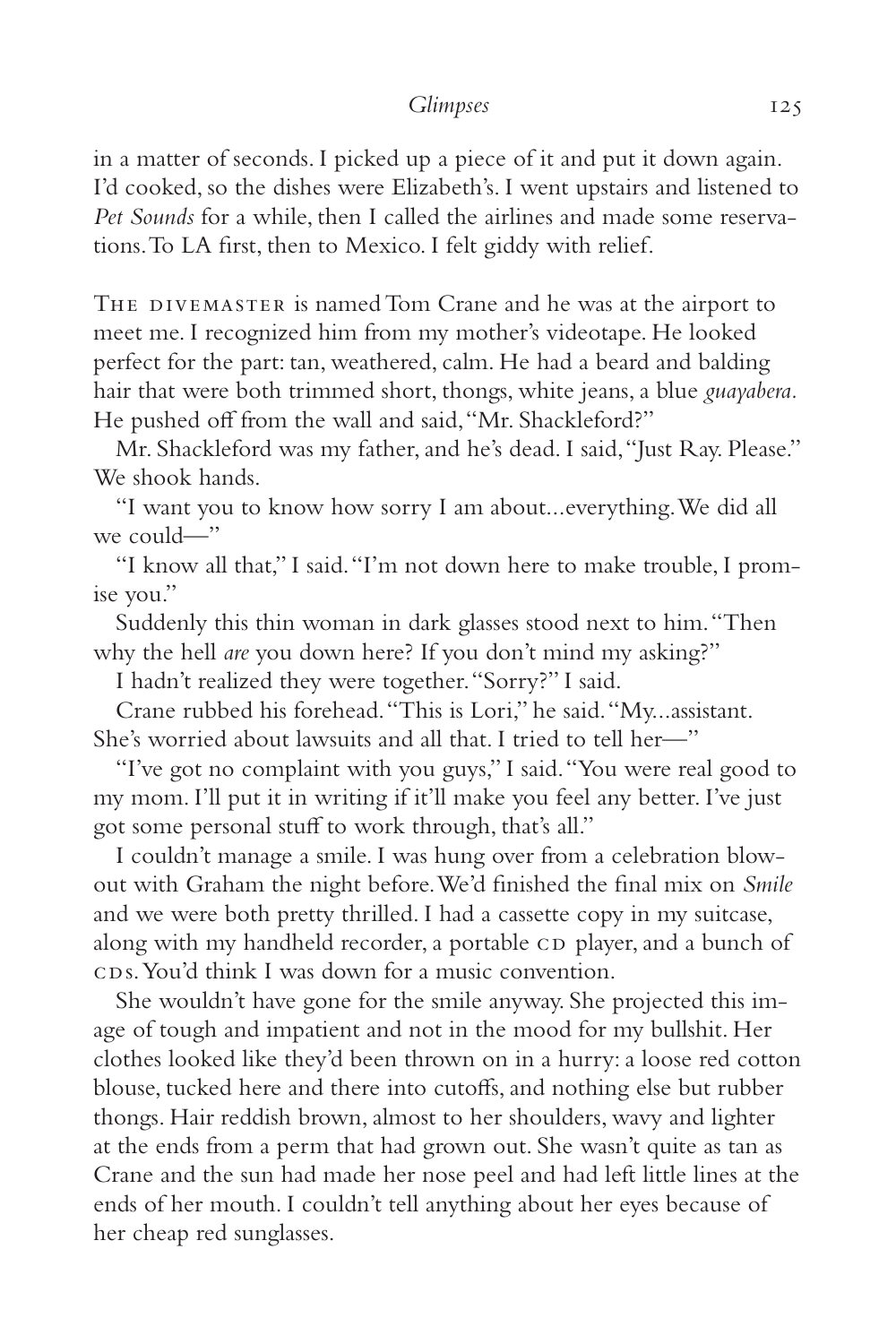Crane took my shoulder bag, which was full of CDs, and I asked about customs. "They don't really care," he said. "You could buy anything you want down here for half what it would cost in the States. Why smuggle it in?"

We got through the crowd into daylight. The sky was bright blue and there was a line of palm trees across the street. The breeze smelled of spice and dust and car exhaust, the essence of the tropics. At the curb was a red vw convertible with COZUMEL DIVE SURFARI on the side. A kid of about seven sat on the hood. Crane gave him a dollar and he ran away without a word or a smile.

Lori said, "I'll get in back." Her red shirt fell open when she got in and I got a sudden, unexpected glimpse of her left breast, small and perfectly formed. I stood there with my hand on the door, unable to move. She obviously wished she'd never set eyes on me, and there I was, paralyzed with teenage longing.

"You coming?" Crane said.

I nodded and got in the car.

CRANE HAS HALF A DOZEN cinderblock guest rooms behind his shop that he rents out as part of the dive package. The walls are painted yellow inside and out and the bathroom floor is raw concrete with a drain in the middle. I thought it was fine. It was clean and the air conditioner blew cold when I turned it on. Crane gave me a key and told me to meet him next door when I got settled in.

I unpacked the CD player first and connected the pocket-size speakers. I put on Earth, Wind & Fire and hung up some clothes and then stretched out on the bed, which smelled faintly of mildew. I thought about taking a shower, which would leave nothing to do between dinner and bedtime. After a while I got up and put on a Hawaiian shirt to remind myself I was on vacation. I shut the music off and went outside.

The bar next door is a thatched-roof job with beat-up metal tables. Most of the paint is worn away, but you can make out the logos if you know what to look for: Tecate, Corona, Superior. The chairs are generic beige folding chairs, just like the ones at Western Recording or TTG Studios, only rusted and caked with salt. I was surprised to see Lori in one of them. They had three of the tables pushed together. Tom was across from her and there were four other people in the group.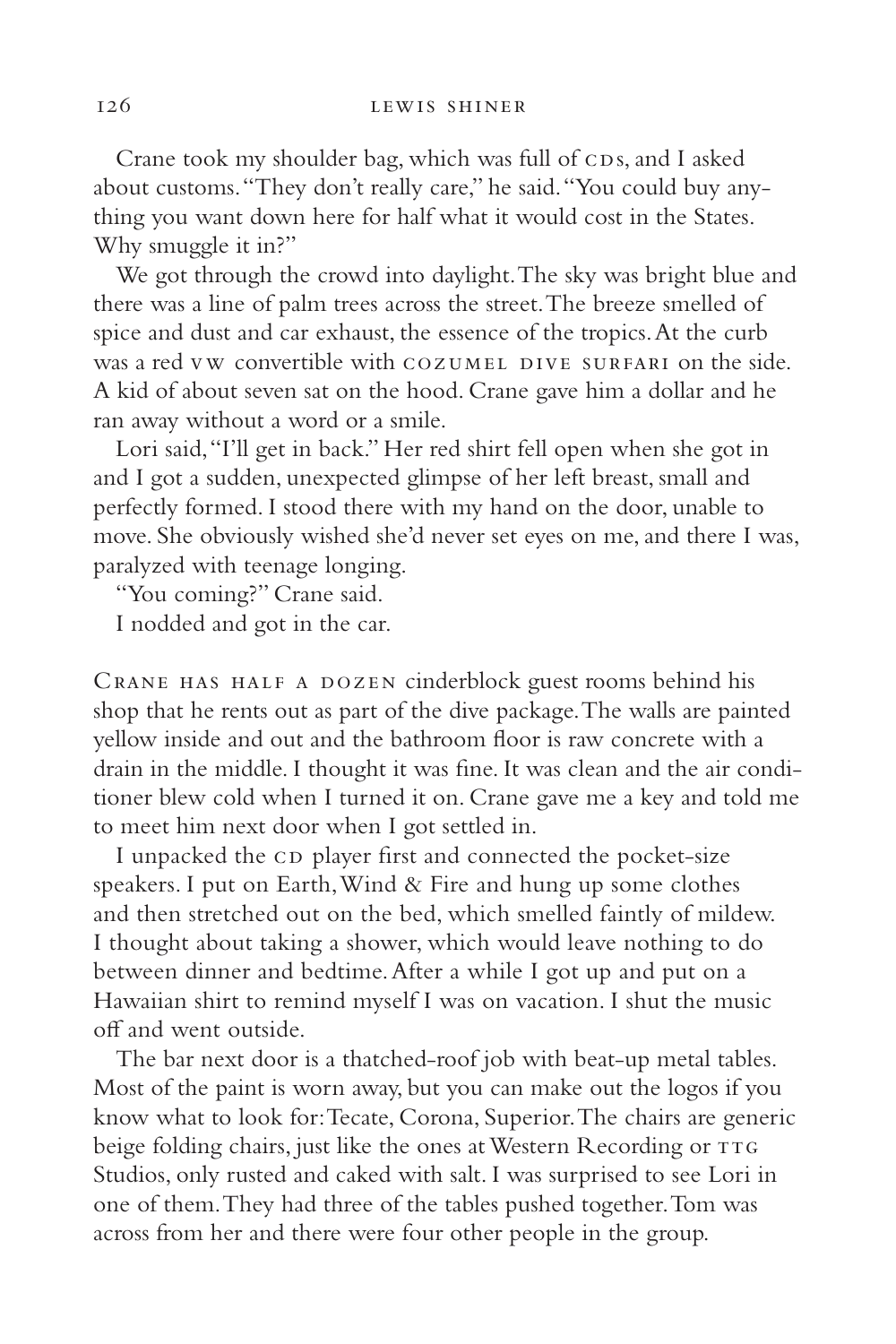I sat down next to Tom and got introduced around. There was a young, athletic-looking couple who could have just stepped out of a toothpaste ad. They are Pam and Richard and they work for Delta. He's a navigator and she's a stew. He had black-rimmed Ray Bans and an open shirt over Speedo trunks. She had long brown hair hanging down over one of those red one-piece suits that Elizabeth calls Barbie suits. Her nipples made bumps in the fabric, but not on my account.

There was a guy in his fifties with a salt-and-pepper beard, glasses, and thinning white hair. He was bare-chested and was sunburned everywhere I could see. "This is Dr. Steve Lang," Tom said, "our resident head-shrinker."

"Dr. Lang," I said, shaking his hand.

"That's okay. You can call me Dr. Steve." I couldn't tell if he meant it as a joke.

"And this," Tom said, turning to the girl I assumed was Lang's daughter, "is—"

"His companion," the girl said. She looks like a *Playboy* centerfold, if they took overdeveloped sixteen-year-olds. Her breasts bulged out of the top of a green-and-pink neoprene bikini, and the mousse on her hair looked like it had melted in the intense sunlight. "Allyson. With a Y."

"Y?" I said.

"Why not?" She laughed like a kid.

Was the old man really screwing this nymphet while everybody stood around and winked? I couldn't gauge Lori's reaction because of her sunglasses.

"Interesting," Lang said to Tom. "Why did you choose to introduce me in that particular way?"

"Cut it out," Tom said.

"The first thing you mention, even before you introduce Allyson, you tell him I'm a psychiatrist. Are you trying to protect him, or..."

"I would try to ignore Dr. Steve's sense of humor if you can," Tom told me. "You want a beer?"

"Sure." Hair of the dog time. My stomach was still somewhere out over the Gulf and the rest of me was parched and wilted. Tom ordered Bohemias and Lori held up her empty bottle of mineral water without looking at the waiter.

I tried to be companionable. "That stuff any good?" She said, "I'm an alcoholic."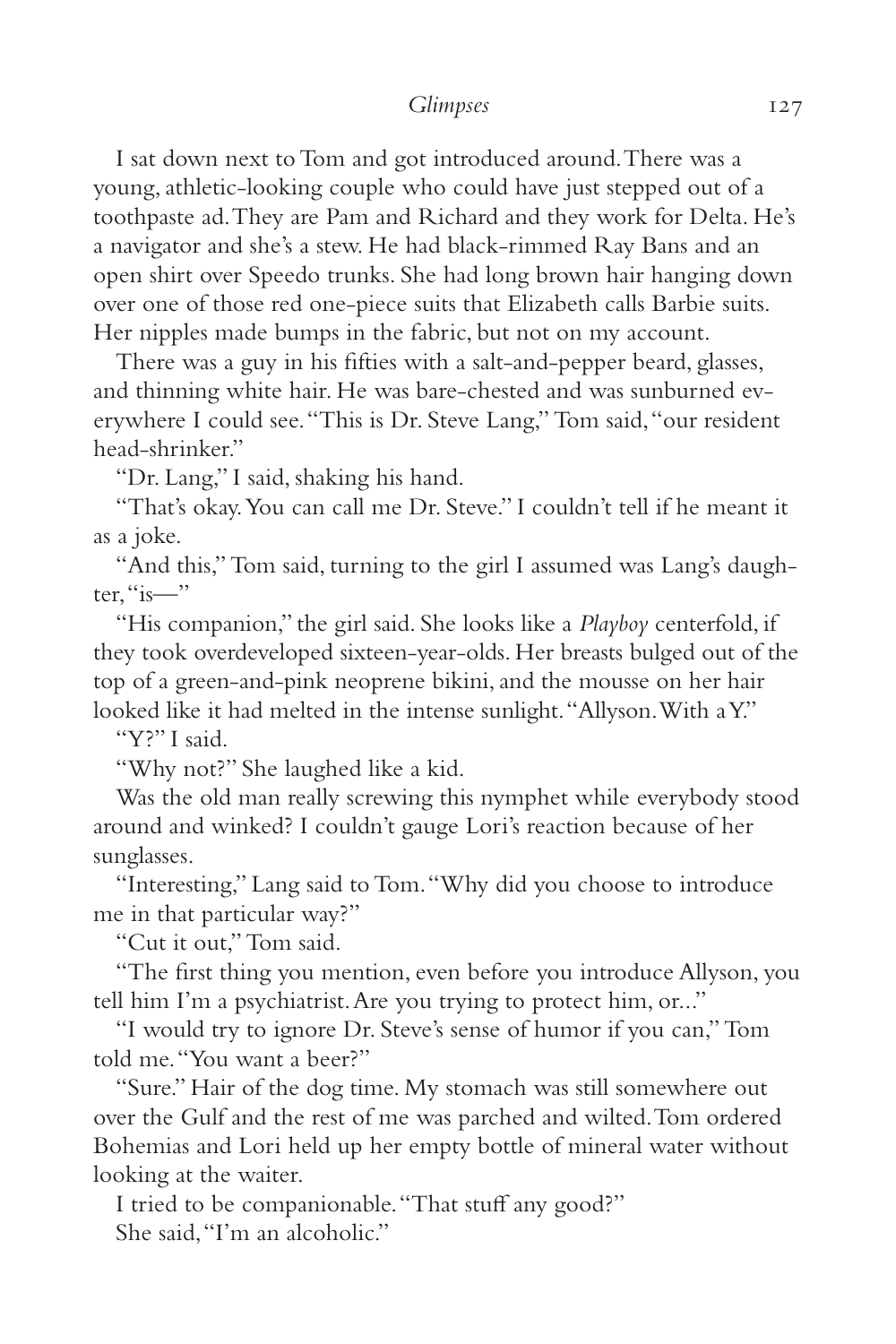" $Oh$ ."

"I've been sober two years." She looked at the bottle, which showed the Virgin in orange and blue robes. "It doesn't taste like much of anything."

Lang coughed and hawked up a big mouthful, which he spat at his feet. "Gross," Allyson said, making a face. "I'm going to puke." She is too young to qualify as remotely sexy, but that drunken lecherous ghost of Jim Morrison is still in there. Morrison must have had dozens, maybe hundreds of precocious little girls like her. He didn't care about her age any more than he cared about anything else.

The beer arrived. Just the smell made my headache worse. I stopped the waiter and asked for a mineral water like Lori's. Okay, maybe I wanted a rise out of her. I didn't get one.

Tom drank his beer in about three pulls and started on mine. "Waste not, want not," he said.

I asked why they weren't out diving.

"We went for a look at the La Ceiba drop-off this morning," Tom said. "Got in enough bottom time for one day. The motto here is take it easy, don't push pain. We're spending the afternoon in serious pursuit of freeing up our nitrogen." He drank some more and then he said, "Look, you must have a lot of questions."

"Not really. I read Adkisson's report. I talked to my mom. I don't know what there is that anybody could tell me. I just want to see where it happened, maybe it can help me...I don't know. Get my mind around it better."

"My father died when I was a kid," Tom said. "I'd seen dead people before and everything, but that was, I don't know, personal somehow. It's like death was suddenly real for the first time."

"Yeah. It was like that for me too." It wasn't something I expected to hear from a total stranger. I felt naked and uncomfortably sober.

"You seeing anybody about this?" Dr. Steve asked. I shook my head and he shrugged. "You might think about it."

Allyson said, "All *you* do is give people drugs."

"A lot of depression is simply chemical imbalance." He took another drink of his margarita.

Tom said, "It was a regular drift dive, out on Palancar reef. We're going out there tomorrow, if you want to see it. You are certified, right?"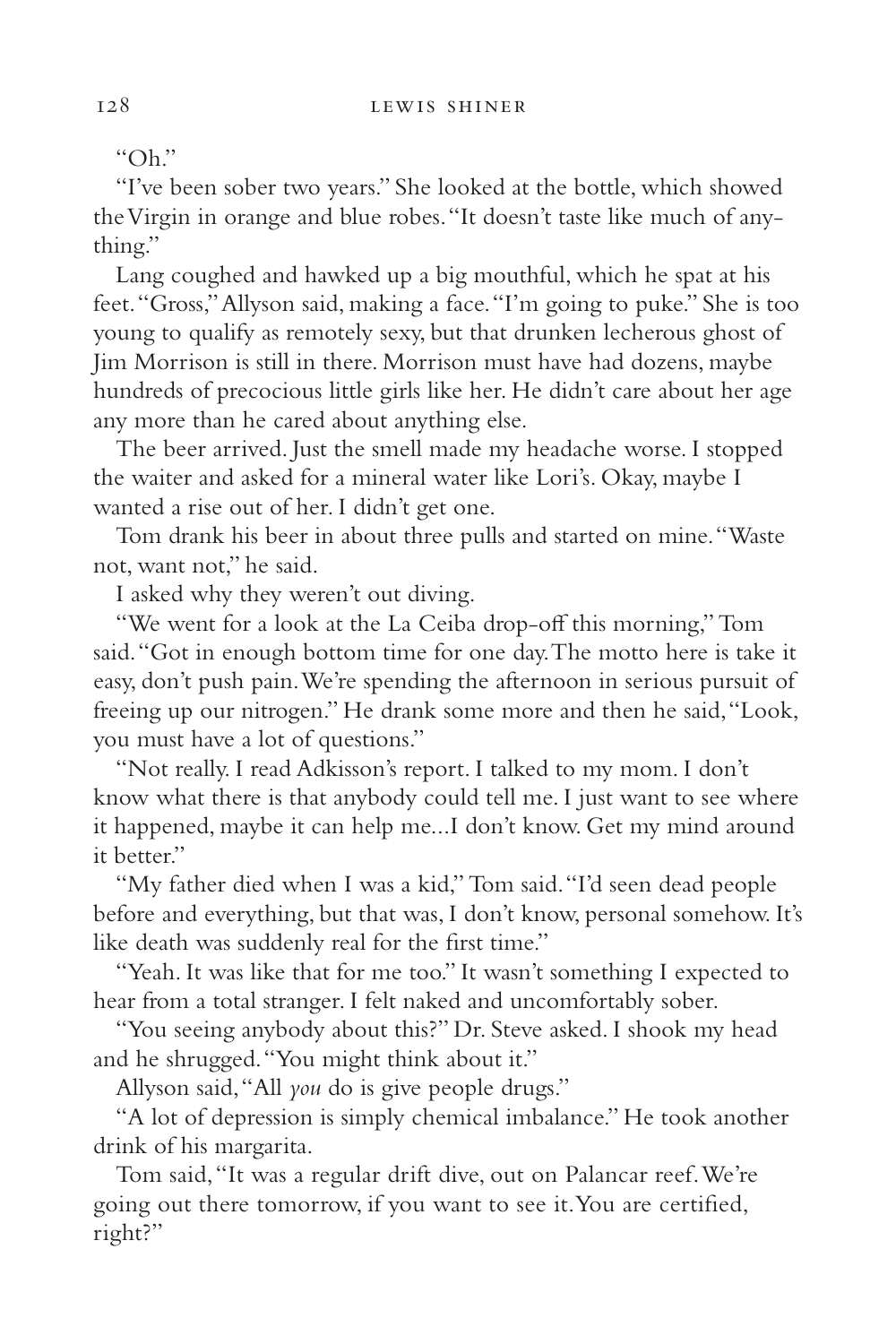"I've got a Y Advanced Diver card. I haven't used it in a while. Not since I was down here on my honeymoon, actually. It's been ten years."

"That's okay. I'll check you out in the morning." There was an awkward silence, then he said, "Do you want to talk about it? I mean, I was there"

"Tell me," I said.

Tom hesitated, like maybe he shouldn't have started. Then he said, "I was already headed up. We were all of us out of air. He and Adkisson were waiting for the boat to circle back, just sitting around on the bottom at thirty feet, burning up the last of their air. There's a wall there that goes straight down forever. All of a sudden your father just takes off, over the drop-off. He didn't look confused or panicked or anything like that. He was swimming fast, like maybe there was something he wanted to take a picture of. Adkisson went after him and that's when I thought maybe something was wrong, so I started down too. It took Adkisson a long time to catch him. Finally he gets him by the ankle and turns him around. They give each other the okay sign and start up. By then I was totally out of air. I went up and yelled at Hector to get the boat over. By the time we got to your father he was dead."

"His mask was full of vomit," Lori said.

I already knew that my mother's line about him getting to die while doing what he loved best was a lot of self-serving crap. But this was like a punch in the gut. I guess I was startled more than anything. I had no idea what she expected me to say.

"Lori, for Christ's sake," Tom said.

"When Tom gave him mouth-to-mouth, he got your father's vomit all over his face."

Dr. Steve said, "Why do you have this compulsive desire for ugly truths? Are you substituting that for your addiction to alcohol?"

Tom said, "Will you both just shut the fuck up?" He looked at me, tried an apologetic smile.

"I just wanted you to know that," Lori said.

Tom acted like he hadn't heard her. "Is your mother okay?"

"She's holding up," I said. I was still a little stunned, my mouth on autopilot. "She's got a lot of friends. She's been traveling, she spent Christmas with my wife and me."

"She's a really brave lady. I wish she hadn't had to see it. To be on the boat when we, you know, pulled him in and everything. But she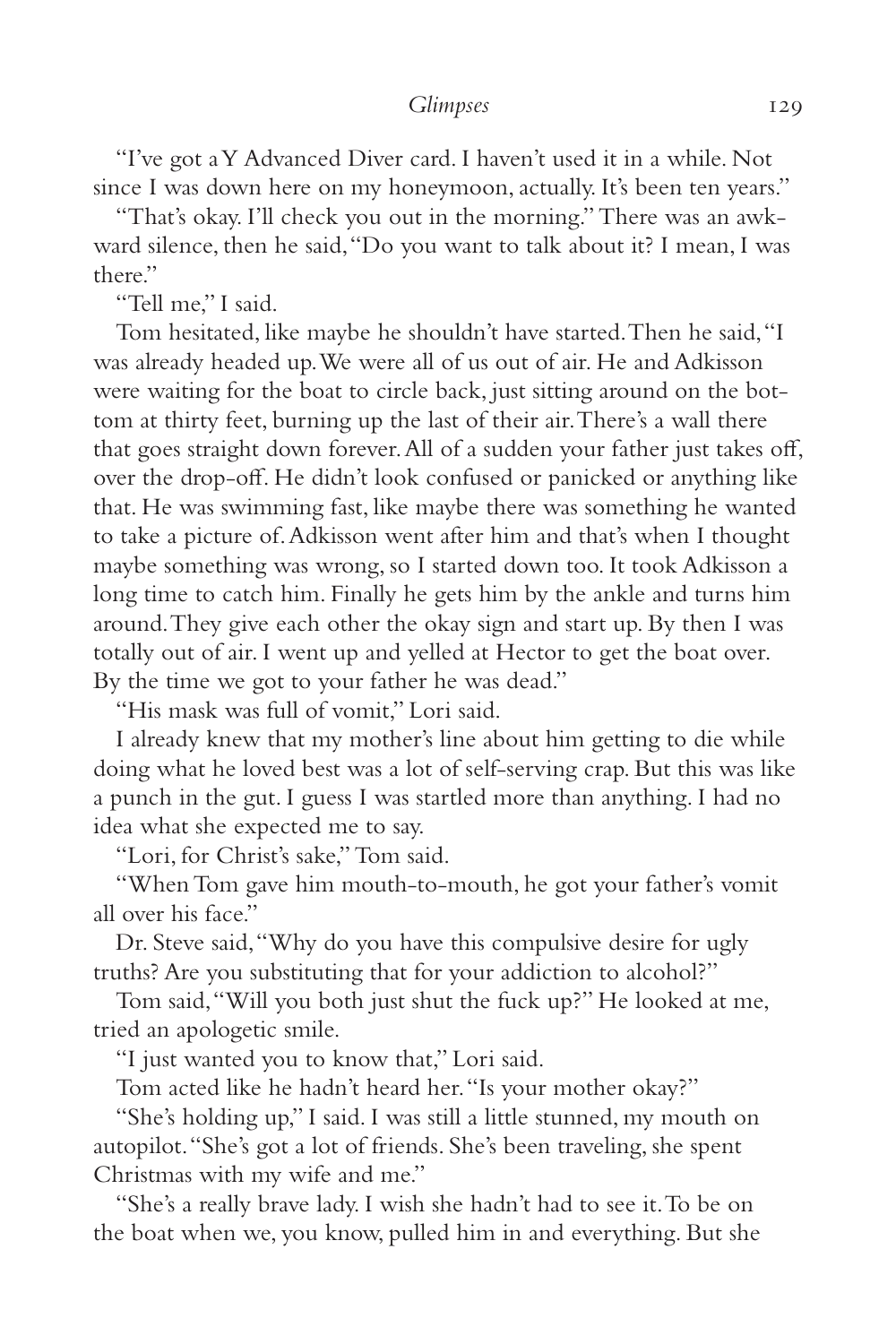handled it and after that she just took over. Dealt with the police and funeral home and just handled it."

"At least she was there," I said.

He looked confused.

"If somebody dies in a hospital, it's like they're available, they're there, you can try to get through to them, you can maybe clear up some unfinished business. With my father it was like some bull elephant, going off to the elephant graveyard all by himself, and to hell with everybody else."

"Yeah, I guess so," Tom said. "Excuse me, I got to go siphon the python, I'll be back in a sec."

Dr. Steve said, "How long ago did he die?"

"Almost six months." I hesitated, then I couldn't stop myself from saying, "Six months a week from tomorrow."

"Yes, the grief process should be...Were you close?"

I started to say something diplomatic, but the truth came out instead. "No. I hated his guts, actually. I just never got to tell him that."

Lori let out a one-syllable laugh, "Huh." She took the sunglasses off and rubbed at the bridge of her nose, eyes closed. "Sorry," she said. "I didn't expect that."

She looked up at me and I saw the whole of her face for the first time. Her eyes are dark blue, the color of deep water. All I wanted was to keep looking at her. I think I said the words in my mind: Don't look away. Some kind of magnetic force came out through my eyes and connected her to me. I could see it register in her face, that she felt it too. I was sure I'd been staring at her too long, that everybody else at the table had to have noticed. I still couldn't make myself stop.

Something moved in the distance behind her. It was Tom, walking toward us from the bathroom. When I looked at Lori again she had the sunglasses back in place. It didn't matter. Everything had changed. Gravity pulled harder now from her side of the table. I knew exactly where she was, even when I looked the other way. I could hear alarms going off in my head and the word "trouble," very distinct.

At six we went up the road to a seafood place. Pam and Richard were arm in arm, her hand on his ass. Maybe that's all it takes, to be young and good-looking and not think too much. Dr. Steve was drunk, holding Allyson by the shoulder. Tom and Lori kept apart. He was loose in the way he walked, flushed from the beer. She had her head down, walking hard.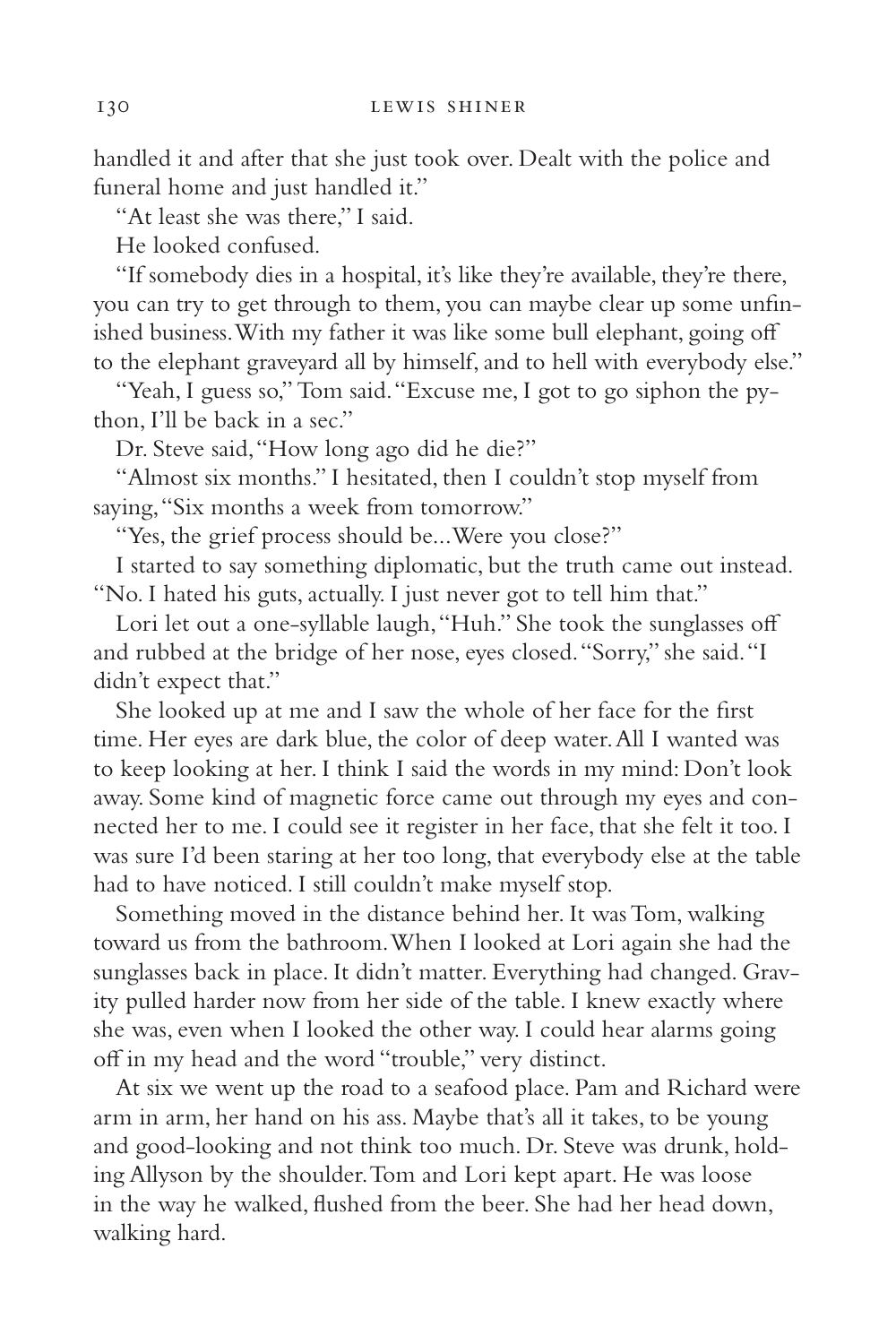The restaurant is called Mariscos Typicos. It's built out over a lagoon and you can see the water through the boards in the deck. The roof is thatched, there aren't any walls, and all the tables have plastic tablecloths with thumbtacks around the edges.

We all ordered and listened to Tom complain about his business. Apparently the tourist dollars that come in can't keep up with Mexican inflation. "What the fuck. I can always just cut my losses and get out. I've got the boat, I've got the dive gear, I've got a couple hundred bucks."

"You've got me," Lori said.

"Yeah. I got you, babe."

Two waiters brought the food. One of them reached across Allyson to give Dr. Steve his steak. "Oh, gross," she said. "Red meat. I'm going to puke. How can you eat all that blood?"

Tom said, "Don't get Lori started. We'll hear about the rain forest again."

Allyson looked at Lori and said, "Are you a veggie?"

She said, "I eat fish sometimes."

"But no cows," Tom said. "Because cow farts are causing the greenhouse effect and the end of life as we know it."

My snapper came in a thick sauce of tomatoes and onions, Veracruz style. One eye stared up at me. I remembered my father's joke about the halibut, where at the end the halibut says, what's the matter, buddy, don't you eat across the street anymore? Our silverware clanged like picks and shovels in the tense silence.

I wondered what it would be like to change places with Richard. To get blasted and fuck my brains out all night, and have a body that could still go diving in the morning.

When I finished I put some dollars on the table and excused myself. Lori got up at the same time and said, "I'll walk with you."

I thought for a second she'd thawed. Once we were outside, though, she started down the highway in silence and I had to run to catch up to her. Eventually she said, "Women still can't walk around alone after dark down here. I hate it, but what are you going to do?"

I said I didn't know. That was the extent of it. She went in the back door of the dive shop. We each said good night. For a second I saw their bedroom framed by the doorway, sagging bed with sheets rumpled in the middle, table lamp with a yellowed shade, a shelf of battered paperbacks.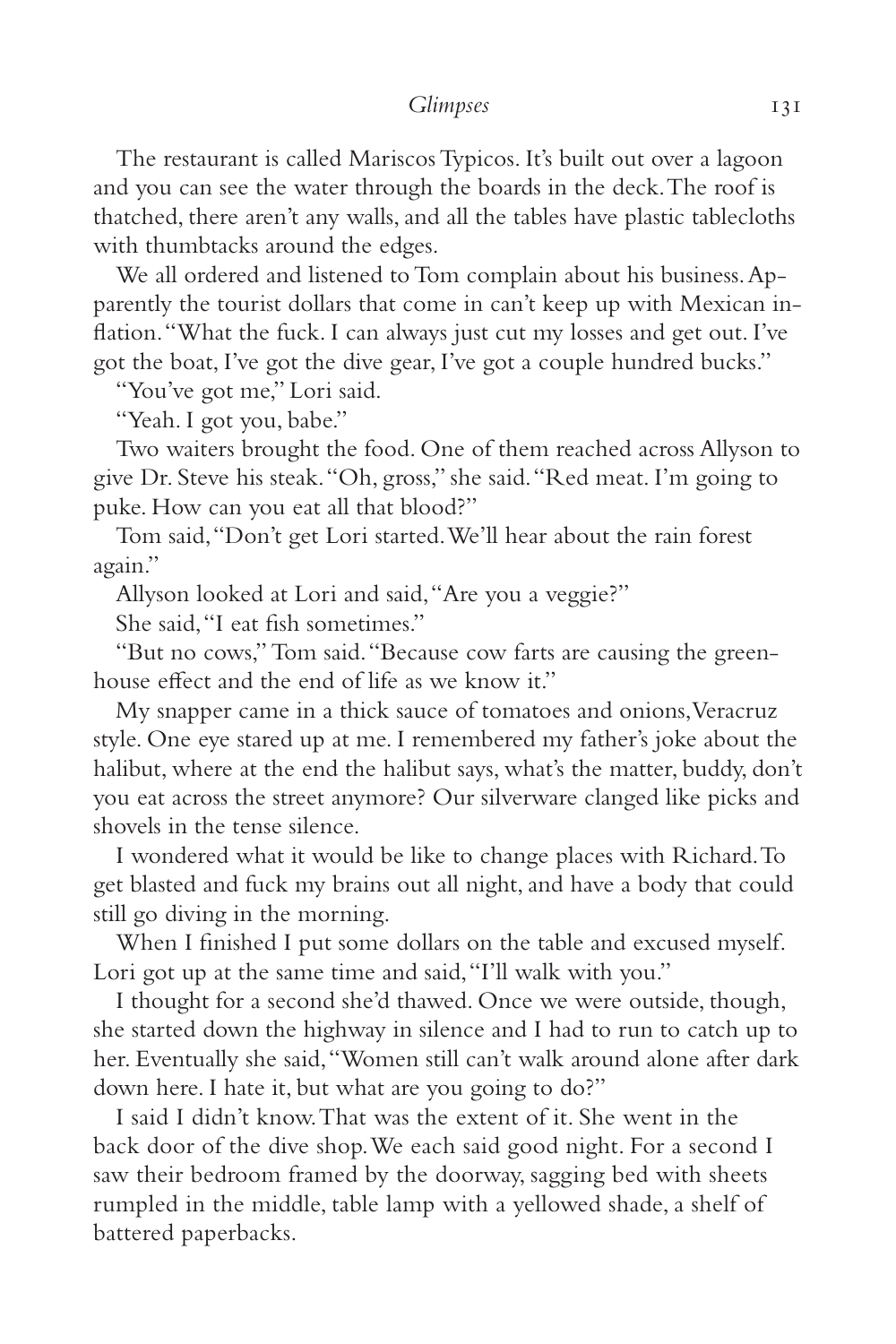I walked down to the lagoon, where a floodlight on the dock shines into the water. A dozen foot-long catfish swarmed in the shallows, eating insects drawn by the light. To my right I could see the lights of downtown; straight ahead, moonlit clouds scattered out to the horizon. Waves slapped the concrete at my feet.

As great as travel is, sooner or later you end up someplace. If your problem is loneliness and you end up there alone, you're no better off than you were. I wondered what would have happened if I'd asked Elizabeth's friend Francis to come with me. I thought about the way she'd kissed me on New Year's and wondered if she might actually have done it, if once she got down here she might have let that tightly pulled-back hair come loose. The thought gave me my first serious hard-on in days.

I reminded myself that I was on vacation. Anything was possible. Adventure, romance, cosmic truth.

EXCEPT FOR WAKING UP around five and lying there for an hour, I slept okay. I would have slept better with a couple or six beers in me. I'd thought about it before I turned in and it hadn't seemed worth the trouble.

This business of waking up before dawn, though, has got to stop. It always happens when something is eating at me. When I was single and would get dumped by a girlfriend, I could count on it sure as clockwork, wide awake at five am, thinking about every shitty thing I've ever done.

So at five o'clock I woke up with the memory of this girl I'd gone out with freshman year at Vanderbilt, a blind date. We went to see *Blow Up* on campus and then sat around the basement of her dorm and made out for two hours. She had short brown hair and she'd been a long time between dates. Her mouth tasted a little like Salisbury steak and she let me put both hands up under her bra. I never called her again.

I got back to sleep around six and got up in time to meet Tom on the dock for my checkout. He seemed embarrassed about making me go through with it and I think he was a bit hung over besides. That was when I realized I wasn't. In fact I felt pretty decent.

It was only eight-thirty. I could feel the sun on my bare legs. I was half asleep and my body hadn't warmed up yet. I put the regulator on the tank and checked the pressure. There had been so much dream stuff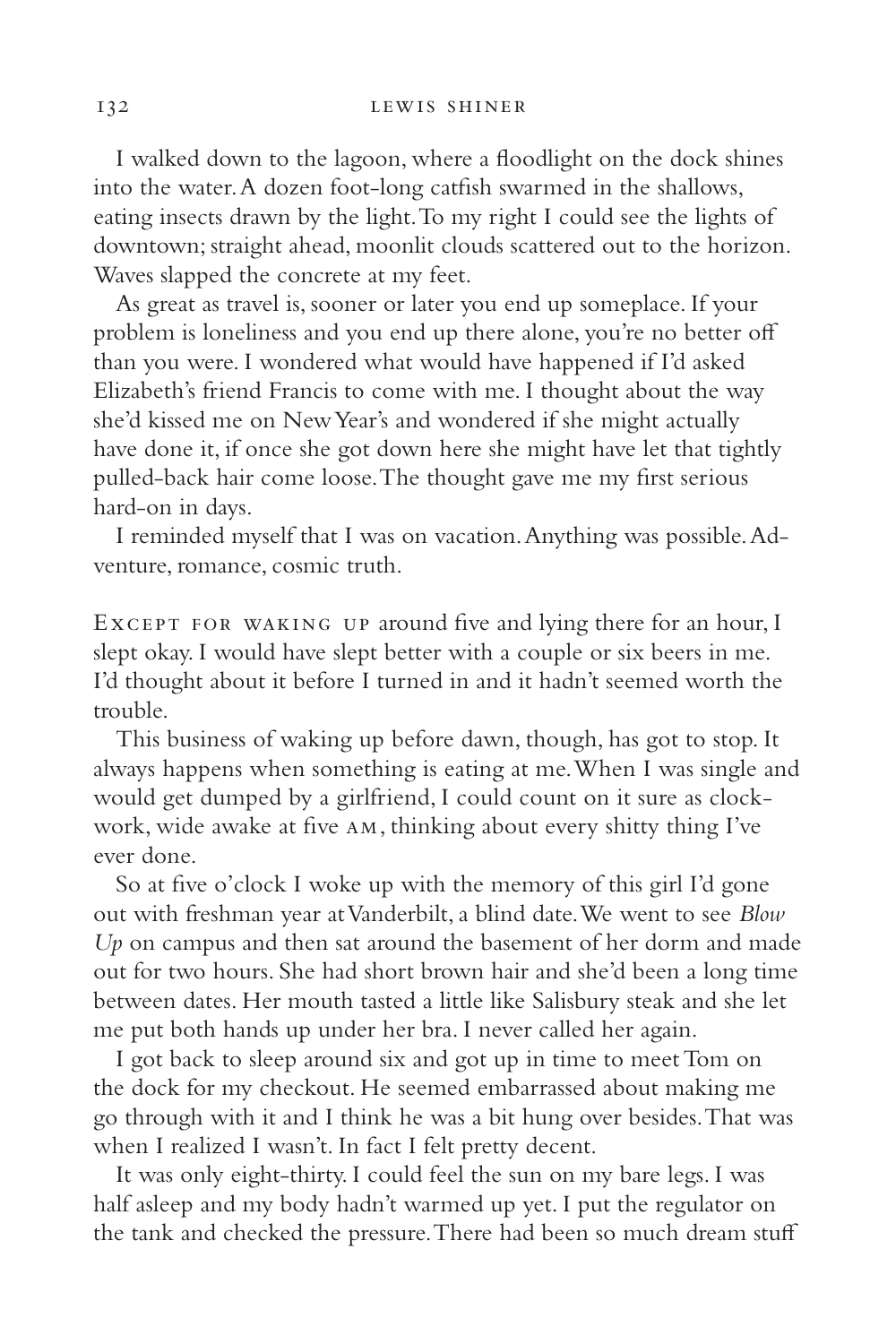in the last six months, scuba tanks, bodies floating in the water face down. I thought about Brian in his pool and it made me smile.

Tom crouched beside me, watching everything I did and talking to make it look more casual. I told him about the stereo business, that my wife taught grade school. For a second I had a crazy urge to confide in him. It was easy to see he and Lori had problems. He would understand about Elizabeth. It could be a guy kind of thing. Except it was too early in the morning; we would need darkness and a few beers to feel natural.

I was supposed to ditch my gear near a buoy in the lagoon, surface, then go down and put it all on again. I jumped off the edge of the dock, surprised as always that sea water is so salty, at the way it stings the eyes. I swam to the buoy using just my snorkel. The tank weighed a million pounds and it took forever. Then I put the regulator in my mouth and went under.

The water was cloudy with sewage and dirt and oil from the boat traffic. Even so it was clearer than anything in Texas. I blew a little air into my vest to get my buoyancy neutral and there it was. Weightlessness. Like a dream of flying, removed of all of Dr. Steve's leering sexual connotations. It was enough to float there, to let the water touch me all over. A lone fish swam up to look me over. It was the size of my hand, colorless. It blinked at me and I blinked back. My bubbles made a ringing sound as they streamed out of the mouthpiece.

I followed the rusty chain from the buoy to the sandy bottom, about ten feet down. Boat traffic had killed everything, left the entire bottom white except for the occasional red of a Coke can or brown of a beer bottle.

I ditched my gear and went up to wave at Tom. It took me two tries to get back, and in the end I had to use the chain to pull myself down. I held myself there, upside down, one hand holding the air tank to keep from floating up, the other fumbling around for the regulator.

Eventually I got the tank turned on and the regulator started to bubble. I put it in my mouth and hung there, head first, breathing, waiting for my heart to slow down. Simple pleasures. Breathing. It's easy to forget. After a while I put on the weights and the rest of the gear, blew out my mask and swam underwater to the dock.

When I handed Tom my fins and started up the ladder, he said, "You use the chain to get down the second time?"

I wondered if he expected me to lie. "Yeah."

He nodded. "Kids under thirty never seem to think of that."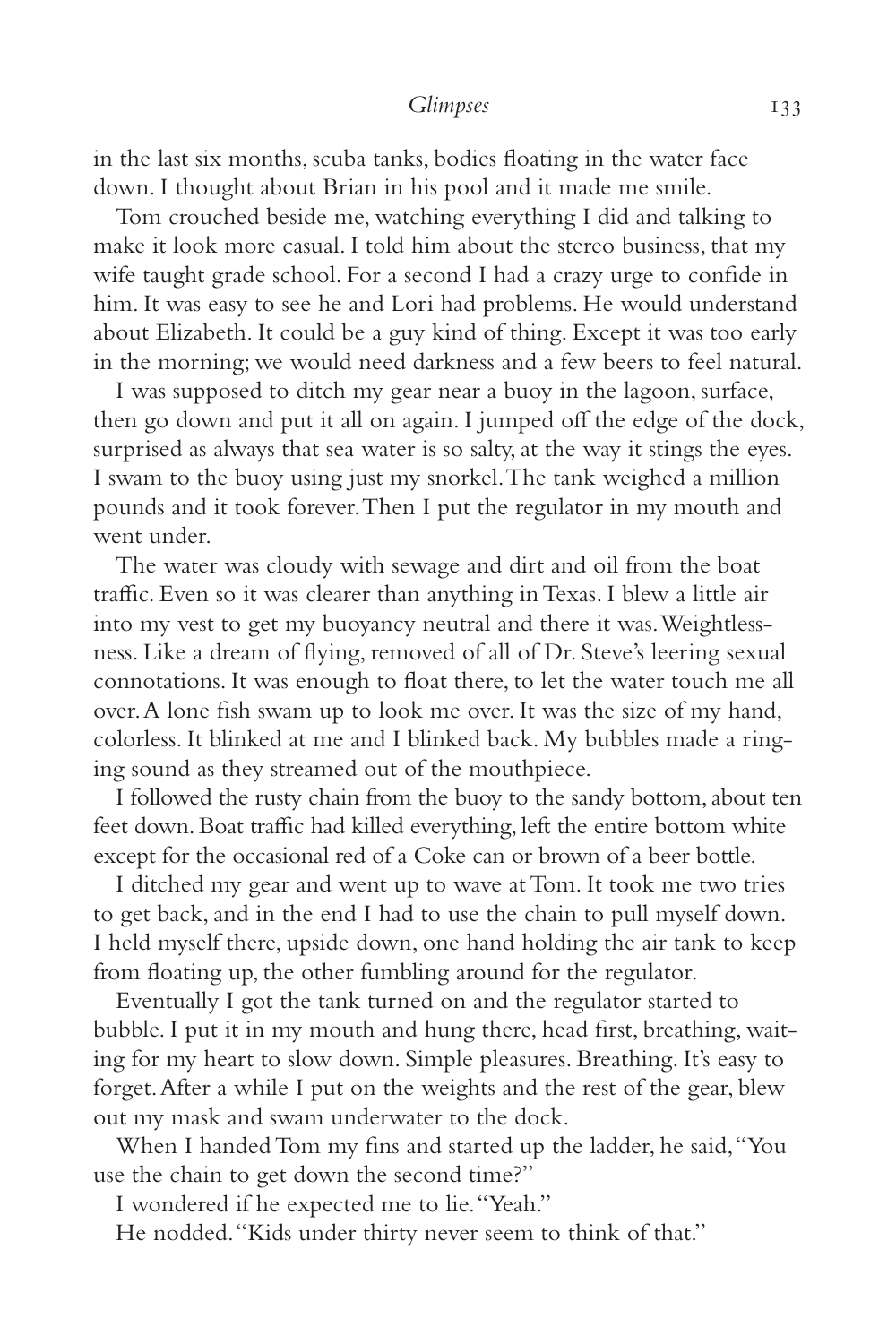•

Tom's assistant is named Hector. He's young and dark skinned and he wore mirrorshades and a belt buckle in the shape of a shark. He finished off a Kahlua and milk as we pulled out of the dock, and kept trying to start a conversation in halting English with Allyson. She blushed and giggled and seemed to think it was all very exciting. Dr. Steve was not amused. He kept his eye on the oversized diver's knife strapped to Hector's ankle.

We were out of sight of land and there was enough of a swell to move the boat around. Tom and I had the stern to ourselves. I said, "Is this where it happened?"

"No, it was a drift dive, like this one. Your dad...it happened at the end, when we picked everybody up."

We put on our tanks and hit the water, which was just cool enough to feel good on my skin. When the bubbles around me cleared, my stomach lurched and the muscles in my legs started to crawl. The water was so clear my brain thought I was falling. The mountains and cliffs of coral below me looked purple because of the depth. Beyond them was a blue hole that seemed to go down forever. It was like looking down into the sky.

The current had split us up. The others looked like sky divers in slow motion. The sight of Pam and Richard fifty feet below me and a hundred yards downstream put everything into scale and made me feel tiny. I blew some air into my vest to slow my descent. Tom swam by and flashed me an OK sign. I gave it back and looked at my depth gauge. Fifty feet and counting. I figured Pam and Richard for ninety, at least. Their air wouldn't last long at that depth. It was also pushing things if they'd had a decompression dive the day before. When the water is that clear and the reef is that deep it's easy to lose track.

A school of stubby yellow fish changed direction in front of me, close enough that I could almost feel the hundreds of tiny fins brush my face. The current pulled us along the reef which rose to meet us. We drifted parallel to the drop-off, and along the edge I could now make out the real colors in the coral: red lacework, pale green fans, pink and electricyellow sponges. They grew out of a base that looked like lava except that it too was alive, an aggregate of tiny animals.

Tom banged his tank with the handle of his knife and waved the others to close up ranks. The reef rose slowly toward the surface and leveled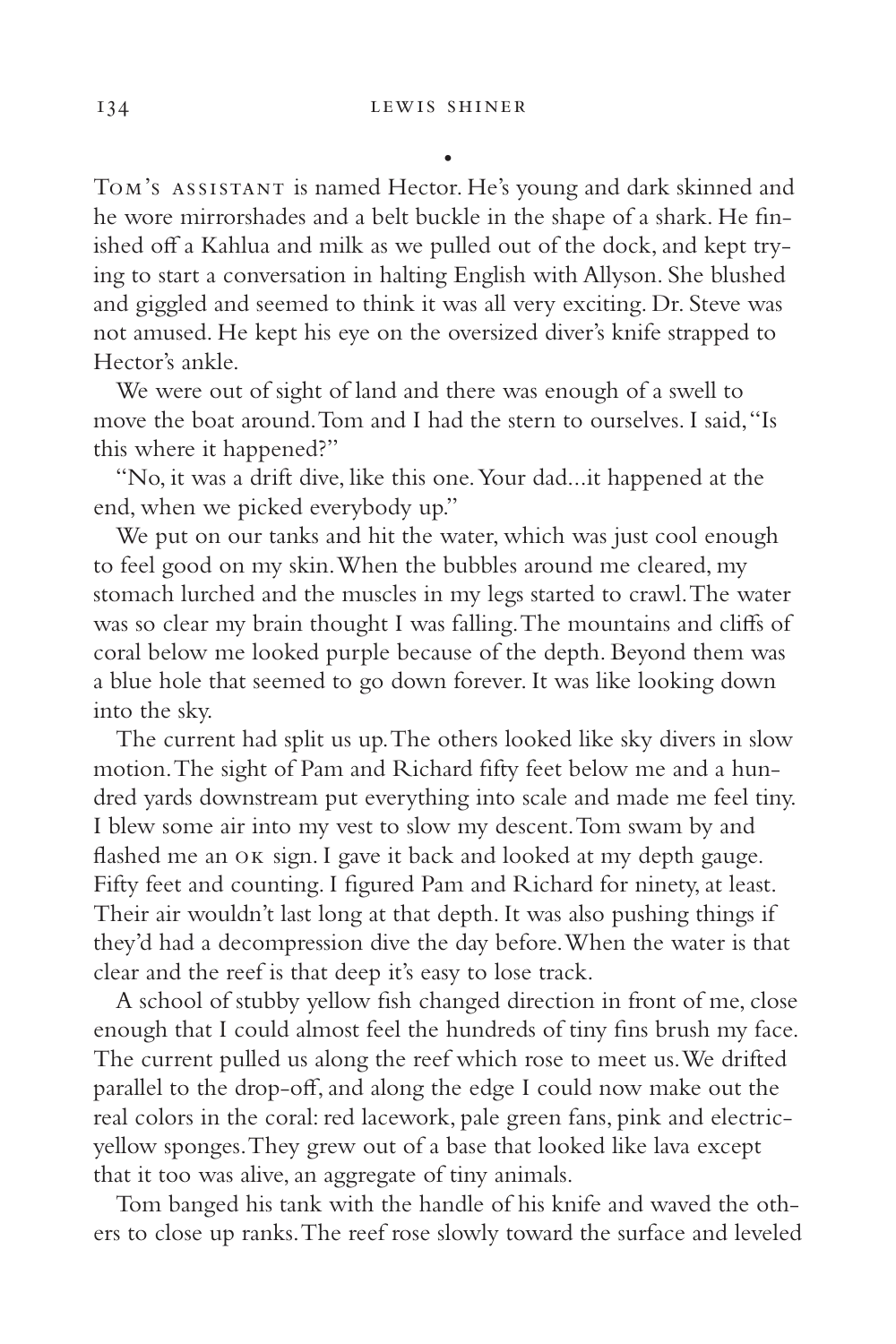off at forty feet. The blue hole disappeared somewhere to my left. I had the rhythm of it now, my weight neutralized, arms at my sides, kicking just enough to stay level.

Tom waved me over and pointed to a patch of sand between coral heads. The top layer of sand suddenly came loose, sliding off the back of a spotted ray that was three feet across. It banked in front of us and fluttered away. Despite Hector's bragging, it was the closest any of us came to seeing a shark. In fact there weren't many fish at all beyond a few chubby green parrotfish and an occasional school of yellow tang. My father had made a big macho thing about diving with sharks, had even hit one in the nose with his camera once. I was just as glad we hadn't run into any.

The reef brought us up to thirty-five feet. The coral slowly sank into the sand and within a few hundred yards everything turned white. The heads of gnarled brain coral had begun to crumble and the bottom was flat in all directions. Except for the clarity of the water, we could have been in the harbor. I looked for Tom and couldn't see him. Ahead of me, Hector swam next to Allyson, touching her arm, pointing and nodding. Dr. Steve huffed along behind them, blowing huge clouds of bubbles out of his regulator.

The cool, dry air from the mouthpiece left me parched. I took it out long enough to rinse my mouth with Caribbean water. The salt only made it worse. It was like being lost in the Sahara, trudging through endless plains of sand.

Not sand. Ashes.

Just before I ran out of air, the reef came back to life. It was like the glimpse of heaven that the revived dead are supposed to see. The sand fell away to the left and the drop-off was back. The coral turned gray and then purple again. There was a fan with an angel fish behind it, looking at me with mild contempt. There was an anemone, waving rubbery tentacles.

Dr. Steve was already headed for the surface. Another of my father's macho obsessions was to use less air than anybody else. It was supposed to prove how fearless he was, because if you're scared you use more air. Here I was empty, a disappointment to his memory. I wanted to be alone down there, to have a few minutes to sort things out, but it was already hard to breathe. I looked up and saw the boat overhead, like a knife blade slicing the dome of the sky. I pulled my reserve lever and swam to the edge of the drop-off and looked over.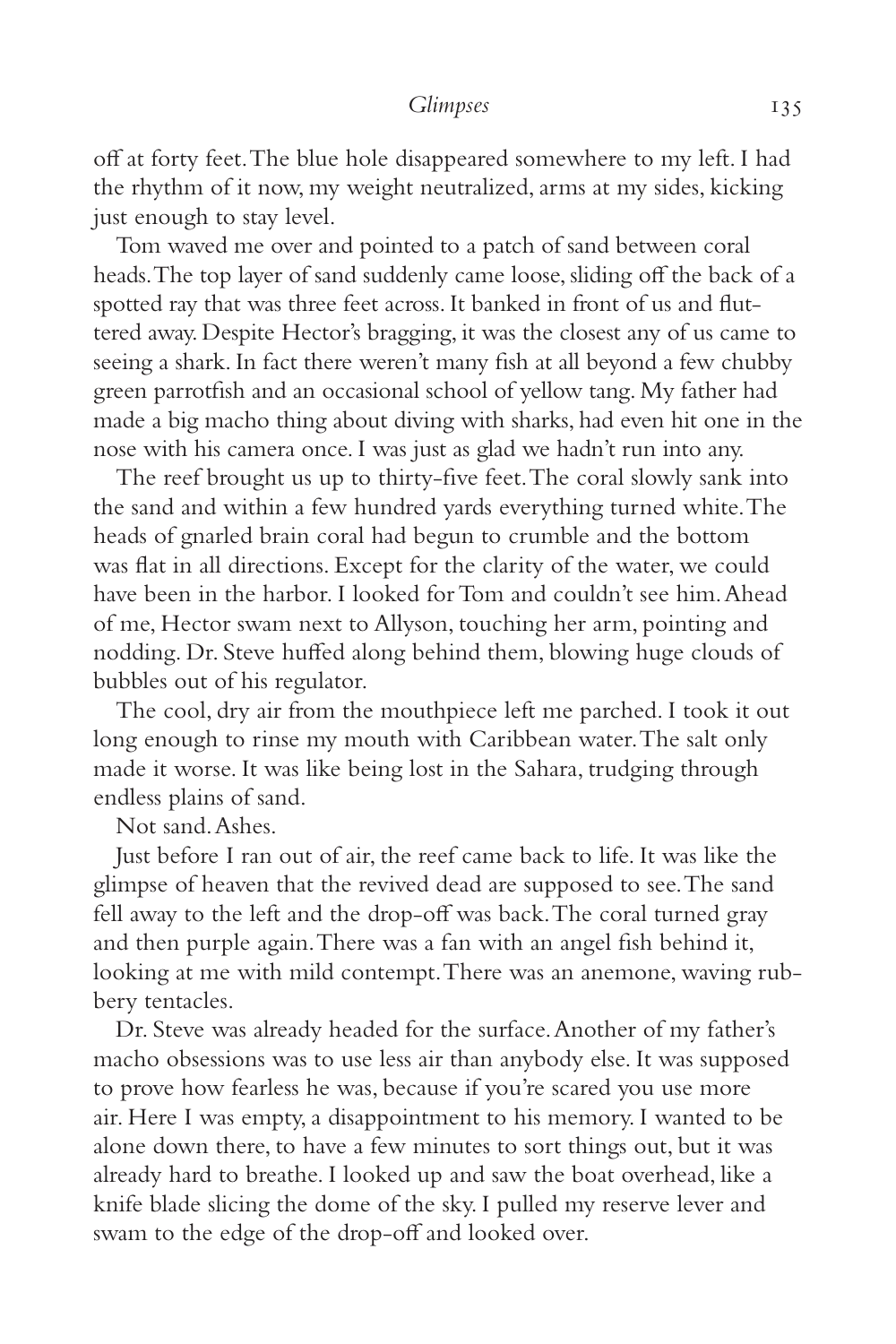There it was. X marks the spot. There was nothing to see but empty blue. I didn't feel much of anything. I turned around and Tom was right behind me. He looked at my air gauge and stuck his thumb toward the surface. I signaled OK and started up.

PAM AND RICHARD broke open the cooler. I can't explain why I took a mineral water instead of a beer. The beer looked good and I felt okay again after a night of abstinence. Knowing the feeling would go away once the alcohol hit my system had never stopped me before. I sat on the aft railing and drank my mineral water and wondered if I was trying to sober up, and if I was, why I'd picked this of all times to do it.

The old man driving the boat dropped anchor. He was Hector's father, if I understood right. A few seconds later Hector and Allyson came up the ladder. Allyson went first and Hector gave her the assistance of both hands on her firm, adolescent ass. I don't think Dr. Steve saw it or there might have been a knife fight right there on deck. Hector stowed his gear and then came over to me, drying his black hair with a towel from the Presidente Hotel.

He pointed to a spot off the stern. "Your father come up there." I nodded.

"He was good man, your father. Very funny guy, you know? But too old. Too old for this, I think."

*"Lo creo también,"* I said. I think so too.

Tom was the last one up. He made a show of counting heads and then he came over to us. "You okay?"

"Fine. What was the deal with all that dead coral?"

"Yeah, I forget how long that seems. It's only a few hundred yards, really. Listen, we're going into town for dinner tonight, party down a little after. Maybe go down to Scaramouche. Local disco, pretty corny. It's what passes for a good time around here. What do you say?"

Hector did a little two-step on the deck, arms around an invisible partner. "Dancing...nice girls."

"I'm kind of beat. I better pass."

"We can talk about this if you want. I know it can be tough. The lousy thing is, nobody should ever have to go through something like this. But everybody does."

"It's okay. I'll get to bed early, maybe look around the island some tomorrow."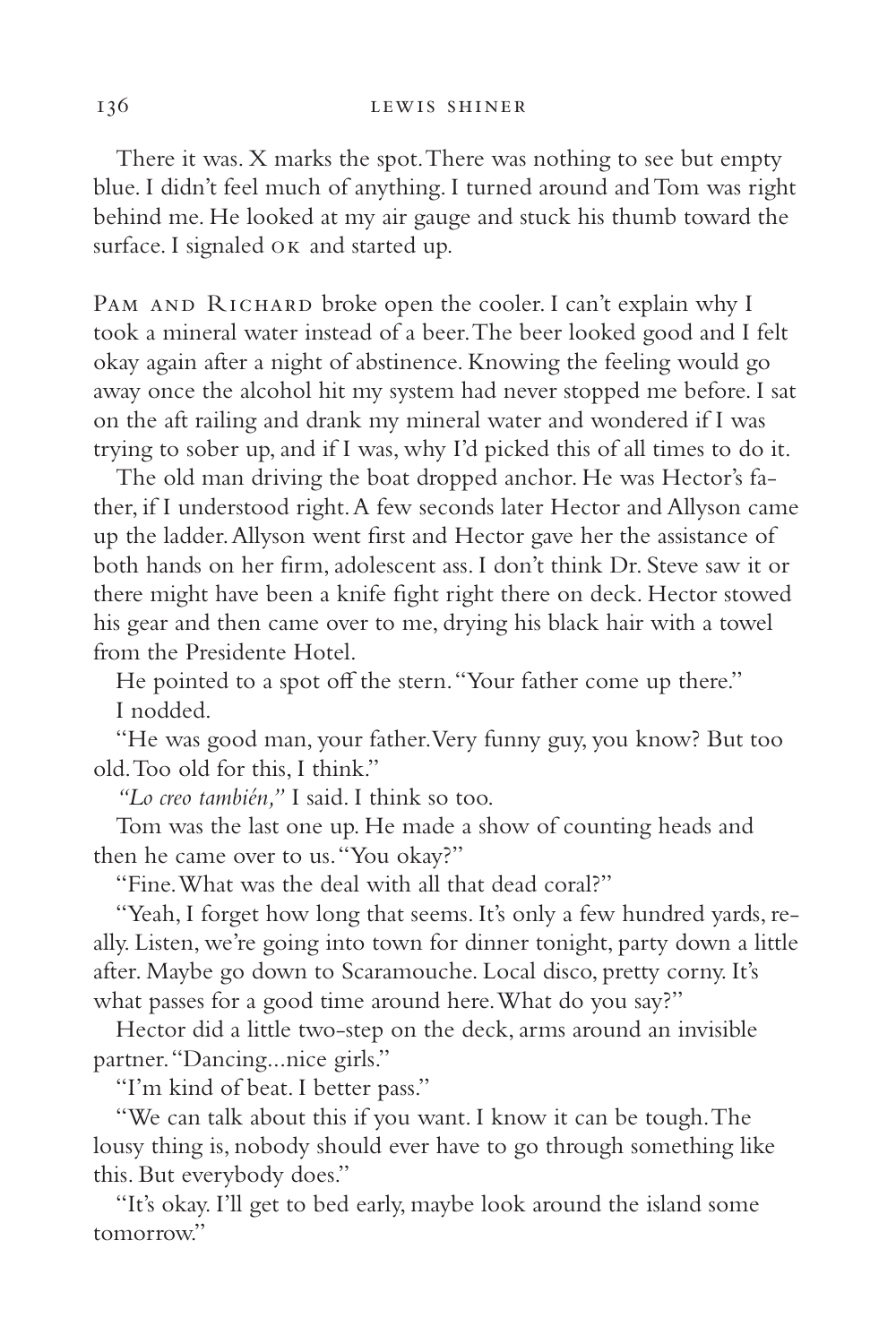"You're welcome to stay as long as you want. Seriously."

"I appreciate it."

"Okay," Tom said, and squeezed my arm. The kindness made my eyes sting. "Let me know if you change your mind about tonight."

"Think about it," Hector said, raising his hands head-high and snapping his fingers. "*Very* nice girls."

"Forget it," I said. "I'm married."

It sounded lame even to me.

BACK AT THE ROOM I showered and changed. I started to play the *Smile* tape and then decided I would save the magic for another time, when it might do some good. I had *Celebration of the Lizard* in with my CDs and I took it out and looked at it. Graham is selling the hell out of it, and I'm not surprised. Rumors of a Doors movie are only part of it. It's the times, crack and AIDS and global warming, something desperate and final that *Celebration* is perfect for. I can't get away from the idea that it's more than background music, that it's somehow contributing. In any case I sure as hell didn't want to listen to it. I put on *Soul Carnival* and punched up Don Covay's "Mercy Mercy."

I stretched out on the bed, pleasantly tired from the dive. My head was clearer than it had been in a while even if I didn't have any answers. I came, I saw, I didn't get a goddamned thing out of it. Give me one good reason not to change my flight and go on home.

Elizabeth.

I thought about the dry peck on the cheek she'd given me when she dropped me at the airport, the long aching silences in the house whenever we were both there, like we added up to less together than either of us alone.

It was four in the afternoon. I was in Cozumel, for God's sake. It was time for a swim.

I splashed around in the lagoon for a while. I could hear the wind rustle the palm trees, hear the sea birds shout at each other. The ocean felt alive, even there in the dirty harbor, the waves picking me up like giant hands and then dropping me again. I could have been a cork or a piece of seaweed. Everything around me was white or green or blue and that was all I thought about for half an hour or so.

When I came out, Lori was on the front step of the dive shop, drinking Tehuacan water. She was wearing a one-piece swimsuit flowered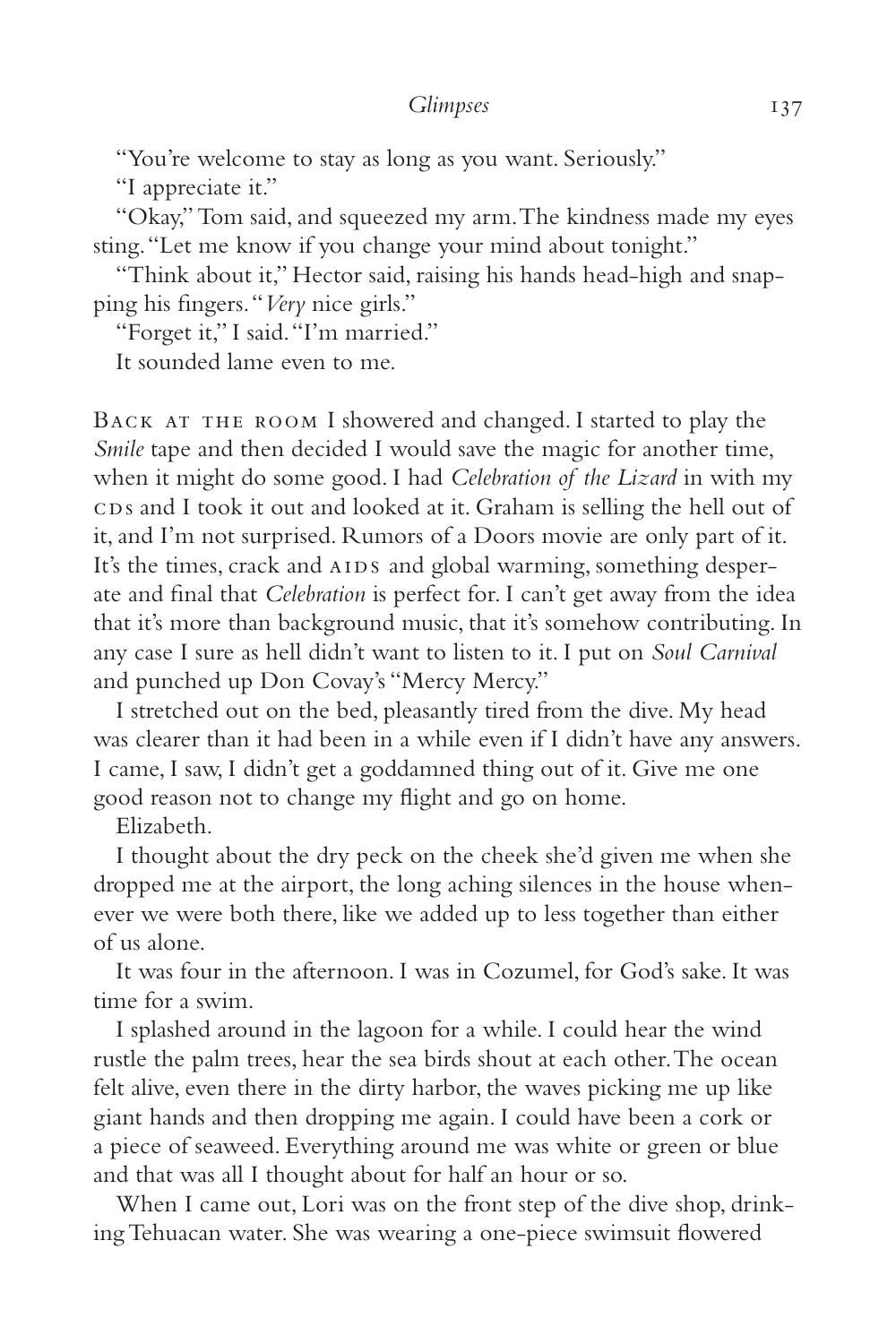in blue and green, with one of Tom's long-sleeved shirts over it like a jacket. She had the sunglasses on, reading a paperback romance with a red cover and an oval picture in middle. I nodded to her and she nodded back. I started to go to my room and then changed my mind and crouched next to her in the sand.

"Listen. Did I say something to piss you off ? I mean, I don't want to be an asshole or anything, but I can't understand why you dislike me so much."

"I don't dislike you at all," she said. I heard a trace of an accent, Southern, that I hadn't noticed before. *"Au contraire."*

"I guess I have to believe you. You have this thing about the truth, right?"

"Maybe that's part of the problem. I don't hide my feelings too well. It's just that most of them have nothing to do with you."

Another stunner, even when she was trying to make nice. She was right, of course. Why should I be the center of her universe?

She sighed. "I think you're attractive and everything, but you're married. It's obvious you came down here looking for trouble. I don't want to be the trouble you find."

"Me? Looking for trouble?"

She studied my face, still half-smiling, and said, "Maybe you don't know it. I could believe that."

"I'm down here because of my father. That's all."

"Really? How's your marriage?"

"It's fine, what's that got to do with it?" She didn't answer and after a second I said, "Okay, it's not fine, it sucks. I still don't see your point."

"I'm just saying I don't want to get involved."

"Nobody asked you to."

"Okay, okay. I'm sorry. I'm way out of line, as usual. How's this? We drop the subject, and you can come with me and see some of the island. Unless you're going into town with the others?"

I shook my head. "Aren't you?"

"I got to see everybody drunk last night. Anyway, I've got errands this afternoon. I'm headed out to the commune."

I made an interested noise and she said, "Bunch of neo-pagan kids, mostly Northamericans. The locals hate their guts. They have a pretty tough time of it—not enough food, lots of hassles with the cops. You can come along if you want."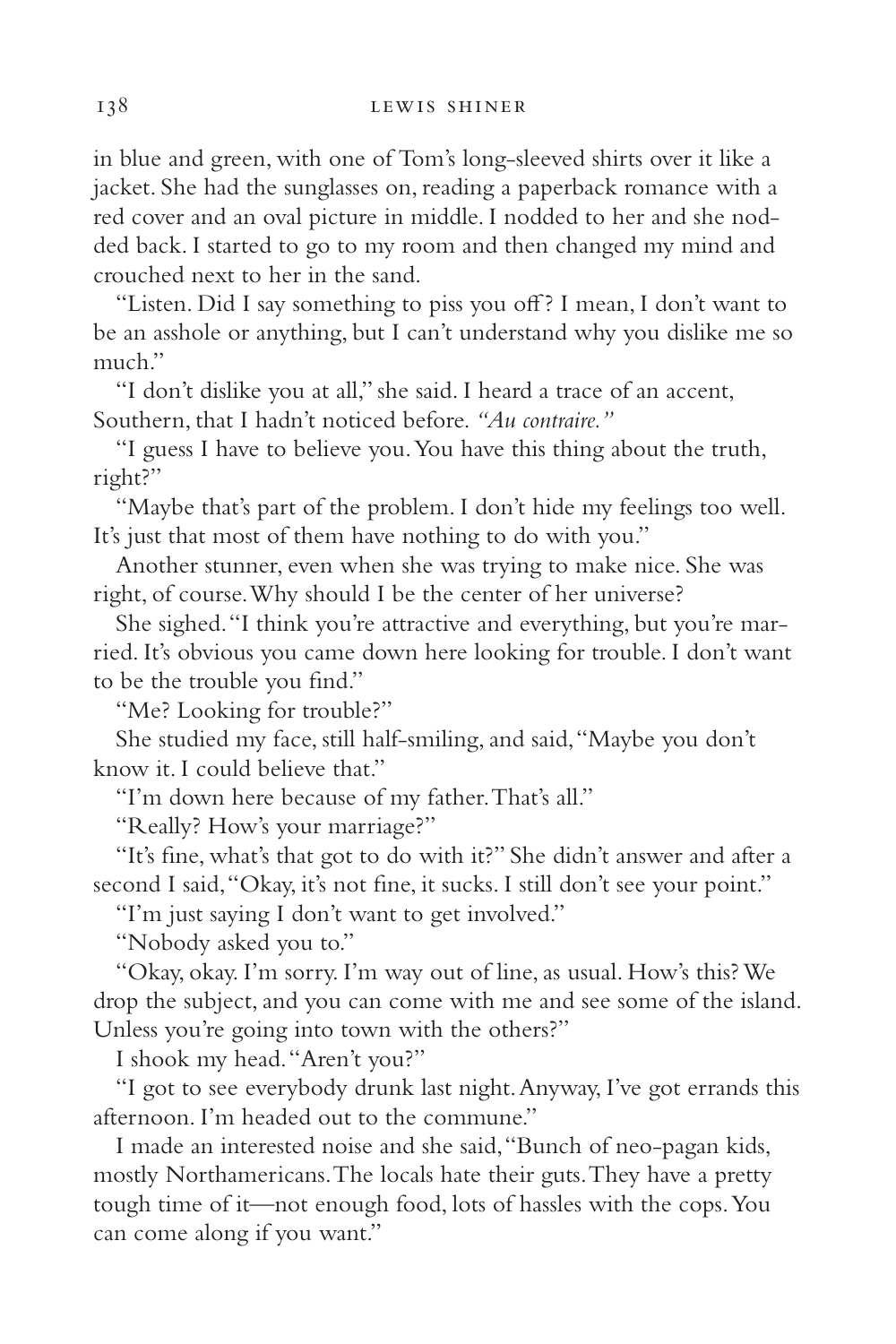"Sure," I said. "Why not?"

I took another shower, playing it all back in my head. Looking for trouble, she said. Am I? What was it she said about finding me attractive?

I put on khaki pants, a black T-shirt with a pocket, moccasins. Lori was loading a green plastic trash bag into the back seat of the vw. She told me they were cans from the boat, and from the bar next door. The commune kids sell them to a guy on the ferry from Playa del Carmen.

I got in and we roared away. She revved the little bug to a high squeal before she shifted, came right up on the bumper of anybody in front of her. There didn't seem to be any malice or impatience in it, she was just totally into the act of driving.

"Tom hates the way I drive."

"My dad used to tell a story about his first field trip, when he was in college. Anybody who complained about the cooking had to take it over. So whoever got stuck with it would put rocks in the eggs and cardboard in the pancakes and stuff like that."

"So you think I drive like this to piss Tom off ?"

We weren't communicating. "I just meant I'm not that crazy about driving. So I try to let other people drive however they want."

"You talk a lot about your father. I mean, for supposedly not liking him"

I didn't have an answer for that. We were headed south, away from town and the airport. We passed the Chankanab Lagoon with its resort hotel and park and within a few hundred yards there was only the road and the scrub brush and the empty ocean.

"The commune's in this abandoned hotel called El Mirador. You speak Spanish?"

"It means window or something, right?"

"Right. Only there's no view there at all, you can't even see the ocean from it. Which was why it went broke in no time and this brother and sister from Amsterdam were able to cash a decent-sized inheritance and buy the place. Then once they had it they invited all their Wiccan friends to move in."

"Their what friends?"

"Wiccans. Witches. Pagans, you know."

Alex had always talked about being a witch, back in high school. She never called it Wicca, though, and I'd never taken her very seriously. "Are we talking Aleister Crowley and sacrificing animals and all that?"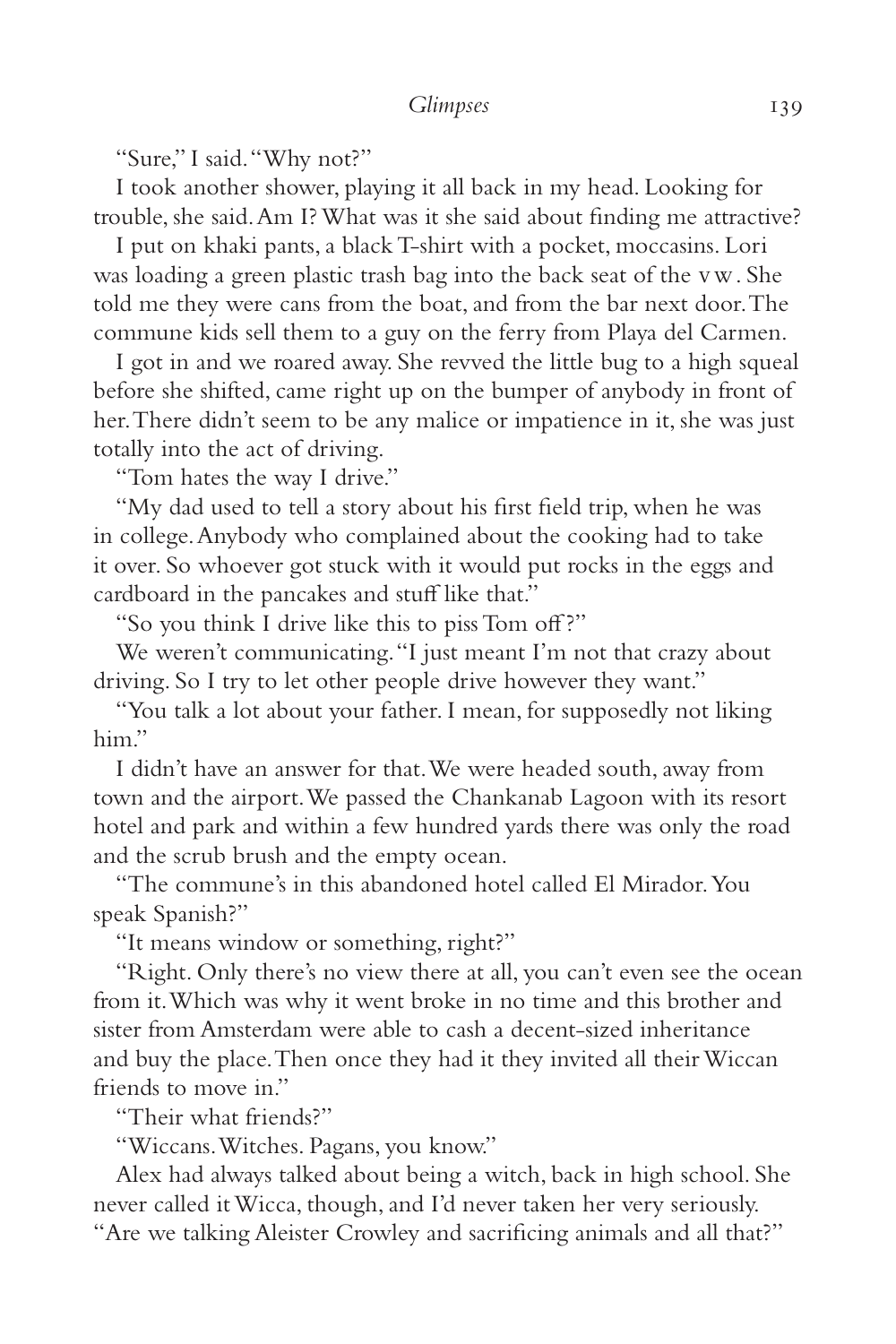"Basically they worship the Goddess and keep a low profile. They're trying to kick technology."

"What about you? Are you into all this Goddess stuff?" I had a sinking fear that this woman, who had started out so interesting, would end up having some prefab belief system.

"If you're going to have a religion it seems better than most. It reveres women, for one thing, instead of being terrified or hostile like most of Western culture. It respects life and doesn't believe in fucking up the planet. I'm not real comfortable with the supernatural parts, but the here-and-now agenda sounds okay."

I couldn't argue with it either. After a few seconds she said, "When I got sober, a lot of things changed for me. That's when I gave up meat and all that. I started to come here once a week to do yoga. And I got interested. At least interested enough to learn some more, if not to..."

"Commit?" I said.

"Something like that."

The Mirador is pink stucco, with thorny gray-green vines that grow up over the walls. It's a featureless square, two stories high, with the outside windows boarded up. I guess the boards keep out hostile rocks and bottles.

We parked on the side of the road. Lori took the cans and I carried a canvas tote bag with groceries in it. There's an arched entranceway that opens into a patio with haphazard landscaping: fruit trees, tomatoes, corn. A veranda runs all the way around the ground floor, with half a dozen hammocks strung between the posts. Two were occupied by dusty men in their early twenties. A woman of about the same age was weeding in the garden, along with an older man with gray in his pony tail and a blond boy of maybe seven. A couple of toddlers chased each other down the veranda, one in makeshift diapers, the other naked.

We took the stuff into a kitchen near the front gates. The place was clean enough, and smelled like earth and spices. A few flies circled lazily, unable to find anything worth landing on. The refrigerator and stove were both hooked up to what looked like a propane tank. "I thought you said they were getting away from technology."

Lori saw where I was looking. "They burn methane. You can make it out of garbage, so it's renewable."

I picked up a heavy, Swiss-made butcher knife. "And steel? Just curious."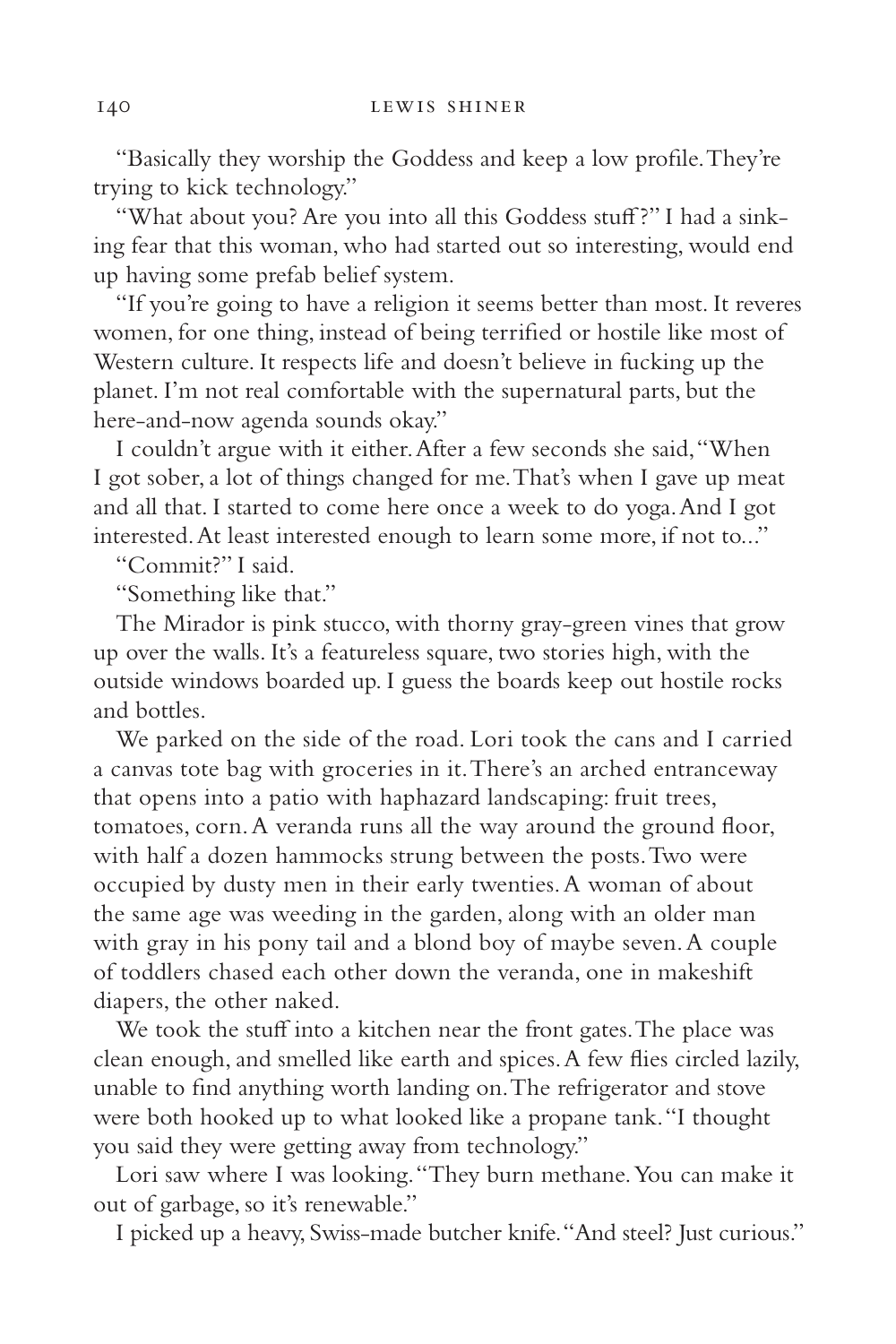"Recyclable." She gave me a look. "You can always beat it into a plowshare."

A guy in his late thirties, black, with short dreadlocks, came in. He was bare to the waist and had that kind of hairless and glossily developed chest that, if I had one, I wouldn't wear a shirt either. "Hello, darlin'," he said to Lori, and hugged her. I could see her hesitancy, and so could he. It seemed to surprise him. He looked a question at her, which she ignored.

"Ray, this is Walker, the local shaman."

We shook hands.

"Who else is here?" Lori asked.

"Everybody. Joost and Debra are upstairs fucking or something." He pronounced Joost like it started with a Y and rhymed with ghost. Lori unloaded celery, cheese, eggs, and a tub of tofu from the tote bag.

I was grating cheese with my back to the door when Debra came in. Something made me look around. I looked back at the cheese, then turned again to see her smiling at me. She's nearly six feet tall, broad in the hips and shoulders and chest, with a narrow waist and thin ankles. She had on a black cotton skirt to mid-calf and a black leotard top. Her feet were bare, the toes curled against the concrete floor. With the light behind her, her hair made a golden haze around her head. She wore round wire-rimmed glasses and a silver belt. "Hi there," she said.

I nodded. "I'm Ray."

"Hi, Ray. I'm Debra."

Lori said, "Or Moonflower, as she's sometimes known."

Debra didn't react. "That too. Are you at the dive shop, Ray?"

There's a Germanic lilt to her voice. If I looked at a photograph of her I would probably think she's overweight and kind of plain. In person she was magnetic. "That's right," I said.

"How long are you down for?"

"I don't know. I haven't decided yet."

"We'll just have to keep you amused, then, won't we?"

Whatever it was, she knew about it. She spun around theatrically and her skirt swirled up. "What are we making?"

"Enchiladas," Lori said coolly. "We could use some green onions."

"Walker knows where they are."

Walker clearly didn't want to make an issue out of it. "Right," he said, and went outside.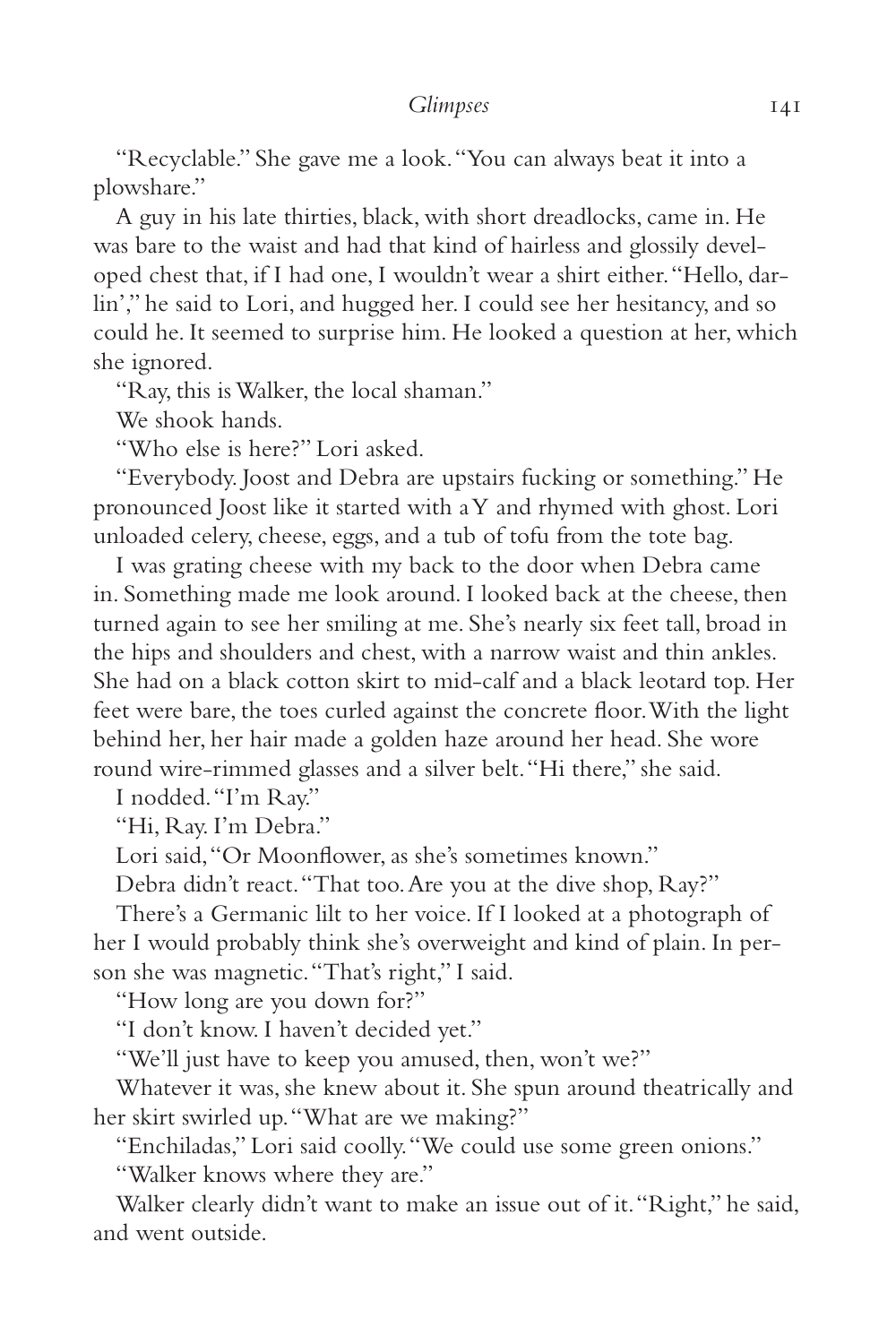Debra moved next to me, close enough that I could smell her faint, musky-sweet perfume. "I'll help you chop," she said.

THERE WERE TEN of us for dinner. We ate at a long table in the courtyard, under the last of the sunlight. Debra sat next to me and somehow Lori ended up across the table and down toward the far end. Joost, dark haired, with the same magnetism as his sister, sat at the head of the table, Walker at the foot, by Lori.

There was a French couple, both dark and thin, and a broad-hipped girl from the US with protruding eyes and a raucous laugh. There was Jeff, the guy with the gray ponytail, and an eighteen-year-old runaway from Veracruz.

Debra wanted to know "who I really was." She seemed sincere enough, so I told her about the stereo business, that I'd made a lot of money in computers but it didn't mean much compared to music.

I said, "Lori told me you guys are witches."

Her "yeah" sounded like "jah." "Pagans, witches, whatever you want to call us. We worship the Goddess, which basically is Gaia, the Earth. We see her as a living being. We try to live according to her rhythms. To be clean and peaceful and reverent."

Jeff, on the other side of her, said, "Sounds like the Boy Scouts." Then we had to explain to her what Boy Scouts are and how they're different from Hitler Youth, which turned out to be tricky.

There wasn't enough dinner to fill me up. The French boy had talked about how Americans eat three times the calories we need, so I didn't ask for more. When everybody was done I started to help clear the table. Debra grabbed my arm and said, "We cooked. We don't have to clean up."

"What do you guys do at night? What's for fun?"

"Sex is popular," she said, smiling. Okay, maybe she was flirting a little. I found myself embarrassed and erect. "Joost plays guitar, sometimes there's drumming and dancing." When I looked interested she said, "We have congas, timbales, lots of kinds of drums. You look like a drummer."

"I used to be."

"You'll have to come help us out."

"I don't know. It's been a long time."

Walker and Lori were standing behind us. "It's a great high, man," Walker said. "People been getting fucked up behind it for hundreds of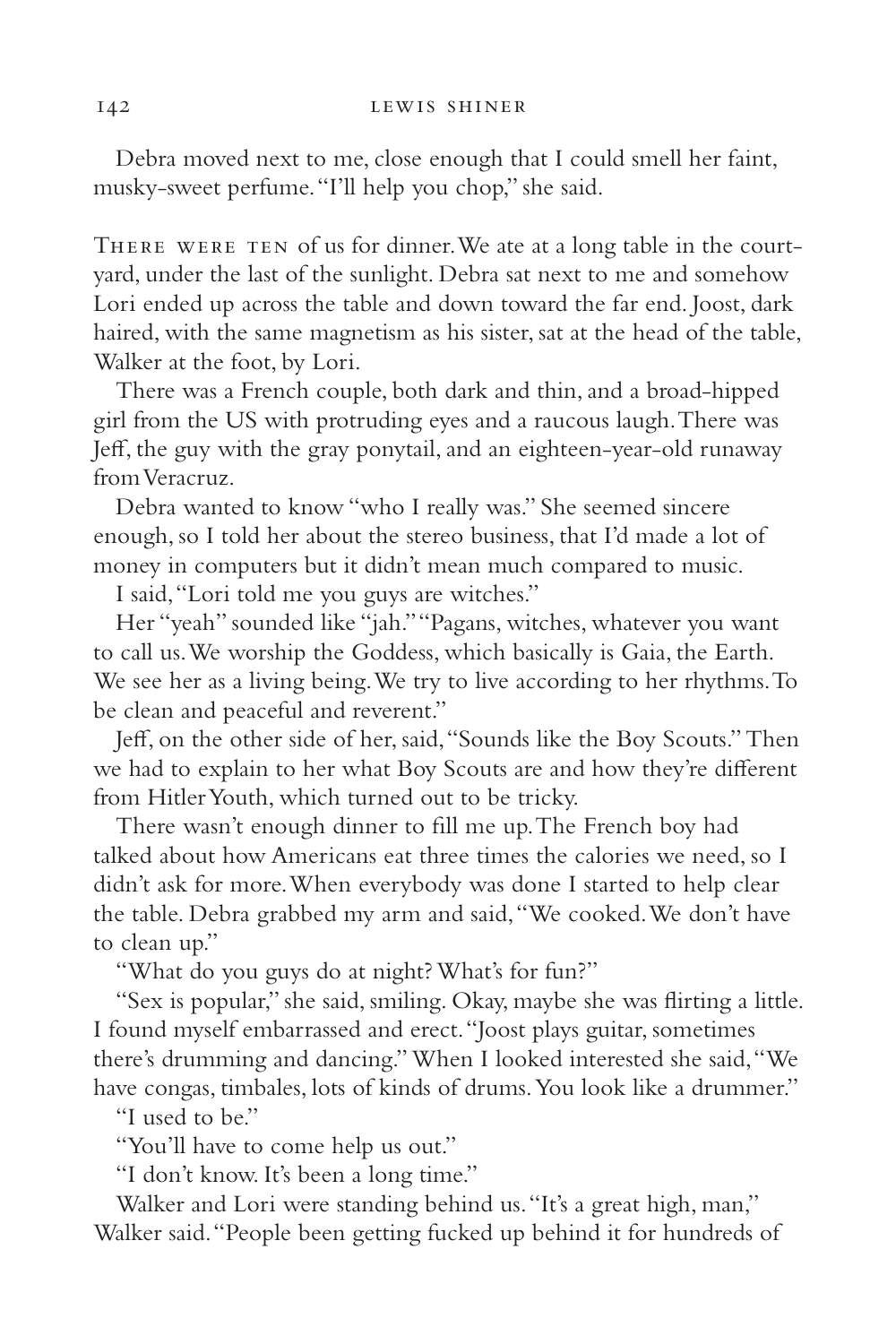thousands of years. The drums get into a groove, people start dancing, they can dance themselves to death and never feel it."

"We need to go," Lori said. She sounded very cool. Debra looked at her with a kind of cocky smile. Bad blood under the bridge between those two, no question.

I stood up. "Thanks for dinner."

"Come back," Debra said. "Any time."

ON THE ROAD Lori said, "I can take you back there and leave you if you want. She'd like that. Fresh meat."

"You've got me wrong."

"Do I?"

Without meaning to, I saw myself in one of those crumbling stucco rooms with Debra, both of us sweating, her bare skin moving against me. "I don't understand what you've got against her. She seemed like a pretty okay person. All we did is talk."

"Why is it men find promiscuity so attractive? I used to eat myself up over it. Are men just naturally lazy, they want to save themselves the chase? That didn't seem like the whole answer somehow. Part of it, but not the whole deal. Then it came to me. It's not that women like Debra are so easy to get into bed. It's that they're so easy to leave."

"What did I do that's got you so upset?"

"Nothing. I guess I'd just hoped for more from you."

"More than what?"

"Do you deny that you wanted to fuck her?"

"She's attractive. Very...sensual. The point is, I *didn't* fuck her. And I don't intend to. Jesus, we sound like we're married."

The idea seemed to amuse her.

"You're from the South somewhere, aren't you?" I asked.

"Was my accent showing? You can tell when I let myself get mad." "Kentucky?"

"Tennessee. Thank you for not saying Mississippi. I come from a suburb called Murphreesboro." She pronounced it in Tennessee fashion, with about one and a half syllables.

I told her about my two years in Nashville. She's a year older than me, was away in St. Louis at college then, only home for the holidays. She wouldn't have seen the Duotones anyway, she would have been at the Grand Ole Opry, in the Ryman auditorium downtown.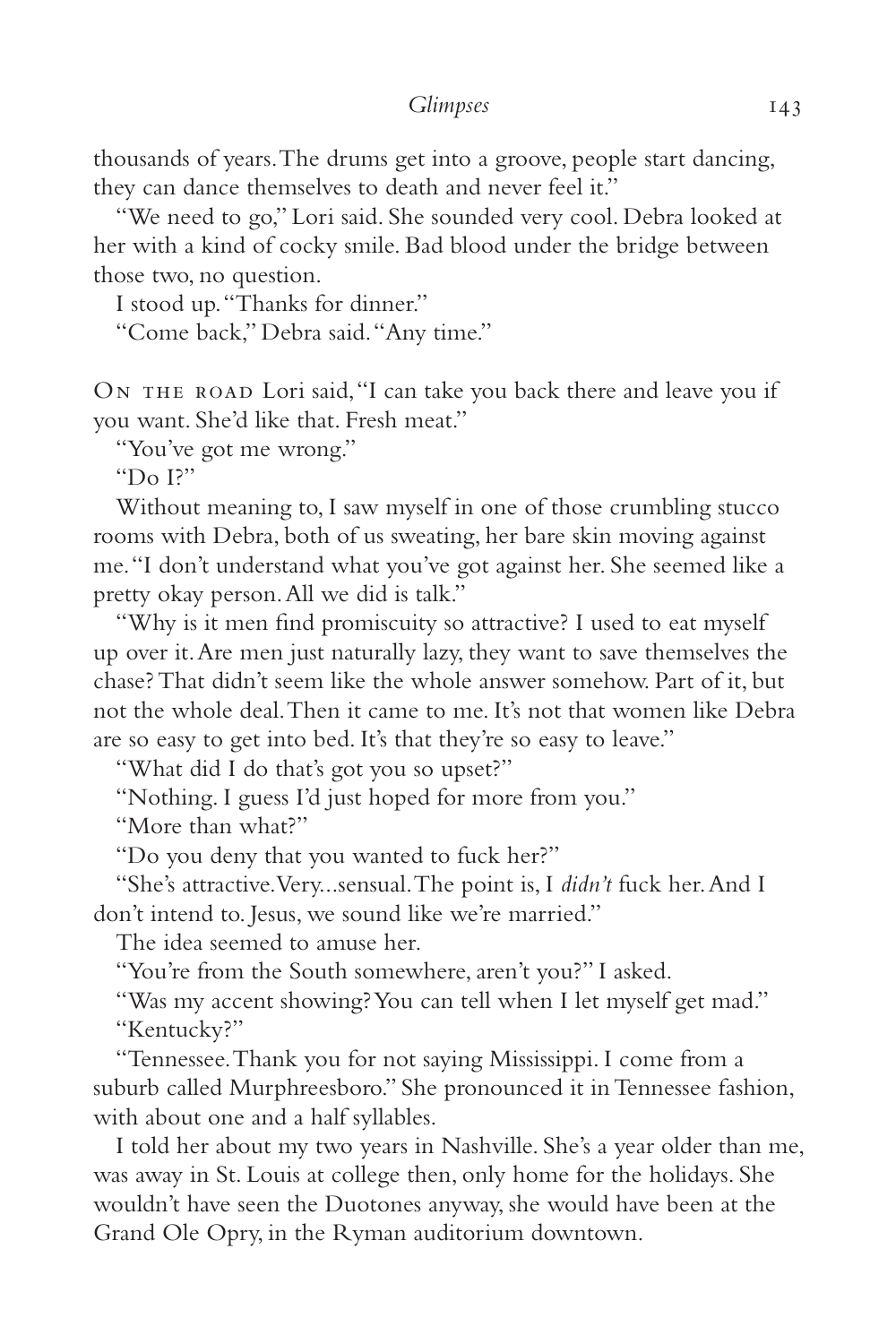"I wouldn't have figured you for a country music fan," I said.

"Why not? What does a country music fan look like?"

"I don't know. Bouffant hairdo and a polyester smock?"

"I like country music. It's music for grown-ups. At least some of it is." "Drinkin' and cheatin' and drivin' a truck."

"Some of it. And some of it is about getting up and going to work every day and still not having enough money, or about living with somebody who treats you like shit, or about watching your kids grow up and leave you behind..."

"You don't have any kids. Do you?" She shook her head. "And as jobs go, yours doesn't seem too bad." Silence then, while we both thought about the third thing.

"So what do you listen to?" she asked after a while.

"Lots of stuff. I guess my favorite is the kind of stuff the Duotones used to play, R&B, those great Stax/Volt songs from the sixties, Motown."

"Sounds like you're living in the past."

I thought of Brian, Pacific Ocean Park, the studio. "Maybe I am," I said.

We were back at the dive shop. The place was dark and quiet, even though it was only ten thirty. "They must still be at Scaramouche," Lori said. Neither of us had made a move for the doors of the vw. I didn't want to be the first.

"Are you tired?" she said. I shook my head. "Come and talk to me for a while."

She headed for the bar next door. The place was shut down, the tables empty in the moonlight. "I've got a key," she said. "You want something?"

My hormones were in a state. I didn't know what I wanted anymore, I only thought that a beer might smooth me out, take some pressure off. I didn't ask because I didn't want to see the disapproval in Lori's eyes. "I'll have whatever you're having."

I sat down at a Tecate table. I could smell the ocean and hear it, but I couldn't see it because the dive shop was in the way. Lori came back with two bottles of Tehuacan water that dripped tiny granules of ice.

She'd overheard what I said about the stereo business and wanted to know more. I said I was consulting now with a record company in LA. It wasn't a lie, exactly. We got talking about music again and she went to her room for a jam box and a Rosanne Cash cassette, *King's Record Shop.*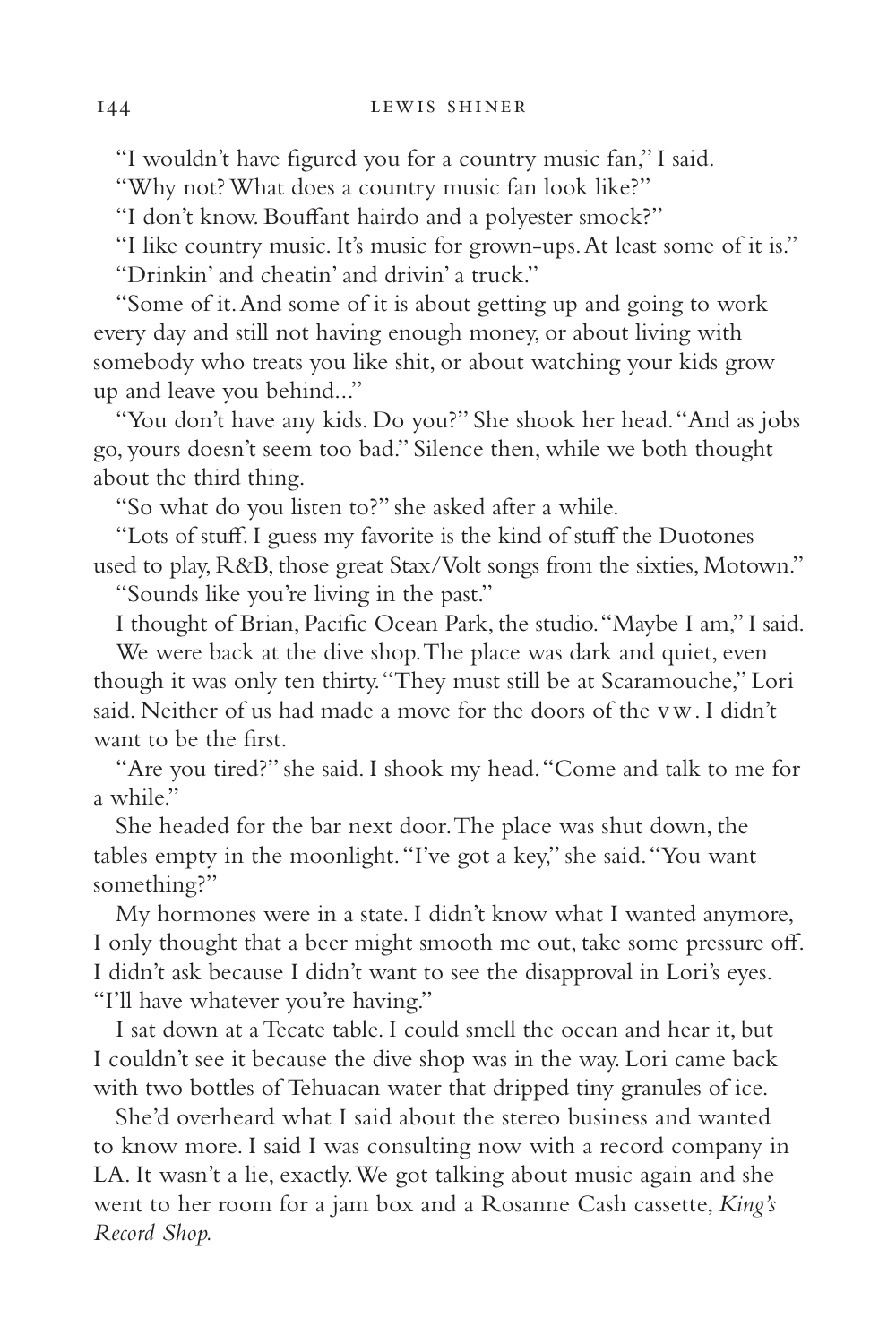Lori has a psych degree from Washington University and she reads a lot: biographies, pop psychology, romance novels like I'd caught her with that afternoon. I would be amazed, she said, how many women read romances. "Career women, intellectuals. It's like this Cinderella Complex thing. No matter how great your career, no matter what degrees you have or how great a physical shape you're in, women in our culture are brought up to believe they're nothing without a...a Grand Passion"

"What if I said I feel the same way?"

"Only not about your wife, right? Obviously not about your wife."

"I thought I did. It didn't last. I know you have to accept that, that your first blazing passion isn't going to last forever. So you think at least you'll have somebody there to share your life with. To talk about the movie you just saw or the dinner you just ate or something you just happened to think of. Only you find out that when you want to share it she doesn't want to hear about it. Or the only time she wants to share something with you is when you've just fallen asleep, and then you know it's because of that extra cup of coffee that she had after dinner that you didn't dare complain about because it would piss her off, even though you know it means she's going to toss and turn and thrash all night long and you might as well get up and go sleep on the couch right now, but if you do she won't understand and she'll be pissed off about that, and even if she's not you'll lie there on the couch and worry that she might be, so might as well forget about sleeping at all. That's not romance, it's...I don't know what it is."

"Life in the real world."

I was all worked up. I hadn't even seen it coming. "Well, if that's what it is, it sucks."

"You say passion never lasts. Do you believe that?"

I saw something in her eyes behind the tough talk, an empty place that I knew she would deny. A longing. "I don't know," I said. "I don't guess I've ever seen it."

"That doesn't mean it can't happen."

"No," I said. "It doesn't mean it can't."

Around midnight we heard voices up the road. Lori reached over and shut off the tape player in the middle of John Hiatt's *Slow Turning.* We sat there in the dark and silence while Tom and the others shouted good nights and staggered off to their separate rooms. When it became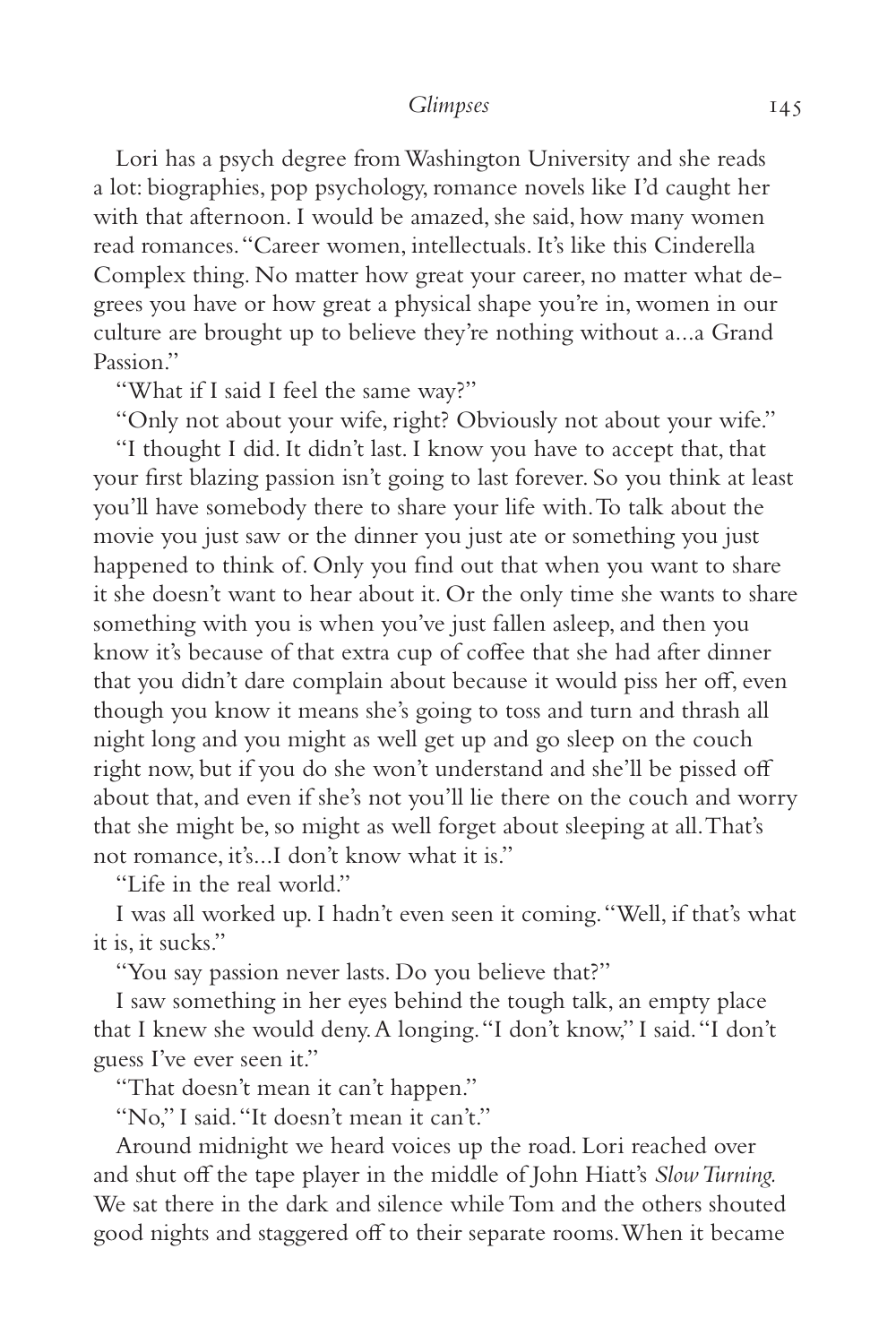obvious that Lori wasn't going to let them know we were there I felt vaguely guilty, like we were getting away with something.

"I have to go in," she said, standing up. "I don't want to, but there it is." "That's twice."

"Twice what?"

"Twice you've said something like that about Tom. If you do it again I'll have to ask."

"And if you ask I'll have to tell you, being the personality type that I am. So I should make up my mind whether I want to talk to you about it, shouldn't I? Instead of dropping all these hints. But before I make up my mind, are you sure you want to hear it?"

"I've got no place to go."

"Do you mean that? Oh, hell, I can't ask you to..."

"To what?"

"Wait for me. Tom'll be asleep in half an hour and I could come back...?"

"I'll wait," I said.

It was closer to an hour. I didn't mind the time. It was warm and the night was full of soothing noises: the sea, traffic on the highway, the hum of a fluorescent light at the back of the shop. I might even have dozed off for a few minutes.

When Lori came back there was something different about her. Her hair was damp, like she'd washed her face, but there was something more, in the way she held herself. I wondered if she and Tom had made love. It didn't seem possible, that she could be so matter-of-fact about it. She put the tape on again, quietly.

I asked her where she met him. She told me how after college she worked temporary jobs, secretarial mostly, and used the money to travel. Sleeping on the beach in Greece, waiting tables in a small town in the Dordogne. For some reason the stories gave me a real pang, like jealousy. Not of the places she'd been, but of the experiences she'd had without me.

Slow down, I thought. It was her eyes that did it to me. I almost wished she would put the sunglasses back on. I've never seen blue eyes that dark before. They look black in the moonlight.

She met Tom in Greece. He had a sailboat then. He taught her to dive and sail. It sounded like something out of a movie, out of one of her Silhouette romances—the perfect weather, the photogenic couple,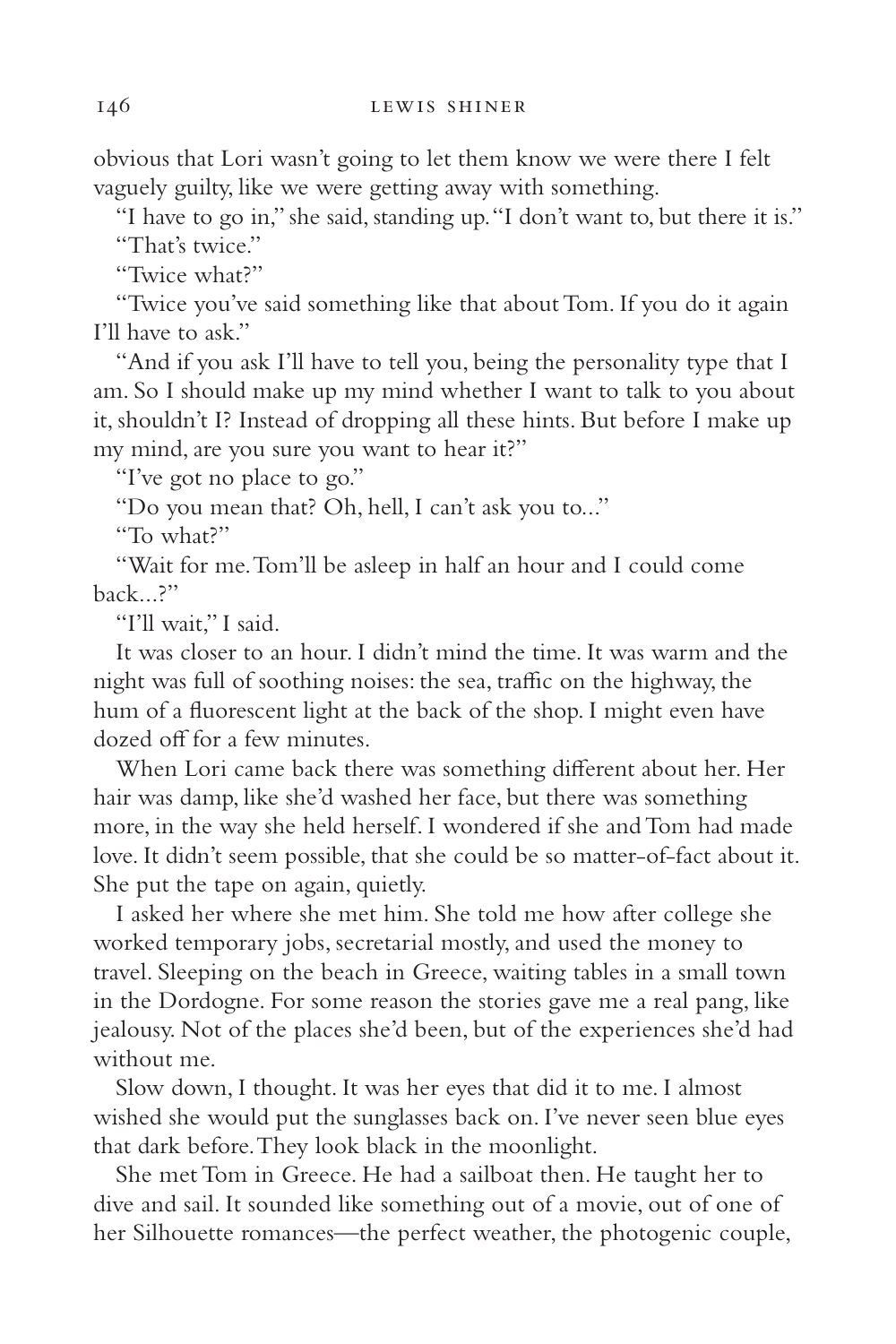the azure water, the sun-bleached islands. It makes my life feel squalid and dull.

"So what happened?"

"It's the real world," she said. "You don't get paid to sail around and drink retsina all day. Tom heard about this shop for sale and it seemed so perfect. A little stability, the chance to know where your next meal is coming from. He traded the sailboat for the dive boat and used the difference to make a down payment on the business."

It sounded like there was more. "And?"

"And then he wasn't happy about it. Tom's the kind of guy that is always refiguring things. I mean, he makes quarterly estimated tax payments, and no two payments are ever the same."

"And you're different."

"I'm different. I'm slow to make up my mind...well, not always slow. But I think it out, I make up my mind, and that's it. I live with the results. When I quit drinking, that's what happened. I did a lot of reading and thinking and then one day I stopped. No more booze. Tom quit the same time as me and then started up again two weeks later."

There was that tone again. "You're thinking about leaving him, right? I warned you I was going to ask."

She looked away. I waited for her answer so long I almost forgot the question. Then she said, "Yeah, I think about it. I think about it a lot. But where would I go?"

"What about your family?"

"My mother's a drunk. I can't be around her. My father is remarried with teenaged kids. It's like, not really my family, you know?"

The tape ran out and the machine clicked off. "Wait here for a second," I said.

I went back to my room for *Smile.* This is crazy, I thought. She'll hate it. Then I thought, I have to know.

I put it on the tape deck. "What is it?" Lori said and I shook my head. When "Heroes and Villains" came on she said, "Oh, the Beach Boys. I used to really like them." I watched her face when the cantina section came on. "This is different. Isn't it?"

I nodded. "Do Ya Dig Worms" started and I saw the music actually take hold of her. She stopped talking to listen, and I watched a smile start on her face.

"What *is* this?"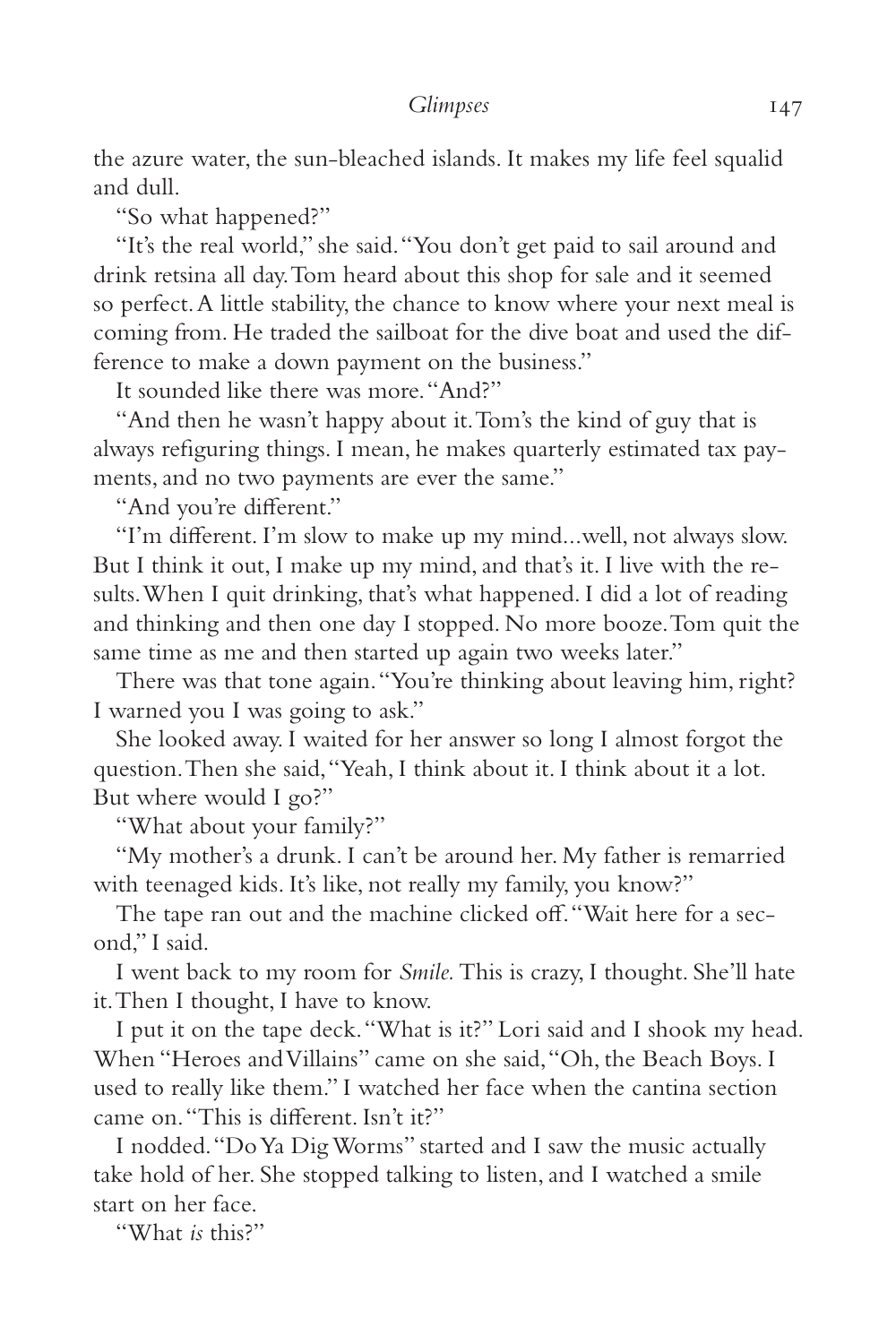"It's a long story," I said.

I didn't tell her about Brian and 1966. I told her it's part of the work I've been doing in LA, to put together lost albums from "newly discovered" master tapes. Which is all true, as far as it goes. I told her about *Smile* and Brian and the Beach Boys and she really listened. The grim stuff about Tom fell by the wayside. The snippet of "George Fell Into His French Horn" made her laugh out loud. I thought how proud Brian would be to see that.

It was three o'clock before we were too tired to have anything left to say. Lori was the first to stand up. "This was really nice," she said. "Thanks for waiting for me."

"Hey. You were buying the drinks."

She smiled again. Her smile is off-center, unselfconscious. Like the monkey with the wire in its pleasure center, I wanted to push that button again. Instead I said good night and took the tape back to my room.

I remember I said the words to myself when I got into bed. I said, "I think I'm in love." It's something I've said too many times before and I suddenly felt guilty for it.

I wasn't in love as much as I was scared. I was off the map and going much too fast.

TOM POUNDED on my door at eight. "You diving today?"

I sat up and tried to focus my eyes, which were gummed shut. "Uh, not this morning. Maybe this afternoon?"

"It's an all-day trip. Take it or leave it."

"I guess I'll pass. But thanks."

"Later, guy."

I dozed for another hour or so, then went downtown for breakfast. Afterward, sitting in the clear morning sunshine of the *zócalo,* I thought about my marriage. In eleven years I've never been unfaithful. There were a couple of opportunities when I wasn't ready, and there were more than a couple of nights when, if the opportunity had come up, I don't think I would have held out.

There was a moment last night when Lori turned back to say goodnight when I think she would have let me kiss her.

I wandered through some of the tourist shops, full of polyester Tshirts and onyx chess sets and brilliantly colored hammocks. I found Elizabeth a pair of seashell earrings, long and dangling, the kind she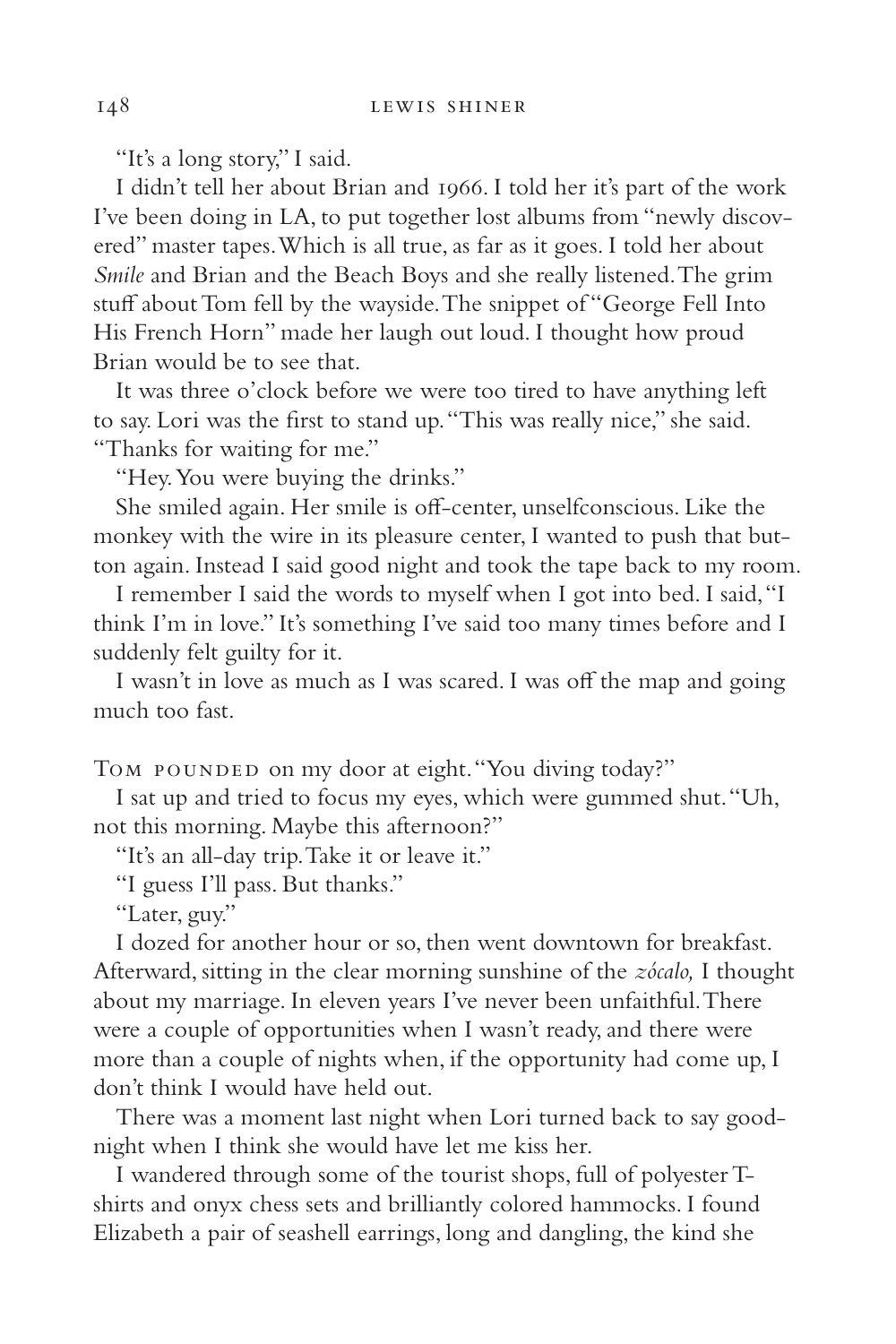likes. On some level I was buying off my conscience. I got some postcards and stamps and then I couldn't think of anything to write.

When I got back to the dive shop Lori was sitting in a lounge chair near the bar. I couldn't help but think that it was a good spot to watch for somebody coming in or out of any of the rooms. She was wearing shorts and a Hawaiian shirt, open over the blue-and-green flowered swimsuit. And the red sunglasses. She had a different romance from the day before.

I said good morning and she pushed her glasses down so she could look over the top of them. I liked it that she was showing me her eyes.

"Hi," she said. "How'd you sleep?"

"Good."

"You didn't go diving." She folded over a page in her book and put it aside.

"It's not like diving is that big a deal for me. I don't take pictures like my father did. It doesn't, I don't know, *mean* anything. Maybe if I was with friends."

"Or your wife?"

"She's afraid of fish. And she wears contacts and she's afraid of losing them. I'm amazed I got her to go out at all ten years ago."

"Tom goes out there day after day and he can't seem to get enough of it. Something about being in control of all those people. He gets off because they do."

"You sound like Dr. Steve."

"I'm addicted to psychobabble. I already warned you that I'm an addictive personality. What about you?"

"Addictions? I guess I drink too much. I used to smoke but I gave it up twelve or thirteen years ago." I took a breath. "Sex. I mean, you can still be addicted to something even when you're not getting it, right?"

"Definitely," she said. Neither of us had looked away. "But I haven't seen you drinking since you got here."

"Just giving it a rest, I guess."

"You managed to keep me talking all night last night and you didn't say much at all about yourself."

"It seemed just the opposite to me. I thought I did all the talking." I shrugged. "I guess I'm just interested." The words hung in the air. "In what you were saying, I mean."

It looked like we were done. She reached for her book and pushed the sunglasses back into place. I started toward my room.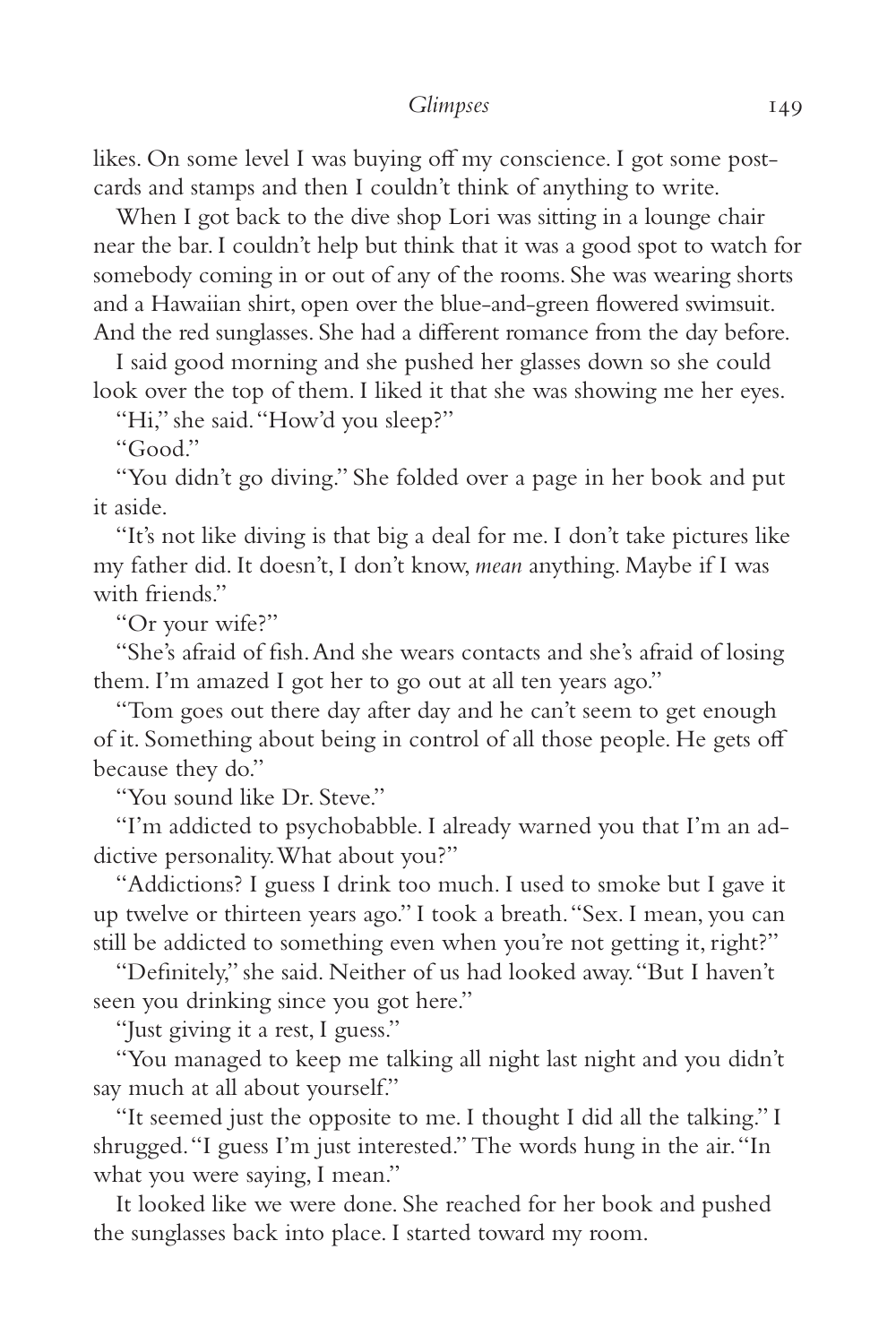"Hey, Ray," she said, still looking down at her book. "What are you doing for lunch?"

SHE KNOCKED on the door of my room an hour later with an honestto-God wicker picnic basket and an ice chest. I had an awkward moment with her in the doorway, not knowing whether to ask her in. Her voice was a little too bright. The Wailers on the CD player sang "Could You Be Loved." We were both aware of the bed in the corner of the room. I switched off the music and followed her out to the vw.

We drove south past the commune and across to the eastern side of the island. We were in sight of the ocean when Lori turned right onto a badly rutted dirt road.

I asked her, "Isn't there a lighthouse down here or something?"

"On the Punta Celarain. We turn off before then."

She turned left on a road that was barely there at all. "Tom and I used to come here," she said, almost as an apology. "It's been a long time. I hope I've got the right place."

The road, such as it is, winds between sand dunes and purple-gray lava. Small palms and thorn bushes grow out of the dunes. I could smell the ocean. She put the vw into four-wheel drive as the sand got softer and she finally pulled up behind a big rock. "All ashore," she said.

She took the food and towels; I brought the ice chest and sunscreen. We came up over the rocks and there was the ocean. It frothed pale blue at the shore, turned impossibly deep and blue at the horizon. Straight ahead, unless you veer off to Cuba or Jamaica, is ocean all the way to Africa. The beach is no more than a pocket of sand between black lava hillocks, with enough room for two people at most.

"So what do you think?" Lori said.

I was thinking about how jealous I'd been of her romantic youth, thinking that my life was not necessarily over after all. "It's great," I said.

She set the jam box on the rocks and then shook out the towels. Hers was a faded red with the sun in the middle and mine was a washedout yellow green. "You don't mind a little music, do you?" she asked. "I mean, if it's going to spoil the mood..."

"Music never spoiled anything."

She pushed the button and it was the Wailers' "Is This Love," the first cut on the *Legend* album that I'd been listening to that morning.

She said, "I heard you playing it. You had it cranked up a bit."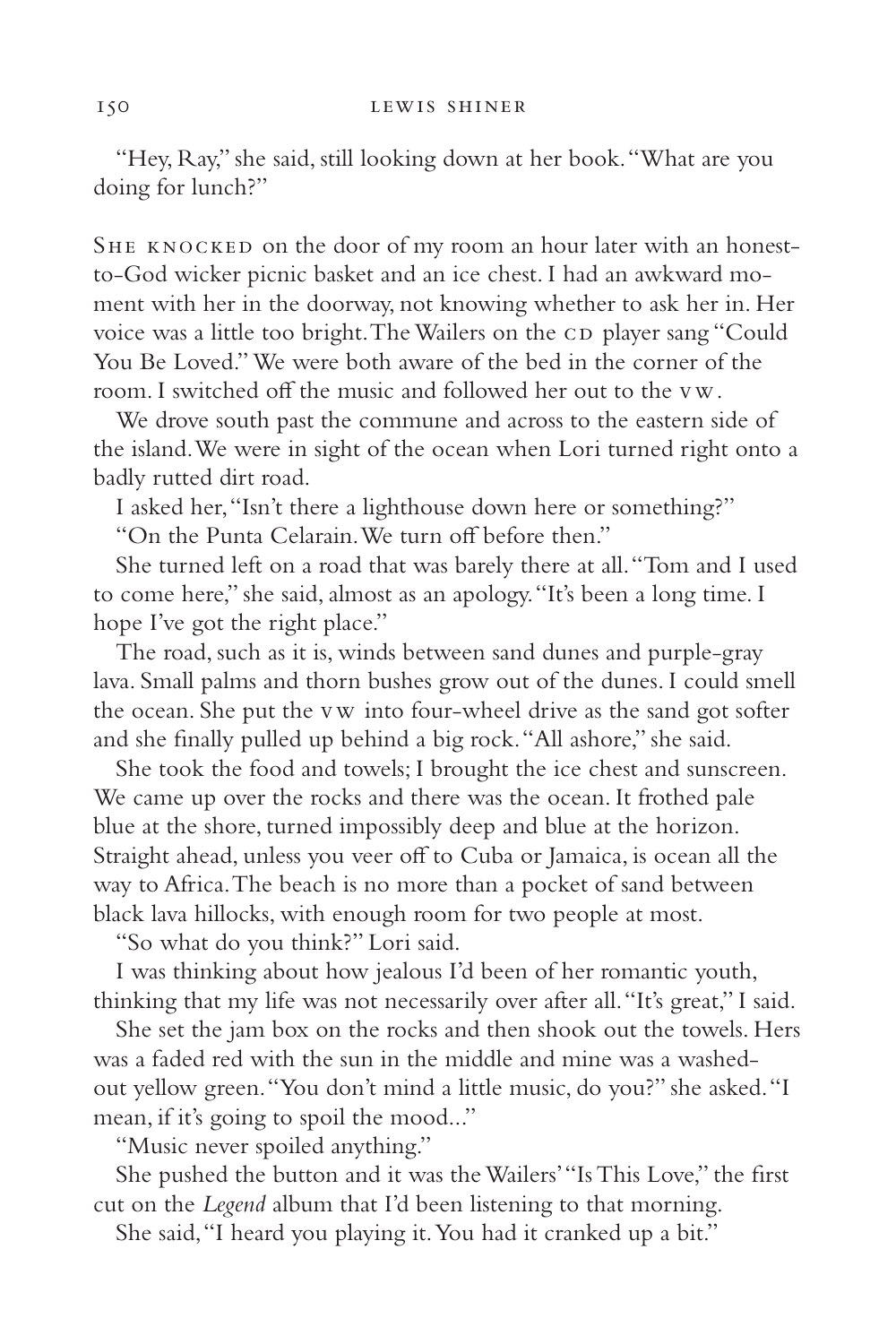"Sorry."

"It sounded good. I don't just listen to country, you know. You can't live in this part of the world without hearing a lot of reggae. God help me, I even like the Rolling Stones."

I was beyond words. I lay down on my towel and felt the heat of the sand underneath. I heard Lori settle a few feet away, knew, like I had from that first afternoon, where she was by some internal radar. I could feel the grass on the slope behind me, the salt drying on my skin, the fish in the sea. I asked God to kill me where I lay, while everything was still perfect. It could only turn real from here, or not happen at all, and either way lay certain disappointment.

After a couple of minutes I sat up and rubbed sunscreen on my arms and legs. Between the hospital and the exercise I'd gotten rid of my pot belly, but I was still pale. The coconut smell of the lotion was full of images. Lori reached for the bottle and I handed it to her without speaking. Then I let the music wash over me.

Neither one of us talked until the side was over. I was nearly empty of desire, living completely in the moment, from one tick of the cymbal to the next. When she finally got up to turn the tape over she said, "Hungry?"

"Mmmmm. Sure.

I sat up and opened my eyes to a pale, sun-drenched world. Lori unpacked the basket. There were hard rolls and cheese, boiled shrimp, plantains and oranges. "I don't really cook," she said. "I'm more of the found objects school."

"It looks great." There were purple linen napkins and real glasses for the Tehuacan water. I sat cross-legged and started on the bread. Bob Marley sang about shooting the sheriff. I said, "Have you ever actually tried to leave him?"

"I got as far as Mexico City once. I'd forgotten what it was like living alone, sleeping alone. You get...*unreal.* You know what I mean? Like you're not really there."

"I've been married a long time. I think I could stand being alone. I mean, it gets unreal with her there."

"So why are you? Still married, I mean?"

"I guess I'm getting something out of it, right?"

"Some things you do because you can't see any other way. If you say some inner-city kid who dropped out of the sixth grade is selling crack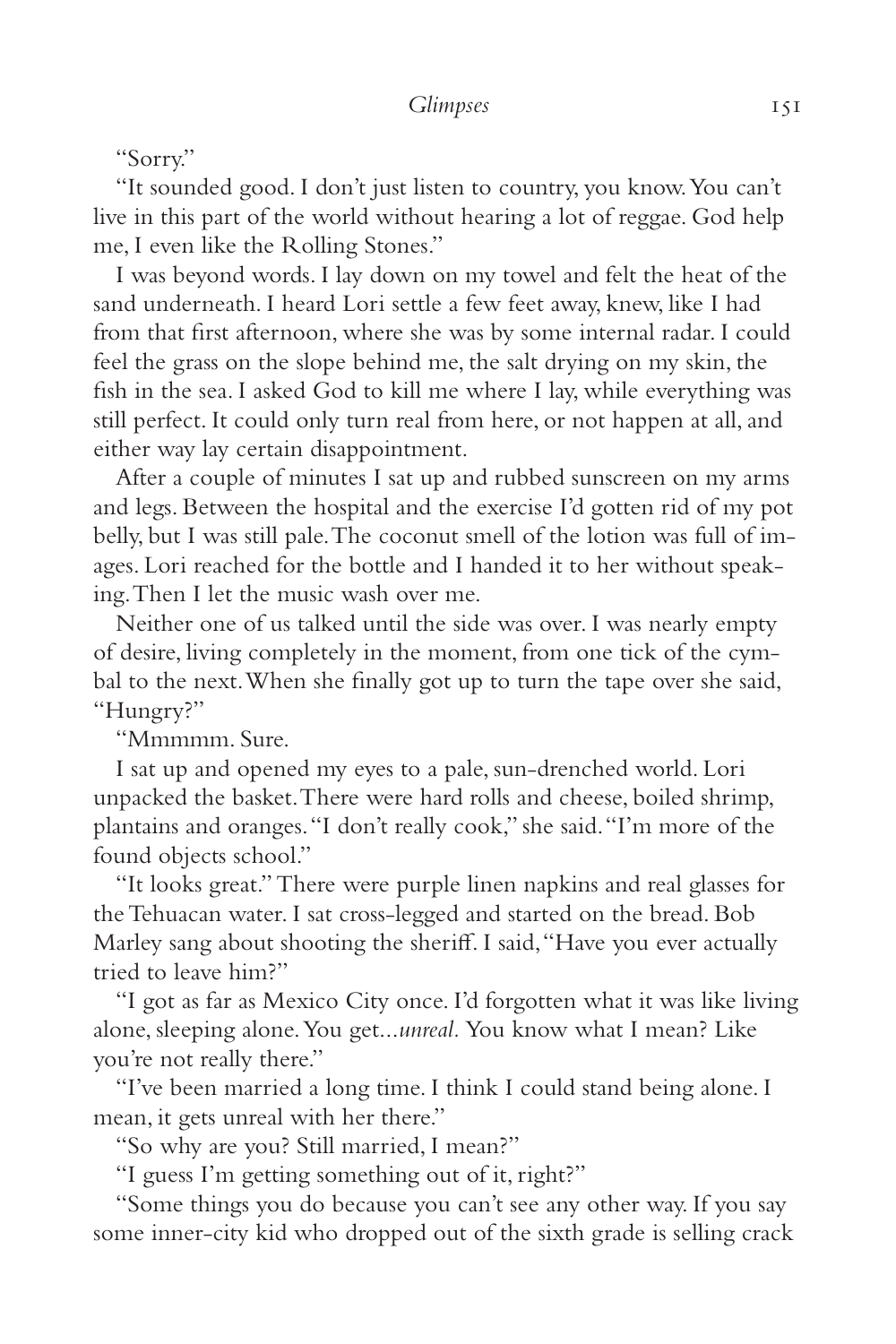because he's getting something out of it, well, that's not very compassionate, is it?"

"I guess not. I spent the night at a motel once, after one of our nonfights, when she'd told me how unromantic I was and I let it stew all day. When I came home she was hysterical. I mean, completely over the top. Convulsive weeping, screaming, swearing she couldn't live without me. It was more like a threat than anything else. Like if I ever tried to leave her again she would hunt me to the ends of the earth."

"That's a lot of emotion for somebody you say is cold."

"Or for somebody who doesn't even seem to like me anymore."

"Like and need are different things. Emotional blackmail is what it is. I've done it too. I guess every woman I know has."

"She was really scared—"

"Of what?" Suddenly Lori was furious. "What did she have to be afraid of ? Did you hit her? Did you smash the furniture?"

"No, but  $I$ —"

"She was afraid you were going to leave her. Before she could leave you first." She got up and walked to the edge of the water, her back to me.

"Lori?"

After a minute she came back and sat down again. "I'm sorry," she said. "It's just...women think they can't live without a man. And really, all it is, we can't stand for someone else to do the leaving. It makes me so fucking mad sometimes."

The suddenness and violence of her anger had unnerved me. "Are you saying I don't have any responsibility to Elizabeth?"

"Of course you do. You're a Rescuer."

"This is more of that self-help stuff, right?"

"Yeah. You're a Rescuer and I'm a Victim." She smiled. "We're made for each other."

WE FINISHED LUNCH. Lori put Bonnie Raitt on the jam box and we talked about music. Who we'd seen live, favorite records, like that. I remembered the drunken conversation Graham and I had in Santa Monica, about how few women there were that I could talk with this way. It made me dizzy. When the talk wound down I asked her if she wanted to swim.

"It's dangerous. The current's fast around here."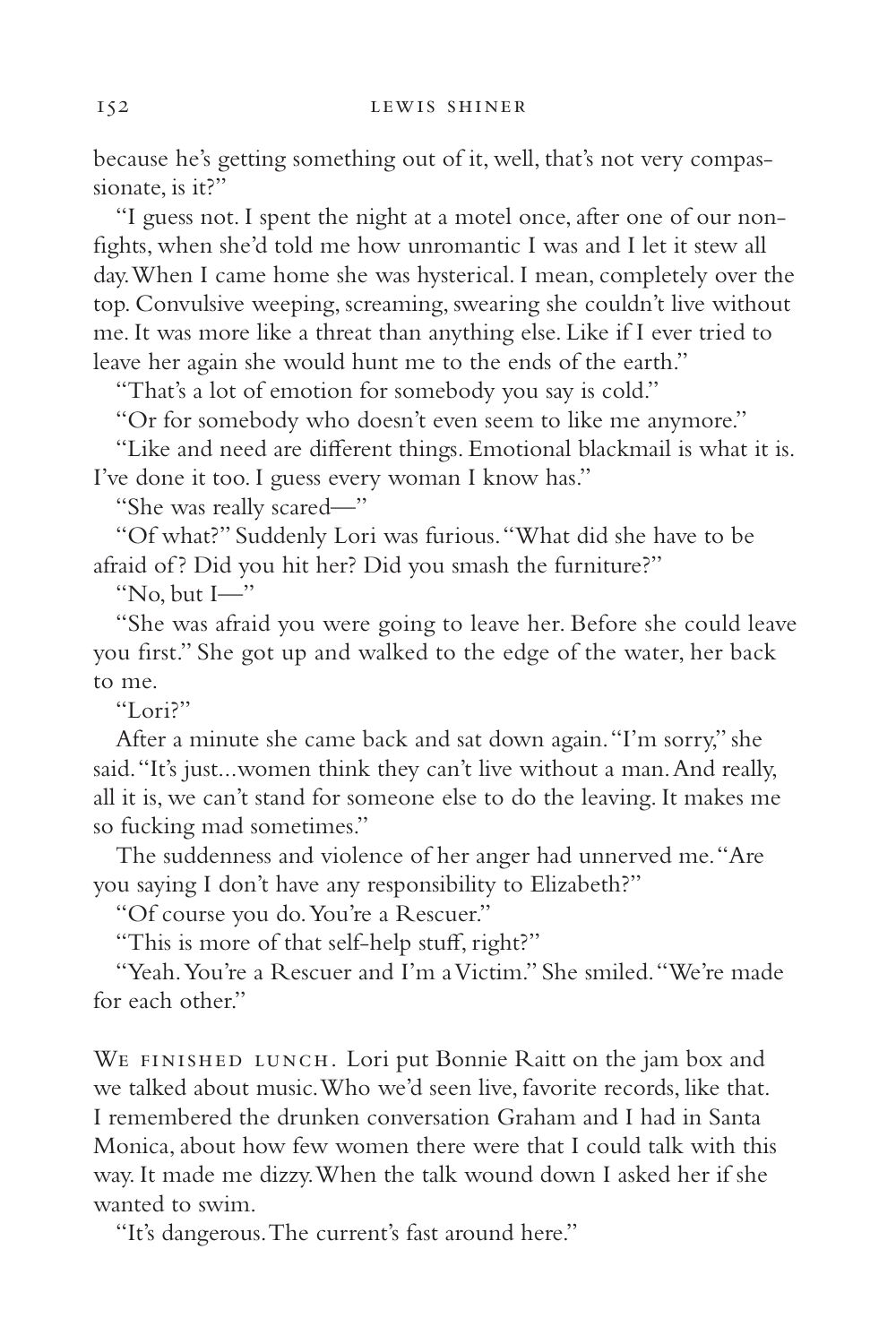"I'm a good swimmer." I smiled. "I'll rescue you."

"Very funny. I'll go in with you, but don't get cocky and don't get out too far. I don't want to have to explain to your mother that we drowned you too."

I wondered if she would say anything at all that came into her head. She stood up to take off her shirt and shorts. I didn't make the pretense of looking away. It wasn't about sex so much as sensuality, to see her stretch and move in that particular way. It seemed to embody everything that desire was about. I waited until she was done, then got up and walked into the water.

I felt the pull of the current, strong, like she'd said. I kicked hard against it and still didn't make a lot of headway. As soon as I stopped to look I felt myself drift back. That was okay too. I was full of sexual energy, a little scared of it, and the ocean was a safe place to burn it away.

Eventually I let the current carry me back to the shallows. My hair had come halfway loose from its pony tail and I took off the elastic tie and shook it out. Lori sat in the shade of a lava boulder, up to her neck in water. "Leave it down," she said. "I want to see."

I combed through it with my fingers as I walked toward her. "Well?" I said. "What do you think?"

"I think you should watch your step. There's a lot of sea urchins around." She showed me the crooked smile again.

I reached both hands out to her. She looked at me for a second, then took them. I pulled her onto her feet and watched her face for a sign. Apparently the swim hadn't been enough. Before I knew it I had pulled her toward me and leaned into her. Slowly, very slowly. If she started to turn away I would have time to pull back. She didn't turn, and she didn't lean toward me. She stood there and let it happen.

There was a moment when it was clear I meant to kiss her. That was when she closed her eyes. I closed mine too.

Her lips tasted of salt and summer sunshine. I smelled coconut sunscreen and a faint perfume from her hair. Her lips were soft as quicksand and I felt them move under mine. I put my arms around her and her arms went around my neck. I felt the curve of her shoulder blades, the small muscles of her back under my hands. Her fingers stretched out across the side of my head and grabbed a tangle of my hair.

I broke the kiss and started again, this time touching her lips with my tongue. Her mouth opened and her tongue flickered against mine.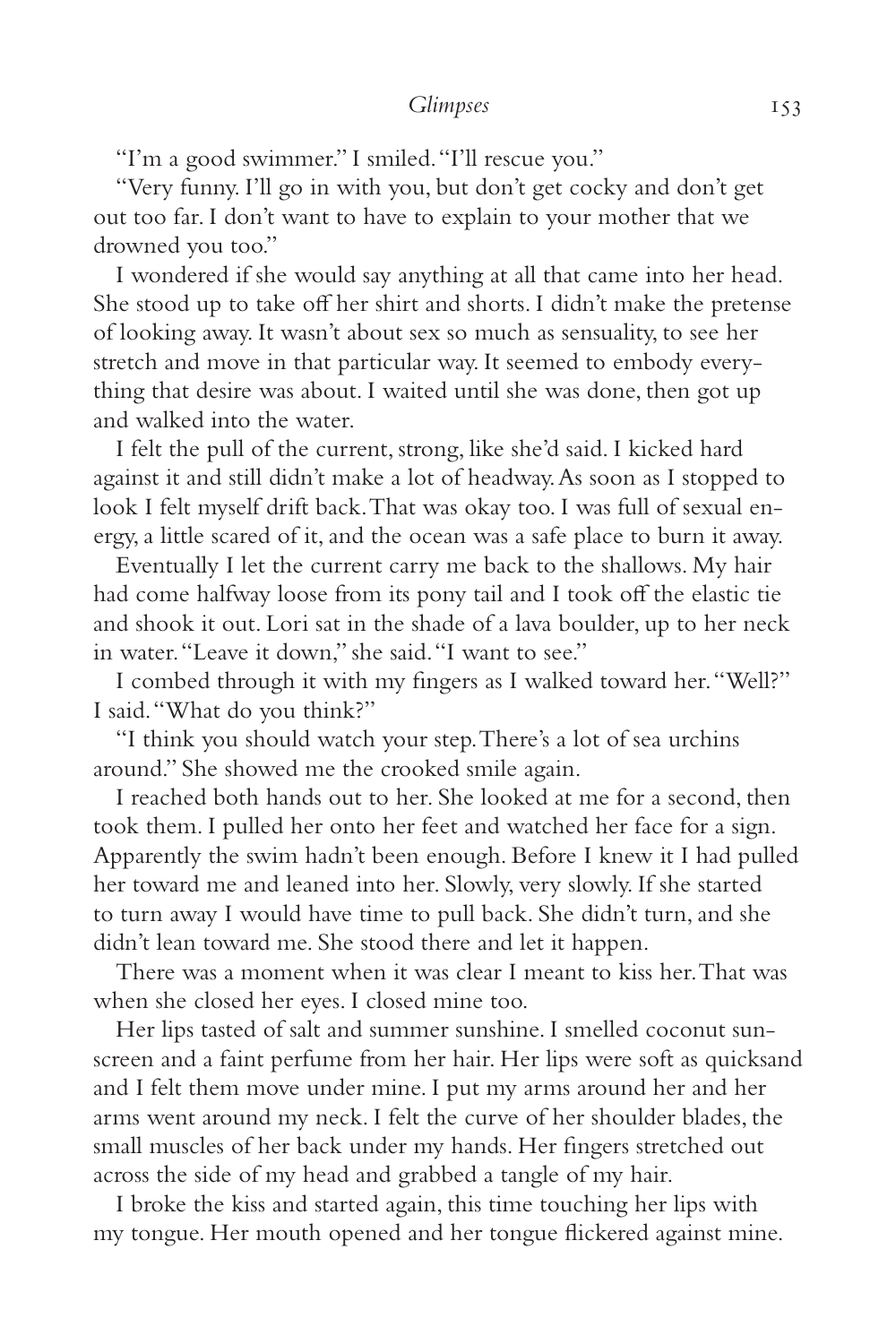Something cracked inside me and a moan came out. I didn't understand for a second that it was me who made the noise, me, whose wife complained because I was so silent in bed.

It was a long kiss. When it was over I said, "And I thought you didn't like me." She smiled and her hands moved over my face, her thumbs next to my mouth, her little fingers under my chin, and she pulled me into her and kissed me with a concentration that made my knees go weak.

She took my hand and led me to the beach. She lay down on her towel, not on her back, which might have ended with us making love, but on her side, her head propped up with one hand. I pulled my towel over until it touched hers and then I lay facing her. I didn't know what she wanted so I leaned in to kiss her again. She put one hand on my chest as our mouths met, not resisting, but still holding me away.

I kissed her for a while and then I said, "What happens now?"

"I don't do things like this," she said. "I've been with Tom five years and I never..."

"Yeah, I know. Eleven years for me. But this is happening."

"You just...took me by surprise."

"Is that all it is?" I rolled her onto her back and kissed her again. Her arms went around me and held on tight. When I lifted my head we both had trouble breathing.

"No," she said. "It's not just surprise. It's trouble. I knew you were trouble the minute you got off that plane. It's why I tried to scare you away." We kissed some more and then she said, "I don't want you to stop kissing me. But I can't go any farther than that now. You scare the hell out of me."

"I'm scared too."

The next time we pulled back she said, "Tell me what you're afraid of."

I rolled onto my back, leaving one hand on her waist. "A lot of things. I'm married, you live with somebody. I have a plane ticket that says I'm out of here in four days. I'm not looking for some kind of tropical quickie. I don't want it if it isn't real. I barely know you and you don't know me at all."

"I think I have a pretty good idea."

"No. You don't. I'm crazy, and there are things happening to me that I can't explain."

"Does this have anything to do with that Beach Boys tape you played me last night?"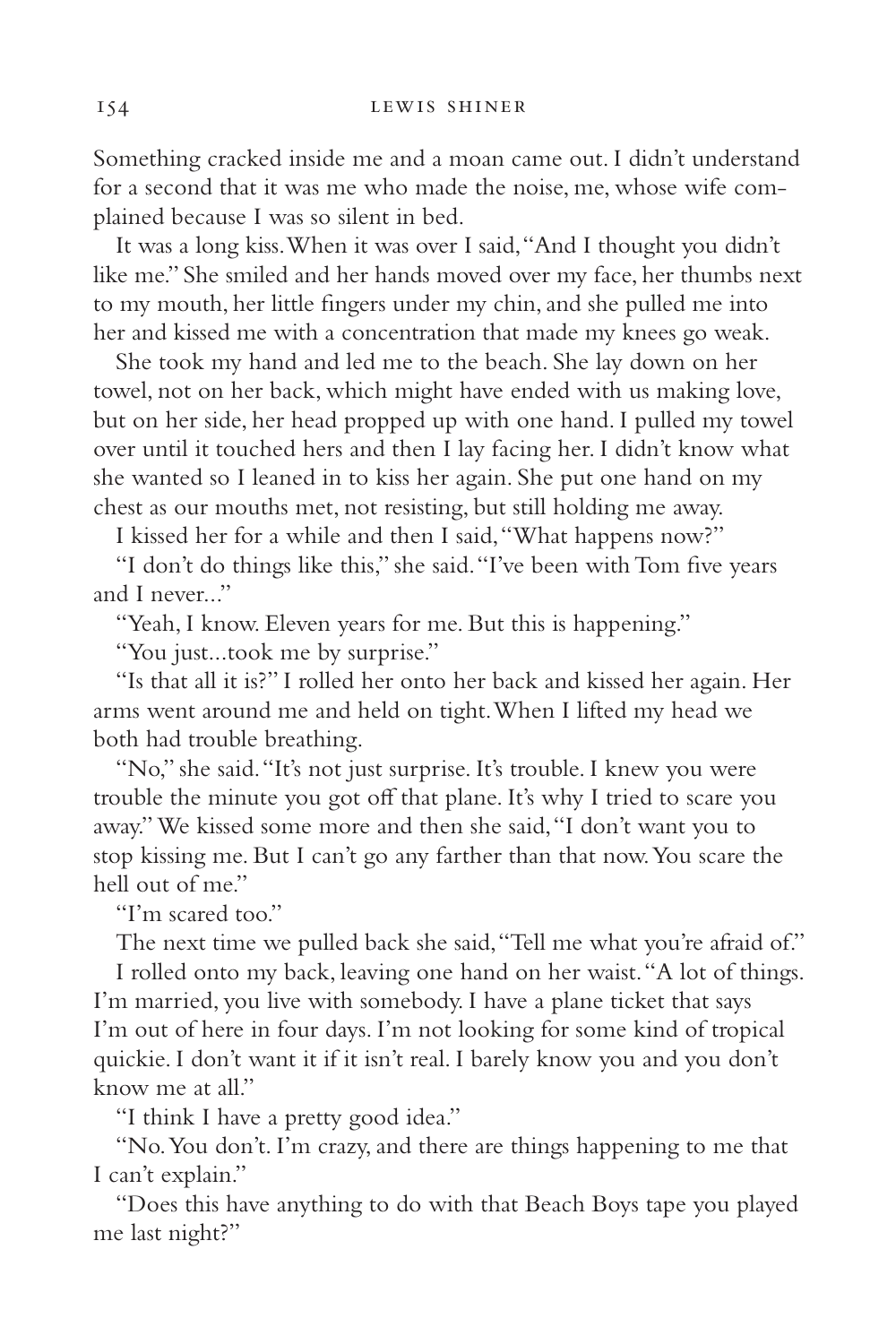I was stunned. "How did you know that?"

"The way you acted. Why don't you just tell me about it?"

I realized that I'd been looking for an excuse. So I told her. I told her about the Beatles song and Graham and *Celebration of the Lizard.* I told her about 1966 and meeting Brian and going into the studio with him to finish *Smile.* "I can't say it wasn't all a hallucination. I may be completely out of my mind."

"But you don't feel crazy."

"Yeah, sometimes."

"You don't sound crazy."

"Thank you. And there's the tapes. The tapes are real. You heard *Smile* last night, and I've got a CD of *Celebration* in my room."

"If it felt real to you, then it was real."

"That sounds like Brian. Feelings are all that's real."

"He's right. Do you know how it happened? The...traveling part. Can you do it again?"

"I don't think I want to. It was too...out of control. Anything could have happened." I touched the smooth soft skin of her face. "I didn't think I would be able to tell you all that."

"And now?"

"Now I'm really glad I did."

"Me too," she said. She leaned over and kissed me and we didn't talk again for a long time, just lay there kissing in the sand, and the entire world consisted of the smell of coconut oil and the sweet taste of her mouth, the heat of the sun and the gentle pressure of her body. I wanted her, the touch of her tiny, delicate hands drove me crazy, and at the same time I could have lain there and kissed her for days.

There was one moment that I will always have, like a photograph. She was lying in the hollow of my shoulder and she said, "I wonder sometimes why people can't just be happy. I know you can't be happy every minute, but most of the time. Just be happy unless there's some immediate tragedy right in front of you."

When I think about my life it doesn't seem like I've been happy that much of the time. She made it sound like the easiest thing in the world.

Something finally brought us back. The wind shifted or there was some sound just below conscious recognition. Lori looked at her dive watch and said, "Christ, it's almost three. If Tom finds us gone he's going to wonder."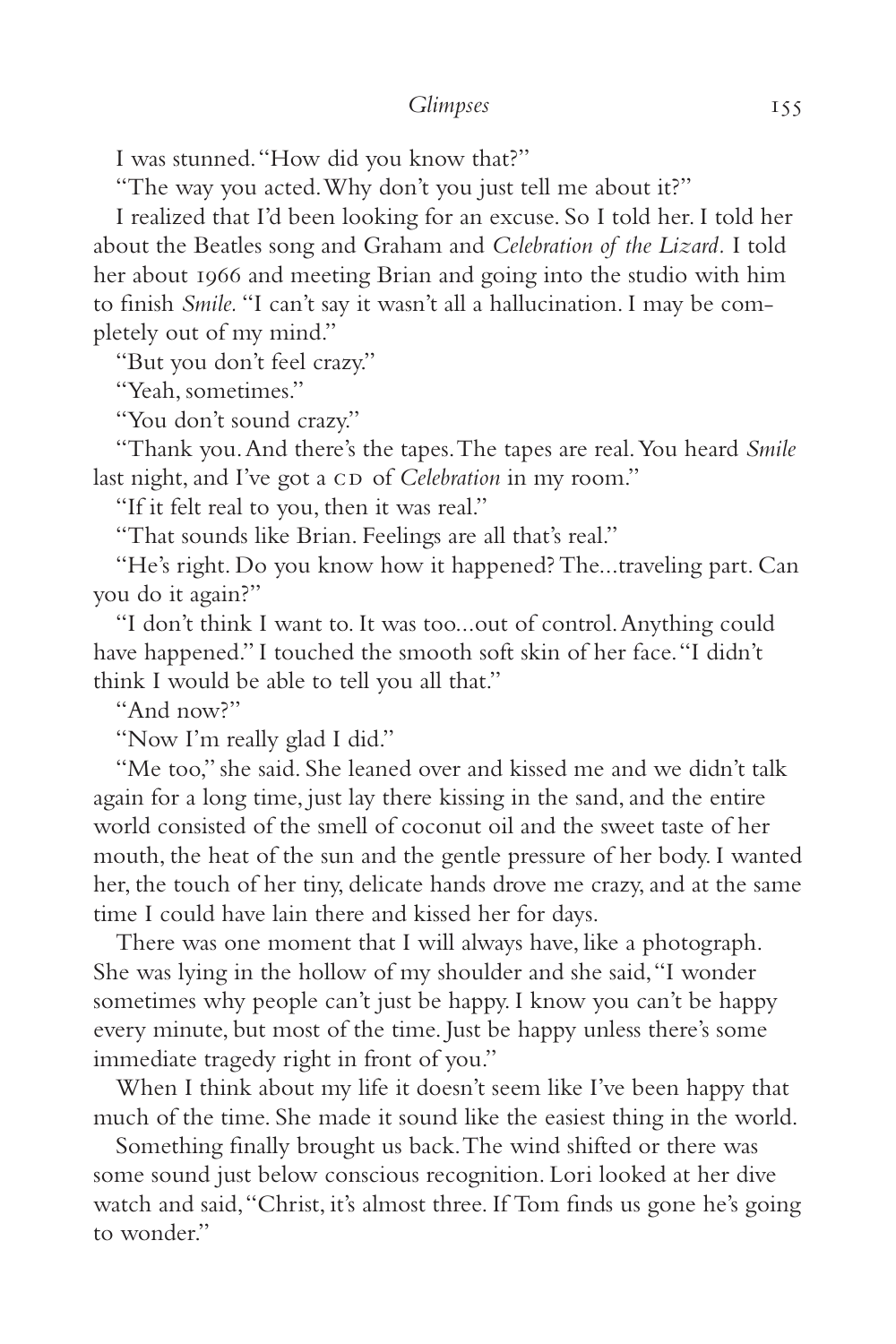To hell with Tom was what I thought. The words that actually came out were, "I don't want to go."

She stopped in the middle of getting up and kissed me one last time. "Me either. But we're going to do it anyway."

"We could run away," I said. "To some romantic Caribbean island."

"You're really something." She straightened up and grabbed the basket. "Shake out the towels and bring them to the car."

ON THE RIDE BACK I said something about Dr. Steve and Allyson, that if I was crazy I wouldn't get much help from a guy who was screwing a sixteen-year-old.

Lori laughed. "He's not screwing her. That's some weird game she's into. She's his daughter."

"Now that's really twisted."

"You get used to it. I mean, most of the people we get are like Pam and Richard, or retired people like your folks. But every once in a while we get weirdoes. It's the tropics. People come all unglued."

"Tell me about it." I leaned over and kissed her on the side of the neck. This time she did physically push me away.

"We have to be careful. I mean it. Like *really* careful. Okay?" She turned to look at me.

"Okay," I said.

"If anybody asks, we had a picnic. If they ask where, we just say near the Naked Turtle. Which is not exactly a lie, we weren't far from there. But the Naked Turtle is public and Tom wouldn't care so much about that."

"Okay."

She pulled into the driveway and was out of the car, carrying the basket, before I could react. I got out slowly. She was already at the door of the dive shop. "I'll see you tonight," she said.

"Okay."

When I got out of the shower I heard voices outside. Tom and Dr. Steve. I puttered around the room, wrote postcards to Elizabeth and my mother, tore up the one to my mother, started one to Pete. I've met somebody, I wanted to say. I wanted to tell the world.

It was an hour, all told, before my desire to see Lori overcame my nerves. I'd gotten to where I was looking at my watch every few seconds. I dried my hands on my pants legs and went out into the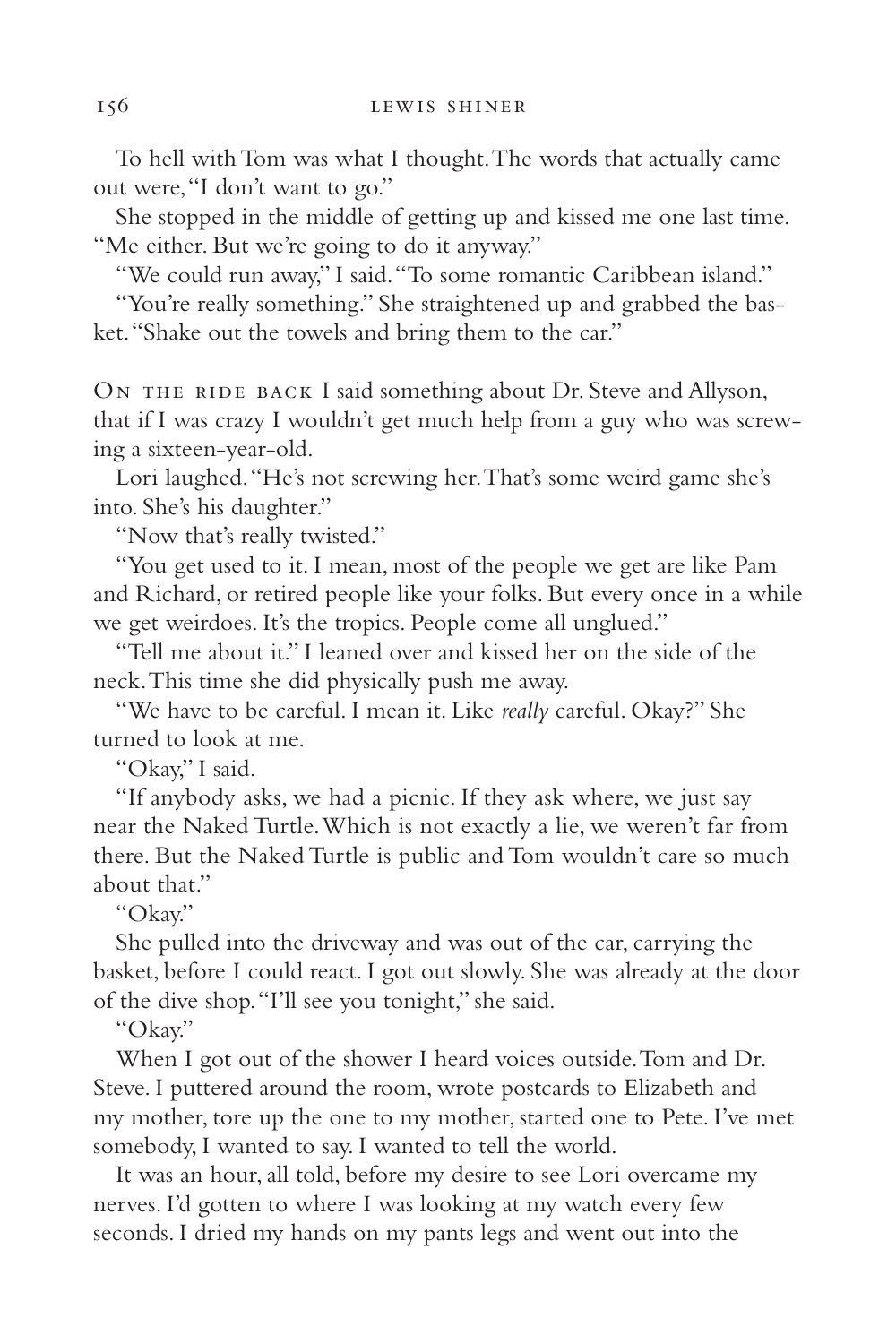sunshine. They were all at the bar next door. Lori faced my way, masked by her sunglasses. She shifted in her chair as if she'd seen me, held still for a long second that made my heart beat hard, then turned to say something to Tom.

I sat in the same place as the day before, next to Tom, across from her. "You look like you got some sun," Tom said.

I touched my forearm and the fingerprint showed white. "I had sunscreen on. I guess I needed something stronger."

"This is the tropics," Dr. Steve said. "You have to be careful."

I needed a drink. I ordered Tehuacan water instead.

"Getting a real taste for it, eh?" Tom said.

I felt like everybody there could read my guilty mind. Though Lori hadn't spoken I knew her eyes, behind her sunglasses, had never left me.

I asked about the dive. It turned out they'd seen a couple of sharks at Maracaibo. Allyson couldn't stop talking about them. "I thought I'd be so scared, and I wasn't. It was like, they didn't give a shit for me at all. It was like watching a hurricane or a forest fire or something."

Dr. Steve said, "Me, I'm scared of hurricanes and forest fires."

Tom said they were going back to the south end the next day, to the Columbia shallows. "Hector wants a couple of days off," he said to Lori. "Do you think you could help out with the boat?" She nodded and he said, "We'll do the shallows tomorrow and the drop-off on Friday." He turned to me. "What about it, are you in?"

I looked him in the eyes. There was no suspicion there, only the usual things that one man might show to another: the appearance, at least, of nothing to hide, the readiness to have another beer or tell another joke. "Sure," I said.

We all walked downtown for dinner. I don't remember much of it. I wanted to be alone with Lori, wondered if she felt the same. Tom didn't sit next to her, didn't physically assert himself at all. Still his attention centered on her all night, more so the more he drank. I could see Lori's submission to it, knew that if I offered to leave she wouldn't come with me.

We stayed drinking at the restaurant until after ten. Afterward I sat in the darkness of my room for half an hour. Then I opened the door quietly and walked over to the deserted bar.

The moon was less than half full, low in the sky. What light there was came from the stars. There was a breeze off the ocean. I let my hair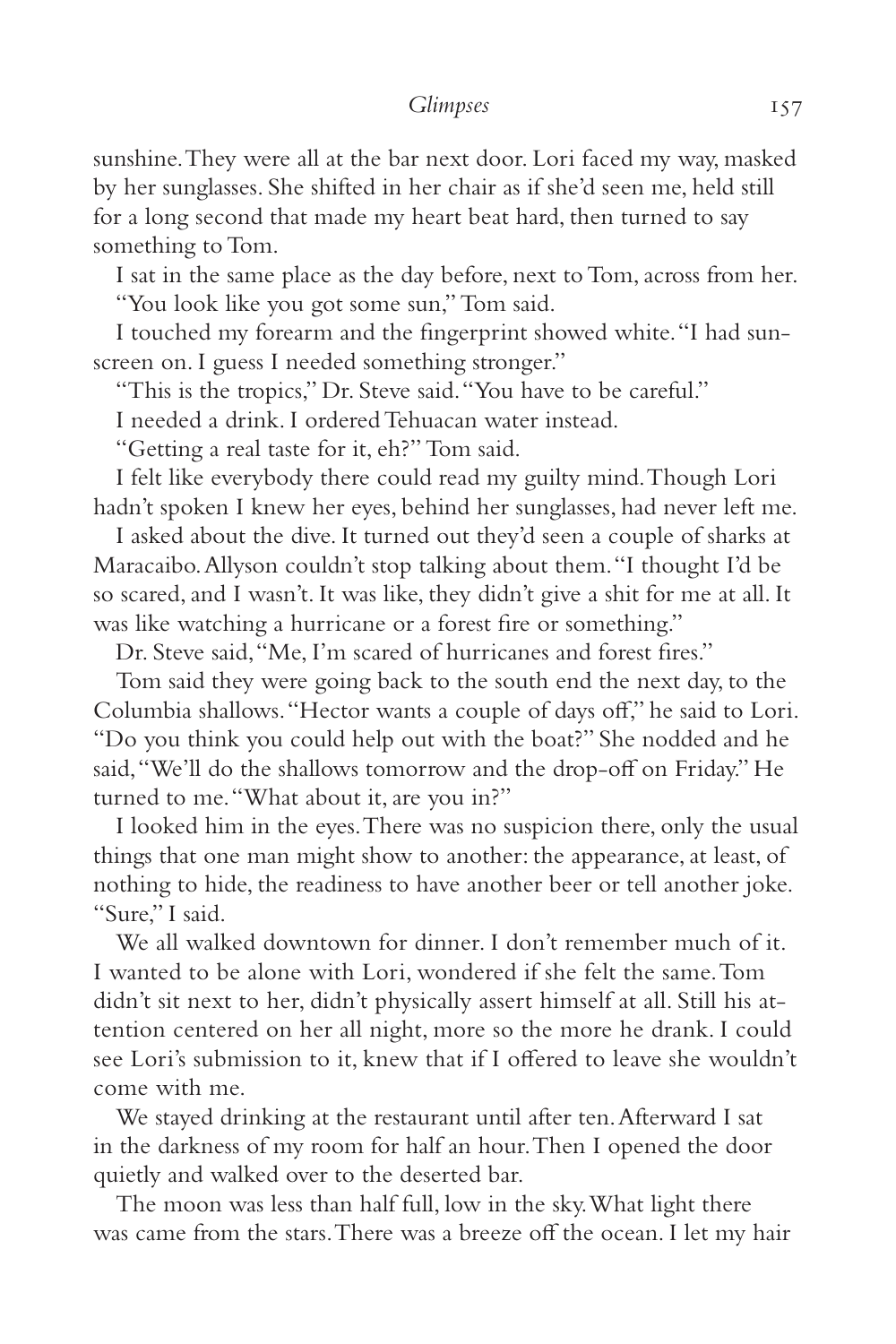down and turned into the wind to feel it more. I had my eyes closed when Lori walked up, slow footsteps in the sand. Maybe, like me, she wanted to draw the pleasure out. She took forever to get there. Finally I opened my eyes. She wore cutoffs and a long-sleeved white sweater, and the loose waves of her red-brown hair were blowing too. I thought she was beautiful beyond words.

I reached one hand for her and she backed away. "No," she said. "No touching."

"Okay."

"Talking," she said. "We can do talking." She sat down across the table from me.

"What do you want to talk about?"

"I keep thinking about what you said today. About Brian Wilson and all that. You make him sound so real, like I almost know him now. But it's like what you said about your father dying. It's hard to get your mind around it, that all that really happened to you. I know it's the truth. I know that. It's just hard."

"I could prove it to you. I can make the music come out of any kind of stereo. I could make it come out of your tape player, if you wanted me to." I could hear the reluctance in my own voice.

"I believe you. I don't want a demonstration. You say it's over, and I think I like it better that way. It happened. It's in the past. I don't care about the past, I never did."

"And the future?"

"I guess I'll believe it when I see it."

"Which leaves right now."

"Yes."

"That's not so bad."

"No."

"What would you do if we were really alone? If nobody could see us?" It's not like me to take so much for granted. It had to be Lori that brought it out.

She put her arms on the table and rested her chin on them. She was halfway across the table toward me. Her dark blue eyes burned into me. "Kiss you," she said. "I thought about kissing you all through dinner"

"I want to make love to you."

"Ah, sex. Sex is more difficult."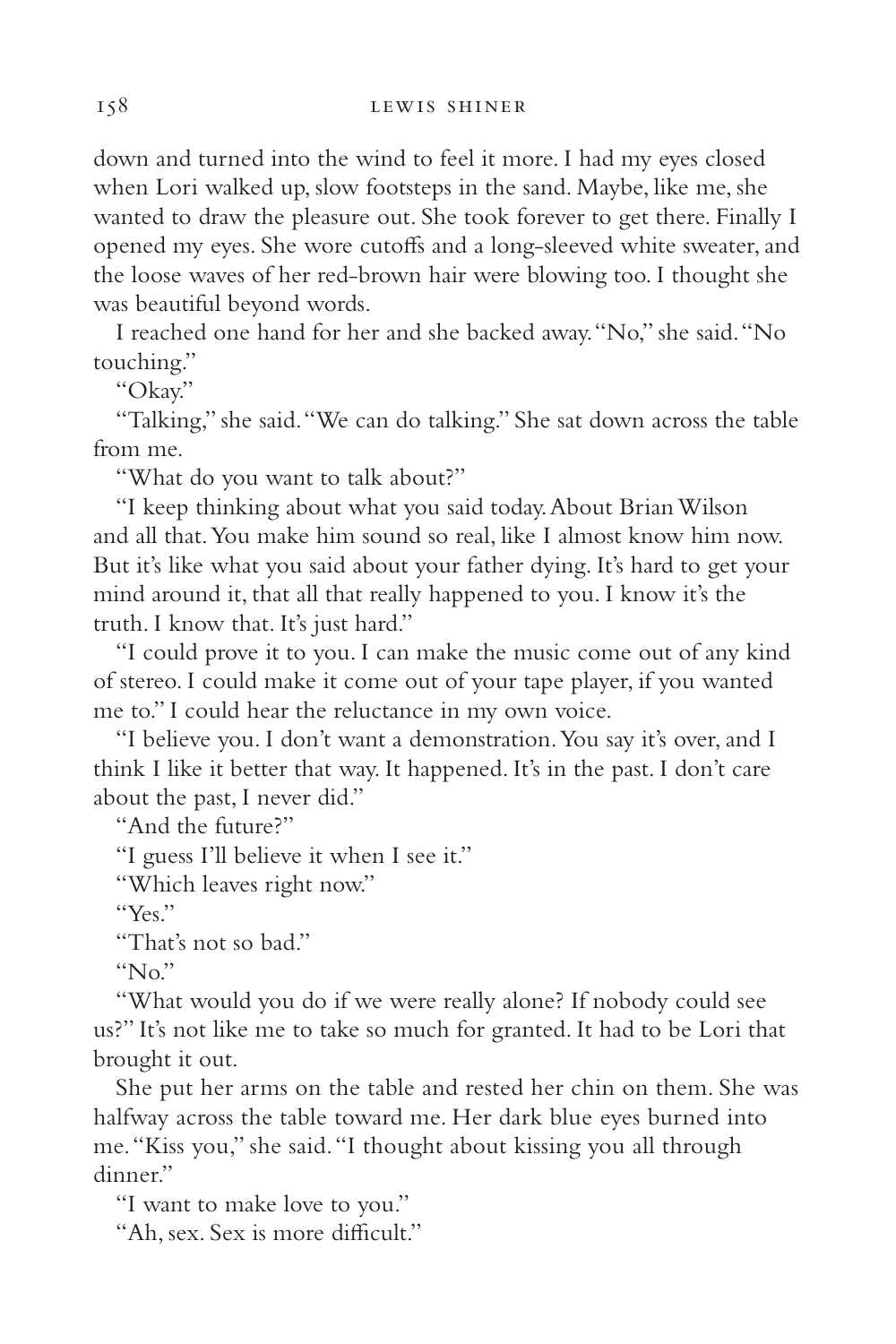"Sex is easy. Everybody does it. You don't even need a license."

She straightened up and her face disappeared in shadow. She was quiet so long that I said, "I'm sorry. I didn't mean to be so..."

"That's okay. It's not you, it's me. I don't have orgasms easily. That's what I should have said in the first place. I don't have those earthshattering vaginal orgasms I read about in books. Books that *men* write, most of the time. In fact when I read about them it seems like some kind of cruel joke."

It was hard not being able to touch her. "You don't come easily or you don't come at all?"

"I can come. With a lot of patience and...tenderness. And like that." "Which Tom doesn't do."

"Not in a long time, no. I mean, there's sex. There's lots of sex. Tom comes. Every forty-eight hours. You could set your watch. You're getting tired of this, right? Of the truth all the goddamn time? It can be pretty exhausting."

"Is that what...last night..."

"Yeah. I had to excuse myself to perform my duties."

"And then you came back out here, and..."

"And had a perfectly lovely time with you. Yeah, that's what I did. Can you see that sex is not a big deal for me? It's like Tom has some bizarre disease and I have to give him this treatment every other day. Sort of like an insulin shot, only messier."

"I don't know what to say."

"There's nothing you *can* say. I should go."

"Wait. Don't just walk away. I want to hold you."

"No. I said no. It's too dangerous."

"I'm starting not to care who sees us."

"Well, I do. Okay?"

"Okay," I said.

She stood up. "I'll see you tomorrow."

"Lori..."

"Today meant a lot to me."

"Me too."

"Okay. Good. I'll see you."

She took about three steps toward the dive shop and then she turned. I was already on my feet. She came into my arms and kissed me in a way that turned my brain to white light. There was nothing held back.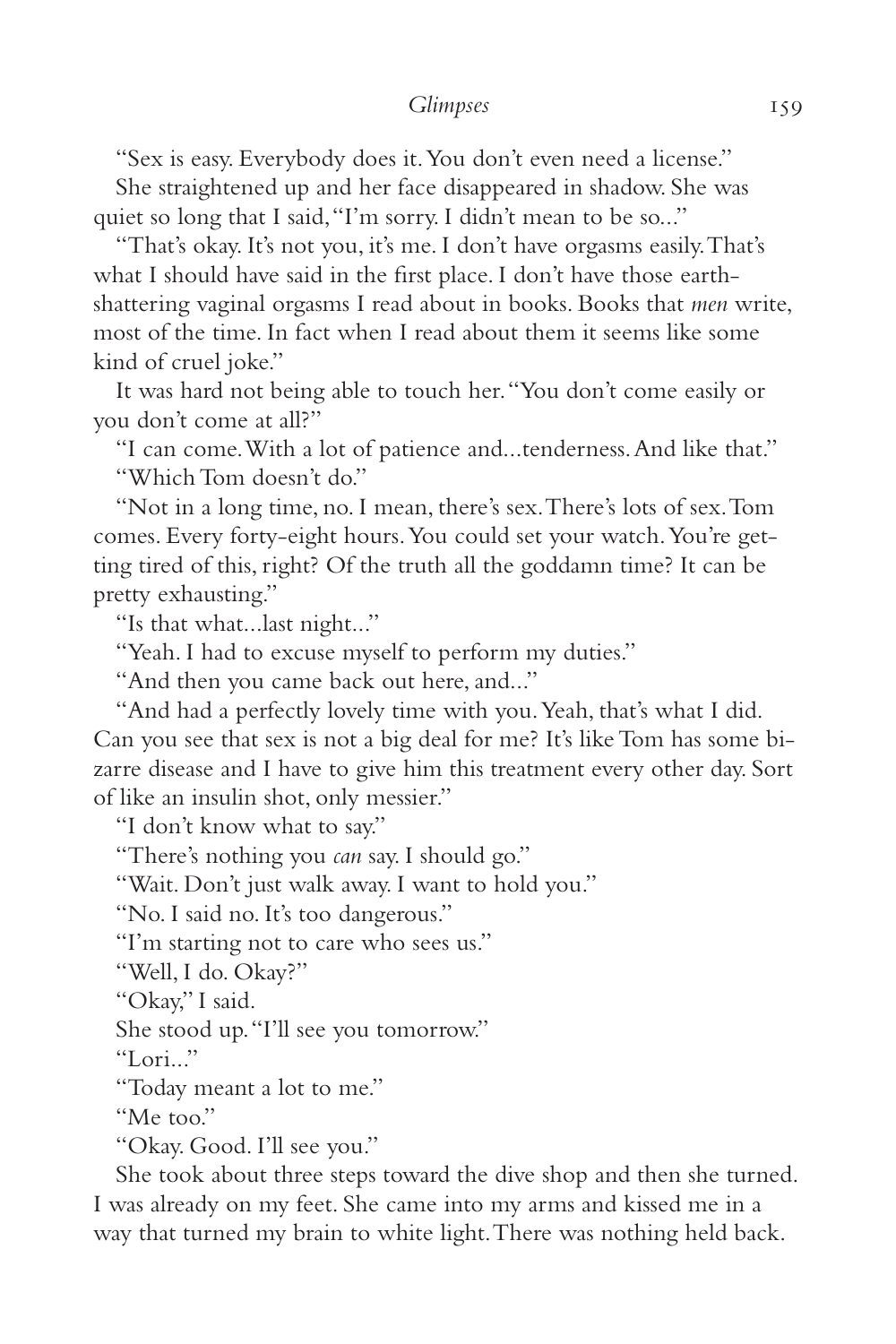She was completely there, her breath, her mouth, her tongue, her body, her hands, her arms.

Then, just as suddenly, I was alone in the dark.

Columbia Shallows is a maze of coral walls. The reefs come almost to the surface and the bottom is only at thirty or forty feet. I dove a tank in the morning and snorkeled in the afternoon. In between we had a picnic lunch on the beach: fried chicken, potato salad, beer for those that wanted it. Eventually I relaxed enough to enjoy Lori's presence, even if I couldn't touch her, or ask her anything more than to pass the salt.

The shallow water made for long, easy dives. The sponges were huge, all shades of incandescent reds and yellows, and starfish sunned themselves on top of the coral walls. Everybody was relaxed and joking except for Tom, who circled Lori like a shark.

When we got back, just before sundown, he announced that everybody was on their own for dinner, then he and Lori disappeared inside the shop. Dr. Steve asked me to join him and Allyson, which I thought was pretty sensitive of him, given what I'd seen so far. He knew a place with Texas-style enchiladas, a rarity on the island.

Halfway through dinner he asked me, "Made any progress?"

I was thinking of Lori, so the remark threw me. "What?"

"On this father business."

"Oh. I don't know. I don't feel like I'm really getting any answers down here."

"Of course not. This is where you have to look." He tapped the side of his head. He leaned way over his plate to fork up another bite of enchilada, and dribbled cheese into his beard. "Do you know the questions you want answers to?"

"Some of them. Part of it is purely selfish, I guess. I want to know if he was thinking of me when he died. I want to know if he killed himself, I mean, deliberately decided to die. If I could just know what he was thinking, it would tell me so much. When he died, that was the first time death was ever *real* to me. It's like his brain was a camera, and it took a picture of death. If I could get inside his brain, I could see what death looked like."

"I don't see what the big deal is," Allyson said. Her dinner was a fruit plate, a daiquiri, and a stack of corn tortillas. "Why do men worry about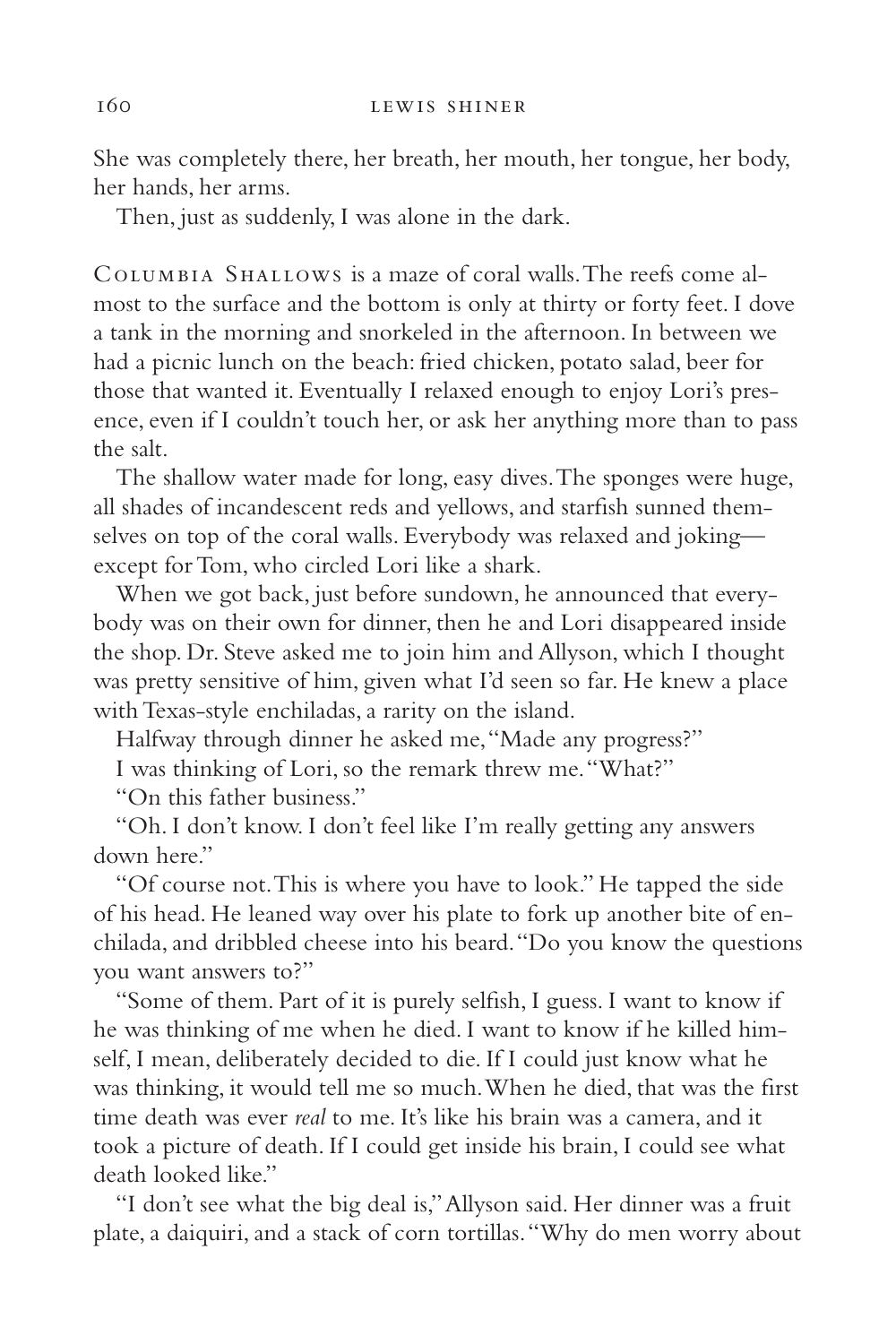death all the time? I mean, the point is like to live. Live until you die, and then it's over. Am I right?"

Once I thought about it, it did seem that most of the people who rail against death and struggle for immortality are male. My mother says she's ready, whenever her time is up. "It's hard to argue with," I said.

Dr. Steve belched loudly and excused himself to go to the bathroom. He seemed lost as he wandered off through the restaurant. The conversation had lapsed without him, so I said, "Do you and your dad travel a lot?"

"My dad? You mean Steve?"

"It's okay. Lori told me he was your father."

"She told you that?" She laughed a jaded, forty-year-old laugh. "She probably believes it."

"You mean he's not..." My face felt hot.

"Actually I'm hurt that you could even imagine a resemblance." She grinned and rolled up another tortilla. I looked down at my plate and concentrated on my food. We were sitting that way when Dr. Steve came back.

He poured the rest of his beer into his glass and said, "You know, the Buddhists say that all unhappiness springs from desire. I don't know what made me think of that except I just had my penis in my hand. Anyway, Lacan said that desire springs from loss. The loss of your father leads to desires you can't fulfill, for knowledge maybe, or for some transformative experience. The lack of fulfillment of our desires leads to unhappiness, hmmmm? Loss is inevitable, you know, you can't change that. So maybe you should work on the desire."

It was more sense than he'd made in the entire time I'd known him and it took me by surprise. Besides which, the word "desire" only made me think about Lori more. "I'll have to mull that over."

"It's highly symbolic, you know. To lose your father to the Abyss. It's a potent symbol, like the crossroad in African mythology, the place where the spiritual and physical worlds cross. I think of Nietzsche, the business of the Abyss staring back into you. Jung had something about it also, which I can't bring to mind."

"Jesus," Allyson said. "Nietzsche and Jung. I think the poor guy just needs to get laid."

WE GOT BACK to the dive shop around nine. I turned the corner of the yellow cinderblock building and saw that Lori wasn't at the tables.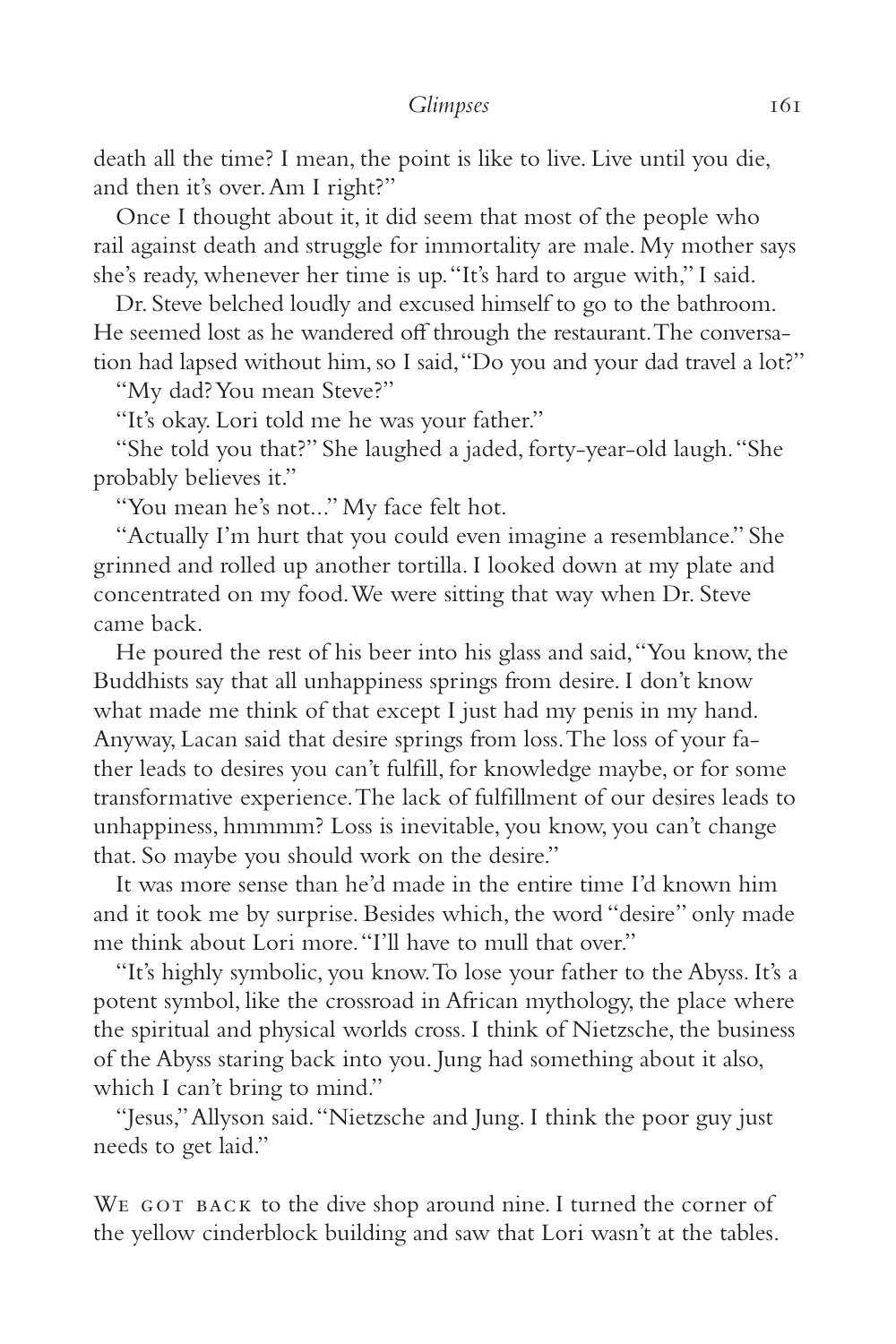My heart sank. I said goodnight to Allyson and Dr. Steve and spent five minutes in my room for the sake of appearances. Then I went outside and sat at the Tecate table.

The light went out in Tom and Lori's room at nine-thirty. Waves breaking in the distance sounded like voices. I thought of them having sex there in the dark. Lori had said every forty-eight hours, and tonight was the night. It knotted me up all inside.

Maybe she would tell him no. Maybe even now they were arguing, she was telling him she would leave.

Yeah, right.

I heard the tick of a slowing bicycle. I turned and saw a white shirt, starlight glinting off chrome, a face: Walker, from the commune. He propped the bike against one of the tables and sat down next to me.

"Where is everybody?"

"An early night," I said.

"You seen Lori?"

"She and Tom are holed up in there."

"Ah." He stretched his blue-jeaned legs, folded his hands behind his head, wiggled his bare toes in the sand.

"So what's happening down at the commune?"

"Everybody's having sex down there too."

"But not you."

"No, man, it's sad. I lost my taste for earnest, unwashed college girls. One of those things, I guess."

"Maybe you're a romantic."

"I see you been talking to Lori." When I didn't answer right away he said, "I had a flirtation or something with her, I guess it was last fall. Didn't come to anything. She stuck with Tom because Tom doesn't really give a shit about her."

"What do you mean?"

"I mean she gets what she needs from him. In her case, that means she gets knocked around a little. No way I'm going to play that shit. Is there any beer around?"

I was falling down toward Palancar Reef with too many weights and no buoyancy vest. "There's a bar over there but I think it's locked."

"Screw it, I don't need one."

"He really hits her?"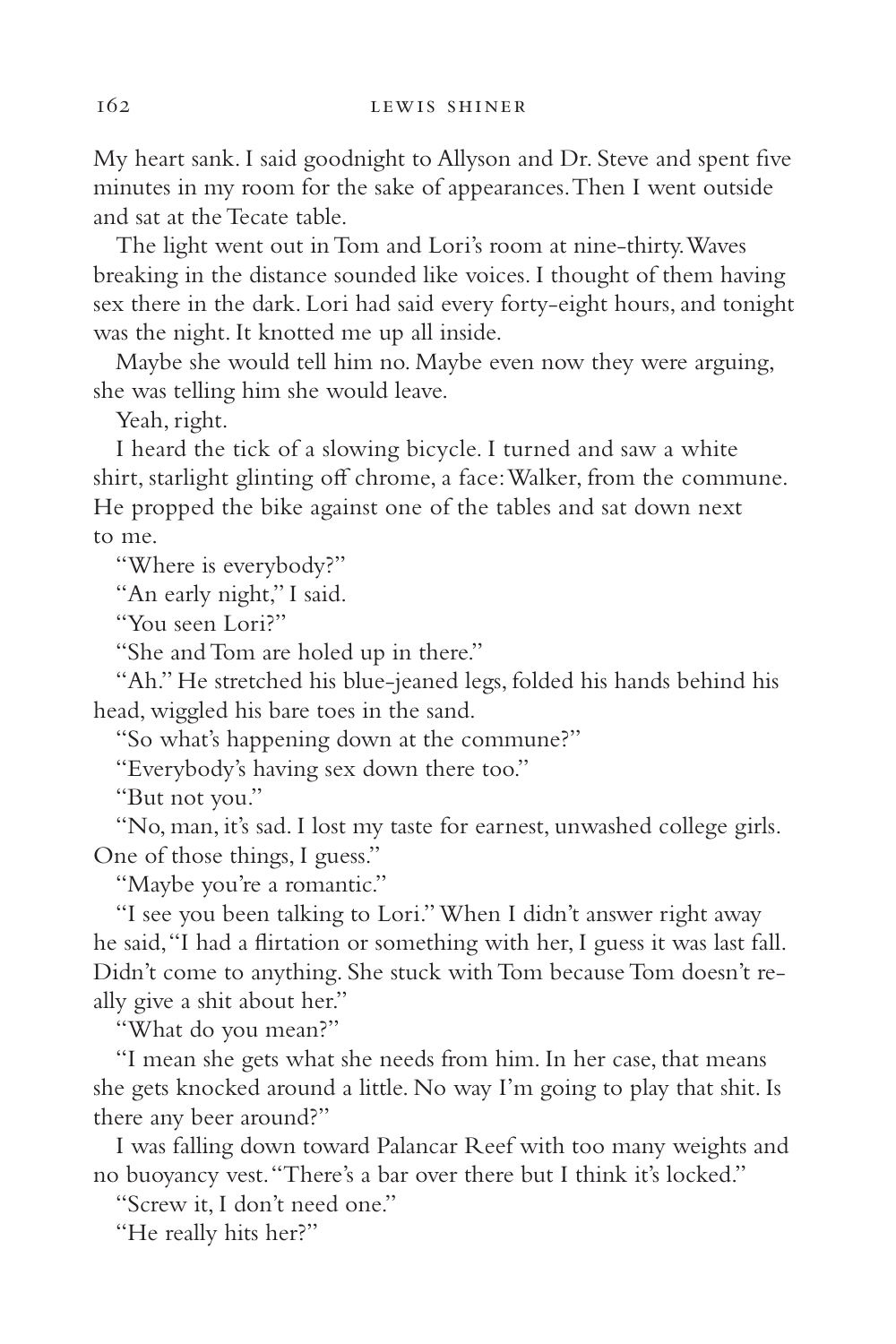"I've seen the bruises, man. Gave her a black eye once. Guy's got a temper, gets wound up tighter and tighter and then boom. About once a month you see some busted up piece of furniture out by the dumpster, you know Tom's on the warpath again."

"I can't believe she'd be the type to put up with that."

"Type? There's no 'type,' man. You never know what somebody else is going to bring out in you. That's why people don't just give up on sex entirely, stay home and practice self-touch. Like my daddy used to say about poker, never two hands the same. Always that thrill of the unknown."

"So," I said. "You came down to see her?"

Walker shrugged. "Okay. Maybe I am a romantic."

We were quiet for a while, just a couple of guys, sitting around the tropics, looking at the stars.

After a while I said, "Lori called you the local shaman. Is that for real?" I was thinking of Doors songs: "Shaman's Blues," "The wasp," and of course "Celebration."

"I guess. I don't want to get into a whole 'what is reality' thing. Calling me a shaman is as good as anything else. Every society's got to have somebody in that slot. Weddings and divorces. Help the sick. Pray for rain. Raise the dead."

"What?"

"I'm not talking zombies or anything. I've been known to conjure up a departed spirit, if somebody really needs to talk to them. Plus I'm sort of the bandleader for the all-night drumming sessions."

The thought had sprung up against my will. "Could you raise my father?"

"I could give it a shot. You want me to?"

"What, right now?"

"No, it's a pretty involved thing. You have to fast and meditate, we have to do a lot of ceremonial shit. It pretty much takes all day. I can put it together for you if you want."

"No," I said. "No, that's okay."

We talked for another half hour. I told him about the stereo repair business. He told me about growing up middle class in Harlem: poetry, theater, card tricks, then the step from stage magic to the real thing. "They're closer than you think. Ask anybody who does sleight of hand. When it really cooks you can feel it, the mechanics disappear and you're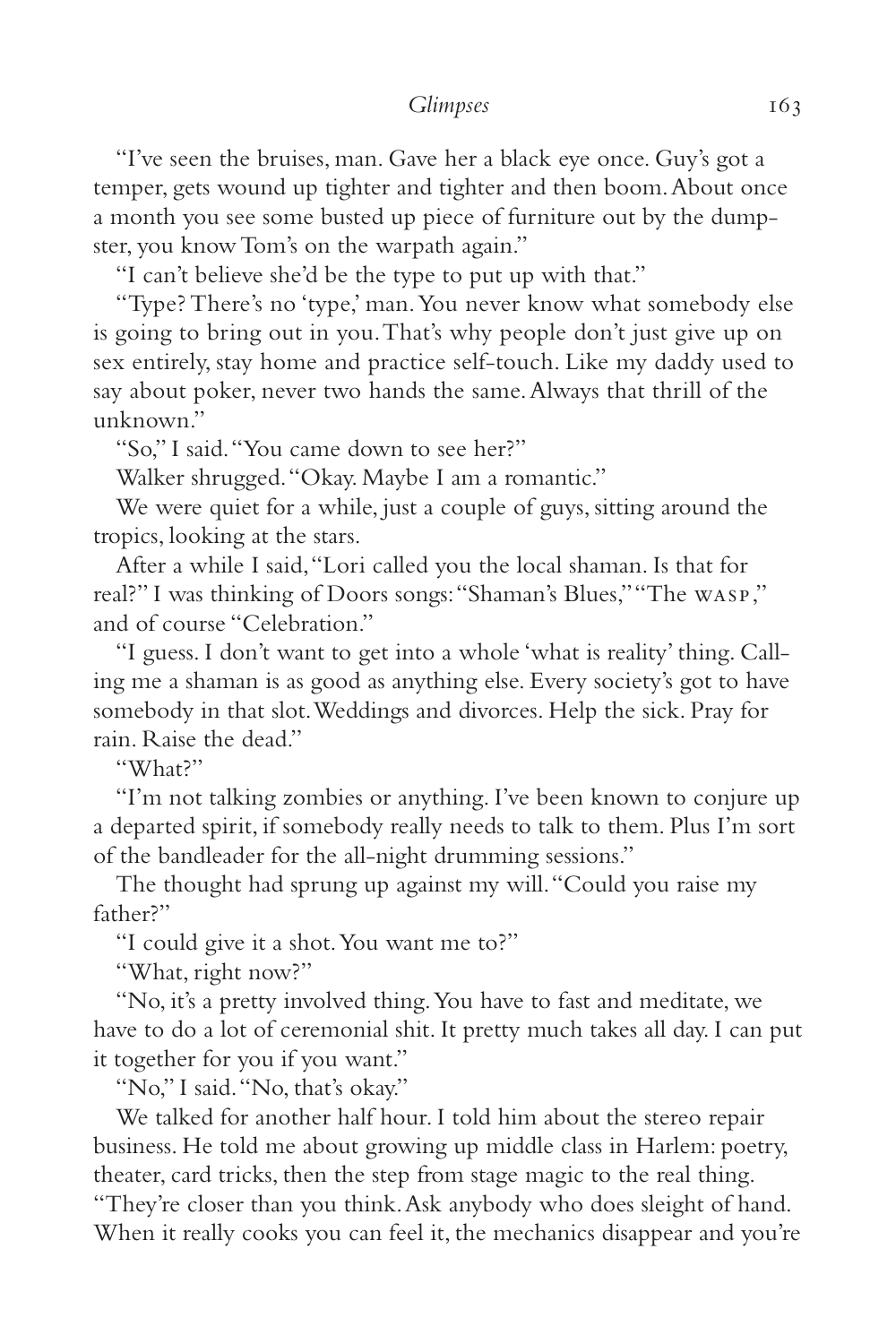making it all happen through the force of your will. Which is exactly what capital-M Magick is about. The guys that do the best sleight-ofhand stuff—I'm not talking about disappearing elephants, I'm talking like Harry Lorayne—they can do a card trick that will change the way you see the world."

"And that's what you do?"

"That's what I aspire to. Shamanism's really the same, a few tricks to change your perspective. Get you back in touch with the world."

"The Gaia thing."

"Yeah. If you can make people experience the planet as a living thing, man, that's deep. You can turn them around."

"I'd like to see the act," I said.

"Saturday night. Day after tomorrow. We're going to do a drum thing, out on the beach."

"Perfect. Because I am out of here early Sunday morning."

"Cool." He stood up, put a hand on my shoulder. "Come by as early as you can. Skip breakfast and lunch if you really want to get into it. That way if you want to work on your father, we can do that too. Either way, the drums start a little before sunset."

He walked his bike out to the highway and the clink of his pedals faded into the darkness.

I looked at my watch. It was 10:30. Everything I thought I knew was slipping away. I thought about Lori and Tom fucking, Tom hitting her and breaking up the furniture. It was another tough one to get my mind around. Then I thought about Lori flirting with Walker and Lori flirting with me and wondered what the difference was, if any. After that I thought about a bunch of hippie types dancing on a big circle on the beach. In the middle of the circle was supposed to be a big fire, but instead it was a pile of smoking ashes, just like the ones my mother brought home to Dallas. The smoke turned into a wavering cartoon ghost with my father's head, with bushy cartoon hairs coming out of his nose and ears.

My watch said it was 10:32. It looked to be a long night.

I walked up to the highway. It was stark black against the lesser darkness of the sky. There weren't any cars. I kicked off my moccasins and started to run. I ran at the night as hard as I could, on and on, until fire crawled up my side and left me gasping on my hands and knees.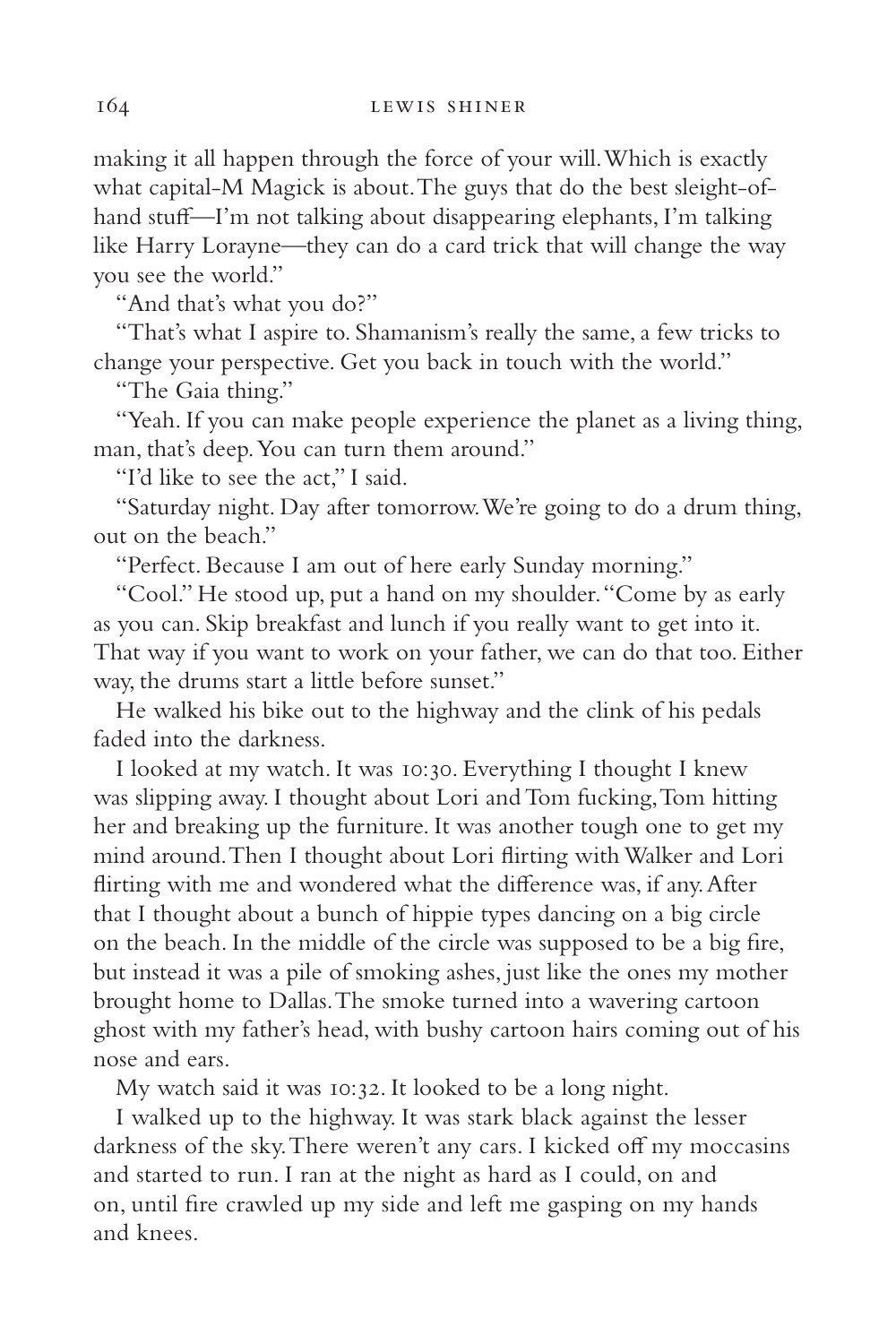•

THE MORNING was cloudy and cool. I couldn't seem to get my blood moving. The boat ride took an hour. The whole time I had the sensation that Lori was trying to meet my eyes. I would look at her and she would be staring off in another direction. I told myself she hadn't really had a chance. I thought about the way she kissed me Wednesday night and told myself to be patient.

I couldn't get it out of my head that in less than two days I was supposed to be on a plane back to Texas.

Images danced in my head, some of them the same as the night before. I skipped the part about my father. My father wasn't much on my mind. It was Tom and Lori, Lori and Walker. Lori and me at the beach, which already seemed as distant as a dream.

We anchored off the south end of the island. To the east were the shallows where we'd been the day before. The sun slid in and out of the clouds. Every time it went under I got a chill. I was the last one to suit up, hoping in vain that Tom would leave me alone with Lori and Hector's father, if only for a moment.

I hit the water in an explosion of bubbles. I blew air into my vest and waited for Tom, then we turned and swam together down to the reef. The sun broke through for a moment and the milky water turned clear. The towers of coral below us lit up in shades of yellow and purple and green.

I'd slept badly. I was jittery and the water felt cold. I had to consciously make myself slow down and go easy on the air. It was hard to pay attention, even to myself. It was like I wasn't entirely there, like the water flowed right through me. Like I was a ghost.

We pulled up at the top of the reef and I checked my depth gauge. Seventy feet. Tom pointed at something and it took me a second to understand. It was a sponge, the biggest I'd ever seen. It must have been five feet tall, neon yellow, shaped like a Greek jar. A queen angel fish hid behind it. It fluttered away from Tom's hand and shook its tail at him. I could see him get a real charge out of it.

We drifted for an hour, Tom pointing at things, me nodding. When he swam off to herd the other couples into line, he was never out of my sight. I would look up now and then and see the boat far above us, following the trail of our bubbles.

We were low on air. Tom had led us to the top of a coral tower at fifty feet. My heart was beating strangely, hard but not very fast. I could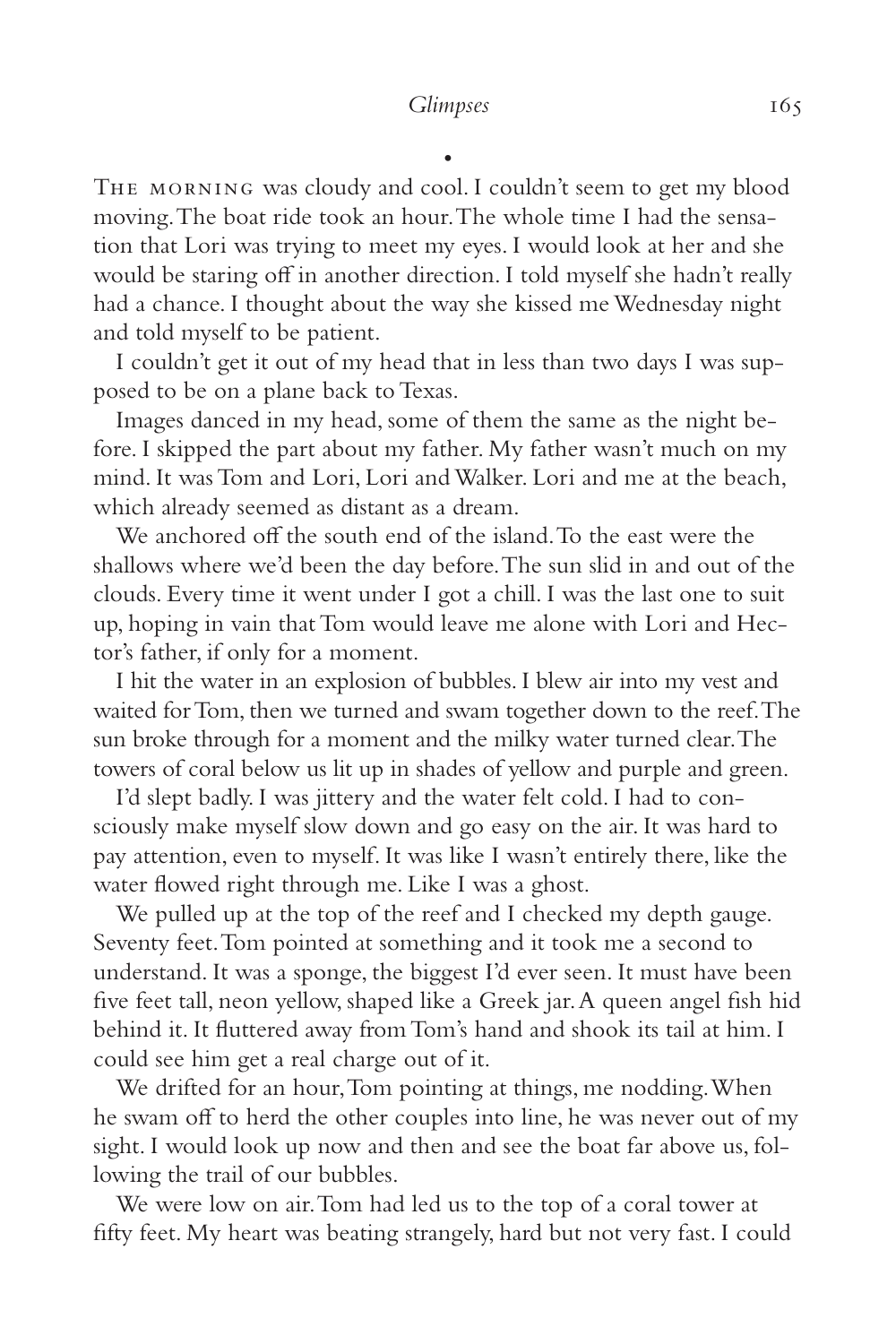feel it shake my chest. Tom looked at Allyson and Dr. Steve's air gauges and sent them up. Then Pam and Richard waved him over.

I was on the edge of the drop-off. The Abyss, Dr. Steve called it. There were terraces, with white patches of sand between the coral heads, as it fell away into darkness. After a while I started to swim down.

It felt good to be moving. My heart beat faster and I was warm and comfortable. My air gave out and I reached back to flip the reserve lever. It was noticeably darker as I got deeper. I closed my eyes.

Something grabbed me. Shark? I thought, suddenly afraid. I turned around and a huge shadowy thing took hold of me shook me. It was Tom. His face was inches away, rage in his eyes. He had me by the straps of my backpack. Shaking me. Shaking me.

I thought, where the hell am I?

We were ascending, keeping pace with the cloud of bubbles from our regulators. I looked up. Pam and Richard were alongside the boat. They looked like insects, skimming the surface of an upside-down ocean.

I tried to push Tom away, nodding and signaling that I was okay. He shook me again and didn't let go. His face, inside his mask, looked like he was going to hit me.

Holy Christ, I thought. I went over the edge.

In an instant the water leeched all the heat from my body. I couldn't look at Tom any longer. Pam and Richard, please, God, had already started up and hadn't seen it. If Tom said anything to Lori...

We were almost up. I had to suck hard to get any air. Tom stopped at ten feet and let me go with one hand long enough to reel in his depth gauge. It said we'd hit a maximum depth of 103 feet, not far enough to worry about decompression.

My air was gone. I touched my mouthpiece with two fingers to show I was out. Tom looked like he was trying to decide. I threw my mouthpiece over my shoulder to let him know I was serious. He waited another second or two, then gave me his. It was a hard pull. I saw he'd already tripped his reserve too. I gave it back and pushed his hand away and swam for the boat.

WHEN I BROKE the surface I saw Lori by the ladder. "Everything okay?"

"Fine," I said, trying not to gasp. I heard Tom come up behind me. I handed her my fins, then undid the straps and let her pull the tank up and off. I climbed into the boat and sat down.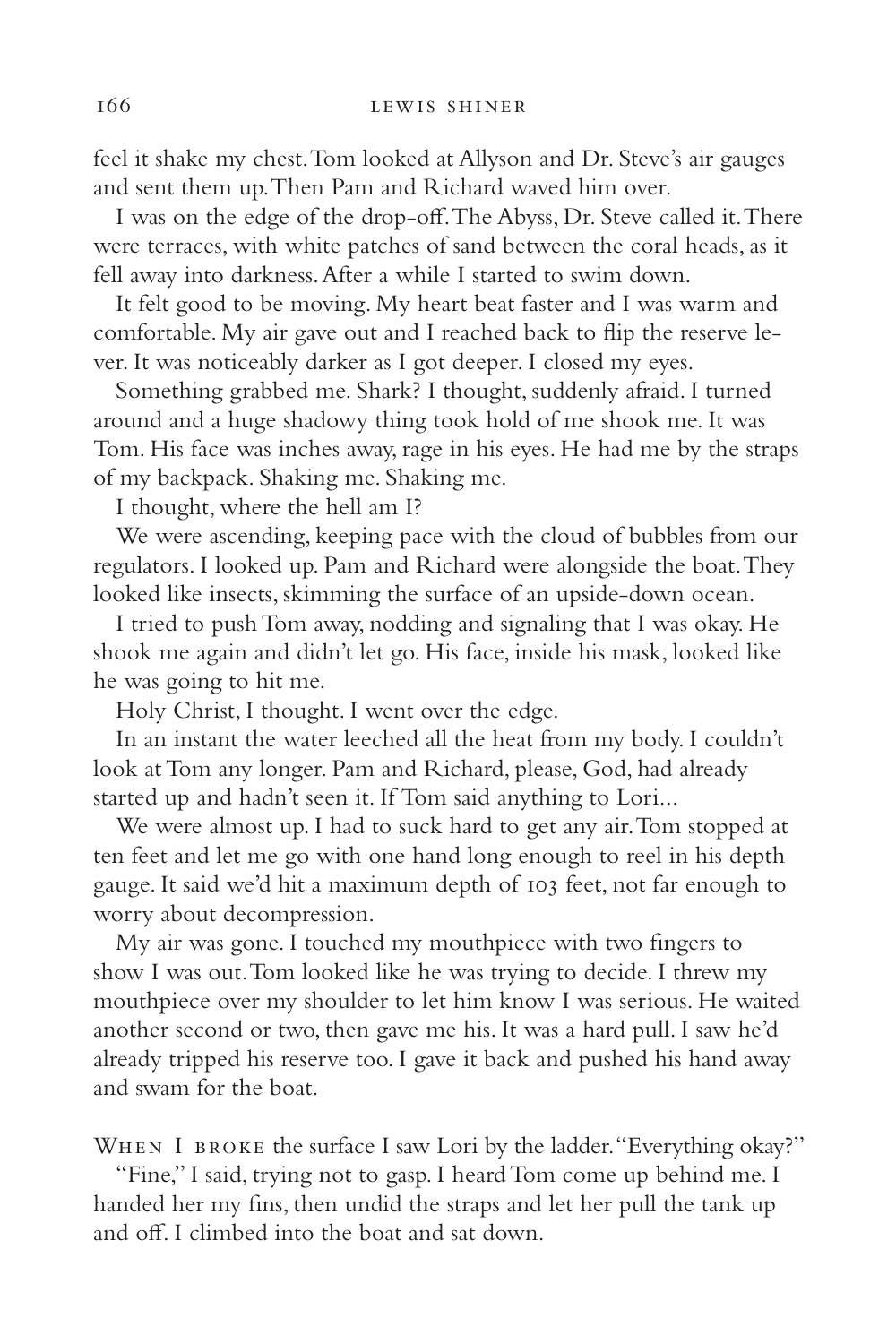I didn't look at Tom. I unclamped my regulator from the tank, following routine, not letting my brain kick in. My hands shook and I had to take it slow, elbows on my thighs. You're supposed to blow air out of the tank to dry out the seals on the regulator. There wasn't enough in mine to hiss.

Pam and Richard were raving about some monster piece of staghorn coral they'd seen. Tom sat down on the opposite side of the boat to strip off his vest and T-shirt and knife. The clouds had burned away. Everything was so bright it stung my eyes. I felt drunk and detached, and at the same time I felt sick and scared, mostly over what Tom would do next. I got my gear sorted out and then sat aft, arms wrapped around my knees, trying to look casual.

"Can we go back to the shallows and snorkel for a while?" Allyson said. "That was cool yesterday."

Tom looked up. I didn't like his eyes. They were flat and cold and dark. "We didn't bring lunch," he said. He sounded almost normal, but not quite. Allyson got very quiet. Lori turned around from the wheel to look at him. Hector's father gathered up the empty tanks, his head down, and racked them.

It was a long ride back. Long enough for the sun to finally warm me up, though my brain was still in shock. Lori parked the boat and we all carried our tanks into the shed for refills and hosed down our personal gear on the dock. I barely had the strength to carry my tank. I wanted to lie down and sleep for a million years. Mostly I wanted Tom to go on acting like nothing had happened. But as I walked away I heard him behind me. "Your room," he said.

We went in and Tom closed the door. I got a fresh towel and dried off, then sat on the edge of the bed. I ached to stretch out and close my eyes.

"So what the fuck happened?" There was no way to pretend he wasn't mad.

"I don't know."

"What do you mean you don't know? Another ten or twenty feet and we could both be dead. Bent, embolized, drowned, anything. What the hell was going on in your head?"

"That's just it," I said.

"What's just it?" I don't think he knew he was shouting.

"I wanted to know what was in my father's head when he went over the edge. And then it happened to me, and...I mean, there was nothing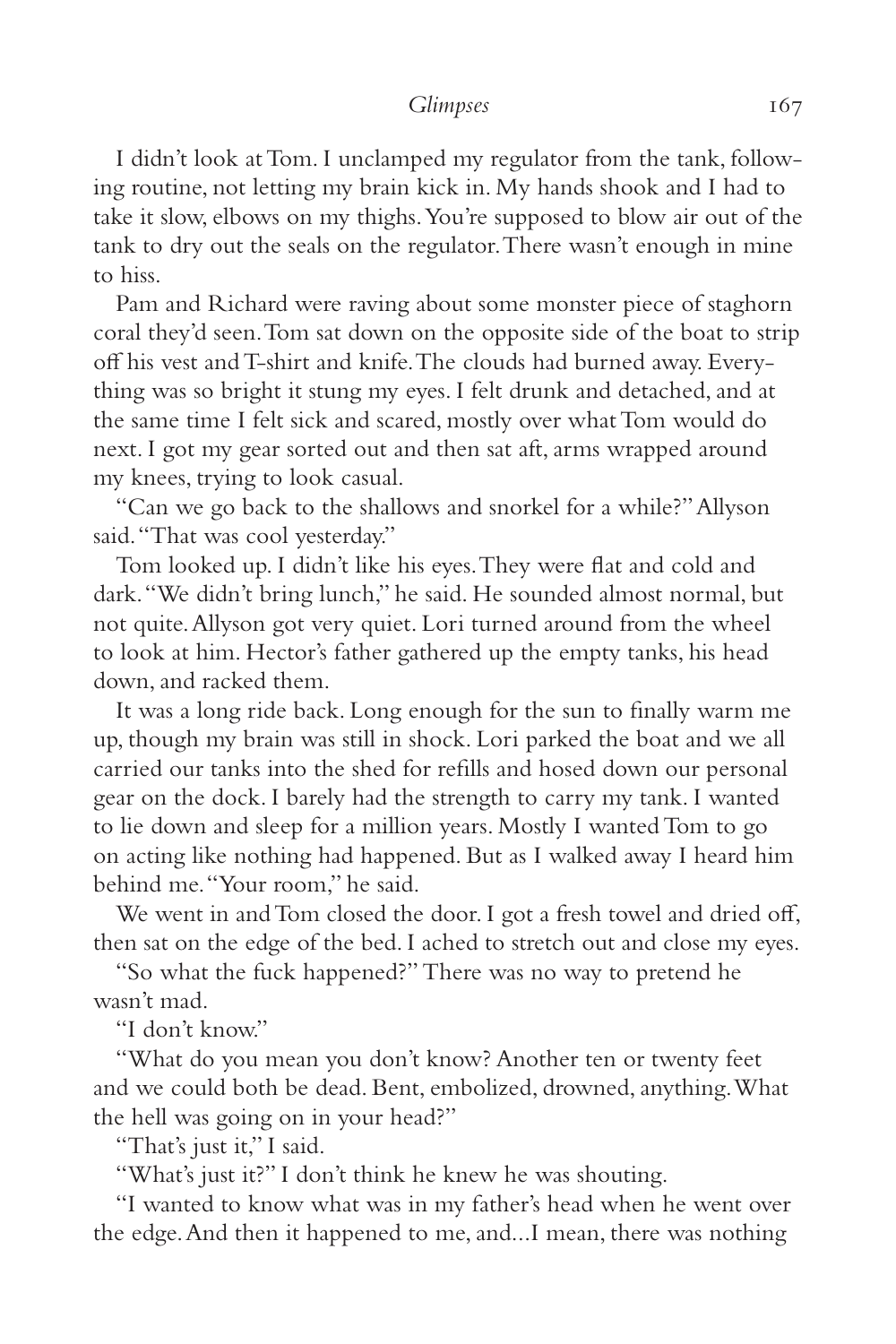there. My brain was empty. It was like...it just seemed like the right thing to do at the moment. And...I don't know. That's what it must have been like for him. No putting his life on the scales, no agonizing, just a stupid impulse and...gone."

Tom slammed the wall with one open hand. "I don't put up with this kind of shit on my tours. You understand? I want you out of here, today, this afternoon. That's number one. Number two, you need to get some professional help. I don't know what's wrong with you, but you are definitely one screwed-up son of a bitch. If I were you I would get on a plane this afternoon and go check in someplace where they would watch me around the fucking clock."

I saw then that he was more scared than anything else. I didn't especially like somebody who beat up women calling me sick, but on the other hand I could see his point. My dad came from the same place. Keep your problems to yourself, and sure as hell don't let them endanger other people. And if you sit on them long enough maybe they'll go away.

I wished I was in Southern California in 1966. Brian would have understood. Brian didn't hide his feelings, Brian knew what kind of Pandora's box you open up once you start treating your emotions like they're important. I was about to get misty-eyed right there, which was not what Tom needed to see.

"Okay," I said. "I'll settle up and get out. But I can't go home right now. I promise I won't go near the reef. That's over. I'll get a room downtown until Sunday."

"Shit." I watched the fear and anger drain out of him. "You might as well stay here. At least I can keep an eye on you. But no more diving. I could pull your C-card for this, and I might do it anyway."

I nodded.

He stood there awkwardly for a second, flexing his hands. "All right. You look like you need some rest. If you...if you start to feel crazy, come and get me. We can talk or something."

"Yeah, okay." I barely heard my own voice. "Thanks."

As soon as he shut the door I kicked off my wet swimsuit and fell into a sleep that shut out the entire world.

SOMEBODY WAS KNOCKING, barely loud enough to be heard. I got into a pair of jeans and stumbled to the door.

Lori had already turned away. "I woke you up. I'm sorry."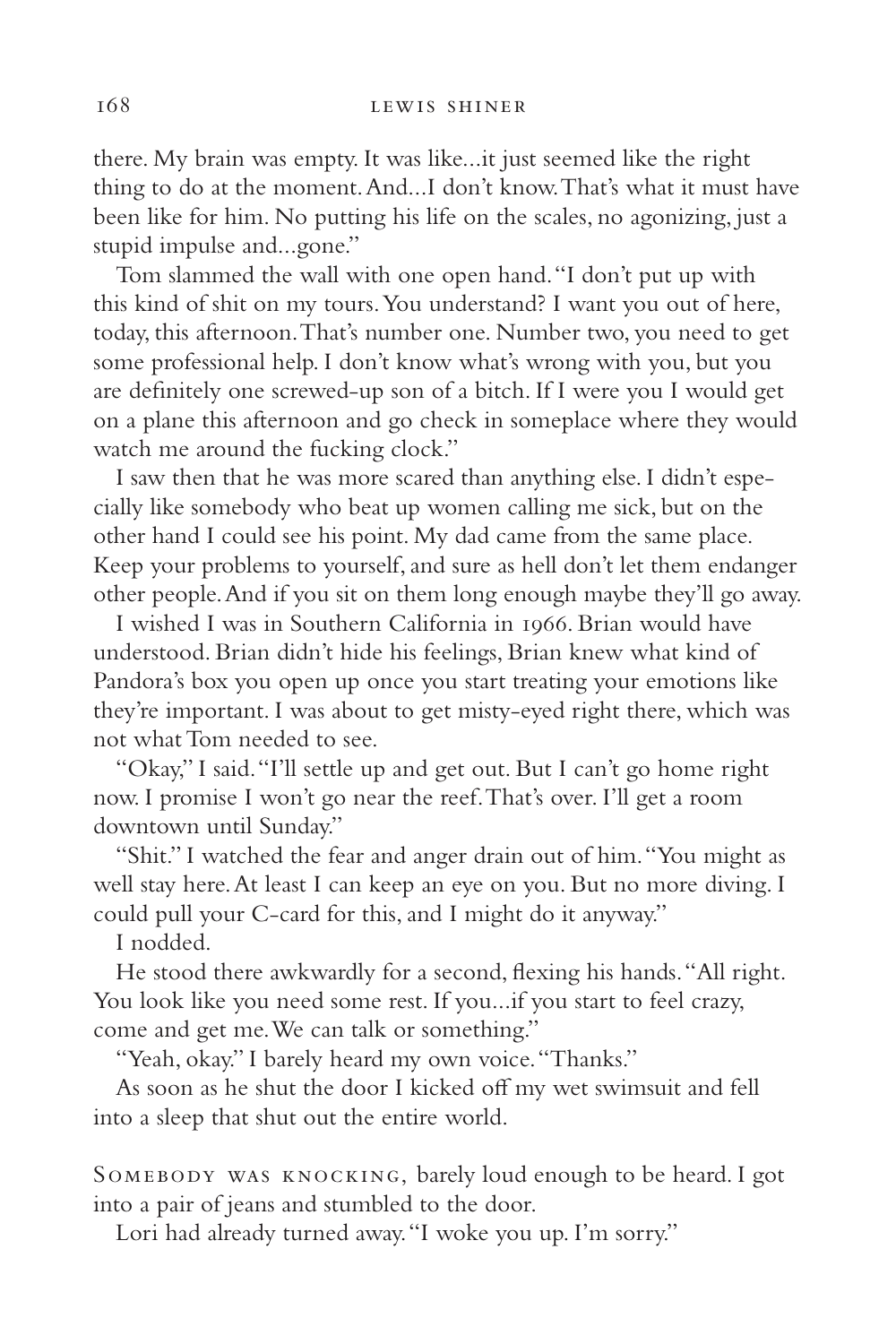"Don't be," I said. "I'm not." She was in a plain white T-shirt and cutoffs. The sight of her was enough to wake me up. "Come on in." I left door open and went to wash my face and rinse the stale sleep taste out of my mouth.

I heard the door close. "Tom wouldn't tell me what happened down there today," she said.

"Thank God for small favors," I said. "At least he's not spreading it around."

She was still by the door when I came out of the bathroom, arms folded over her chest. "So what did happen?"

I sat on the bed, my back against the wall. "Apparently," I said, "I tried to kill myself."

"Oh Jesus. You mean, like your father?"

"That's what it looked like."

"You sound like you weren't even there."

"In a way I wasn't."

She sat in the bentwood chair in the corner.

"Where's Tom now?" I asked her.

"They all went into town. I'm supposed to join them. He thought my hanging around here was fishy as hell, as a matter of fact. I really can't stay."

I nodded. "I guess—"

"You guess what?"

"I guess I'm really fucked up, aren't I? I mean, that's the thing that just surprises the shit out of me. I thought I was pretty normal. And look at me."

"That's not what you sounded like the other night. When you told me about Brian Wilson? You didn't sound like you thought you were normal then."

"That was weird, but it was functional. I came out of it with a tape. This is like nonfunctional in a major way." I closed my eyes and leaned back until my head hit the cinderblocks. "My father always used to say, 'You can't complain about the way we raised you because you turned out okay.' Well, guess what, Dad?" I was crying, for Christ's sake. "I'm not okay. I'm fucked up. My marriage is in the toilet, I've been drunk for the last fifteen years, I've been in fantasyland for six months, and now I just tried to kill myself. So can I complain now?"

Lori stood up. It was like she was a toy, with one set of hands pushing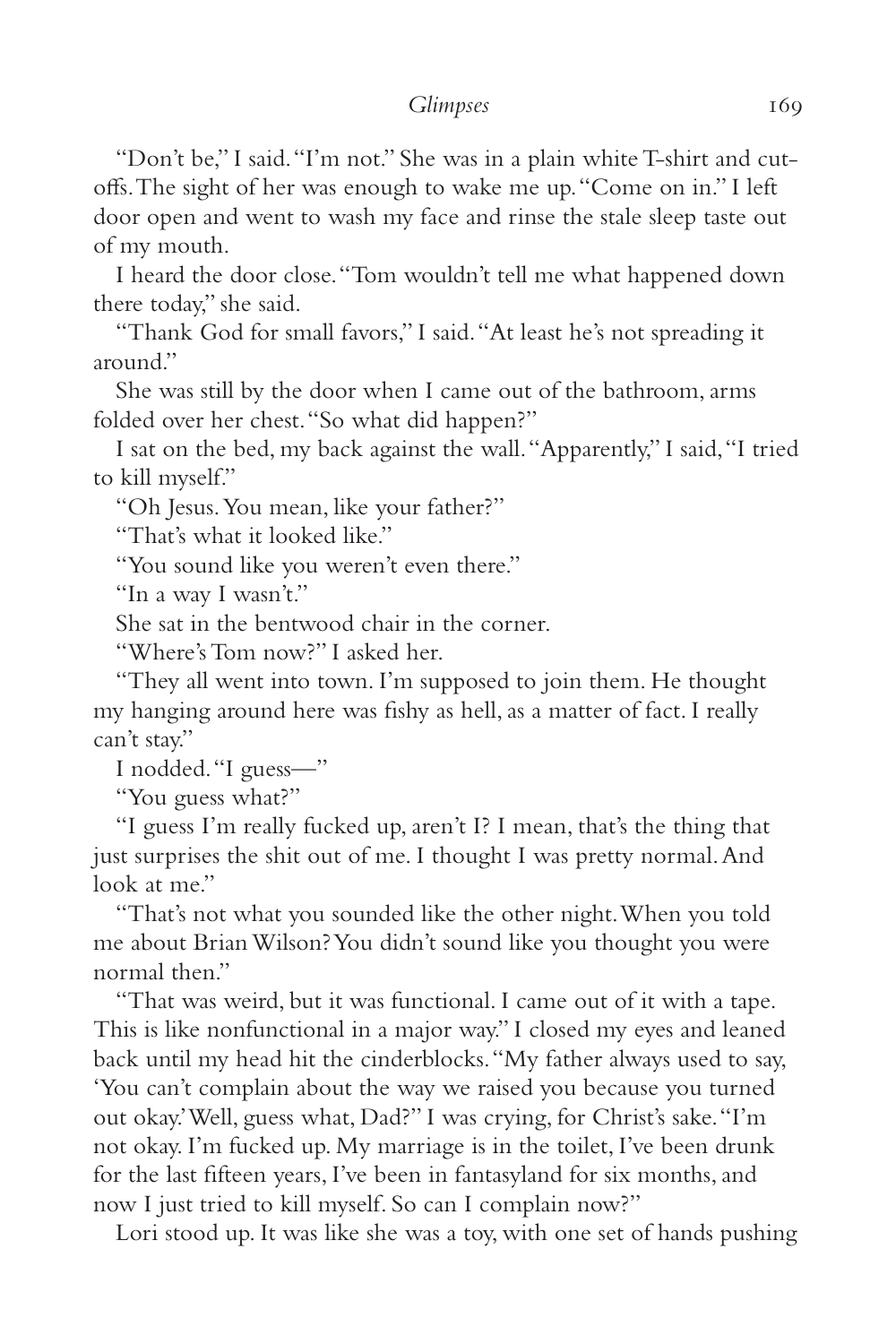her toward me and another set holding her back. The first two steps came hard, and then she was sitting on the edge of the bed. "Oh Ray," she said. "We're *all* fucked up. We're all damaged goods. Every one of us. You have no idea. I have so many dark, ugly secrets..."

She put her hand on my bare chest and I could feel the energy hum between us. I gripped her arm above the elbow and with my right hand I cupped her face and pulled her into a kiss. I felt her breath change, turn deep and shaky. So did mine.

"Ray? Ray, I know where this is heading. You do too. I don't know if I'm ready for it, can you understand that?"

"Yes. I don't know if I'm ready for it either."

She took my face in her hands and kissed me. "Thank you. It's so easy to be with you. I never thought it could be like this."

"Me too"

"I really, really, have to go."

"Wait"

She pushed my hands away and stood up. "I have to meet Tom. He's suspicious already."

"Something's happening between us, it's happening right now. I want to hear your secrets. I want to know everything about you. You can't walk out on that."

"Yes I can. You don't want to know, Ray. If I told you, it would change everything between us. Don't push. Please."

"I want to push. I want to know everything."

"I have to go." I saw that I'd done all I could. "I'll be here tonight. Late. I'll meet you out at the tables. Tom's already started drinking, he'll be passed out by ten."

I started toward her and she ducked outside. "Tonight," she said.

I ATE IN TOWN at some hole in the wall. There were no tourists there, just local men in fresh *guayabera* shirts and slicked back hair, ready for Friday night. Afterward I walked for a long time, my mind empty

I was outside the dive shop before ten. Eventually Lori came, still in the T-shirt and cutoffs, wearing a black and white flannel shirt on top. She led me to the water and then up along a ragged lava cliff. I took her hand, and once we were out of sight of the dive shop I kissed her.

"Talk to me," I said. "Tell me everything."

"Please don't start again."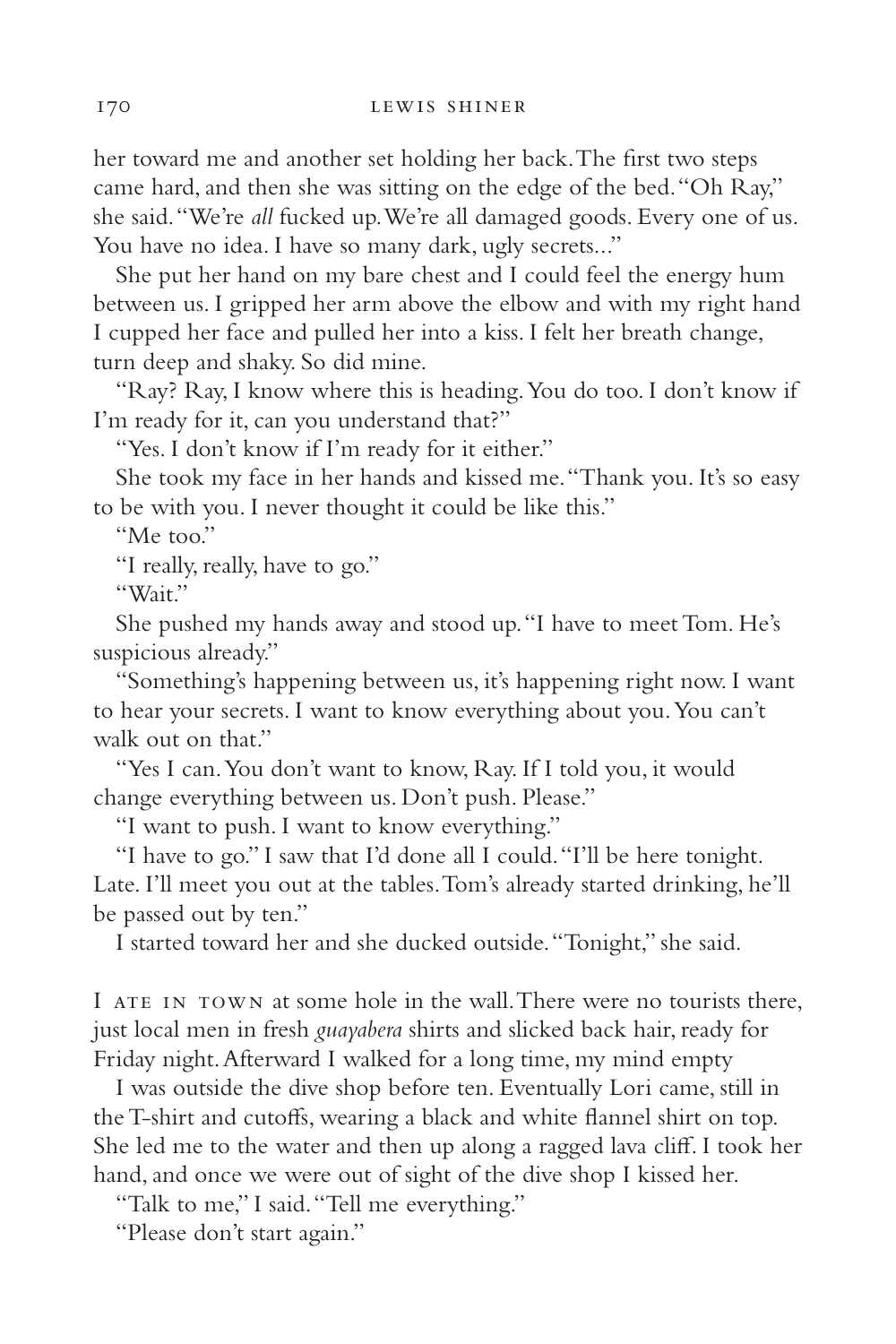"It's about Tom, right? Look, Walker was down here last night." "Oh God."

"He told me Tom hits you. It's true, isn't it?"

She turned her back on me and sat on the edge of the cliff. I heard the water smash against the rocks and smelled the spicy odor of the brush behind us. The breeze played with her hair.

"What happened to honesty, Lori?"

"Okay. Yes. He hits me. Some of the time...I don't know, most of the time, it's my fault. I push him to it."

"Bullshit."

"You have this idea of who I am, but that's not me. I'm not a good person. Bad things happen to me. Something about me makes them happen. It's been that way all my life."

I sat down next to her. I gave her a couple of feet and didn't try to touch her.

"Okay," she said. "Okay. You want the truth? Here's the truth. I was molested by my grandfather when I was eleven years old."

I nodded. "I thought it was something like that. Can you talk about it?"

"Sure. Sure I can talk about it. I spent a lot of time on psychiatrist's couches so I could talk about it. You know what the irony is? My grandfather's name was Tom too. Everybody called him T.J., but the T was for Tom."

We listened to the waves for a minute and then she said, "My mother's family had this farm in Missouri. We used to go up there in the summer, and...I can't tell you what it was like. All those memories, they're just not the same any more. But it was like...magic. It wasn't a real working farm, Grandpa was this sort of gentleman farmer with a lot of land and a big brick house and all these animals. I always wanted a sister, and during the summer my cousin Sara would be there, her and her brother John, and we'd swim and play all day long."

Another pause. "When I was eleven we moved to St. Louis. Daddy couldn't find a job in Tennessee and Grandpa hired him at his furniture store there. It was just for a year or so, till we could get back on our feet. We ended up moving back to Murphreesboro two years later. Anyway, it was summer, and Momma and Daddy would spend all week in St. Louis, Daddy working and Momma looking for a house, and they left me at the farm. So during the day us kids would all go out with Grandpa on the tractor. I remember...we must have been pulling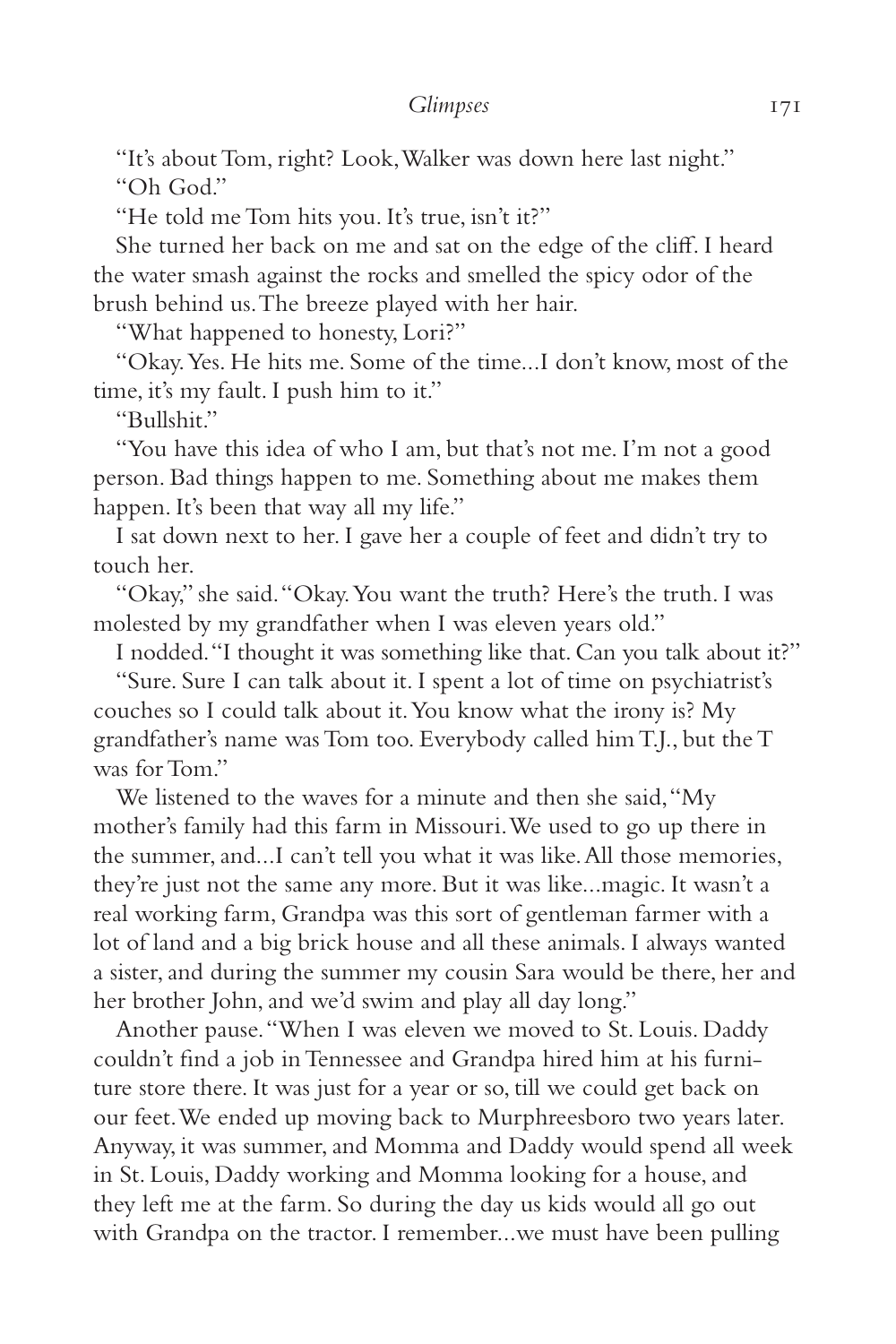something, because John and Sara were riding on whatever it was we were pulling, and everybody got to take turns sitting up front on his lap and steering and shifting and stuff. And when I was up there he put his hands between my legs. I was just kind of...I couldn't tell if he was holding me on the seat, or what. It struck me as odd but not really serious, you know?

"Then that weekend Momma and Daddy came down. The routine for the children was that we got to play in the yard all morning, have lunch, and then go swimming. Momma had two younger sisters. One still lived in Missouri and the other brought her kids home for summers. Real close, right? The perfect family. Anyway, you had to have a nap between lunch and swimming.

"I was upstairs, and because of our ages they had us in separate bedrooms, so we'd at least pretend to sleep. I was in Grandma's bedroom, which was at the top of the stairs, and he came in and put his finger to his mouth and said, 'Shhhh,' like maybe he was going to let me get up or something, I don't know.

"Then he molested me.

"He did things he shouldn't have done. He touched me between the legs, he put his finger inside me. And I was very scared and very quiet until it was all over. He had these huge hands. He was such a big man, with these great, huge hands.

"As soon as he was gone I went to the bathroom, where I could see him come out of the house and go to the barn. Then I went downstairs to Momma and told her everything that happened."

"He did it with your mother right there in the house?"

"Her and at least one of the aunts. But wait. Grandpa was bad enough, but Momma was a hundred times worse. The first thing she said was not to ever mention it to anyone. We would talk about it later. I had to promise her never, ever, to tell Daddy, because if he found out he would kill Grandpa. And she said it was up to me to just stay away from Grandpa, to not let it happen again."

"Jesus Christ."

"She wasn't even drinking much then. That came later. What was weird was that she didn't ever disagree with me, she never actually questioned me about what had happened. She just took it all in stride. I didn't figure that out until a long time later."

"You mean, he'd molested her too."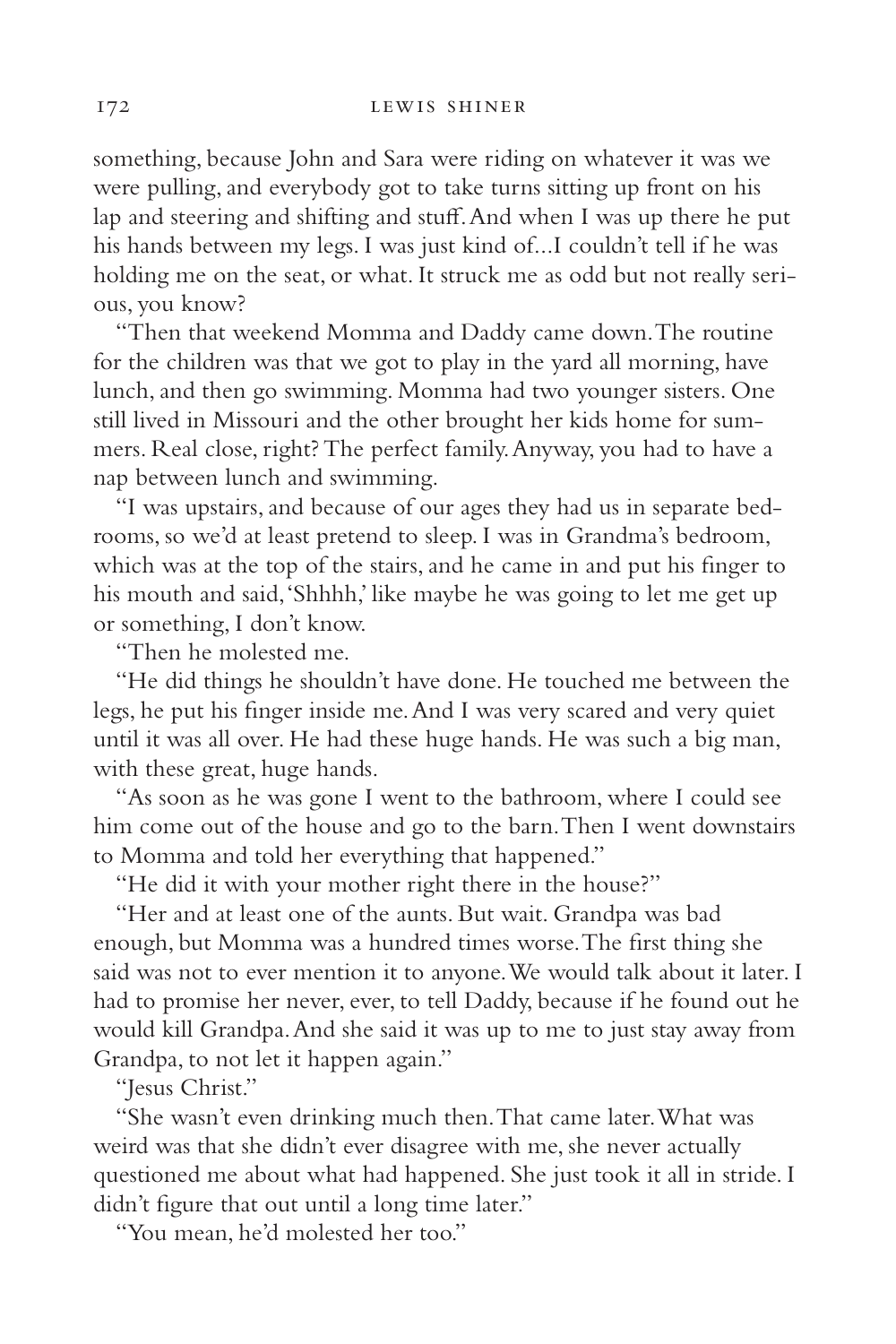"You got it. We figured it out when I was in therapy. This was later, when I was in college in St. Louis. I told my shrink all about Grandpa and he thought it was weird too, for her not to have been flabbergasted and go, 'Oh my god, no! You must have misinterpreted.' It was my shrink who first brought up the idea that maybe this was a generational thing, that Momma had herself been molested. I finally got her to admit it one night when she was drunk. I don't know about the other sisters.

"It was so important to the sisters that our family look perfect from the outside. The same with Momma, she had to be the perfect mother, and she told me from the day I was born that I was the most important thing in her life, that we had the perfect family. She would do anything to hold the family together. Grandma was absolutely not interested at all, not in housekeeping, children, or anything else. There were cooks and maids and things, but it was Momma who ran things. And I guess she had an investment in keeping the sham alive, to prove that she'd done the right thing by her younger sisters in helping raise them. Grandma and Grandpa were always fighting and threatening to leave each other and get a divorce. Momma sure didn't want that when she was young, she had too many burdens as it was without one or the other of them being totally gone.

"It wasn't until both Grandma and Grandpa were dead and buried that this supposed closeness of the sisters came apart. First one sister was the bad guy and was excommunicated and then another. They went to court over the will and nasty, horrible things were said, and it finally all fell apart. I mean, it was a farce."

"Did you ever go back there, after it happened?"

"Are you kidding? Every summer. Momma made me go back every summer, for like a month at a time. When you first got to the farm there were these big white gates and a sign saying SHANGRI-LA. Can you imagine? The land of eternal youth. Huh. Finding out no one's ever going to take care of you or protect you makes you grow up very fast."

"And your grandfather?"

"Grandpa tried to touch me again a couple of times but I got away. When I told Momma she acted like it was my fault, that I was responsible for keeping away from him.

"I tried to talk to her about it, years later, after I was grown up and out of college and everything. When she wasn't drunk, of course, I could never talk to her about anything when she was drunk. I went to her and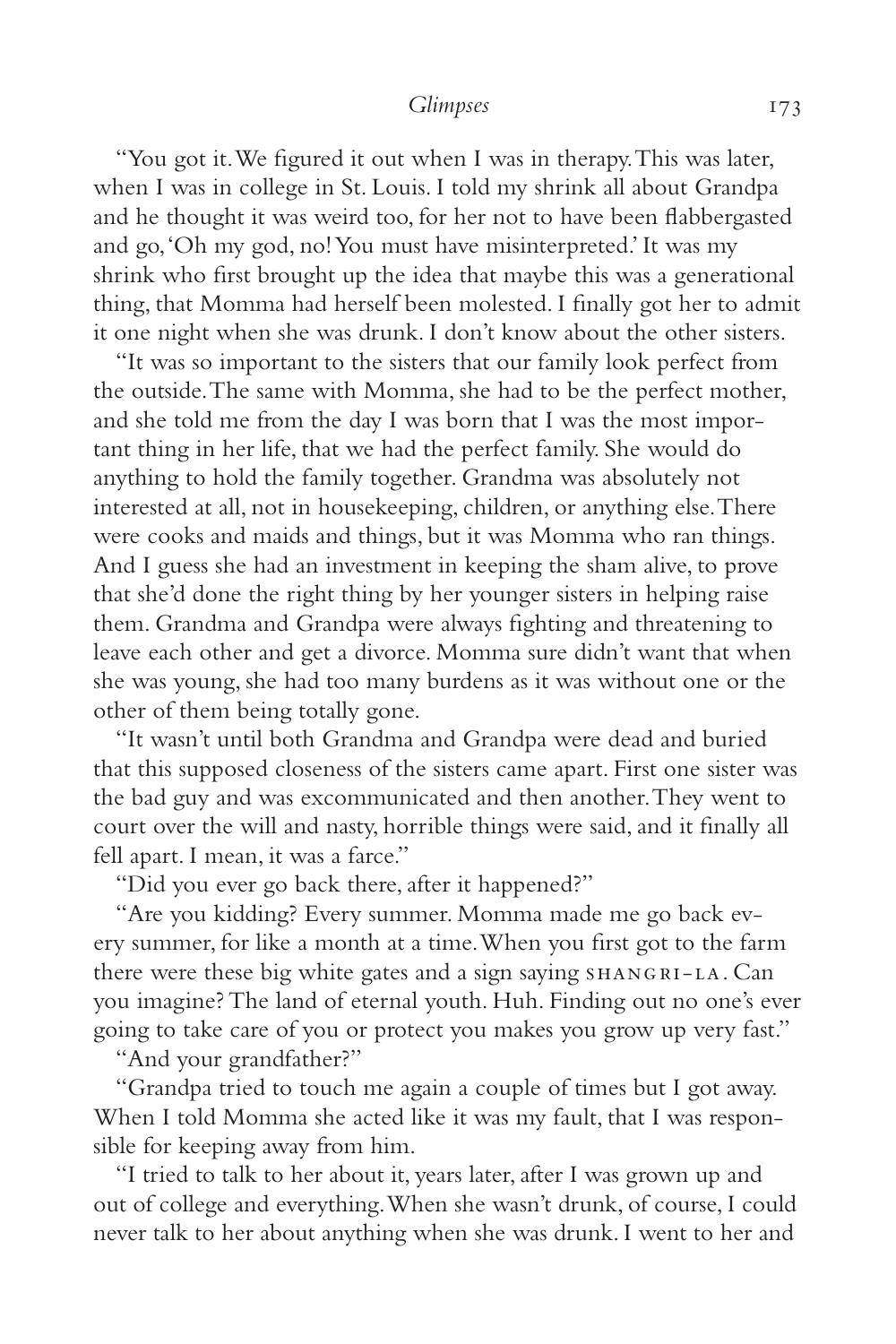said, 'Look, I'm really, really mad and I want to know why you did this. I was eleven years old. I was supposed to be the most important thing in your life. How could you have been more concerned with protecting your father than protecting me? How could you make me go back for all those years? How could you, how could you, how could you?'

"Well, all she would say was, 'I did the best I could at the time.' And shit like, 'Well, we didn't know back then the things we know now about sexual abuse and counseling, it never occurred to me to get counseling for an eleven-year-old child. I did the best I could and there's nothing more to talk about.' She could always shut down a conversation with just one of her looks."

"Okay," I said. "I can see why you might not be too keen on going back and staying with your mother."

"You can't imagine. By high school she was really drinking heavily. I think that led to my being real shy in school, not having a lot of friends. There was no way I could possibly bring anybody home. I'd walk in the door, Momma would be drunk, it was something I just couldn't deal with. And she would pick at Daddy, just keep nagging and picking and nagging and picking until he'd turn around they'd have an all-out fistfight."

"Fistfight?"

She nodded. "I remember once getting up in the night, I guess I was a senior in high school. I walked in the front room in time to see Daddy throw Momma across the room. And then he turned to me and apologized for it. I mean, neither of them ever laid a hand on me, but I saw things a child should never see. I saw Daddy dunk my mother's head in the toilet to try and sober her up.

"After Daddy left her, I tried to keep up some kind of relationship. That same urge, I guess, to try and pretend we were a real family. And we'd go out shopping or something, and have a great time, and we'd come home and then she'd start getting drunk, real fast. I'd never see the liquor. To this day I don't know where she hides it. We'd just be sitting there and she would get drunker and drunker and drunker. It was so... heartbreaking, to get this taste of what it was like to have her back and then lose her again, in the space of maybe half an hour."

"Do you think the business with your Grandpa, I mean, do you think that was why she drank so much?"

"Who knows? I know Grandpa has haunted me all these years, maybe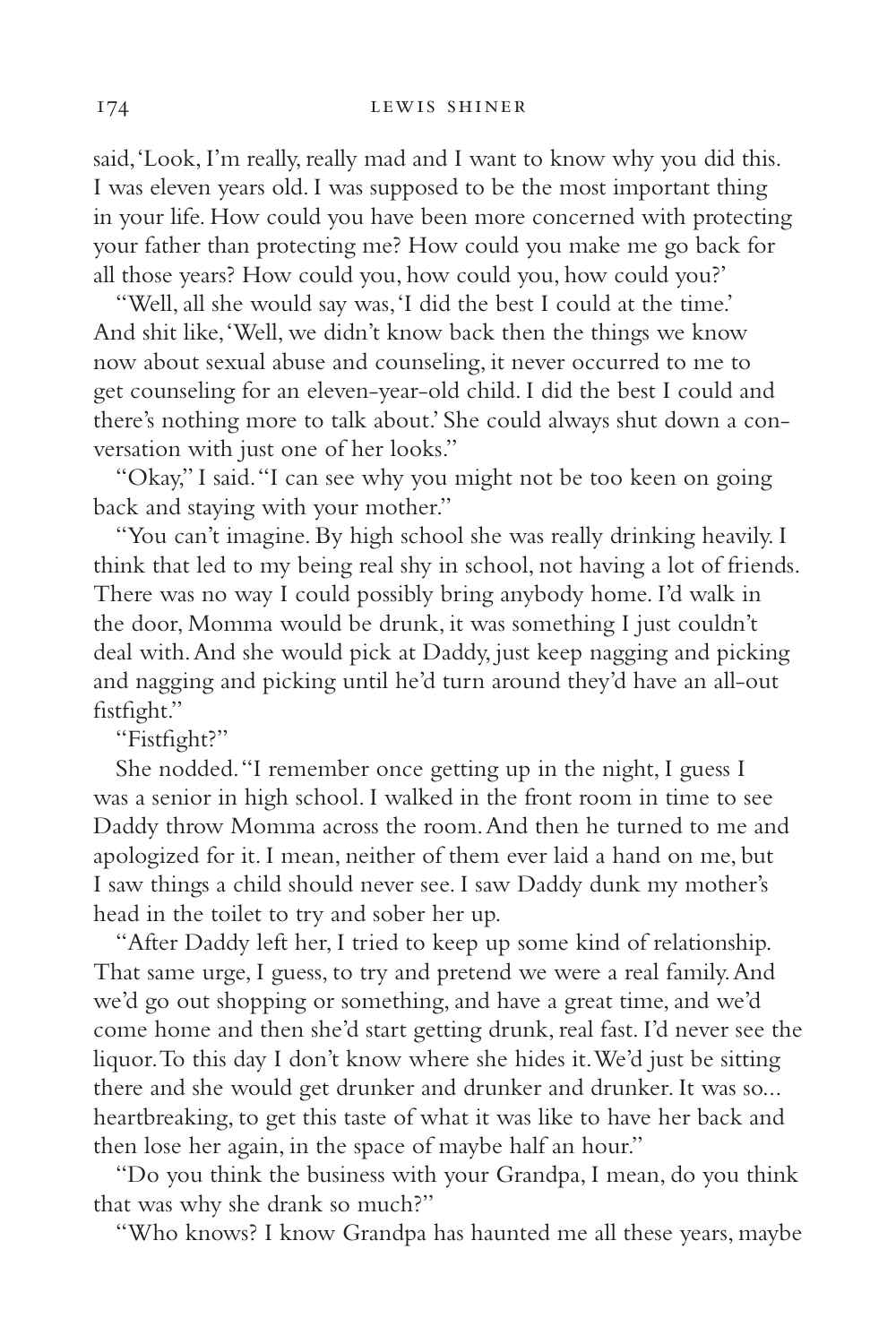it was the same with her. There is a kind of epilog to the Grandpa story. When I was in college in St. Louis and going to this shrink, he wanted me to go back out and look at the farm, see what else it might bring back. It had been sold to these other people, and I was just amazed at how wrecked the place was. It was utterly, utterly destroyed. It was so strange because now the outside was as ruined as all my memories were. Anyway, after I drove by the farm I went out to the cemetery where Grandpa is buried. On the way I stopped at the store and bought a can of black spray paint. I was going to go to his grave and black out his headstone. I thought it would be like blacking him out of my life or something, I don't know.

"When I got there I started to lose my nerve. I mean, if anybody was there they would see my car, and the Tennessee plates, and there wouldn't be any doubt about who did it. I walked around for a while and the sun started to go down, and then I walked over to Grandpa's grave. And I found it was all coming back. I mean, how truly, totally sick that man was. How that sickness destroyed everyone around him. How he ruined my childhood—retroactively—and screwed up my teen years, and how he'd ruined my Momma's life in a completely different way. And I thought about his funeral, when I looked at him in the coffin and was scared that he wasn't really dead, like he was some kind of vampire or something. And I just thought, 'You...son...of...a...bitch.' And so I wrote that, just wrote S.O.B. in big drippy spray paint letters on his tombstone.

"And I drove back to St. Louis and I felt a hell of a lot better."

The night was turning cool. She had both her hands knotted together and it seemed like a bad time to touch her. "Did you ever tell your father?"

She nodded. "Oh jeez. That's another can of worms. Haven't you had enough for one night?"

"We've come this far. I want to hear all of it."

She was quiet again for a while, gathering herself. "I told you I was seeing a psychiatrist in St. Louis, at college. The reason is I was raped, senior year. And I just went into total isolation afterwards. I wasn't leaving the house except to go to class or see the shrink, I didn't answer the phone, my finances were all screwed up and I was bouncing checks and stuff. Daddy started calling and yelling into the phone and leaving nasty messages, and finally I sat down and wrote a letter addressed to him and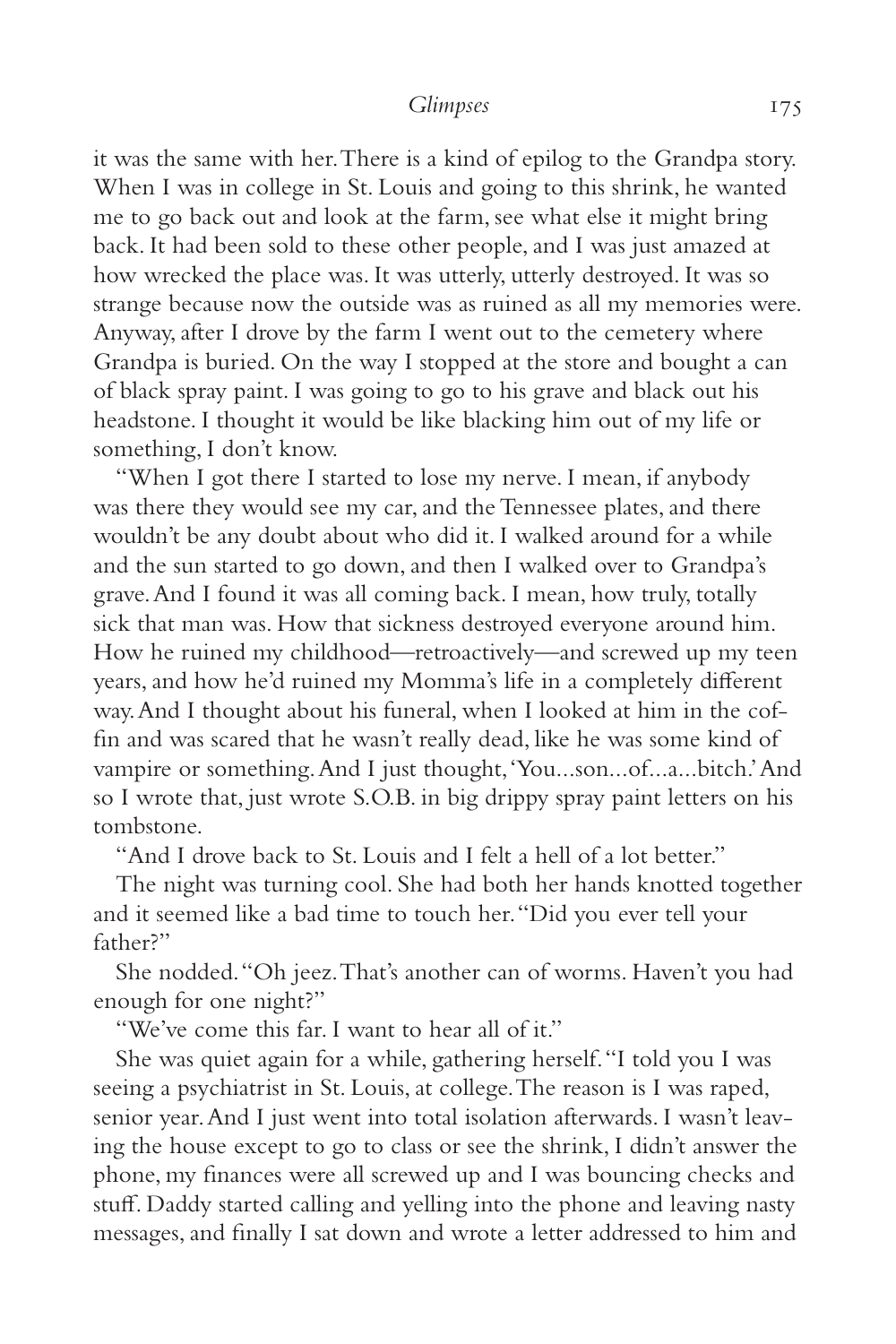Momma both, telling them about the rape, and that I just couldn't cope with the world right now. And when my father got the letter he immediately got on a plane to St. Louis, and like the next thing I knew he was there at my door, carrying this bottle of Drambouie. He must have stopped on the way to the airport because he knew I liked Drambouie, like that was going to make everything all right. It was just ludicrous. And we sat there on the couch, drinking brandy, and I was crying and he was crying, and he said, 'I can't understand' because this was literally months after it had happened, 'why you couldn't just have told your mother, if you couldn't tell me.'

"And I just snapped. This horrible, hateful, yelling and screaming anger came over me and I called him a son of a bitch and I said, 'You want to know why? Let me tell you about something really horrible.' And I told him. And I said, 'How could you have been so blind that you never saw the change in me, never saw that I had no childhood? Why did I have to watch those drunken battles, why didn't you just take me away?'

And he just flipped. I don't think he heard anything I said against him. He started threatening to kill Momma. I stayed up with him all night, trying to calm him down, but something had snapped in him too. He went back to Murphreesboro and like the next month he served papers on her and moved out."

"Jesus."

"So you see what I'm talking about? Grandpa, my parents' screwedup marriage, the rape, my mother's drinking, it's all my fault. I've never had a relationship with anybody where I didn't push it over the edge. You see the hurt in me but you don't see the anger. You ask about me and Tom, can't you see I belong with him? How I punish him as much as he punishes me? For not being what I want, for not being the way out from my miserable existence? He and I deserve each other, at least we're not hurting anybody else. I don't want to hurt you, I don't want to fuck up your life."

"What about your life? Isn't that worth anything? I mean, you're in physical danger here."

"You don't get it. You just don't understand. That's what being a woman means. It means you're a little bit scared all the time. With Tom at least I know where it's coming from."

"And of course, you deserve it, right?"

"Maybe. If somebody treated me like I was the heroine of one of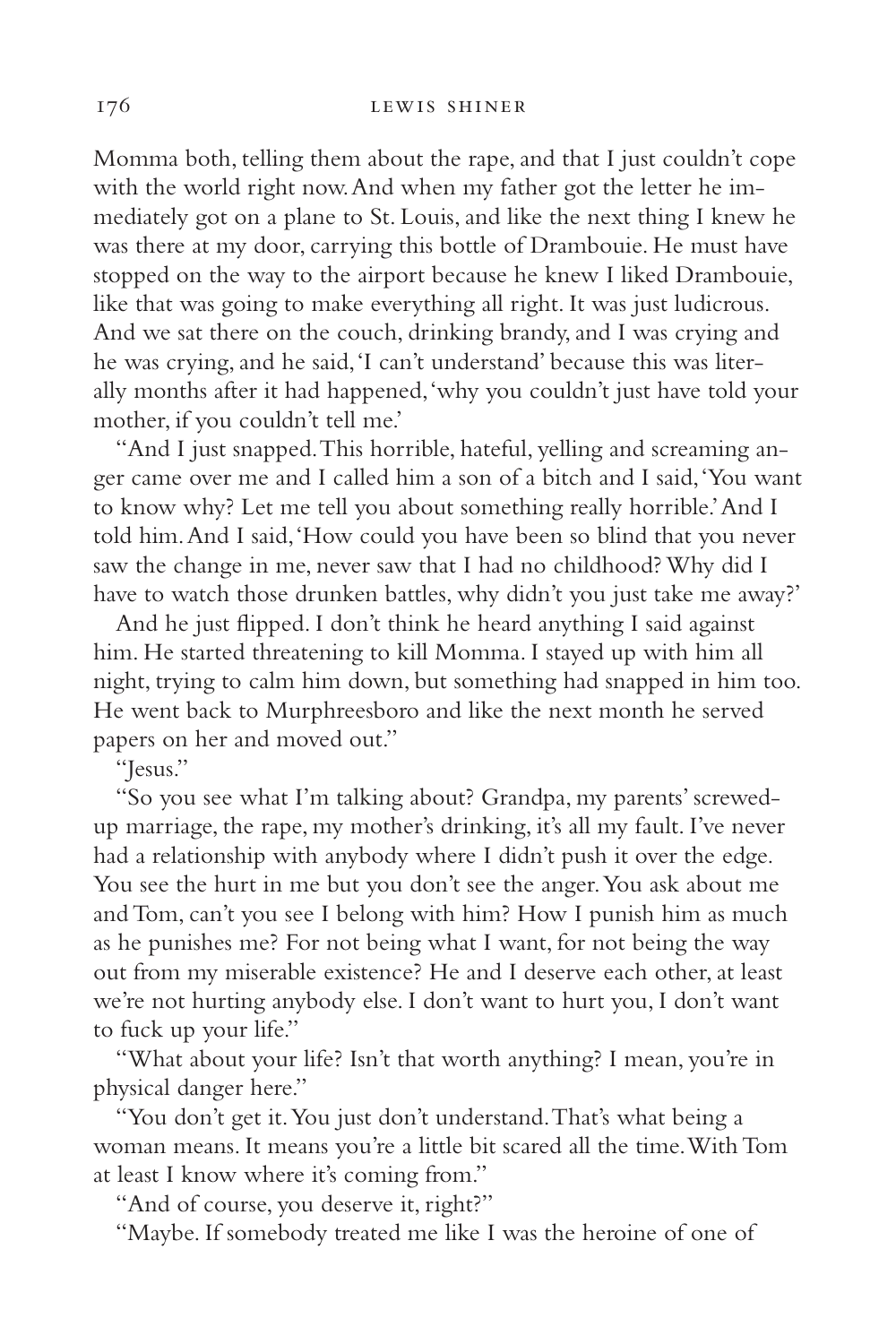these romance novels, I wouldn't know how to handle it. Because that's not me. I'm trouble, and I destroy everything I touch. Look at you. We spend one wonderful afternoon at the beach and a day and a half later you nearly kill yourself."

I grabbed her by the shoulders. "Stop it. That's a lot of melodramatic crap. I'm at least three-quarters in love with you already. You're the most beautiful, fascinating creature I've ever seen."

The toughness melted away before my eyes. The person underneath seemed terribly young and curiously innocent and I knew it would be very easy to hurt her. It was the woman I'd seen lurking inside Lori from the first time she took her dark glasses off. "Really?" she said.

"Really." I kissed her and for a few seconds she clung to me, kissing me back passionately. Then she pulled away, touching my forehead with the top of her head.

"I'm sorry," she said. "I'm just on this roller coaster. I feel all these things for you, and then, wham, there's all these images from my past again. Can you understand that at all?"

"Of course."

"I mean, with what I've been through in my life, I shouldn't even let a man near me. But...it gets lonely. Everybody needs to be touched." She ran her hands down my arms. "You're very sweet, Ray. But it's time for you to fly back to Texas and breathe a huge sigh of relief as you leave this crazy woman far behind you."

I pulled her close and ran my fingers through her hair. "That's not till Sunday. I understand that this is not the time or the place for us to make love. I don't care about that right now. I want to spend the night with you. Just talking, and kissing, and holding you. Can we do that?"

"Yes," she said, her voice very soft.

WE STAYED UP until five, kissing and gently touching each other and not going any further. We were both scared and the limits made it easier. I hadn't done anything like it since high school.

We talked a lot too. About our parents, about books and music, about each other. She couldn't believe I'd seen through her tough-guy act and I couldn't believe she expected me not to.

I left her outside the dive shop. It was still completely dark and it was the quietest I remember the island ever being—no birds or insects, even the ocean calmed to a whisper.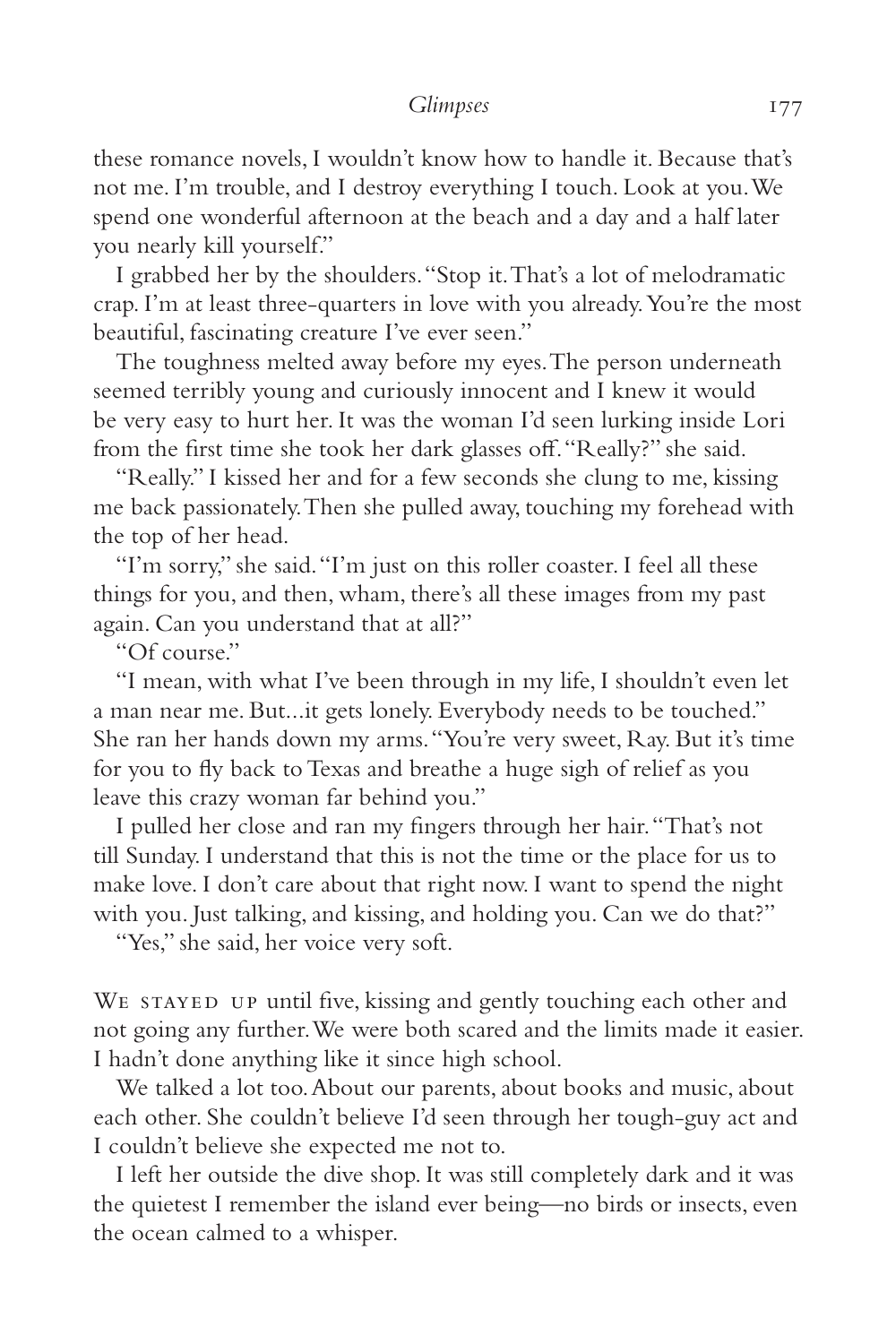"Are you diving today?" she said.

I shook my head. "I'm going to see Walker."

"And Moonflower?" I heard jealousy still there. "She'll give you what I didn't."

"Just Walker. And maybe go to the drumming thing. Will you come?" She softened again. "I'll try. You know how Tom is."

"Tonight's the night, you mean."

"Yeah. But maybe it's time to change that."

I slept for a few hours, then walked down the road and called a cab to take me to the commune. I was starved, but Walker had said no food. I felt weightless. It was Lori's gravity that held me, not the gravity of the world.

Inside the commune I asked for Walker and the French girl pointed me to a room on the second floor. Concrete steps led up to a sagging walkway. I knocked on a weathered wooden door and Walker's voice told me to come in.

There was a woman in the narrow bed with him, her face to the wall, a long expanse of pale naked back and dark hair turned toward me. She snored softly. Walker was cross-legged, the sheet over his lap, smoking dope in a pipe that reminded me of Brian's. "You're early," he said. I started to apologize and he said, "No, it's cool." He got up, casually naked, and pulled on a pair of drawstring cotton pants. "You ready to raise the dead?"

"I don't know. Is that what I'm here for?"

He picked up a dark green knapsack by the straps and we walked outside. "Well, I guess you got to tell me. You look ready for something."

I followed him to the kitchen and watched him fry up something that involved tofu, onions, mushrooms, and three or four different kinds of peppers. My stomach growled at the sight of it.

"You eaten anything today?"

I shook my head. "What now?" I asked.

He sat at the kitchen table and I took a chair across from him. "Okay," he said. "First we have to focus you. I want you to remember a picture of your father and describe it to me."

I had to think. "There's a picture that sits on my wife's dresser. My mother gave it to her because I'm in it. It's at my grandmother's house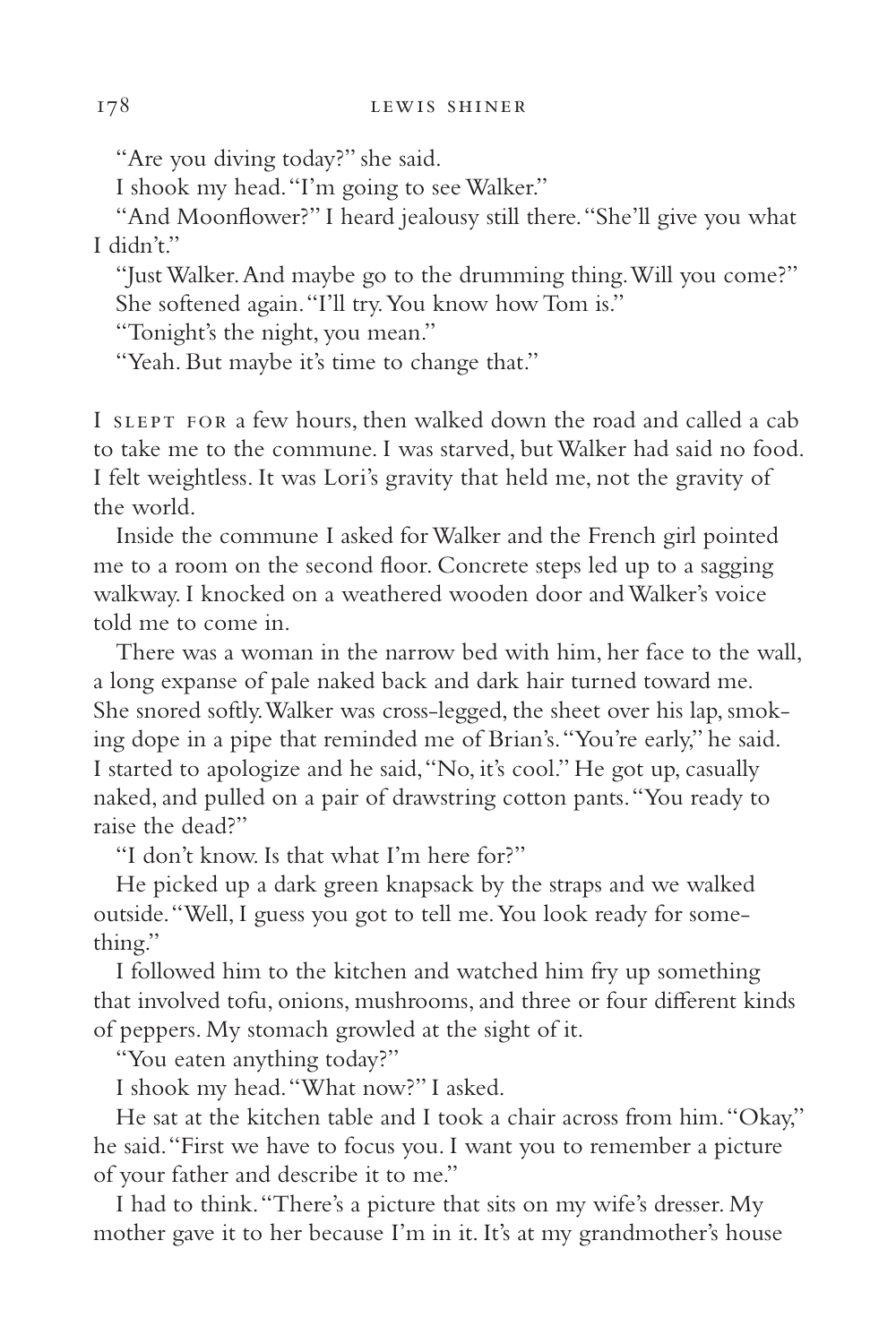in Laredo. I'm on a kind of a park bench between my mom and dad, maybe four or five years old. I can remember the shirt I'm wearing, it's this green seersucker Hawaiian shirt, all crinkled and scratchy.

"So here's my father with his wife and kid, legs crossed, left arm up on the back of the bench, lit cigarette in his right hand. He's all grown up, see, he's a man, a family man. Only this guy in the picture is younger than I am now."

"Tell me about his face."

"He's got short dark hair, combed back. His face is tanned, pretty dark, lots of squint lines from the sun."

"Is he smiling?"

I thought about it. "It's a grudging smile. A let's-get-this-over-with smile."

"Clothes?"

I closed my eyes. "Long sleeved white shirt and clip-on bow tie. My mother's in a brown-and-gray checked cotton dress. She's self-conscious, can't relax. And nobody's actually touching anybody else. We're as close as we can get without touching."

After a few seconds Walker said, "What's your father thinking?"

I could see his eyes. They were narrow and unrelenting. It would have been my grandmother who took the picture, his mother, the one he'd run away from as a kid.

"Come on," Walker said, "just throw something out."

"'Why me?"

" $Go \text{ on}$ ."

"'Why do I have to sit here for this photograph? How did I end up on this park bench with this woman and this child? Is this the person I thought I would be? What am I doing here? Why me?'"

Walker finished the last of his breakfast and poured a cup of coffee. "Tell me about this man. Who was he?"

"His parents got divorced when he was like seven or eight. He felt like his mother didn't love him, so he ran away from his mother and went to live with his father. He spent a lot of time out in the country, hunting rocks and arrowheads, camping out, that kind of stuff. His family tried to make him a civil engineer and sent him off to Texas A&M, which he didn't handle too well. He wanted to fly. So he took private lessons and then he joined the Air Force for World War II. That was where he met my mother, who was working for Boeing in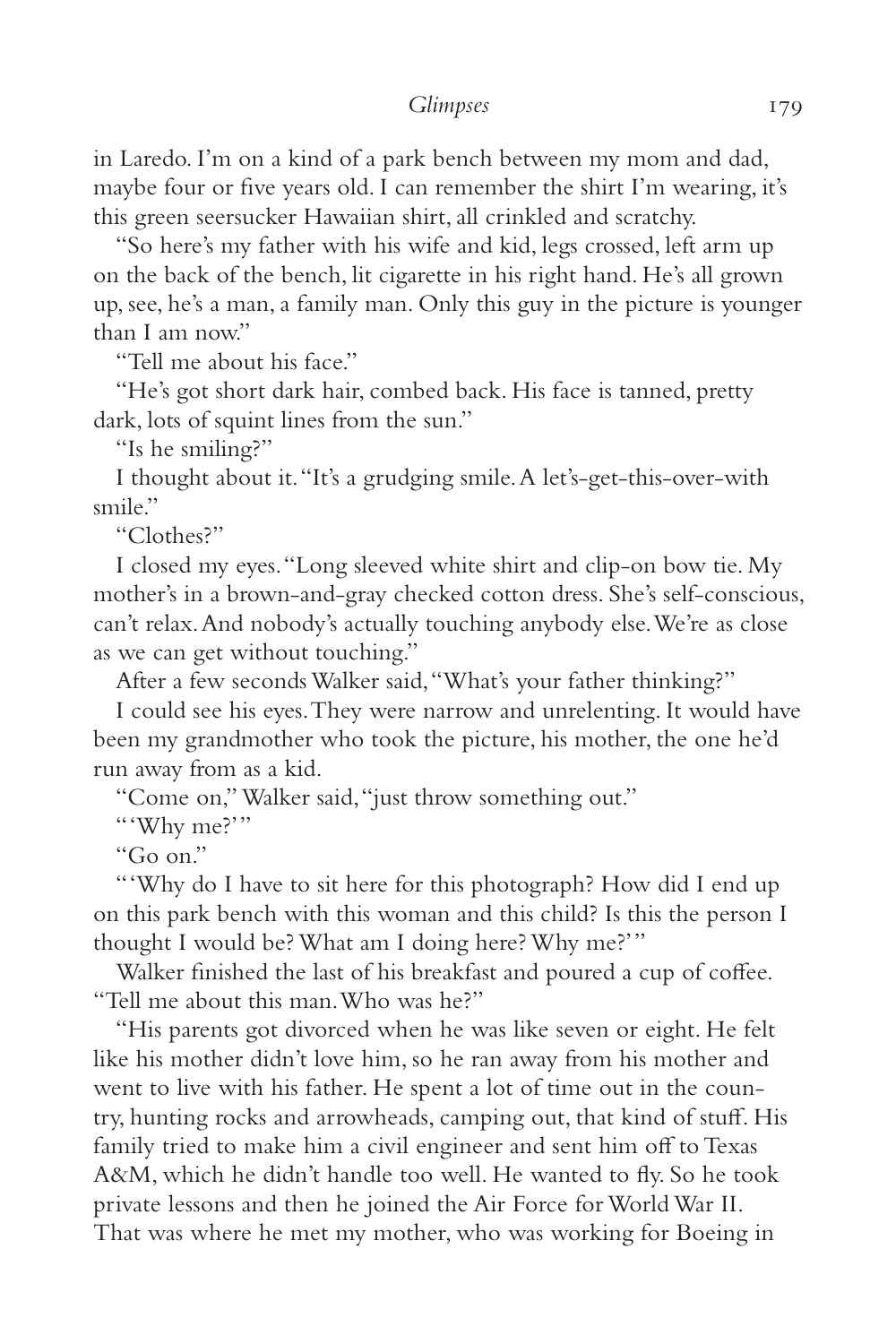Wichita. After the war he put himself through school and got a PhD in anthropology. We spent the next ten or fifteen years moving all over the country."

"That doesn't tell me who he was."

I went with the first thing that popped into my head. "In high school, every time I brought a friend over to the house, he would get into an argument with them. Politics, music, anything to get a reaction. He would keep at it until he got under their skin. Then he'd get disgusted, and pick up a newspaper or turn on the TV. It got to where I didn't want to bring anybody home.

"He was so critical of everybody. I remember he told me about this party once where one of the guests was from China. He was very proud of the fact that he went up to her and corrected her pronunciation of Chinese. This based on his being in China for a couple of years in World War II. He couldn't even pronounce 'Taoism,' you know?

"So this one time he was working down south of Austin, and he came through and gave me a ride up to Dallas. He said something snotty about some supposed friend of his, and I couldn't stand it anymore. I said, 'You don't like anybody, do you?' I don't think he said two words on the rest of the trip. And a few weeks later my mother asked me how I could say such a horrible thing to him, how I could tell him he was a bitter, lonely old man without a friend in the world, that nobody gave a damn for him. So despite their telling me all my life how important honesty is, I ended up apologizing to him for something I never said."

"It was true, though, wasn't it?"

"That nobody liked him? No, lots of people liked him. Loved him even. But none of them were good enough for him."

"Of course not. None of them was his mother."

I shook my head, the thread of the conversation lost. Walker drank the last of his coffee and said, "This is going to be interesting."

On the way out he stuffed a section of newspaper into the knapsack from a pile by the gate. "It's a five mile walk to the beach," he said. "You up for it?"

I shrugged.

We followed the road for the first mile or two, finding the rhythm of walking together. After a while we talked about music. He was enough younger than me that he had his emotional roots in the seventies: Parliament/Funkadelic, Earth, Wind & Fire, the Ohio Players.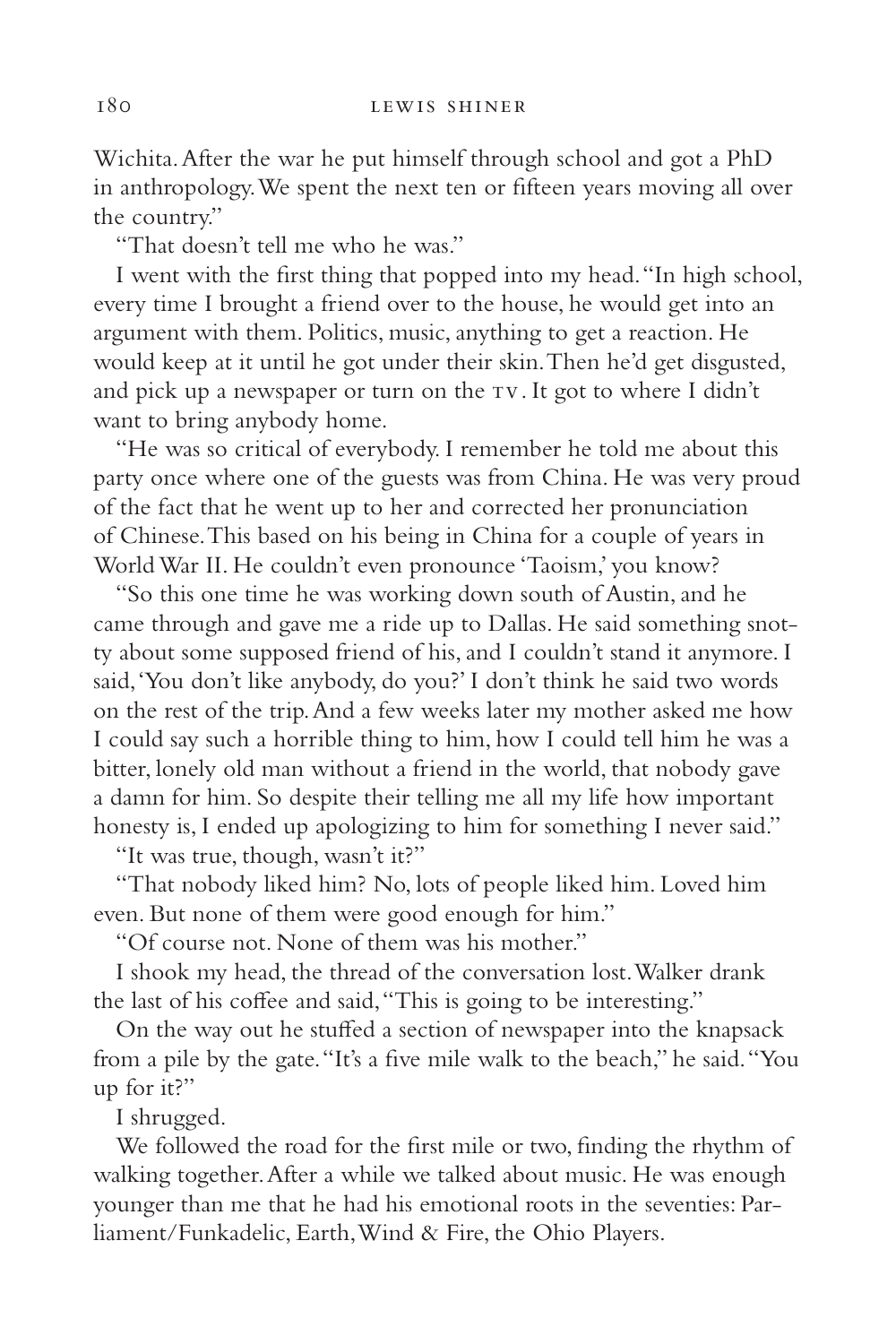As we got close to the beach, we gathered up whatever dead wood we saw. We carried it to a place they'd obviously used for a while. The sand had been trampled down hard and the rocks had been cleared away, except for a circle of them in the middle, a tiny Stonehenge full of charred wood and ashes. Walker built a fire there with the newspaper from his pack.

"Let me give you a little theory," he said. "You know about astral bodies, right? Everybody's got one. It's like a balloon that's the same size and shape as your body, only it's not physical. So it pretty much goes wherever your body goes. Only sometimes it comes unstuck. Like when the body is in a coma or you have an out-of-body experience. Great sex sometimes does it.

"Most of this stuff goes back to the Egyptians. They split the person into nine different 'vehicles'—body, mind, soul, spirit, shadow, heart, so forth and so on. Some of the distinctions are pretty fine. What we care about is the astral body, which is the *ka,* and the *ba,* which is the soul. The *ba* can live in either the physical body, the *khat,* or the *ka.* Am I going too fast?"

"I'm okay so far."

"When the *khat* dies, the *ba* hightails it to the *ka.* So now you've got the consciousness—the accumulated awareness of the person—stuck in the astral body."

"Like a ghost."

"Yeah. Sometimes the astral body hangs around for a long time after the physical body is dead. Haunting people, if you want to use that word."

"I don't believe in any of this stuff, you know. If that makes a difference. Neither did my father. He didn't believe in God, or ghosts, or anything but himself."

"That's cool. Belief isn't strictly necessary here. Think of it as a metaphor."

"For what?"

"Ghosts are just memories, right? It's the shit we can't manage to forget that haunts us."

"And it's what we feel that makes them real."

"You got it. The point is we are not raising your old man for his sake. It's for yours. All right? It's for whatever you need."

I'd just swum off a cliff and given my heart away to somebody I might never see again. I no longer knew what I needed.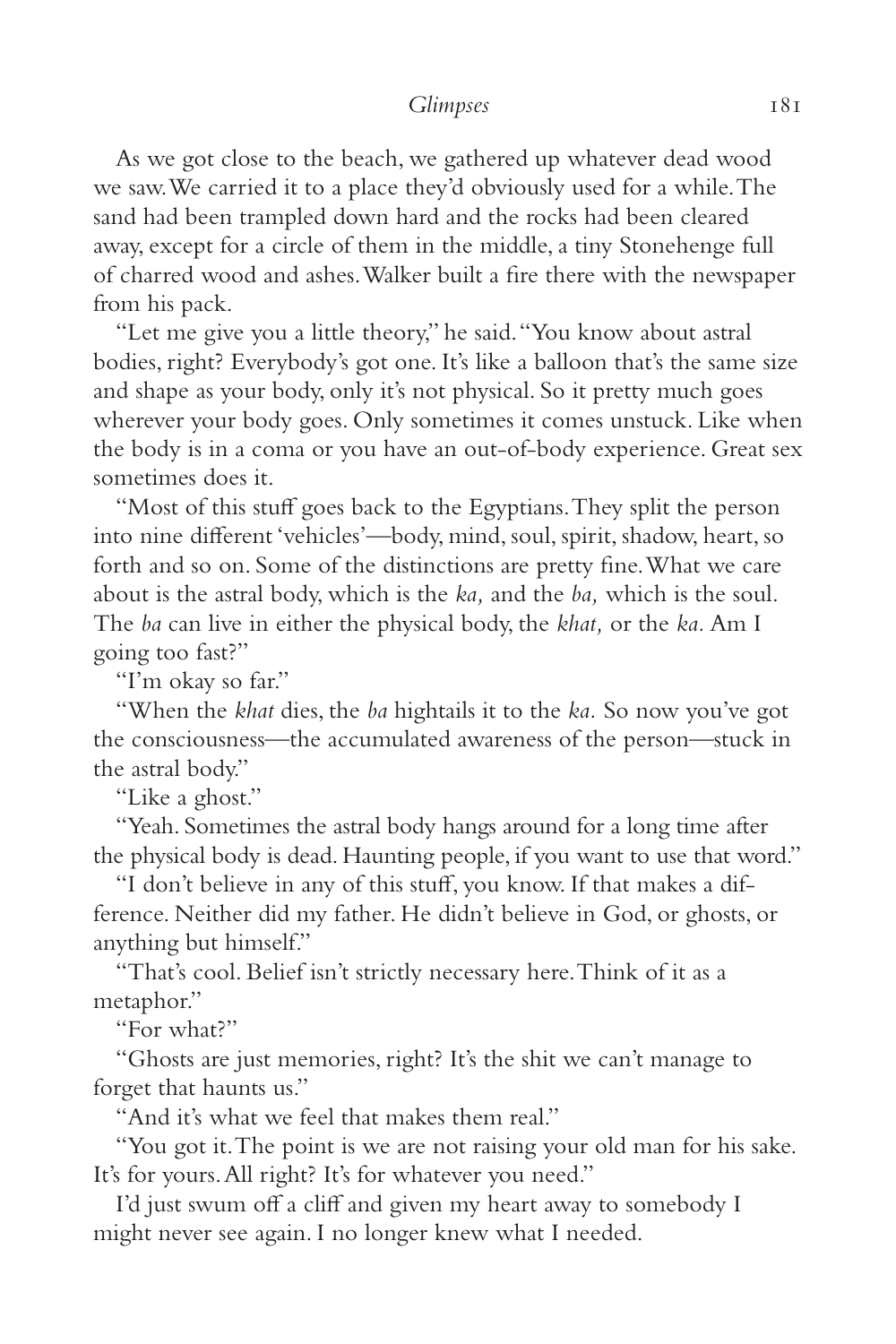By that time the fire was roaring. The heat was a pressure on my skin. I could smell my own sweat. It occurred to me to move away. I didn't. Walker took a handful of some kind of leaves and reached into the fire and dropped them into the center. They turned instantly to smoke. I couldn't believe that his arm hadn't burst into flames.

"What are you doing?" The sweet smell of the leaves gave me an instant and powerful image. I was in my father's lab, holding a skull in my hand, hundreds of years old. It should have been treated to preserve it, and it hadn't, and now it was starting to decay from the inside. The smell was sweet, almost sexual, cloying. The hollow eyes stared up at me.

Walker said, "Just a little something to open you up."

"You're not setting me up for some two-bit hallucination here, are you?"

"No psychedelics here. I got nothing against them, they're fine for what they are, but we're after something different. We want to get you connected again." The sweat was pouring off him now too. "Everything's connected, see. That's what makes magic work. A rock that looks like a duck can stand in for a duck. The blood of an animal can stand in for the blood of a person. Your clothes are imprinted with your personality. If the king is getting laid, there'll be a big harvest.

"Look at the planet. The planet's being poisoned the same way we poison ourselves. It's like there really is this death wish inside everybody." I felt myself go cold, even with the fire roaring through me. "Some people go after it with booze or smack or cigarettes, some people go over the edge, like your old man. That's what demons are supposed to be, you know. Just a physical manifestation of that urge to self-destruction. They call you to it."

"I've been drunk for years," I said. "Maybe I was killing myself. Maybe I was medicating myself to keep from killing myself. Maybe both. Medicating myself so I can live with the idea that I'm pissing my life away. That I should be fucking all those beautiful women on mtv and not my wife, that I should ditch my two-bit job and go after the big bucks, that I need a new car and a swimming pool."

"Sure, man, we got to have all that material shit. We got to gratify those short-term desires. Take that next drink, have another McDonald's hamburger. Snort some more coke, drive around in that big car. And pretty soon your liver's turned into a piece of rock and there's oil all over your beach. Making all that shit turns the world into an ugly, dying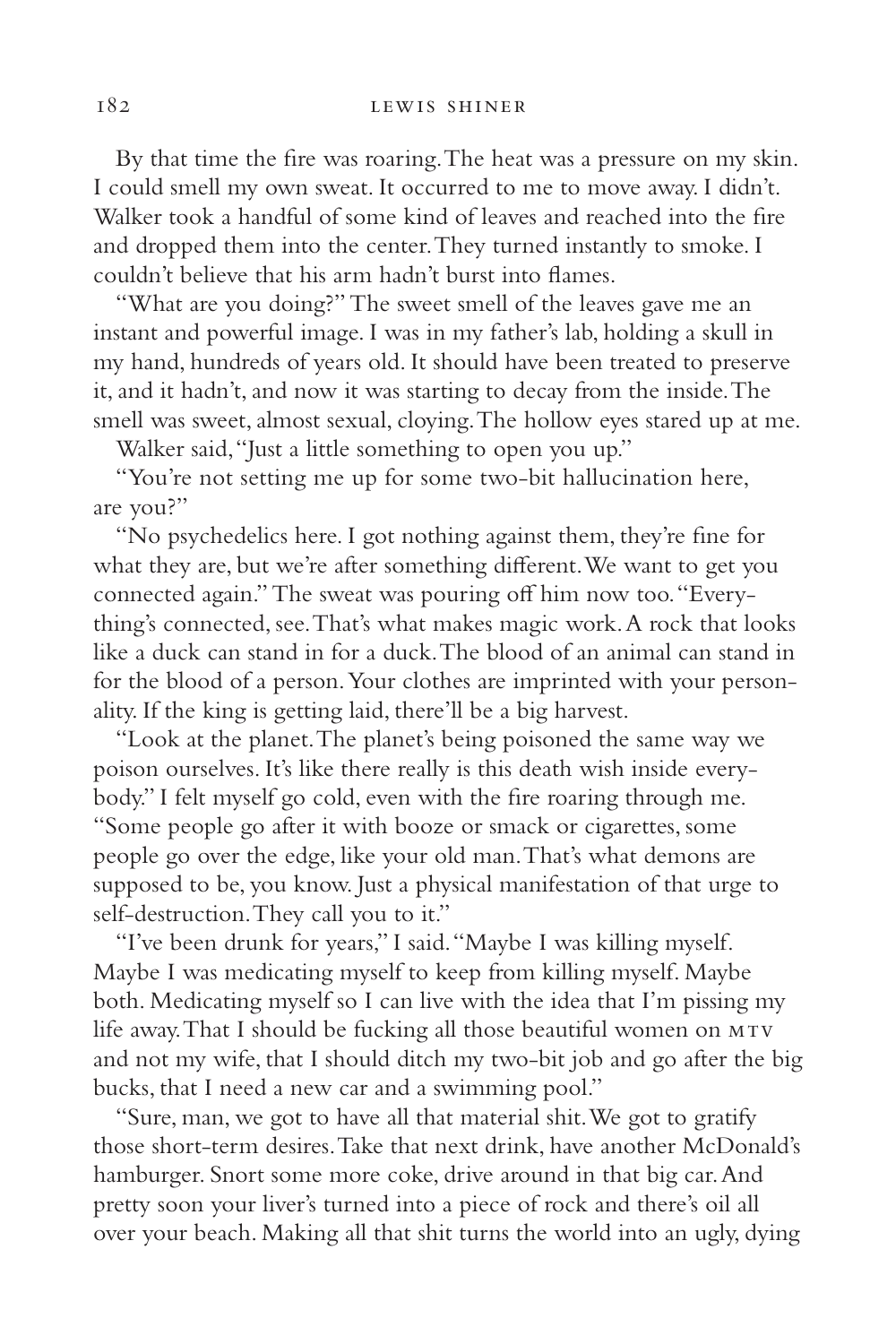place and owning all that shit makes us into ugly, dying people. We got no connections left to the natural world. And no magic left, because that's where the magic is, in those connections."

I was dizzy, disoriented. My eyes wouldn't focus any more. I had no idea what time it was, when I'd last eaten. I didn't know that I could stand up until Walker pulled me to my feet.

"Let's dance," he said.

He draped my arm over his shoulders. "The grapevine," he said. "You ever do this?"

I shook my head.

He showed me. We moved sideways across the sand, one foot behind the other, to the left, kick, back to the right, slowly getting faster. Walker hummed wordlessly. I saw an ancient flatbed truck pull up at the edge of the road, full of people from the commune. They began to unload congas and timbales and shakers and bongos, hollow logs and tambourines. They started to play them as they carried them across the sand toward us, picking up our rhythm.

Walker slipped out from under my arm and his movements got more complicated. He was turning, slapping the side of one foot as he turned it in the air, stamping his heels in the sand. "Don't stop," he said to me, but I had.

Debra was suddenly there. She hugged me quickly and then began to dance around me. "Like this," she said.

Everyone was either dancing or drumming. There was no one to point and stare. I let my head roll around on my neck and then I let myself move again. My thoughts of Lori took over. The passion and frustration and fear spun me around, faster and faster until I fell down. Even then I couldn't hold still. The drums had ceased to be a sound and had become a physical force that was impossible to resist. I don't remember getting up but somehow I was on my feet and dancing again.

My mind moved faster than my body. Maybe it was my astral body about to come loose. I had a sensation of flying low over water at dazzling speed. There were images of Lori, and then of the drop-off, and then of my father, first floating face down in the blue-green water, then a hundred others, him hitting me, him shaking my hand, him in a suit, him in a T-shirt and bathing trunks, him on that park bench next to me, smoking a cigarette.

My body responded to what it heard and saw and went on without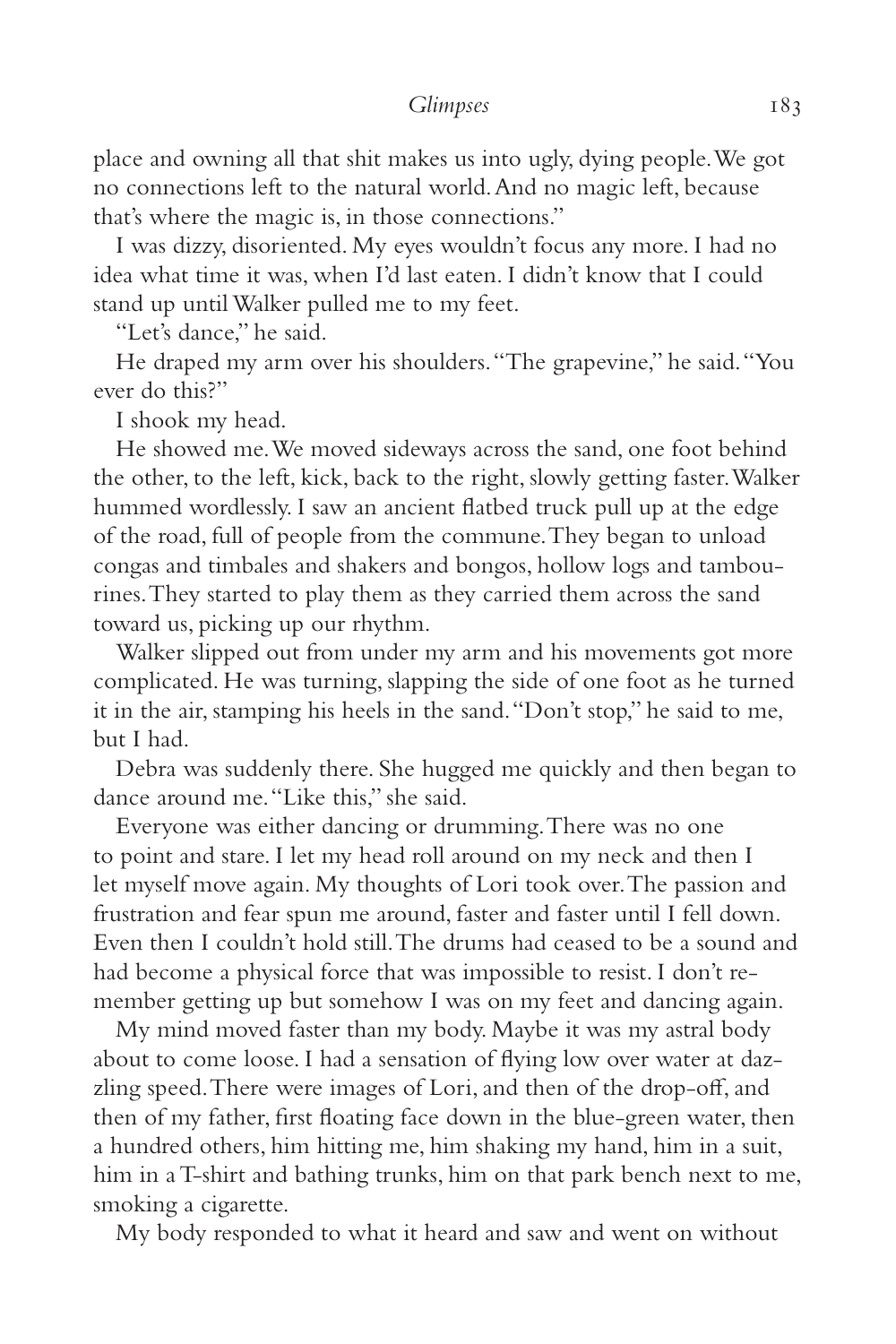me. There was no sense of time. I remember a point where my stomach began to burn with hunger. After a while the feeling went away. Someone brought me a pitcher of water and I drank it all.

The next thing I noticed was the sunset spread like fire across the west. The sky to the south was the dark blue of the abyss, the color of a feeling that I have no words for, a feeling I've been carrying all my life. Only the feeling was in the sky now, where I could see it, and that made everything easier.

Someone put more and more wood on the fire. It was pitch dark and I saw the headlights of cars as they pulled off the highway to watch us. I no longer cared.

Then Walker came up to me and put his hands on either side of my neck. They felt cool against my skin. My feet stopped moving and I stood swaying in the sand. He turned me until my back was to the fire, then he kissed me on the mouth. His lips were dry and barely brushed mine.

"Your father," he said. He lifted his right hand, the first two fingers pointing vaguely behind me, toward the fire.

I turned around. I was off-balance and the sand sucked at my feet. My heart pounded. I felt myself reel with fatigue and hunger. I blinked. "There's nothing—"

My father walked toward me from the center of the fire.

It looked like he was projected onto an invisible screen. He was the same age as in the picture I described to Walker: middle thirties, dark hair slicked back, mouth set in a private smile. He didn't look at me.

"Dad?" I said.

He closed in on me, slowly , steadily.

"Dad?"

He wasn't blurry, wasn't a dream, wasn't an optical illusion. He was hyper-real, hallucinatory. The colors of the dancers' clothes were electric. The flames left hot yellow afterimages in the air. I smelled smoke and sweat and the musky salt of the sea.

"Look at me!" I shouted, my numbness gone, anger in its place.

He ignored me. When he was only a few feet away I ran at him. I had my left arm out in front of me, my right hand balled up into a fist. My left hand went into his chest with no resistance. I swung at him with my right, aiming for the thickness of his nose, and my fist slipped through empty air.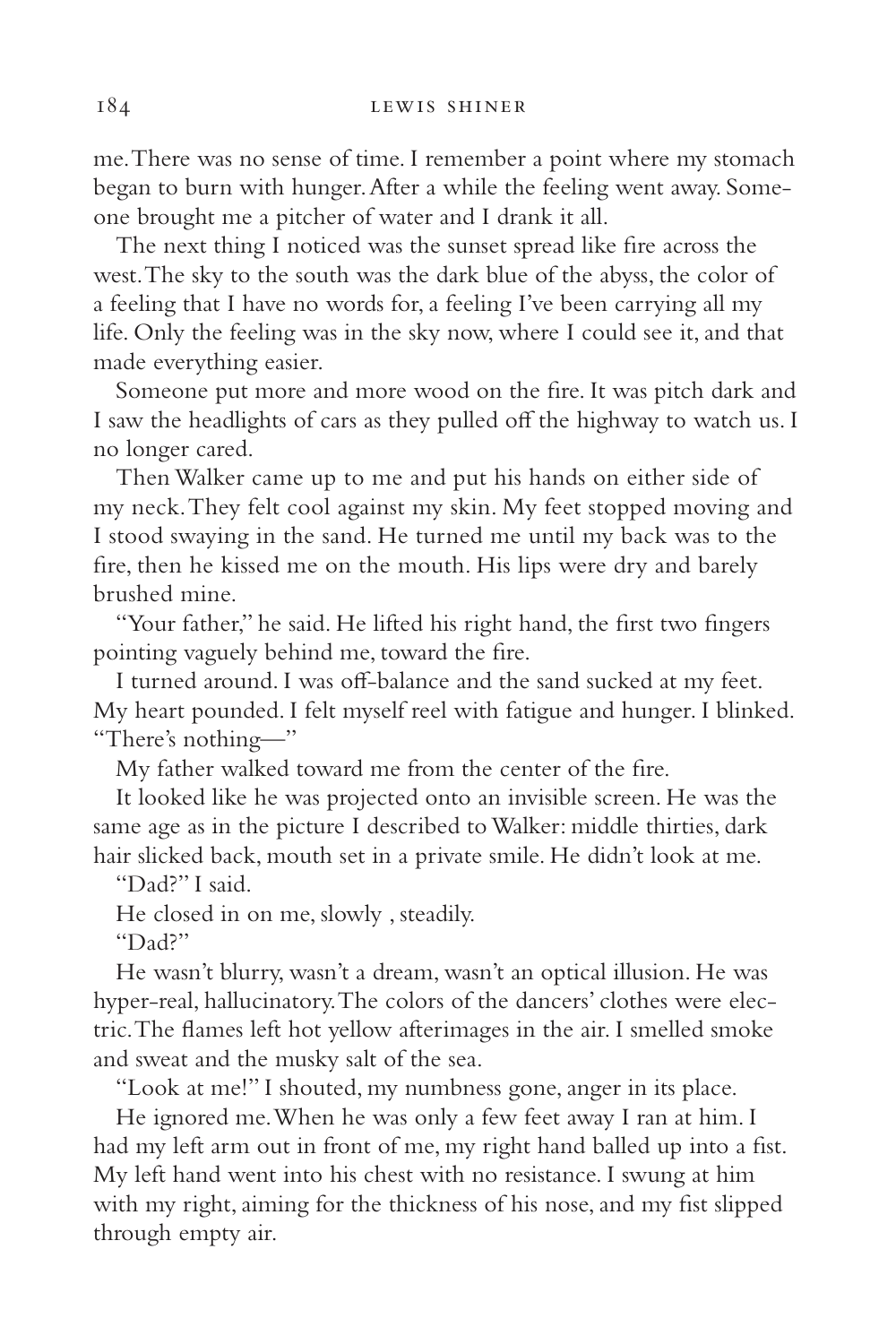I went down on my knees in the sand. I thought the dancers would have stopped. They only got more frenzied. They looked at me and then rolled their heads back and yelled at the sky.

My father walked right through me. Not like he was a ghost. Like I was.

I STAGGERED AWAY from the fire, through a line of tourists who scrambled out of the way. I found a sand dune and lay with my head against it, watching whitecaps flash.

Later I saw somebody walk across the beach toward me. I was a shell around emptiness. I couldn't move.

She stopped in front of me.

"Lori?" I said.

She knelt beside me and brushed the hair from my face. "Are you okay? What happened?"

"I saw my father," I said. "He was in the fire."

"Your father?"

"Yes. And he...and he..." I couldn't talk. My throat had closed up and tears were running down my face.

"Come here," she said. "Come here, baby." She pulled me against her chest and I let go of the last of my resistance. I cried till it hurt. My nose ran and my eyes ran and I drooled. Strangled noises came out of my chest. There was soot all over my face and hands and I left black marks on her clothes.

When I was able to talk I said, "He didn't care," and that started it all again.

"No," Lori said. "He didn't care. Or couldn't care—what's the difference? He let you down like my momma let me down. So did your momma and so did my daddy. In this whole round world all we have is ourselves."

The coconut smell of her skin, the touch of her tiny, delicate hands, turned the agony instantly into lust. I pulled away far enough to put my hands on her face and pull her into a kiss.

"Easy," she said, when I let her go. "Easy. You got me all maternal and now you're crossing my wires."

I fell back in the sand. "I have to be out of my mind. I've totally humiliated myself."

"No," she said. She leaned over me and kissed me, one hand on my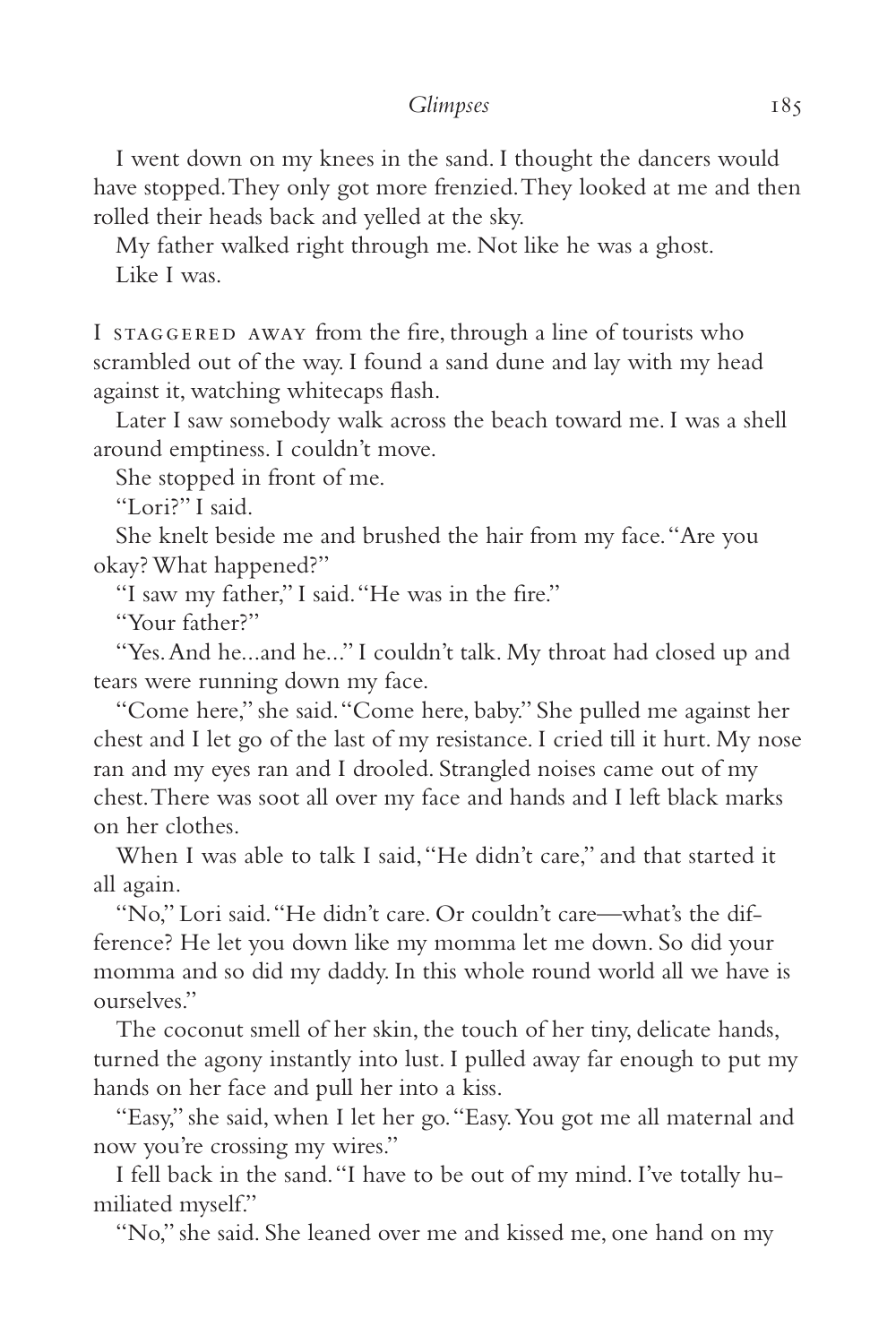stomach. The hand was both reassurance and promise. I knew then that we were going to make love.

She swayed back and got onto her feet. I watched with disbelief and joy as she unbuttoned the same faded red shirt she'd worn the first time I saw her. She tossed it on the sand and I watched the moonlight slide over the sleek lines of her body. She stepped out of her cutoffs and she was naked.

Everything was still clearer and brighter than life. I had to stare at her for a long, timeless moment because I had never seen anything so beautiful. I sat up and pulled my shirt over my head. A quarter of a mile down the beach the dance went on, I could smell the smoke from their fire, but they might as well have been on another planet. I got out of the rest of my clothes and reached for her. She backed toward the far side of the dune, beckoning. I scrambled to my feet and went after her and she turned to run.

I caught her by the wrist and she spun around. Her eyes blazed. I pulled her against me and kissed her, again and again, her neck, her shoulders, the front of her throat. "Oh God," she said. "Oh God." I dropped to my knees and kissed her breasts. She made a breathless noise and fell to her knees too. She sucked my lower lip into her mouth, biting it, devouring me. I pushed her onto her back and moved over her and she said, "Yes. Yes."

IT HAD BEEN so long. Everything about Lori was new. Her exotic, overlapping tan lines, a patch of freckles on one shoulder, the warm, sweet taste between her legs. The scent of her skin, the sound of her sighs and moans and cries in my ear, the feel of her fingers twisted in my hair. We were both covered with sand. When I came it never seemed to stop, only to slowly fade below some threshold of recognition.

When I rolled away she said, "Now. Touch me here." She guided my hand down between her legs, into the thick, hot fluids, showing me what to do. She moved against me, a short, convulsive roll of her hips, her whole body tied into the effort. I leaned into her, kissing her, and when she finally came I felt it too, through my hand, through her mouth into mine, like some kind of spirit escaping her body, leaving me changed where it passed through.

I remember thinking, whatever this costs, it's worth it. It's worth anything.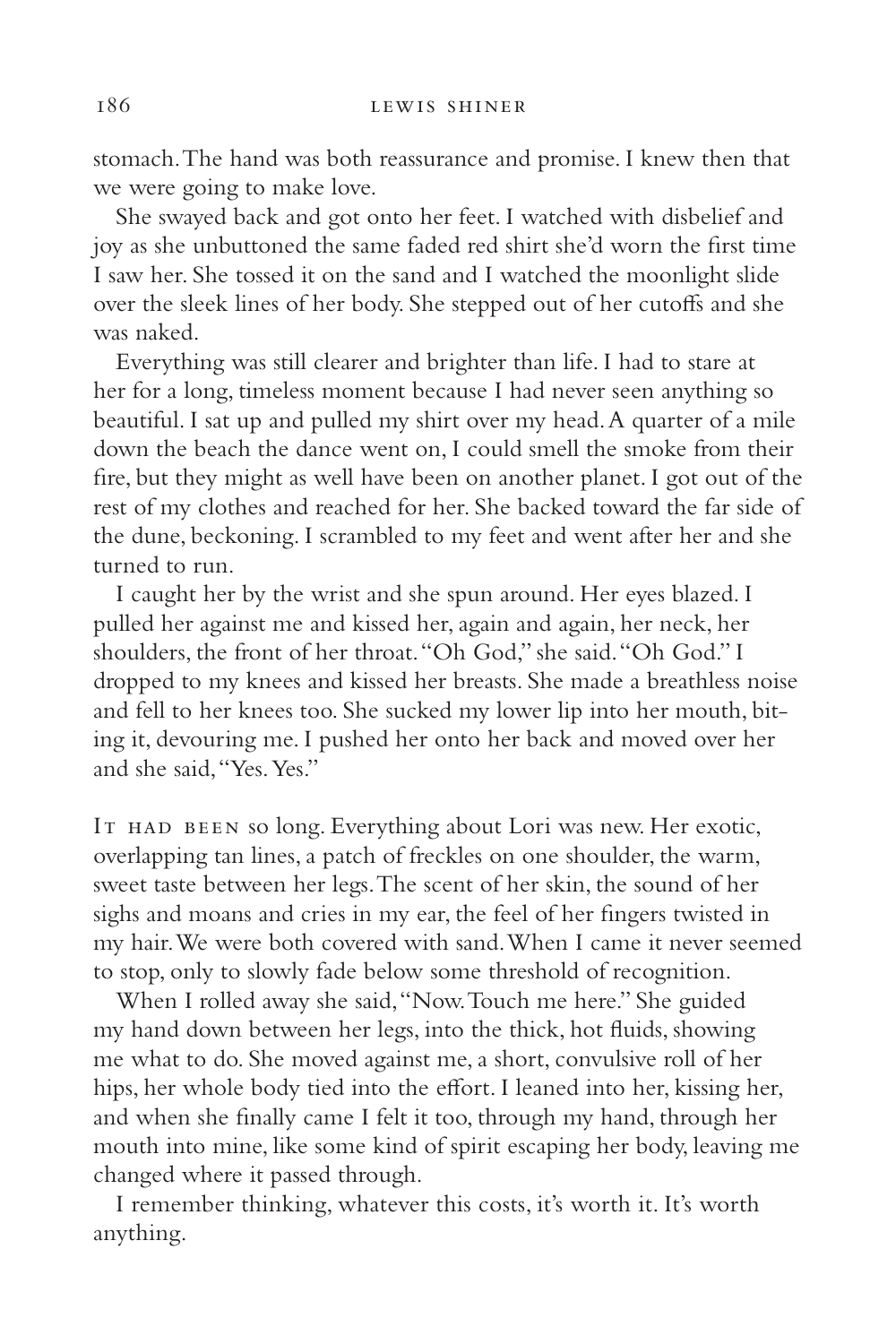"Was it okay?" she said, her head buried in my shoulder. "I mean, my not being able to come and everything, was it still okay for you?"

I realized that the drums were still playing, quieter now. "You came at the end."

"But not with you inside me. Did that ruin it for you?"

I lifted her face with both hands and made her look me in the eyes. "It was the best I ever had. I've never wanted anybody so much in my life."

"Really?"

"Really."

"Okay," she said. She put her head back on my shoulder. "You can't blame a girl for wanting a little reassurance." She rubbed my chest. "Ray. Ray. I want my own name for you. Something nobody else has ever called you. What's your middle name?"

"Ray. I'm actually John Raymond Shackleford Junior. You can't call me John because it's my father's name."

"I want us both to have new names. New names for everything. Our own language, so we don't have anything to do with the rest of the world."

"Or the past?"

"That's right. We'll make it all go away. It's abolished. We can both be twenty years old again, with our new names."

"If we were twenty again, how would I know you'd turn out the same as you are now?"

"Better," she said. "I'd turn out better."

"No way."

"Sweet." She kissed my neck. "But you know it's true. The real world is going to pull us apart."

"I don't want to talk about that." But it was too late. "Oh Christ. Is it Tom? Do you have to go?"

"No. I told him I was going to dance tonight. I told him I might be out all night."

"What did he say?"

"He accused me of sleeping with you. I told him I wasn't, which was the truth. At the time. He said you were crazy and told me about the drop-off."

"Oh God."

"I told him I didn't care, I wasn't interested in you anyway."

"Oh yeah?"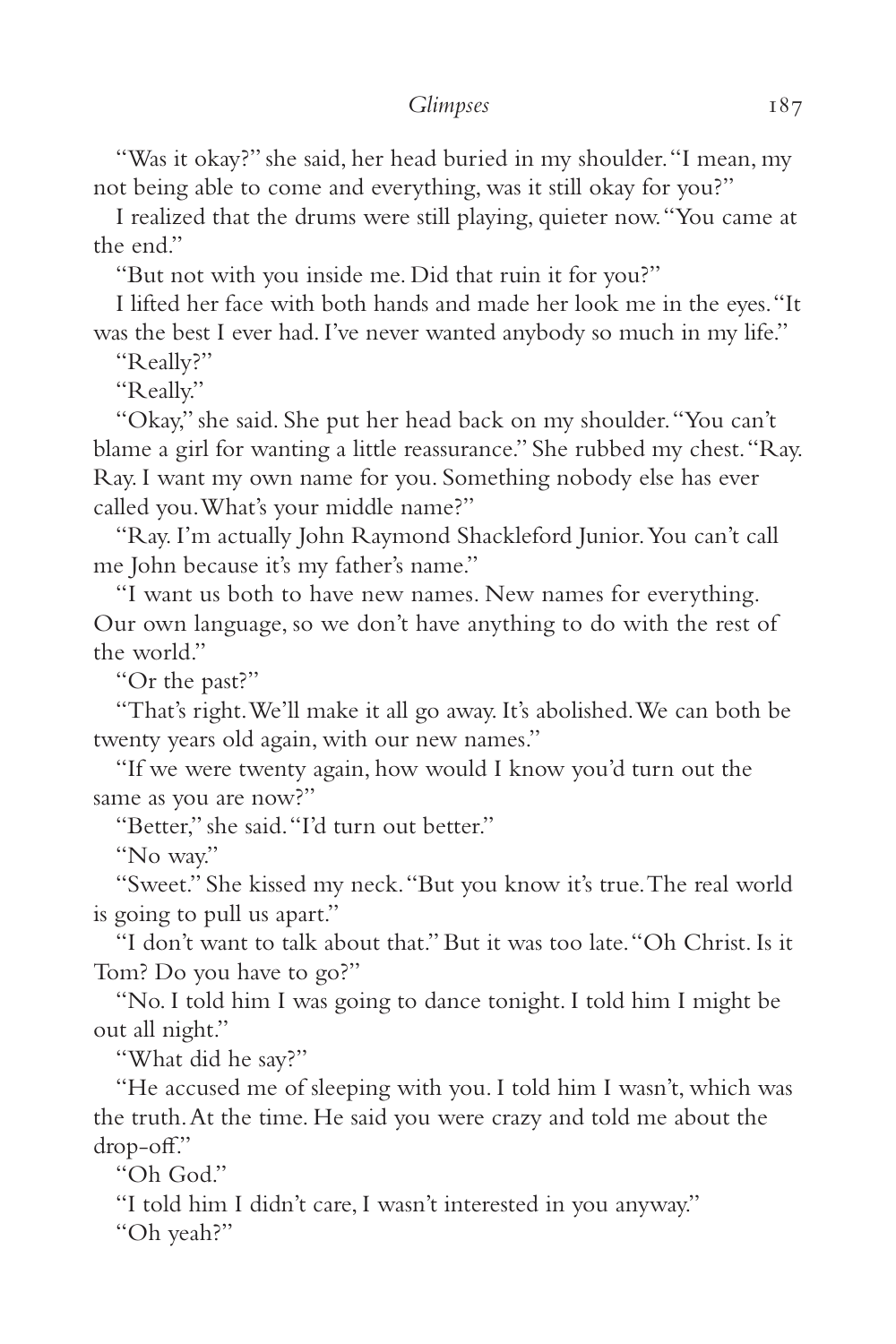"Yeah," she said, laughing, and sat up. She got to her feet and used her shirt to dab between her legs. "What a mess." She looked back toward the fire. "The tourists have given up. How about a swim?"

"Not yet," I said. I walked over to her on my knees and buried my head in her stomach. "You smell like sex. I don't want you to wash it off. Not yet."

It was different the second time, slower and at the same time more urgent too. Afterwards we swam and then lay together on my clothes, holding each other for warmth.

"Come away with me," I said. "Leave him and come back to Austin with me."

"And what, move in with you and Elizabeth? That would be cozy."

"I can put you up in a motel until I get her out."

"And if she doesn't want to leave? Ray, think about it. I can't just sit in a motel while you sort all this out. And I've got sorting of my own to do."

"Lori. I love you."

I felt her stiffen.

"Not saying it won't make it go away," I said.

"I know."

I told myself I didn't care that she didn't say it back to me. "I can't let it end like this."

"This has been the most wonderful week. It's been like one of my novels. Don't try to make it into anything more."

"It *is* more than that and you know it."

"You say that now, with the waves crashing and the drums beating and the tropical moon overhead. Once you get home you'll think what a great adventure you had, and you'll get back in your routine and you'll think, she was really crazy. I'm better off without her."

"I love you."

She pulled away. "I'm freezing to death. Come on, we better go."

It really was too cold to lie around any longer. We got dressed and she started off across the sand. "Well?" she said. "Are you coming?"

We rode back to the dive shop in silence. I refused to believe this was the end, frantically tried to find an argument that would change things. When we pulled into the driveway I said, "At least come in long enough to shower and dry off."

She shrugged. "Okay."

She followed me into my room, still sullen, and went into the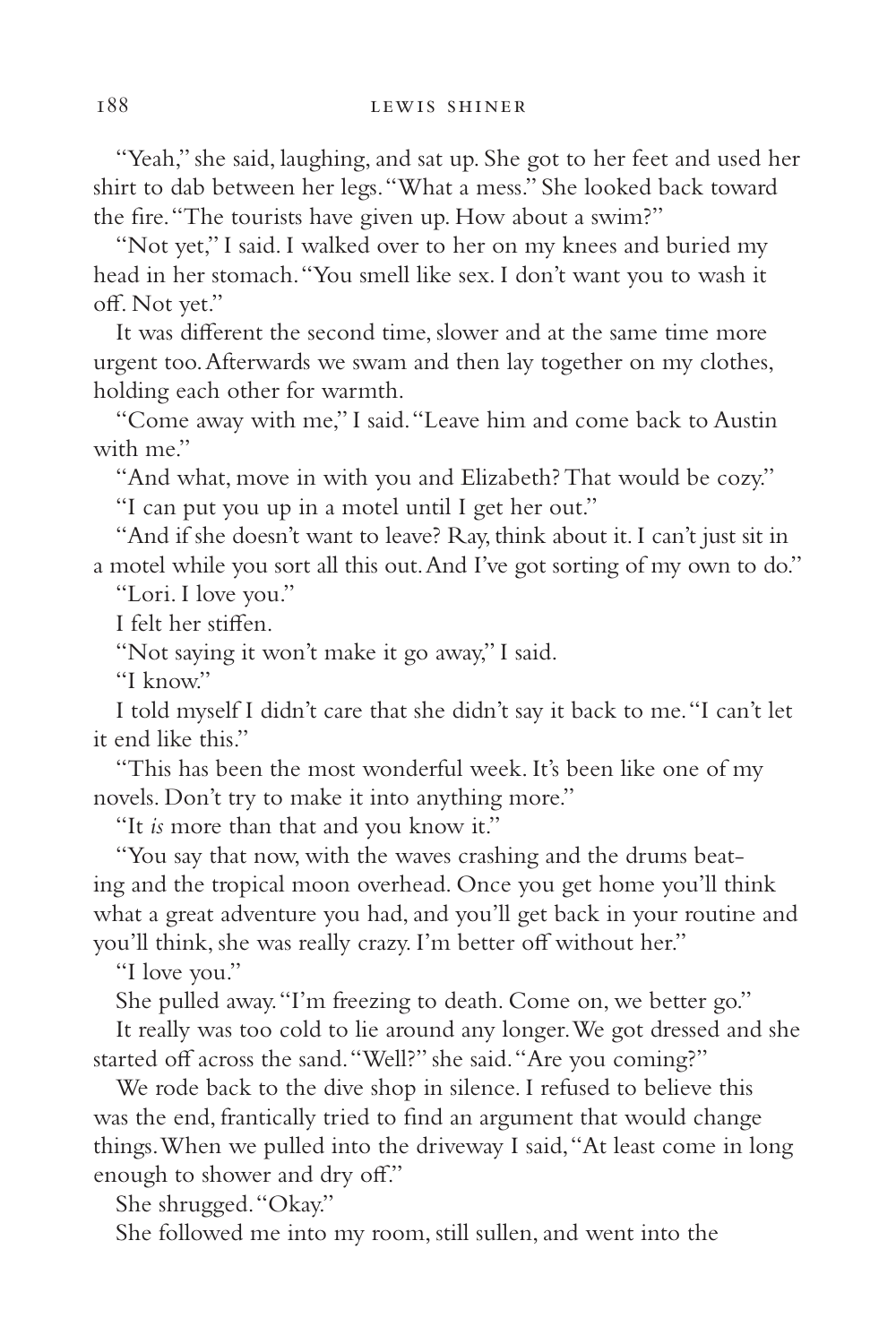bathroom and shut the door. It was only two in the morning. A minute or so later I heard the toilet flush and the shower start. I knocked on the door and went in.

"What?" I said. "What did I say? What's wrong with you?"

She hadn't gotten in the shower yet. She had hold of the cheap fiberglass shower door, as if to brace herself against an invisible storm. "What do you think?" she said.

"I think you don't want me to go any more than I want to."

"Bingo," she said. She was naked. I'd never seen her naked in the light before. God, she was beautiful. She got in the shower and I got in after her.

I held her in my arms under the hot water. "You've told me so much," I said. "Why couldn't you tell me that?"

"Because I'm tired of scaring people away."

"You can't scare me away."

Finally, finally, she smiled. "Easy for you to say."

We washed each other's backs and toweled each other off and I convinced her to stay until the last minute, until she absolutely had to go. She told me to set the alarm for five o'clock. I set it for four-thirty and she fell asleep in my arms.

I was already awake when it went off and we made love again in that fragile, sleepy darkness before dawn. When I came she had both hands full of my hair and we were staring into each other's eyes, both of us knowing this could be the last time, and when I felt it start, like a tearing loose in the exact center of my body, the beginning of the end, it made everything else come loose too and I was crying yet again, and so was she. I saw one of my tears fall thick and hot on the side of her nose and leaned down to kiss it away. Then I slid my hand down between us and brought her slowly to her own climax, me still inside and on top of her, still looking into her eyes, until she closed them in a long shudder that sent another flood of tears out of the sides.

She showered again and while she was in there I lay back in the rumpled sheets and kneaded both hands into my crotch, rubbing her juices into my skin. Then I held my hands to my face and inhaled her smell deep inside me. The water stopped. She came out and dressed and sat on the edge of the bed. I started to tell her, again, that I loved her, and she put her fingers on my mouth. "Please," she said. "There are all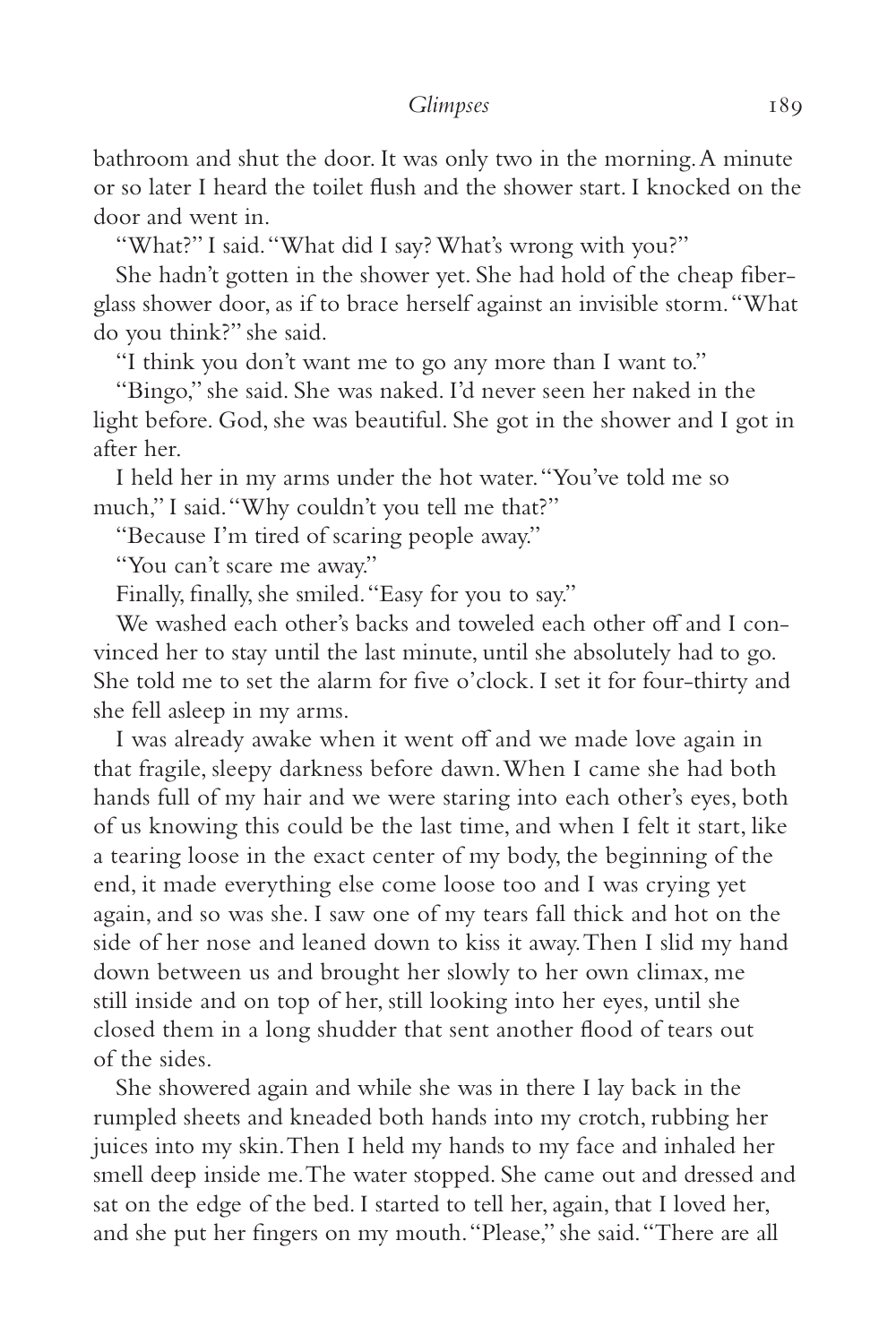these things we're about to say to each other and I can't bear it, I absolutely can't stand it if it happens."

"Okay," I said.

She kissed me once, lingeringly, and went out without looking back. Four hours later I was on a plane to Austin.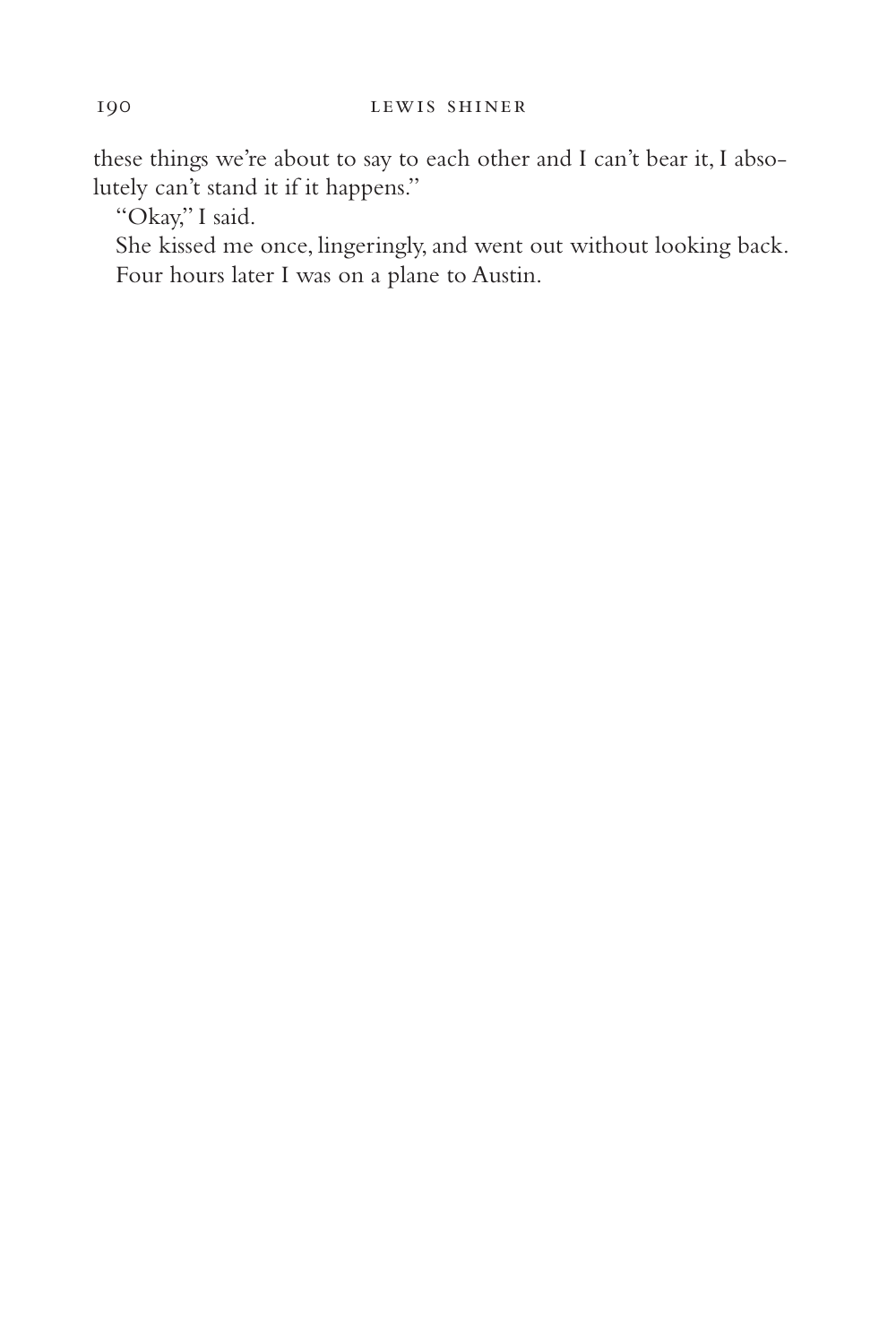# chapter six new rising sun

I SLEPT ENOUGH on the plane to feel hollow and disoriented. I must<br>have looked like hell when I got off: hair come loose from its ponytail, clothes hopelessly wrinkled. I used the toilet on the plane, and I was sure that Lori's smell still clung to my penis, despite a long hot shower before I left.

It wasn't guilty conscience. I wanted Lori again already. I had a brief moment of gratitude that Elizabeth wasn't pregnant, that we don't already have a kid. I could see the future coming and it was going to be hard enough on both of us.

She wasn't there to meet me, no surprise, so I called home. She said she'd be there and hung up. I stood outside to wait. The sun wasn't as bright as in Cozumel, and the air was thick with humidity. When Elizabeth pulled up to the terminal she squealed the tires against the curb. I got in and she avoided my eyes. We turned left on Manor Road and the strip centers and hills and low trees of Austin seemed both familiar and utterly strange.

After a minute I said, "What's wrong?"

"You didn't call. You were gone an entire week and didn't call once."

I sighed and leaned back in the seat, pissed off because she was right. Even the postcard I'd written her was still in my luggage. "I'm sorry," I said.

"You could have left a message on the machine, even. So I'd know you were okay."

"It was a pretty emotional thing for me, down there." I almost died, I wanted to say.

"I have emotions too."

I looked at her. I couldn't remember the last time she'd said something that personal. "Beth? Are you okay?"

The car weaved in the lane. "No," she said. "I'm not okay." She swung her head around, looking for a hole in the traffic, and pulled off onto the shoulder, into the rough-cut grass and fast-food bags and beer cans. Tears came up in her eyes.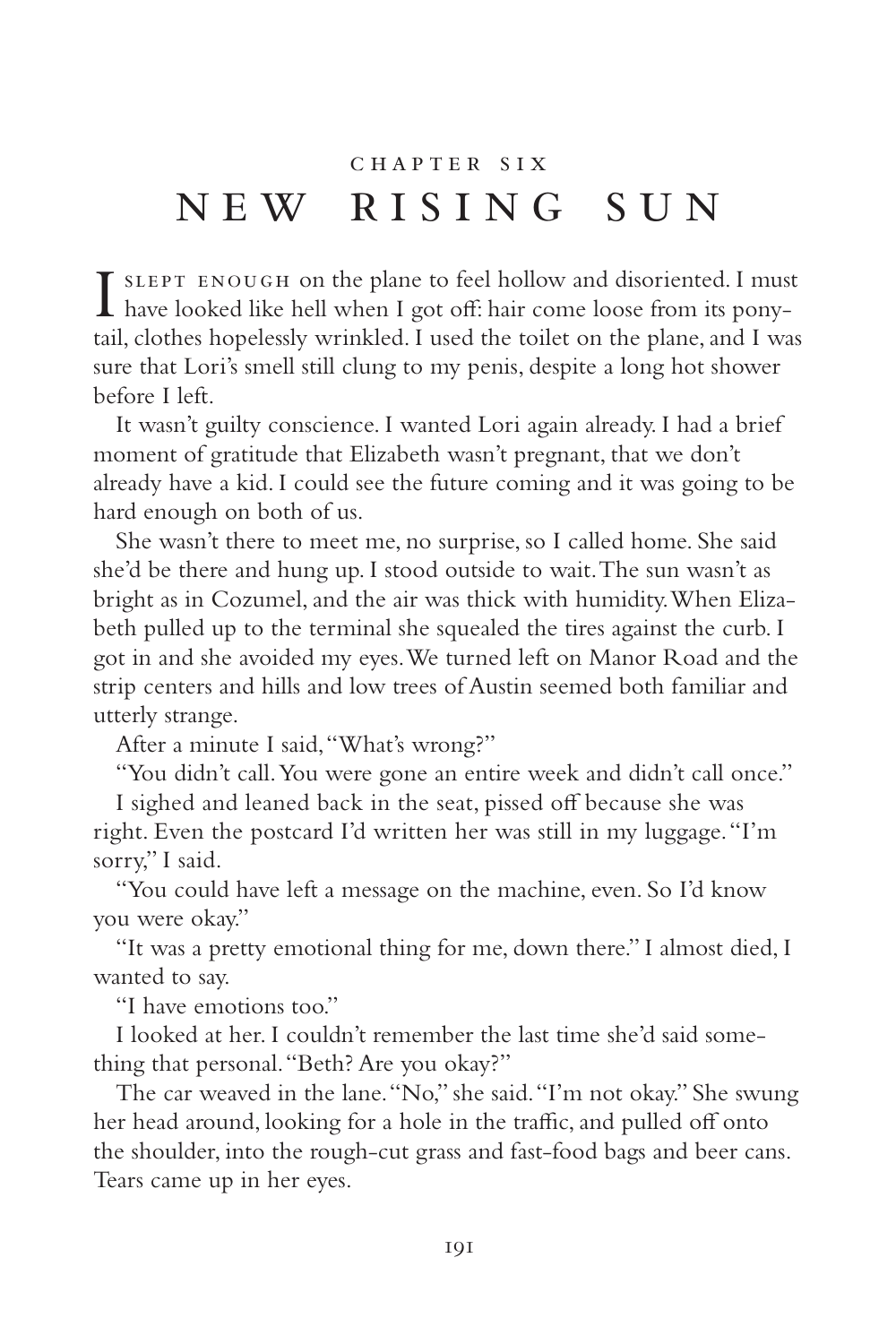"You want me to drive?"

"No, I don't want you to drive." She swallowed a sob. "I want to know what's going to happen to us."

"I don't think this is the time or place—"

"I do. I want to know now. Are we splitting up?"

I froze.

It took forever for my mind to function again, and then it instantly overloaded: Lori telling me how I was going to get back into my routine and forget her, the blonde back in 1966 telling me that married men always protect their marriages, the hysterical fit Elizabeth threw when I spent that night at the motel. And there I sat, knowing that I should say yes, yes we were splitting up, that it was what I wanted, that I've wanted it for years.

It was the last thing Elizabeth was ready to hear. It would say my happiness was more important than hers. It would be the same as if I hit her or smashed up her antique furniture and her hand-blown glassware. I didn't believe I was capable of it. I said, "Are we?" and was so ashamed of my own cowardice that I couldn't look her in the eye.

"What do *you* want? For once, just say what *you* want."

I couldn't speak. I forced my lips apart and nothing came out.

"You're never here," Elizabeth said. "Even when you're here, you're somewhere else. You never give me anything to, to push against. I don't think you understand other people very well. I don't think there's anything in your world but you." She slapped the steering wheel. "You're going to make me do this myself, aren't you? You're not even going to help."

"What do you want me to say?"

"I want you to tell me what you want. Tell me if you want me to move out."

"I could go."

"No you can't. That's your workshop, it was your grandmother's money that was the down payment. I won't throw you out of your own house. But if you want me to leave you're going to have to say it."

I felt like I had a noose around my throat. Every time I opened my mouth it got tighter. "Yes," I said.

"Yes what?"

"Yes, I want you to go."

All her visible emotions shut off. "Fine," she said. Her tears were dry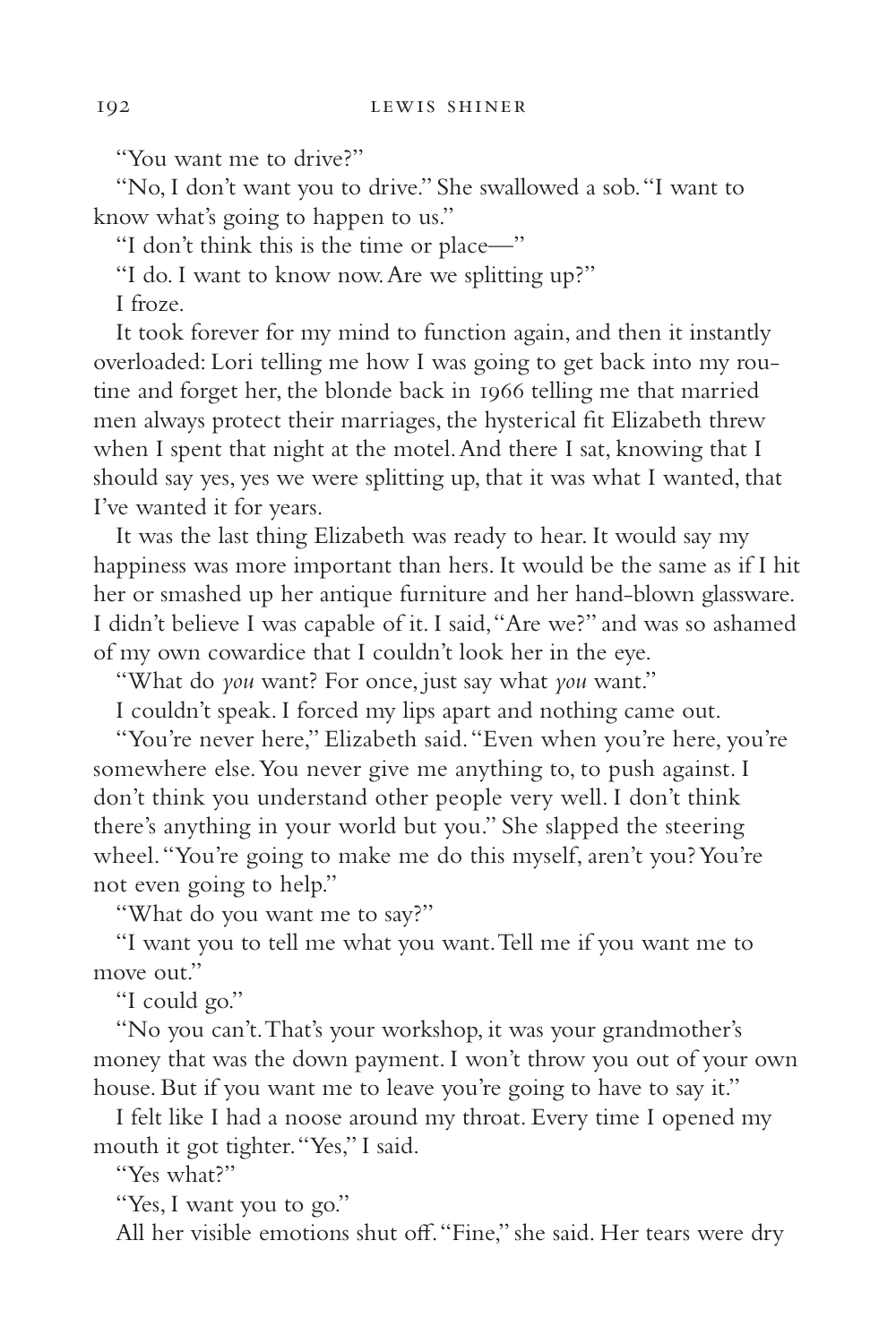and she looked hard and beautiful. I knew if I touched her she would knock my hand away. She shoved the gas pedal to the floor and we shot back onto Airport Boulevard.

I SAT ON my ancient leather couch. I could hear Elizabeth's voice as she talked on the phone downstairs, but none of the words. I was too cold to move.

"Frances is going to help me find a place," she said, standing halfway up the stairs. I knew if I asked her she would change her mind. It would flood her heart with happiness and relief. I had that power. She only wanted a sign.

"I want to keep Dude," she said.

I hadn't thought beyond the moment. I hadn't thought that I would lose the cat as well. "This is his place," I said carefully. "I would be glad to have him stay."

"No, I need him."

Dude had been her cat before we met. I wouldn't win this one. "Okay." "I may need some money, too."

"I just got ten thousand from Graham. Half of that is legally yours."

"Half," she said. "Just to get me started."

We already had separate accounts. She came the rest of the way upstairs while I wrote her a check. She folded it and held it nervously in both hands.

"Anything else?" I said. "I mean, can I help you look for a place, or..."

"No," she said, shaking her head. "No, that's it." She turned and walked back down the stairs. I closed my eyes. After a while I heard a car pull up outside and a few seconds later I heard the front door slam.

I stood in front of the open refrigerator. There were ten cans of Budweiser lined up neatly on the middle shelf. I counted them twice. I shut the refrigerator door and sat down at the kitchen table. I pictured how it would be to take a can out and set it on the table. As I opened the top it would let out a deep, liquid sigh. The first long swallow would tickle my throat and quench my thirst and make the fist in my gut relax.

I pictured Elizabeth going through the paper, calling realtors, wandering through apartment complexes. The cheap carpet, the hairline cracks in the walls, the faint smells of insecticide and latex paint.

God.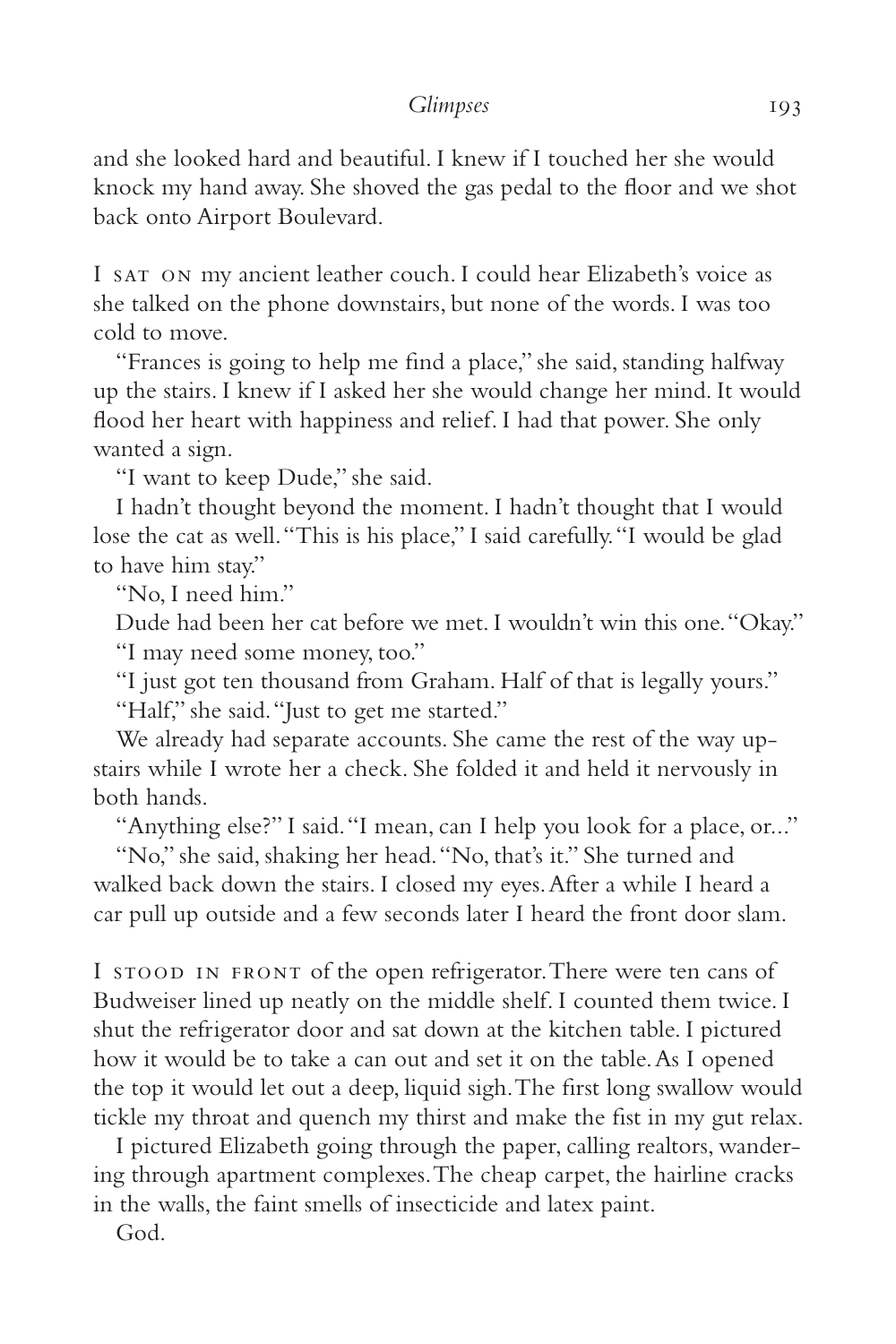I checked the refrigerator. Still ten beers.

It didn't matter that the marriage had been over for years. It didn't matter that making love with Lori showed me what it is I really want. What I felt or wanted didn't matter at all. All I felt then was Elizabeth's anger and hurt. I couldn't see myself except through her eyes. Worse, through my imagination of how she saw me.

I stood in the hallway and looked at the phone. I had the number of the dive shop in Cozumel and it was only mid-afternoon. Maybe Tom was out drinking and Lori was by the phone, hoping I would call. I felt her expectations too. I couldn't tell her Elizabeth had left, not until I knew that it wasn't a false alarm.

There was my mother. I hadn't written or called her from Cozumel either. What did she think, me down there where my father died? It must feel like salt in her wounds. Yet if I told her about Elizabeth she would be on the next plane to take care of me.

Dude walked up and got in my lap. "I think this is it, big guy," I said. He leaned into my chest and pushed against me as hard as he could, with all four feet, the way he does when he knows something's wrong. He was in a fight a couple of years ago and his leg got infected. He nearly died, and I said goodbye to him then. I promised myself that if he lived, any time I had with him from then on would be bonus time, that I would take what I could get and not hold him to any more than that. "I promised," I told him, but I cried some anyway. I was about to lose all my ballast; the things that weighed me down were also the things that kept me steady. With Elizabeth and Dude both gone I wouldn't be responsible for anybody at all.

The silence in the house stretched to infinity. When the phone shattered it I jumped and Dude rocketed off my legs. It was Graham and right from the start I knew he had something on his mind. He kept to the forms, though, and asked how I was. I told him about Elizabeth and he kept asking how I felt about it. I told him I didn't know. Then I told him about Cozumel, about Lori.

"You son of a bitch! You gonna bring her up here?"

His enthusiasm seemed painfully out of place. "I tried," I said. "She wouldn't come."

"She'll change her mind. She's got to be crazy about you."

"She may just be crazy. Look, Beth only walked out a couple of hours ago. This is all premature."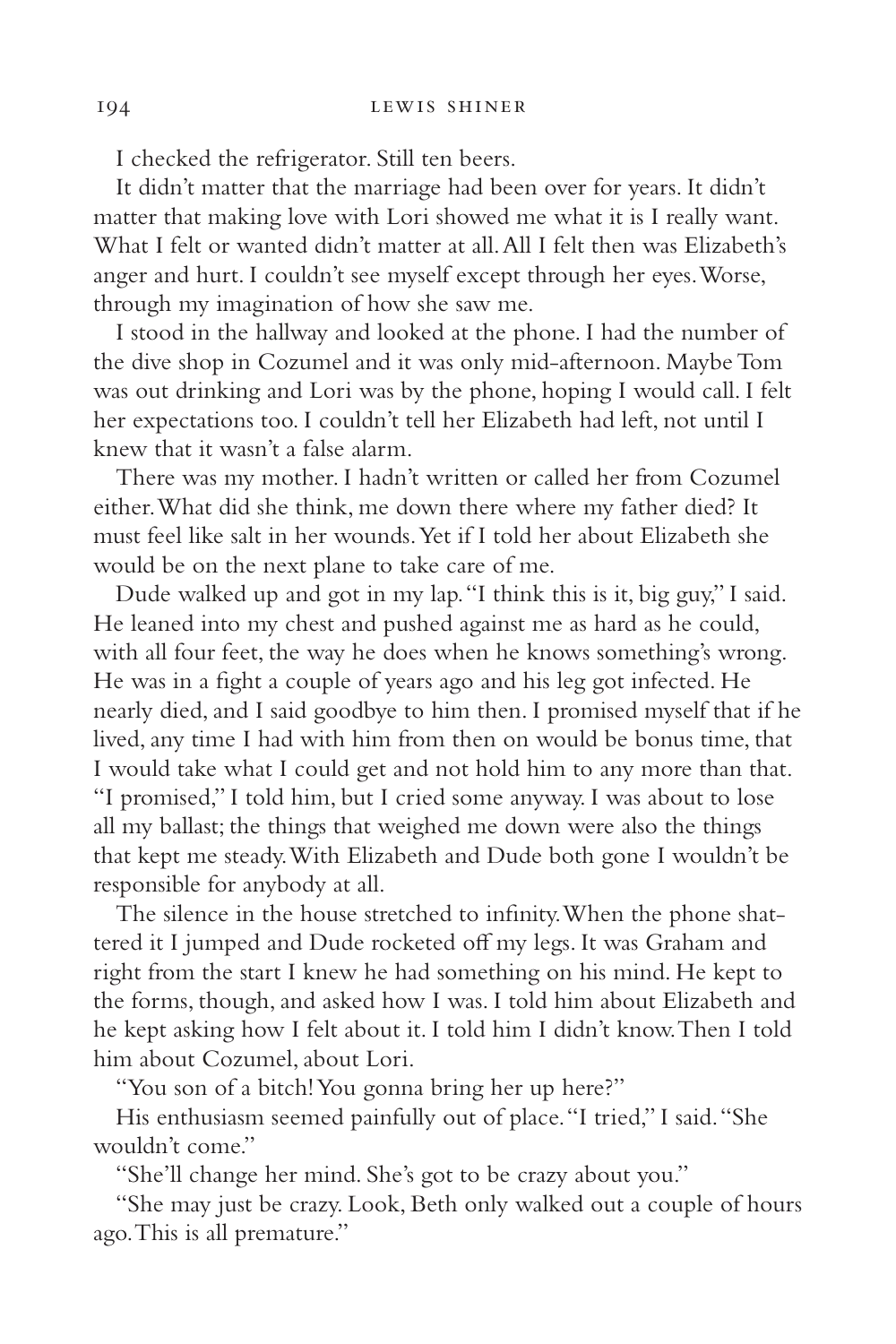As I went through the options with him—separation, divorce, reconciliation—I felt myself sink under the enormity of it. Even to think about it was oppressive.

"You need to take your mind off it," Graham said. "A hobby or something."

"A hobby?"

"Like maybe another album."

I listened to the hiss of the phone lines. "Man," I said, "this is not the right time."

"Okay, okay, forget I said anything. You're right, I was being selfish. I know *Smile* was really hard on you. Not that this one would be anything like that."

I dragged a chair over and sat down with my head in my hands. "Ray?"

"Look, I'm not going to do it. It's not just that *Smile* was too scary and I want to put it behind me, it's that I'm really fucked up right now. Everything is falling apart and I don't know where any of the pieces are going to land."

"I can dig it man, really. It's okay. Things are weird here too. I mean, *Celebration* was weird enough, but since *Smile*..." I didn't say anything, and he took it as permission to push on. "I mean, I knew there would be trouble over *Celebration,* and there was, some of my front people have caught hell. Elektra's looking for somebody to sue, the trades are full of letters from pissed-off Doors fans who want to know why Elektra never released it, *Billboard* wants an inquiry, it's been nuts.

"Well, I started pressing *Smile* CDs as soon as we finished the tape. I had all the packaging done already, so I've been shipping them out all week. Yesterday, by messenger, I got a letter from a vp at Capitol. He said he knew it was me, he said he doesn't know how I managed it, and he doesn't care. He said he was a shipping clerk in 1966 and he's been waiting more than half his life for this record and he's just glad he's finally got it."

"That's great, but—"

"Great? We're talking Capitol Records here. It's beyond great. It's all the way into impossible. And for him to put it in writing? It means that the album is actually changing people. I don't mean just changing their moods, I mean it's changing them inside. Hell, I feel like it's changing me. It's making us all more like Brian."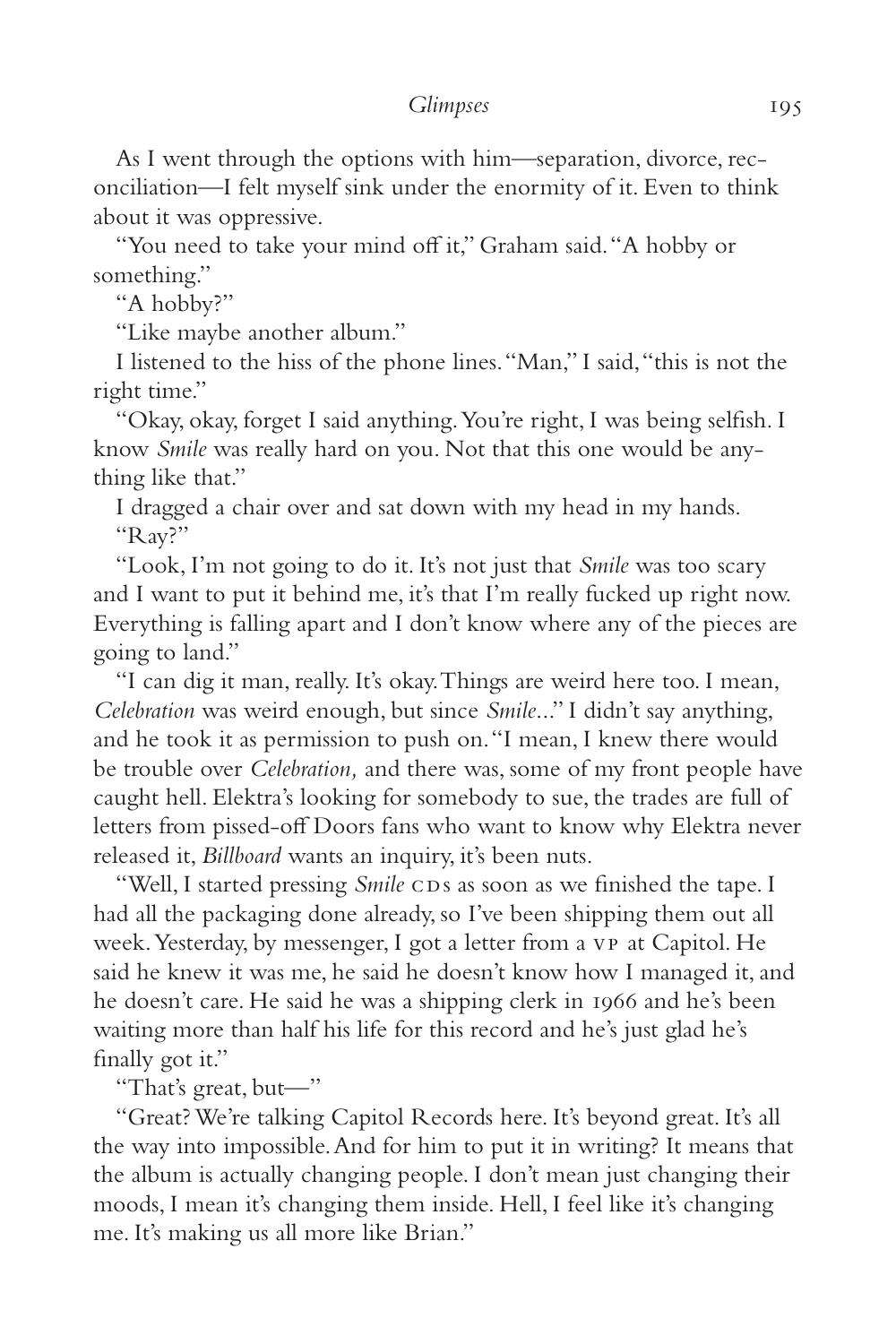"Graham, that's crazy."

"Not any crazier than what you went through to get it. Do you understand what I'm saying here? I'm saying that we are actually changing the world. I screwed up the first time, I should have seen that *Celebration* was a bad vibe. But we more than made up for it with *Smile.* And my God, think what we could do with one more record. With the *right* record."

"Graham"

"I'm only going to say one word to you. *First Rays of the New Rising Sun.* Jimi Hendrix. That's all I'm going to say."

"Yeah, okay, you've said it. Listen, man, I really have to go."

"Shit, look, man, I'm sorry. I'm being a jerk. I got myself all stoked up over this, and I had to tell somebody. Forget about it, okay? What do you need? Are you okay for money?"

"Yeah, I'm fine. I've got a bunch of stereos here to work on and maybe that's the best idea right now, to work with my hands and not think about anything else. This has just left me..."

"I understand. I'm going to call and check up on you, though. And if you need anything you'll call me?"

I told him I would and we said goodbye. I still felt cold and I finally got up and shut the air conditioner off. An hour later the phone rang again and I nearly leaped into the air.

It was Elizabeth. She'd found a place up on Spicewood Springs she thought she could afford. "I'm going to go ahead and stay with Frances tonight. I'll start moving stuff out tomorrow. We have to decide who gets what."

My head started to throb. "Okay."

"We don't..."

"What?"

"We don't have to go through with this, you know. I don't want to leave you. I would rather work things out."

"Why? I mean, after the things you said today. That I don't understand other people. That I'm never here. Why would you want to work things out with somebody like that?"

"Because I love you."

"Do you?"

I could tell from the breaks in her voice that she was crying. "Yes. I do. I'd go to counseling again, if that's what you want."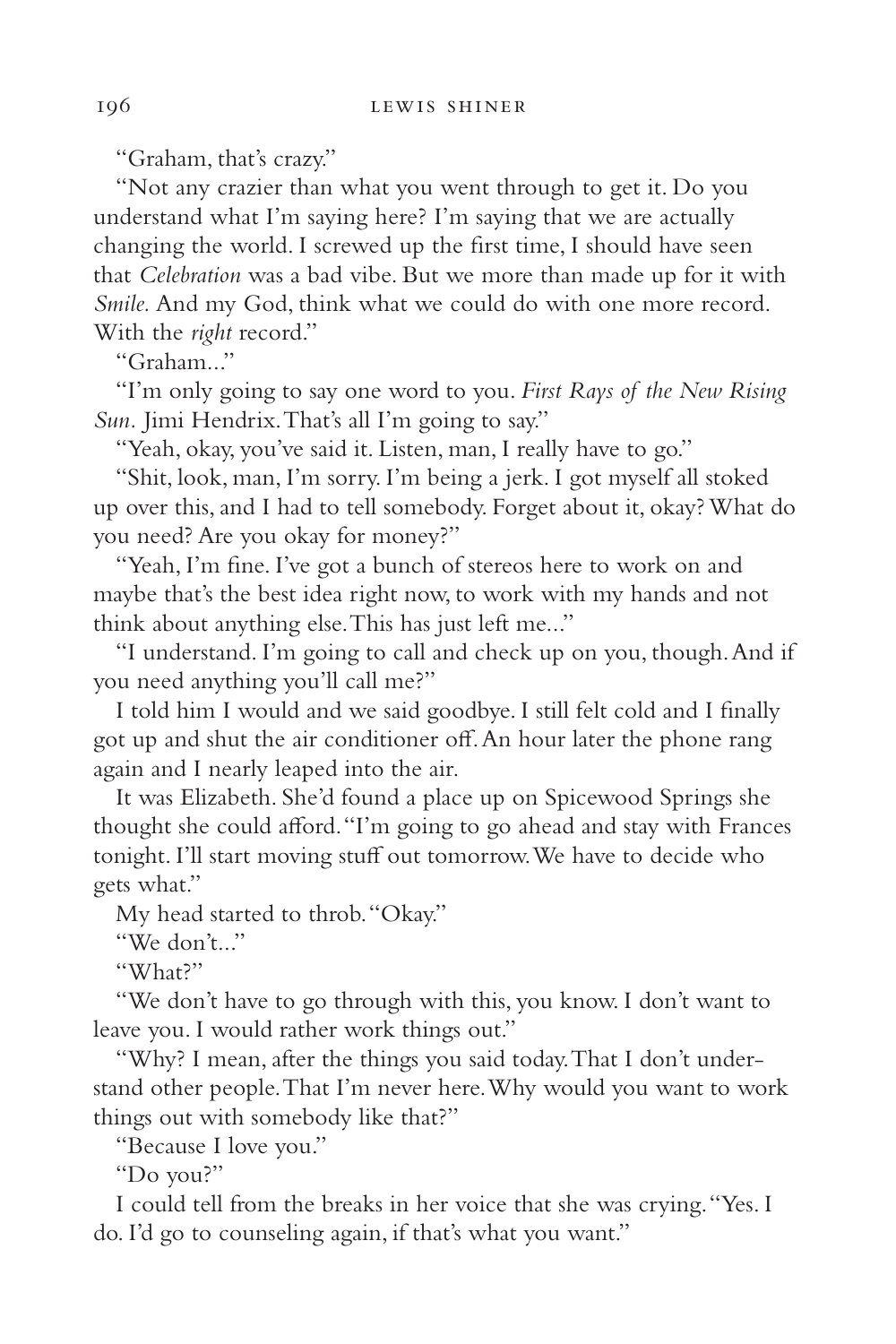We tried it five years ago. The therapist asked Elizabeth hard questions about her family, especially about her mother. She refused to go back. By that time I'd used up the worst of my anger and just wanted things back to normal. It was one more crisis that simply ran out of steam. "I don't think so," I said.

"Well," Elizabeth said. "That's it, then. Right?"

"I guess so."

I went upstairs and tore apart an Akai cassette deck. There were a few seconds at a time when I forgot who I was, when my hands became the work they did.

Sometime after midnight I even managed to sleep.

I DREAMED I was trying to fix the roof of this two-story house with my father. I know the house from other dreams. It doesn't have any stairs and there are no ladders, so I have to climb over windows and balance on projecting bricks and so forth to get to the roof. I fall and hurt myself somehow. My father wants me to go back up. He has this garden hose with tremendous pressure, like a fire hose. I can actually ride the flow of water upward, and I'm trying to do it, but I can't get all the way to the roof. I fall again and my father says, "I don't care, as long as somebody gets hurt." This freaks me out and the dream turns violent again, with me beating him, trying to smash his nose, maim him.

I woke up angry, had to remind myself that he's dead. Still dead. Then I remembered Elizabeth was gone and I shivered, even through the covers, even as the house sweltered in the May heat.

THE NEXT AFTERNOON Elizabeth and Frances showed up with Frances's brother and his pickup truck. The guest room had doubled as Elizabeth's sewing room. She took that bed and all the sewing stuff and her clothes. I let her have the  $Tv$  and the sofa and the recliner. I helped them load the truck each time they came back. I had the earrings I bought her in Cozumel in my pocket; there was never a moment to give them to her.

Between loads I worked upstairs. I had the Holland/Dozier/Holland CD from Motown on and it sounded false, out of date. So I got out my *Cry Of Love* lp. This is the record Graham was talking about, or part of it. The tracks Hendrix had finished for *First Rays,* which would have been a double album, had mostly been split between *Cry* and the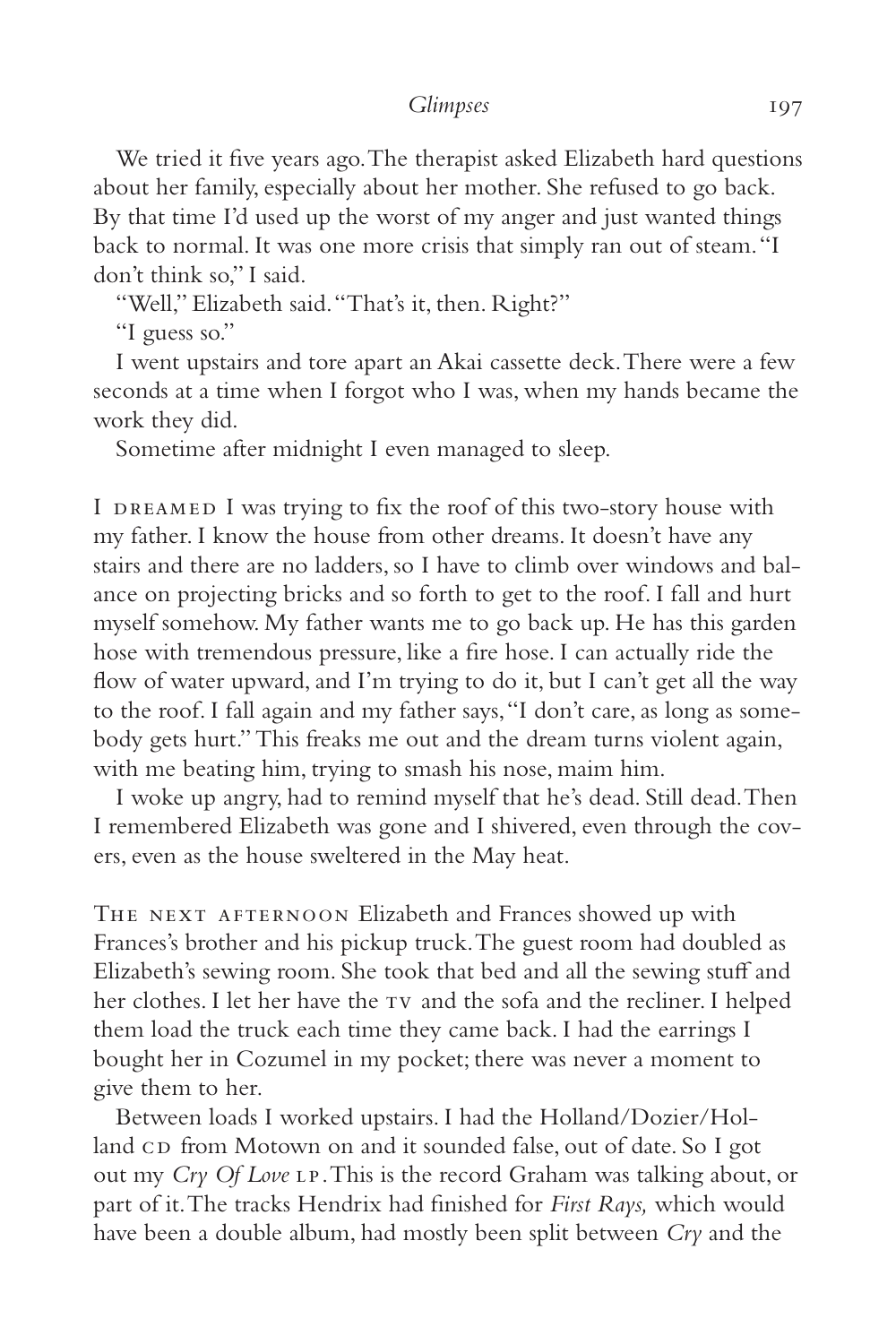*Rainbow Bridge* soundtrack. They were rough mixes, the best Warner Brothers could find at the time. It's hard to tell from those two records what he had in mind.

It was something to think about, like Graham said. Something other than Elizabeth's apartment, slowly filling up with things we'd accumulated over more than a decade. Something other than what her first night there would feel like, full of strange sounds in the night. I didn't want to think about Lori either, Lori and Tom, a thousand miles away.

So I thought about Jimi Hendrix.

My first real date with Alex was to the Hendrix concert in Dallas, February 16, 1968. Hendrix seemed like a god to us then. The first time I heard him was on kvil fm, a middle-of-the-road station that was interviewing the press agent for the Monkees tour. "You won't believe the guy that's opening their shows," he said. "Listen to this," and he played the British single of "Purple Haze." I'd never heard anything like it. It was exactly what I'd been waiting for, the consummation of the need that Bob Dylan awakened in me in November of 1965 at Moody Coliseum when he came on for his second set with an electric band behind him. When Hendrix's first album finally appeared I grooved it out on my parents' sapphire-needled monophonic console hi-fi.

In concert he did everything we'd heard about: played with his teeth, humped the guitar, snaked his arm over the top of the neck between chords, produced sounds no one had ever heard before, transcendently beautiful screams and hisses and howls. None of that compared to Hendrix himself. I never saw anyone so much himself on stage, so completely alive in the moment, so full of joy and passion and a need to share it. It was contagious. When I kissed Alex that night I felt the music still burning in her.

Hendrix was the only one who ever put that West Coast psychedelic sound together with the blues and R&B flavor that spoke to my heart and made it work for me. That was where he was headed when he died, and *First Rays of the New Rising Sun* would have been a new fusion of soul and rock, blues and pop, black and white, healing music that would bring everything and everyone together. On some of what survived— "Freedom," "Dolly Dagger," "Straight Ahead"—you can hear him struggle to find that new voice.

When *Cry* was over I put on *Electric Ladyland.* I remember the first time I heard it, in my dorm room at Vanderbilt. I turned out the lights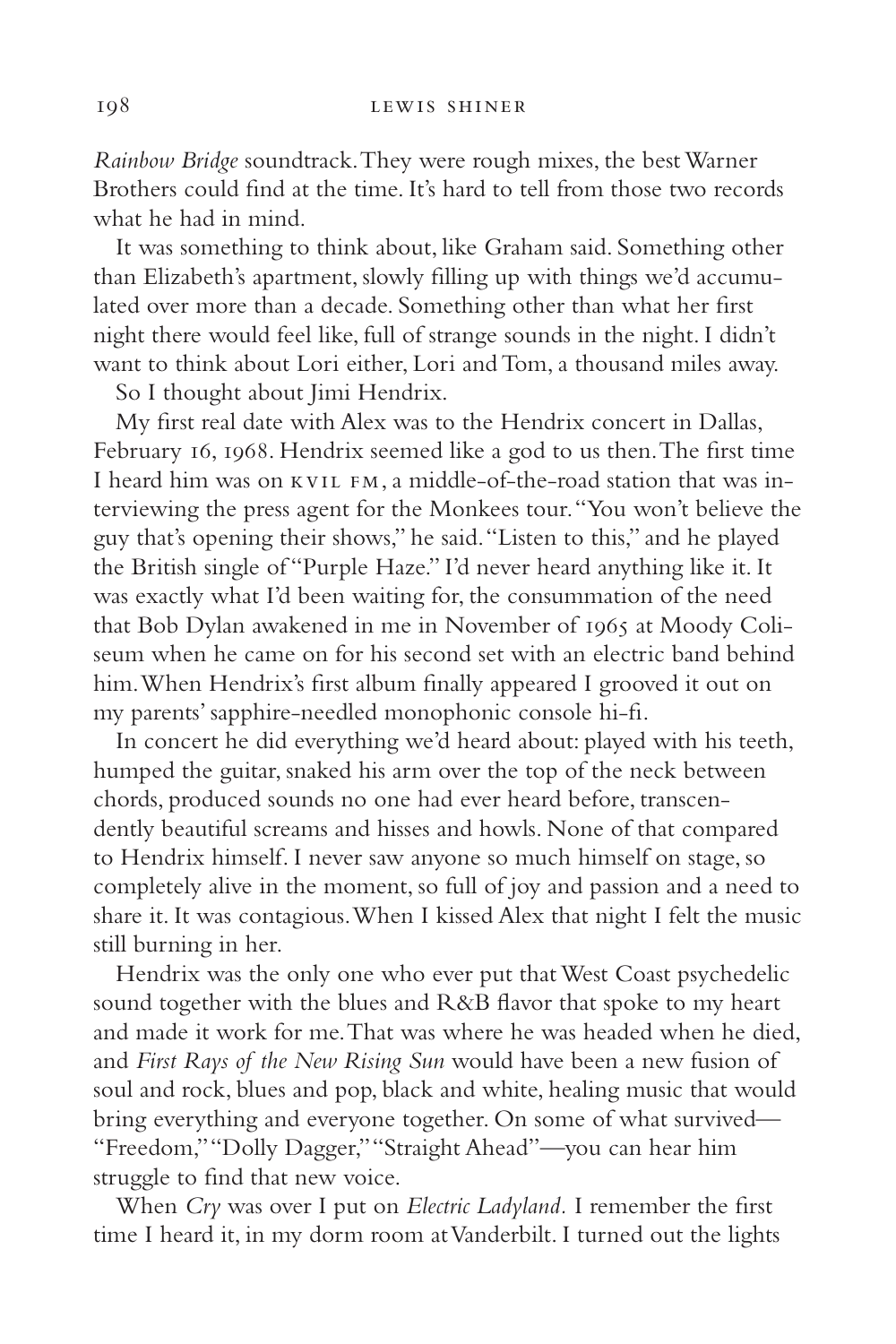and let the music take me, that delicious noise that opens the record, the slowed-down guitar explosions and voices and phasing, circling between the speakers, finally melting into the crystalline beauty of the title song. I can hear the night in that record. It sounds like neon reflected off puddles of rain in the cool and humid darkness. The colors are brighter than anything in nature, smears of pure red and green and gold and blue that shine but never burn.

"Voodoo Chile" came on and I put down my soldering iron and closed my eyes. I was listening to the silence between the notes, the long, lonely distance between the guitar and organ. It had barely started when Elizabeth came back for her last load.

WE SAID GOODBYE in the hall. It had turned dark. Dude was in his cat carrier, crying, afraid he was going to the vet, afraid, as all cats are, of change. Frances stood to one side, making a point of not watching. Elizabeth and I stood a couple of feet apart, as awkward as if it were our first date.

She gave me her address on a piece of notepaper. The paper has a cartoon of a cat on it and says, "Make a list...because last time you forgot the cat food." She said she'd call when she had a phone.

"In case you change your mind," she whispered, so quiet I wouldn't have understood if I weren't watching her mouth. "If you want to try again, if you..." She shook her head. "You can call me." She started to cry then, hard. I put my arms tentatively around her. She put her head on my shoulder. The hot tears went through my shirt and her hands gripped my back.

I started to cry too, and then I had a moment of perfect clarity. I saw that I was crying because I was scared for her, worried for her, sad for her. It was the same reason she was crying. Which made both of us crying for Elizabeth and nobody for me. My tears stopped and I let her go.

Elizabeth straightened and said, "I'm sorry." Then she laughed and cried at the same time and said, "But I'm not going to apologize." She stepped back and kissed me once, firm and quick, on the mouth. Then she picked up Dude's cage and carried him out. Frances smiled awkwardly at me and followed her out to the truck. I stood in the doorway until they were gone and then I shut the door.

•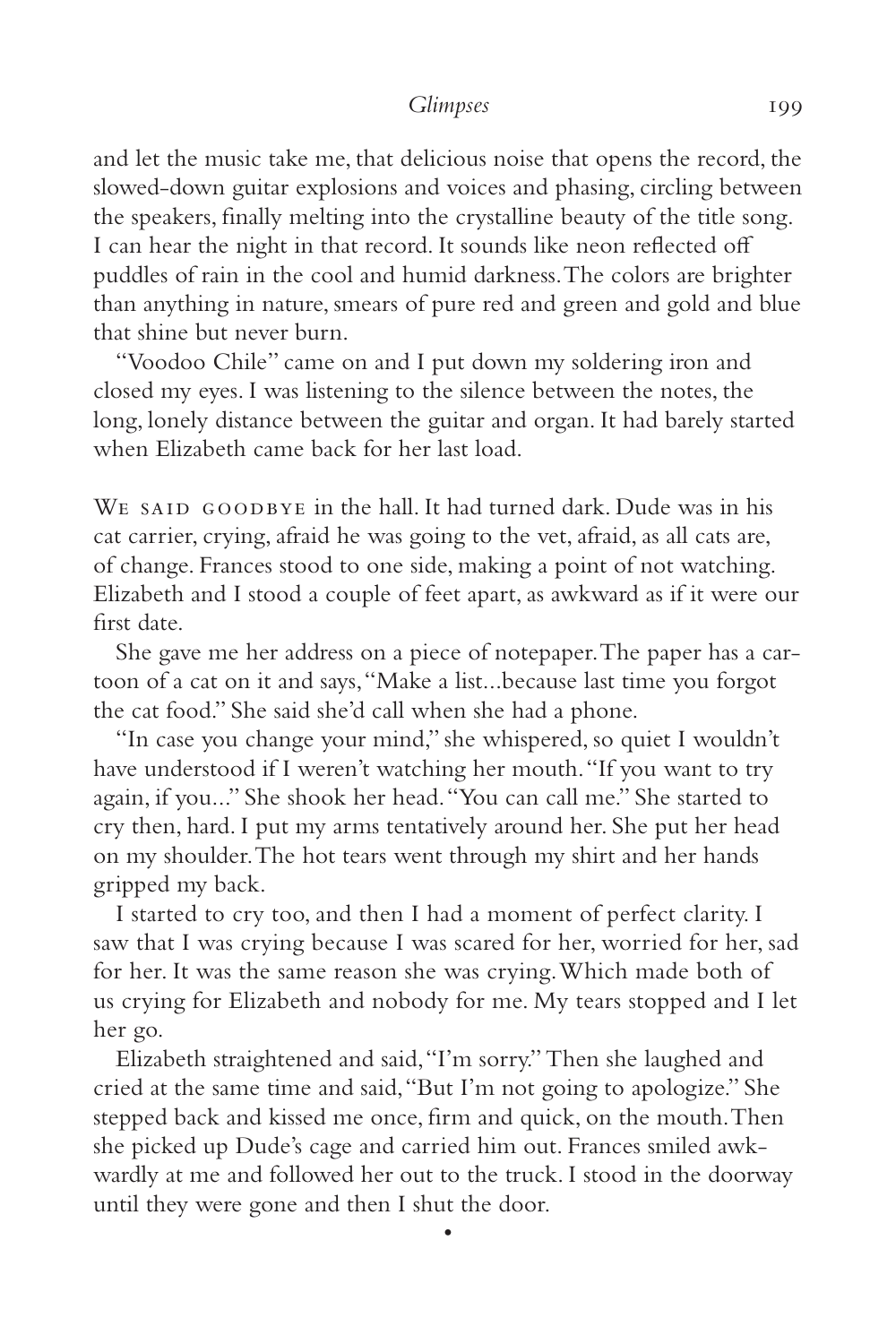I went upstairs and shut off the stereo, then came back down. My footsteps echoed. There was a silence that wasn't just the absence of noise, it was the absence of noise to come. No more thumping as Dude scratched in his litter box. No more distant whisper of the TV or water running in another part of the house. I was exhausted. The tension that had held me together was gone. I went into the bedroom and lay down with my clothes on and fell immediately asleep.

THREE OR FOUR TIMES I came wide awake during the night, convinced that, across town, Elizabeth was awake and crying. I felt like the phone was about to ring and she would be on the other end, hysterical. I couldn't get back to sleep for the fear of it.

What finally got me up the next day was the idea of moving furniture. I had an old bed in the garage that could go in the empty guest room. I could repaint the walls, fix it up.

I spent the day at it. I'd never finished the shoe molding in there, so I put quarter-round down before I repainted the trim. Then I spackled and repainted the walls, all of it in pure white paint. I got the paint stuff cleaned up and the carpet vacuumed and the windows washed. I moved the bed in and put on clean sheets and a white bedspread. I found an old end table in the garage and put that in too, and a lamp with a redand-black bandanna draped over the shade.

Late in the afternoon, in the grip of an impulse I didn't understand, I went to the Door Store and bought a bookcase, the kind made out of pressed wood and covered with thin white vinyl. I put it together and set it against one of the perfect new white walls. Then I moved in all the rock and roll books I'd been collecting since the business with Graham started.

It was nearly dark by then. I put the light on and fried up some cheese and tortillas for dinner. When I was done I went back to the guest room and stood in the doorway. Everything was white and clean, as if it was me that had moved out and not Elizabeth, and this was my new apartment. I took a spare wooden chair out of the dining room and positioned it in one corner. Then I sat down, my forearms resting on my legs, my hands clasped together, and marveled at how clean and white it all was.

IT WAS MONDAY when Elizabeth moved out. She called Tuesday afternoon to give me her new phone number. It was businesslike and we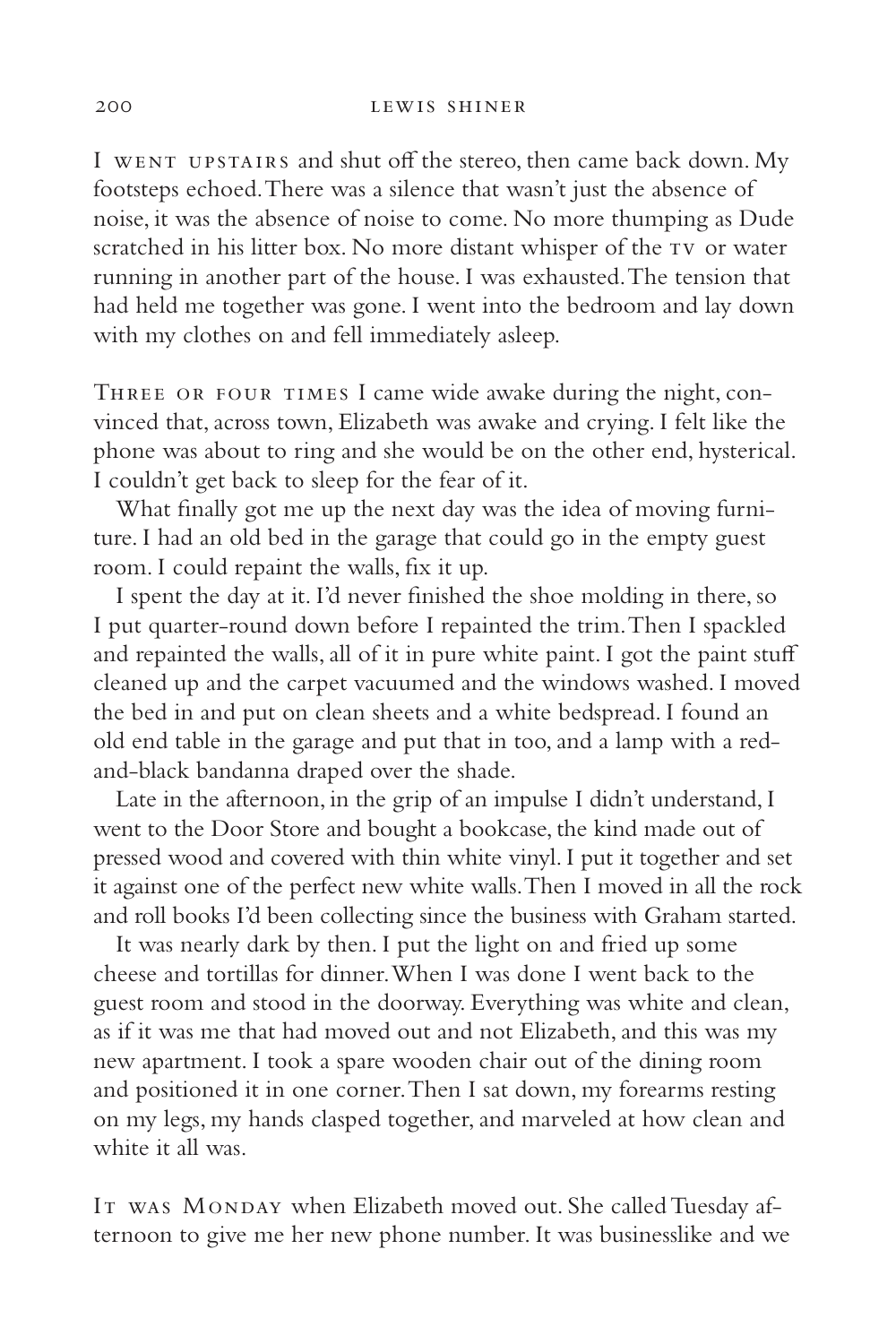didn't talk long. My mind was still on my painting. She said she might be by the next day to get some things out of the garage.

She did come by on Wednesday, already looking different. At first I thought it was me, then I realized she'd cut her bangs. She cut them a little short and it made her look surprised. There was a new distance to her too that made her seem foreign. I helped her carry the boxes out to her car and then we both stood there while I tried again to read her mood. In the end I hugged her and we clung together for a few seconds. It helped, even if it was Elizabeth and I even if I don't want her back, to have somebody touch me.

That night I called Lori.

I'd been over it a hundred times in my mind, trying to anticipate. It rang five times before Tom answered. He sounded a couple of sheets to the wind. I asked for Lori in a kind of muffled voice and he wanted to know who I was.

"Her cousin John," I said.

He put the phone down and my heart went crazy. Then Lori picked it up and said, "Hello?"

"It's Ray," I said. "I told him I was your cousin."

"Uh huh."

"You can't talk, right?"

"Of course not." She'd put on an artificial, cheerful tone.

"First I have to know if you're okay. He didn't hurt you, did he? Because you stayed out all night with me?"

"I'm fine," she said. "Really."

I let out a long sigh. I hated the sound of myself, knew I was on the verge of being a fool. "I just wanted to tell you. Elizabeth and I split up." I told her about it as simply as I could, wishing I could gauge my words by her eyes.

"So what happens now?" she said.

"I don't know. I'm just taking it like an hour at a time."

"Same here."

"I really miss you."

"Me too. Big time."

There was a long silence. "I guess I should go."

"That would be a good idea."

"You have my number here, right?"

"Right."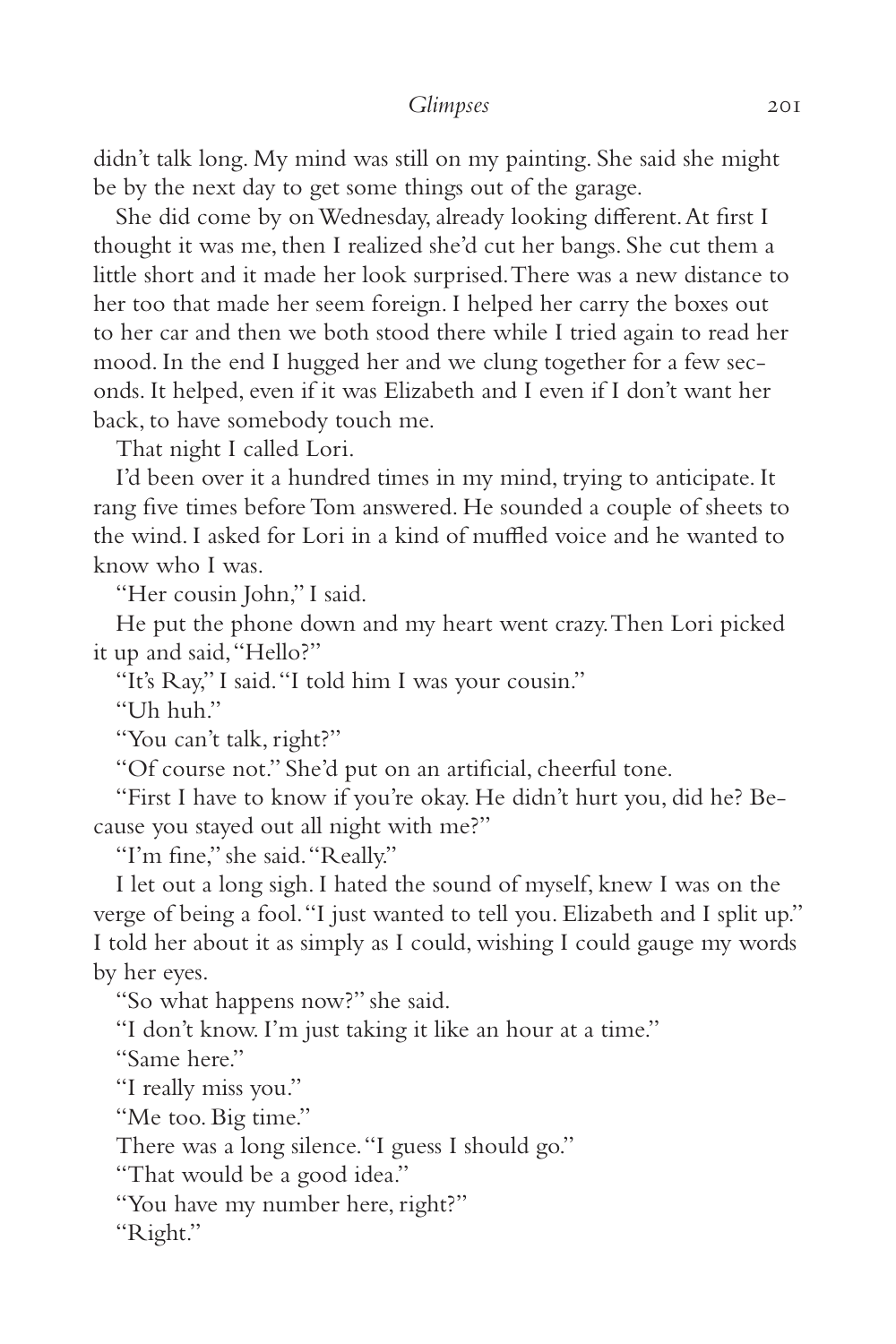"I love you," I said.

There was another silence, and she said, "Take care of yourself." "You too."

"Okay," she said, and there was a click as she hung up.

I sat there for a long time and replayed what we'd said, trying to read in different meanings. None of them stuck. I counted the number of beers in the refrigerator, which was still ten, and went to bed.

I DREAMED about Hendrix. I'm playing with the Duotones at the DKE house at Vanderbilt. We're playing "Fire" from Hendrix's first album when I see that Jimi is in the audience. With no transition we're not playing the song anymore and Scott is out in the audience, trying to get Jimi to come up on stage with us. Scott offers his Les Paul like a squire offering a sword to a knight. Jimi shakes his head and waves his big hands, saying, maybe later. We start some other song, which doesn't come together. Jimi seems to be having a good time, but no matter how much everybody in the band begs him, he won't come up and play, and I'm left with this powerful longing.

When I woke up it was still there.

THURSDAY NIGHT Graham called. I hadn't done much except sit in my workshop all day. I only had a couple of simple jobs left, and I couldn't get involved. I didn't have the energy to get up and change the stereo, either, so most of the day went by in silence. It's like surgery. Even if what they cut out was killing you, it was still a part of you. You're in shock. You have to lie quietly for a while and figure out what's left, what you can do and what you can't. The hardest thing is to imagine the future, to think any farther ahead than dinner. Dinner is hard enough.

Graham wanted me to meet him in Seattle. "It's a consulting gig," he said. "I'll pay you a thousand bucks, plus all expenses."

"What for?"

"Research. I need somebody to help me get around and take notes and pictures and all like that."

"Bullshit. You don't need anybody to help you get around. What are you researching?"

"Well, it's, uh, kind of a private deal..."

"Is this the Hendrix business again?"

"Look, Ray, what's the point in sitting around the house feeling sorry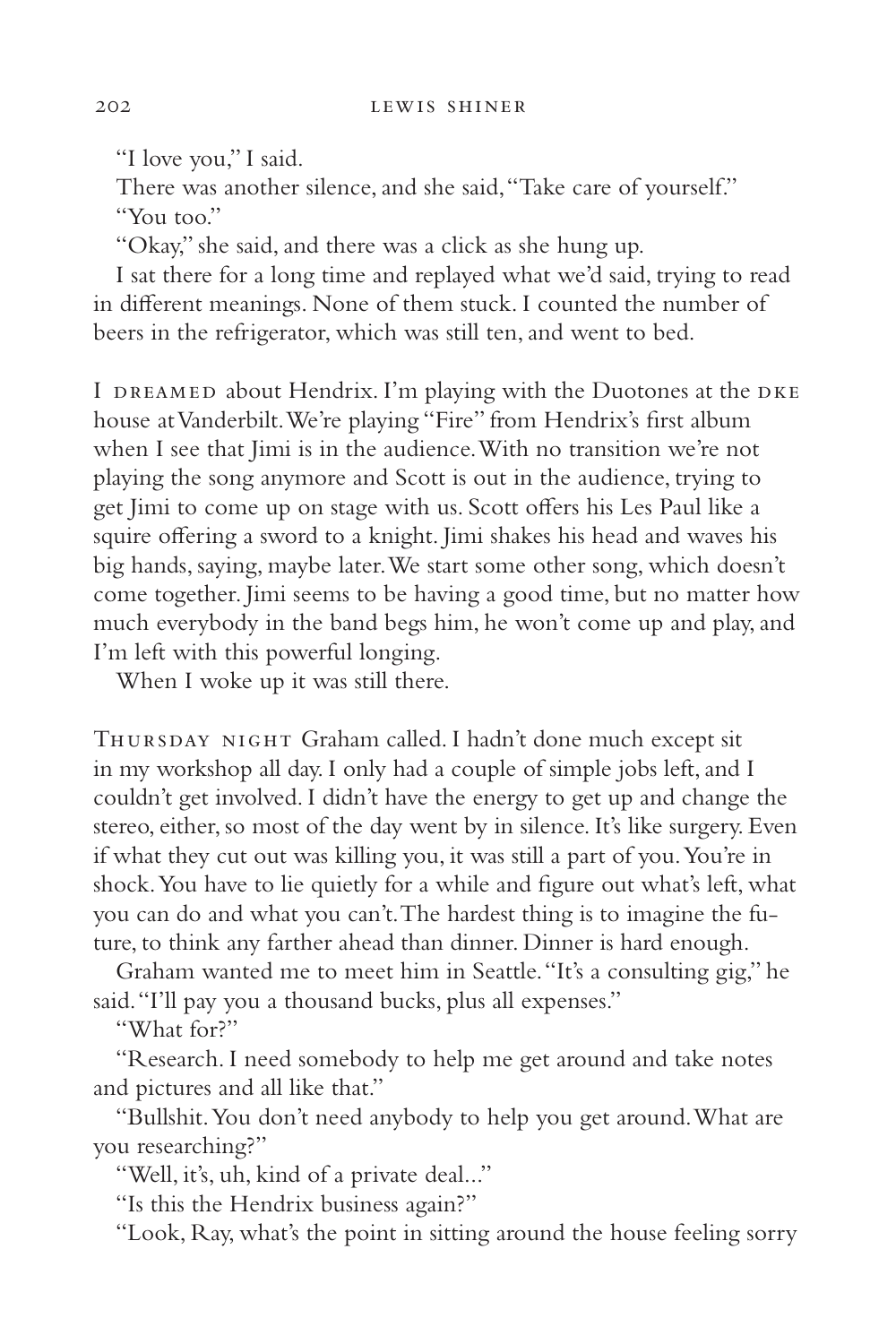for yourself ? That's no way to be. What harm would it do you to come to Seattle, which is beautiful this time of year, for a few days' vacation?"

"Graham, I don't want to do the record."

"I'm not pressuring you to do the record. There's no strings attached, I swear. I lined up an interview with Jimi's dad, and I thought you'd like to come along. I mean, how often do you get a chance like that?"

"Let me think about it."

"The interview is Sunday. So I need to know pretty soon."

"I'll let you know, okay? I just have to think about it."

I went to the white room and stretched out on the bedspread, careful not to wrinkle it. I've never been to Seattle. I can't picture it. Somebody told me once they have the highest suicide rate in the country because of all the rain. That's all I know. Except that Jimi grew up there and is buried there.

My clothes were barely unpacked and washed from Cozumel and now Graham wanted me to leave again. Of course the only reason to stay was in case Lori called.

I didn't think Lori was going to call.

I woke up in the middle of the night, still lying on top of the covers. It seemed ridiculous to fight it any longer. I got undressed and folded my clothes up and put them on the floor of the closet. Then I got under the sheets, smelling the fresh paint and seeing the white walls in the moonlight. I was asleep again in seconds.

There was an Avis rental car in my name at the Seattle airport. It was four in the afternoon and raining. It occurred to me as I drove into town that I was a free man, with no marriage to protect any longer. A small universe of possibility opened up before me. My heart belongs to Lori, but Lori may not be one of those possibilities, not any time soon. And Lori, as my phone call made so very clear, has her own relationship to protect, her own agenda and timetable. I am, essentially, available. I noticed on Wednesday that Elizabeth had taken her wedding ring off. Mine is still on, though I'm not sure why.

Maybe I'm scared that the separation will blow over, like so many other crises. Or maybe just as a reminder that I haven't behaved very well lately. That I waited around until Elizabeth forced me into a decision that I should have made on my own, long ago. That I live in a house that she helped pay for, with furniture she helped pick out, while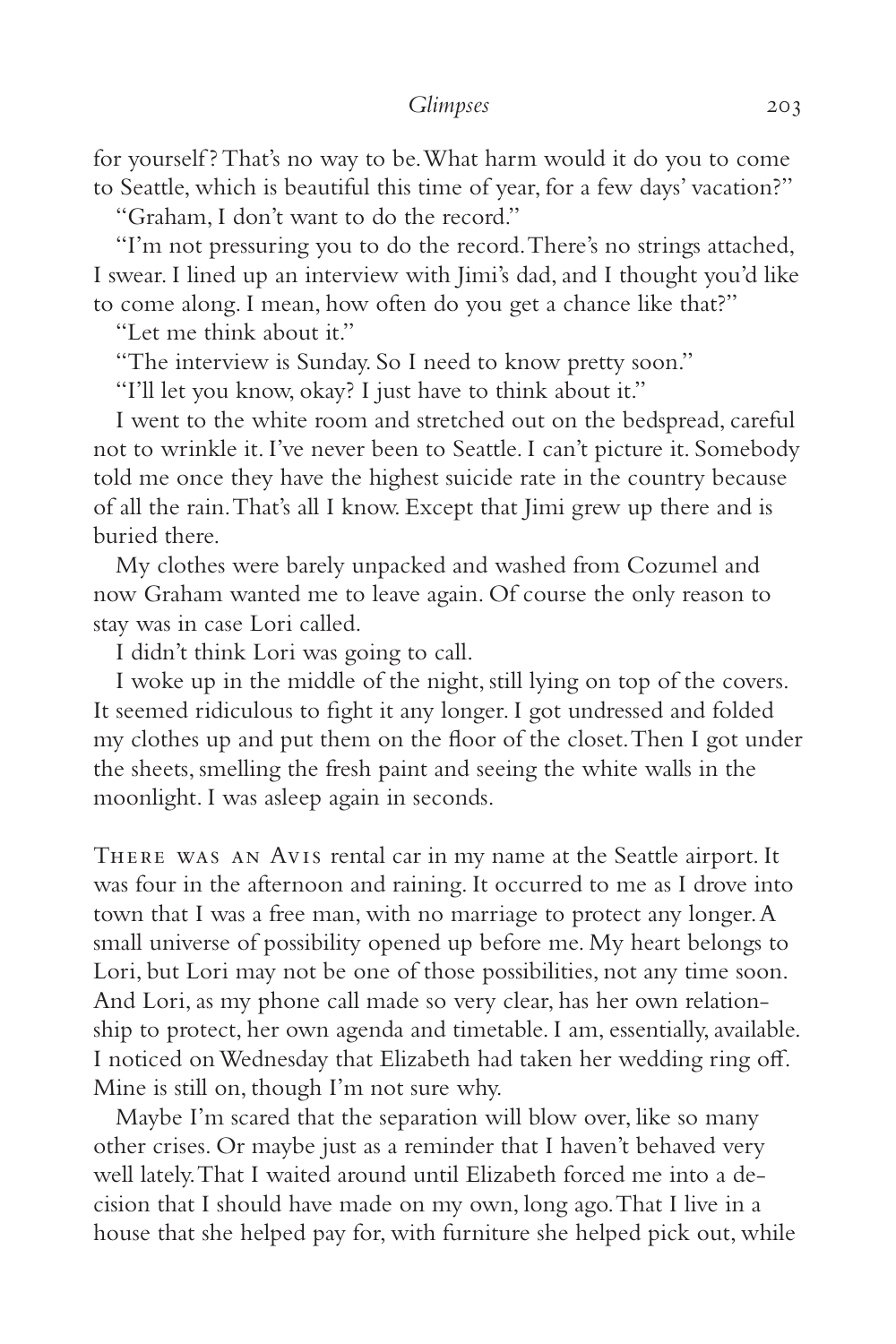she is in a strange apartment. That Lori is in Mexico and I'm half a continent away from her and I don't know how I let that happen.

I was so distracted that I took the wrong exit off I-5 and ended up in a district of gray warehouses and torn up streets. It took me ten minutes to get turned around and by that point the gloom had seeped into me.

I finally got to the Hilton, downtown on Sixth Avenue, and parked in their garage. Graham had booked us adjoining rooms with a view of Elliott Bay. The bay is gray and cold, even in summer, with low clouds hanging over it. There are mysterious green islands in the distance. Seattle Center and the Space Needle were off to my right, the Kingdome to my left. All the hills give the city a powerful presence. You can't ignore your physical surroundings when you feel them in your legs.

Graham was into his second six-pack of some darkish beer I didn't recognize. "I love this town," he said. "It's like the sixties died everywhere else, or went into hiding. Here they evolved. You been on the street yet? You need to go up on Capitol Hill, where the community college is. You'll see everything from pink hair to long hair to skinheads, skateboards and punks and hippies. And the bands. The scene here is unbelievable. Maybe we can catch Soundgarden or Mudhoney some night while we're here. Have some of this beer."

"Not right now."

"They've got all these microbreweries here, it's fantastic." He saw something in my face and said, "Jesus Christ, you haven't quit drinking, have you?"

"I don't know."

"You don't *know?* What the hell kind of answer is that? Have you gone crazy, man? What's life without beer?"

"Different."

"And not a lot of fun, from the sound of you."

"Give me a break, okay? I just split up a ten-year marriage."

Graham turned his chair around and looked out the window at the clouds over the bay. His voice dropped down near a whisper. "Hell, man, you think I don't know that? I just want to cheer you up a little. And you won't give me a chance."

I walked up behind him and put my hands on his shoulders. "Sorry," I said. "My mom, my friends, they've all been trying. I guess I'm not ready to cheer up yet. So everybody gets pissed off at me and I feel guilty for not cooperating."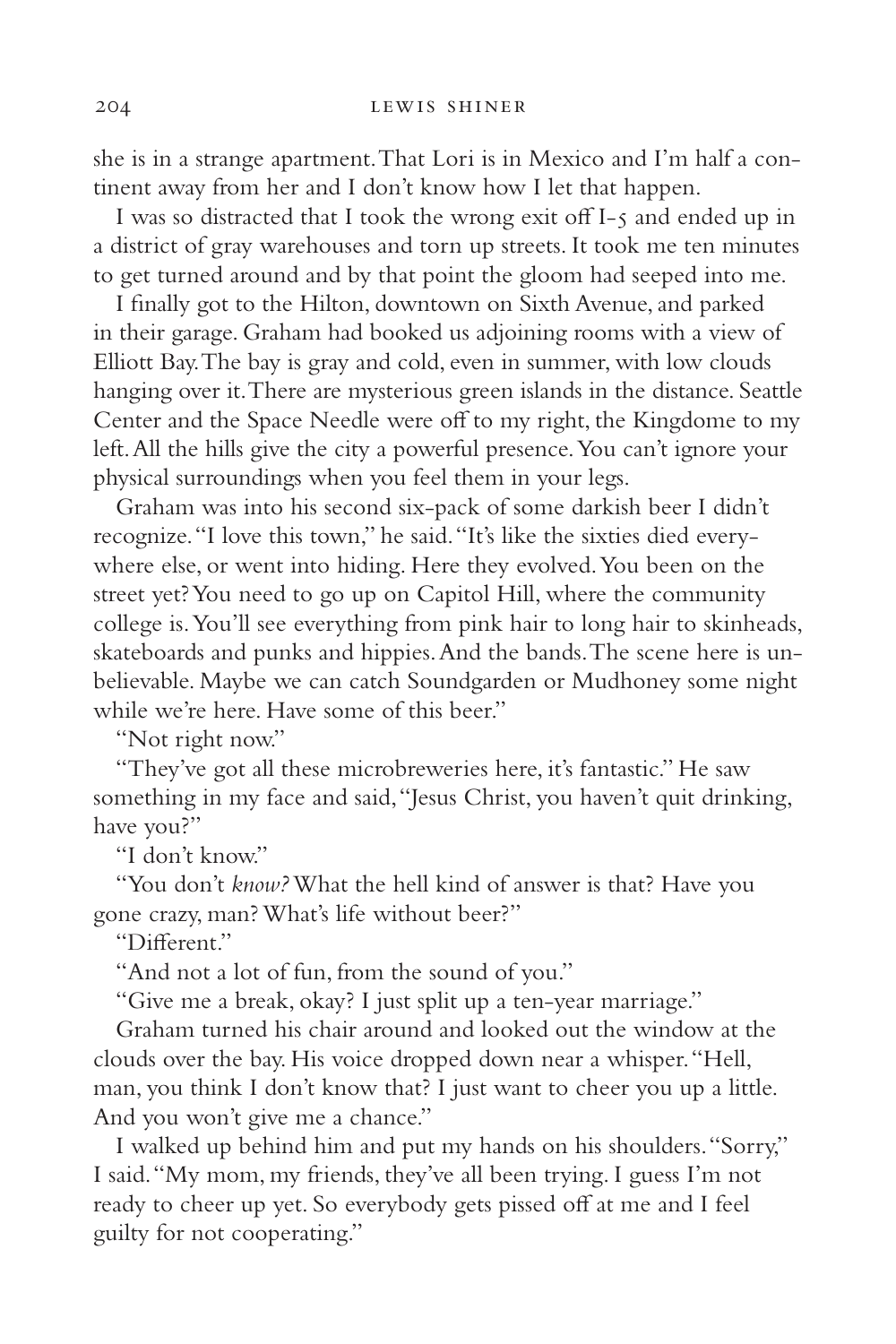"You've got to remember you're not the Lone Ranger. We've been through a lot together, you and me. At first I thought you were one of the easiest people to get to know that I ever met. But there's a part of you that's closed off and nobody can get to it."

I sat down on the bed. It felt like Pick On Ray Day. As if I hadn't given myself enough grief, now Graham had to join in. I'd told my mother where I was going, maybe she'd call up and take a few shots herself.

I said, "Closed off how? What do you mean?"

"You talk about your old man and you talk about your marriage and you never get mad. Not at them or me or anybody. Not even just now, when you told me to go to hell. You didn't get mad, you just showed me how hurt you were so that I would back off. Is that what happened with Elizabeth? Did you just keep backing her off until you backed her out the door?"

I wondered how he could say I didn't get mad. I hated his guts at the moment. At the same time I knew what he meant by the closedoff place. There was a wall there, and behind that wall I was still a cowboy, like the ones I watched on tv as a kid. I kept to myself and didn't talk much. I knew I was right and anybody who said different was wrong. At the end of the day I would ride off into the sunset. Alone.

If we were cowboys I would have called him out and we would have settled it in the street. But cowboys don't stay in high rise hotels and drive in freeway traffic and live in neighborhoods where little kids play on the sidewalk. Cowboys don't have wives and they don't have mothers who call them two or three times a week, they don't have jobs and they don't have people trying to pick their brains apart.

I felt the tears start.

"Goddammit, Ray, I love you, man. You can cry all you want and I'm not going to lay off. Talk to me, goddammit. I want to know what's behind that wall."

My throat was so swollen it was hard to talk. "I don't know. It's safe in there. Nobody can hurt me."

"Hurt you how?"

"I don't know!"

I went to the bathroom and got a handful of Kleenex. I came out and sat on the bed and blew my nose. "By leaving me."

"Who left you?"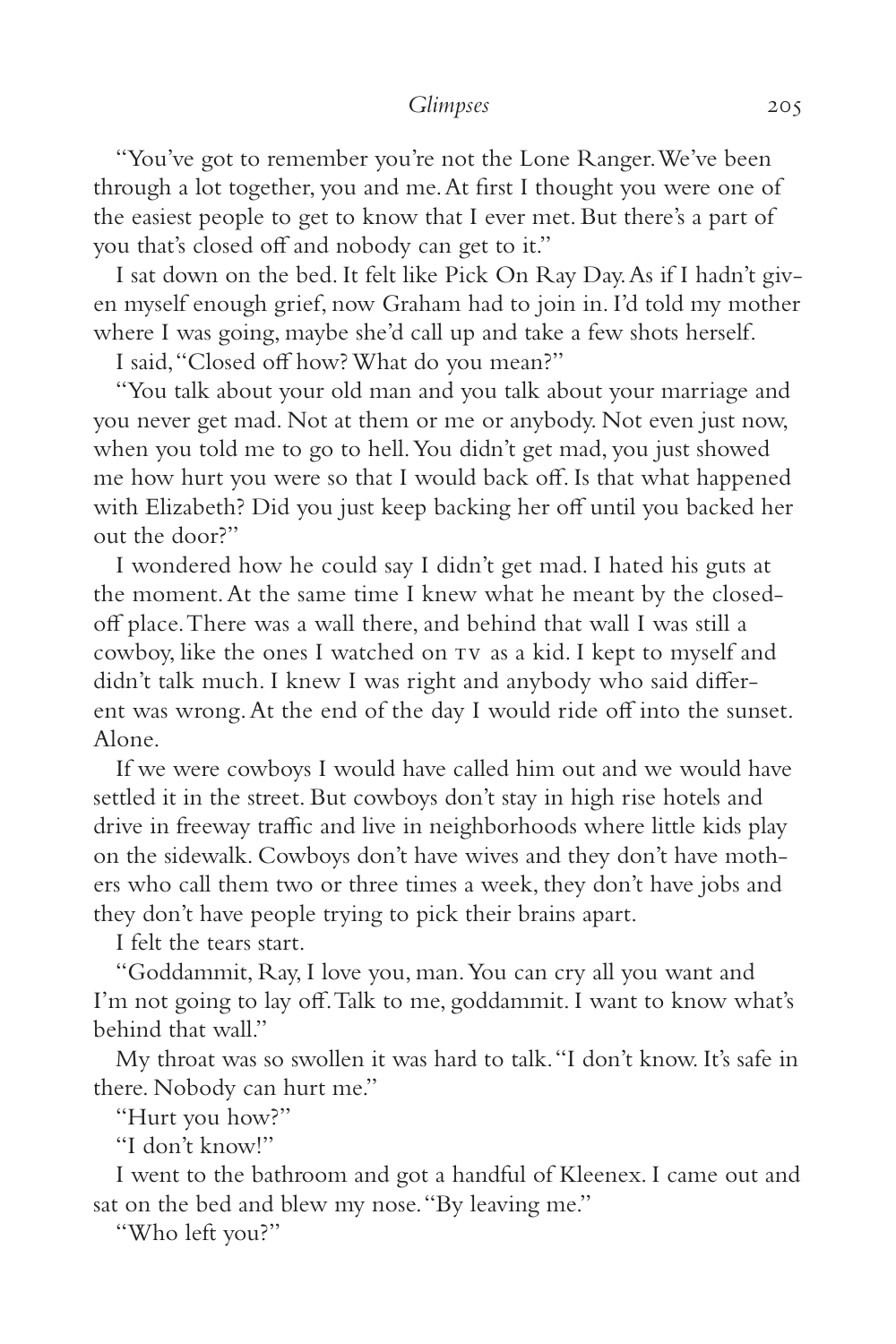"Everybody." Then I said, "No. They didn't leave me, my parents took me away from them. Over and over.

"I used to have this doll when I was three. It was this ugly plastic boy doll. My parents hated it because they didn't think it was right for a boy to play with dolls. I called it Boy Baby. When we moved from Tucson to Virginia I threw it out the window of the car and then I screamed until my father went back for it. They told me if I did it again they wouldn't stop. So of course I did it again, and they didn't stop. They just kept going. It was supposed to be a lesson. My mother brought this up over Christmas and I couldn't figure out why."

"You were trying to stop them. It was like you were yelling 'Stop!' and they weren't listening."

Tears burned my cheeks and I couldn't talk for the ugly noises that came out of my chest. I kept thinking about that doll lying abandoned on the side of the road, waiting, like it had feelings. Like it was me. It was the saddest thing in the world.

Graham rolled his chair over next to the bed. I put my arms around his neck and he hugged me. He smelled like beer and sweat. I could feel the stubble on the underside of his chin. After a while I was able to let go and we sat there for a while, both of us a little embarrassed, I think.

Eventually I said, "Thanks."

"It's okay. Really."

I made one last pass with the Kleenex but it seemed to be over for the time being. "Are you at all hungry?" I said.

"Pretty much. Are you up to going out? We could do room service or something."

"No," I said. "Out is good. Just give me a minute."

THE RAIN HAD let up. We went down to the waterfront, me on foot, Graham having to slow his wheels more than push because of the angle of the streets. We ended up at the takeout window of Captain Ivar's Acres of Clams Fish Bar. The place is decorated with pictures of the Captain and dumb jokes like "Keep Clam."

I felt washed out, tender around the edges. I didn't feel like I had to say anything more to Graham. I'd never felt as intimate with anyone I'd never had sex with. We both got deep-fried baby prawns and sat along the edge of the water, watching sea gulls hustle French fries. It was chilly and grim with the gray water lapping endlessly against the pier.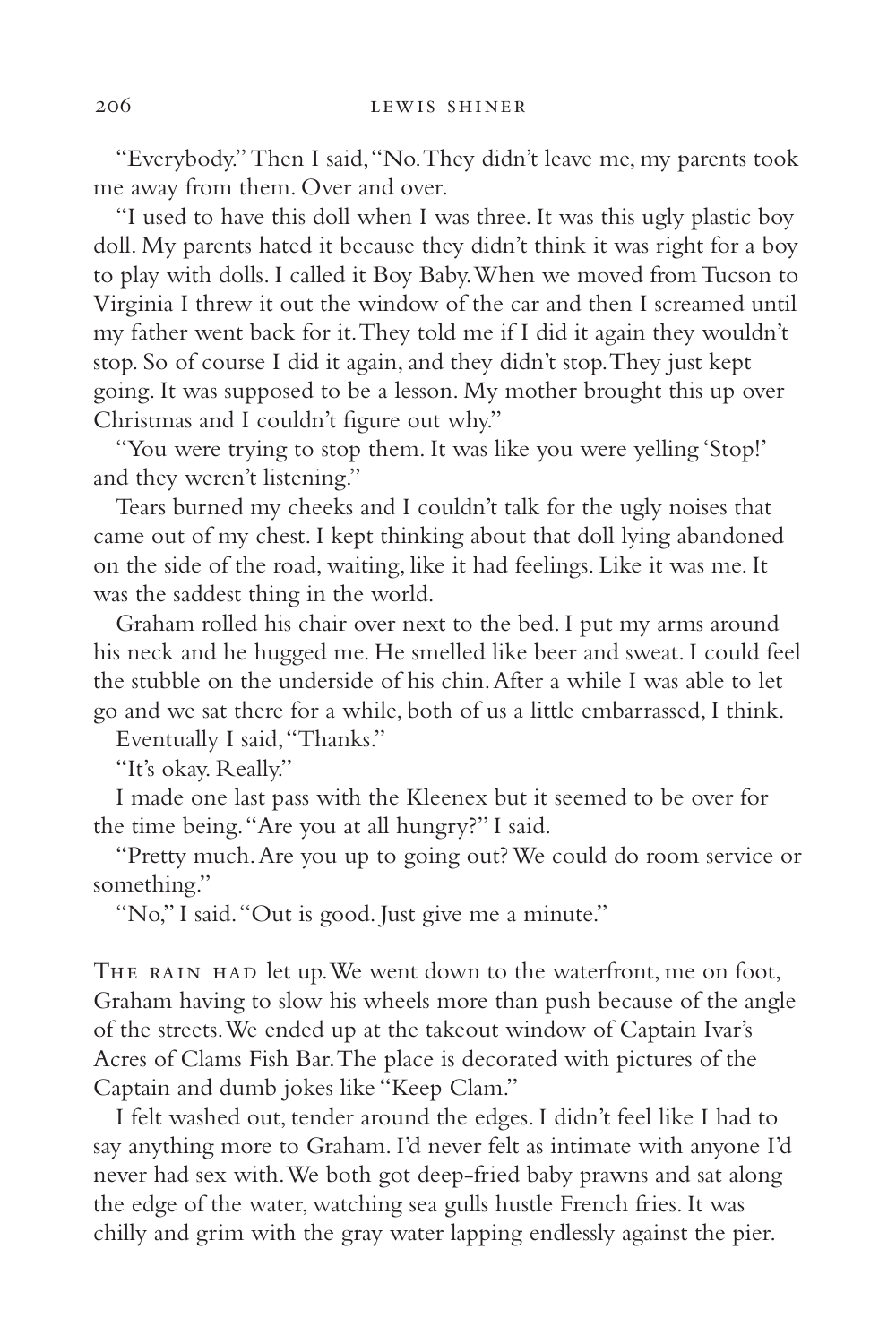When we got back to the hotel I told Graham I was ready to turn in. I was asleep in seconds.

I DREAMED about my father. He's reading a newspaper and there is some review in there of a Jimi Hendrix album. "Would I like this, you think?" he asks me.

I mull it over for a second, then I say, "No. You're dead."

IN THE MORNING we went to Greenwood Memorial Park, southwest of the city. The office looks like a tract house, except for the hearse in the carport. A guy in the office gave us a map where he'd circled Hendrix's grave.

It's a perpetual care cemetery, with the headstones laid flat into the ground for the convenience of the lawnmowers. A sign warned us that no artificial flowers were allowed during mowing season. We had to go past a gazebo surrounded by immense pines into a flat, treeless area with a marble sundial in the middle. The headstone is the size of a suitcase, carved from gray marble. There is a right-handed Strat on it, and the words "Forever in Our Hearts/James M./"Jimi" Hendrix/1942—1970." Somebody had left a red guitar pick there.

The Duotones did a couple of Hendrix numbers, the R&B tunes like "Fire" and "Come On (Part 1)." There was a guy who used to come to all our gigs and yell "Hendrix is God." He would have driven across the country to leave his guitar pick on Hendrix's grave. I guess a lot of people would.

"Hey," Graham said. "Check this out." He was sitting by the sundial. "Jimi's grave is the third stone from the sundial." There's a Hendrix song, see, called "Third Stone From The Sun." What do you call a coincidence that seems to mean something?

I used Graham's camera to take pictures of him by the grave, and he took a couple of me. I tore a piece off the map and wrote a line from a Brian Wilson song: "Love and mercy to you and your friends tonight." It was all I could think of. I folded the paper very small and dropped it into a pot of flowers sitting on the next grave over, Jimi's grandmother Nora.

From there we went to see Al, Jimi's father. His house is in the Skyway neighborhood, just south of the actual Seattle city limits. We stopped at a grocery to buy a six-pack of Michelob and a six of 7-Up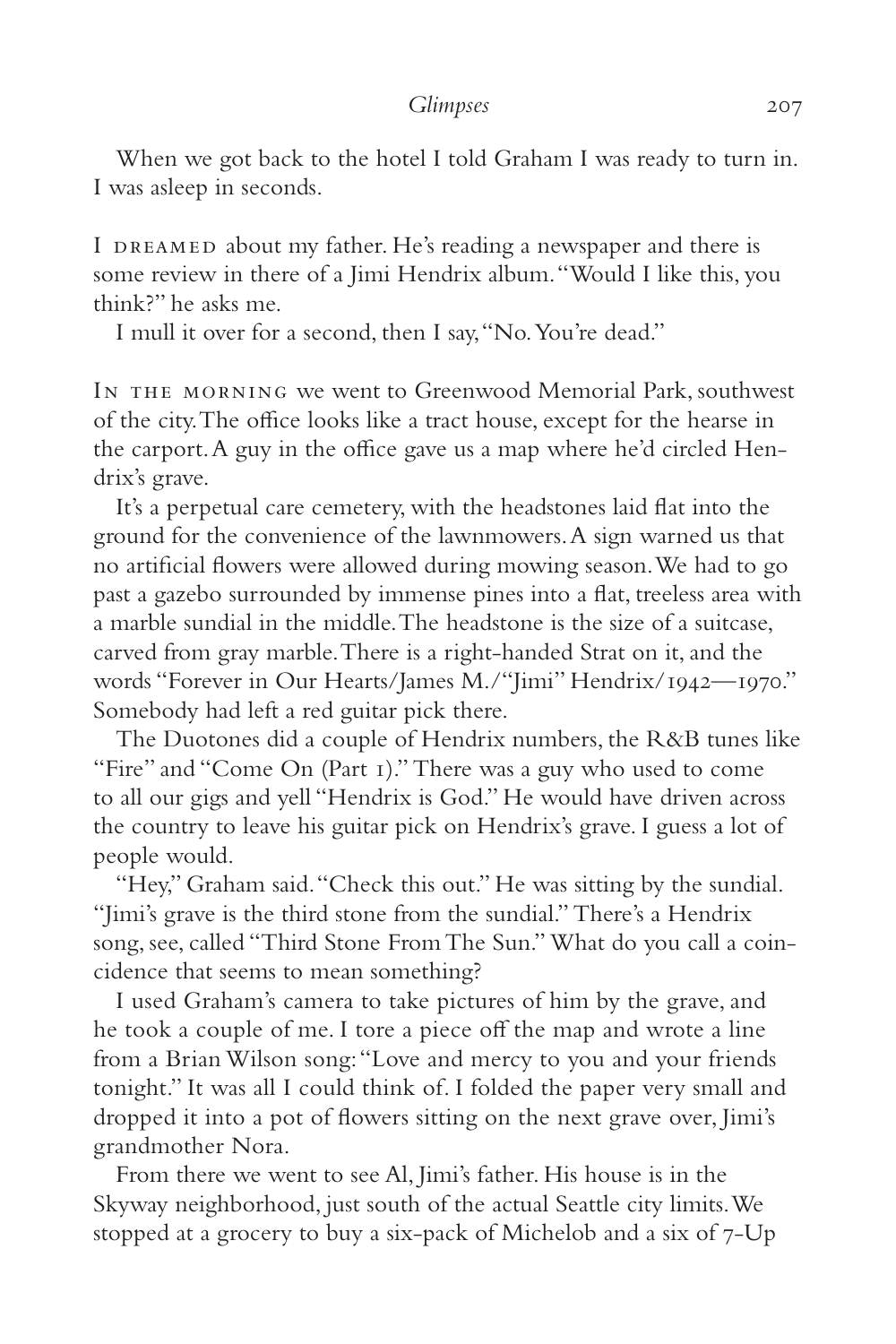so we wouldn't arrive empty-handed. It was after noon when we got there, and a crew was putting new shingles on his roof.

We knocked on the front door and a minute later a carpenter came out and saw us. "Hey, Al," he yelled. "Somebody here to see you." He was young, maybe twenty-five, and he gave us a smile that said he knew why we were there.

Al came to the door. He's barely five feet tall, shy, with fringes of iron-gray hair on both sides of his head. His forehead is smooth but there are a lot of deep smile lines around his mouth. He had on a blue knit shirt and white pants. We introduced ourselves and he shook our hands. His hands are amazing, the hands of a man twice his size, soft and enveloping and powerful. I got the strongest feeling then of warmth and spirituality, a sense of Jimi I'd never had before. It was like touching Jimi's hands.

The house is a shrine to Jimi. There's a formal living room inside the front door with a couple of desks and a set of shelves, all of them covered with photos and trophies. A staircase leads from the den to the back yard, and all the way down are more framed paintings and photographs, and five gold records from Reprise. Al didn't want anything to drink. Graham took a beer and I took a 7-Up and we sat on the couch in the den.

Graham asked a lot of questions that I knew he already knew the answers to, about how Jimi, who was then Jimmy, used to play a broom until he got a guitar, how Al bought "an ordinary acoustic guitar" from one of his friends for five dollars and gave it to Jimmy. About how Jimmy used to play along to B.B. King and Muddy Waters on Al's record player. It wasn't what I wanted to hear.

"How did you guys get along?" I asked when Graham slowed down. "I mean, my parents always hated me being a musician. They said it was a terrible life."

Al said, "We had a good relationship. I liked to see him play, on account of at least I knew where he was at. I mean, it kept him out of trouble, being interested in something like that. I didn't have to force him into it or anything. He just took up on it himself. I was glad that he did."

I wonder how many times he's told the story, to how many hundreds of people. I wonder how much real feeling there is left in it for him. He didn't seem to mind, though, and there was something I wanted from him if I could only figure out what.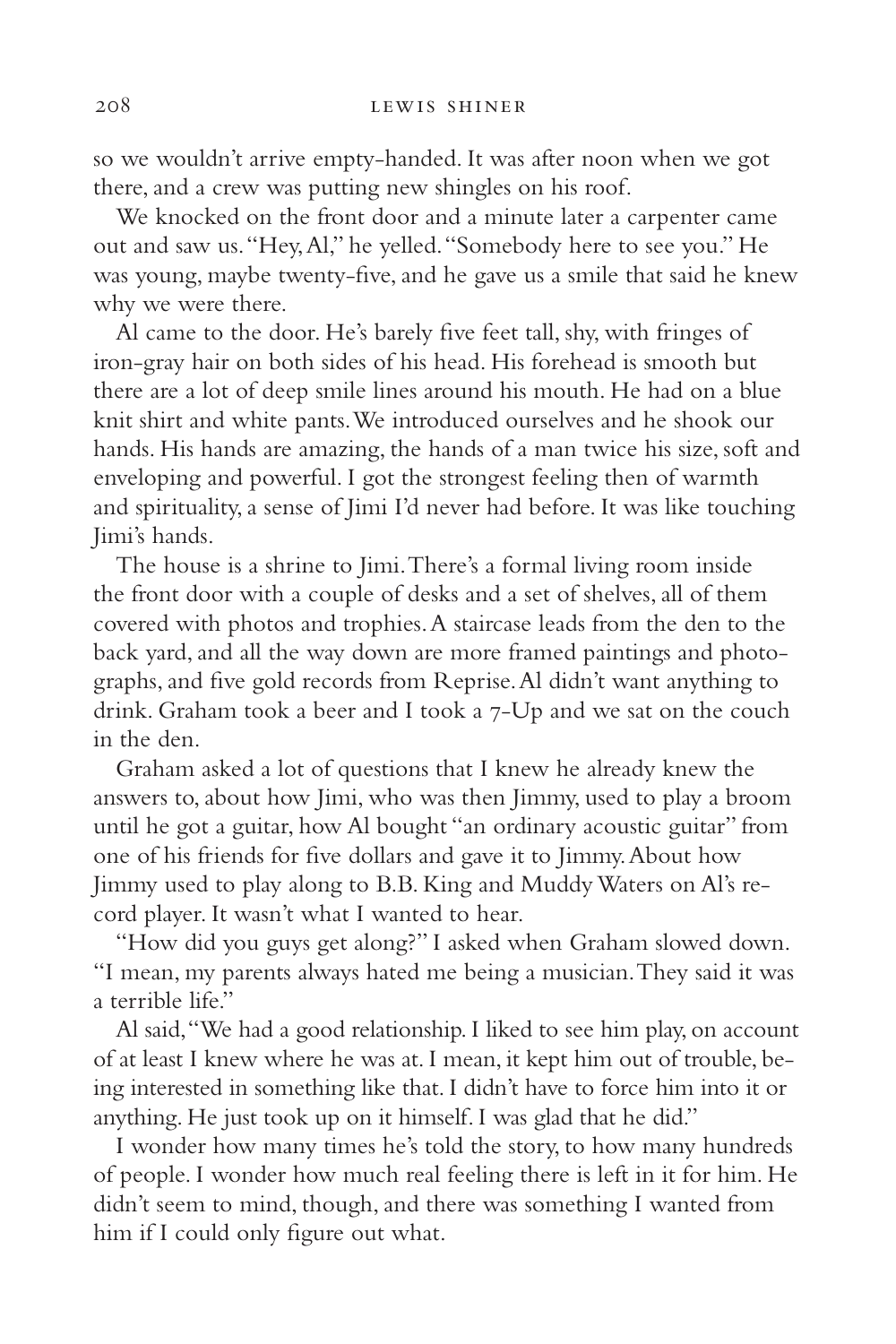"Did he keep in touch? After he got famous and everything?"

"When he come out of the service, well, he told me there wasn't no use in coming back this way, there was nothing here. He just traveled around and met a lot of different musicians, played different places. He always kept in touch though, he'd send postcards or phone. I remember he called me from England. I knew he'd been playing down there in New York, you know, when he was discovered by Charles Chandler. And then I got this call from him in London. I was surprised, 'cause I didn't know anybody over there. He told me at that time, he said, 'I think I'm on my way to the big time.' He said he was going to name the group the Jimi Hendrix Experience, and he told me how he was going to spell his name, Jimi. I thought it was a strange name, but there's so many of these groups got strange names." He started laughing then, and for a second his voice sounded enough like Jimi's to be genuinely spooky. "The Who, the Beatles, and what have you. I told him, 'Well, you take care of yourself. Keep your nose clean.'"

"What did you think of that first record?" I asked. Graham watched me, thinking he had me hooked.

"I always told him, 'When you go into it, do your own thing, whatever it is.' The first time I heard his record, some people next door happened to have it. I hadn't heard him play as the Experience or anything. They'd just bought the record that day. They came over and gave the record to me. I thought, Oh no! I listened to it, I thought, well, I told him to do his own thing, and he sure did." Al shook his head and we all laughed. "He sure did."

Graham said, "Did he practice a lot when he was a kid?" It seemed like a dumb question and I wanted to kick Graham for asking it.

"He used to practice all the time. I mean, I didn't have to tell him, it was just something he wanted to do. He'd be watching TV, there was a program around that time on TV with the little kid Opie..."

*"The Andy Griffith Show,"* Graham said.

"*The Andy Griffith Show.* Jimi, he always used to be laughing about the kid walking along there and dropping the fish off the line...he used to be watching that, and in between, like, in the commercials he'd be plunking the guitar. He just played it all the time, carried the guitar with him, everywhere he went."

I tried to ask about Jimi's mother. I knew she and Al had divorced, that Jimi resented not getting to see her. When Al had refused to let Jimi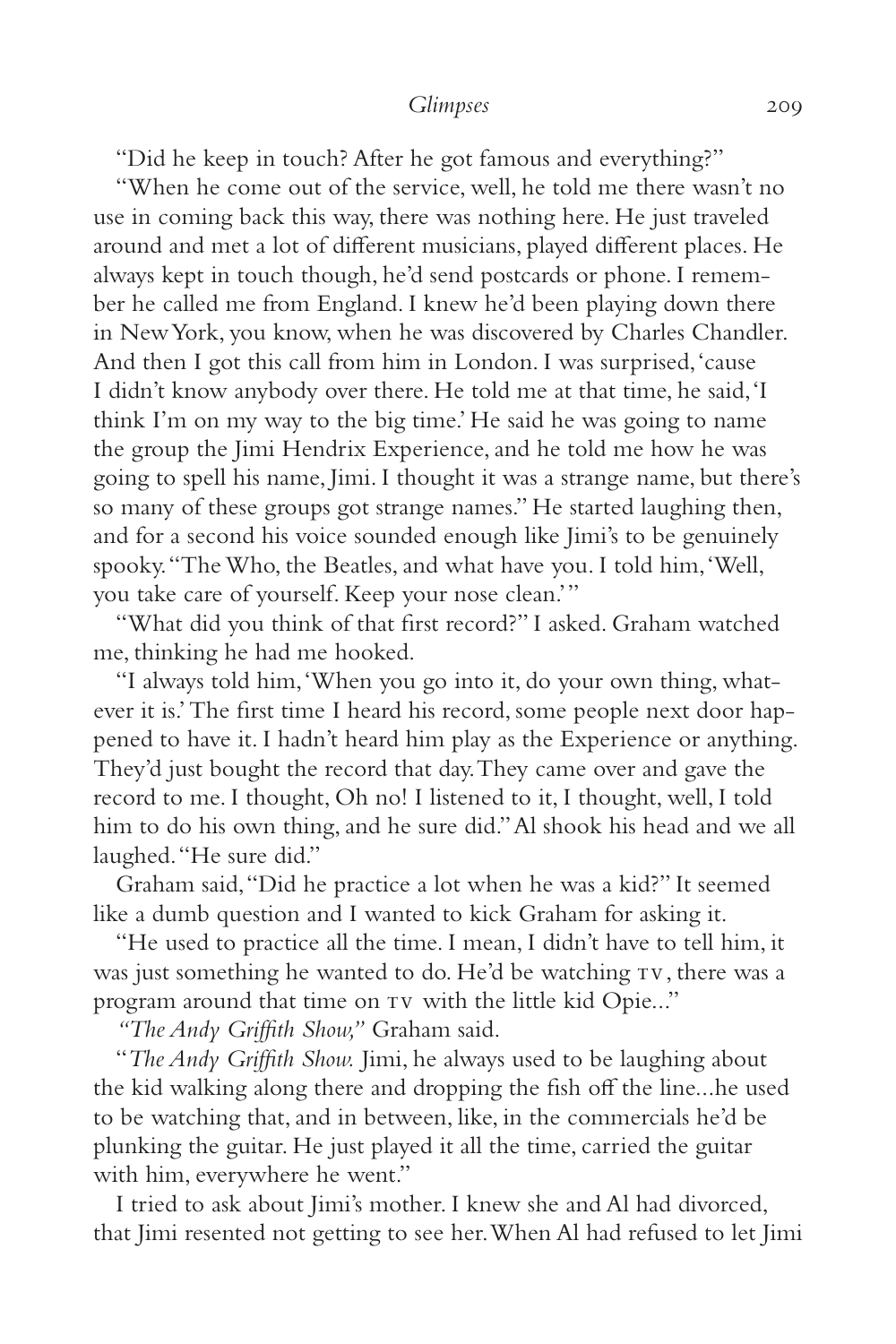go to her funeral, this was back in 1958, it had put a permanent barrier between them. Al was polite but evasive, insisted that none of that had been a problem.

I was out of steam. Graham asked a few more questions, got Al to give us the addresses of the houses they'd lived in while Jimi was growing up. Then Al took us into the other room and had us sign his guest book. We shook hands all around and thanked him and went outside.

The morning clouds had burned off. I could see Mt. Rainier in the south as I walked to the car. There was enough haze that it seemed to float unsupported in midair. Graham saw where I was looking and said,

"Some days it's there, some days it's just gone. Some days it floats, like today. The Indians were supposed to have a legend about it, that when it disappeared it went into the spirit world. If you were on the mountain when it disappeared, it would take you with it."

We got in the car. I headed back toward town, Graham checking the map for the addresses that Al had given us. "So," he said. "What did you think?"

"I don't know. I guess if my old man had outlived me, he would have told everybody that we were pals too."

"Exactly."

"He was really sweet, Al was. I mean, I liked him a lot. But there was stuff that bothered me. If he and Jimi were that tight, how come he had to get a copy of *Are You Experienced* from a neighbor?"

"Especially since there were British singles from December of '66 on, and the American album didn't come out until August of '67."

"None of which Jimi sent him."

"You know what got me? That stuff about the *Andy Griffith Show.* Jimi and Opie. Here's Opie, like Jimi, growing up with a single dad. Only Opie has got Aunt Bea and the world's most perfect father, and Jimi has his grandmother and, well, let's just say...a flawed human being."

I took Yessler to 26th, where Jimi grew up, then down 26th to Washington. It's a quiet urban neighborhood on the south side of town, lots of low frame houses, poor but well kept. There was some kind of family dispute that had emptied out onto the lawn, one guy yelling at another one from the yard, the second one walking away and turning back every few steps to shout something. On the porch a woman stood with a little boy held against her skirts. We kept driving. Somebody had scrawled HOMES NOT DOMES on the side of an empty building. We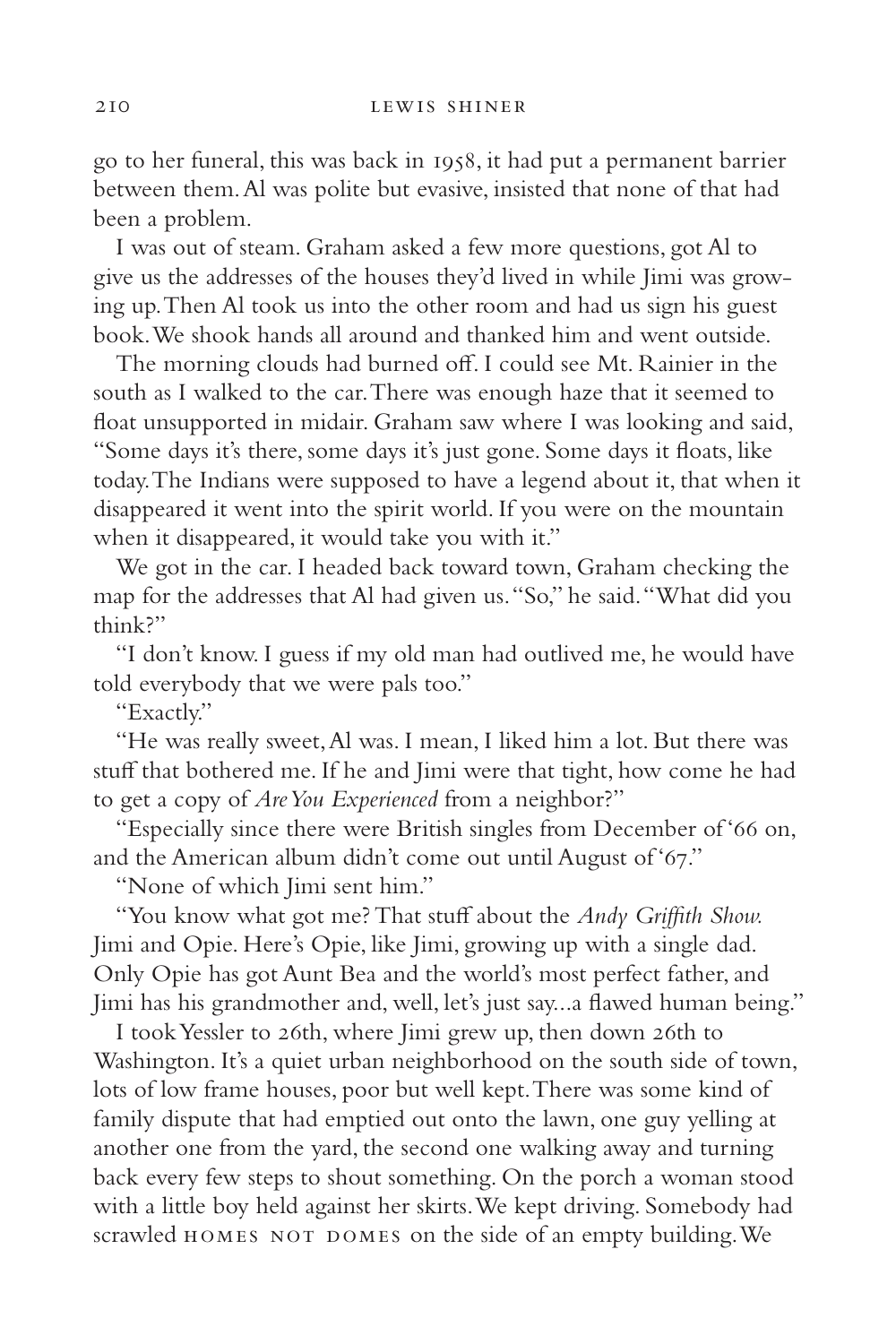went around the block and got going north again on 23rd Avenue, past Garfield High School. Al said Jimi had "got to be a visitor up there," and then dropped out in his senior year.

Graham had asked Al where he thought Jimi was headed musically. "The last time I saw him," Al said, "when he was out here, he said that he was going to change his style, and he was going to change his mode of playing or whatever. That was July of '70. Performed out there at Sicks Stadium, they had it outside. It rained, I got soaking wet."

THAT NIGHT I DREAMED my father and I are stalking each other through this old frame house. It's a lot like the Hendrix house on Yessler. We both have pump shotguns and there is patricidal rage in my heart.

When I woke up I felt a wave of sadness. The night before it seemed to really mean something that I'd known, even asleep, that he was dead. I'd thought maybe it was a new start.

In the morning, over breakfast, Graham said, "Admit it. You're thinking about it."

"About what?"

"The album. *First Rays.* Hell, your *name* is Ray. It's like fate or something."

"Graham, if I started to want to do this album, it would mean..." I shook my head. "It's just a bad idea, okay?"

"It's a bad idea now, but maybe it'll turn into a good idea later." I started to say something and he held up both hands. "That's all I'm going to say. Not another word from me, I promise."

I left for Austin that morning and it was night by the time a taxi dropped me off at the house. I was surprised at how little I wanted to be there. I left my suitcase in the hall and slept in the white room.

The next morning I couldn't face the rest of the house. All my music books were there in the white room, so I took what I had on Hendrix and lay down on the bed with it.

People talk about Hendrix in the same breath with Joplin, as if he'd died with a needle in his arm. The truth is he had about one too many sleeping pills after a couple of long days. He wasn't depressed, he didn't mean to kill himself, he didn't even want to get high. He just wanted to get some sleep. The actual cause of death on the certificate is "inhalation of vomit," same as my father. If the old bastard had a grave he'd be spinning in it.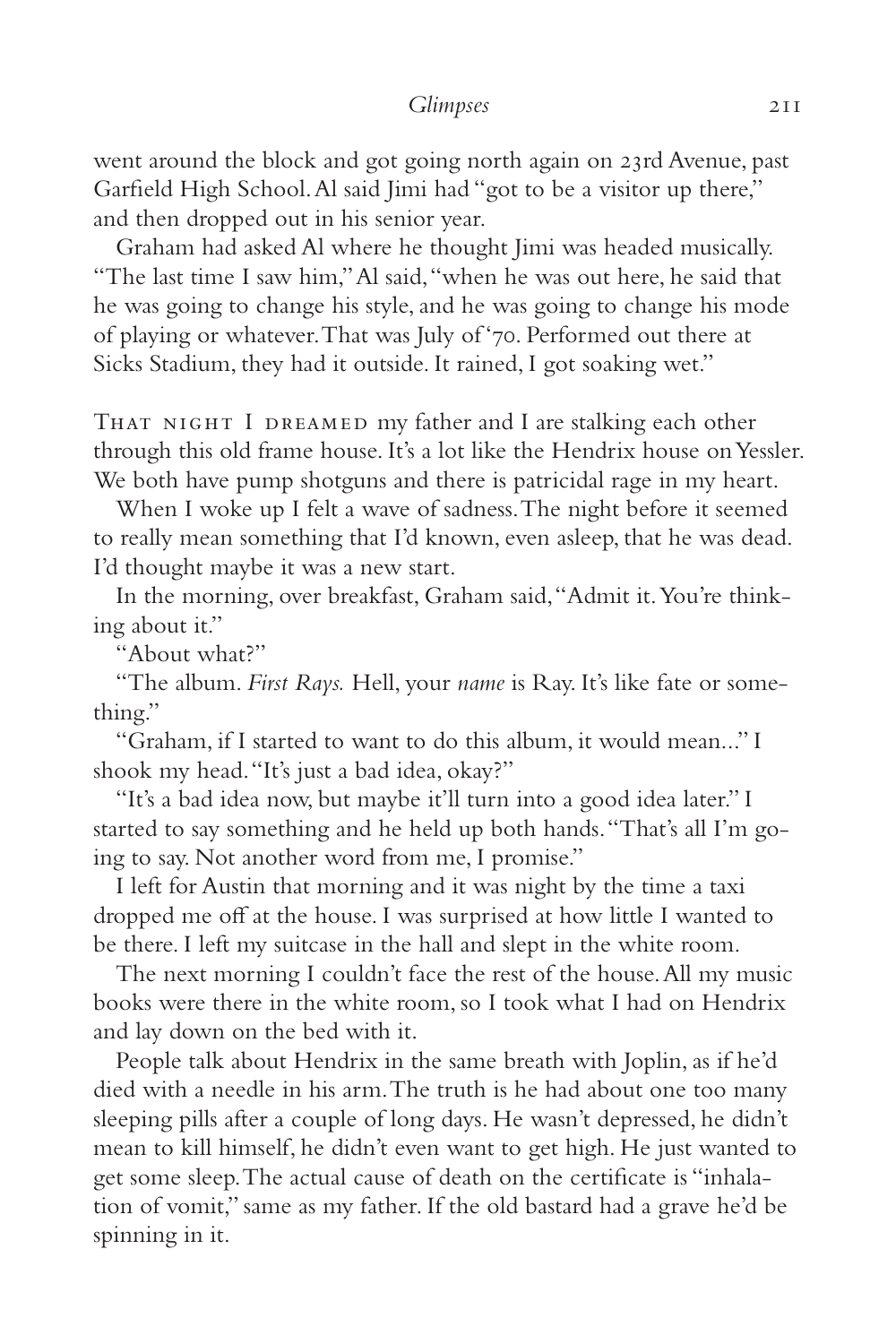Hendrix was a black musician with an almost exclusively white audience. He grew up with the blues and did the chitlin circuit of southern R&B clubs in his late teens, backing the Isleys and Little Richard. From there he went to New York and fronted his own band, sometimes called the Rainflowers, sometimes Jimmy James and the Blue Flames, at the Cafe Wha? in Greenwich Village. They played rock standards, "Hey Joe" and "Like A Rolling Stone" and "Wild Thing" and "Shotgun," and Hendrix took everything he'd learned into a new dimension of feedback and echo and sustain and sheer volume. This was the summer of 1966.

That's where Chas Chandler, newly ex-bassist of the Animals, discovered him and took him to England. There he found him a couple of English boys with the right haircuts: Mitch Mitchell, a brilliant jazz drummer, and Noel Redding, an out-of-work guitarist on bass by default. In 1967 they demolished the Monterey Pop Festival and in '68 they were tearing up the charts. By '69 Hendrix was headlining pop festivals, with or without the Experience, including Woodstock. On Friday, September 18, 1970, he was dead.

There was a sound in his head that he was never able to get out. He told *Rolling Stone,* "I just lay around daydreaming and hearing all this music." And he said, "I just can't play guitar that well to get all this music together." With his third album, *Electric Ladyland,* he began to produce himself, spending endless hours and days and weeks in the studio. The studio bills were so high that it seemed like a good idea to build his own. The idea became Electric Lady studios in Greenwich Village, where he slowly accumulated pieces of a new double album, *First Rays of the New Rising Sun.* It was to be his farewell to conventional electric rock and roll. He'd talked about various new directions, especially moving deeper into jazz with Miles Davis and Gil Evans.

*First Rays* was to be the ultimate fusion music: rock, jazz, blues, R&B. Healing music, unifying music. Only Jimi couldn't seem to get it together. Chas Chandler says that the night before he died, Jimi called and asked him to come back and produce the new record, like he had the first two.

I went upstairs and listened to *Cry Of Love*, and *Rainbow Bridge,* the two records Reprise cobbled together from the pieces Jimi left behind. Yes, there is something here. You can feel Hendrix's urgency and frustration, and it gives the music, some of it anyway, a fearsome power. There is also an incredible diversity of music tangled together.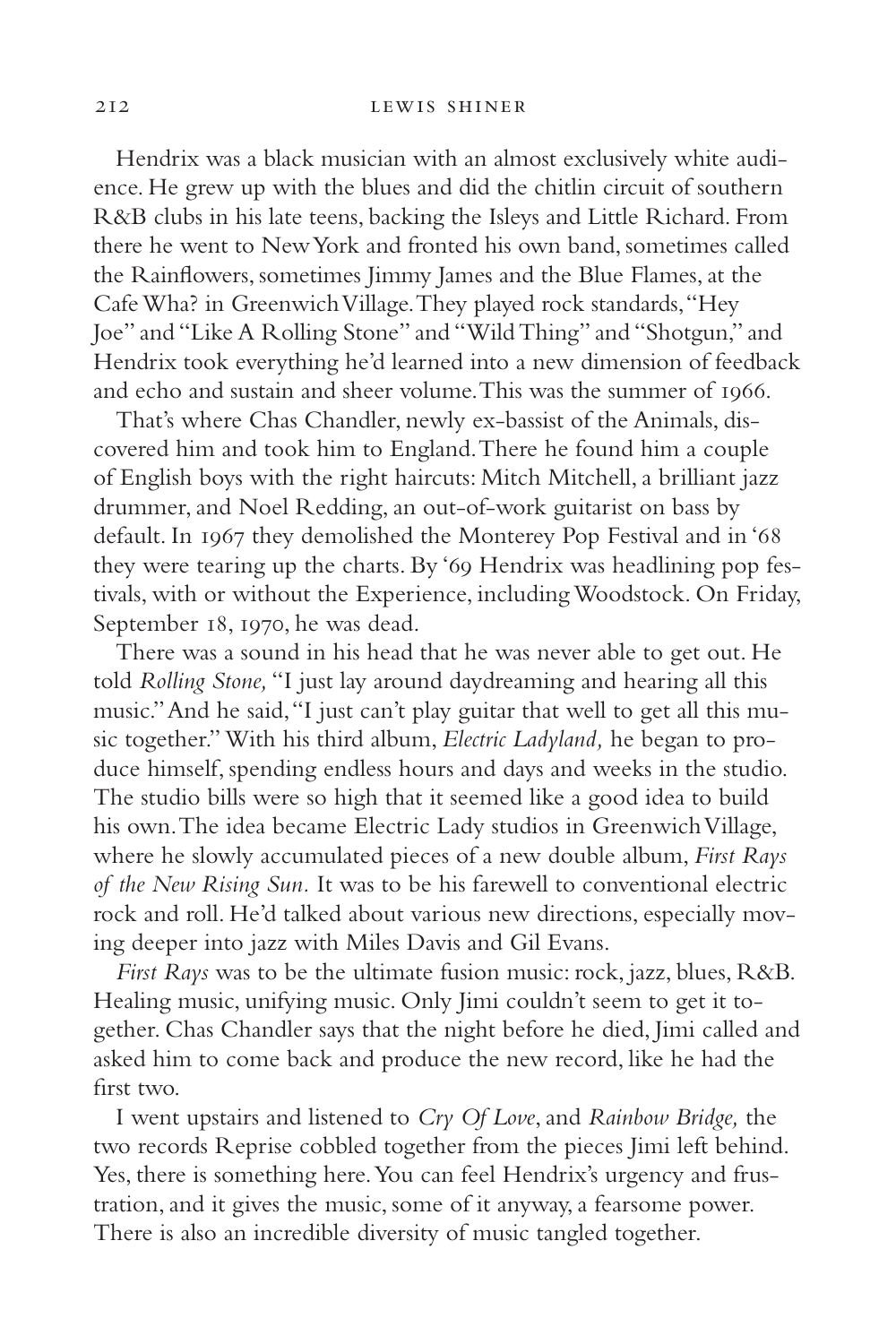What finally did it for me were the pictures of Jimi in his final days. No more processed hair, just a short Afro showing signs of gray. He was tired of the stage show, of playing with his teeth, of setting the guitar on fire. He wanted people to listen to the music, and you can see the fatigue in his face.

He's never alone. The people around him all want something. Young women, black activists, promoters, musicians, all basking in the glow. There's this one picture in particular by Erika Hanover, the German photographer who took so many classic rock photos. Jimi is sitting in a restaurant with a half-eaten plate of food in front of him. Hanging on to his right arm is some unidentified woman with long black hair, looking at him with both adoration and anticipation. In his left hand is a cigarette which has burned down to the filter. His eyes are puffy and tired, but you can see that he wants very badly not to disappoint anyone. He smiles bravely for the camera.

I GOT TWO PACKAGES from UPS. One was from Graham, with videotapes of Hendrix and audiotapes of a radio show called *Live and Unreleased* from Labor Day of '88, put together by Bruce Gary, the drummer of the Knack. The other, from Mike Autrey, had a typewritten manuscript called *Crosstown Traffic* by an English music journalist named Charles Shaar Murray. There were also two xeroxed pages in Hendrix's handwriting. The first was titled "Songs for Strate Ahead," with ten of the *First Rays* songs, enough for a single album. The second, according to Autrey's note, was later, a list for *First Rays* itself. It was broken down into four sides, though Jimi had obviously quit before he had anything but "Angel" figured out for side four. Bruce Gary had found it in a box of 1/4-inch stereo mixes for the album at Al Hendrix's house.

I broke down and said yes to enough repair work to keep my hands busy, to help fill the hours. I took walks again in the morning, three and four miles a day. I went to book and record stores a couple of times a week and came home with a stack of books on Hendrix and England in the sixties. And finally I bought a new tv and vcr with some of Graham's money, as much as anything so there would be voices in the house again. I was tired of days where I didn't hear another human talking.

I followed the news about the Chinese students in Tiananmen Square. For a while it seemed like the sixties all over again, only better, where unarmed kids faced down tanks, soldiers threw down their guns to join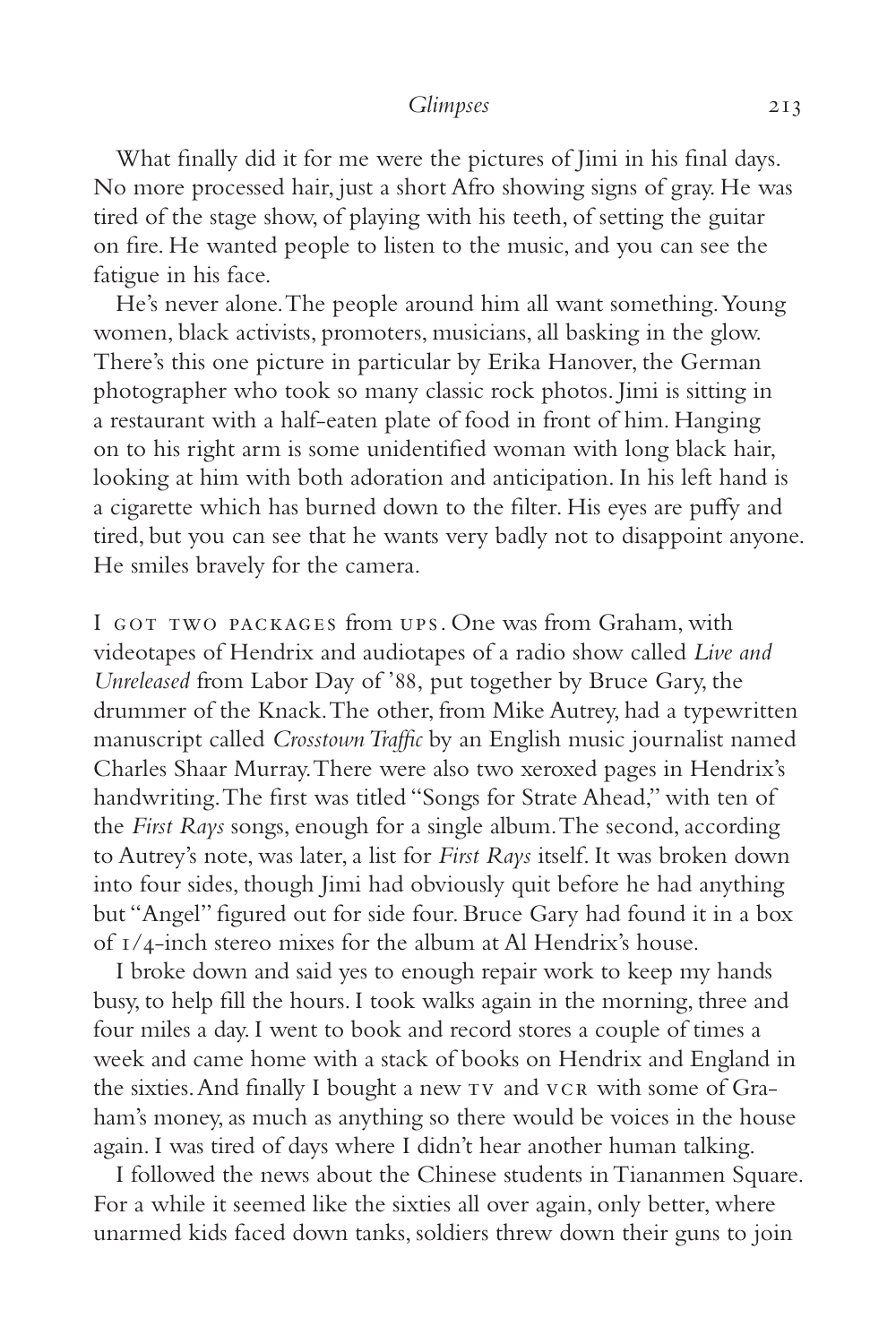the protesters, working people gave the students food and money to survive on. Later I watched the first reports of the massacre come in. It had the horrifying inevitability of the National Guard opening fire at Kent State, or the Chicago police moving through Lincoln Park.

I couldn't watch the news after that. I retreated to the past, watching and listening to Jimi Hendrix on tape, or reading about him, thinking about *First Rays.* I memorized the song lists, could almost hear the finished albums in my head.

I talked to Elizabeth maybe five or six times. A month after she moved out, we had dinner at the Lone Star Cafe, the chicken-friedsteak place down the street from me. Neither of us ate much. She talked mostly about Dude, and about summer school.

Eventually Elizabeth said, "I've gone out a couple of times with this new teacher that transferred in. It's a little weird. I mean, I don't know what I'm doing with him because I don't know where the marriage is. Is this like a trial separation? Are we going to get divorced? Are we waiting for something? If so, what is it exactly that we're waiting for?"

My stomach clenched and I wanted nothing more in the world than for the conversation to be over. I looked at her and realized that I was trying to figure out what she wanted me to say. Did she want me to set her free so she could start over? Did she want me to still leave things open?

I thought of that Hanover picture of Hendrix, trying to make everybody happy.

"I really don't see," I said, "any reason to go on. If you're ready, then, I guess I'll go ahead and file." I got my breath and said, "For divorce."

She sat back in her chair. She's always been good at hiding what she feels. Most of the time I think she has it hidden even from herself. "I'm ready," she said. "Let's get on with it."

When I got home I called Graham. "I'm not saying yes. But fly me to London and I'll take a look."

I WENT TO SEE a lawyer the next day and she gave me a bored account of the process. Texas is a no-fault divorce state. She would file a petition on my behalf alleging that the marriage had "become insupportable" and there was no "reasonable expectation of reconciliation." Elizabeth's lawyer would respond with a meaningless formal denial, we'd work out a property settlement, wait 60 days, then I would go before a judge who would sign off on the whole thing. All very simple, all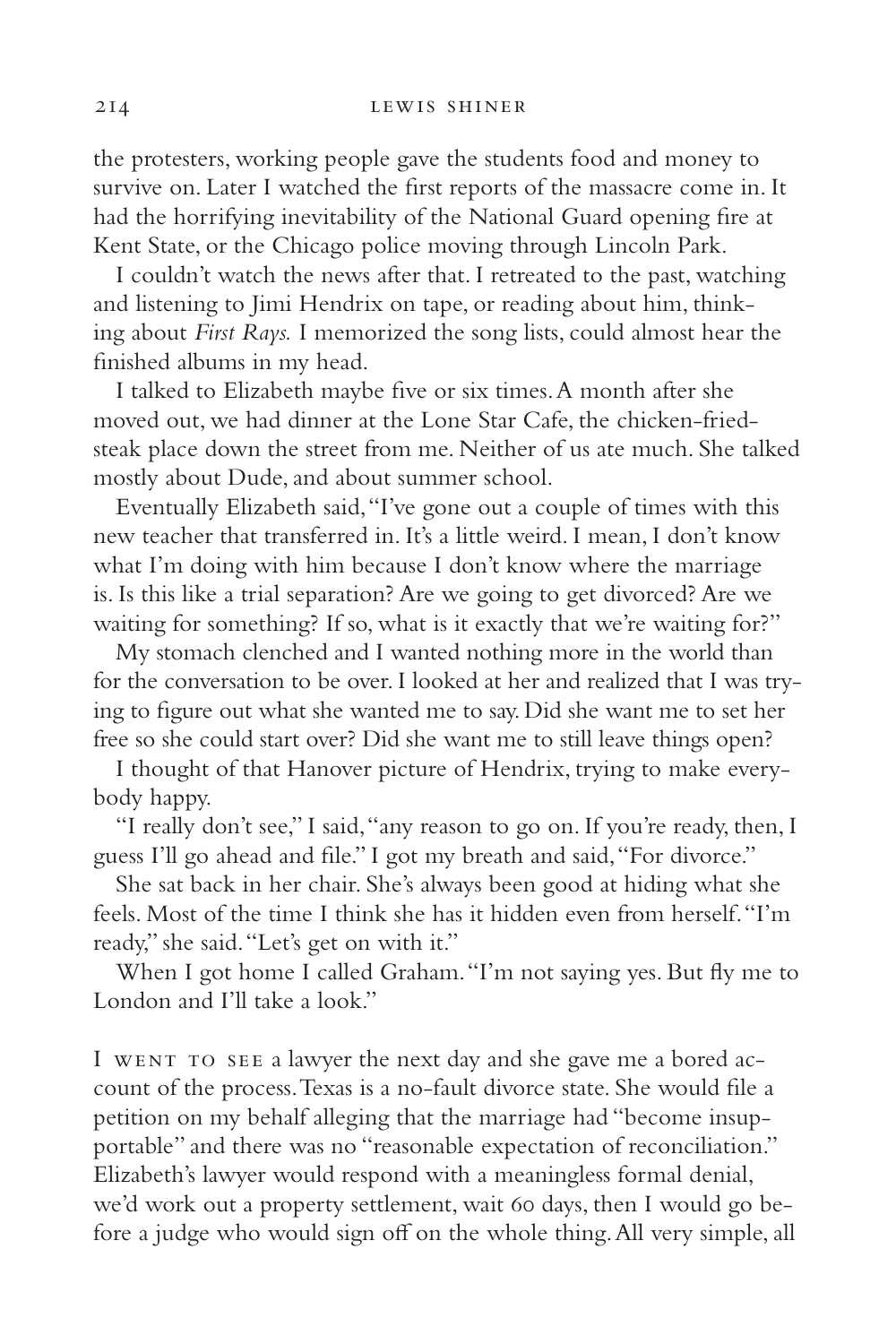very cut-and-dried. I didn't know whether to be relieved or depressed by the simplicity of it. Weren't marriages supposed to last forever?

I came home and took my wedding ring off and put it in a drawer. Then I sat in a lawn chair and watched the sun crawl down the sky. Okay, I thought. You wanted it, you got it. Now what?

TWO WEEKS LATER I was on a plane for England. It was June 27th, blistering hot in Austin. I hadn't been to London since I was a kid and I was genuinely excited about it. I'd spent six months in the Sudan with my parents in the early sixties, turned 13 while I was over there. My father was doing salvage archeology for the Aswan Dam, early human settlements, not pyramids or anything glamorous like that. We saw Europe on the way over and the way back. What I remember most about Africa is trading our Pepsi bottle caps to local kids for dried dates, which I ate constantly, and them throwing rocks at me for going around without a shirt. Nobody had told me that it broke some kind of religious taboo.

What I remember about England is the gleaming tile cities of the Underground and the sweetish smell of Penguin paperbacks. I vaguely remember our first hotel in Soho, this in 1963, and my mother's shocked reaction to the strip joint next door, the photos on display in a glass case outside that she wouldn't let me look at, though I could see enough from a distance to feel a sudden new and powerful interest. I remember some of the tourist stuff, Parliament and Big Ben. Mostly it was just another move, another dislocation.

At six in the morning London time, which was only one am in Austin, the attendants came through with coffee and rolls and everybody opened their window shades to the daylight. The sunshine fooled me sufficiently into thinking I was awake and I watched the soft green hills of England unroll below me.

On Graham's instructions I took the express train from Gatwick to Victoria Station, where I had my picture taken in a coin-operated booth and bought myself a one-week travel card for the Underground. Then I had a cup of coffee and watched the crowds, getting used to the vast, echoing station, getting used to the idea of being in another country.

Elizabeth and I had always talked about Europe and never been able to afford it. She loves everything English, got up before dawn to watch Charles and Di get married in 1981. I was conscious of how alone I was,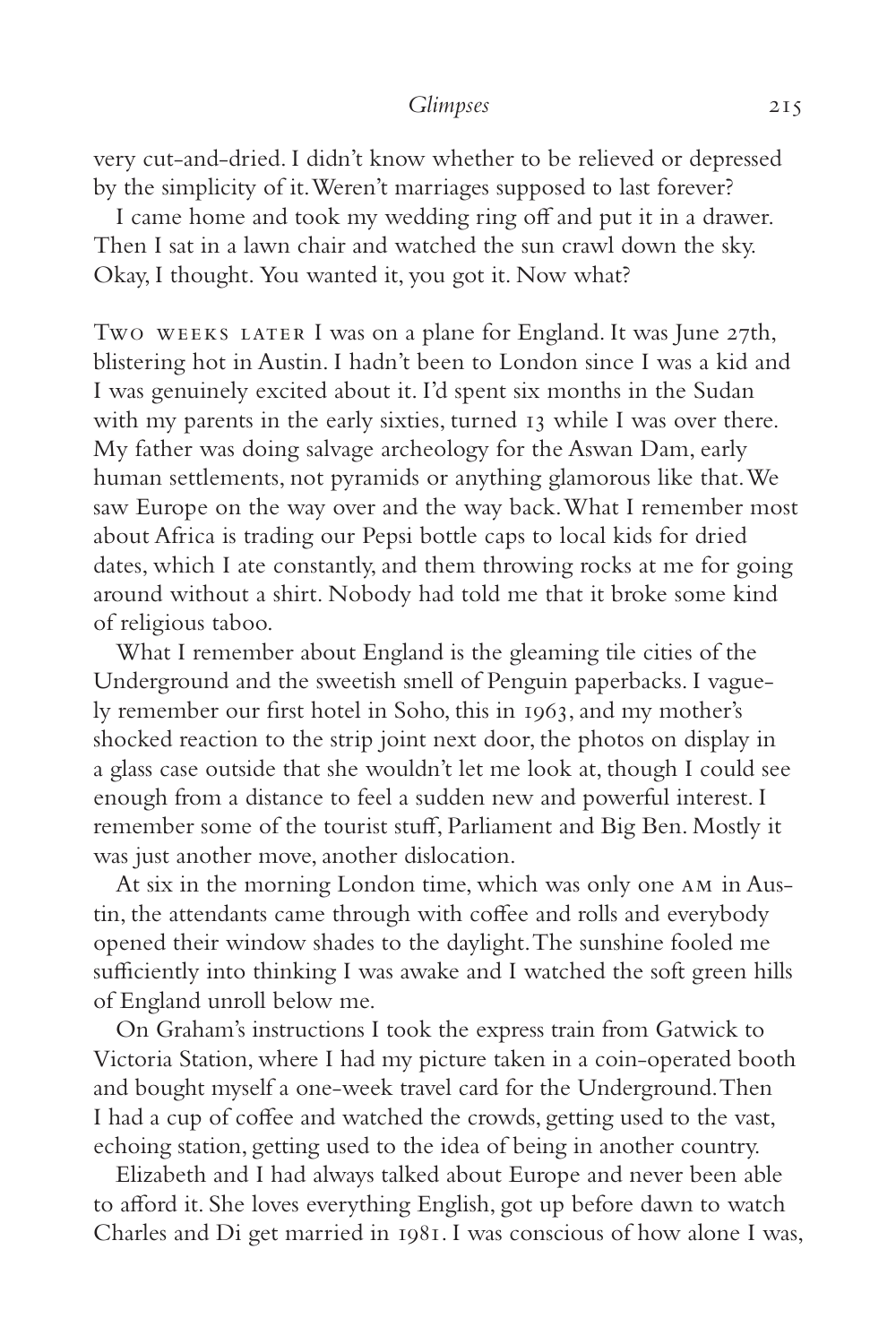prickly from being awake too long, full of second thoughts about getting involved in another album.

I wondered what it would be like to be there with Lori. She's such a world traveler. She would know how to find the best restaurants, how much things are supposed to cost, how many stamps to put on her postcards home. It was three in the morning in Cozumel. Calling was not the thing to do.

I'd left a life behind me in Austin that felt like a dark room full of somebody else's furniture. I couldn't seem to move without running into something that hurt me. In England I was free of that. If not a clean start, it was at least a reprieve.

I took the Victoria Line to Green Park and the Picadilly Line to Russell Square, where Graham had reserved a room for me at the Russell Hotel. From there I called Charlie Murray, who wrote the *Crosstown Traffic* manuscript and was supposedly a friend of Graham's. Charlie said he would take me around and show me the Hendrix sights.

I met him in a literary hangout called the Cafe Munchen. It's off New Oxford Street at the beginning of the West End. There's a big office building maybe a block away that says Centre Point on it. To the south is the theater district, to the south and west is Soho and Wardour Street, to the north is the British Museum, and due west are the shops along Oxford, Bond, and Carnaby Streets.

There are metal tables on the patio of the cafe. The inside has a few ferns, a glass display case of boiled pub food, and a bar. Charlie was inside, near the door. He's medium height, dark, with wiry hair and a crooked grin. He shook my hand and asked after Mike Autrey and Graham. Then he went to the bar and got a fat bottle of European beer for himself and a glass of lemonade for me, which in England is carbonated and tastes like 7-Up.

"Graham told me I should help you," Charlie said. "And I get the feeling this has something to do with those two CDs he sent me. The *Smile* and the *Celebration of the Lizard.* The Doors is some really scary shit, man."

I shrugged. I wasn't crazy about this. Graham hadn't told me that Charlie knew about the bootlegs.

"So," Charlie said. "Naturally I'm dying to know where they came from."

"I can't tell you," I said. "It's not that I don't want to, it's that I can't."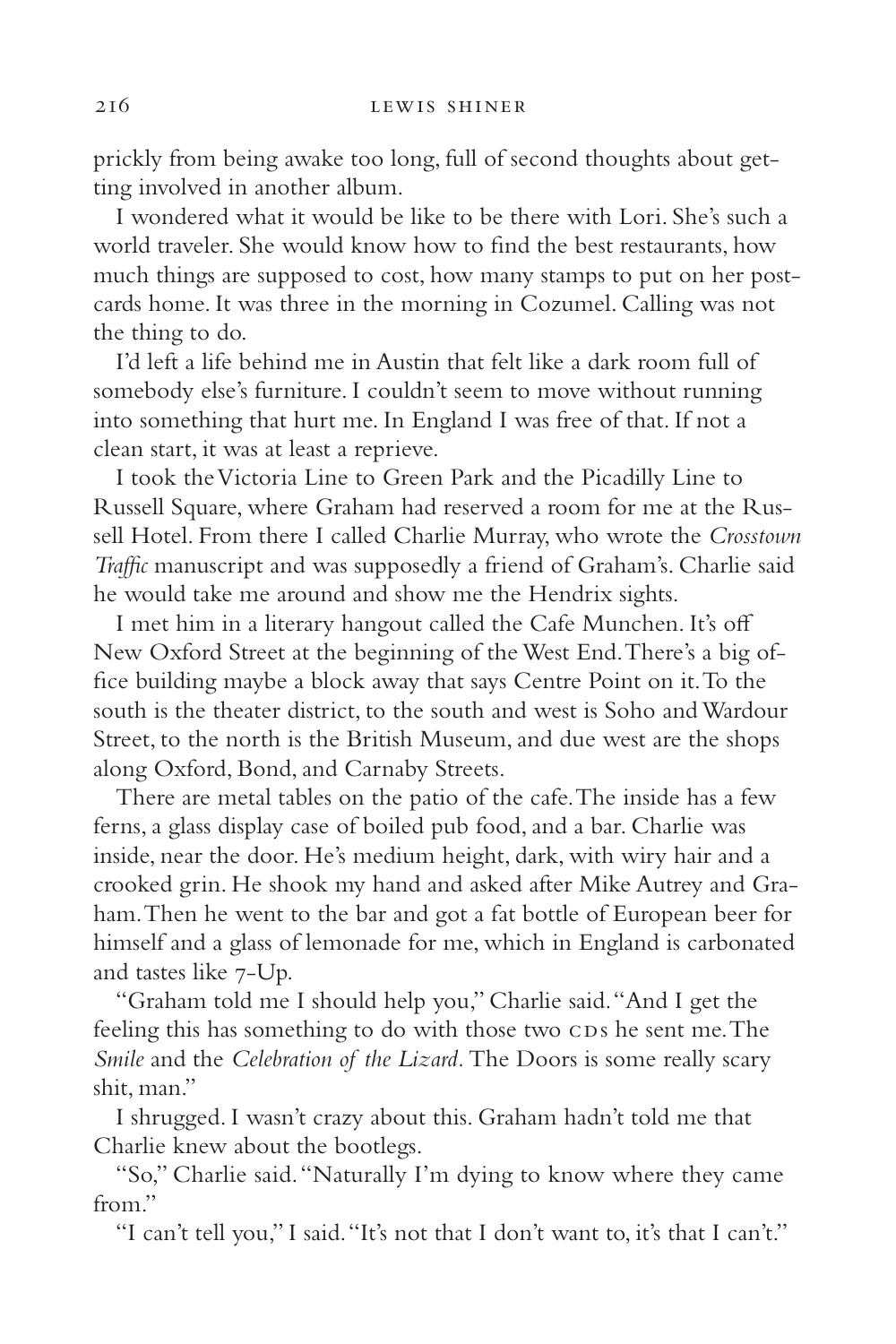"Is it Hendrix next?"

I tried to think of a way out of answering, then finally gave up and nodded.

"Fantastic!" He slapped the table. "You've got some kind of line on unreleased stuff from *First Rays,* then, have you?" He had a slight stammer, which I hadn't noticed until he got excited. "This is fucking great. What can I do?"

I shifted my glass around on the tabletop, still uncomfortable. "I need information. About everything. What the album would have been like, about Hendrix, about London in 1970."

We went through my *London A-Z* and he showed me some of the crucial places: where Hendrix had played, where he had died. I wrote the addresses down. "But what was the city like? How was it different from now?"

He leaned back in his chair and thought for a second. "Soho—where the Marquee club was—is very different now. Basically they closed down most of the sex industry and moved the boutiques and designer restaurants in instead. It was definitely much wilder and woollier in those days. In 1970 I would come up to hang out with the underground press and then I would go home. I was basically an eighteen-year-old kid with a major Jewish afro.

"By then it was clear that the world was not just going to turn Day-Glo and solve everything. What I came into in '70 was just about the end of the party. There was still a bit of food and drink left, but there were more empty cans than full ones and a lot of the bottles had roaches in them.

"It was basically the slow deflation of hippie. It receded, and what was left in its wake was very big colors and flared trousers. It was like hippie with all the style and creativity taken out. If you want to use music as a reference point, the death of Hendrix and the breakup of the Beatles essentially put the kibosh on the sixties."

"Or maybe even earlier," I said. "Brian Jones dying, and then Altamont." "Yeah. Could be."

"I just can't seem to get a handle on it. Why it had to happen. Even how it happened."

"The late sixties were about the notion of an infinite expansion of possibilities. By the end of the sixties it was a sense of the contracting of possibilities again."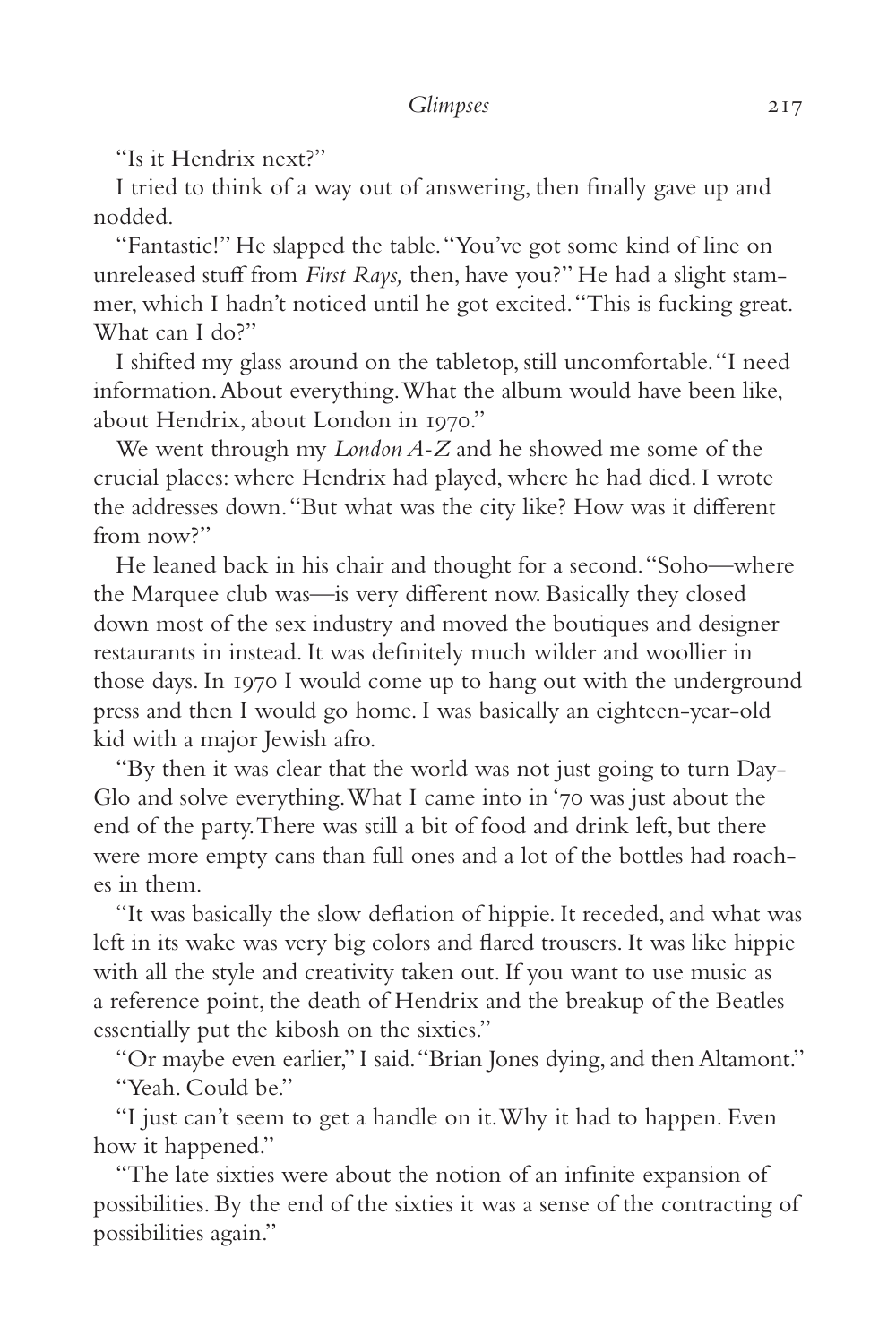"Was it the drugs?"

"The drugs went with the times. In the Mod era in London it was pills and a bit of pot. In the hippie era it was pot and a bit of acid. By about '70, serious powders were beginning to get fashionable. There was a bit of this, y'know, doomed young poets and romantic squalor kind of chic going on."

"The Jim Morrison thing."

"Yeah, like on *Celebration of the Lizard.* Morrison was just ahead of his time. By '70 it was everywhere. It was like the moment had come and gone."

"Where did *First Rays* fit into all that?"

"It was a millennial concept. Hendrix was a millennial optimist. But I think his belief in the power of music to heal was really damaged by the fact that he finally realized how fucked-up his own situation was, and how little control he had over his own life. Because that last tour, things had been intensely mismanaged, he had these immense bills to pay for the construction of Electric Lady studio, and his record royalties were frozen because of lawsuits. The only way he could pay his bills was to do a tour he didn't want to do, where an audience insisted that he did his old act, which he didn't want to do. When you see him in the Isle of Wight film, you spend an hour looking at a man who is really not enjoying himself. I mean, he only smiles about two or three times in the whole show.

"Hendrix knew that he had to regain control. He'd started to get his own lawyers and accountants. He wanted to wrap everything up with *First Rays of the New Rising Sun* and make that like the absolute peak of his rock and roll or pop career. What he was intending to do when he died was to go to New York, get all the tapes of the *First Rays* stuff, and bring them back to London and get together with Chas Chandler to finish them. To overdub and mix and edit them with Chandler. He was looking to tidy up all loose ends, get everything cleaned up, and go forward from there. And that's the precise point at which he died.

"He died because he was sloppy with prescription drugs." There was pain in Charlie's voice suddenly, and this vast wistfulness. "I mean, in the universe next door he woke up with a shocking hangover and, y'know, slept it off and carried on. Or he woke up in a puddle of his own puke and thought, 'Oh shit, man,' went and had a shower and probably didn't drink any more alcohol or take any more drugs for a couple of days. Or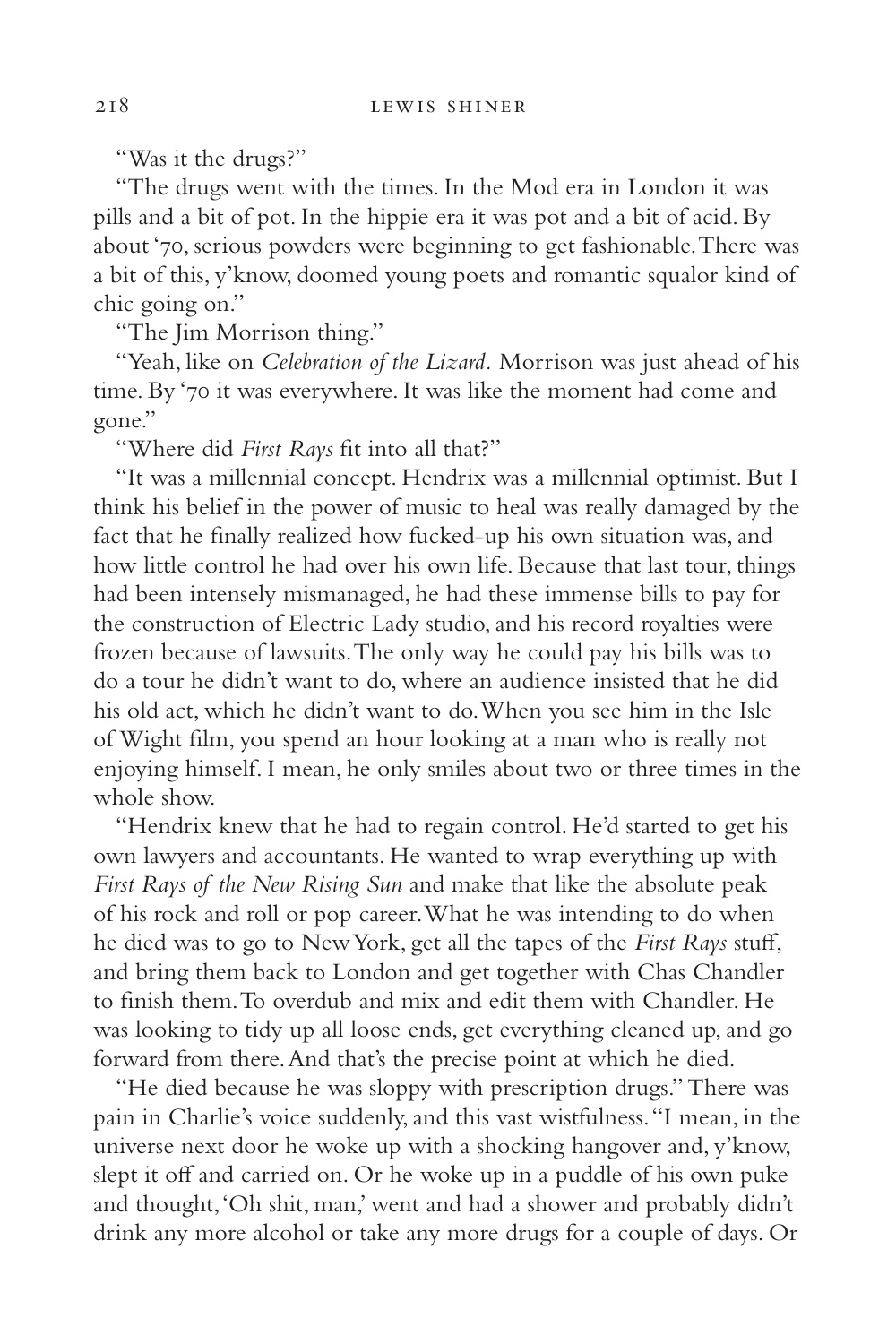if they'd sat him up, or laid him on his side in the ambulance, he'd have got to hospital, they'd have pumped his stomach, told him he was a very silly boy, and sent him home. Then he would have gone to the studio with Chandler and *First Rays of the New Rising Sun* would have come out in late '70 or early '71. There you go. It would have been a different world. And frankly a preferable one."

We sat there for a while watching the black taxis queue up on St. Giles High Street. With great British delicacy Charlie said, "So, then, what are your plans?"

I looked at my watch and told him I knew he had to be going. I thanked him for his time and we both stood up. "If you want to walk with me," he said, "the Experience's original rehearsal room was just up there on Denmark Street."

We walked toward Charing Cross Road. The streets feel uniquely London: the tall, charcoal-business-suit colored buildings, the red double-decker buses, the arrows painted on the crosswalks advising pedestrians which way to look for oncoming traffic. Denmark Street is livelier, with a few trees and window boxes, a mystery bookshop, cafes, and a row of music shops with overpriced American guitars in the windows. The buildings are three stories, different shades of brick and stone, all shoved up against each other.

Charlie stopped and pointed to a restaurant on the south side of the street. The sign says BARINO TAVOLOA COFFEE BAR. Above it are two stories of red brick flats. "There, I think. Apparently he got a bit loud, enough to annoy the neighbors. And after a particularly hard night he'd have a bit of trouble tuning in the morning, y'know. He'd be tuning up at three hundred watts. Shaking the street.

"It's funny. A decade later the Sex Pistols would have their own rehearsal space just down the street. It's all there somehow, in this street, over those few years. Two groups that had so much to say about the times they lived in. Taking something as far as it can go, until it simply snaps."

We shook hands and I thanked him again, and he hurried off toward the Tottenham Court Road tube stop. I stayed for a few minutes to picture Hendrix rehearsing above my head, full of excitement, feeling everything was just starting for him. It would have been winter, of course, but something about 1966 always seems like summer to me.

•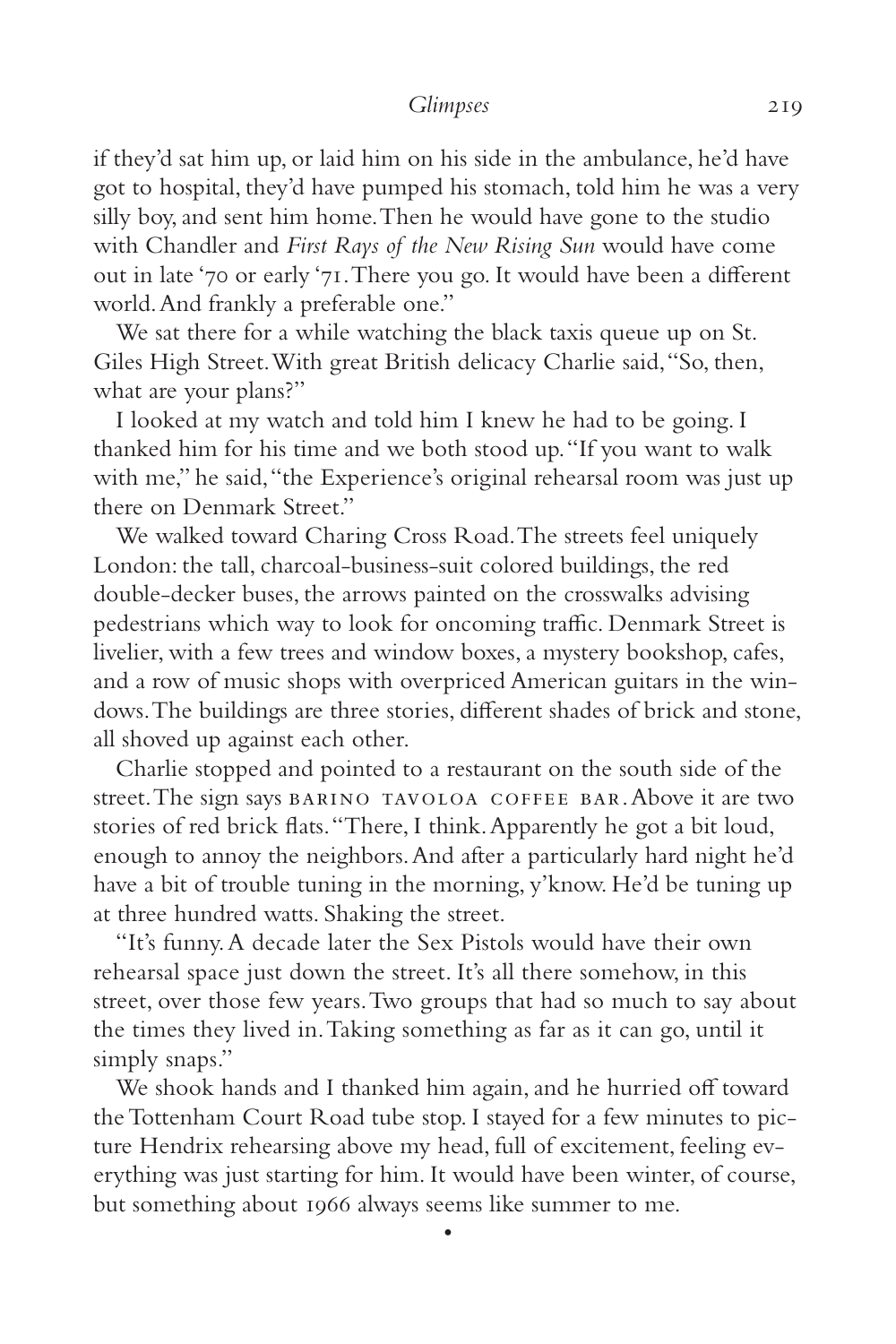Denmark Street empties into Charing Cross Road, which looks new and is full of bookshops and nightclubs. The Marquee Club moved here only a few years ago. It's a punk and alternative venue now. The chalkboard outside advertised bands like Thin White Rope and the Alarm. I bought a T-shirt anyway, in memory of the Stones and Yardbirds and all the other brilliant bands that started out there.

I followed Charlie's directions west to Wardour Street, where the Marquee used to be. The address matches a gap in the solid wall of buildings. Black streaks of soot from a fire have left stains all over the surrounding brick. Across the street is a pub called the Intrepid Fox, from which Hendrix was supposedly ejected late one night. It's been freshly painted red, with hanging plants and posters inside from American crime films.

I turned right and walked up to Oxford Street, with its boutiques and record stores and mobs of foreign tourists. Two blocks north is Margaret Street, where the Speakeasy had been at number 48. Now it's just a pair of glass doors, locked, with a directory inside listing a couple of foreignsounding businesses. The stairs lead up now instead of down and there's no trace of the club that used to be in the basement.

For a while it had been the center of fashionable London. People would go to the Marquee to see a show—Hendrix, say—and then go to the Speak afterwards for spaghetti bolognese and a few rum and cokes. Hendrix would likely show up there too, and jam until dawn. He was supposed to meet Sly Stone there the night before he died.

I took the Underground to Notting Hill Gate. In the sixties, Charlie said, it was the nearest thing to a genuinely integrated neighborhood in London. It was the home of the Free School and black activist Michael X; boutiques and vegetarian restaurants lined Portobello Road; West Indians and hippies and Marxist radicals lived cheek to jowl. All the underground papers were published here, and everybody came here to score. "A liberated zone," Charlie called it.

Now it seems to be endless rows of white-columned townhouses, half with scaffolding across them as they're being cleaned and pressed for new, upwardly mobile tenants. I thought of Van Dyke Parks and "columnated ruins domino." I thought of Los Angeles devouring itself, and Austin doing the same thing, driving out dozens of poor families to make room for one rich one, carting its history to the dump.

I walked down to Ladbrooke Grove, immortalized in Van Morrison's *Astral Weeks.* On Lansdowne Crescent the neighborhood turns into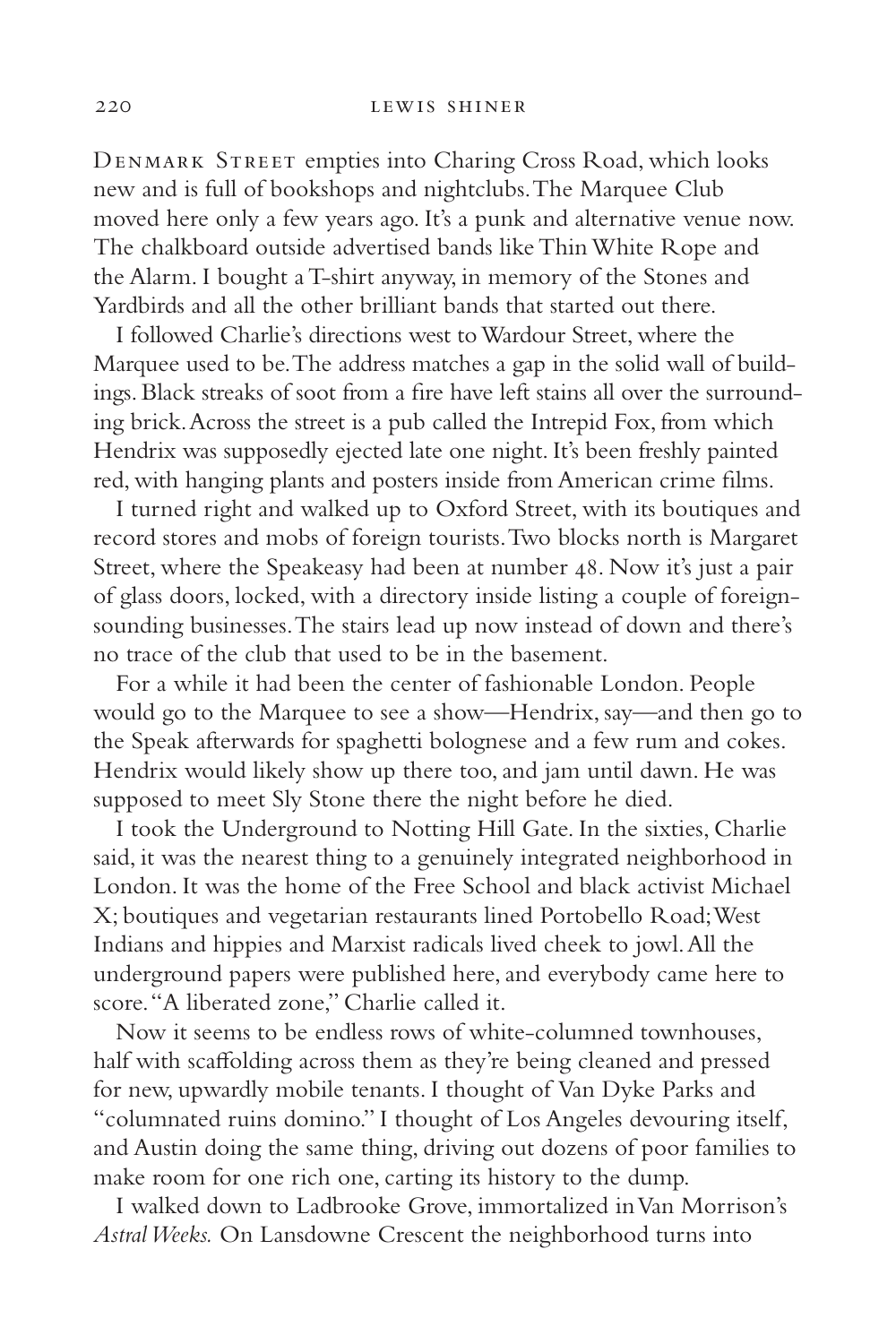walled gardens and plane trees, balconies with hanging baskets. No cabs, no traffic at all, just private cars parked along the street. Birds clucked quietly and even the sunlight seemed muted.

Number 22 is one of dozens of identical white-stone row houses. It used to be the Samarkand Hotel and there is still a brass Buddha on the door at street level. Black wrought-iron steps lead down past a couple of trees to the flat where Hendrix stayed. A window with Venetian blinds opens onto the stairs.

Hendrix had stood where I was standing, but I still didn't have the picture. It was like in LA, seeing the bulldozer where Brian's house used to be. The past felt out of reach.

I ate and took a train to Russell Square. It was nearly ten o'clock and the sun was just going down. There were clubs and shops and bars and theaters, an entire city full of things to do. But what I wanted to do was go to the Speakeasy, or the Bag O'Nails, and watch Mick Jagger walk in with Marianne Faithfull, or see McCartney with Jane Asher at the table across the way. I wanted Jimi Hendrix to come onto the tiny stage and jam with Sly Stone. I wanted Brian Jones not to be dead and George Bush not to be president. I wanted to feel like my life is happening right now. Not in some vague possible future time where Lori manages to leave Tom, and not in some inaccessible past where I'm still in love with Elizabeth. Now. Right this minute.

I'm not afraid that saving Hendrix's life would be hard to imagine. Like Charlie said, he could wake up with a hangover. They could have put him on his side in the ambulance. I'm afraid that I'll go back, that I'll wind up physically there, the way I did with Brian. Not because there's no other way to get the album.

Because I want to.

I woke up at four in the morning. It was eleven pm in Austin, time to think about going to bed. I should have been deeply asleep. Instead I was thinking about Jimi.

His final night has already passed into legend. Everybody has their own version of it, usually that Jimi called them up or came by sometime during the night to talk about his future. If you believe all the stories, he struck new management deals with two or three different people, hired numerous musicians for sessions, set up club dates and tours and recording sessions, wrote lyrics and made sketches for paintings.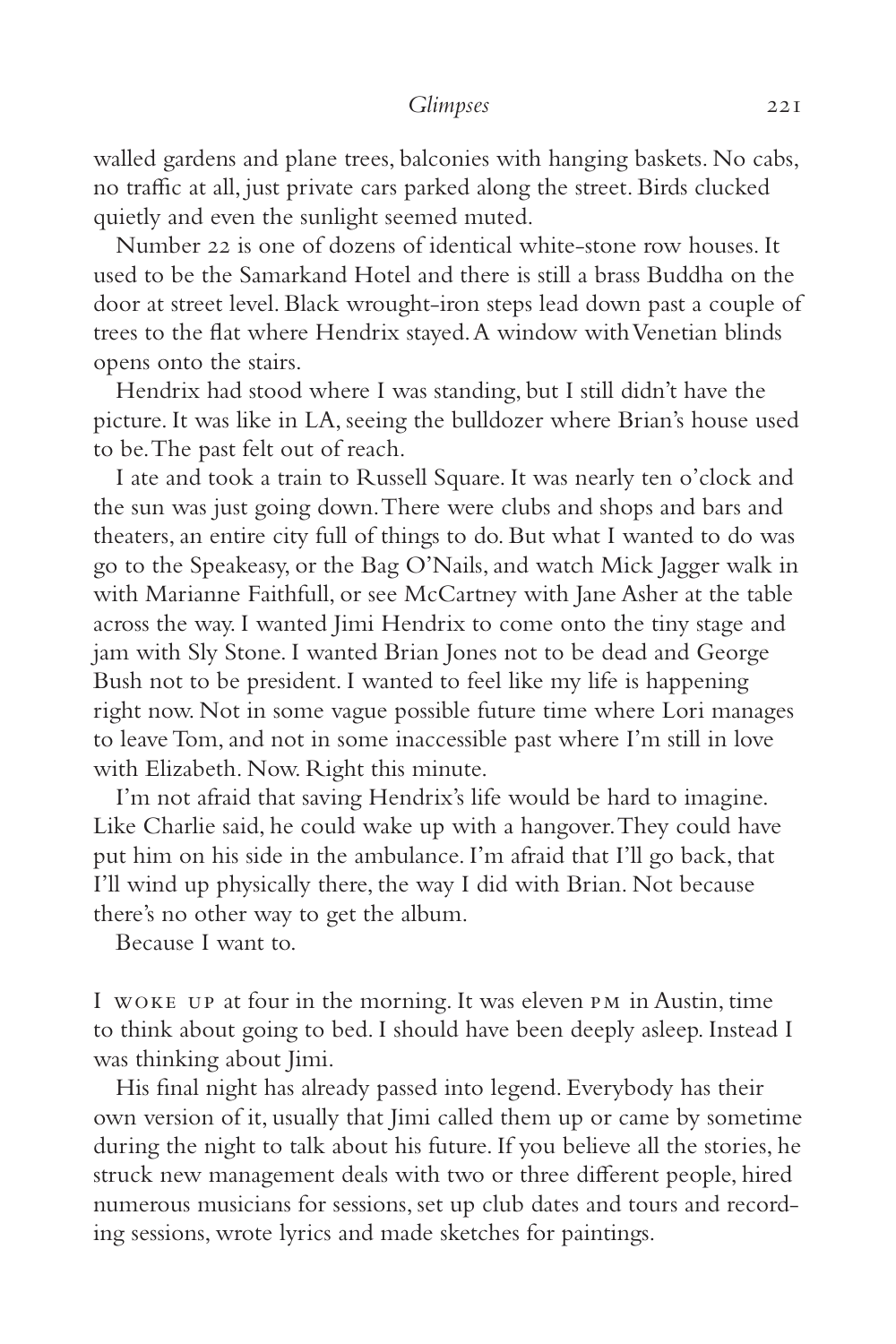Some things seem pretty certain. He was hanging with a German woman, a beautiful blonde skating instructor named Monika Danneman. The room at the Samarkand Hotel was hers. The night of the 17th he went without her to a party at the flat of a young rich guy on the scene. He had a few drinks, maybe a joint, maybe retired to a back bedroom with one of the women. There was some of the Lizard King in Jimi, flesh to balance the spirit. He didn't care much about drugs or booze, but women seemed so beautiful to him.

Monika came to pick him up, and for some reason Jimi kept her waiting in the street. Finally they left and drove around for a while, getting back to Lansdowne Crescent before dawn.

Jimi'd had trouble sleeping. His ulcers were acting up, partly because he was in such a quandary about his career. Later that day, Friday, a trial would get underway to settle the UK end of an old contract with Capitol Records. Then there was his bass player and old Army buddy, Billy Cox, who'd been given his first hit of acid in Holland and had freaked out in a major way. He was holed up in a hotel, trying to cool out enough for Jimi to ship him back to the States. All on top of the usual hassles of too much travel, too many people who wanted things from him.

He asked Monika for some sleeping pills. He took a few and still couldn't get to sleep so he took a few more. By this time the sun was up. During the morning he vomited in his sleep. Around ten-thirty Monika got scared when she couldn't wake him and called for help.

I can see his face. Tired and yearning at the same time. I can see him in the ambulance choking. Feeling his life slipping away from him and being unable to stop it. It's what Lori meant when she said my father's mask was full of vomit. Even if my father wanted to die, there was a part of him that wouldn't let go, that knew there's nothing after this, that fought for life to the end. And Jimi didn't want to die. He must have felt so helpless and afraid.

Once I'd taken three different kinds of pain pills after surgery on my gums, a half-hour or an hour apart, trying to get something to work, and they'd all come on at once. I felt myself slip backward into darkness. I was sweaty, sick to my stomach, dizzy and scared. I thought at the time it was how Jimi must have felt.

I didn't want him to die. I had a feeling about him. He was like Brian Wilson, somebody really special. Like he was meant to be my friend.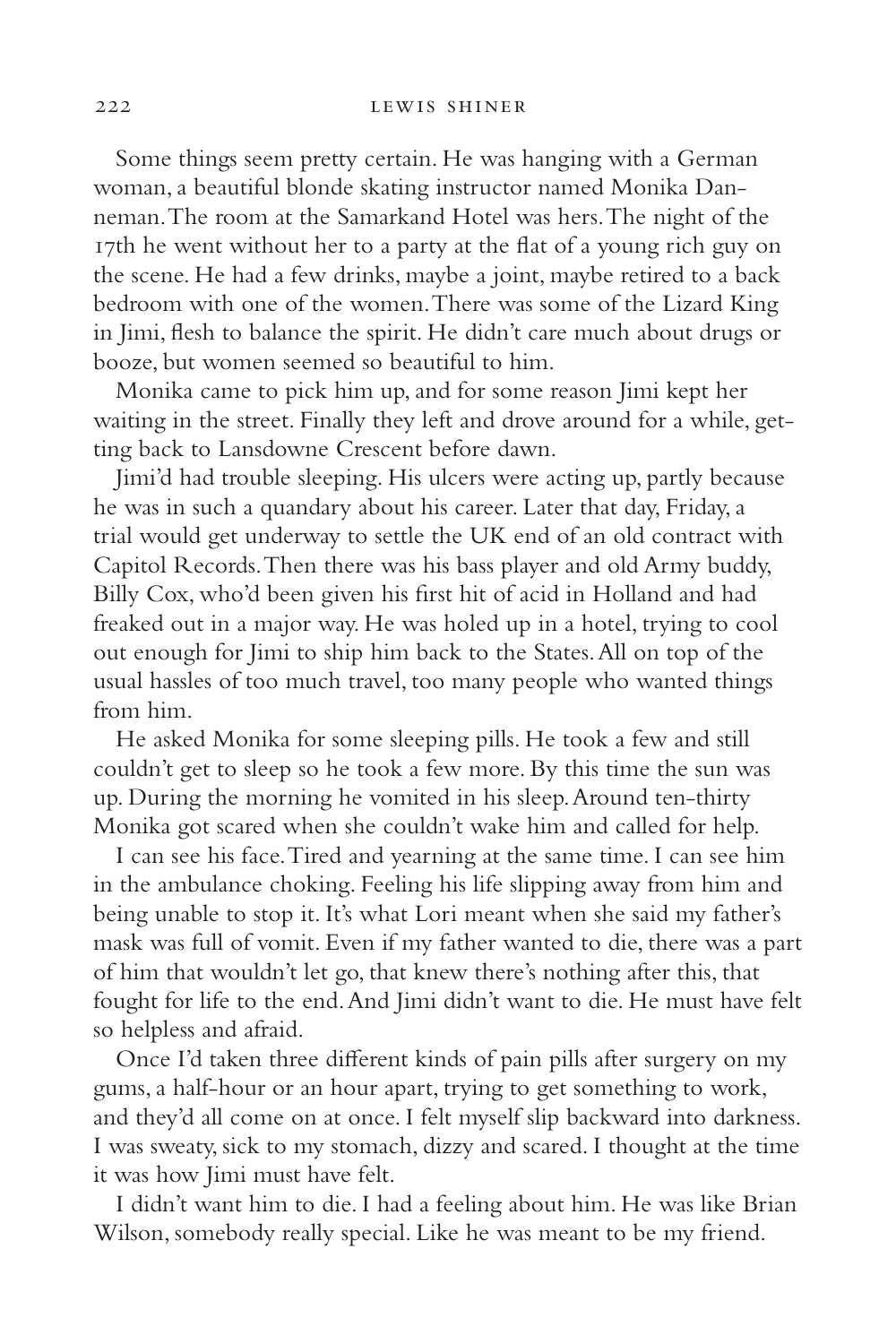I got up and took a leak and washed my face. Sleep seemed unlikely. Okay, I thought. We'll do this plain and simple and logical. The same way I did the Beatles song, the way I did *Celebration of the Lizard.* I got out my little hand-held cassette recorder and put on a copy of the work tape I'd made for *First Rays,* cuts from *Cry Of Love* and *Rainbow Bridge,* from *Loose Ends* and *War Heroes,* bits and pieces from the *Live & Unreleased* radio show, finishing up with the instrumental jam he'd played at Woodstock. If the real thing started happening it could go right on that tape.

Plain and simple. Hendrix lives. He goes to New York. He gets the tapes and brings them back to London. He and Chas work up the album. I would listen in and the music would come out of my little recorder.

So. Step one. Put him on his side in the ambulance.

I closed my eyes. Lansdowne Crescent. The trees are still green, the sky is gray. An ambulance pulls up to the curb, not an American ems wagon but an old-fashioned British ambulance with the high, rounded back.

It wasn't happening. I felt myself pull away from the image, afraid to let go. I had Lori on my mind instead of Jimi, and that blue hole off Palancar Reef where the bottom falls away forever.

I got up, went to the closet. I put on jeans, a tattersall shirt and a sweater, socks and Converse All-Stars. I opened the blinds and let the lights of the sleeping city into the room. Then I sat back on the bed with my head in my hands and closed my eyes.

Start again. Lansdowne Crescent. The white columns, the trees, the potted plants on the balconies. The bronze Buddha on the door of the Samarkand Hotel. Hendrix is downstairs, his body in spasms, his eyelids too heavy to lift, dizzy and sick and scared. Needing somebody to know what to do.

The ambulance pulls up...

I opened my eyes. It was gray and cool, close to rain. The ambulance had its lights flashing but no siren on as it rounded the curve of the street and pulled up in front of number 22. I was across the street, sitting on the curb, dressed in jeans and a sweater and tennis shoes.

I wondered what I'd been so afraid of. I felt like I was underwater, weightless, exhilarated, powerful and free. I watched two young guys in white coats go down the stairs to Monika's apartment. One was dark, maybe East Indian, with heavy beard stubble, and the other was blond with steel-rimmed National Health glasses. I crossed the street, letting a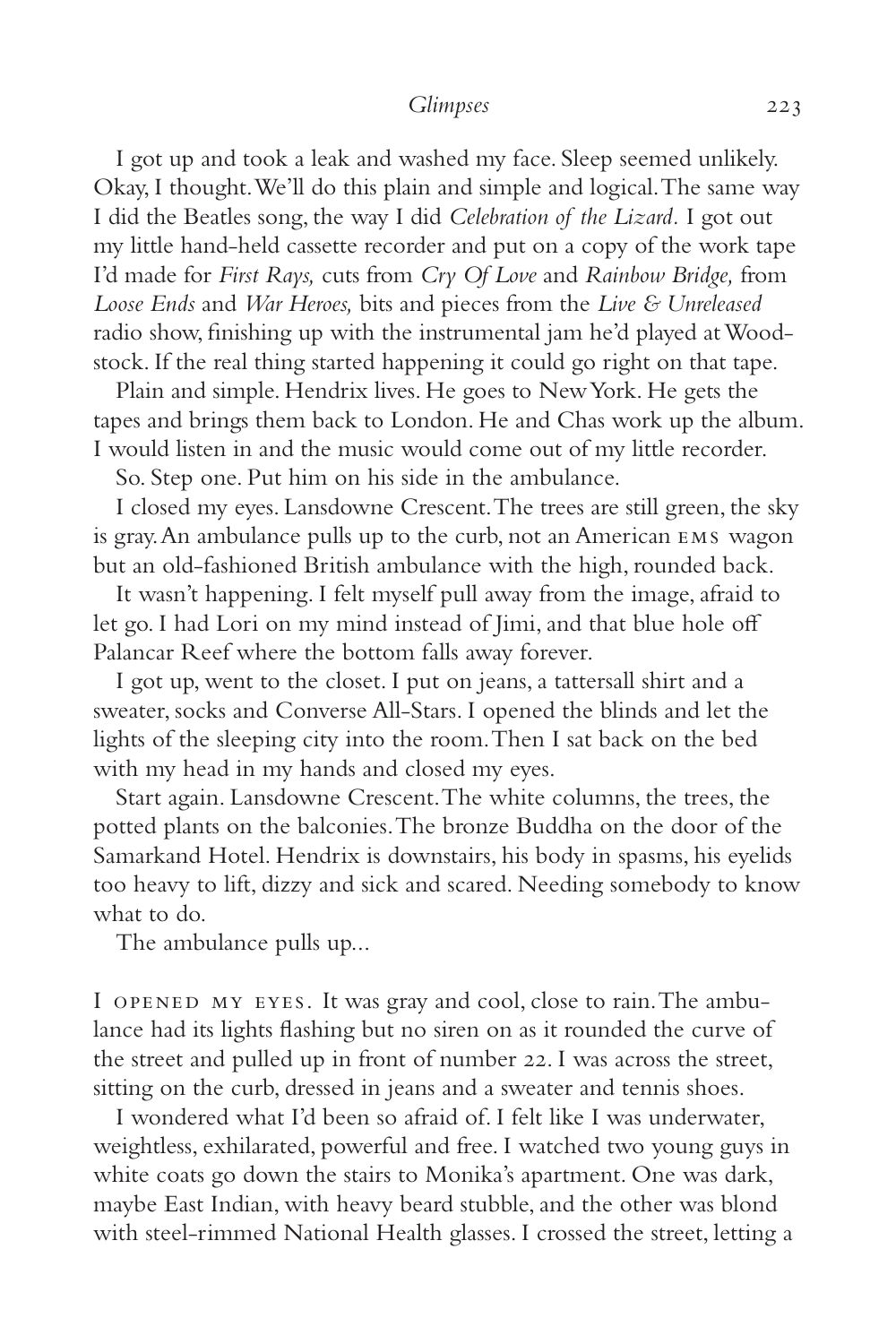big, square Mercedes sedan pass in front of me. As I got to the top of the stairs the blond medic ran up toward me.

"Best clear off, mate. We've got a bit of trouble here."

"Is something wrong with Hendrix? He's a friend of mine."

"I wasn't introduced. D'ye mind?" He pushed past me and I went down the stairs.

I came in through the kitchen, then into the living room where there was a long white couch, a bar, a tv set, various cushions on the hardwood floor. A gas fire burned in the fireplace. A maple-neck black Stratocaster, the one he'd used at the Isle of Wight, lay on top of its case on a table in the corner. There was a dining area and beyond that, French doors that led into the garden.

Around the corner was the bedroom. The sour smell of vomit hit me as soon as I was through the door. Jimi lay on his back on the far side of the bed, covered to the waist. His bare chest moved up and down as he struggled to breathe. There were vomit stains on the pillows and sheets. Next to him was a chest of drawers with a sheet of paper on top. From across the room all I saw was handwriting, maybe a poem or lyrics.

Monika stood near me, wearing bell bottoms and a red sweater. Her hair was light blonde, nearly white. She had a strong nose and heavylidded eyes, and her mascara was badly smeared from sleep and tears. She was smaller than I'd pictured her, more vulnerable. The dark-haired medic was feeling for a pulse in Jimi's wrist. He and Monika both turned to look at me.

"I'm a friend of Jimi's," I said. "This happened before. You have to be careful he doesn't choke."

"I don't need any bloody advice," the medic said. "Mind you stand clear of the door, he'll be bringing a litter through."

I moved into the room. Hendrix was an unbelievably powerful presence, even unconscious. His huge hands lay on the outside of the sheet, dug into the mattress, and his face contorted in pain and confusion.

You're going to be all right, I thought. Just hang in there, man. I'm going to take care of this.

The other medic came back with the stretcher and they loaded Jimi onto it with practiced timing. I followed them out to the ambulance and when they had him inside I said, "Make sure he's sitting up. If you lay him down he'll choke."

"We know what we're about," the blond said. "We always sit them up."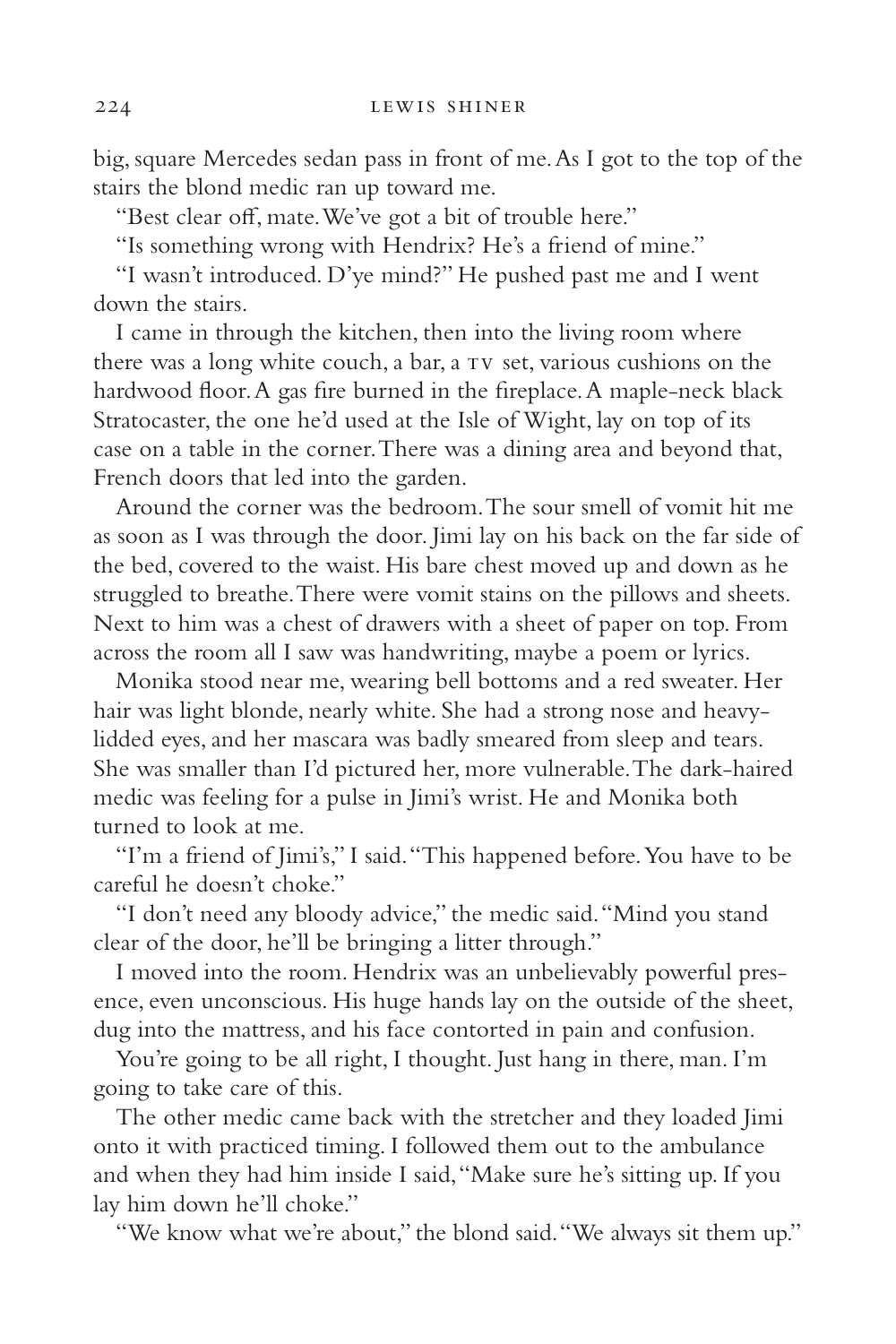Not always, I thought. The blond got in back with Jimi and as I watched he sat Jimi up against the rear wall and strapped him in. The black-haired guy shut the rear doors and waved me away.

"Where are you taking him?" Monika asked him.

"St. Mary Abbots Hospital, Kensington."

She looked at me. "Do you know where it is?"

I nodded. I'd looked it up on the map just the day before.

"What is your name, anyway?" she said. "Who are you?"

"My name's Ray. I'm a friend of Jimi's. Where's your car? We should follow them."

Monika nodded and we ran to a blue sports car parked just down the street. The ambulance pulled out, the two-note European siren keening at last, and we swung in behind them. Monika drove like an expert, keeping right on their bumper in spite of the traffic.

"It's going to be okay," I told her.

"He would not wake up," she said, staring the road. Her German accent was fairly thick, and she seemed uncertain of her words. "I am very frightened."

"As long as they keep him upright he'll be okay. I promise you."

We took Camden Hill Road to Kensington High Street, then turned on Wright's Lane. The hospital is on Marloes Road, only a few blocks from where we were. They would pump his stomach, I figured, and keep him overnight for observation. Jimi believed in flying saucers and spirit beings. I didn't think he'd have a problem with me being from the future. I would wait around until Monika and I could get in to see him, then he and I would talk.

The ambulance pulled up to the emergency entrance and Monika stopped there in the driveway with the engine running. The place looked dingy and dark, red bricks and soot instead of the American pretense of sterility. I realized that Monika was freaked out badly. "It's okay," I said again. "Turn off the car, we'll go inside."

I helped her out of the car. She still seemed pretty dazed so I took hold of one arm. She smelled of expensive perfume and nervous sweat. There were deep circles under the mascara and I remembered she hadn't slept much the night before. I left her in the waiting room and talked to the nurses, who promised to find me as soon as they had word.

I sat down with Monika. She had a piece of sketchbook paper in one hand and she was crying. I took the paper away from her and saw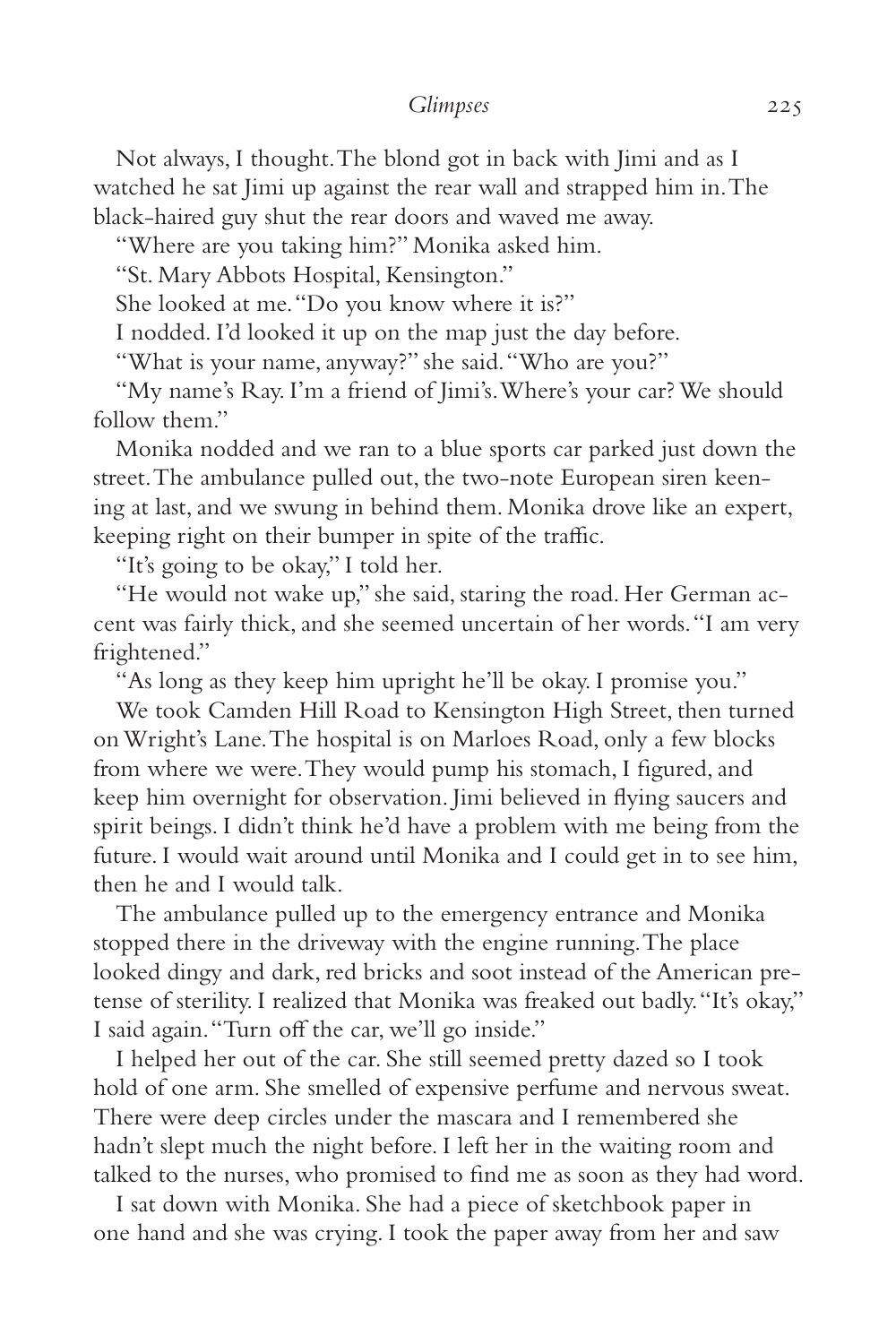a drawing of nine nines, each larger than the last, with the circle parts concentric.

"What is this?"

"Jimi was drawing that yesterday. He said it was very important. Over and over he was telling me. Very important."

I gave it back to her. "If Six Was Nine" was the cut on his second album where he said, "I'm the one that's got to die when it's time for me to die." Now nine nines. I had no idea what it meant.

We sat there for an hour. Every few minutes I asked for an update and the desk nurse shook her head. Monika sat with her eyes closed and didn't seem to want to talk.

I was getting nervous.

It was just before noon when a doctor came out and one of the nurses pointed at me. I was out of my chair in a flash with Monika right behind me.

"I'm sorry," the doctor said. "There was nothing we could do."

they had put Jimi in some kind of head restraint in the ambulance. He was sitting up, but unable to lean forward. When he threw up, the vomit ran into his lungs and all he could do was sit there and strangle to death.

Monika went hysterical just as another of Jimi's girlfriends, Alvenia Bridges, showed up. She'd stayed with Eric Burdon the night before, and she was the one Monika called when she couldn't wake Jimi up. I left Monika with her and went into the men's toilet.

I was dizzy, unable to concentrate. Jimi was dead. Again. My being there had made no difference at all.

I couldn't believe it.

I splashed water on my face and looked at myself in the mirror. It was not supposed to happen this way. I was supposed to be in control. I could not accept it. I turned toward the door and then my balance went out. The floor rushed up at me.

I never felt myself hit. The next thing I knew I was on my face on the bed in my hotel in 1989.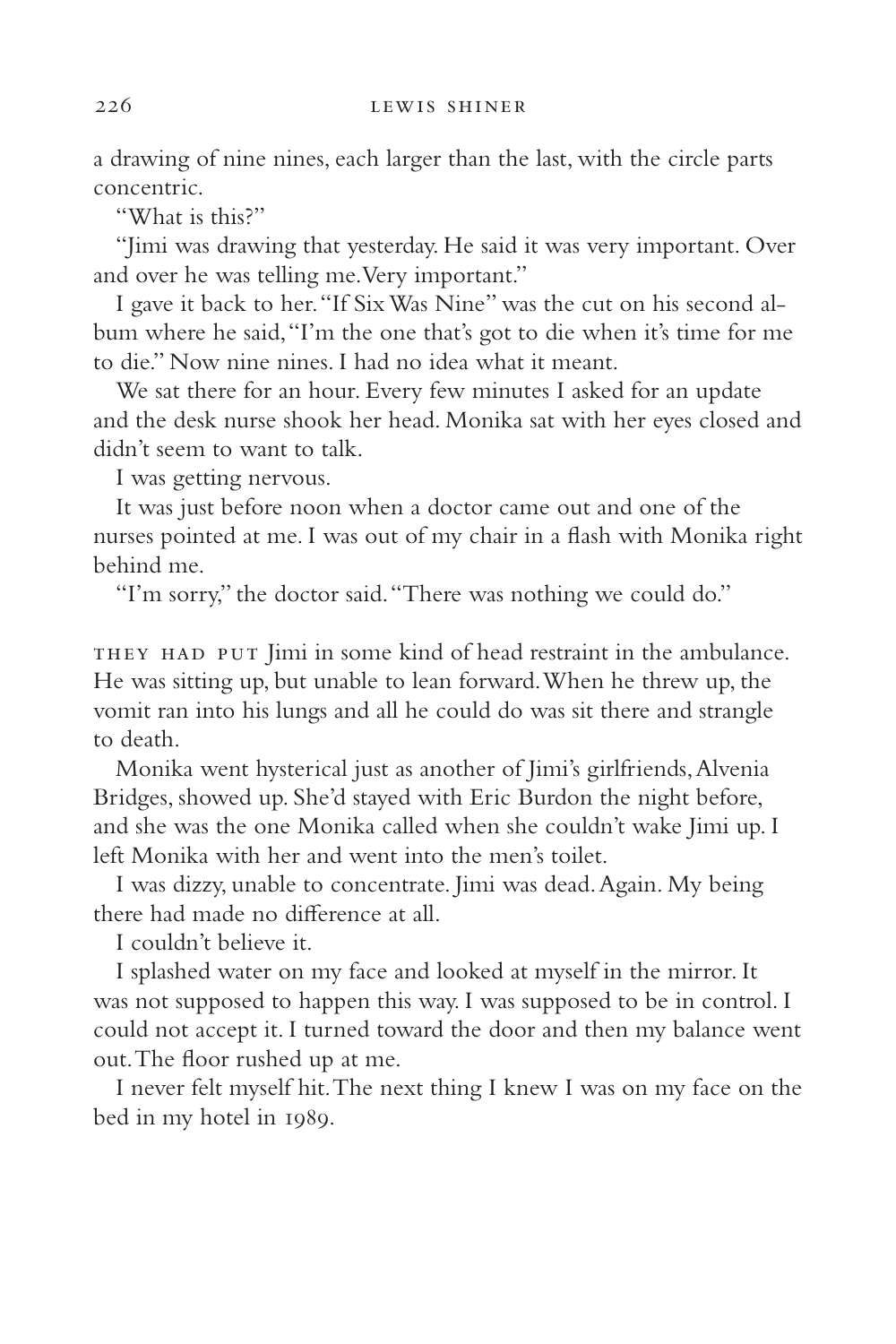#### chapter seven

# jimi

I was back in Austin for two days before I could make myself call Graham. "I tried," I told him. "I didn't get it."

"Are you okay? What happened?"

"I'm all right. Jimi died." I told him the story.

"We gave it a shot. Let it go."

"I want to try again."

"Ray, leave it, man. You did your best. I thought you could do it without, you know. Things getting weird. It's not worth it. We've got *Smile.* Which, by the way, I'm going to be sending you some more money for. We just went gold! I've shipped fifty thousand units. Part of it is, I got to feeling guilty and scaled the price way back. Still. Fifty thousand units of a bootleg! This is absolutely incredible."

"Graham, I..."

"You don't sound good."

"I'll tell you the truth, I feel like shit. Everything is a blur. It's like a hangover and being drunk at the same time."

"Jet lag. It's going to take you a couple three days. Just rest up, okay, partner? We'll talk some more."

"Okay," I said. "Later."

I finished the last of the paperwork on my repair jobs and put my tools away. Unless I changed the message on my machine the shelves would stay empty. I took down all the posters and photos and wiring diagrams on the north wall, all but the one Hendrix poster that was already there. Then I went through my books and cut out photos of Jimi and everybody else who was part of the London scene then: the Boyd sisters, Pattie and Jenny, blonde fashion models who were married to George Harrison and Mick Fleetwood respectively; Marianne Faithfull, with her ties to both the Stones and the art world; John Mayall, whose bands had turned out one brilliant guitarist after another. Shots of the young and trendy on King's Road, of fans lined up outside the Roundhouse or sprawled around Hyde Park at a free concert. A couple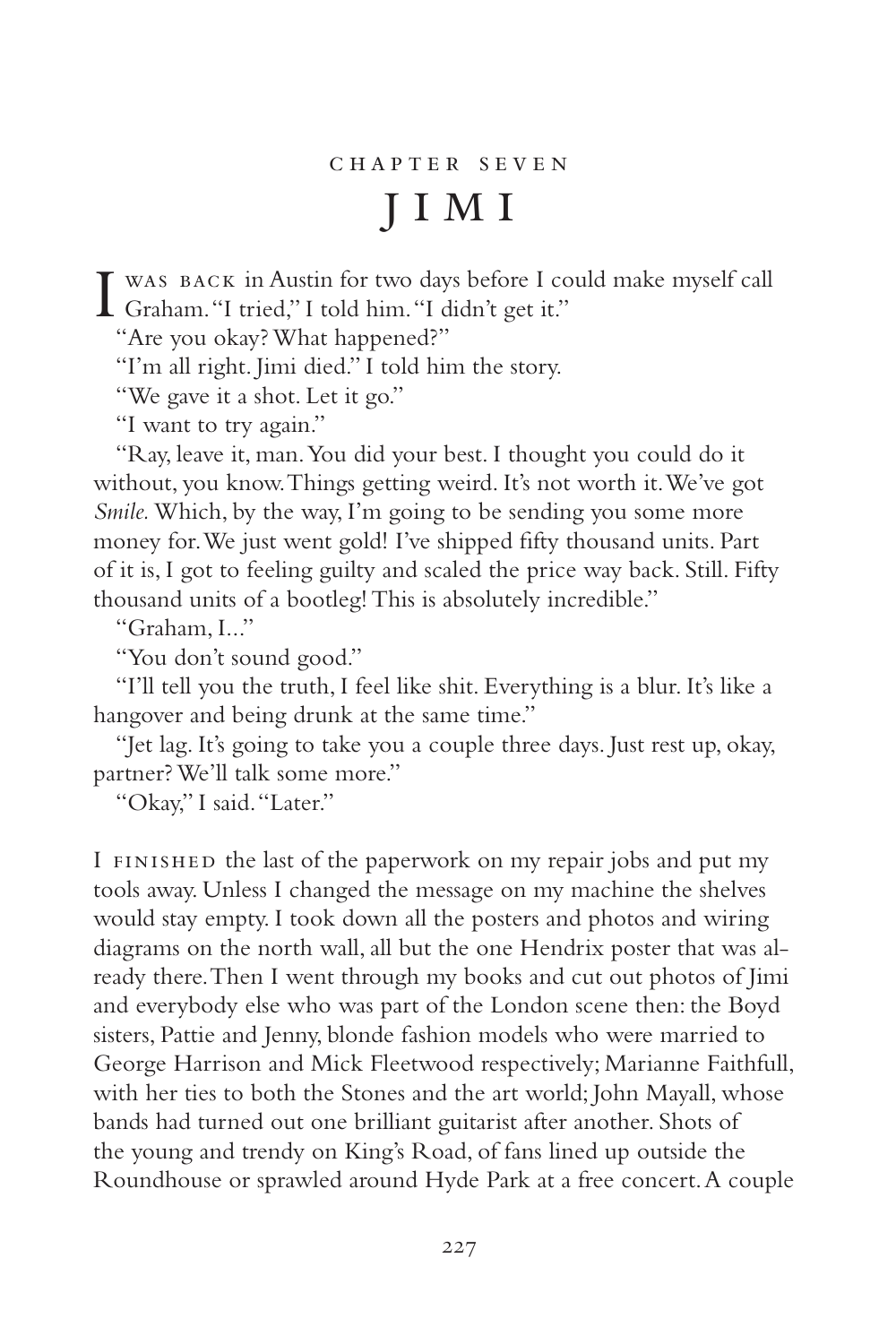of Michael English's psychedelic posters from *OZ* magazine. A great photo of Erika Hanover and Linda Eastman taking each other's picture, Erika in a crouch as Linda shot down at her, European nobility meets American plutocracy.

I played my *First Rays* work tape and I played other music from the late summer of 1970: *Eric Burdon Declares War,* Fleetwood Mac's *Then Play On,* Dave Mason's *Alone Together,* Santana's *Abraxas,* the Stone's *Get Yer Ya-Ya's Out,* PG&E's *Are You Ready* with the blistering vocals of Charlie Allen. I made a tape with singles on it like "Love Or Let Me Be Lonely" and "Tighter Tighter," "Ride Captain Ride" and the Joe Cocker version of "The Letter." I turned up a British singles chart from September of 1970 but virtually everything on it was American: Smokey and the Miracles, Elvis, Three Dog Night, the Chairmen of the Board, Bread.

I remember hearing all those songs in 1970 as I drove around Austin looking for work. Every ad I answered turned out to be a door-to-door sales job. I was so desperate I even spent a day pushing Cutco knives with a borrowed sample case. My one sales pitch was to a stoned college girl who didn't even have a piece of bread for me to demonstrate the knives on.

Meanwhile Jimi toured Europe and played the Isle of Wight. He came home to London to jam at the Speak and hang out with Monika, and with Devon Wilson, his old girlfriend from Harlem, immortalized in "Dolly Dagger," a song that would have been on *First Rays of the New Rising Sun.*

Peace and love were not only losing ground, they weren't paying the bills either. Kent State and Jackson State and the days after, when Nixon and Agnew declared open season on student protest, had left everybody I knew full of helpless anger. A lot of my friends talked about moving out to the country to start a commune or a co-op, and a few of them eventually did. I joined a new band that didn't last a month. To go back to college for a liberal arts degree sounded like bad joke. My love life was nonexistent.

Which is how I ended up in Dallas, going to DeVry on money borrowed from my parents, living in an efficiency in Oaklawn, working Sundays on my father's fishpond. That was the year I started to drink seriously, even though I was still underage. There was a guy in some of my classes at DeVry who was in his thirties. We would play tennis on Saturday afternoon and he would buy a couple of cases for me afterwards.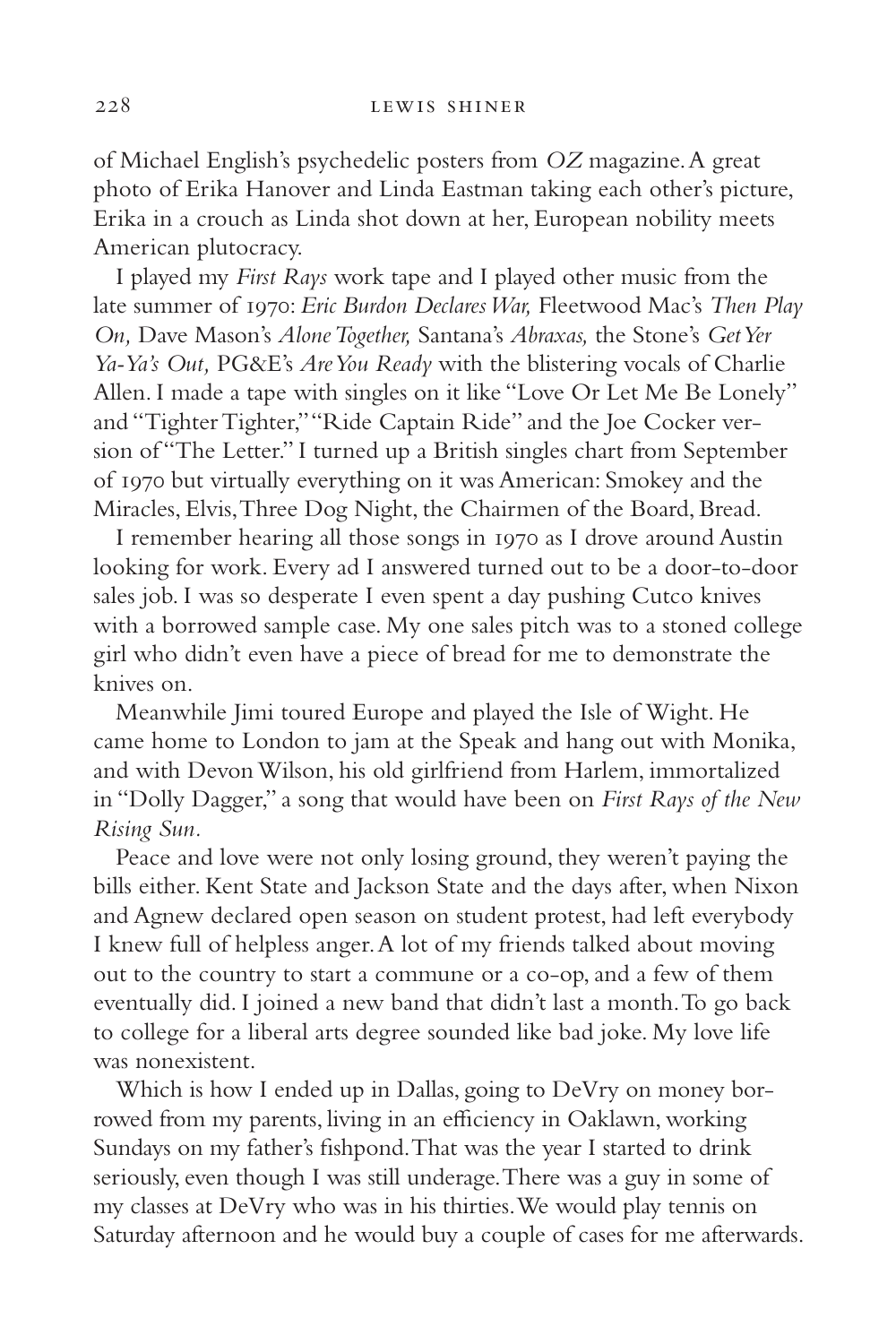It's hard to remember what it feels like to be that young. I could drink all night and it didn't make any difference the next day. My relationships would last a month or two before I would get bored or she would get nervous and one or the other of us would stop calling or start to make excuses. No matter who broke it off, when it was over I always felt relief. Free again.

Freedom seemed important at the time.

Jimi had a couple of regular girlfriends—Kathy Etchingham in London, Devon Wilson in the States—but there were no strings. He had women on the road, women at parties. He was a guy who couldn't say no. I wonder if that didn't start to wear on him, the way it finally started to wear on me. In the spring of 1970 he found out Kathy had gotten married without telling him, to some guy from the Eric Clapton organization. She'd been married since November. Jimi flew to London to try to talk her out of it and after a couple of days he saw she was happy without him. Then he called Monika in Germany, who was sick and wouldn't see him. For the first time he seemed tired of being footloose, seemed to think seriously of marriage.

Jimi was 27 when he died. For that matter, so was Jim Morrison, and so were Janis Joplin and Brian Jones. When Brian Wilson was 27, his father sold the rights to all his music behind his back. After that Brian took to his bed, and that, more or less, was the end of his career. At 27 I was working nine to five in the Printed Circuit Design department of Warrex Computer Corporation, bored out of my mind. The pc draftsman, a guy from Plano named Charles Lane, helped me work on my car and took me fishing now and again. We'd become friends the year before because we were the only two people in the company who gave a damn when Elvis died. Charles told me how he got married when he was just my age. "It's that kind of time in your life. Things start to catch up to you."

I told him I didn't have anybody to even think about marrying.

"That don't matter. When the time comes it'll happen, that's all."

A week or so later Elizabeth brought me a prime rib at the Lemmon Avenue Bar and Grille and I felt it happen, just like Charles said. An urgent need to move or be left behind, a sense that this was my last chance to beat the endless pattern of love and loss, the roller coaster of emotions. So I jumped, and never imagined it might one day become insupportable, without expectation of reconciliation.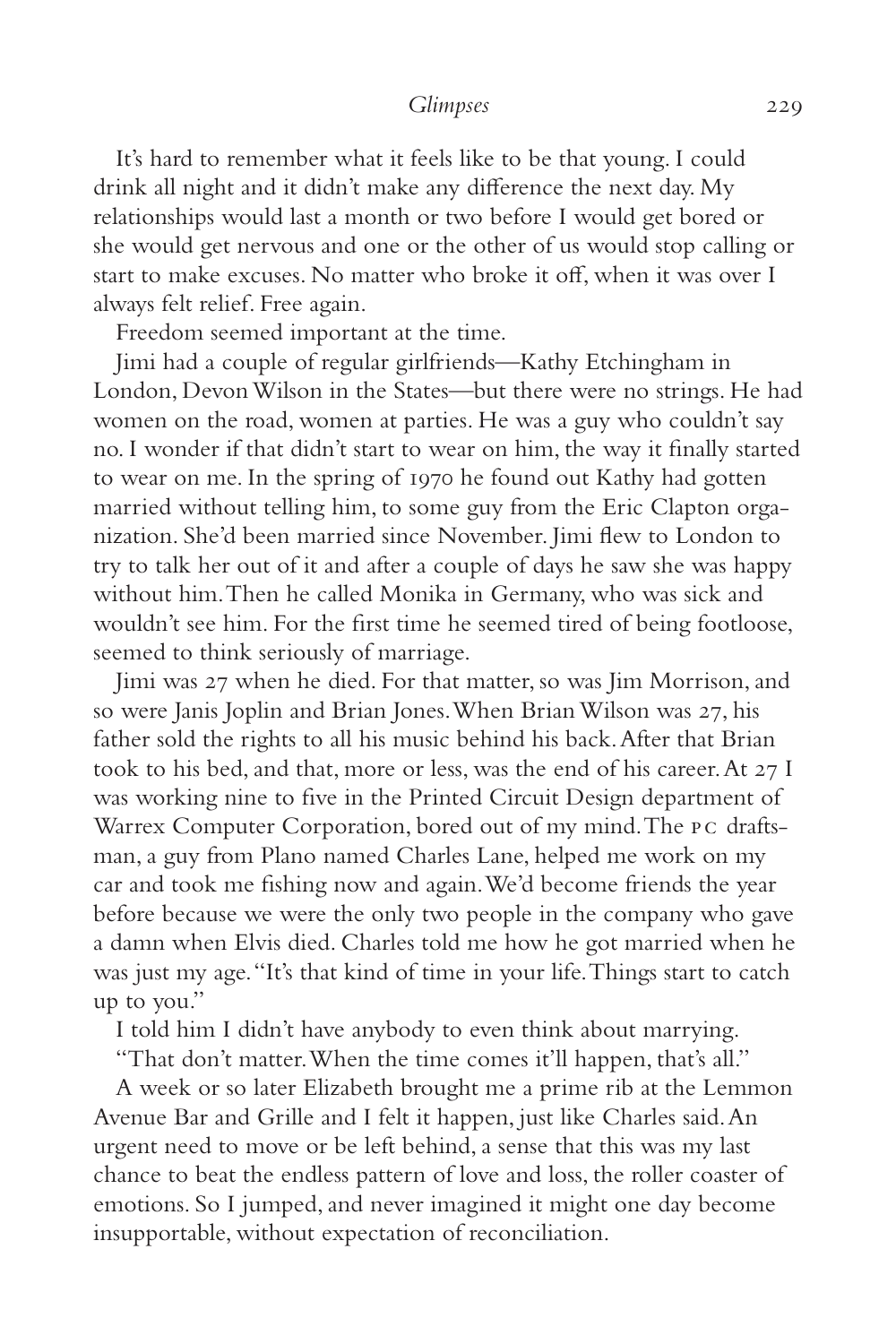It's all so tangled together. Seeing Jimi in concert in February of 1968 and again that summer, with Alex both times. This black, long-sleeved shirt with green polka-dots that I would sometimes wear when I went out with Alex, but was mostly my rock-and-roll shirt, that I wore with the band, playing Jimi's music, that I wore until it was literally in rags. My first stereo, a cheap fold-out portable from Columbia Masterworks, that my parents bought me so they wouldn't have to listen to me play Jimi's albums on their hi-fi anymore. My best friend Les Michaels stuck a blue-and-green vinyl flower on the top of it after we went off to Vanderbilt together, you know the ones, a blue circle with five smaller green circles around the edge to represent the petals, you used to see them everywhere and now they're just one more example of how naive we all used to be, to believe you could change the basic nature of something by putting a flower on it.

Was it that way for everybody, music and sex and politics and love all inextricably part of each other, or is it just me? How can you ever know how much is true for everyone and how much is only true for you?

IT TOOK ME a week to feel like I was ready to try again.

I put on the same clothes I'd worn in London, as if they were part of the magic. I'd bought some pre-1970 pounds from a coin dealer, enough to get around for a day or so, and I had a few hundred US dollars in my wallet. I was cold and deliberate, like somebody laying out the implements for suicide. It was 3:10 in the afternoon. I went up to my workshop and put on my *First Rays* work tape, and then I sat on my leather couch and closed my eyes.

Charlie Murray had described the Speakeasy to me and I tried to make the images come alive in my head. You went downstairs at 48 Margaret Street and through a set of double doors. On the left as you come in is a cigarette machine and a couple of what Charlie called "fruit machines," slot machines. He said there's always somebody there risking the last of their coins in hopes of paying off their dinner bill. Straight ahead, at the far end of the club, is a tiny stage with a tinier dressing room behind it. There are booths along the walls, a few tables and chairs. Everything very dark and moody. On the right is the restaurant area, walled off, with windows so you could still see the stage, but where the volume of the music—I mean, think about Hendrix playing in a nightclub—is cut down enough that people can actually talk. The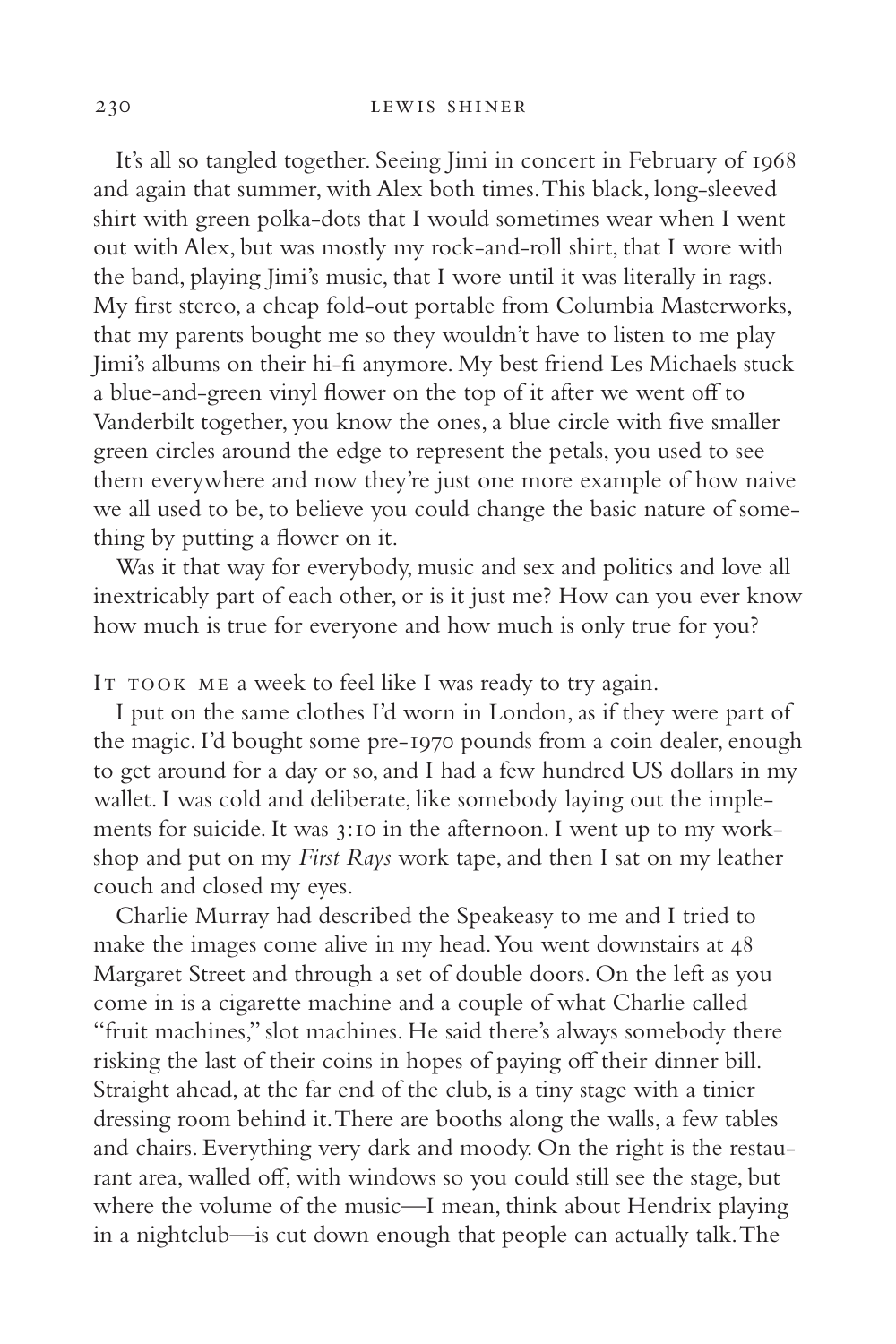cuisine is basic Italian, so you can probably smell the garlic, even over the smoke and beer residue of the club.

Things are going to hell in England just like they are in the States. The underground paper *OZ* has been busted for obscenity; investors have figured out there's real money to be made, everywhere from the Roundhouse to Carnaby Street; the cops have hounded Brian Jones into alcoholism and death; the Isle of Wight festival is inundated by half a million kids, driven by a desperate longing to be part of the scene, the moment, to at least brush against it or maybe rip a small piece of it loose for themselves before it's gone.

Hendrix could turn it around. I could make him see. Instead of going with Monika that Friday night he could come to my hotel and talk, crash in the spare bed, get up in plenty of time for his court date. After the hearings we could go to the Speak to celebrate.

It felt real, more real than my empty house and the endless Texas afternoon outside. Somewhere that was how it really happened. Somewhere it was the truth. I let the music take me and I was there.

I crossed Margaret Street in the last of the early September daylight. I heard music by the time I hit the stairs and it made me light-headed. It was like every Saturday night party I'd ever been to in high school, every major gig I'd ever played. Anything could happen: romance or enlightenment, friendship or heartbreak.

Inside it was smaller than I'd expected, low-ceilinged and English and old-fashioned. There was a strange heart-shaped pattern on the wallpaper and a framed poster of a 1920s vintage nude woman. Near the stage several of the little three-foot-square tables had been pushed together and abandoned. The booths were full and a few of the other tables too, everyone talking, the men all with thick sideburns, their hair parted low and combed straight across their foreheads, the women with long straight hair parted in the middle. Everyone had flared trousers and squared-off shoes, and they were all smoking. Nobody paid attention to the guy with the acoustic guitar on stage, who I thought might be Long John Baldry. I didn't see Jimi.

I found a table in a dark corner and ordered a lemonade when the waitress came by. I counted on Jimi to show up, to let me get next to him. I didn't have the right to count on anything, not since I sat in that hospital waiting room and let him die, but I couldn't help it. I felt lucky.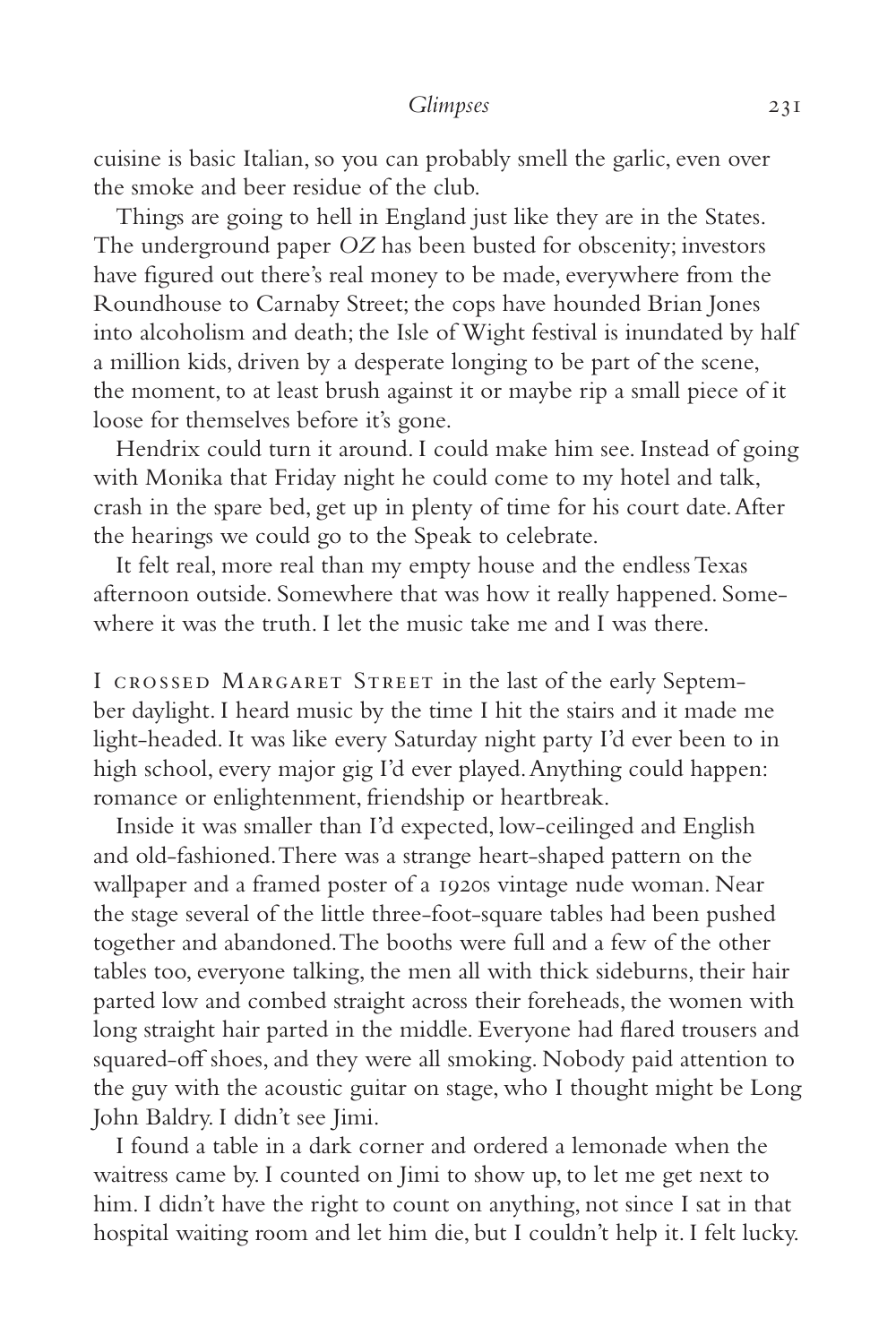I took a longer look around and this time I hesitated at a tall, graceful woman with long red hair who sat in a booth by the stage. I knew her from somewhere. The guy she was with had black wavy hair past his collar, bangs, and sunglasses. He wore a black shirt and striped tie and white, pointed shoes, like a gangster. He seemed to be arguing with her. When the couple in the next booth left, I took over their empty table.

"...killing yourself, Erika," the man said. "I love you and I'm not going to help."

Christ, I thought. It's Erika Hanover.

"It's my life," Erika said, "and it's not worth a damn to me right now." Her voice was low and husky, her accent strictly British upper class, no trace of the Continent left. "For God's sake, Tony. Please."

"No," the man said, and stood up. I glanced over and saw him kiss the top of her head. "I have to get back to the tour. Mick is bonking some beauty queen from Texas and I've got to get him to Paris for the Olympia on Sunday. It's going to be a madhouse."

"If you loved me..."

"I do love you. And that's why I'm not going to be an accomplice to this." He let out a long sigh. "Take care of yourself. Please. Get some help." He passed my table, headed for the door.

I sat for a while and listened to Erika cry. I thought about Jimi and about lost opportunities. Then I moved to the seat across from her.

"Go away," she said. She had her face in her hands and didn't look up at me.

"I don't want anything from you," I said. "I want to help."

Now she did look at me. "Are you holding?" I hadn't heard the expression in so long it confused me for a second. "Have you got any drugs?" she said.

"No." She was recognizable as Erika Hanover, high forehead and brilliant dark red hair, penetrating gray eyes. Tonight her broad face was puffy and her eyes had dark circles underneath. She would be close to forty at this point, at the height of her notoriety. She was almost as tall as me, languid and sensual, full-bodied but not heavy. She wore jeans, a white T-shirt, and a denim jacket. There were streaks of grime on the shirt.

"Then you can't help me and you should please go away." After a long minute I said, "I really admire your work."

"You can't possibly know me."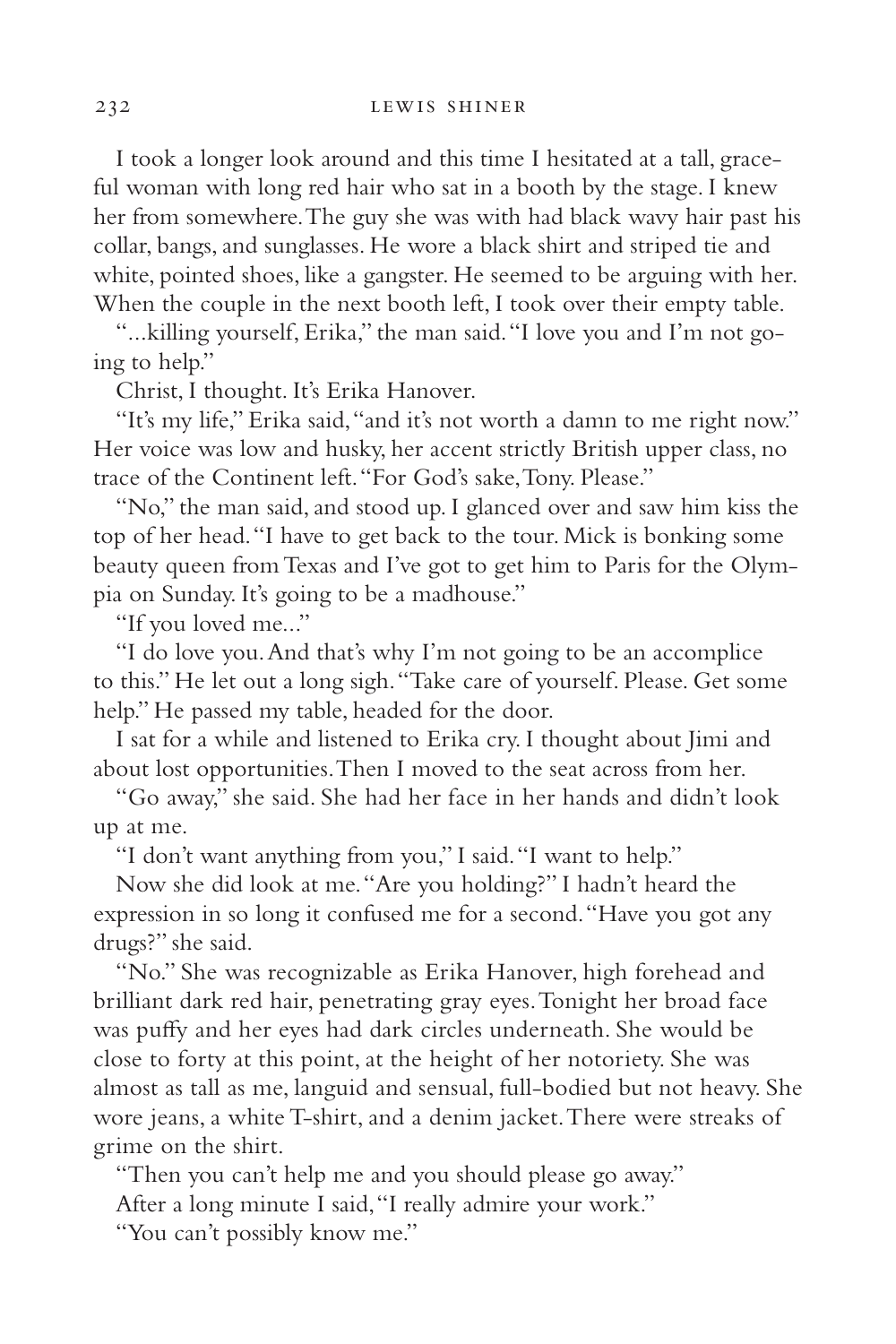"There's a picture of Mick Jagger at Hyde Park, at the free concert that was supposed to be a memorial for Brian Jones. He's covered with dozens of dying butterflies." She nodded slowly, as if it was somebody else's work. "John Lennon, with Yoko reflected in his round mirrored sunglasses, she's in black, he's in white. Hendrix, with this half-eaten meal and a cigarette..."

"You surprise me. Most people never look to see who took the picture."

"If I like something, I want to know who's responsible."

"What's your name?"

"Ray."

"I'm Erika." She held out her hand, palm down, and I gave it a gentle squeeze. "Where in America are you from, Ray?"

"Texas. Austin."

"I've been to Austin. It was lovely. Not what you'd think Texas would be like, is it? With the trees and lakes and such."

"No, I guess not."

"Would you be a love and get me a drink? Anything, I don't really care."

At the bar I ordered her a rum and coke. When I took the drink back to the booth I half-expected her to be gone. Instead she'd calmed down and lit a cigarette. Baldry finished his set to a quick flurry of applause as I sat down. Erika left the drink by her right hand, untouched.

An unseen DJ began playing Pink Floyd's *Atom Heart Mother* over the pa. I leaned forward and said, "Look, I couldn't help overhearing earlier. What was that guy saying about you trying to kill yourself?"

Her eyes were really very beautiful, alert and intense, despite the strain they showed. "I don't wish to be rude, but why should you care?"

"I do care. I care about your pictures, and...I just care, that's all."

"You don't know me. I'm not a very nice person."

They were almost the exact words Lori had said to me. The thought of Lori hurt more than I could have imagined.

"What's wrong?" Erika asked.

I shook my head. "Nothing. I was going to say you should let me decide whether you're nice or not for myself."

"I'm looking for heroin, Ray. Junkies are seldom nice people. I was hoping to score from Tony, and failing that, I thought perhaps Marianne might be here." Tony, I realized, must have been Spanish Tony,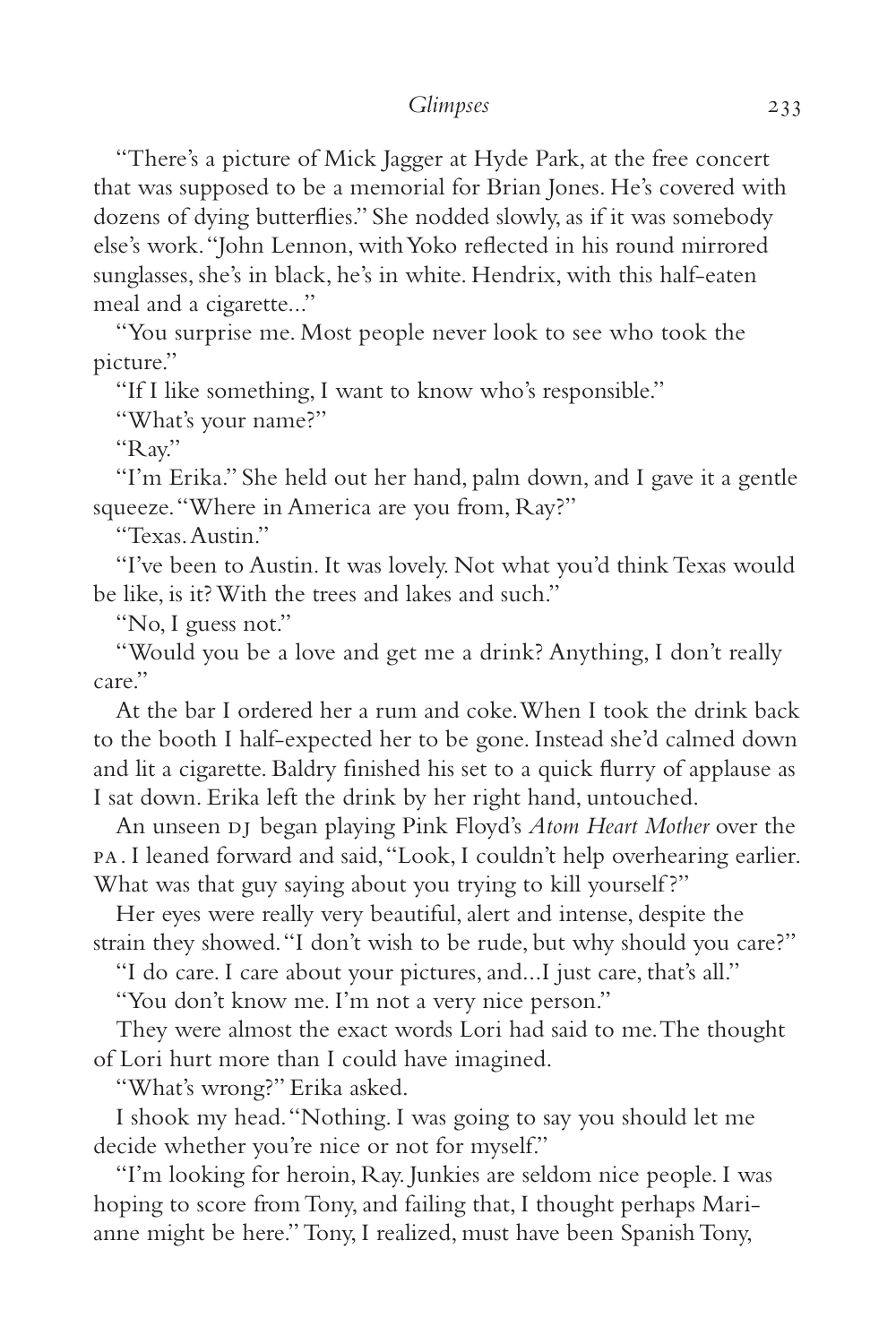Tony Sanchez, purveyor of drugs to the Stones and Marianne Faithfull's sometime lover.

"Marianne Faithfull," I said.

"Yes, Ray. She's a junkie too. And a friend. It's very liberating, in a way, heroin is. You're just one more junkie. No one cares if you're a pop star or a photographer or on the dole. We're all the same." She stubbed out her cigarette and, in a swift movement, drank off half the rum and coke. "Do you think we could get out of here?"

"I...I don't know," I said.

"You were waiting for someone, weren't you?"

"No, I mean...I was hoping to see Jimi Hendrix. I know he comes here to jam."

"Not tonight, love, not that I've heard of. Do you know Jimi?"

"I've never met him. I just...feel like I know him."

"Yes, he affects people that way, doesn't he? He's a wonderful man. A true gentleman in the old-fashioned sense of the word. And a fantastic fuck, of course."

I suddenly remembered an interview I'd read. They asked her if she ever slept with any of her glamorous subjects and she replied, "Most of them, actually." I found that suddenly intimidating.

She looked at me expectantly, with heavy-lidded eyes. I held up my hands. "I guess I don't really have any plans, then." Erika was part of the London inner circle, the hundred or so people who went to the same parties and took the same drugs, set trends and made headlines, joined each other's bands and fell in and out of each other's beds. If she couldn't get me to Hendrix, no one could.

As I followed her up the stairs I thought, to hell with Lori. She was twenty years and thousands of miles away, in another reality, a reality where she was still with Tom. Why should I be alone? Erika might not have been in the shape she once was, but she was still powerfully sensual, totally desirable.

I caught up to her and let one hand rest in the small of her back, feeling her heat through the jacket. She smiled at me, amused, I think, that I'd ended up wanting her like everyone else did. As we came out onto Margaret Street I tried to remember what lay in her future. I didn't know if she'd died at the end of the sixties or simply faded into obscurity. It was an eerie feeling.

"Do you have someplace?" she asked.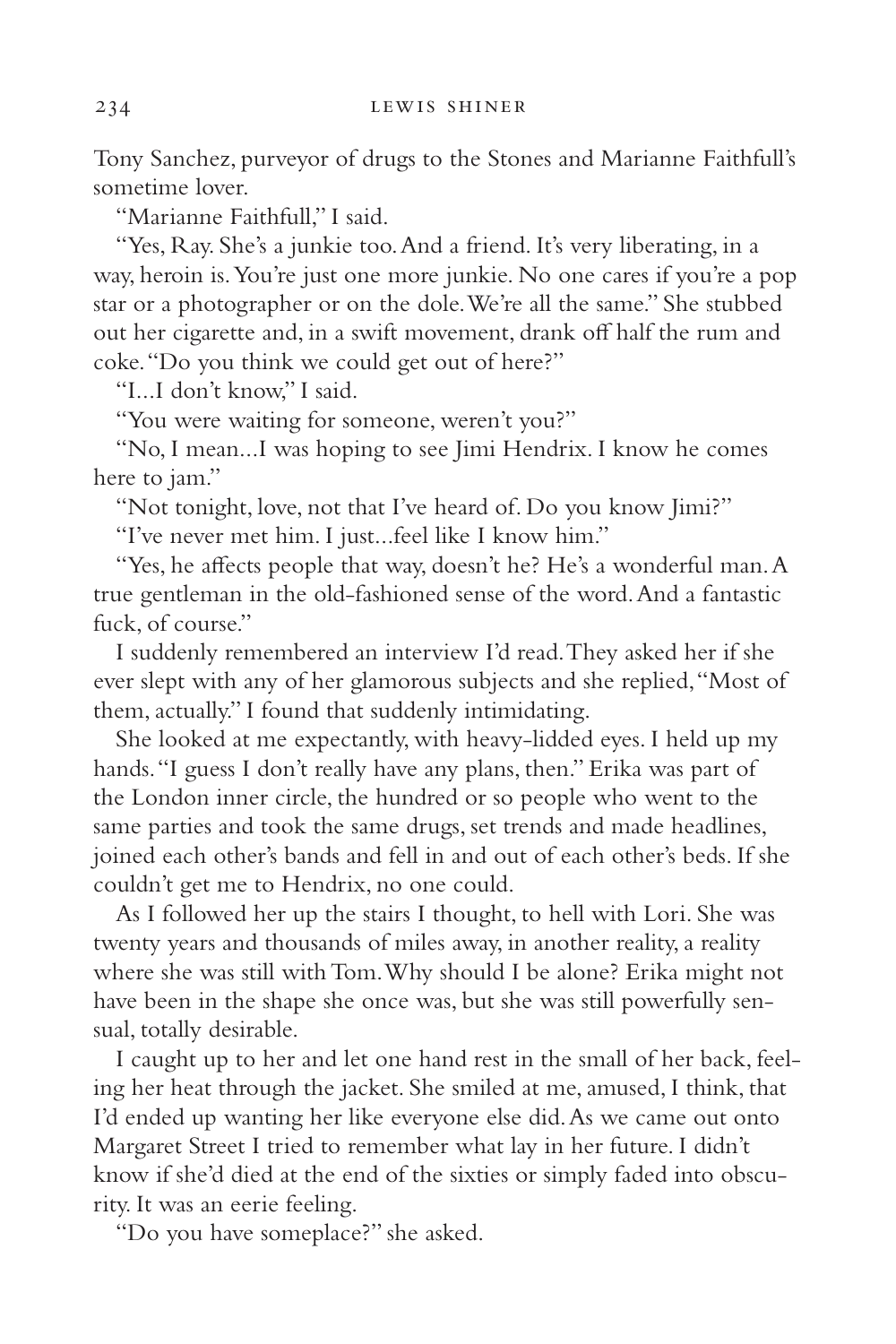I wanted to tell her that I was out of my league, playing way over my head. She had to already know that. "I just got here, I don't even have a hotel yet."

"Yes, well. I'm afraid I'm of no fixed abode myself at the moment." She lifted her hand and a cab squealed to a stop. "I need to run one errand," she said as we got in, "then we can find you a hotel." To the driver she said, "Bag O'Nails, please, on Kingly Street."

The streets of London looked like they'd been hand-painted in psychedelic colors. There were posters on the walls, exotic clothes, fresh paint on new businesses. The ragged spirit of underground culture had turned into the hard gloss of commercial enterprise, but it was exciting just the same. It was like a big-budget Hollywood movie, with lots of flash and glitter so you don't notice the lack of soul.

As the cab pulled up outside the Bag O'Nails, Erika said, "You couldn't lend a girl a fiver, could you?" I peeled off a five-pound note and she kissed me, unexpectedly, on the cheek. "Wait here," she said, "I'll be right back." She walked slowly, not quite steadily, to the door of the club.

The cabbie caught my eye in the mirror and grinned. "Nice night, eh, gov'nor?"

I nodded and looked away. He didn't have to recognize Erika specifically to know she was special. She was what everybody else aspired to, and it showed in the way she dressed and talked and moved. I didn't think she'd be back. It was only a question of how long I was obligated to wait for her.

"What time is it?" I asked the driver.

"Half eleven, sir."

I reset my watch. Almost midnight, and people thronged the sidewalks. Street vendors sold everything from homemade clothes and jewelry to underground papers like *IT* and *Frendz.* Tourists and older Londoners stared at the parade of finery. If Jimi and Erika were the royalty, the kids were their subjects, brightly dressed, hung with chains and medallions, eyes darting nervously ahead, voices slightly too loud, too high-pitched.

There was a rattle at the door and Erika climbed in next to me, smiling. "Everything is now wonderful," she said.

I HAD THE DRIVER take us through Soho to the Russell Hotel. It was the only place I could think of. I quickly lost my sense of direction and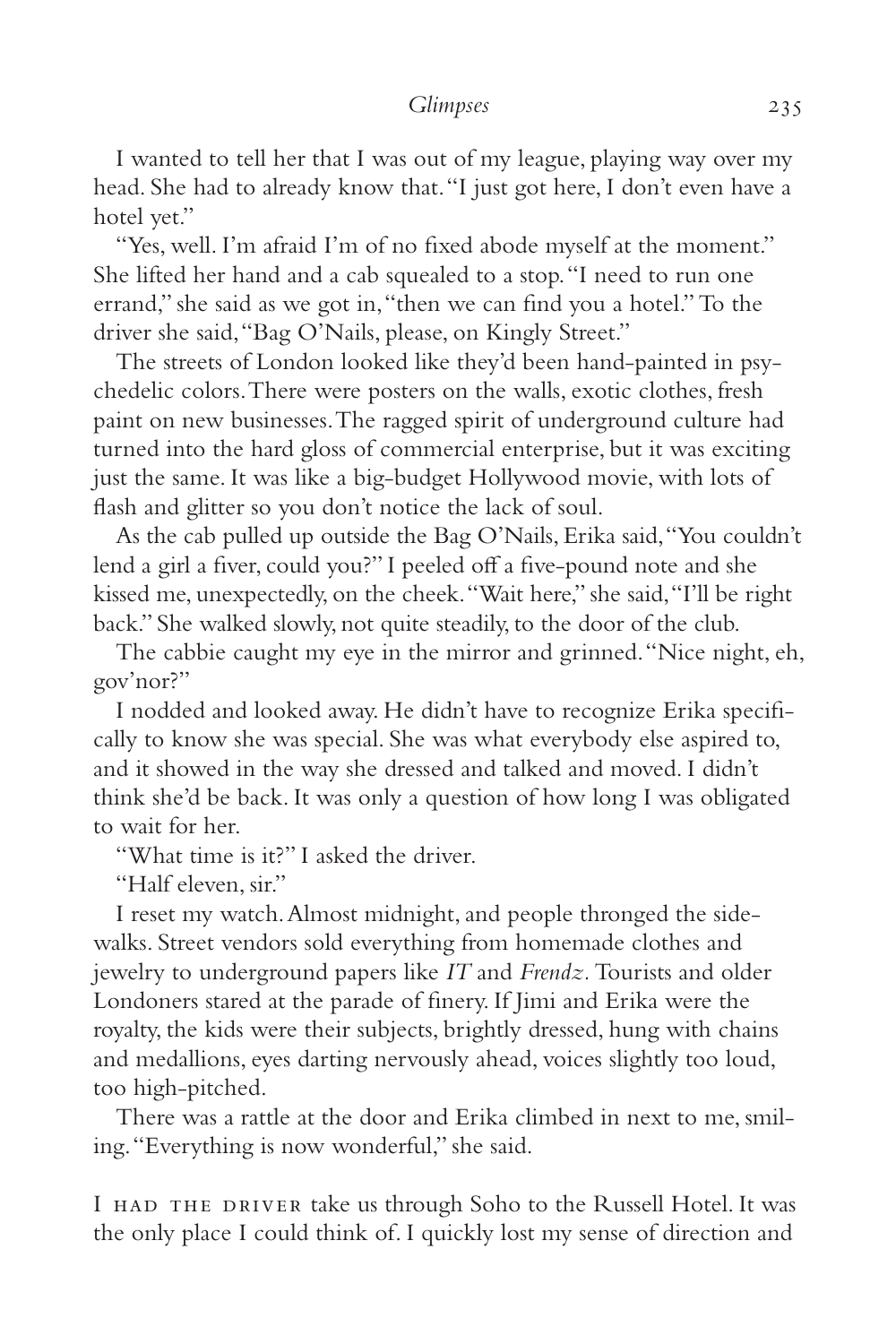when we turned one corner I saw the ruins of a building overgrown with weeds and grass. Erika caught my stare.

"It's a bomb site. You Yanks are always so surprised. You should see Germany. Most of them here are gone now. It's only the forgotten places like Soho where you still find them. They give everything such a *Wasteland* quality, don't you think?"

Erika waited discreetly in the lobby while I checked in. I wanted to put Erika's name next to mine on the registration card to make it seem more real. It was only when I handed the card back that the date on it hit home: 15/9/70. I had only Wednesday and Thursday to make contact with Jimi and get my message across. Then I turned and saw Erika and knew I'd have to risk it.

By the time we got to our floor, Erika was chewing her lower lip and rubbing at her cuticles. She left one newly lighted cigarette in the ashtray of the lift while she lit another. As soon as I got the door open she pushed ahead of me and shut herself in the bathroom.

The room was much the same as the one I had in 1989. The wallpaper was a little more drab and the bed was slightly larger, a bit bigger than a twin bed in the States. There was only the one, plus a chest of drawers, a desk, and a bentwood chair. I pulled the bedspread down and stacked the pillows against the headboard. I kicked off my shoes and lay down, knowing Erika was using my bathroom to shoot up. She was famous and powerful and spoiled, and there was nothing I could do to stop her.

On the other hand, I was also pretty sure that my cooperation would be rewarded with her body. It had been two months since Mexico and Lori, two months since a woman had touched me with kindness in her hands. I felt withered and dry.

After a while I heard the bath run. She was in there for a long time, and took a long time to dry off afterward. My mind veered back and forth between thoughts of her damp nakedness and wondering what she thought of me, expected of me.

She came out with her hair wrapped in one towel and her body in another. The towel around her body left cleavage at the top and impossibly long thighs at the bottom. She wobbled slightly as she walked. She lay down next to me and kissed me lightly on the lips. Her eyelids seemed too heavy to stay open on their own.

She rested her head lightly on my chest and said, "Thank you. I'd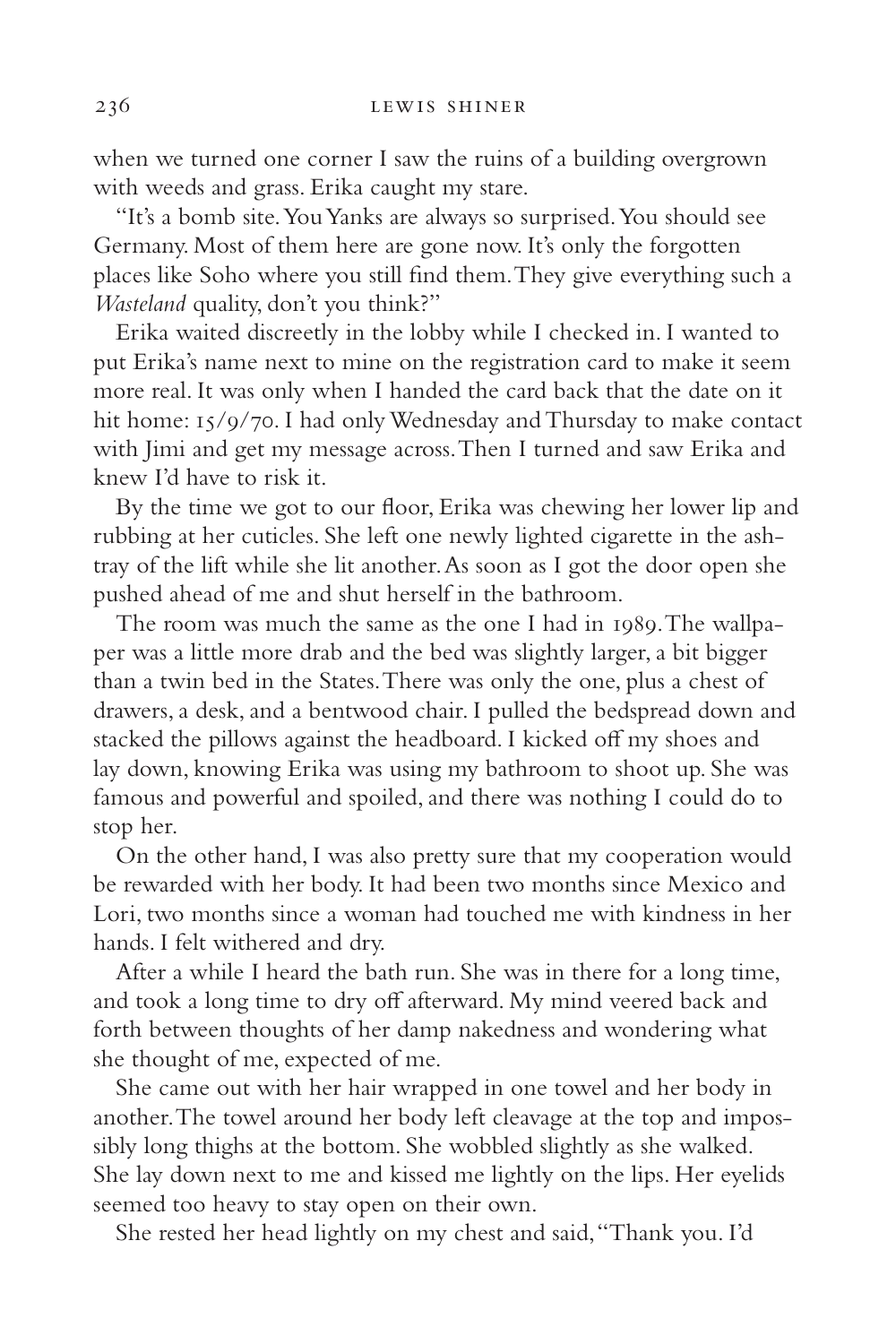been without a decent bath for a while." Her voice was both sleepy and coy. "I don't know how I could ever repay you." She rolled slightly away from me, onto her back, and somehow the towel around her body came undone. I was acutely conscious of the overhead light, the brightness of the room. I could see one breast, large and soft, the skin white as milk. I turned her face toward me and kissed her, to see what it would be like. Her mouth was soft and she kissed me with impersonal intensity. It felt good, sensual and sweet, and at the same time I was disconnected from it. I was concerned about how narrow the bed was, whether she could actually feel any sexual desire behind the heroin, that this was Erika Hanover, for Christ's sake, of the royal Hanover line, who had slept with Hendrix and Jagger and God knew who else. And that I was here in bed with her when I should have been trying to find Jimi.

She pulled the towel loose from her hair. I pushed the other towel aside as well and kissed her nipples while she ran her hands lazily through my hair. "Mmmmmm," she said. "That's lovely."

I took my clothes off and lay down again. I was still not erect. I kissed her some more and ran my hands over the soft, warm skin of her body but it didn't help. She touched me and saw the situation and tried to massage some life into me. "Is everything all right?" she asked after a while.

"I don't know," I said. "It feels wonderful. It's just not, I don't know. Not happening."

She touched my cheek. "Was it something I did? Is there something you want me to do?"

"No, nothing like that."

"Then don't worry about it," she said. "I'm pretty stoned anyway. Can you turn out the light?"

I got up to turn out the light. I couldn't believe it. I'd actually wound up in bed with Erika Hanover, one of the most desired women of the decade, and I couldn't get it up. I grabbed the useless piece of meat between my legs and choked it. Bastard, I thought. Useless bastard.

When I got back in bed I thought at first that Erika had nodded off. Instead, in a very slow, dreamy voice she said, "It's so difficult, the whole sex thing, isn't it? I mean, it's got so it's simply expected. Whether you actually fancy someone or not, one still feels as though one ought to. From gratitude or politeness or perhaps just on principle."

"Do you even want to?" I asked her. "I mean, when you're..."

"On heroin? Oh yes, it's a very sensual drug, heroin is. Not sexual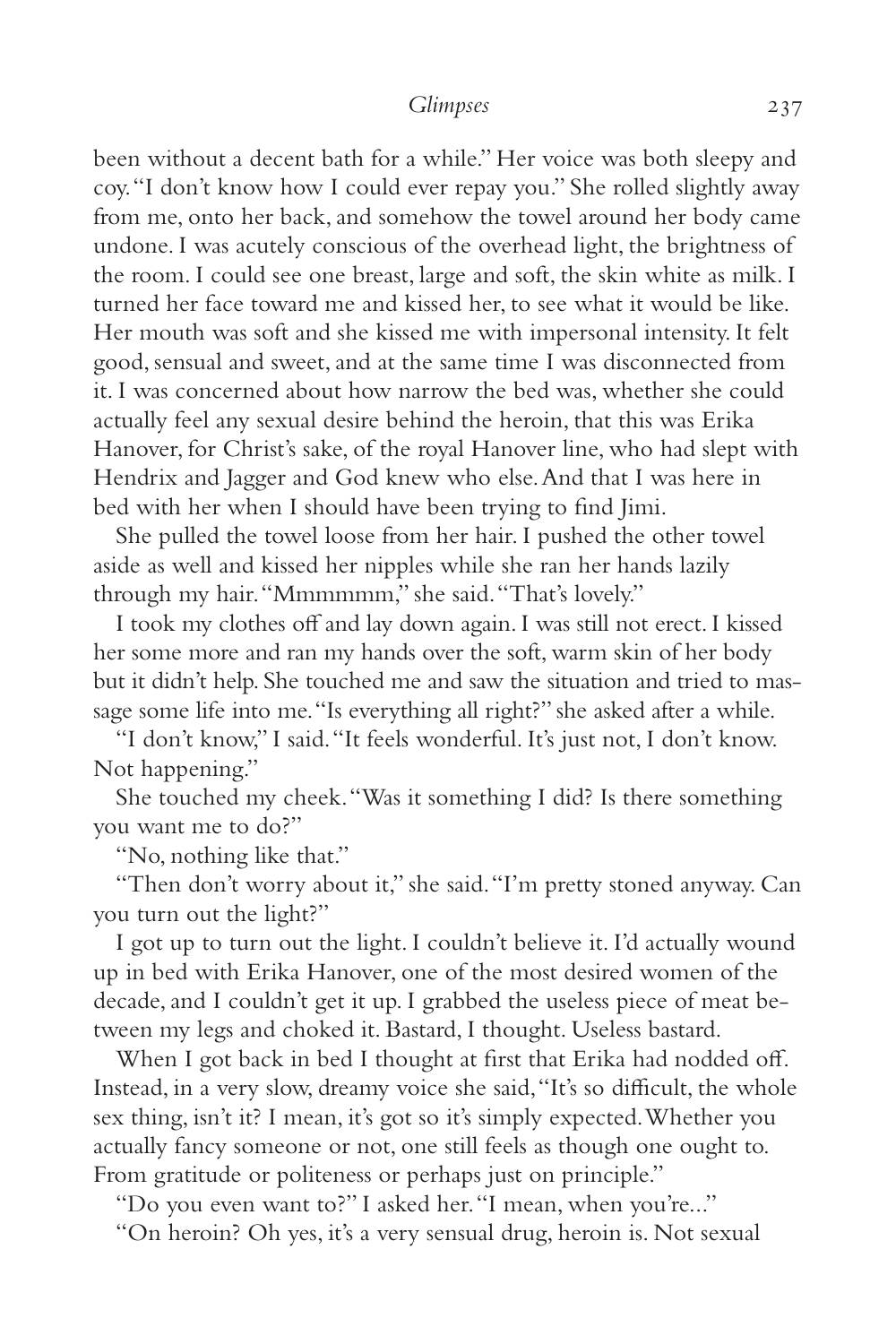perhaps, but sensual. Everything feels so good." In the faint light from the window I watched her stroke the pillow in a slow, rhythmic motion. Her voice seemed to come from nowhere, the words distinct, soft and very, very slow. "The truth? I don't suppose I really care if I actually pull someone or not. It's so lovely to lie quietly afterward..."

She was quiet for long enough that I thought once again she'd nodded out. Then she said, "It feels so good. I hate to waste it in sleep. Do you mind talking?"

" $N_0$ "

"Are you afraid of death?"

"I don't know. I guess so." I thought about swimming into the abyss. Afterward, in my room, I'd been terrified. "What brought that up?"

"Heroin is like a little taste of death for me. So peaceful. But men are so afraid of death. It's not like that for women, I don't think. Why should that be?"

"I don't know."

Her sentences had become simple and short, with long pauses in between. "I think maybe life is such a struggle for women. So much blood and pain. Death is a release from all that. Did you know Marianne actually died? In Australia, last year. She was so upset over Mick. She took a hundred and fifty Tuinal. She had the most amazing vision. She saw Brian there, Brian Jones. He'd only been dead a few days. She told me about it. She was walking along this plain. There was no wind or heat or shade. Just this rocky, vast plain. Like something out of the *Inferno.* Suddenly Brian was there. He was so pleased to see her. He'd been so frightened and lonely. The first thing he asked her for was a Valium.

"They started to walk together, just talking. She knew somehow they were on an adventure. The walk took days. They talked about life and death and God. They took a lot of comfort in each other. And then they came to this vast chasm. Brian said, 'I have to go now. Thanks for coming with me.' And he went over the edge. Marianne says she stood there for years. Then she heard voices, calling her back. She found herself in this place like an airport. It was a place where you wait. And then she said her name must have been called. Because she woke up.

"She'd been unconscious for six days. Can you imagine? It sounds like heaven. To sleep like that. When she got out of hospital she went traveling around Australia. All over the country. And she came to this place that was just like the one in her dream. It's called Piggery, in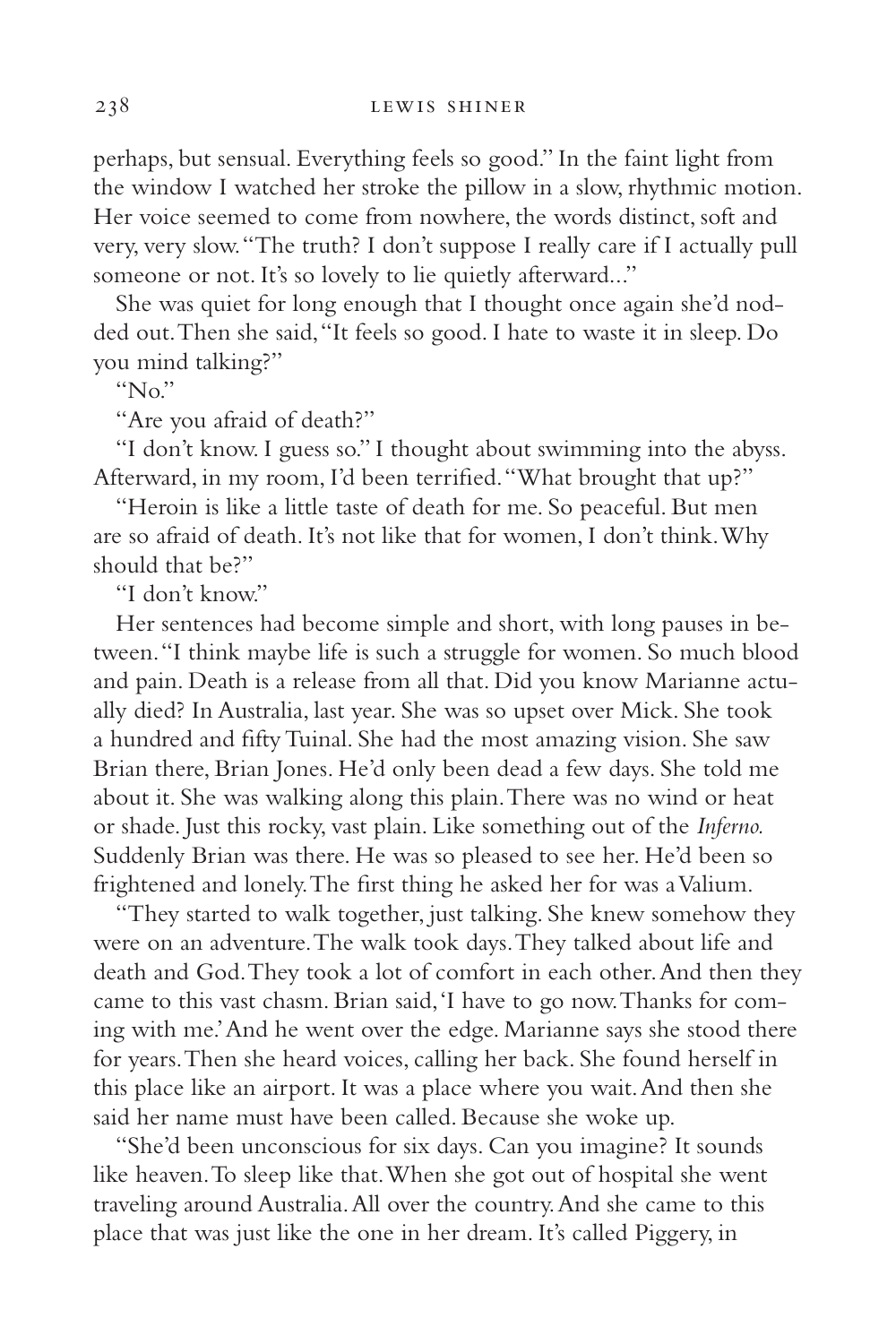Byron Bay. I wrote down the name. It's along a beach, by the sea. Marianne said it looked like the moon. It was like the place in her dream, and she'd never been there before.

"There's so much we'll never understand, isn't there? So many things we can never explain away. I believe that, don't you?"

"Yes," I said. "I do."

I shifted around, got more comfortable. I could smell the soap on her skin and I felt the first tentative prickling of renewed desire. "Erika?" I said. She was asleep.

I lay there for a long time, my face hot with shame and frustration. It had happened a few times before, most notably on my first sexual experience, with Annette Shipley from my high school drama club. She'd been to bed with a lot of guys that I knew, but she'd always stopped short of actual sex with me. "You're different," she would say. "I *love* you." Then one summer afternoon I came over to her mother's apartment to swim. Her mother was gone and Annette took me to bed. She was very businesslike. I guess I'd expected romance. I'd never touched an entirely naked woman before and I didn't really know what I was supposed to do or say. Like Erika said, it was the sixties, we were liberated, it was something you did.

We tried for a while and then she smiled and went into the kitchen for a Coke. I remember the radio in the kitchen was tuned to the classical station. I was ready then, but it was too late, my mother was due to pick me up. I saw Annette again a couple of times that summer and she never gave me another chance.

There's something inside me that gets confused, that loses track of who this other person is here in bed with me, that is suddenly naked and afraid, that feels her expectations more strongly than desire. Sometimes all I need is to hear the other person's voice to get my perspective, to feel connected again.

I wanted to wake Erika up and talk to her, or maybe try again. Jim Morrison was inside me, telling me to prove my manhood. Brian Wilson told me to be cool. I touched Erika's cheek and saw she was deep into her drugged sleep. It had all gone wrong. I remembered the party when I felt so lost and Brian found me outside. I felt more lost right then, with nobody even to look for me.

For a second, on the edge of sleep, I saw the road I'd been on since my father died. Morrison first, the starting place, the selfish sensual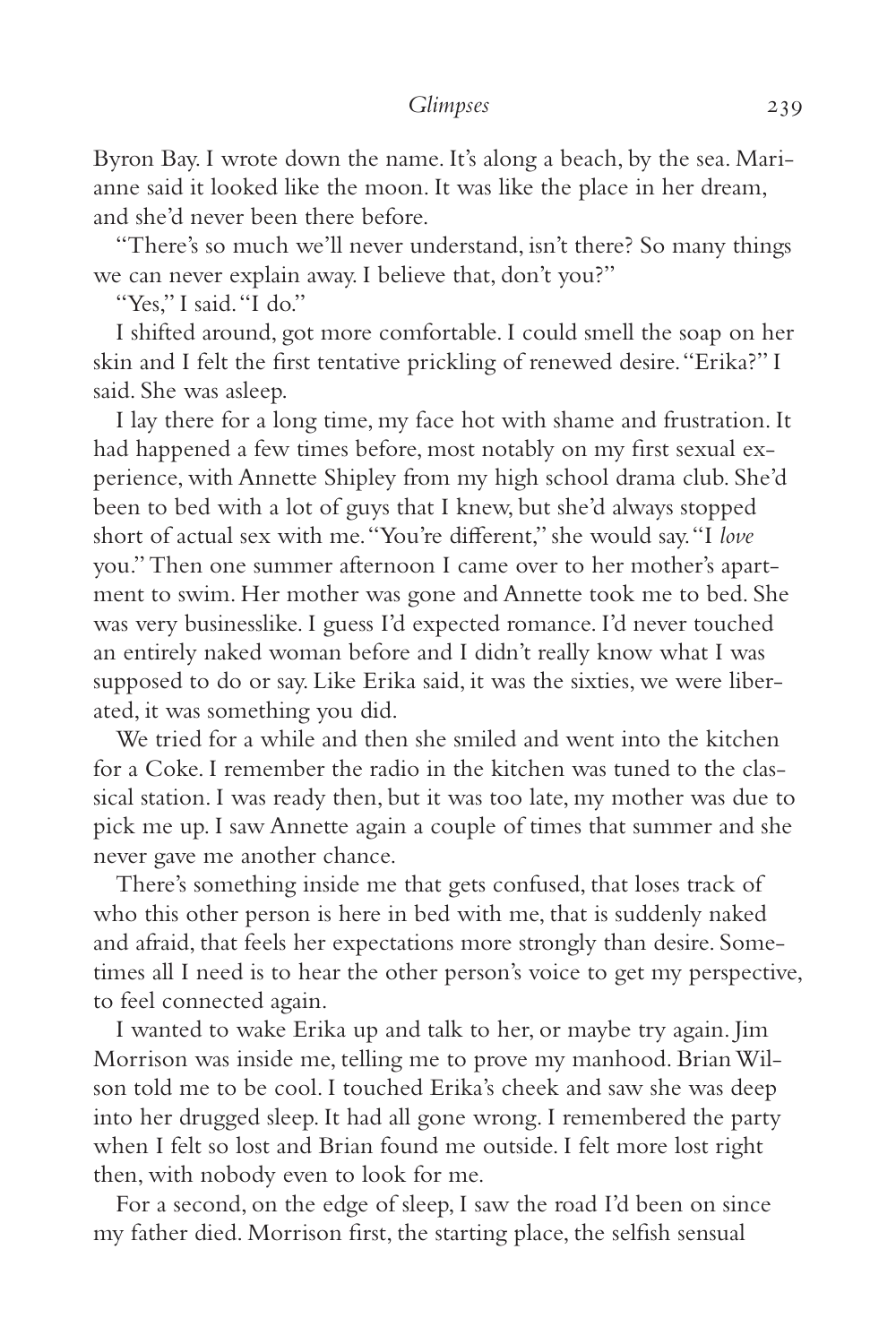being inside all the men I know. Then there was Brian, the child, generous and playful, not strong enough to make it on his own. Then Jimi, who tried so hard to put it all together, the flesh and the spirit, only he's weak and struggling too. So where does that leave me?

I slept badly. I woke up tired and still hating myself at ten in the morning, to find Erika gathering up her clothes. She looked at me oddly so I said, "Ray. Ray Shackleford. I met you at the Speakeasy—"

"Don't be silly. Of course I remember you." I wasn't at all sure that she did. She was wearing panties and nothing else, untangling her T-shirt. She made a face at the way it smelled. I was of course stiff as a baseball bat but I didn't see a chance to make up for the night before.

Erika said, "You told me you wanted to meet Hendrix, but you never said why."

"He's in danger. I can't tell you how I know. If I could talk to him, I could warn him. It's literally life and death."

She sat in the bentwood chair, jeans forgotten in her hands. "What sort of danger? Is this some cia plot? King and the Kennedys and now Jimi?"

"No, it's...you remember talking about Marianne last night, and you said there are all these things we'll never understand? This is one of them. There's this accident waiting to happen, and I think I can save Jimi from it."

I felt like she wanted to believe me. "You understand that I have to be careful. Jimi is one of God's innocents. He has no discrimination with people, and he's so vulnerable. Right now he's being devoured by all these negative forces around him, negative people. He doesn't need another person who simply wants something from him."

"It's the other way around. I want to help him."

"I seem to remember your saying something like that to me yesterday. It would be nice to think that in some other life you could perhaps help me. You seem a very kind person. I would love to photograph you, but—" She made a vague gesture with her free hand. "I seem to have misplaced all of my cameras. Sad, really. I don't even know if I could do it anymore. One needs a certain hunger, and I seem to have misplaced that as well."

"You don't take any pictures at all?"

"I haven't for almost a year. But don't let's go on about me." She pulled her jeans on, suddenly very brisk. "We were talking of Jimi.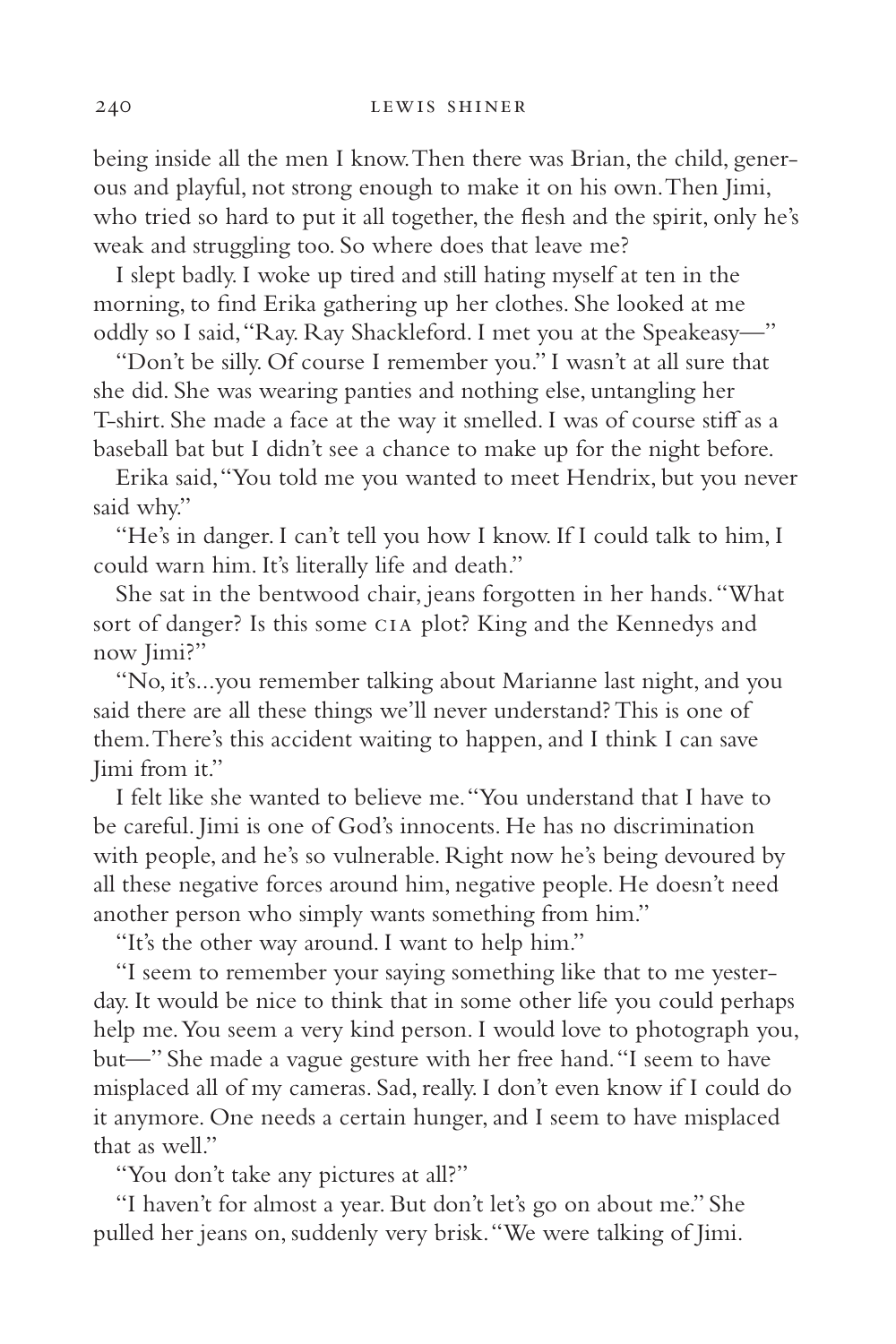There's still hope for Jimi, after all." She got into her shoes, picked up her jacket, and stopped by the door. "Every human will hit moments of absolute truth. I should like to think I've done it a time or two, maybe the picture with the butterflies. Jimi is so special because he has trained and refined himself to do this more than anyone I've ever known. There's really nothing else for him, you see, but this struggle to break through the wall, to get to this truth."

She opened the door, then turned back. "Eric Burdon's playing Ronnie Scott's club tonight, in Frith Street. I expect Jimi will be there. Come late, perhaps one or two. If he's there, I'll introduce you."

"Wait. Can't you stay—"

"No, love, I must go." She blew me a kiss from the doorway. "I'll see you tonight."

I WENT BACK to sleep and dreamed again about my father. It's night and I'm sitting in the yard on a wooden table, reading *Rolling Stone.* My father is sitting next to me and he keeps rocking the table with his foot. I swat at him with the magazine, very playfully, and he picks up a big chunk of concrete and playfully begins to bash me with it. I ask him twice to stop but he seems to think it's all a joke. I lose my temper and attack him, trying to pinch his nose shut to suffocate him. When that doesn't work I put a pillow over his face and try to smother him. That's when my mother comes out and tells us it's time for dinner.

IN 1989, LONDON is one step further into the future than the United States, a little more toxic, more hostile. There's less employment and fewer resources to go around. The third world is on every corner, East and West Indians, Africans, Asians: their shops, their newspapers, their music. Entire squatter cultures thrive in the council flats of Brixton. Public utilities are starved to the breaking point by the Conservative Party, then privatized. The rich protect themselves with insanely high property values and a heartless prime minister named Thatcher.

In 1970 London leads the way too. The newspapers complain of "stagflation," a combination of stagnant consumer demand and runaway wage and price inflation. Underground fares have doubled and auto parts workers and miners have been on strike all summer long, while Prime Minister Heath sailed his sloop around the Isle of Wight, the same island where Jimi just played. Meanwhile, on Carnaby Street,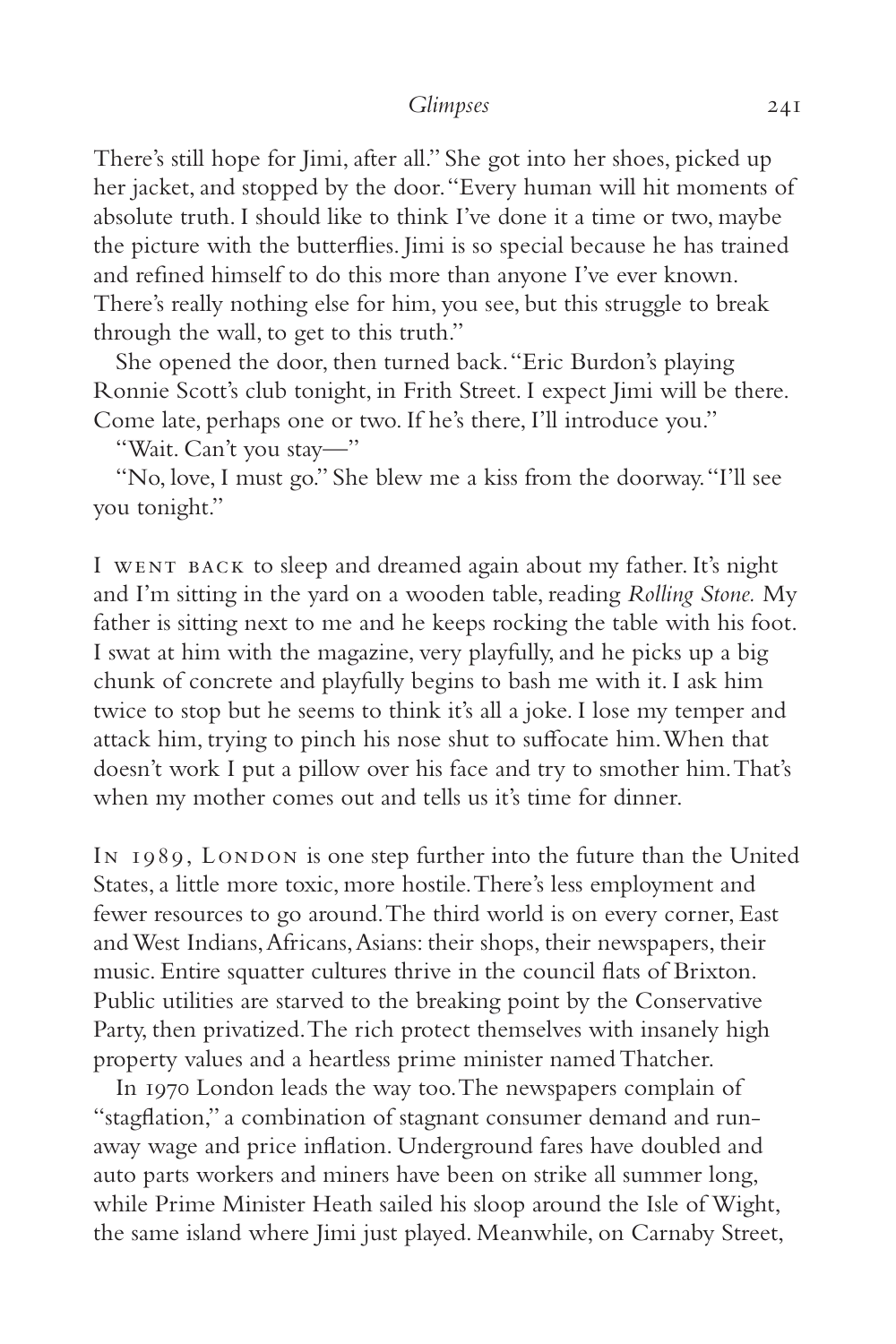fashion has already turned into a parody of itself, all huge collars and lapels and monstrous ties. They play rock and roll in all the shops, not out of love of the music but because, as Erika would say, "it's simply expected." American music, of course; English music seems as much a victim of stagflation as everything else.

I wandered into a record store on Carnaby Street where, between the stacks of *Let It Be* and *Led Zeppelin II,* I found dozens of forgotten bands: the Fourmost, Judas Jump, the Equals, Love Affair, Blue Mink, all of them with top ten hits, none of them able to make it last. The bins held only jackets and the records themselves were in paper sleeves behind the counter. I had nothing to play them on, no way to take them back to Austin except in my head.

I ended up in Hyde Park. It was a decent autumn afternoon, cool, with the sun breaking through now and again. There were a lot of kids there in the grass with long hair and patched jeans and guitars.

Keep this, I thought, keep the kids and the park and the weather. Lose the guys in the dark suits with the bowlers and umbrellas and red carnations in their lapels who stared at them with open hatred. Lose the pollution and the cars; keep the trains and the buskers in the tube stops, with their music echoing through the long tiled halls. And keep Jimi. Most of all keep Jimi.

I GOT TO Ronnie Scott's club at midnight to see the show. It was a jazz venue, guys in suits and turtlenecks, guys in goatees and berets. The tables were all taken and I had to stand by the bar. I ordered a lemonade and checked the setup: Lonnie Jordan's Hammond B-3 and the drums and congas and the stacks of amps completely filled the stage. A roadie made a last pass to duct-tape anything that moved, and then the lights went down.

War had been gigging for ten years in San Pedro, now they suddenly had a gold record and a European tour. It didn't matter that front man Eric Burdon had been in the spotlight forever. They were hot. I saw the excitement and longing and bravado roll off them like sweat.

And tonight, for me, there was something extra. A chance to see Jimi perform again, and the knowledge that, in another world, this was the last time he would ever play in public.

The band tore into "They Can't Take Away Our Music." There's a sound a well-miked snare drum makes on stage that you can never get on record, like an ax splitting wood. That sound alone was reason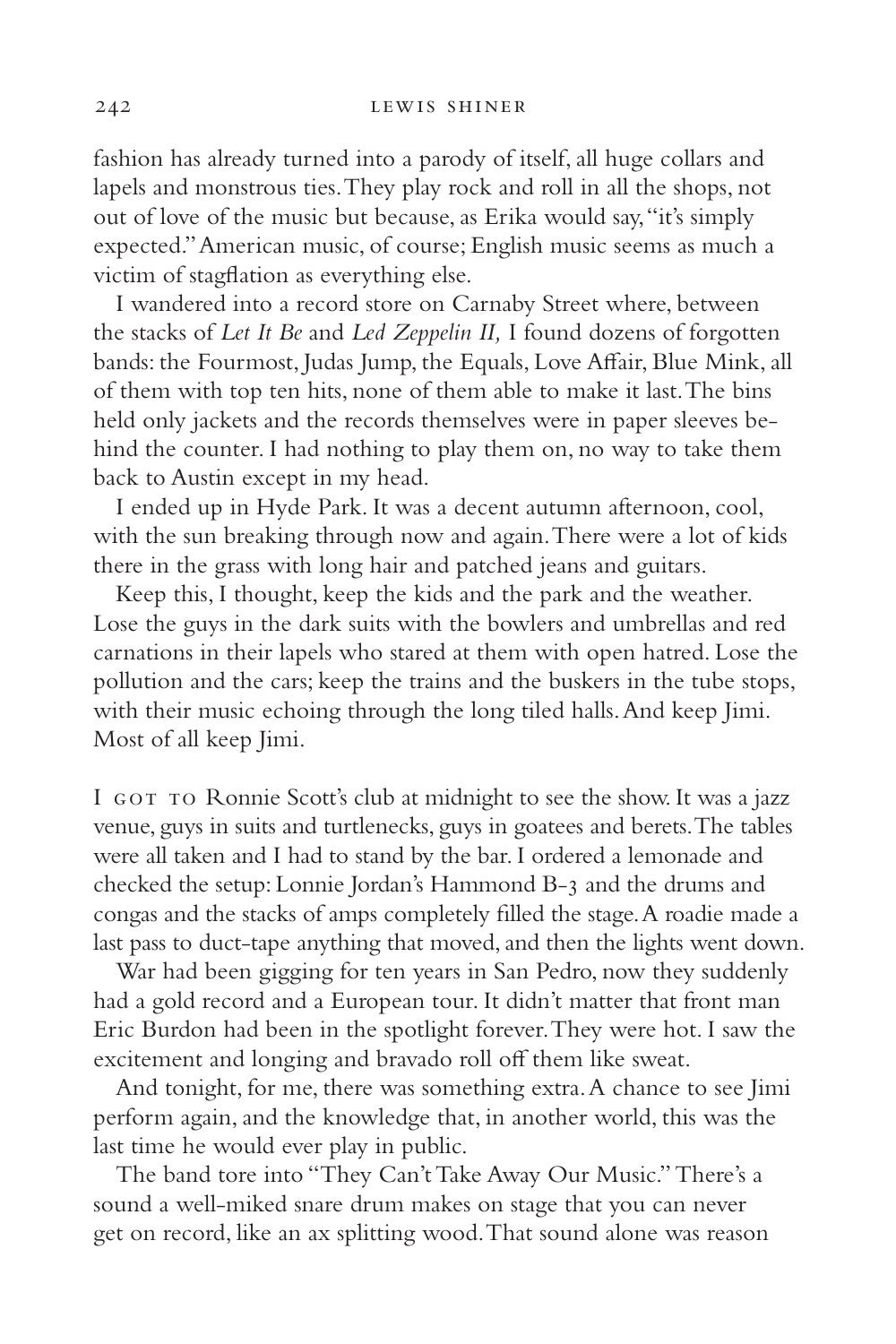enough to be there. Burdon had shag-cut hair past his shoulders, looking younger than I would have thought, rejuvenated by the band's energy. A spotlight hit Howard Scot for his guitar solo and the notes he played cut through the rhythm section like lasers. He fired them out of a blond-neck, sunburst Telecaster, looking fierce in sideburns that came down to meet the ends of his mustache.

As the spotlight tracked him I saw Jimi in the audience down front. Monika was with him, and a woman I thought was Devon Wilson, and five or six others crowded around. Jimi had on a shirt that looked like it was made out of peacock feathers.

I didn't see Erika. I wouldn't have a chance to talk to Jimi until after the show anyway. I stayed where I was and listened to the band. They did about half their album, plus standards like "Midnight Hour" and a couple of Animals tunes. They finished off with "Spill the Wine" and by this point the jazz crowd was on its feet.

Burdon gestured to Jimi and he got up on stage. He already has his black Strat up there, and he strapped it on and they went into "Tobacco Road." It was awkward at first. Jimi seemed to expect to run things and the rest of the band wasn't interested. When the time came they gave him a solo and Jimi cranked up and played hard.

Once Jimi started to play the personality clashes didn't matter. It was loud enough that I thought my eardrums might bleed. His feedback went inside me and left me ringing like expensive crystal.

When he was done he built up to a big finish. The band played right over him and took their own solos. Jimi looked pissed off. He took his guitar off and started to walk away but Burdon grabbed him by the shoulder and yelled in his ear. Jimi shook his head resignedly and put the guitar back on and comped rhythm chords. He had a look on his face like "why am I doing this" but he stayed out the song. Burdon introduced him and he got a big round of applause, which seemed to cheer him up.

They went into "Mother Earth," a traditional blues from the album, and things really caught fire. Howard Scot traded licks with Jimi and they both played blistering solos. People stood on their chairs and shouted and drank everything in sight. About this time some guy, either the manager or Ronnie Scott himself, came out and made frantic throat-cutting signals. It was the same thing I'd seen in my club days, managers terrified that somebody might have too good a time.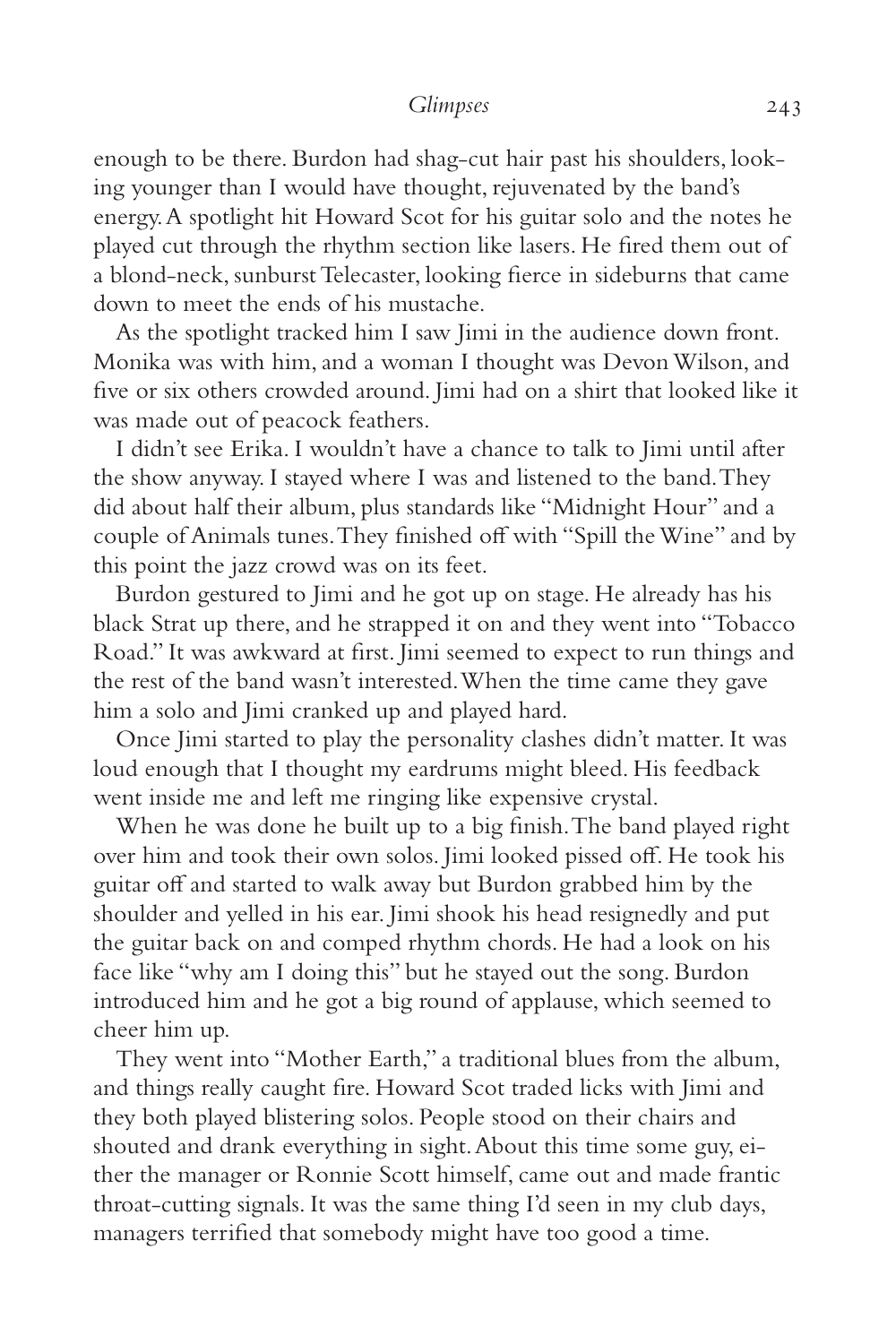The band finished up the song and said their thank-yous and split. The house lights came up and the magic disappeared, leaving spilled drinks and cigarette butts, the knowledge that the last train had already run and there would be long queues for a taxi. For me it was worse, it was the sudden fear that this would after all be Jimi's last show. There was no sign of Erika, and I started to panic. What if Jimi went out the back door and disappeared? A heavyset guy in leathers refused to let me backstage.

I was contemplating an all-night vigil on Lansdowne Crescent when Erika finally showed up. She was breathtaking in a strapless creamcolored dress. I had seen that body naked, had spent the night next to her, and never really touched her. I knew I wouldn't get another chance. She had a young guy with her in leather pants and a white shirt and a ponytail like mine. She saw me as I stood up and the two of them made their way over. "Have they already finished then?" Erika asked.

I nodded. I wanted to apologize for the night before, but it wasn't the time or place, even if she'd wanted to hear it. She introduced me to the guy, whose name I immediately forgot.

This time there was no problem getting backstage. The dressing room was mobbed, and a line of young women stood against the wall, like they were there for an audition. Monika and Devon guarded Jimi from either side. Now that he was through playing he looked drained. His eyes were narrow and lined and there was no light behind his smile.

After all the hours I'd tried to imagine this moment, I was speechless. I knew Jimi was lost by looking at him. I was an idiot to think I could change that.

Then he saw Erika. He came to life and hurried over to hug her. He was not quite as tall as me and there was a shyness in the way he moved that was the opposite of the way he was on stage. He kissed Erika on the lips and said, "Baby, you look so *tired.* I'm not trying to put you down, I'm just worried, you know, I want to be sure you're okay and everything."

"I'm fine. Listen, this is a friend of mine, Ray, from the States. He needs to talk to you and I think you should listen."

I tried to swallow what felt like a ball bearing, stuck halfway down to my stomach. Jimi shook my hand and said, "Hey, Ray, brother, what's happening?" The grip was familiar, large and dry and powerful, like his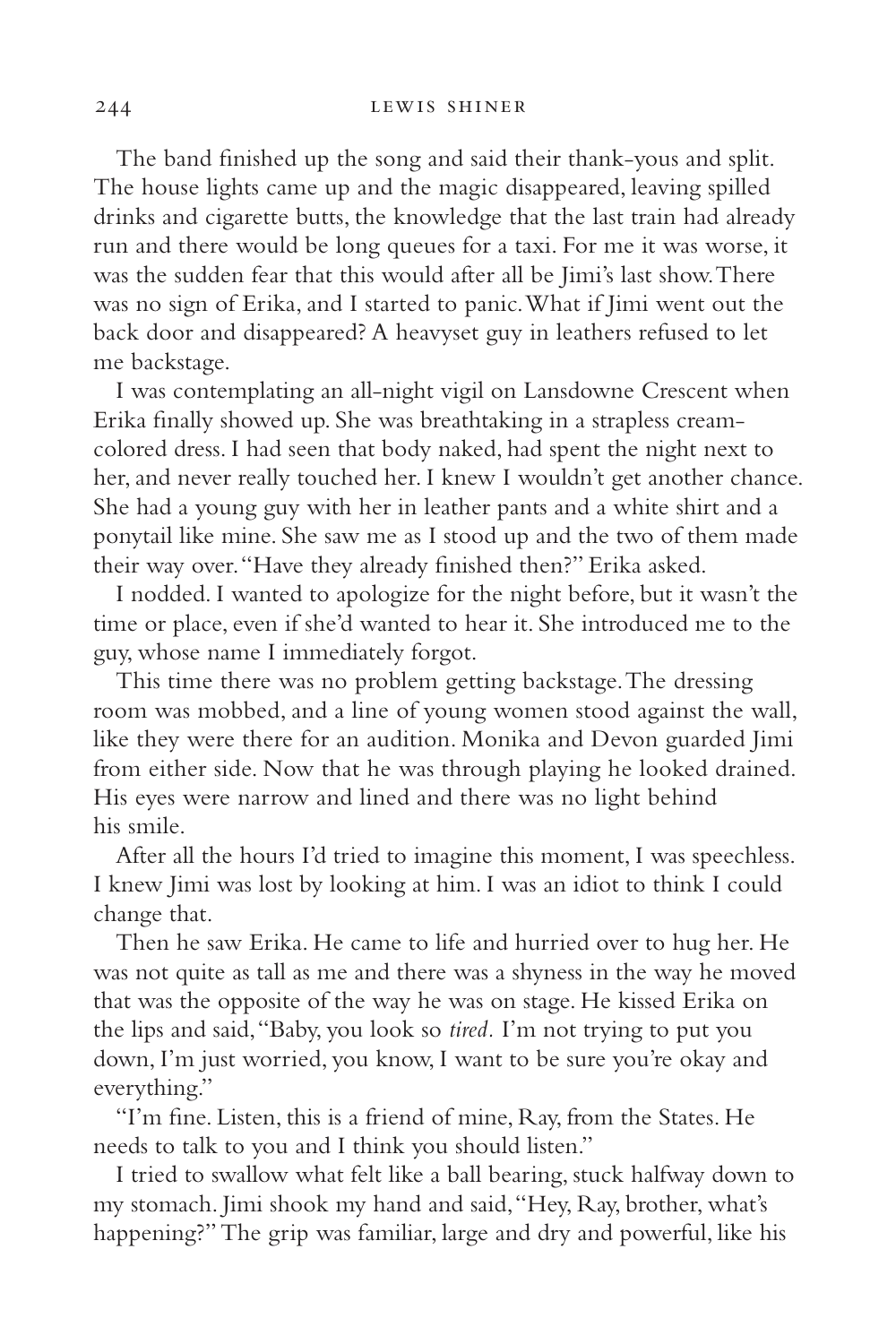father's. Everything about him was familiar. It was like I had known him all my life. "So did you like see the show and everything?"

"Yeah, it was really good. I saw you in Dallas, too, the first two times." "Oh yeah, Dallas, wow, man, that place is a real hassle sometimes. That first show everybody got real uptight over a little lighter fuel, you know?" He turned to Erika to bring her in. "They wouldn't let me burn my guitar or anything so I kind of put out this row of footlights."

"With the head of his guitar," I said.

"See? The man was there."

Erika touched Jimi's cheek. Over her shoulder I saw the young guy in leather pants talking with Eric Burdon. She said, "Jimi, I really think you're pushing yourself too hard."

"Well, you know how it is, this and that, I got that trial thing coming up Friday. And there's always somebody wants you to be somewhere, you know, it's hard to get away."

"Could you get away with me?" I said, finding my nerve again. "Just for a couple of minutes?"

Jimi looked at Erika and she said, "Go ahead, Jimi, I'll wait here."

We went through a fire door into an alley behind the club. It was red brick and dark and the night had turned chilly. "Wooo, man," Jimi said. "I don't know if I'll ever get used to the weather over here. This is supposed to be September, can you dig?"

I nodded. "Look, this is going to sound weird to you however I say it. I don't know any way to do this except just blurt it out, okay?"

"Yeah, okay, whatever."

I squatted down and Jimi squatted next to me, his huge hands tucked into his armpits. I looked at the bricks at my feet and said, "I know you're open to things that most people aren't. UFOs and magic and spiritual things. So if I sound crazy maybe you'll give me a chance to, I don't know, a chance to convince you."

I knew I had to go ahead and say it or I would lose him. "I'm from the future and I can prove it."

"Oh, man."

"I know things nobody could possibly know. I know you want to get with Chas Chandler again. I know you're planning to fly to New York after court on Friday, to get the tapes for *First Rays of the New Rising Sun,* and bring them back here for you and Chas to work on, to finish the record, so you can go play with Miles Davis."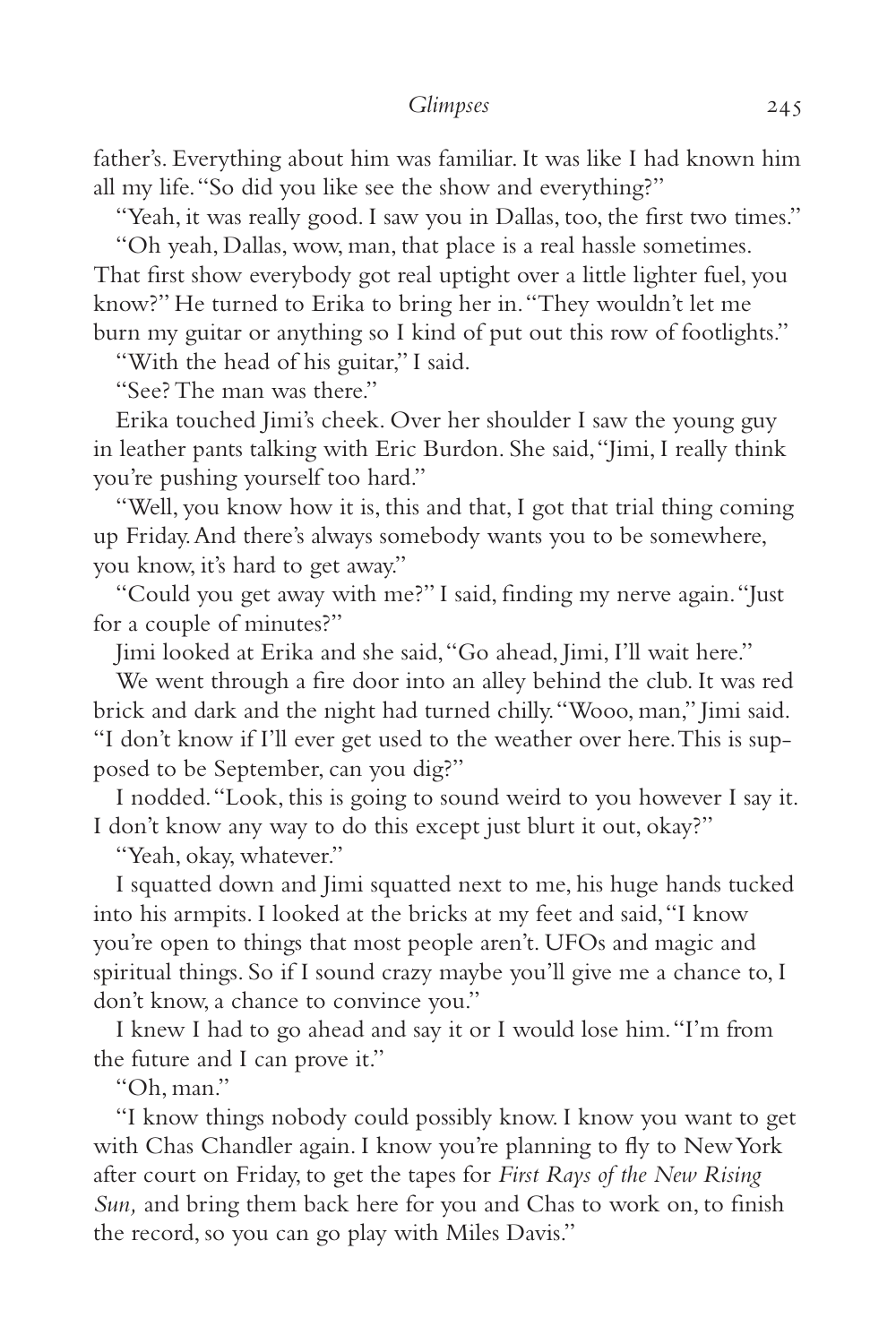Jimi looked genuinely terrified. I hated to scare him, hated to look like some obsessed lunatic. "Who are you?" he said.

"My name is Ray Shackleford. I'm from 1989. I want to save your life." "Mike Jeffery sent you, right? Oh God, I knew this was gonna happen."

"I'm not from Jeffery, I swear to you. I want you to finish the record. I saw a list you wrote out for it. Side one: 'Dolly Dagger,' 'Night Bird Flying,' 'Room Full of Mirrors,' 'BellyButton Window,' 'Freedom'; side two: 'Ezy Rider,' 'Astro Man,' 'Drifting,' 'Straight Ahead'; side three: you started out with 'Night Bird Flying' again—how could I know all this?"

"I don't know."

"Because I'm who I say I am. And in the world I come from, you die Friday morning because you take a few too many of Monika's sleeping pills and choke to death in your sleep."

"Oh, man." He looked at me sideways, like half of him wanted to laugh and the other half wanted to run away. "Oh, man."

I rubbed my hands over my face, tried to relax. "Don't make up your mind yet. Just listen. I know your rooms at the Cumberland are a cover and you're staying with Monika at 22 Lansdowne Crescent. I know you just sent Billy Cox home because of an acid freak-out. I know you can't trust any of these people who are all over you because they all want something."

Jimi balanced himself with one hand and turned until his back rested against the wall of the club. "Man, it's like, I just don't know anymore, you understand? There's all these people and there's this new thing, like peace and love, right, and maybe these people really do love me, but..."

"Maybe they just need what you have. They see you on stage and they see how that music makes you so alive, and they all want that. Even if they have to take it away from you to get it." Jimi didn't say anything.

"That's not what I want. I want to save your life. I want to see *First Rays* finished."

Jimi shook his head. "So tell me again what's supposed to happen? I mean tell me exactly."

I told him. I told him what the inside of Monika's flat looked like, I told him the pills were called Vesperax and he shouldn't take more than two, I described the attendants who picked him up.

"Man," he said, "you're really not bullshitting me are you? You really know something. You're from when?"

"1989."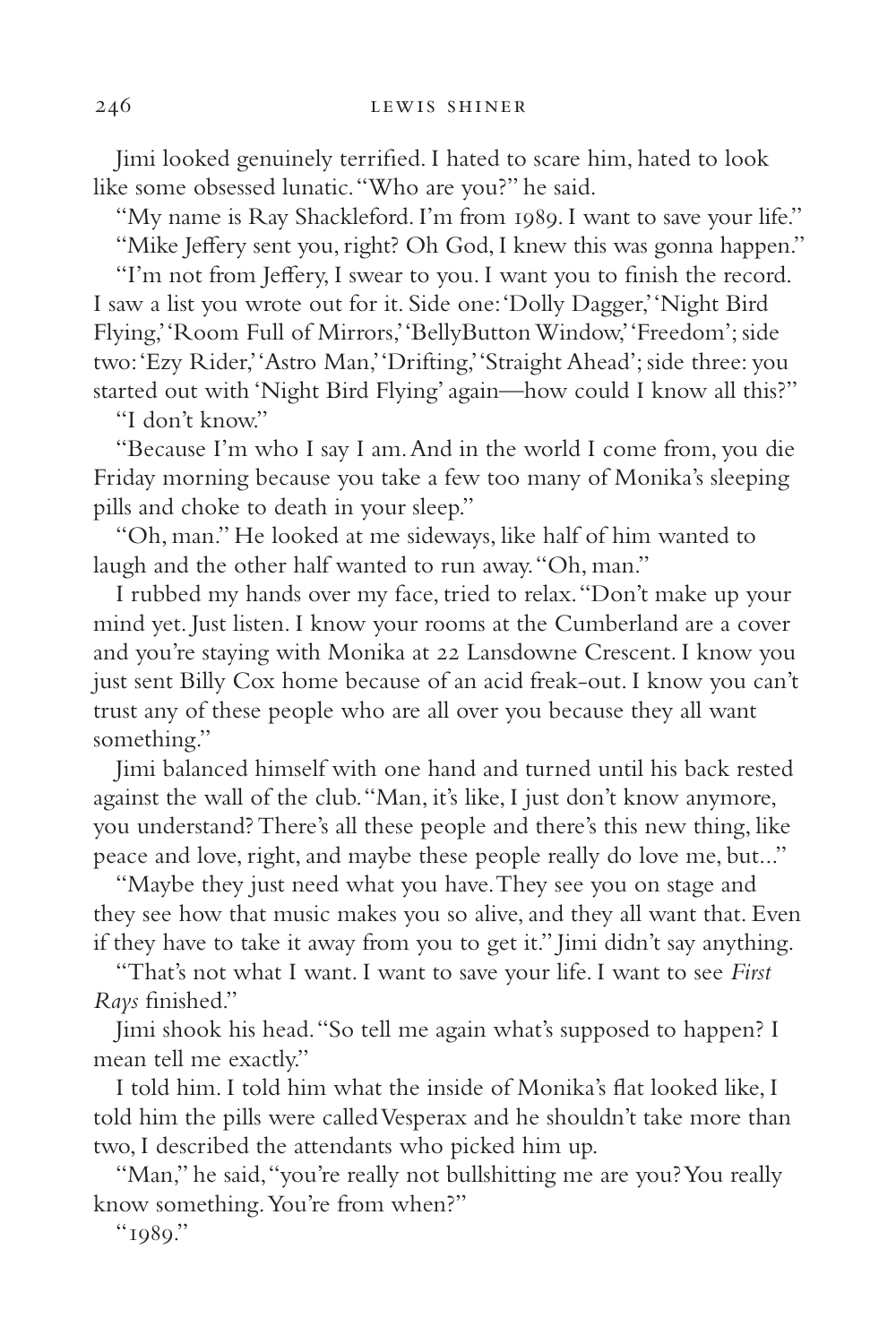"And I never finished *First Rays* or *Straight Ahead* or anything?"

"No. They did a single album called *Cry of Love* and a soundtrack for this really stupid movie called *Rainbow Bridge,* from that concert you did in Maui. Reprise threw them together from whatever was lying around. But everybody still knows who you are. You still win guitar magazine polls as favorite guitarist. They put music on these computer discs now, they call them compact discs, and they've reissued all your stuff, plus live albums and interviews and studio jams, everything they could find."

"So I guess they've got computers playing everything, right? Is that what the music is like?"

"It's like Led Zeppelin, mostly, only heavier. Heavy metal, they call it. That's what most kids listen to."

"Man."

"The Beatles never get back together, but the Stones are still touring. And the Who."

"I don't know, man, this all sounds so weird and everything, all these old guys playing rock and roll. Did everything just like stop after I died?"

"Pretty much. There was something called punk at the end of the seventies, that was pretty exciting, only it got commercialized too fast. Now there's rap, which is drum machines and chanting, not much music in it at all. But if you live, see, you can change it. With *First Rays,* by playing with Miles—"

The back door of the club swung open. Monika and Devon were there, and a black man in an expensive suit and a neatly trimmed beard. "Jimi," Monika said, "shouldn't we be maybe going home now?"

For a minute I'd had him. Now Monika had brought him back to earth, the real world of food and bed and court cases. He stood up and dusted at his velvet trousers. "Yeah, okay, whatever."

I stood up too. "Listen," I said. "I want to come see you. Thursday night, at Monika's place. To make sure nothing happens, okay?"

"Sure, man, come over about twelve or something, all right? We can talk some more, that'll be real nice."

As they went inside I heard Monika ask, "Who was that funny man? What was he wanting?"

I stayed in the alley for a minute or two to get my breath. Okay, I thought. I can't miss this time. Everything is going to be okay. I went back in. Jimi was gone, and so were Erika and her new boyfriend. That was okay too. Everything was going to be okay.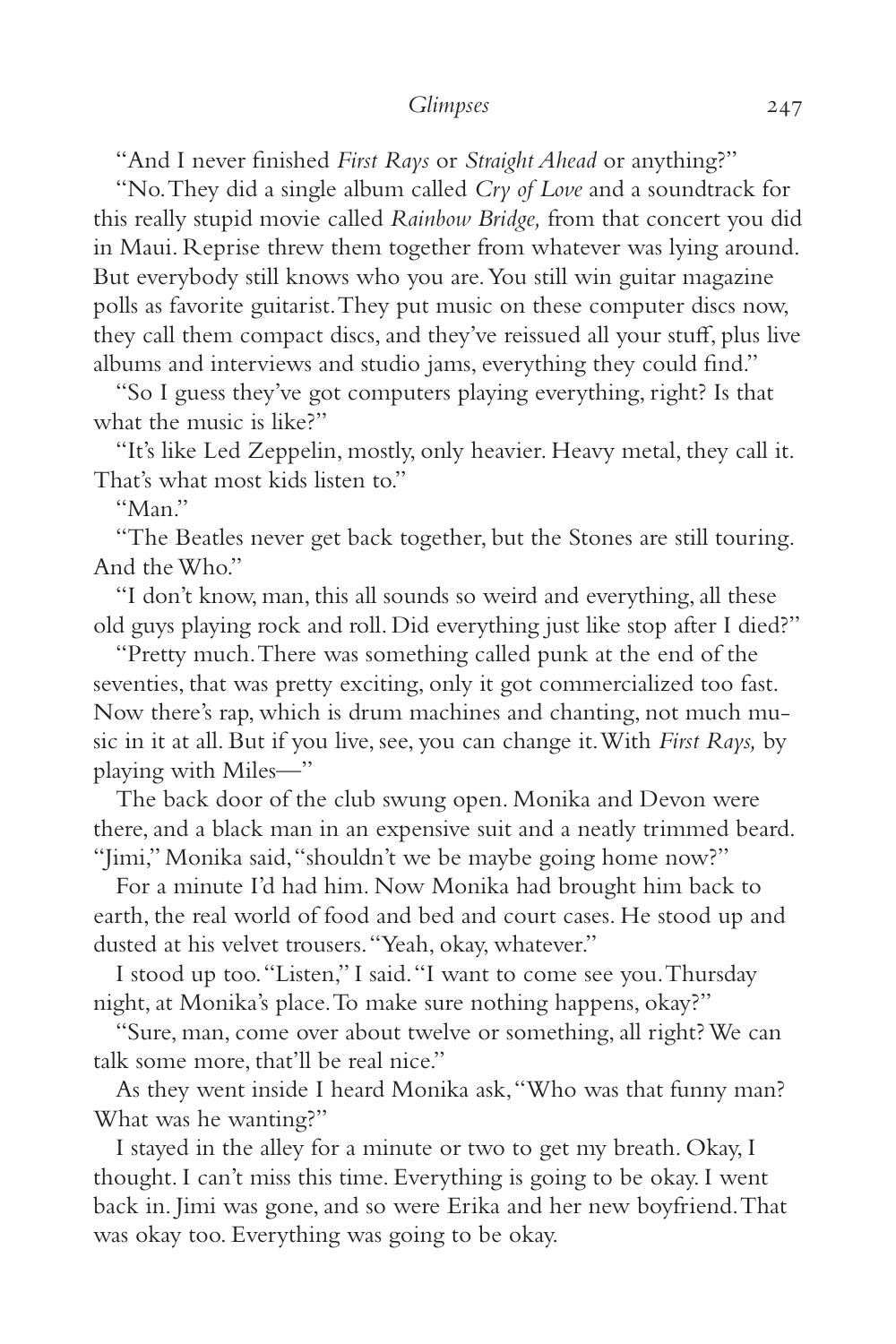•

I WAS AT LANSDOWNE CRESCENT at midnight sharp Thursday night. I knocked on the door downstairs and when nobody answered I tried to see in the darkened window, and finally sat on the steps to wait. It hadn't rained all day but the air was damp and the chill got into my bones. I was wearing new clothes that I'd bought on Oxford Street and I'd been to see Sly Stone at the Lyceum. I'd seen Eric Clapton in one of the box seats, but Jimi didn't show.

When he wasn't at Monika's flat by two I started to worry. He might have decided I was crazy and gone to the Cumberland Hotel to avoid me. He could take the same Vesperax at the Cumberland as he could at Monika's and wind up just as dead.

I heard Monika's sports car a little before three. A minute or so later the two of them came down the metal stairs, Monika in the lead. "Jimi," she said, "that strange man is again coming around."

Jimi looked disappointed to see me. "I'm really sorry," he said, "there was this thing at this rich cat's flat I had to go to."

"You just have to promise me one thing and I'll get out of here. Promise me you won't take more than two of Monika's sleeping pills. They're stronger than anything you're used to."

"If I don't sleep tonight I swear I'll go out of my mind."

"Just take one or two, and if they don't put you out right away, give them another few minutes. I promise you they'll knock you out. And you'll still be alive tomorrow."

Monika had only been half listening. "Is this man making threats to you?" she asked.

"No, be cool, baby, he wants to help me."

"Everybody is wanting to help you."

"I just want him to promise," I said to her. "If he takes any of your Vesperax, he shouldn't have more than two."

"Okay, all right, already, I promise." He laughed with no feeling in it. "I promise."

I shook his hand and said goodnight. Monika watched me suspiciously all the way up the stairs, but that was okay. Watch over him, Monika, he needs a guardian angel tonight.

I stood outside in the cold knowing there was nothing more I could do. Finally I caught a cab on Ladbroke Grove and went back to my hotel.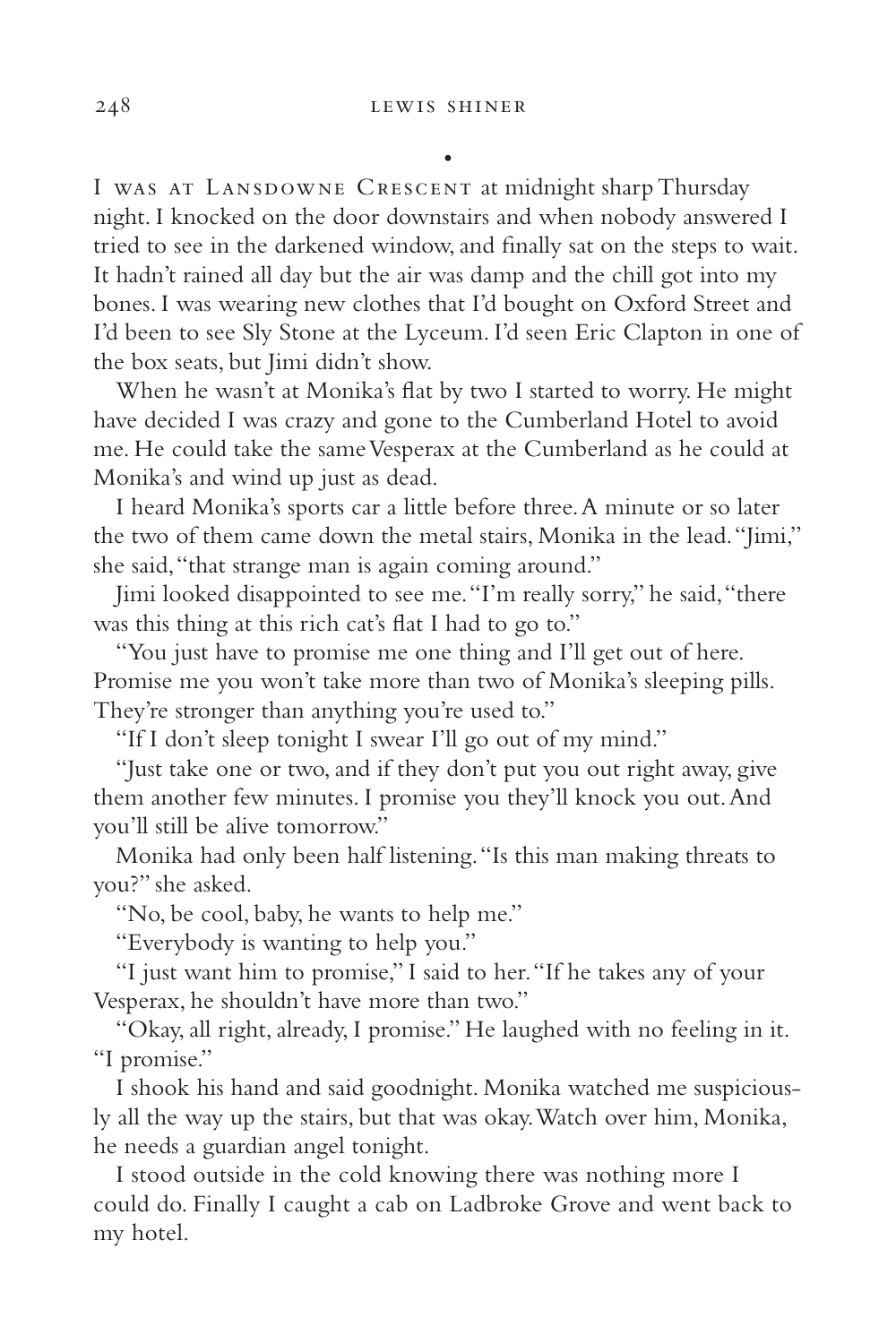•

I WAS OUTSIDE the flat at ten the next morning. My heart was in my mouth. I hadn't fallen asleep until after sunup and it seemed like only seconds later that I got my wake-up call. I felt like a knife that had been sharpened over and over for a single job, and now the job was nearly done but I was worn away to nothing. I sat and stared at my watch, and every few seconds my eyes would flick back to the wrought iron gate at number 22.

At 10:13 Monika came up the stairs, looking rumpled. She headed down the street toward the local market. It took all I had not to bolt down the stairs to see if Jimi was okay.

Monika was back at 10:24. I was wound so tight that I jumped to my feet when I saw her. I hadn't meant to say anything to her but now it was too late. She froze and stared at me as I ran across the street to her.

"You again," she said.

"When you go back to bed, please, please make sure Jimi's okay. If it looks like he's been throwing up, come get me. I know what to do."

"I only gave him the two pills. Like you said."

"He might have gotten up in the night and taken some more. Just check him, please."

"I will check him. Now please go."

I nodded and walked away so she wouldn't call the cops. She went downstairs, I circled the block, and sat on the curb again. Worst case, the ambulance would be here at 11:30. It was a long wait. I spent it in weird, violent fantasies in which I fought the ambulance attendants for Jimi's life.

Eleven-thirty came and went, and I started to breathe easier. By 11:45 I was light-headed, ecstatic. By noon the fatigue caught up to me. I walked back to Notting Hill Gate and found a bakery with sweet rolls and orange juice and lingered over them as long as I could stand it.

At one pm I made a last pass by the flat. All was quiet. No ambulances, no police, Monika's car parked where it had been.

Jimi was alive.

I HAD A LONG, deep sleep, then went down to the lobby, where there was a television. There was nothing on the news about Hendrix, just train strikes and the ongoing hostage crisis in Jordan, where three hijacked airliners had been blown up. A news reader asked if we had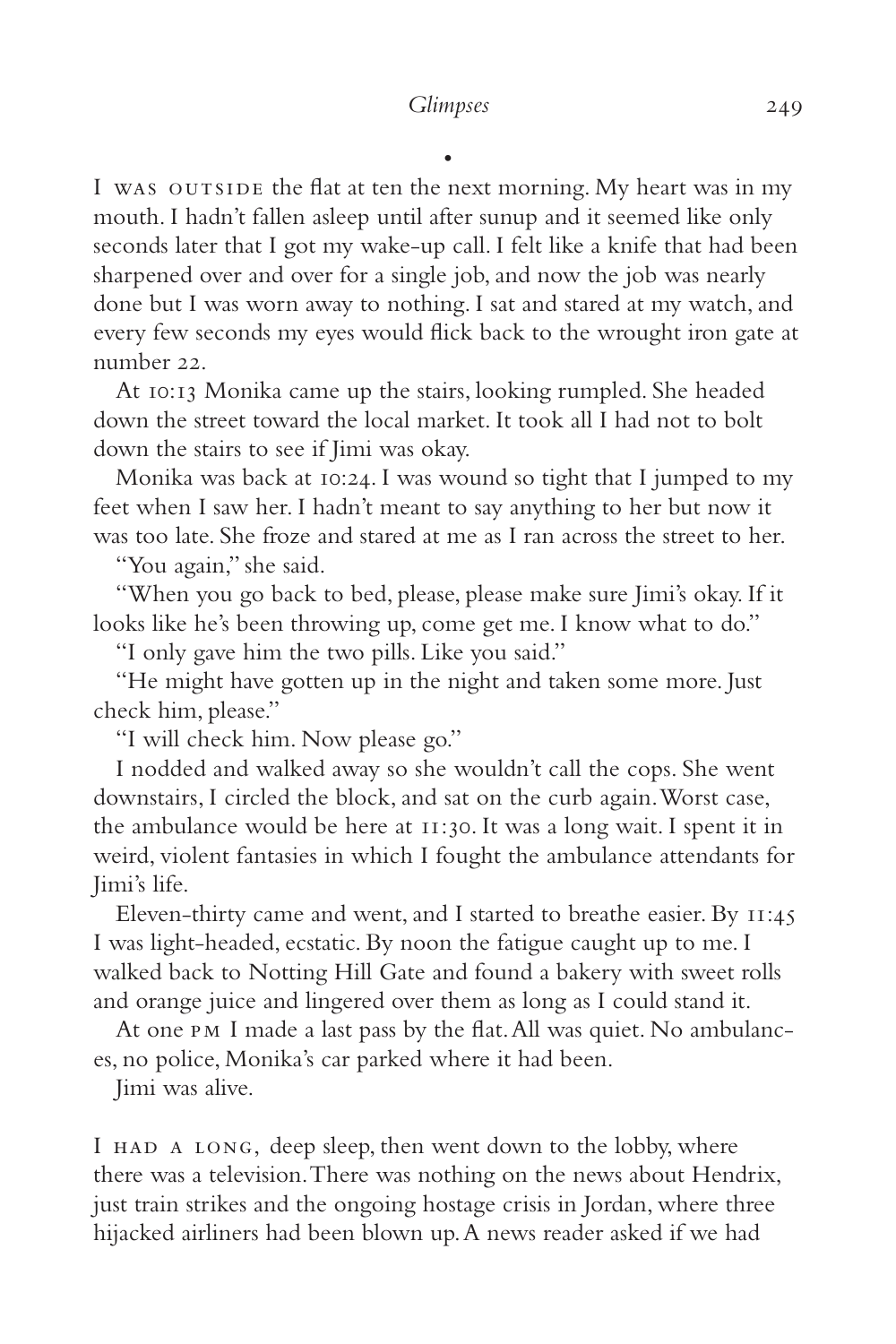entered the Age of Terrorism and I didn't want to be the one to tell him yes, we had. The *fedayeen,* the men of sacrifice, were sharing their sense of helplessness with the world. Just like the rest of the starved and desperate people picking up guns and knives in Southeast Asia and Latin America. Could Jimi Hendrix change that?

I walked down Southampton to a nice Italian place I'd found. It was a beautiful evening, too beautiful to spend giving myself the third degree. Hendrix could do as much good as anyone, and I'd given him some time to do it in. It might take him weeks to come up with a final mix of the album, and I would hang around until he did.

I lingered over dinner and took a cab to the Speak after midnight. There was always the chance that Erika would show up, or somebody else that I might want to meet. I was ready for something. The room was crowded, and Rod Stewart and the Faces were playing loud enough to rattle the glasses on the bar. I got a lemonade and let the movement of the crowd take me toward the stage.

I wasn't too surprised when I saw Jimi holding court at a row of tables down front. He saw me on the sidelines and beckoned me over. "Heyyy," he said, shaking my hand. "My man. Future man. What did you say your name was?"

"Ray. Ray Shackleford."

"Ray. Cat that knows his drugs. That shit of Monika's, like, I took a couple and I was laying there, thinking, 'Man, this is not happening,' and I was gonna get up and take some more and then remembered what you said so I just lay there awhile longer and then pow; it just laid me *out.* Hey, you got to meet my people. This is Mitch, and Sly Stone, you know Monika, this is Devon and this is Eric Clapton. Next to Eric there is the Queen of Sheba. Yes, the Queen of Sheba, thank you very much." Actually it was Pattie Boyd, still married to George Harrison. Clapton would write "Layla" for her next year in Miami.

I shook hands all around and somebody brought me a chair. I'll never forget the next two hours. Part of it was the glamour, of course. They were all beautiful and rich, talented and famous. None of that was as important as the way music mattered to all of them. The conversations were hard to follow, three or four of them going at once, Eric earnest and adamant, Sly full of revolutionary fervor, Jimi laid-back, saying, "Well, you know, like, dig, brother," while the music blasted all around us. Like in a song, the words didn't matter as much as the feeling, the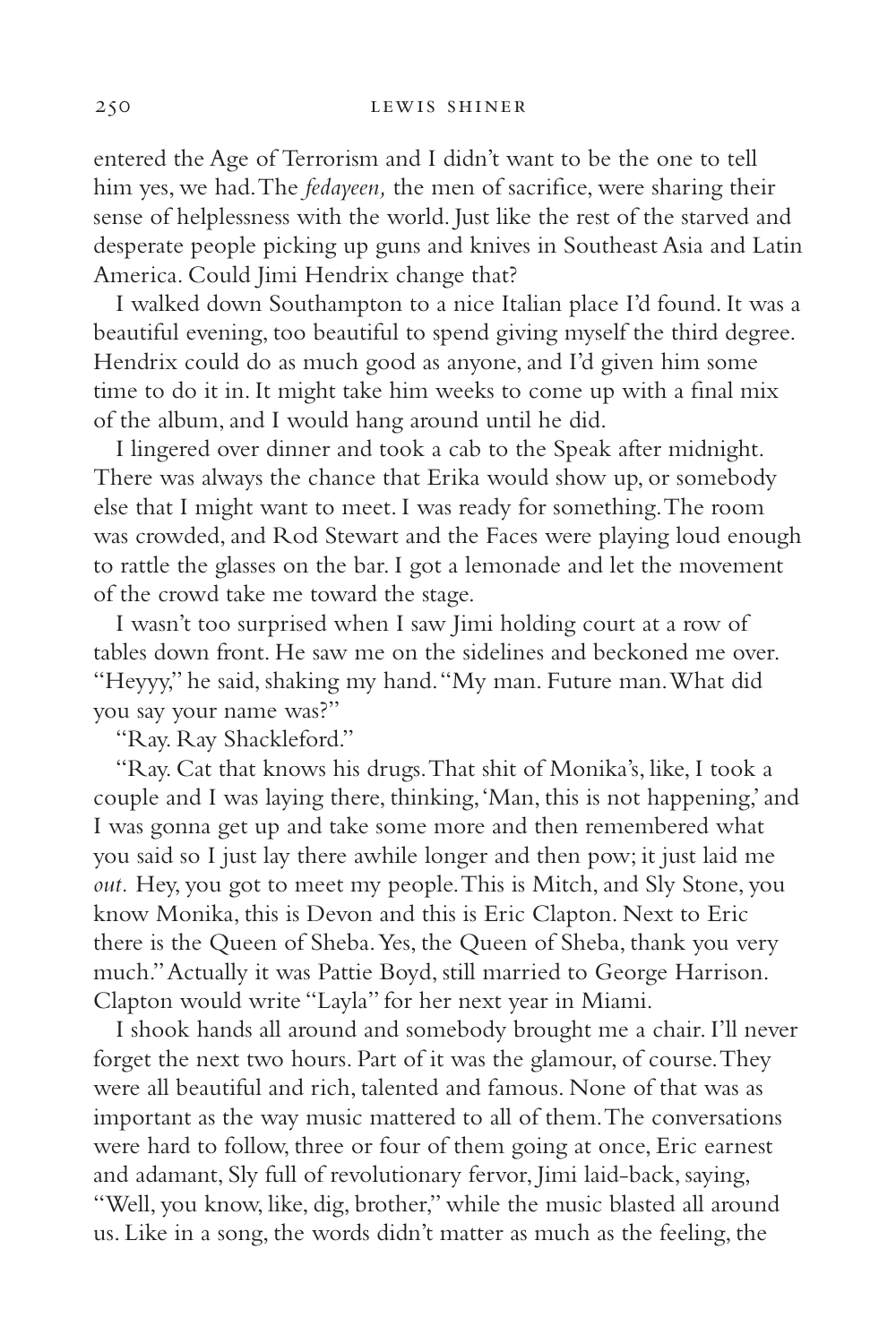community, the warmth. Jimi seemed renewed. Maybe things had gone well in court, maybe on some level he knew he'd cheated death. Maybe all he'd needed was a good night's sleep.

After the Faces finished, Jimi and Eric got up to jam. Jimi wanted to play "Sunshine of Your Love" and Eric didn't. Jimi started it anyway, laughing and saying, "Oh come on, don't act like you don't know it, it goes just like this here," and they ended up trading solos for ten minutes while Ron Wood and Kenny Jones backed them up. They did "Key to the Highway" and then Sly got up and sang "Land of a Thousand Dances." A part of me knew that it would never have happened without me, and it was all the thanks I needed.

The jam broke up a little after two. It could have gone on forever and been all right with me. Monika and Devon, still jockeying for position, went backstage. I stayed and talked with Pattie Boyd, mostly about her sister and Mick Fleetwood. She was surprised I knew so much about the band, since they hadn't really broken in America yet.

Jimi and the others came out carrying guitar cases. I stood around with them and when I had a chance I asked Jimi about New York and the tapes.

"Oh, yeah, for sure, man, I talked to Chas this afternoon. He's got me a flight over on Monday and then I'm going to come back and we're going to see if we can do a thing with them. He's really groovy about it, I think it's going to happen. Listen, when I get back, you should really come down with us and hear what we've got."

"I'd like that," I said.

I guess I wanted him to give me addresses and phone numbers on the spot, and it took me a second to realize he was only being polite. "Sure, man, you can like come by the studio or something, it'll be real nice."

"Okay," I said. "Thanks." I shook his hand. I didn't want to leave, but the time had clearly come.

Jimi felt it and let me off the hook. "If you're not doing anything, you could come along over to this party. Probably be some, I don't know, like free booze or food or girls or something."

It's the kind of thing he must have done all the time, one more little act of kindness, like all the others that had eaten him up, chipped away pieces of him until there was nothing left. At that moment I didn't care. I was grateful for the piece he'd offered me. "Yeah. I'd like that."

The group moved slowly toward the stairs. Jimi handed me his guitar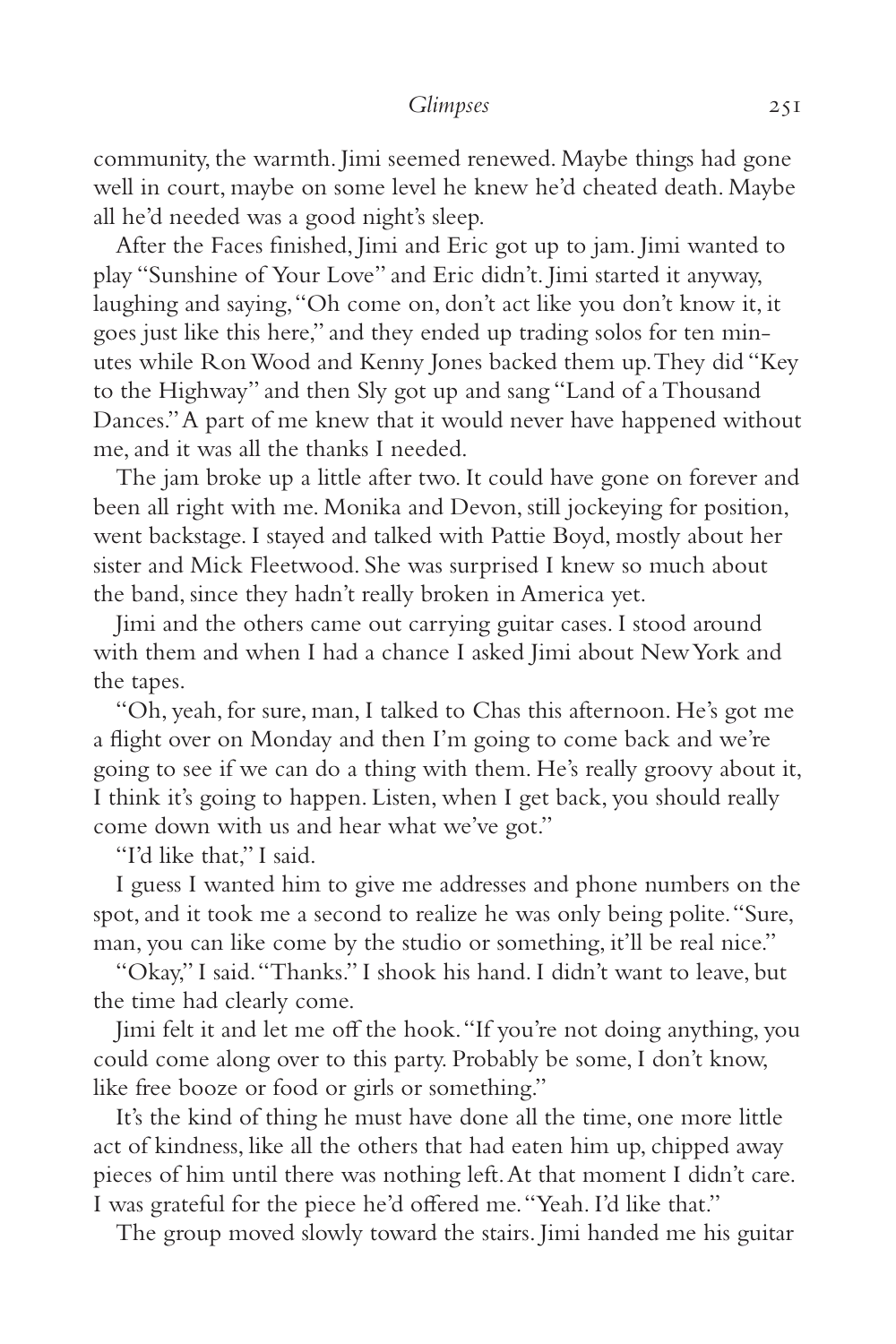case while he put on a trench coat. One more thing to make me feel like I belonged. Monika kissed him quickly and went ahead to get her car. We went upstairs into the cold light of Margaret Street. There were only a few people left on the sidewalks.

"Christ, we'll never get a cab," Eric said.

"I'll go ring one up, shall I?" Pattie said. She moved in close to him and he put his arm around her. It made me lonely to look at them.

"Give it a minute," Eric said. "Something will turn up."

Some kid with shaggy hair over his ears and collar came up to talk to Jimi. I couldn't hear any actual words, but the rhythm was American and sounded harsh and unpleasant. Jimi stood there with his hands in the pockets of his trench coat, guitar at his feet, smiling and answering the kid's questions. I looked away for a second, trying to spot Monika or a cab.

When I looked back the kid had a gun.

"Look out!" I yelled.

I started to run toward him. Jimi was looking at the gun. He didn't try to run or knock it away. There wasn't time. The kid fired five times, point-blank, into Jimi's chest.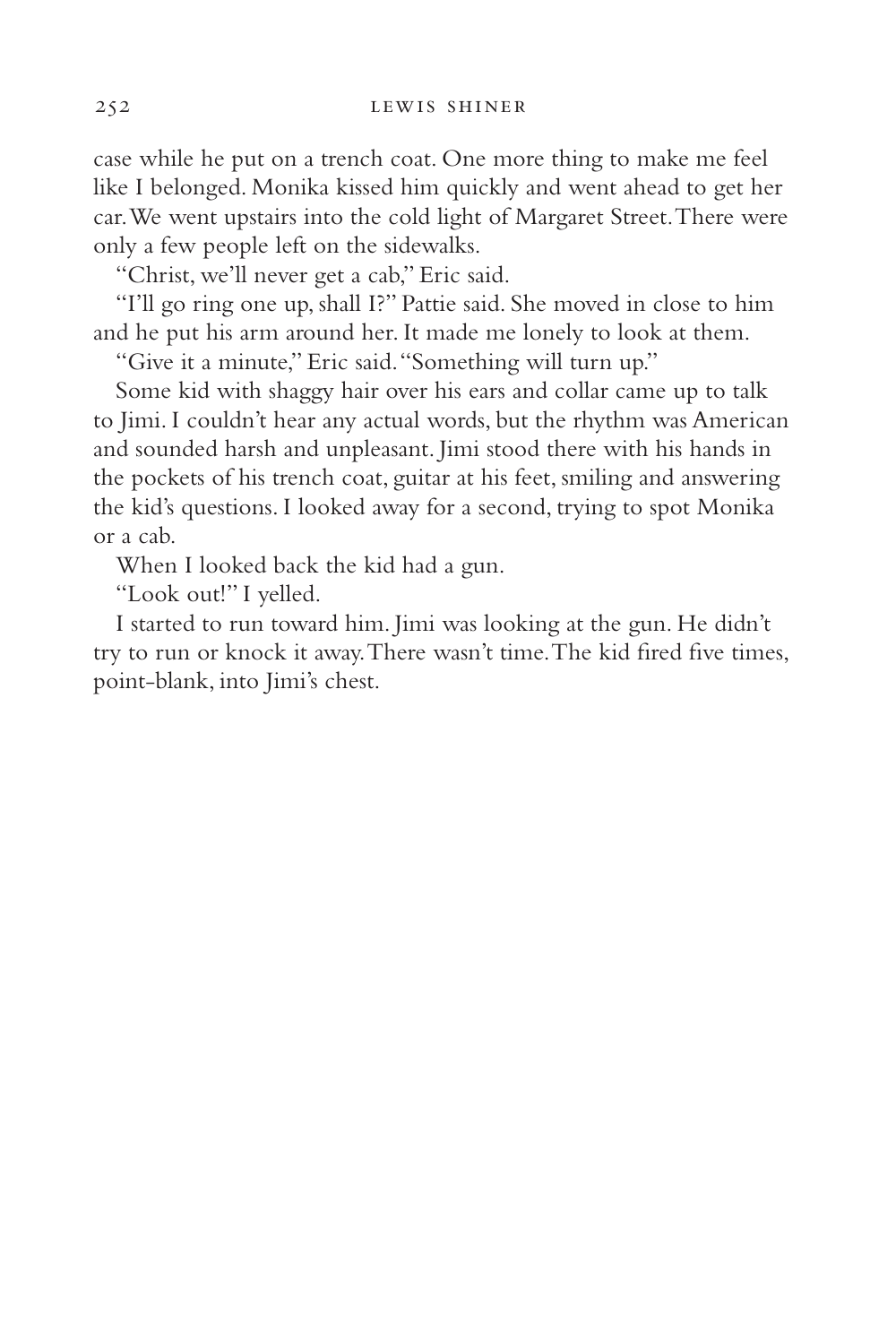# chapter eight v o o d o o c h i l d (slight return)

I was on the floor of my workshop. My jeans had dried stiff where I I'd pissed in them. I hurt all over, mostly in my head and my stomach. I tried to stand up and took a chair over with me when I didn't make it. Mostly I was embarrassed. I didn't want anybody to see me this way. I didn't want to end up in the hospital again and have to explain what it was that put me there.

I crawled downstairs, headfirst, on hands and knees. I realized it was a bad idea when the blood rushed to my head. I lost all feeling in my hands and feet, and I slid the last dozen steps on my chest.

The linoleum at the foot of the stairs felt cool on my face. I thought if I put something in my stomach I would be okay. I pulled myself into the kitchen on my elbows, like when I was a kid playing army.

I got a half gallon of milk out of the refrigerator. I hoped it was still fresh. My brain couldn't process the information from my nose. If I knew what day it was it would help. I held the milk carton to my chest with one hand and scooted into the living room on my ass. There's only a secondhand armchair where the sofa used to be. I dragged the cushion off the seat and leaned against it and turned the TV on with the remote. According to the preview channel it was two in the afternoon on Sunday, July 16. I'd been unconscious just under two days.

I drank a little of the milk. My hands shook enough to make it hard. Then I put the milk down and thought, this is not so bad. I'm lying here, watching tv, like anybody else. Then I threw the milk up all over myself.

I was freezing. It didn't occur to me to turn off the air conditioning. Instead I took off my shoes and emptied my pockets and crawled into a tub full of very hot water, clothes and all. I rested there for an hour, adding hot water every few minutes. After a while I was able to get out of my clothes, which I heaped in the sink.

Drowning began to seem a greater danger than the chills. I scrubbed myself down and got out and wrapped myself in towels. I found that I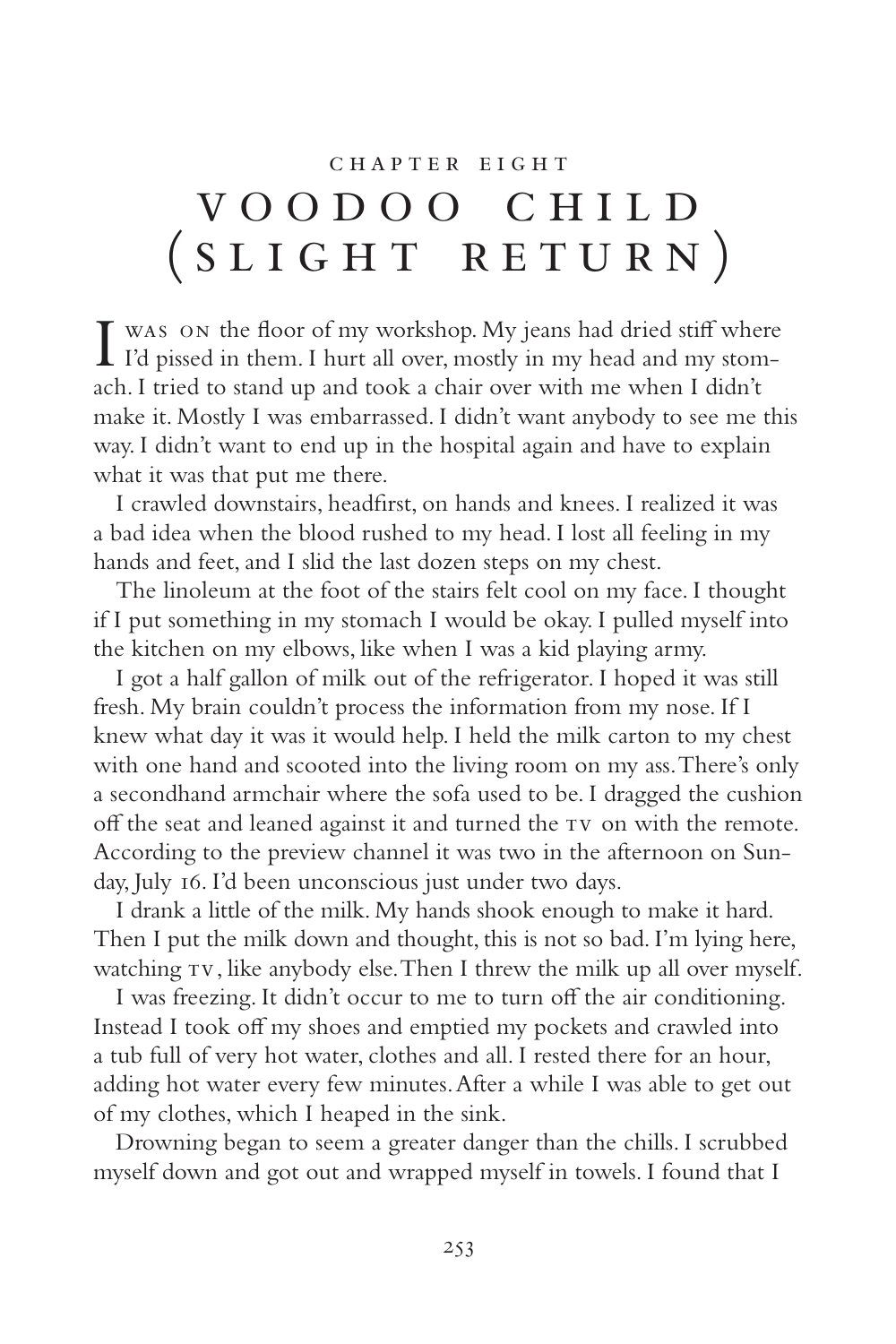could walk, provided I held on to something. I staggered to the kitchen for a Coke and that gave me enough energy to put on dry clothes. I rested for a while and then drank another Coke and ate some peanut butter on toast.

Then I got into bed in my clothes and slept for fourteen hours.

There were messages on the machine from Elizabeth and my mother and a couple of customers. I called my mother and told her I was in LA, that I was with Graham, and asked her to call Elizabeth for me. I'd cast off all lines and I was headed for the open sea.

I drank a lot of juice and ate whenever I felt like it—cereal, frozen dinners, cookies and ice cream. The rest of the time I lay on pillows on the living room floor, under an afghan that my grandmother had knitted, surrounded by Hendrix books, which I read again front to back.

Charlie Murray's book says they put Hendrix on his back in the ambulance. David Henderson's says he was sitting up. I read somewhere that Hendrix and Joplin were both killed by the cia, because of their anarchistic influence, but now I can't find it. The kid who shot Jimi was American. Could he have been with the cia? The mob? The Klan?

There was a mention of Erika in Norm N. Nite's *Rock on Almanac,* under "Deaths in 1971." "Erika Hanover (photographer), Wednesday, February 10 (drug overdose; 41)." It was so final. I thought about what she'd said to me in the hotel room. That it was too late for her, that there was still hope for Jimi. I thought, I'll save you too if I can.

I watched my Hendrix videotapes over and over. I replayed the jam session at the Speakeasy in my mind until I couldn't tell whether I was remembering details or making them up. When I least expected it something would slip sideways into my consciousness: the warm, dry touch of Jimi's hand, the husky sound of Erika's voice.

Mostly I replayed that final scene on Margaret Street, with tiny changes. Maybe one of the bouncers walks us out, heads the kid off, maybe even frisks him and takes the gun.

Maybe Jimi stays downstairs in the club long enough to put a coin in one of the slot machines. He hits the jackpot. He leaves all but one of the coins on the bar, laughing. "It's like I really don't care about the money, you know. It's the luck I need some of." When he goes up into the street Monika is already there with the car. He brushes past the kid fan who doesn't have time to say anything, and he gets in the car and drives away.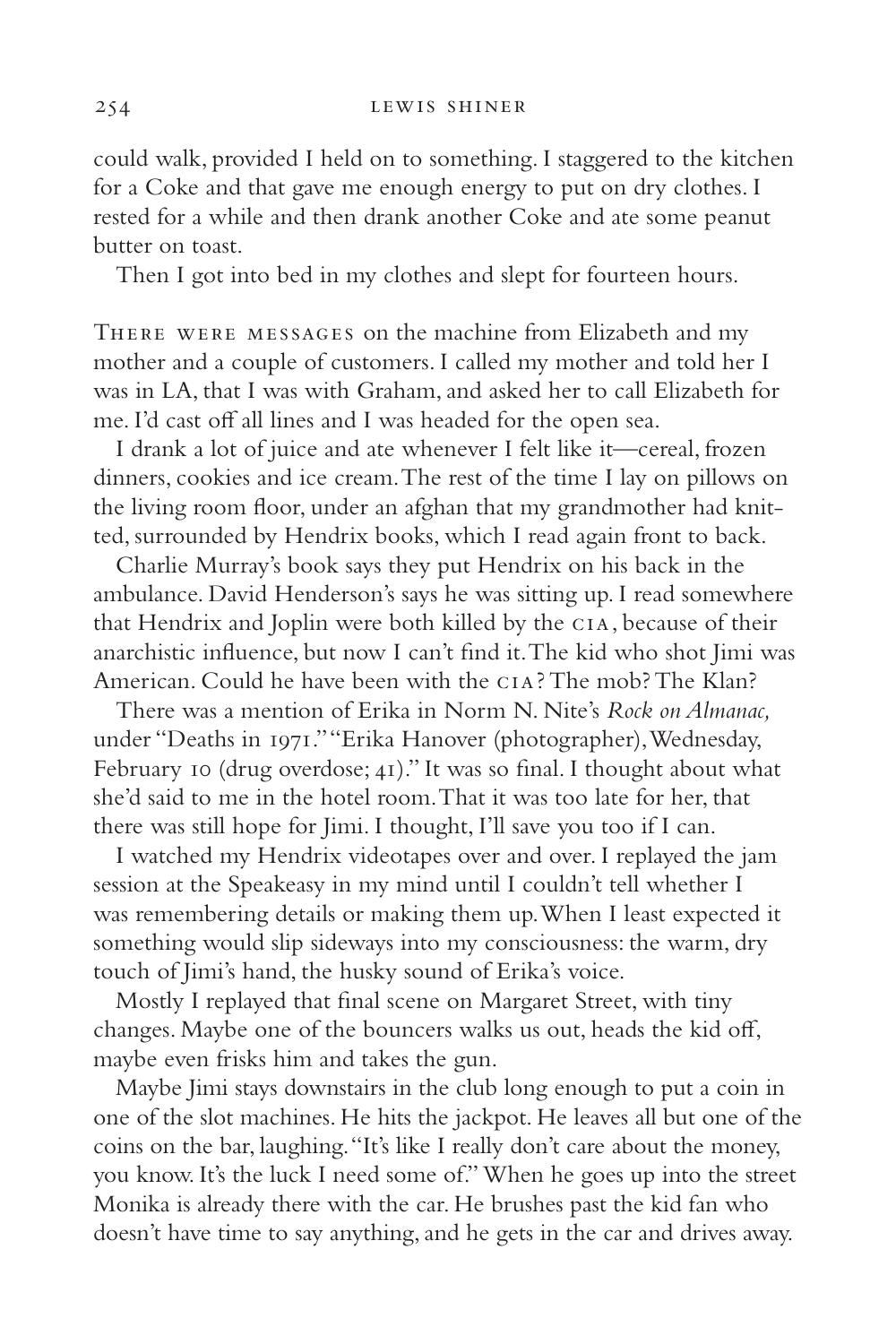Maybe Jimi flies on to New York that night instead of going to the Speak. Once he's there he decides he wants to finish the album at Electric Lady. Maybe Chas flies with him. New York feels safer to me somehow. In London and California the dream is dying, in New York it isn't quite as obvious. I can imagine Chas and Jimi there, in the cool, subterranean darkness of the studio, as they bring everything together.

I couldn't hear it.

I was too weak, I couldn't throw myself into the vision. I needed to rest somewhere, maybe lie in the sun for a few weeks.

Yeah, great idea. How about Cozumel?

I couldn't even face the sunlight that came in the windows. The blinds had been drawn for days. I'd finished all the frozen dinners and the canned soup and the bread. For dinner I had plain spaghetti and the last of the olives and a can of pork and beans and a glass of water. The refrigerator was empty except for the cans of Budweiser, all ten of them, which I would not touch. To relapse into alcohol at this point would be crazy.

The only food left is a can of tomato paste and some rice and flour.

I don't want to go to the store. I might run into somebody I know. Maybe even Elizabeth. What would I say then?

If it was 1970 in New York, though, I could be there with Jimi. We could finish the album. There are lots of good places to eat in New York. I could eat there. The longer I think about it, the more sense it makes.

To go to the grocery store I would have to shower and shave and dress. I would have to go outside, and I would have to take my father's pickup truck. I haven't used it in weeks and it might not start. And then drive all that way, and have to deal with all those people. My leg doesn't even feel strong enough to work the clutch.

It's easier to go to New York. I don't have to get up. New York is here in my mind, here in front of me.

Right here on Fourth Avenue, outside the curved brick entrance to Electric Lady Studios.

I knew Jimi would come out any minute. I wished I'd had a chance to shave. I must have looked a little shabby, hair not brushed, jeans not especially new or clean, white T-shirt with a couple of holes in it, navy blue blazer from high school. Jimi wouldn't mind. Appearances were never that important to him. He was like Brian that way, he knew it's what's inside you that counts.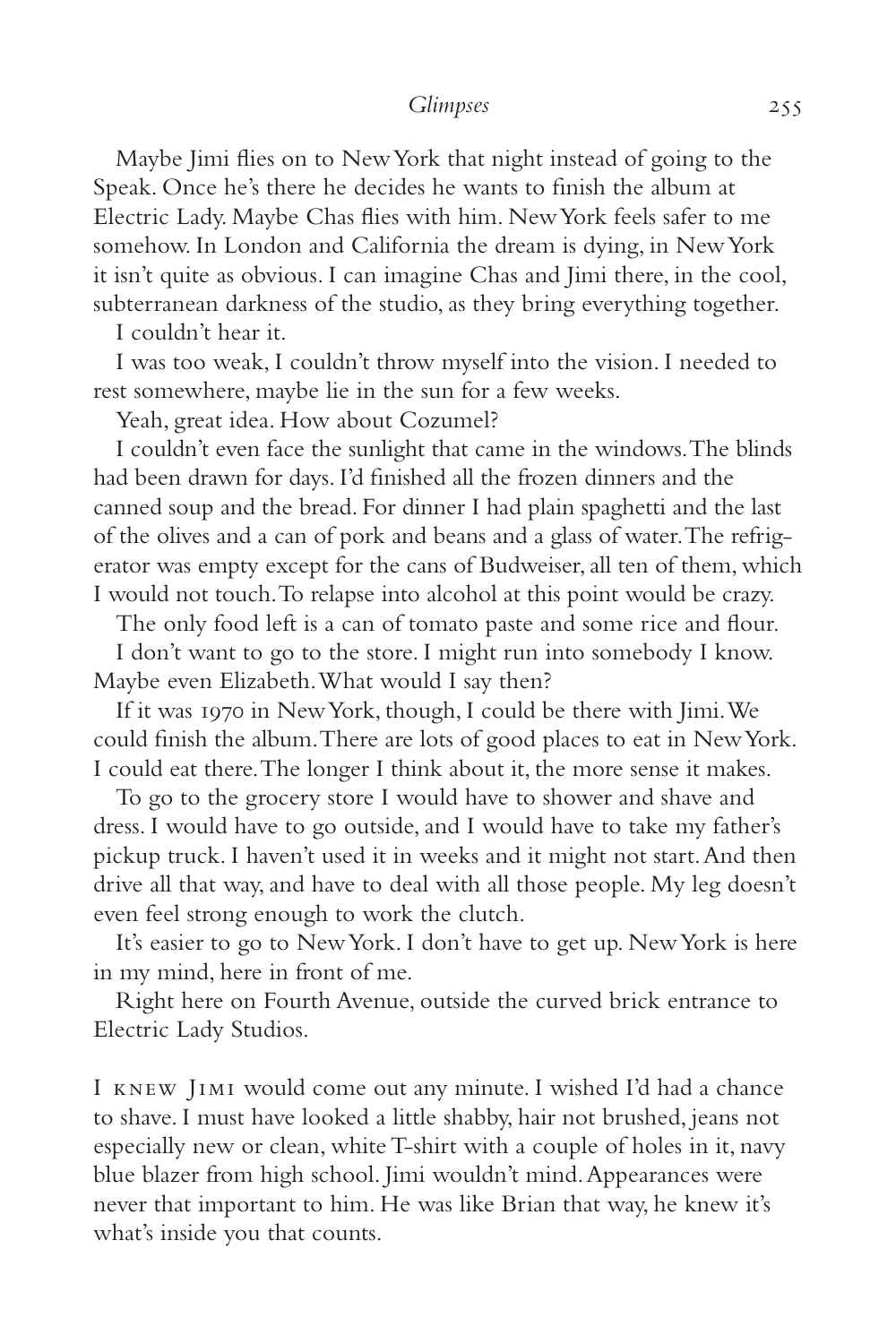I'd never been to Greenwich Village before, never been to New York other than a few hours at Idlewild, before it was JFK, on my way to Africa with my parents. I'd seen it in movies and TV shows enough to know what it looked like. It was late afternoon, the sun just going down, not quite dark enough for the cars to put their lights on. The weather felt timeless, warm enough to walk around in shirtsleeves, cool enough not to break a sweat. The street was full of bright yellow cabs and there were people on the sidewalk across the street, but there was nobody within a hundred yards of me. It seemed only natural and expected.

Jimi came up the stairs from the studio. Chas Chandler was with him, and a couple of the studio's guards, huge black men in full motorcycle regalia. Jimi stopped when he saw me. "Hey, Ray," he said. "I didn't know you were in New York."

Jimi was wearing glasses, round ones, with wire frames. I knew he'd always needed them but was too vain to wear them. It was why he was such a terrible driver, because he couldn't see.

"I didn't know I was going to be here," I said.

"Hey, you know Chas, Chas Chandler?"

"Pleasure," he said, his Newcastle accent more Scots than English.

"So like what are you up for, Ray? Maybe a hamburger or a pizza or something?"

"Yeah," I said. "I'd like that."

Chas said, "I best get back to the hotel. It feels like midnight to me already. I don't know how I used to manage this all the bloody time."

We said goodbye to him and walked down Eighth Street into the heart of the West Village. The sky was deep blue, laced with pink from the setting sun. It was the most beautiful, heartbreaking color.

"How's the album going?" I said.

"I don't know," Jimi said. "It's like I can't see the shape of it yet or whatever. Was it Michelangelo or maybe Bob Dylan who said there's this thing already inside the marble and all you have to do is get rid of all the other stuff that isn't supposed to be there? So I've got all these marbles and I'm not sure which ones I should shoot and then sometimes I just think what it is is I'm losing my marbles altogether."

Jimi stopped and said, "Listen, Ray, man, I got an idea. Let's go on up to Harlem, we can get some real soul food. Go to the Palm Cafe up on 125th Street. Check out the band, see what's going down. You ever eat any real soul food?"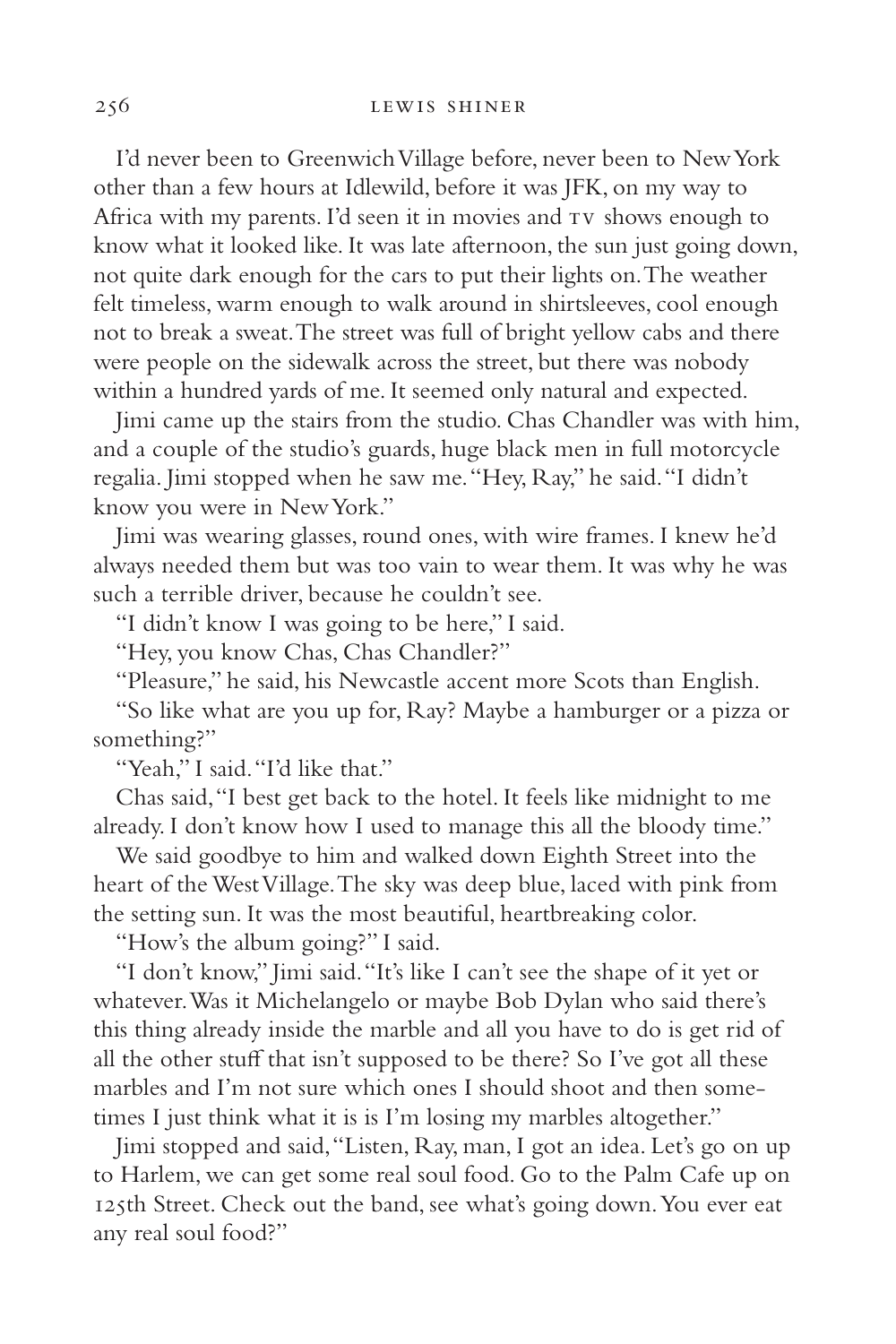I shook my head.

"Man, you like all those colored singers, but you never lived the life. You got to see where it is all that music comes from."

"When did I tell you about the kind of singers I like?"

"In London, man, I don't know, sometime. You like Marvin Gaye and Sam Cooke and Otis Redding and all like that, right? That's what you told me."

"Yeah, but..."

"But what, Ray? Come on, brother, spit it out."

"I can't go to Harlem with you. I'm white."

Jimi looked at me over the tops of his glasses, like he'd never noticed before. "You don't have to worry, you'll be with me and everything. These are my people up there, they'll take care of us. Hey, man, it's not even dark outside."

We got on the A train, like in the Ellington song. Once past Columbus Circle I was the only white face on the train. Maybe I should have been scared, but I never felt like I was on the outside of anything. There was the same distance between all of us. All the faces I looked into seemed to have stories to tell. A middle-aged man in a dark suit, wiping his face with a red bandanna, a tiny teenage girl with a crying baby. Nobody recognized Jimi in spite of his flashy clothes, the necktie knotted around his head and his weird patchwork jacket.

The train car made a sharp turn, the lights flickered, and Jimi said, "So, you feel like you're getting anywhere?"

"What do you mean?"

"You know. With your father and all."

"My father?"

"You know. Trying to work out all this about your father dying and everything."

"This isn't about my father. This is about *First Rays of the New Rising Sun.*"

Jimi didn't answer. The motion of the train made his head bob up and down. He smiled slightly and looked away.

When we came up on 125th Street it was still light. The sky was the same pink and purple and blue, the air was late-summer warm. Only now the air was full of smells: cabbage and roast pork, burning leaves and perfume. The streets were more crowded than in the Village and the clothes were even brighter, from leopard skin to gold lamé. Every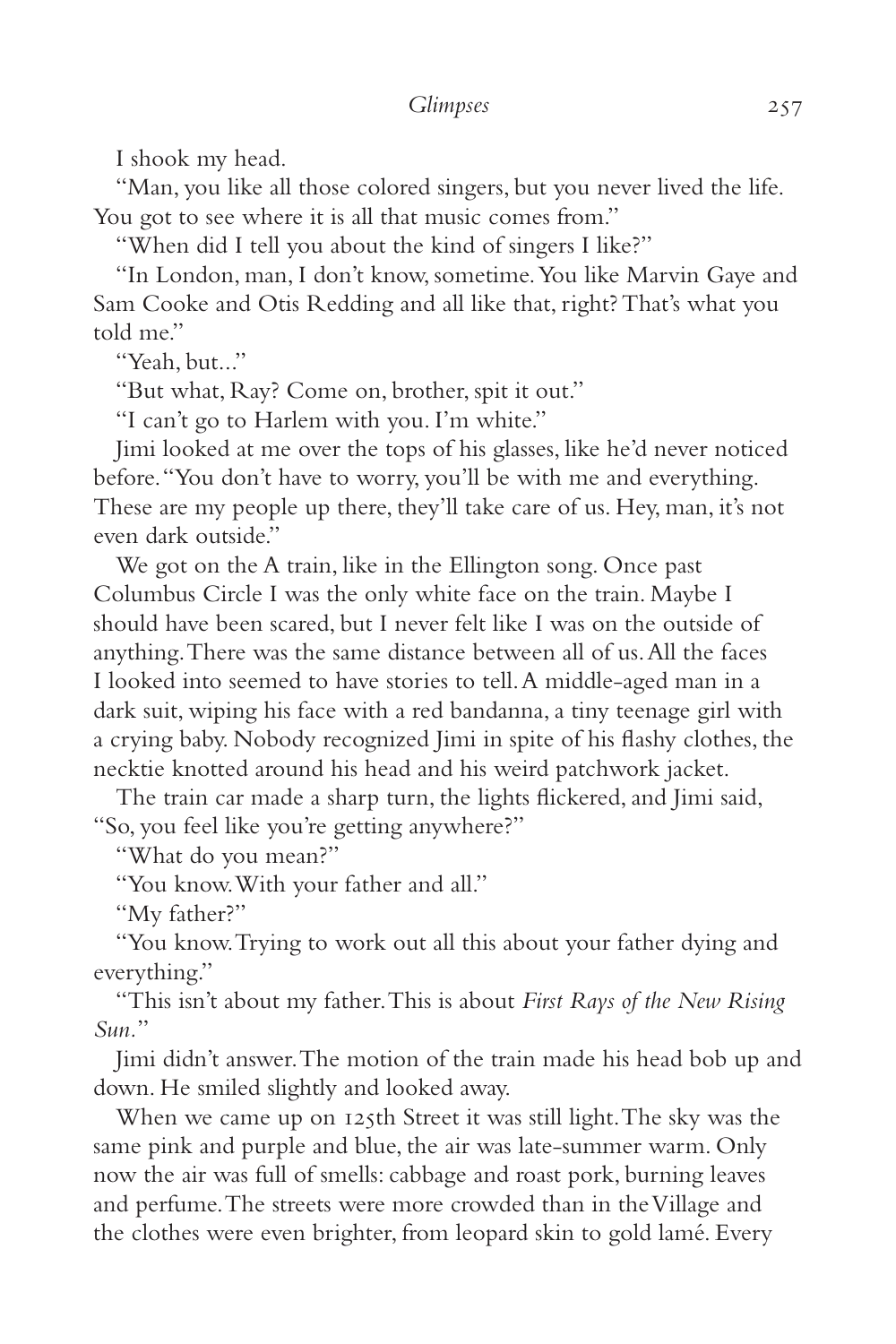different kind of music, from jazz to gospel, from Arab wailing to rock and roll, clashed in the air and made something brand-new, and voices shouted and laughed and chanted over it all.

I read somewhere that in Africa white is the color of death. I felt like a ghost then, not quite real, as I floated down the street. I didn't think anyone but Jimi could see me, let alone touch me. Jimi sucked all those smells deep into his lungs. "This is where it all really started for me, you know. I had this old lady back then, Fayne Pridgeon. She really loved me, took care of me, made sure I had enough to eat and all. I was playing down in the Village, you know, or out on the road with like Joey Dee and the Starlighters or something, but this was home."

Jimi stopped in front of a plate glass window that said PALM CAFE. It had a few tables, a bar, a tiny stage at the back. A middle-aged guy at the bar said, "Jimmy James, blood! What you know?"

I ended up at a table with Jimi and five of his old friends. Three were men and two were women, the youngest around thirty and the oldest close to fifty. The cook brought out ham hocks and collard greens and mustard greens, hog jowls and pigs' feet and chitterlings, fried chicken and mashed potatoes and sweet potato pie. There was red wine and Jim Beam to drink, though I stuck to Nehi. Everybody ordered more and more food and seemed to get a kick out of watching me try it. I was able to eat enough to satisfy them. In fact I could hardly taste it and it didn't seem to fill me up at all.

It was hard to follow the conversation. It was mostly reminiscences about people I'd never heard of and places I'd never been, but I understood the drift of it, the sense of loss and inevitable change, and Jimi was there beside me with a shy smile or a touch on the arm or a reassuring nod.

There was a square-faced clock on the wall over the bar. It read six o'clock when we left, the same as when we came in. It was still light outside, but the streets had emptied. Everyone had gone home for dinner, I thought.

"Where you off to now, Ray?" Jimi asked me.

"I don't know. I guess I hadn't really thought about it."

"Man, you better start to think about it. I got to let you go now, there's someplace I got to be."

"Sure," I said. "I understand."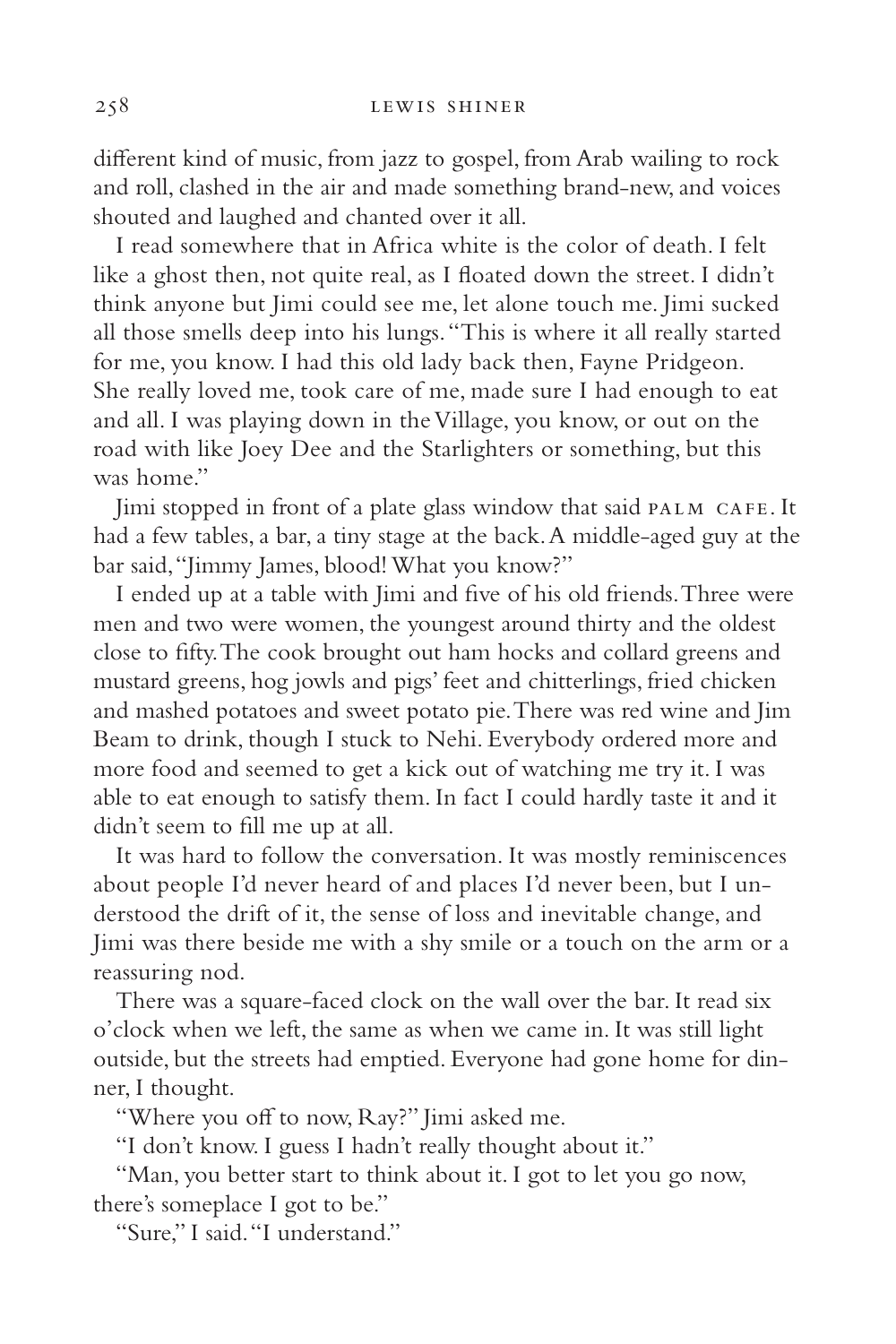"If you get back on that A train, you'll go right downtown. Everything will be fine."

"Okay," I said. I still felt empty. It wasn't hunger, it was something else. "Listen, can I come by the studio tomorrow? Hear some of what you're doing?"

Jimi's face was full of pain and sorrow. I didn't understand it, but I knew it meant no. I felt like he wanted to say goodbye.

There was no traffic on 125th Street except one white panel truck, roaring toward us much too fast. Jimi shook my hand and turned to cross the street.

I saw what was about to happen. "Jimi!" I yelled. "Look out!"

He turned to face me. The truck was still coming. He looked at me sadly and said, "Ray. I'm the one that's got to die when it's time for me to die"

And then he turned and stepped out into the street in front of the truck.

I stood there for what seemed like forever, not questioning, really, letting the moment rise up around me and take hold of me.

Then I walked off the curb after him as the truck's brakes started to scream. There was a horrible wet thud as the flat front of the truck hit me, a weightlessness as I flew through the air, and another crunching sound as I landed on my shoulder and neck. There wasn't any real pain, just a deep sense of something terribly wrong, something that could never be repaired, something absolute and final.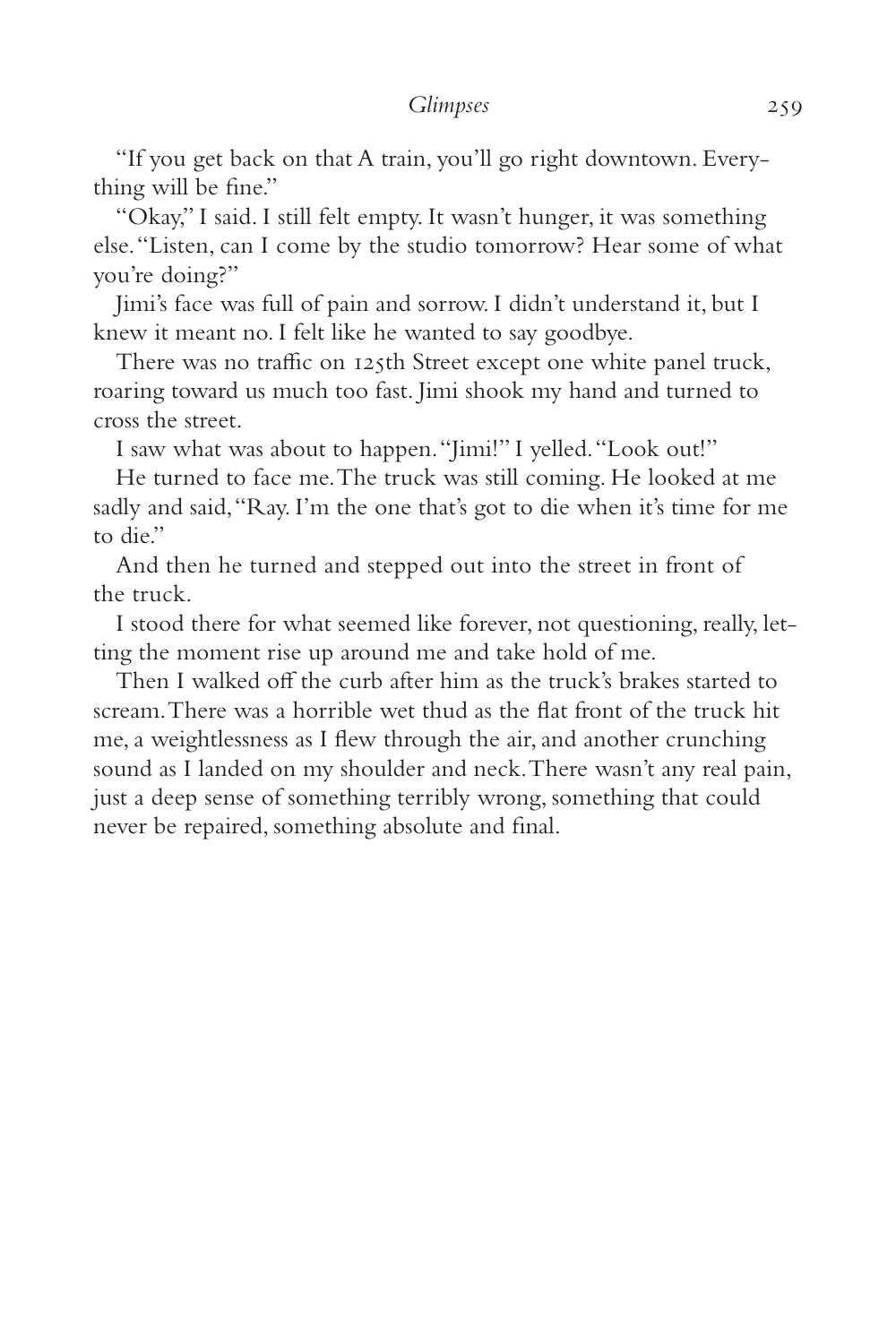## chapter nine **HEAVEN**

I was walking through a summer forest. Everything was very  $\perp$  green. The trees stood well apart, with high grass in between. I heard birds and squirrels and what might have been human voices. I stopped to listen but I didn't call out. I was calm and happy and full of energy.

I walked for an endless time, maybe for days. Eventually I came to a park bench under a tree. Jimi sat there in the military jacket he'd bought when he first came to England, the one with the gold braid down the front.

I sat down next to him. "Hey, Jimi."

"Hey, Ray."

"Where are we? What is this place?"

"We're dead, Ray."

"Both of us?"

"Both of us."

I let that sink in. It made sense. There had been the business with the drop-off in Cozumel. Then I'd let myself run out of food in Austin, and gone after Jimi again in spite of how weak I was. Still it seemed unfair. "Why didn't you let me save you?"

Jimi seemed to listen to the forest for a while. Finally he said, "I had my thing, you know, which was music. I wanted to be able to move people in a higher way and everything, to move them spiritually and maybe show them something that I might think at that particular time was the truth. But it's so hard, man, it's so hard to get their attention. So I would make love to my guitar or play with my teeth or set my hair on fire or something else and people would say, 'Ooooh, there's the Wild-Man of Borneo,' or whatever, but they listened, at least for a while. And that was what I had it together to do, that one little thing, you know? It wasn't up to me to save the world, singlehanded with just me and my guitar. Why did you think I could?"

"Because you're like me," I said. The words surprised me. "You did want to save the world, no matter what you say. That's what *First Rays of the New Rising Sun* was all about. Music to save the world, to heal all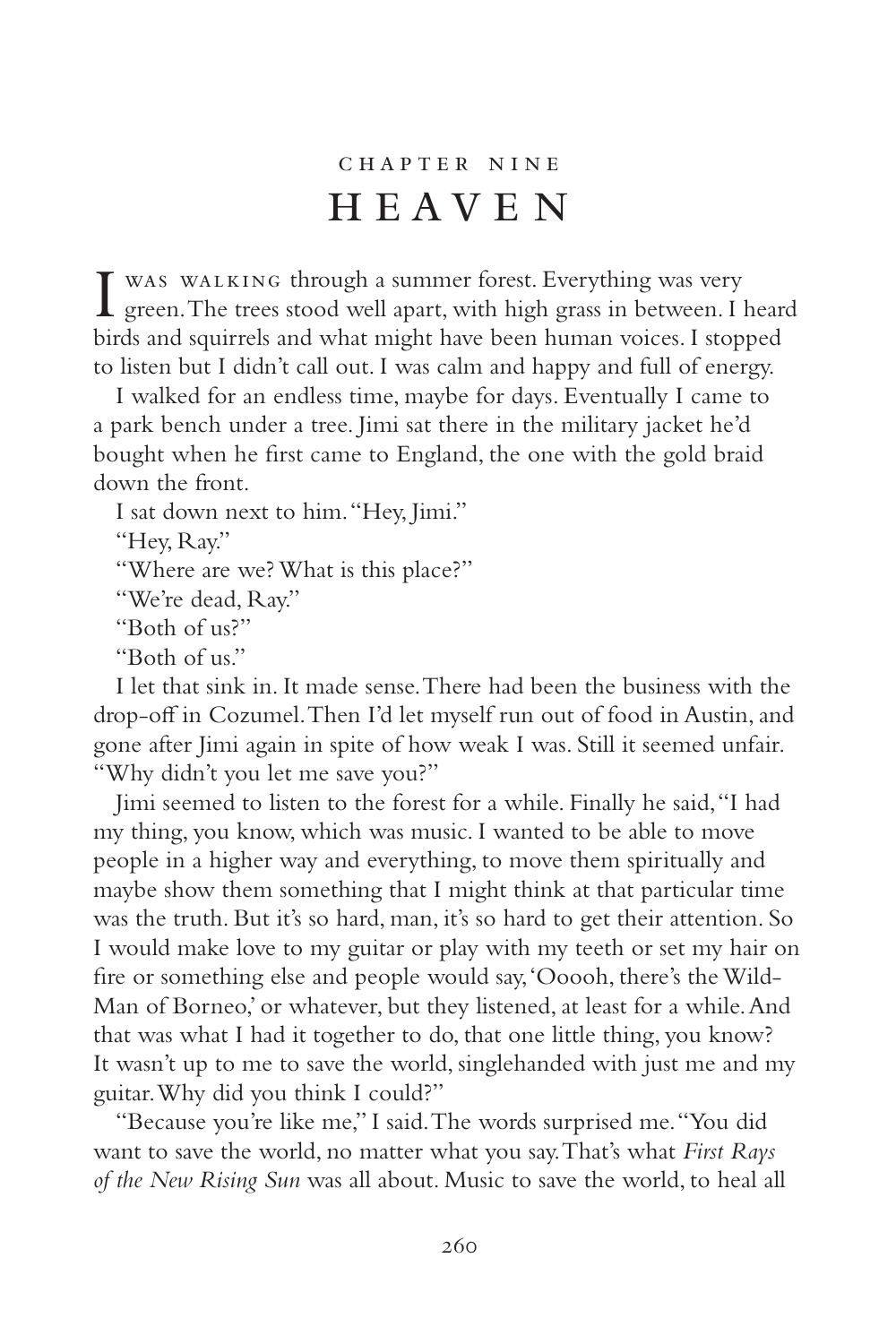the broken places between men and women, between black and white, between mothers and daughters and fathers and sons. Because music is the only thing that can do it, because music doesn't have a country or a language except itself."

"No, man. I mean, that is a very beautiful idea and everything, but you got to understand that that is you talking, that is what you wanted that record to be. You can't expect me to go saving the world for you. Dig. I couldn't save the world if I wanted to. Not with no album and not by making love to every pretty woman who wanted me and not by giving money to every brother that came to me with a good line.

"And you couldn't save me, either, man. Some things you can't have. You got to figure that out, figure out what you can have and what you can't, you got to learn the difference."

"It's a little late now, isn't it? If I'm really dead?"

"You're really dead. But you're here too, which means there must be some things you haven't let go of yet." He stood up and stretched.

"Where are you going?"

"I got to move on, Ray. You understand."

"No. No, I don't understand."

"You rest here a while. Maybe your head will quiet down or something and it'll all make sense."

"Am I going to see you again?"

"I don't think so, man. But that's okay. Everything be everything. Just lay back and get into something real nice right here."

IT WAS REALLY BEAUTIFUL under that tree. My thoughts wandered where they wanted. I thought about making love to Lori, and laughing with Brian, and seeing Jimi play at the Speak. I remembered how I used to feel after two or three sets of good tennis, tired and peaceful, like all the jumbled pieces inside me had been polished up and laid back where they belonged. I remembered nights when the Duotones had torn the place up, when all the voices in my head had been turned into music and set free. I remembered a patch of sweet peas next to the porch of our house in Santa Fe, the rich, deep colors and the thick cloud of perfume that hung over them in the late spring. I remembered running down a hillside in Arizona on the first day of summer with a cloudless sky overhead. I remembered sitting on the porch with Boy Baby in Tucson, eating a grape Popsicle that my mother had made in our freezer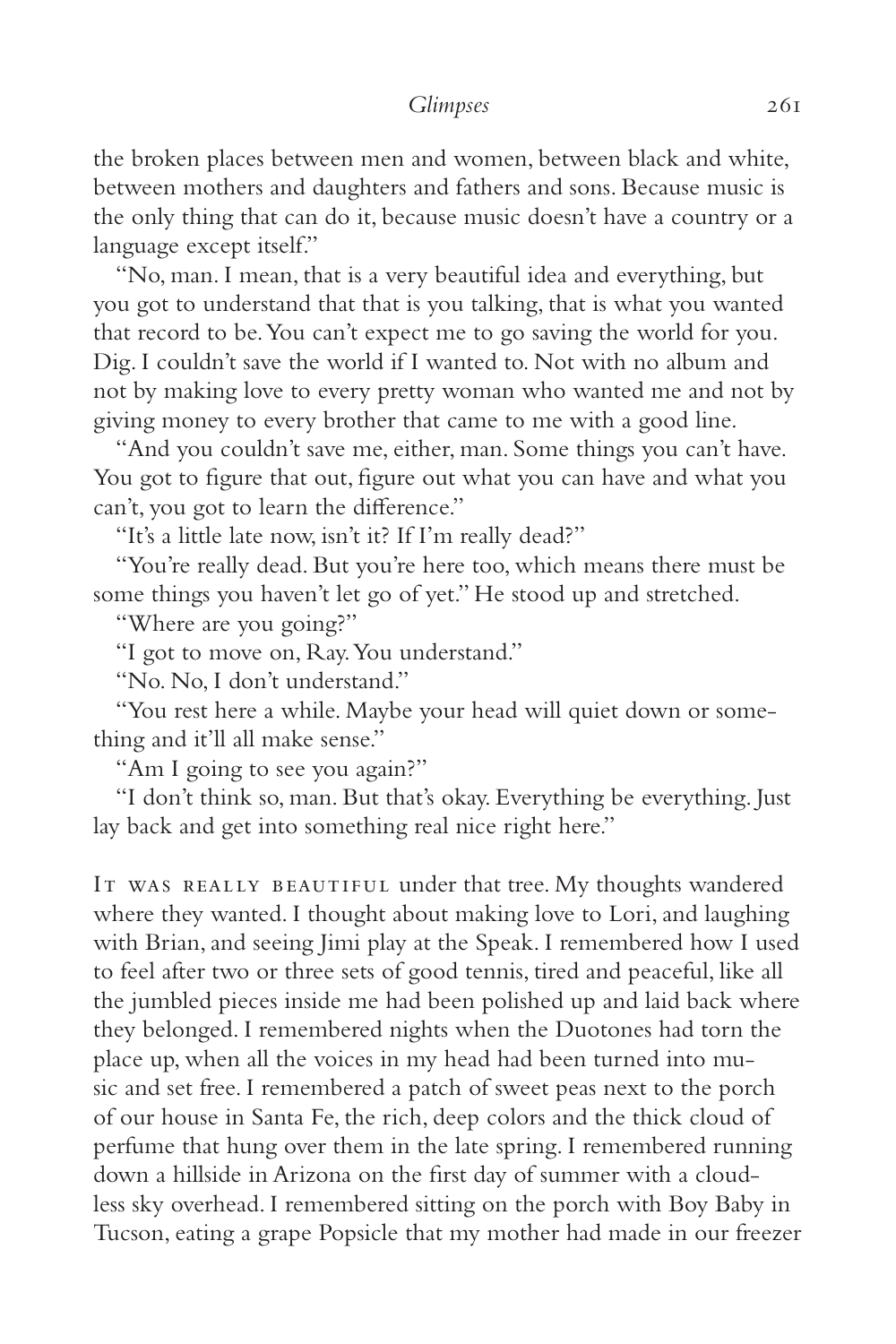with Kool-Aid and a red rubber mold. I remembered a crib and a white blanket, and soft light and comforting voices in another room.

After a while I'd thought about those things long enough. I got up and followed the path deeper into the forest.

The trees gradually got thicker, cutting off the light. After a long time I came to another bench, on the other side of the path. Jim Morrison sat next to an old man in clothes the color of dusty concrete. Morrison was instantly recognizable from the videos: black leather pants and concho belt, loose white shirt, hair to his shoulders.

"Say hey, brother Ray," he said. "How you doing?"

"You know me?"

"Sure I know you. If it wasn't for you I would never have made *Celebration of the Lizard.* Hendrix was through here a while ago, told us to watch out for you."

I had to walk slightly uphill to get to where they were. "What happened after the album? Did you keep it together and stay sober?"

Morrison shrugged. "It was pretty good for a while. My lawyers took care of that accident business, we did a tour." His voice came from the center of his body, hoarse and full of dramatic pauses. His eyes were nearly black and his stillness was the stillness of a coiled snake. "But after a while you think you really are on top of it, you know? I'd have a couple of drinks and then another couple, and pretty soon there I was, back on the floor."

"So," I said. "You got busted in Miami?"

"Yeah. Busted in Miami. Went to Paris with Pam, let her talk me into something stupid, wound up dead in a bathtub."

The old guy next to him followed the conversation back and forth, and didn't seem to have anything to add. "That's all there was to it?" I asked Morrison. "No mystery, no faked death? With the closed coffin and no witnesses and everything?"

"Drug trouble, Ray. Everybody covered their asses. I died, man. People want dreams, not reality. They want to hang on. They want me to be alive. They don't like consequences. Consequences, Ray. You know what I'm talking about." His voice was calm, modulated, soothing. "Don't you?" His eyes burned holes in me. "Don't you?" he said again, and I saw he wasn't going to let it go.

"What do you mean?"

"Ray, I want you to meet a friend of mine. This is Billy Joe Powers."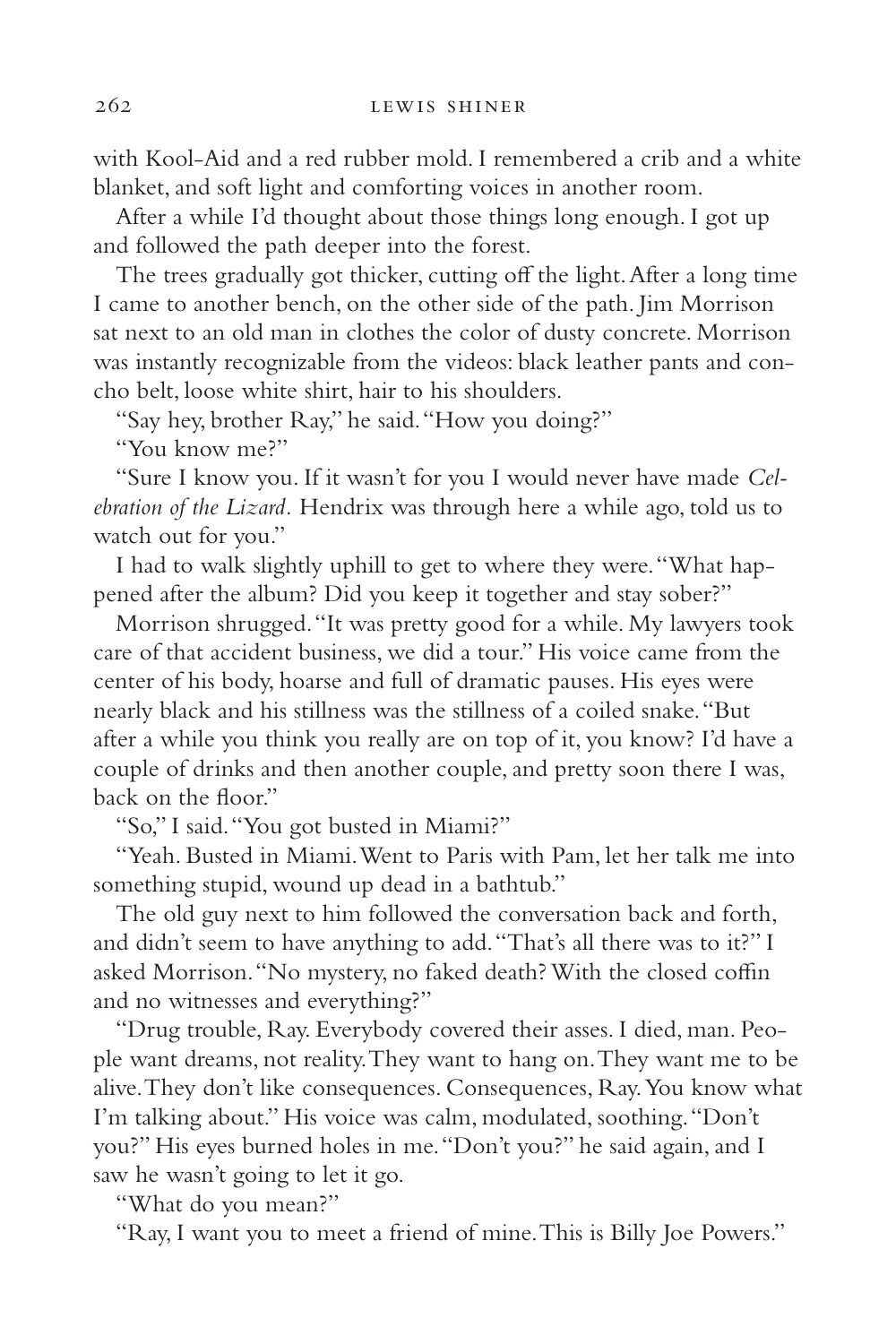The old guy held out his hand and I shook it. I could smell his dingy clothes and the cheap wine on his breath. "Hi," I said.

"Billy Joe was born in 1918, on Armistice Day. Isn't that right, Billy?" Billy nodded. "He came to California during the Depression to pick citrus."

"Met that Woody Guthrie, the singer," Billy said. "Nice fella he was, too. Come and picked oranges right next to me. Told him my story and he said he'd put it in a song one day. Don't know if he ever did 'cause I didn't get to hear too much music, you know?"

"Woody Guthrie," I said. "That's really something."

"Got married when I was sixteen. She died the week after my fortieth birthday. Never had no other woman, before, during, or after."

"Remember?" Morrison said. "Remember when you set me up to make *Celebration?* Remember the accident my lawyers had to get me out of ? Well Billy Joe here is the man you threw under the wheels of my car."

My legs wouldn't hold me up. I sat down against the trunk of an oak and stared at the old wino. "You're not real," I said. "I made you up."

"I'm real, all right," he said. "From the look on your face I expect you can smell me well enough. You didn't make me up, buster, you found me, that was all. Everything you can think of exists somewhere. I existed once, and now I'm dead. It wasn't no great life, sleeping in washaterias, riding that Night Train, but it was my life and you took it from me."

Morrison got up. He was still grinning. "Okay, Ray, you get the point. You can have the bench now, me and Billy Joe are going to walk on for awhile. Pam's waiting for us down the way. You rest up now, okay?"

I SAT ON THE BENCH and said, "I didn't know." Except it wasn't true. Part of me had known all along that if the music was real then so was the dead man.

I felt bad for Billy Joe Powers. Not the wracking guilt I would have felt if I was alive, the icy fist in my guts. It was too late for that, like it was too late for Hendrix's advice.

I was dead.

I don't know how long I sat on that bench, in a reverie. At some point I saw a shadow through the trees, a big man, maybe six and a half feet tall, carrying a lot of weight. I tried over and over to tell myself it wasn't Brian Wilson, but of course it was.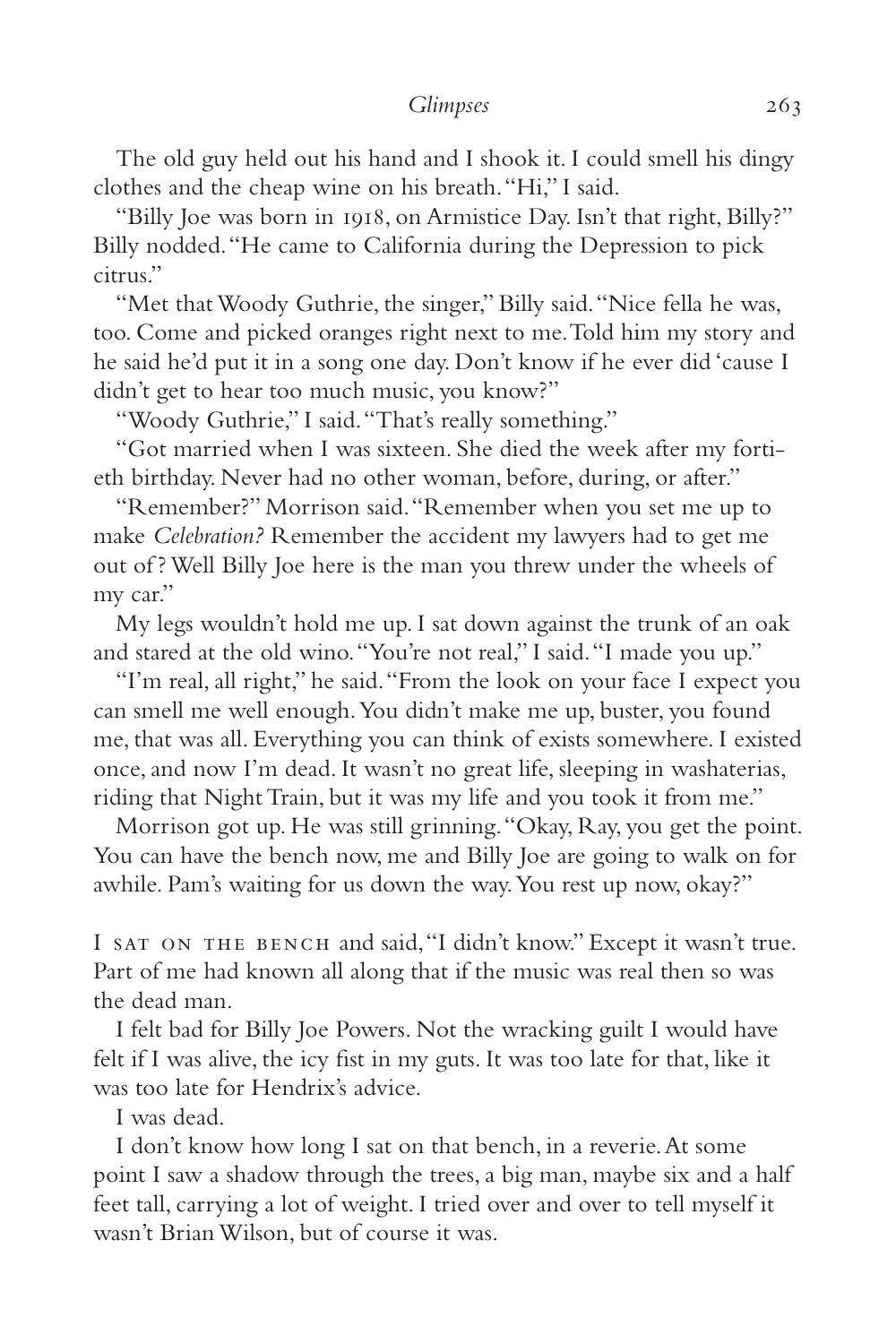When he saw me, the confused, childish look on his face gave way to a huge smile. "Ray. What in the hell are you doing here?"

I stood up as he came over and hugged me. "No, man," I said, "what are *you* doing here? You're not dead."

He looked sheepish. "I think maybe I am, Ray."

We sat down on the bench and looked at the trees. After a while I said, very softly, "What happened?"

"It was *Smile,* man. The music was right, you heard it, you know it was. But all it did was screw up my life. Mike Love quit over it and Al went with him. That was the end of the Beach Boys. I played it for my dad and he hated it. Capitol hated it and didn't promote it so it only sold forty thousand. I kind of took to my bed, and Marilyn got fed up and split.

"I mean, I just wanted to do an album that would make people happy. And I lost everything."

"Christ, Brian, you didn't kill yourself..."

"It's a fine line, you know? I mean, you can take a lot of pills or drive off a cliff, that's the sure way. Or you can get really stoned when you're all alone in a big house and fall off your stupid slide, onto the edge of your swimming pool. Knock yourself out and fall in the pool and..."

"Drown."

"Yeah. Like your dad. I didn't want to have to tell you that."

Once I was past the first shock, his being there didn't seem like such a surprise. Like with Billy Joe Powers, a part of me had known what I was doing, the chance I was taking, when I pushed him to finish *Smile.*

"So what happened to you?" Brian asked. He made his goofy face. "This is like one of those prison movies. 'What are you in for, kid?'"

I felt totally off guard. What was I supposed to say, I got run over in a dream? "I don't exactly know."

"Yeah. See? See what I'm saying? In the prison movie, everybody in prison is innocent. And here, everybody died by accident. Only, come on. All those accidents?"

"If you hadn't finished *Smile* you'd still be alive. This is my fault."

"If I hadn't finished *Smile* I would have gone crazy. Crazy or dead, that isn't much of a choice. At least this way I left a hell of a good album behind. Don't work yourself up over it. We have to go on, you know?"

"Go on? It's over, Brian. We're dead."

"No, man. I mean, go *on.*" He pointed to the path, and stood up. "It was really good seeing you, Ray. Be nice to yourself, will you?"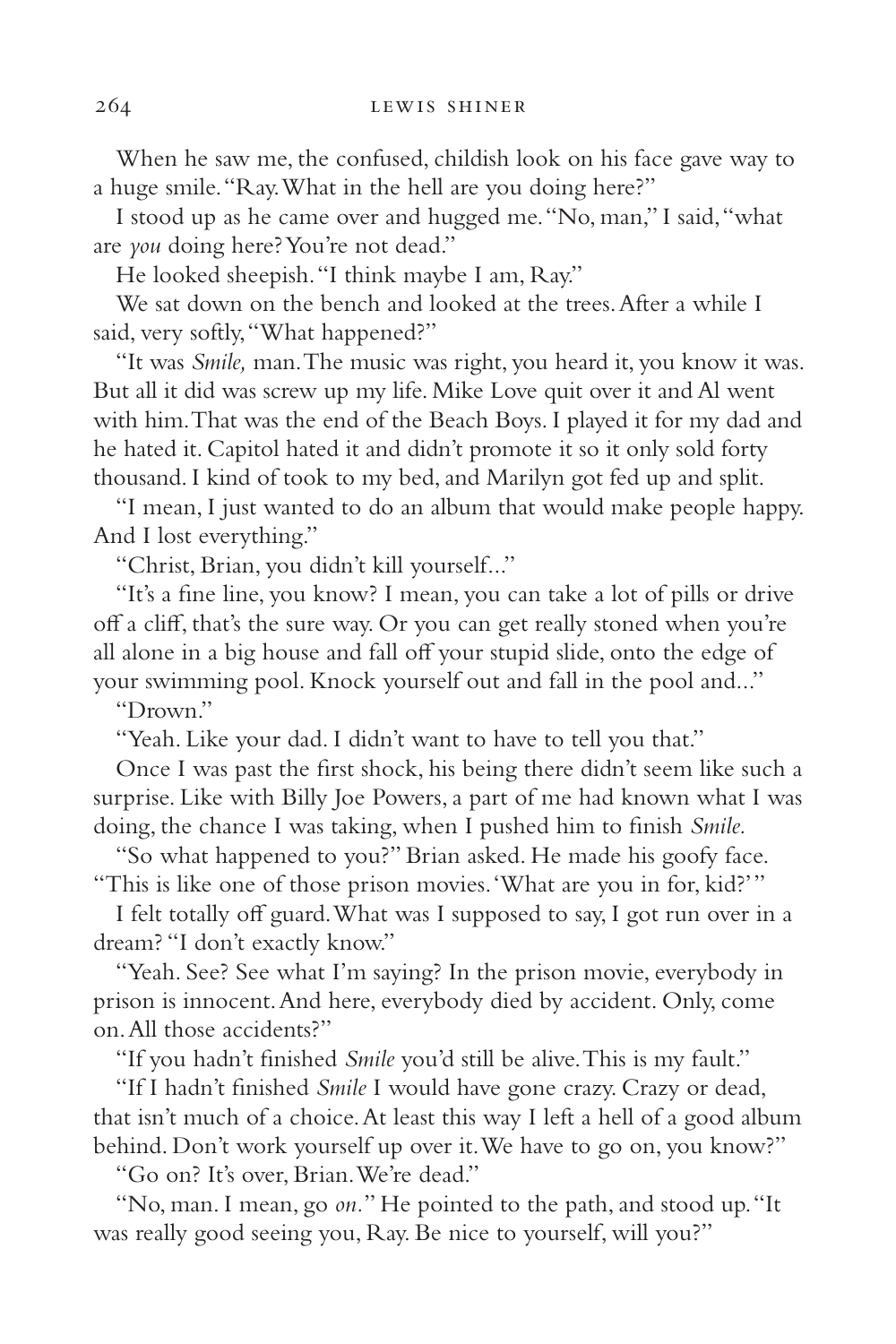"Wait," I said. "Can't I go with you?"

"Sorry, Ray." He was already walking away. I could have run after him. It was all right, though, just to sit a while longer. My thoughts had been a jumble at first but slowly, like Jimi said, they were quieting down. I could sit for a long time watching a branch move in the breeze and not think at all.

Finally I got up and walked some more. I took it easy. Brian was long gone, and there was nowhere I needed to be. I noticed tiny variations in the shape of the oak leaves, found familiar shapes in the patterns the breeze made in the tall grass.

Some time later I heard a noise like barking and I stopped to listen. It *was* barking, deep and relentless, that turned into a baying sound at the end. I would have recognized it anywhere. It was Lady, my basset hound, who died the week before I met Elizabeth in 1978.

I crouched and clapped my hands and she ran up the path toward me. When she saw me she got so excited she squatted to pee, then rolled on her back and kicked her stubby legs in the air. I rubbed the stiff white fur on her stomach and said, "Hey, Lady, how you been?"

It was the usual story. I was twelve when I got her and I promised to feed her and bathe her and take care of her, the way a kid will. I went away to Vanderbilt and I couldn't take her with me, any more than I could keep her in the succession of ratty apartments I lived in before my marriage. By then my parents were so used to her, and vice versa, that she wasn't really my dog anymore.

When her kidneys finally gave out my mother put her to sleep and didn't tell me until it was done. She couldn't understand why I was so angry at not getting to say goodbye. She had no idea what it was like to sit in my drafty garage apartment and watch snow fall yet again in a Dallas winter that had been constant snow, to drink Jack Daniel's straight out of the bottle and know that the one creature on the planet that had ever loved me without reservation was dead.

It seemed a long time ago. "Hey, Lady," I said to her. "You want to go outside?" She jumped up and down and barked, her long brown ears flapping in the air. The very word "outside" had always been magic to her, even if she'd just been out, even if she was outside at the time. It was the eternal promise of something better.

We went up the path together, Lady's chest practically dragging the ground as she waddled along. I had figured out by then what had to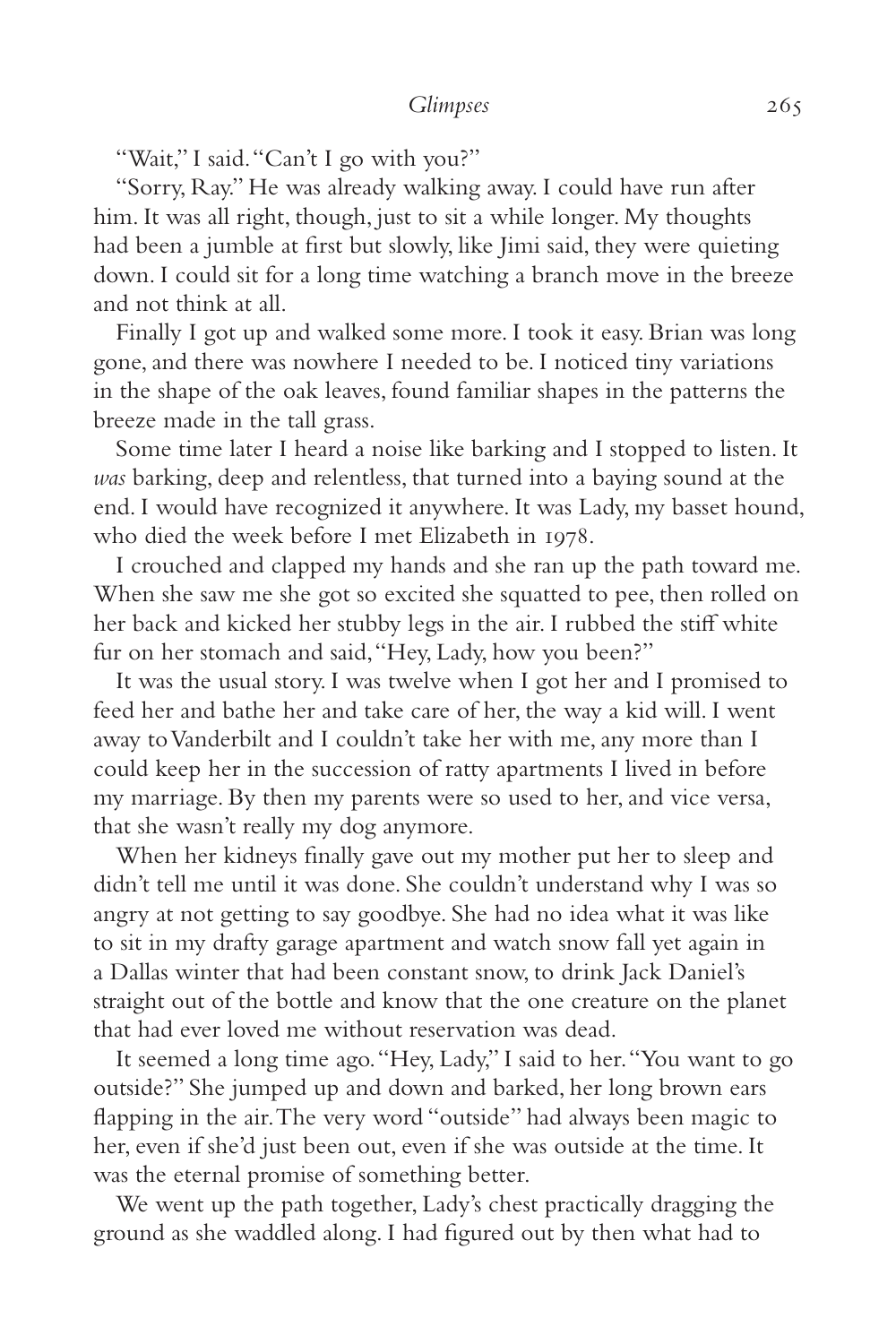happen next. I still hadn't decided how to handle it when the path turned around a particularly thick old oak and I came to another park bench. Sitting in the middle of it, like I knew he would be, was my father.

## I SAT DOWN. "Hey, Pop."

"Hey there, Junior."

He looked about fifty. His hair was completely dark, even at the temples, and cut fairly short. He wore a flannel shirt with a brown checked pattern, buttoned to the neck, and khaki pants. Benny Goodman's "Don't Be That Way" played in the distance. It brought back countless Saturday mornings when I would wake up to the sound of the big bands. Music meant my father was in a good mood. I would put on my bathrobe and find him in the front room with his stamp collection, or maybe just listening.

No wonder I'd grown up loving music. I remembered Maynard Ferguson's "Hot Canary" and Perez Prado's "Cherry Pink," my first two records, which I used to listen to over and over. They went back to before I was in school, before I could even work the record player by myself.

"What are you doing here?" he said.

"I'm dead, Pop. Just like you."

"Figures. What did you do, walk in front of a truck?"

"Funny," I said. "Very funny." Lady sprawled at my feet and panted happily. The song ended and Martha Tilton sang "Bei Mir Bist Du Shön."

"Did you ever amount to anything?" my father asked. "Or were you still farting around fixing record players?"

"Fixing record players is not so bad. This music sounds really good, Dad. I haven't heard it in years. I miss it."

"You have all of my old records. You could listen to them if you want." "Mom has them."

"Unh." He stared off into the distance. The impression he gave was that he was listening to the music first and the conversation was a distant second. One ankle rested on the other knee. There were worn vinyl house shoes on his feet.

I saw then that he was exactly the same as he'd ever been. I saw that jokes and arguments were the only language we'd ever had. There were no words for anything personal. Just because we were both dead was no reason for that to change.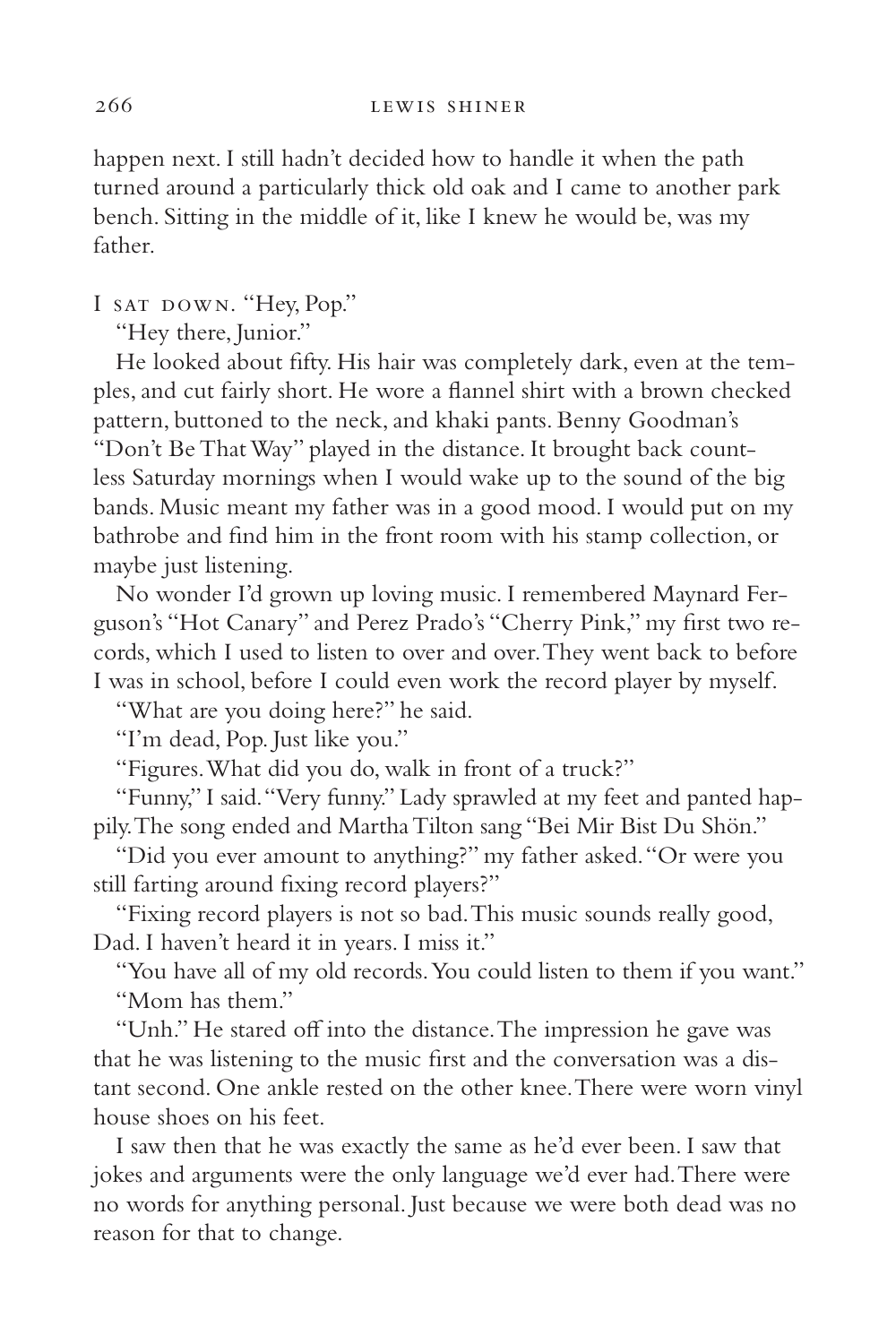Except that we were both going to be dead forever and forever was too long to keep it all closed off inside me. "You have to talk to me," I said.

"Have to?"

"I want to know what happened to you. At the end. When you went over the edge. I need to know what you were thinking."

"You want the truth? I don't really remember."

"But what about me? Were you thinking of me at all?"

"No, not really."

"Did you ever think of me?"

"Sure I did."

"What? What did you think of me?"

"I don't know. I suppose you were all right, for a kid."

I remembered dream after dream where I would hit him and kick him, stalk him with weapons, bash him with rocks. This would be the point, I thought, where the violence would start. Instead I said, "There's things I never got to tell you when you were alive. Like when you had your heart attack, back when I was in high school. For months before it happened I had dreams about you, about you dying. Usually in a car wreck." I looked down at the grass, at Lady lying there, at the black underside of her tongue. "The dreams made me feel good. I felt guilty for it, but they made me feel good. I liked the idea of you dying. I liked the idea because I hated you. I never got to say that to you."

I half expected him to pull back into one of his sulks. Instead he said, "So what do you want, a medal?"

"I..." I felt like I was on the edge of something, but I didn't know how to break through. "I..."

"Ay yi yi yi yi," my father said. "You were always one for noises. When you were a little kid you were always going 'but but but but but.'"

"'Just like a motorboat,'" I said, finishing it for him. "Remember the kee birds? You always used to say, 'It's so cold the kee birds are out.'"

"Kee," my father said. "Kee, kee, kee, kee-rist it's cold."

"So why did you have to be like you were? Why didn't we ever play catch, or go down to the playground and shoot some baskets, like other kids did with their fathers?"

"You didn't want to. You were always a weird kid."

"No," I said. "No, I'm sorry, but I don't believe you. I don't believe that if you came to me and said, 'Let's go play some catch,' that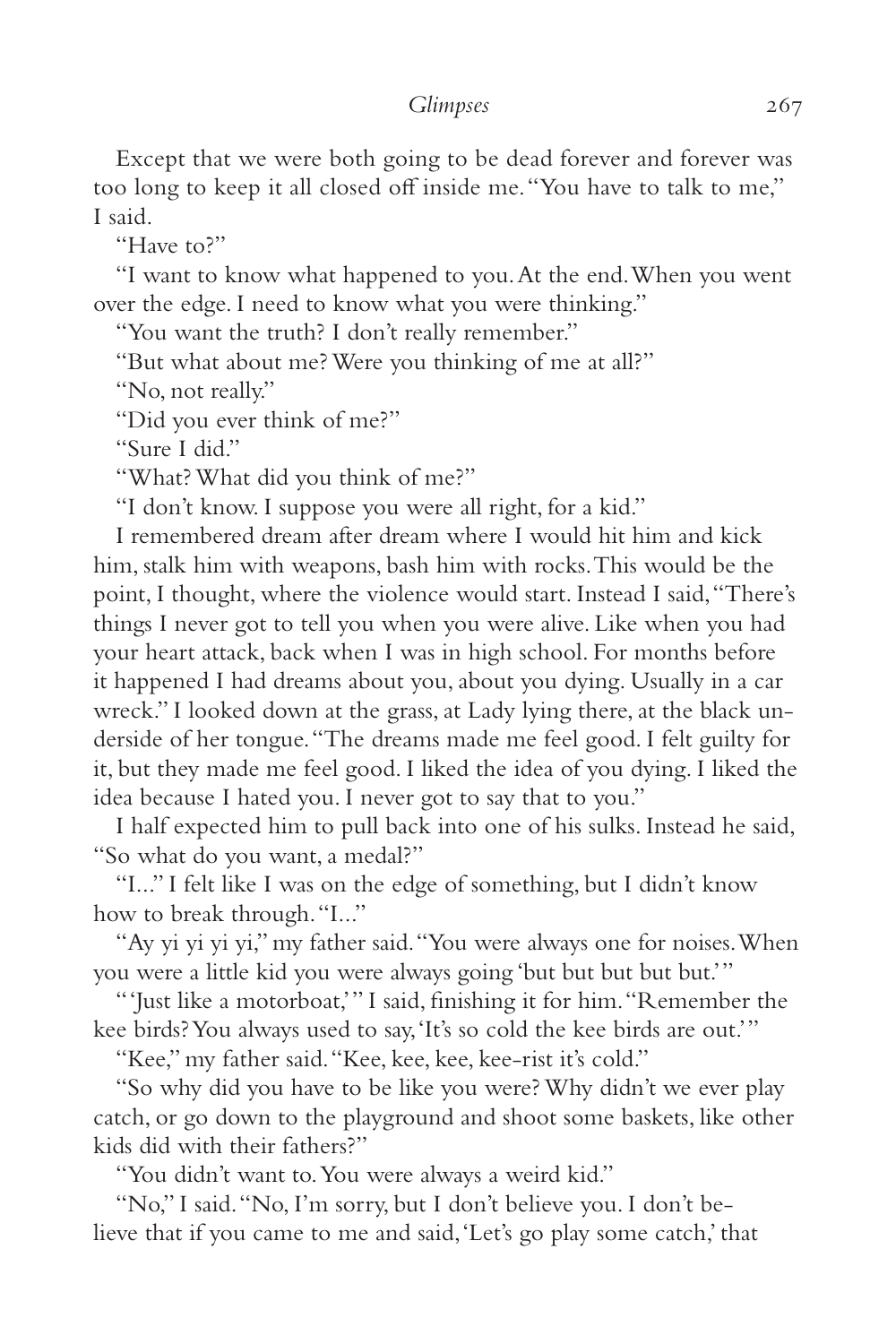I wouldn't have crawled on my knees through broken glass to do it. I don't believe you."

"Believe what you want."

"It didn't have to be that way, goddammit! I was just a little kid!" I reached in my back pocket and took out the photograph that I knew would be there. It was the picture of the three of us, my father, me, my mother, sitting on that bench in Laredo. "I was just a sweet little kid who didn't know any better. Look at me, I'm right here in this picture. Why couldn't you play catch with me?" I held it up to his face. "With this sweet little kid, right here in this picture? Why did everything have to be a competition? Why did you try to run all my friends off ? Why couldn't you ever tell me you were proud of me? Why couldn't you have put my goddamned doll in the trunk, and not driven away and left it there on the side of the goddamned road?"

He looked down at Lady and wrinkled his nose. "Jesus, that dog still stinks. It's not even a real dog, it's some kind of goddamn phantom dog, and it still smells like hell."

"Listen to me, goddamn you! We're not talking about the dog! We're talking about you and me, understand? You and me."

"Oh, grow up."

I got up, my legs trembling so hard I could barely stand. "No," I said. I grabbed him by the shoulders and shook him. All I wanted was for him to put his arms around me, but I was not going to ask him for it. "*You* grow up," I said. "*You* grow up."

Finally he looked at me. He looked me right in the face and I saw nothing there but fear and loneliness.

"Let go," he said.

He didn't mean my hands. "I can't," I said, and finally the tears came. "I can't let go."

"Then don't," he said. "Suit yourself. But don't come crying to me if it doesn't work out."

He looked away again. I dropped to my knees. Something tore loose inside me. The music was suddenly louder. I couldn't think for the music that filled my head. It came from down the path, back the way I'd come. Everything that had seemed so distant and painless exploded in my head. Lori, Elizabeth, Jimi. Vomiting milk up onto my shirt, Boy Baby abandoned beside the road, the Duotones in the band shell without me. Lady sat up and howled from deep inside her chest.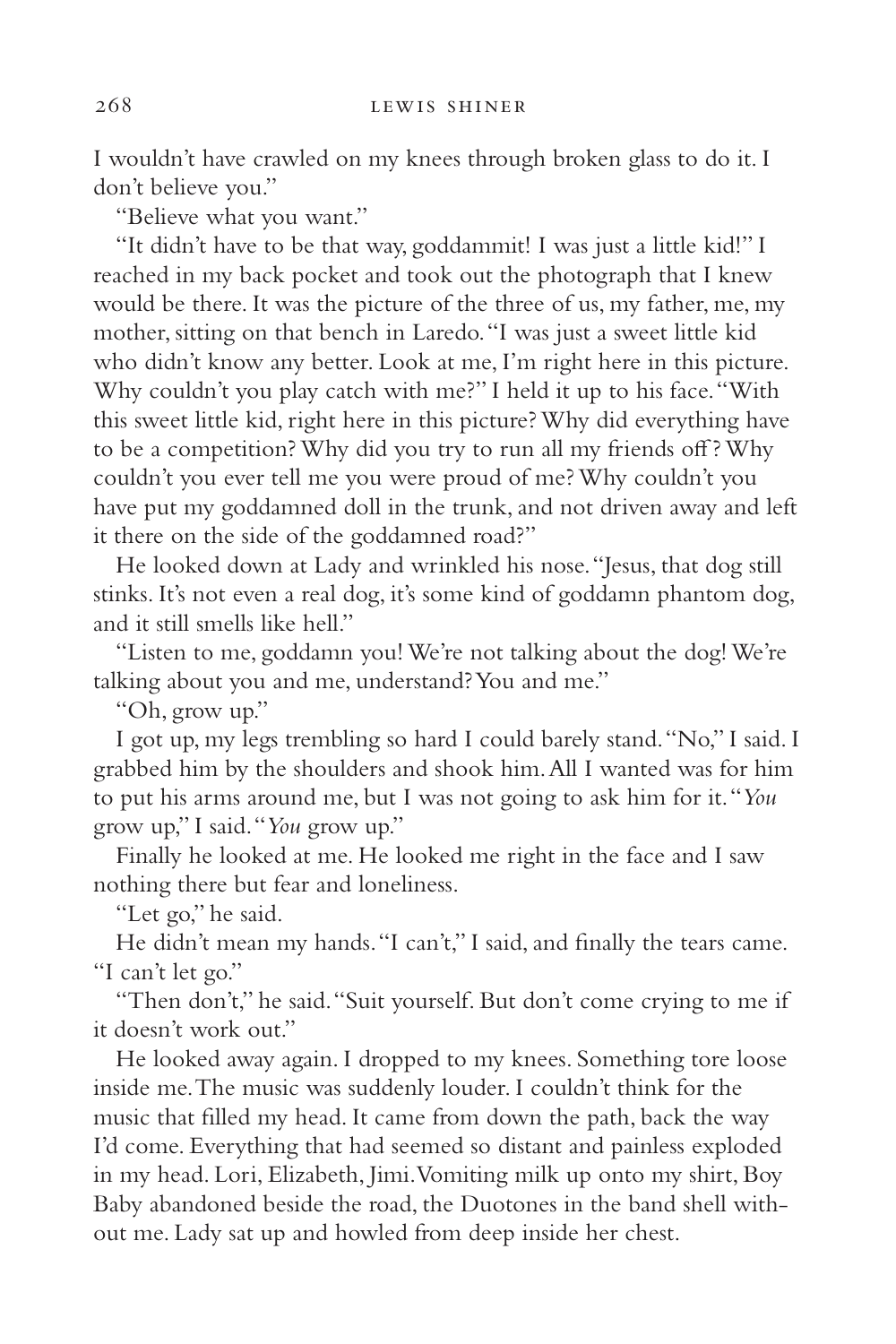"And do something with your goddamn dog, will you?" my father said.

I sank into the earth and the trees arched over me into a dark green tunnel. I was falling then, and I felt the wind on my face. Then I felt nothing at all.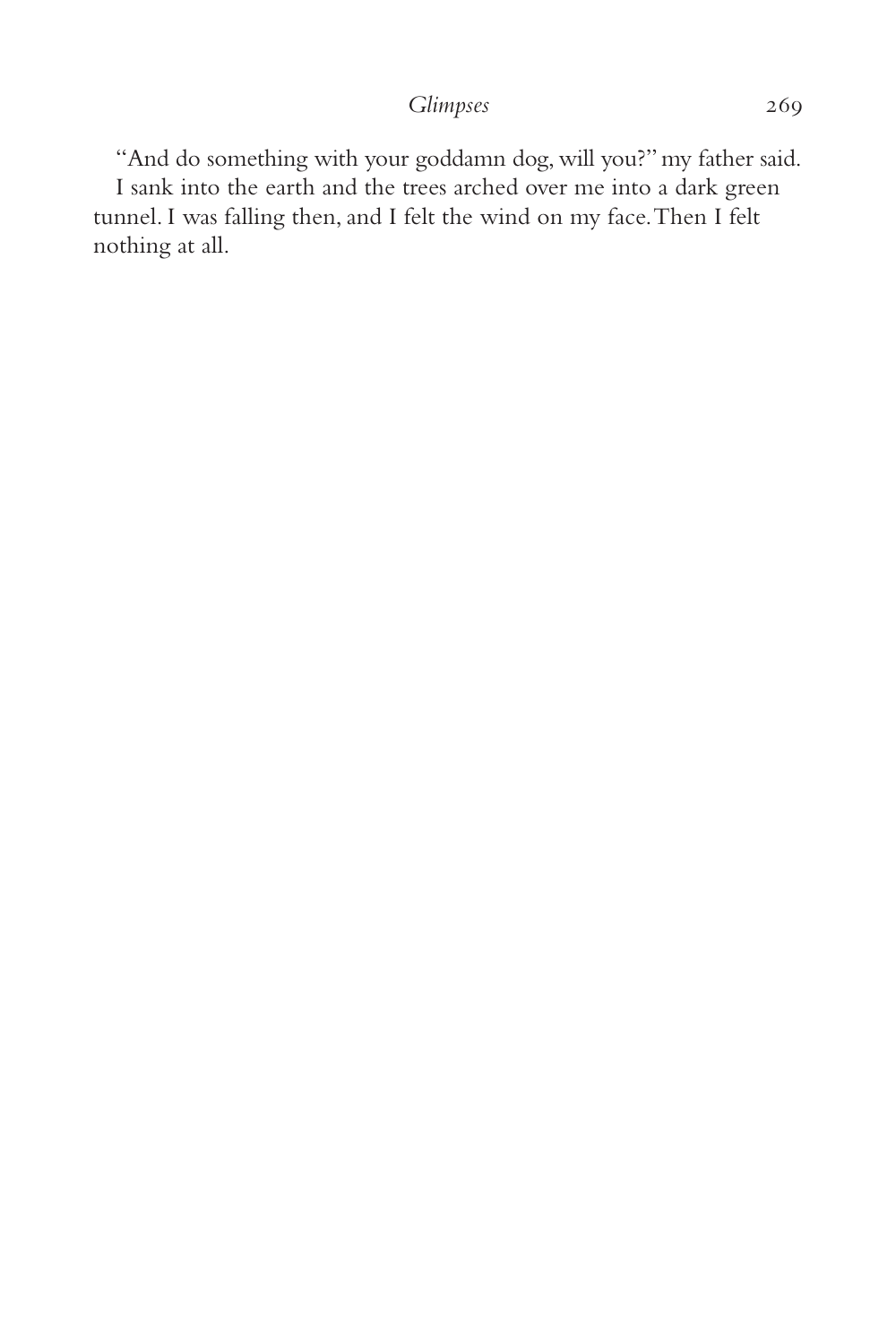#### chapter ten

## R A Y

I opened my eyes. I was in a hospital. My mother sat in a chair in the corner, working a puzzle in a crossword magazine.

"Mom?" I said.

She hurried over to put her arms around me. "Oh thank God," she said. "Thank God."

I was in bad shape. It was hard to lift my arms and the air whistled as it went in and out of my lungs. I had bruises and iv tracks on my arms. I was calm, though. I had no desire to get out of bed or do anything but lie and look at the trees outside my window.

"What happened?" I asked.

"You've been in a coma for over a week." The word "again" was implied. "You had a heart attack in the ambulance that brought you here. Your heart stopped and you were legally dead for a minute and a half. It's a miracle you're alive at all."

"I remember dying," I said.

"I'd better ring for the doctor."

"Fine. Whatever."

THAT NIGHT I TRIED to go back again. Sort of. It's hard to explain. I put it together in my mind, London in 1970 first, then LA in 1966 when that didn't work. Not that I wanted to go, exactly. I wanted to open the door, to see if those places were still on the other side. I had to know if I could still do it.

I couldn't. Or maybe I didn't want to go badly enough, or I was too scared. In any case it didn't happen, and when it didn't I felt only relief.

IT WAS ELIZABETH who found me, it turned out. She got concerned when I never answered any of her messages. Mom told her I was in California, so she called Graham and found out I wasn't. She came over and pounded on my door for a while and then let herself in. She found me on the living room floor, unconscious, and called ems, then my mother. I was on my way to St. David's when I died on them. They gave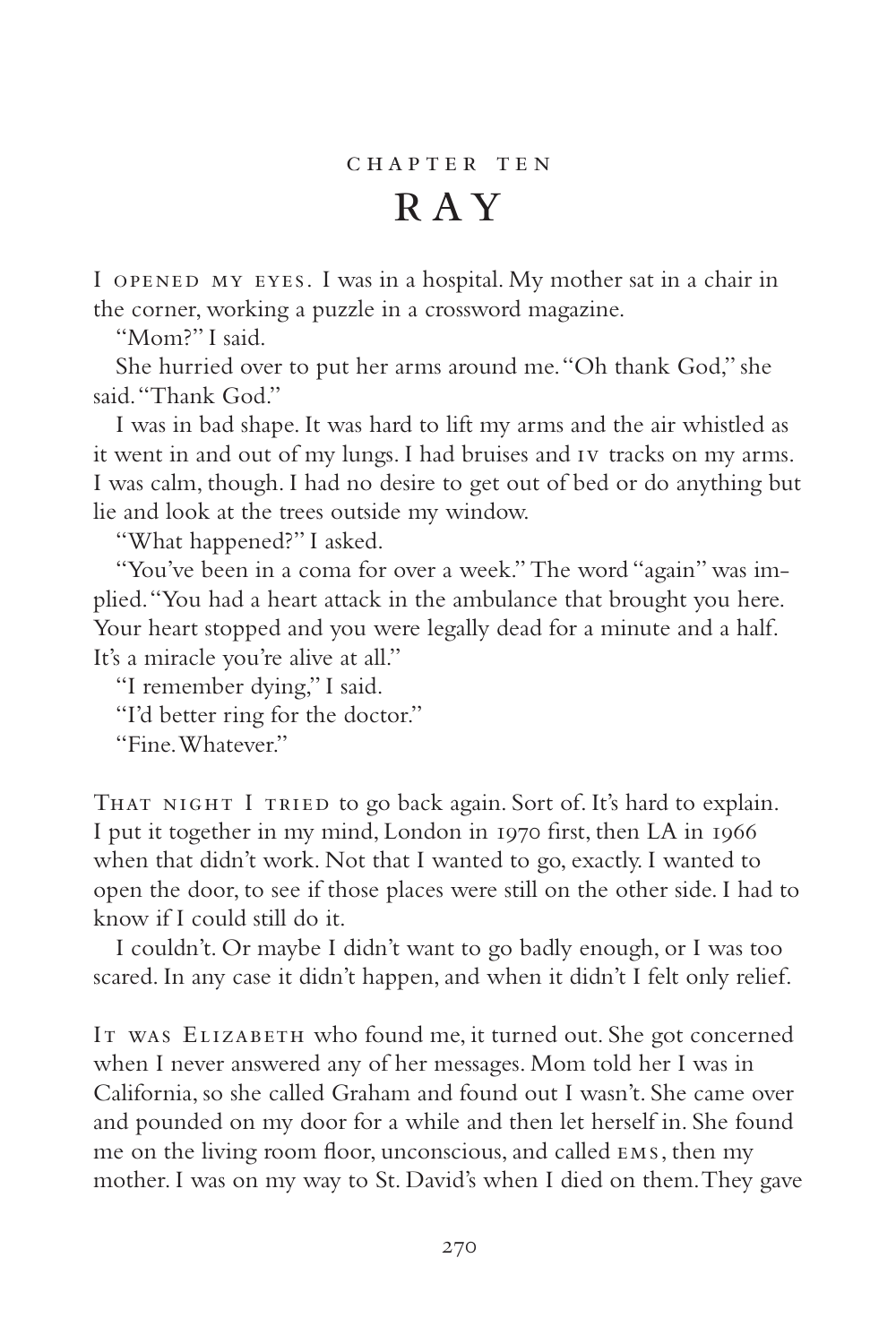me CPR and a shot of adrenaline and that got me started again. Which was a good thing, I learned, because they don't have electric defib machines on ambulances, there's no way to ground them.

Elizabeth bowed out when my mother got there. They kept me in icu overnight, then moved me to a private room. I lay in a coma for a week and then, with no warning, simply woke up.

THEY LET ME walk around after a couple of days. I didn't want to talk to anybody about what had happened. They hadn't been there, they couldn't possibly understand. All I had to know was whether or not Brian Wilson was still alive. I called a local radio station and they said yes, he was alive and more or less well. So I don't have that to feel guilty about, not in this world, anyway.

I didn't talk and I wasn't interested in tv. I ate what I could. The food tasted good, it was just that I filled up so quickly.

Mom had a jam box there that used to be my father's. One of the tapes she brought was the Goodman Carnegie Hall concert, recorded off those same old green-label Columbia lps my father used to listen to. She told me she'd played it her first day there, but not since. I let her think I was humoring her when I asked her to play it again.

On Wednesday, my third day out of the coma, Elizabeth called my mother and had her ask if it was okay to come by. I said it would be fine. She showed up an hour later, with flowers. She kissed me on the cheek and then sat down across the room. My mother went to the cafeteria and left us alone.

"I guess you saved my life," I said. "Pretty weird, huh?"

"When I told Frances about it, she said I should have let you die. That that's what she would have done." She smiled to show she meant no harm. "I don't hate you, Ray. You know that. Whatever else has happened between us, you know I don't hate you."

"No," I said.

"And I hope one day you can stop hating me."

"I don't hate you."

Elizabeth made a sound.

"Look," I said, "I won't pretend I wasn't hard to live with. I was pretty boxed up. But that Ray died. Now I'm here, and I don't know what I feel. I don't feel a lot, if you want to know the truth. But I don't hate anybody, and I for sure don't hate you."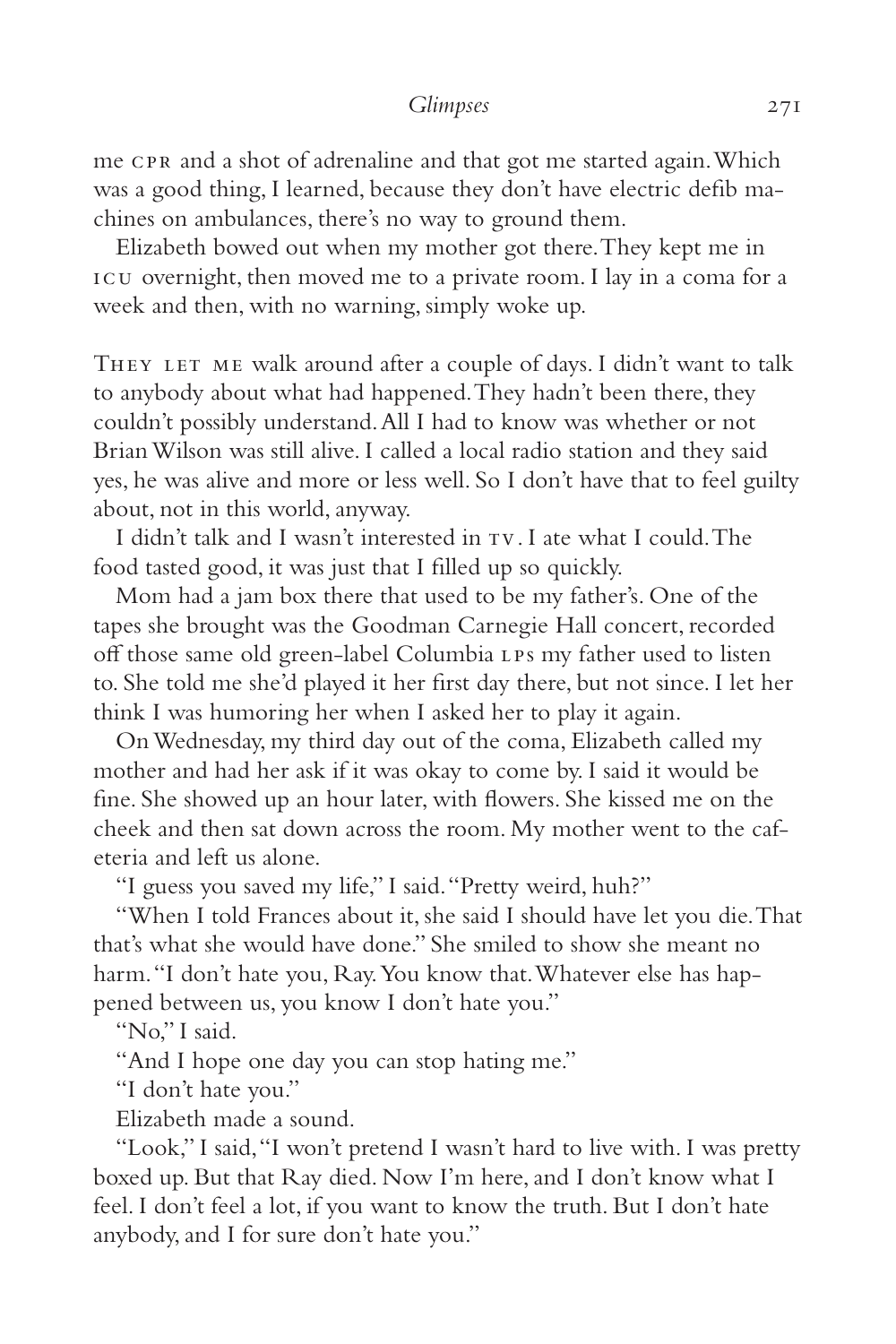We talked about school and she told me her lawyer had worked up a preliminary draft of a property settlement. Whenever I felt up to it. I told her to go ahead and send it to the house.

"There's one more thing," she said. "This is hard. Maybe I should do it another time."

"Just tell me," I said.

"Well. It's that guy I've been seeing. It looks pretty serious." I nodded encouragement. "It happened so fast, I'm scared to trust it. But it seems really...really good."

"I'm happy for you," I said. "Really."

"I'll probably give up my apartment at the end of this month. I mean, we're already pretty much living together. There's no point in...anyway." She got out a notebook and wrote a few lines and tore out the page. "Here's the address and phone number. You can call me, you know. Whenever. Any time."

She touched my hand, told me to say goodbye to my mother for her, and left. I had this nagging sense that I had disappointed her again. That she would have liked to see it hurt me at least a little. It did hurt: partly the lost years, mostly that Elizabeth had somebody and I didn't. I just didn't want to show it.

By the time my mother got back the hurt had faded and the conversation felt like no more than a period after a sentence. Marking, finally, the end.

When I was in Nashville I tried for a month to sleep on a split shift, three to seven, am and pm both. It was the only way to get eight hours' sleep when band practice lasted until two every night and I had an eight o'clock class every morning. I began to dream in intense, vivid detail. I started a journal and the first thing I noticed was that I died at the end of every dream.

In one dream I'm sitting in a bar when I start choking to death. I woke up in my dorm room, in my bed, where I should have been. Only I was still choking. I fell out of bed and crawled toward the door, and as soon as I touched the door handle I woke up again; back in my dorm room, back in my bed.

I never completely got over the feeling that I'd woken up too many times, that the world where I ended up was not the same as the one where I'd started. That's how it was with dying. I've seen worlds where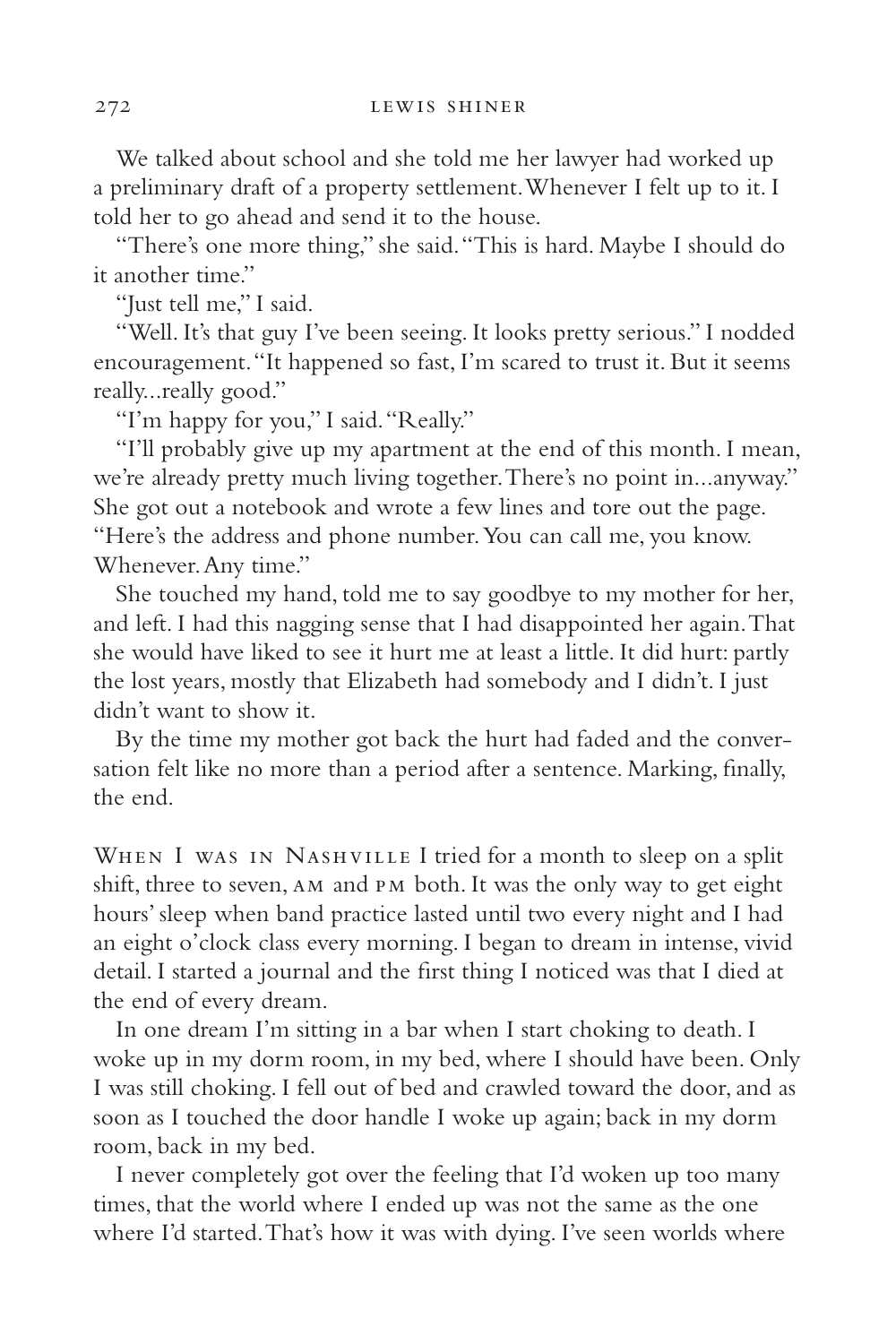Brian Wilson finished *Smile* and Jimi Hendrix woke up on September 18. I've been dead and seen an afterlife. What does "reality" mean to me?

When they let me out of the hospital it was conditional on my seeing a therapist twice a week. My mother asked if I wanted her to stay on for a few days and I said yes. I assumed it was what she needed to hear. Once it was said, though, I realized it was true. I wasn't ready to be alone.

My first night back in the house I called Lori. It was ten o'clock and my mother had already gone to bed. It wasn't something I thought about for a long time, I just needed to hear her voice. My luck was good and she was there alone.

"I miss you," I said.

"I've been thinking about you too."

"What were you thinking?"

"I was worried. I had this feeling something was wrong."

"Yeah, well, there was. There is." I told her I'd tried to rescue another album, that I'd had a heart attack, that it had nearly killed me.

She said, "Oh God."

"Lori?"

"This is so scary." She was crying. "Are you going to be okay?"

"They say I'll be fine. I have to take it easy. They've got me on some drugs and I have a diet and an exercise program and all that. There's nothing to be worried about."

"I want to be with you."

It was what I'd been waiting to hear. I took a breath and said, "Then come."

"You know it's not that easy. If I came up there it would be...there would be no way to go back."

"Exactly."

"This is not a good week. Tom got into some fire coral and I've been taking the tour out. If I left he'd have to refund their money and it would probably wipe him out."

At the same time that her words cut me, the sound of her voice made me dizzy. I could see her mouth and deep blue eyes, the crisscross tan lines on her back. I wanted to hold her and smell the coconut oil on her skin. "There's never going to be a good time to leave him. You can always find a reason to stay. You're going to have to just decide and do it."

The silence went on and on.

"What?" I said. "What are you thinking?"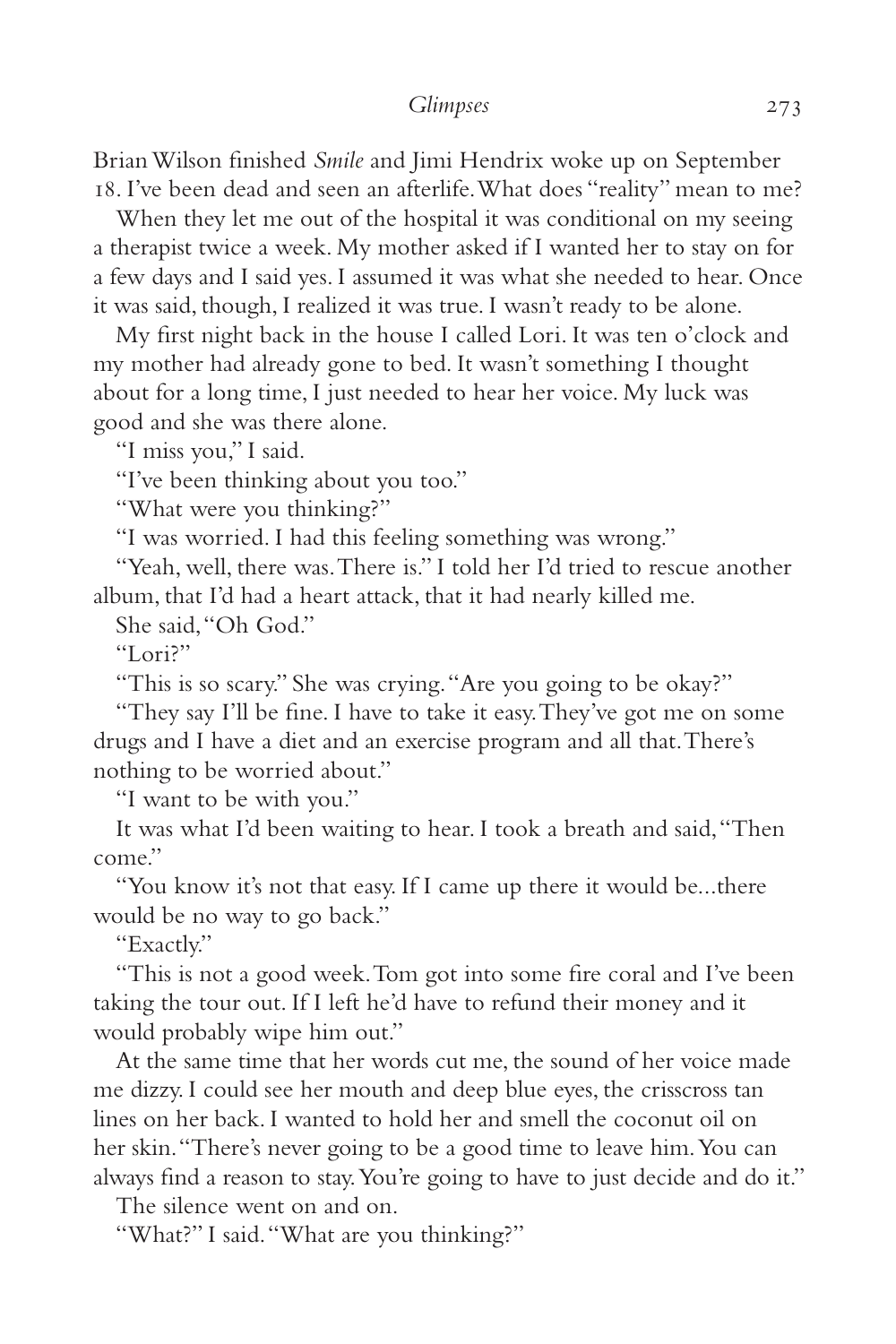"There's only one reason I'll ever leave him, and that's because I'm ready to go. Just like there's only one reason to stay, which is that I'm not ready yet."

"When will you? Be ready?"

"I don't know that, I can't tell you. You want hard-and-fast answers, and I haven't got them."

"Do you love me? Because if you love me it seems like you would want to be with me"

"I do want to be with you. I already told you that. And yes, okay, I do love you. But if you're going to take the gloves off, then there's a couple of things I have to ask you. Are you so sure you know what you want? Do you love me or are you just in love with the idea of me? Have you seized on me to replace Elizabeth because you have to have a woman in your life at all times? How long ago did she leave?"

"Almost three months."

"Three months. That's not a hell of a long time. And it sounds like you haven't stopped long enough to think. So tell me. How long have you ever gone without being involved with somebody?"

There was another long silence, mine this time.

"Ray, that wasn't a rhetorical question. I'd like an answer."

"Six months."

"So if I don't show up in six months, maybe you'll have found somebody else."

"No," I said. "I don't want anybody else. But that's not the point, is it? Look what you're asking me. You want me to just wait here for you, on the off chance that you might leave Tom. Meanwhile you've got him and I'm up here all alone."

"You think I don't care about you, but I do. More than you realize. There are a lot of people that care for you. You don't want to hear this, but your father talked about you when he was down here. He was proud of you, he thought it was great that you hung up your corporate job to start your own business. He couldn't say it to your face, but he talked about you to everybody else."

"Could we leave my father out of this? We're talking about you and me."

"I don't think we *can* leave your father out of it. And I think maybe being alone might be the best thing you could do right now. Not for my sake. For yours."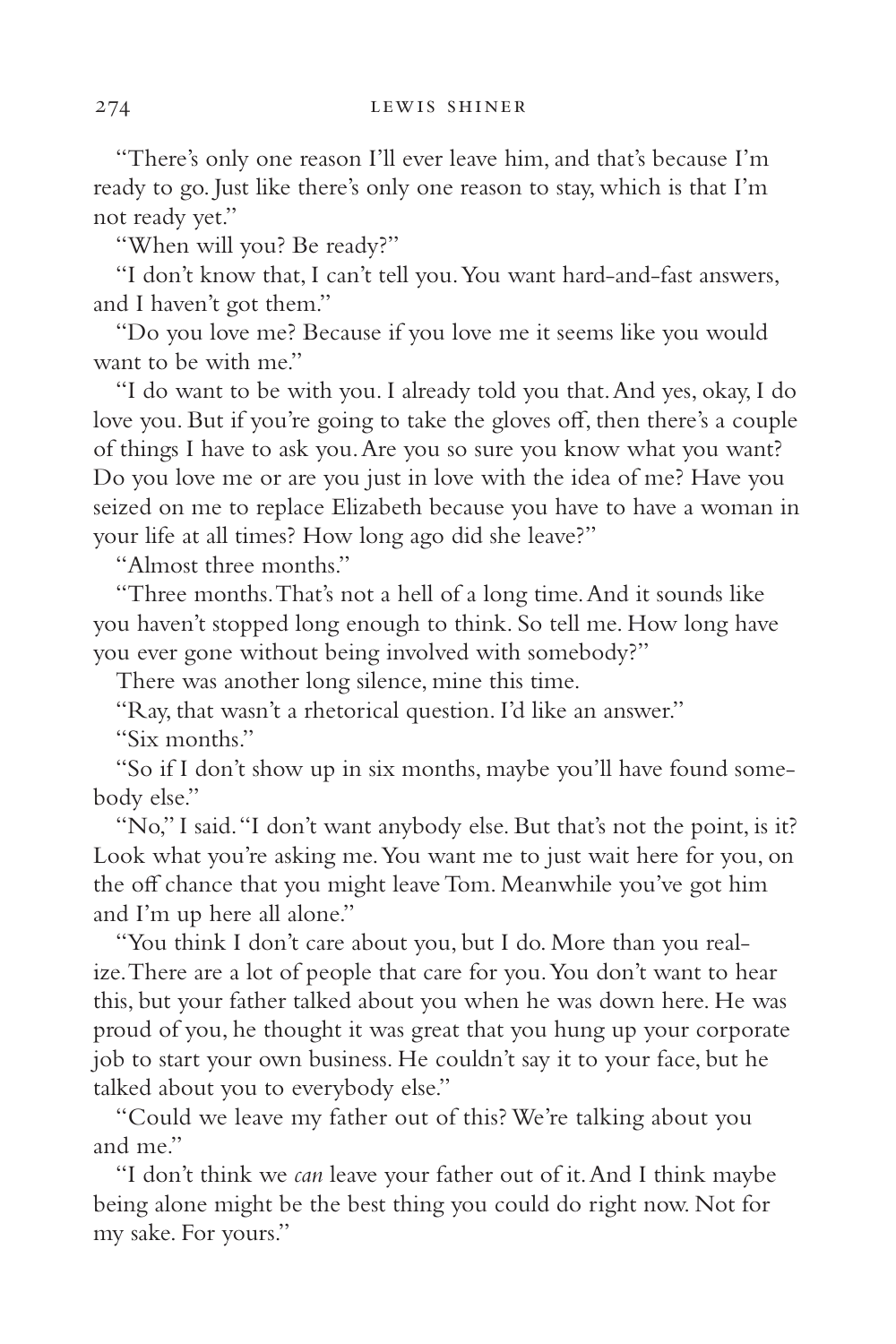I should have cried. I mean, that's been my reaction lately when I feel persecuted. It always used to get me what I want. But this time I was too mad. Mad and bitter and scared of something, though I couldn't say what.

The silence went on for at least a minute, maybe two. I wanted her to offer some kind of hope or consolation. She made me ask for it. "Will you call me sometime? Collect?"

"Yes. I will."

"Promise?"

"I promise." Then, "I love you, Ray. You have to believe that."

"I love you too. But I don't know what I believe anymore."

"I have to go. Will you promise to take care of yourself ?"

"Yes. I promise. Tell me you love me one more time, and I'll let you go." "I love you, Ray. Go to sleep."

My therapist's name is Georgene. She's in her late forties, maybe. It's hard to tell. She has good skin and doesn't wear makeup. She has a kind of stern look about her which is good because it makes me afraid to bullshit her.

After the first couple of sessions I thought to hell with it and told her about Brian and Jimi. I said they were elaborate hallucinations. She said if the experience was real to me, then we would treat it as real. She didn't seem alarmed and she didn't want to put me in an institution. I offered to bring in one of the tapes, but she said it wouldn't mean much to her.

Mostly I talk and she listens. She asks me how I feel a lot. If I ask, she'll tell me what she's thinking. It's not quick or efficient, but whatever this process is, speed and efficiency don't seem to be the point.

GRAHAM CALLED the first week I was home. "Two things," he said. "First I was worried. I heard from Elizabeth but not from you, so I wanted to make sure you're okay."

I told Graham the whole story, including the near-death experience part. "So it's not going to happen," I said. "No *First Rays.* I guess we, I don't know. It's like we don't deserve it."

"I wish I'd never sent you after it."

"You tried to call me off after the first time. There was nothing you could do to stop me, once I had it in my head. It wasn't just about the album, it was about my father and a lot of other stuff too. But it's over now."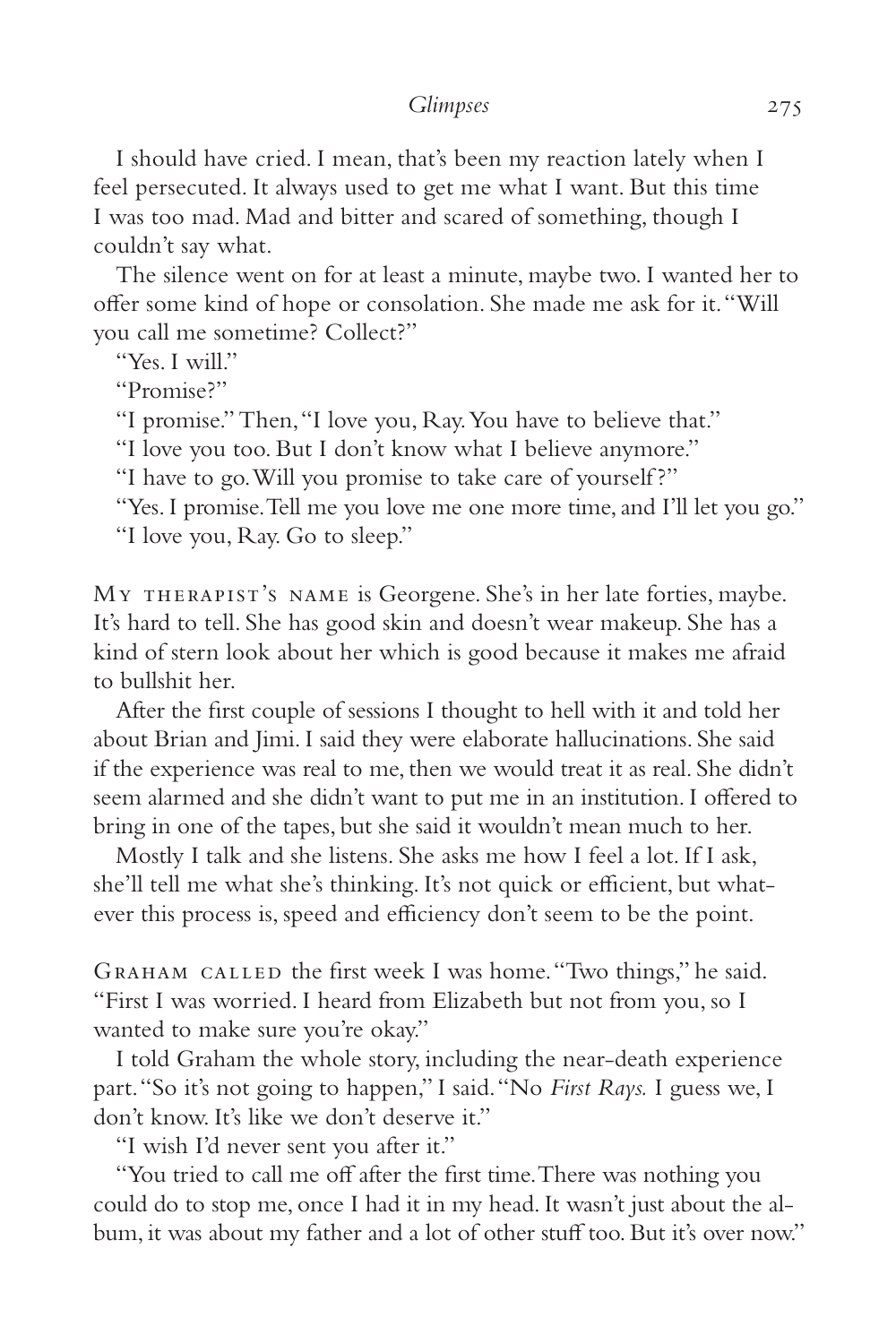"Well, Carnival Dog is paying your hospital bills. No argument on that one"

"Okay, I won't argue. You said there were two things. What was the other?"

"Hang on to your hat. Capitol Records is buying the master for *Smile.* They played it for Brian, and he supposedly said, 'I don't know where it came from, but that's my album.' He thinks it's great. There's a clause in the contract that's airtight immunity for me and everybody else involved. They've got this massive reissue series planned for next year, every Beach Boys album in the Capitol catalog, most of them two albums per CD. They were planning to wind up with *Pet Sounds* as the climax. Now it's *Smile.* There's more money, of course, but the main thing is it's going to be out there, in record stores. They might even release singles off of it."

"Graham, that's fantastic. What about *Celebration?*"

"Well, I probably should have talked to you first, but I don't feel good about that record anymore. I've let it go out of print. If somebody else wants to bootleg our bootleg, they can have it."

"I think that's fine. What about you? Are you okay? You don't sound right."

"Well, hey. I've got a couple of medical problems myself. My kidneys, you know, are not that great. Being in a chair like this is not the best thing for you."

"How bad is it?"

"It's not bad, I just get stones sometimes. They have to fly me out to this special clinic. They put me in this swimming pool and then break them up with sound waves. Sounds crazy but it works."

"Nothing sounds crazy to me anymore. Listen, will you promise me, if things are not okay, will you promise to tell me?"

"Sure, man, I'll be straight with you. There's nothing anybody else can do for me. I need to take better care of myself. Maybe have a couple less beers."

I hung up feeling there was something else I should have done, but I didn't know what it was.

MY MOTHER STAYED for two weeks. She did her best to keep out of the way: went to bed early, spent a lot of time in her room reading. I had to give her the white room, of course, but it didn't seem like that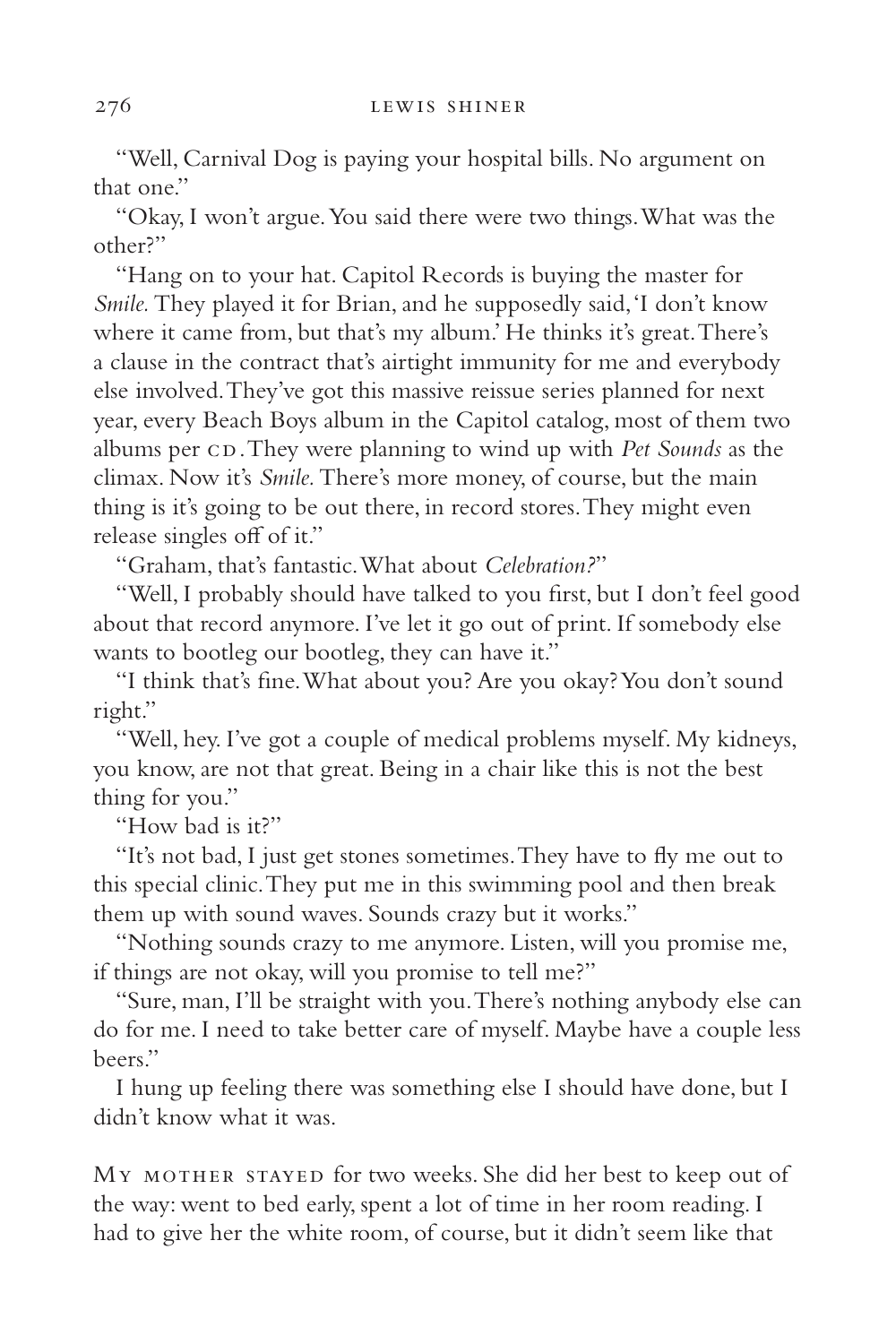big a deal. She cooked and cleaned for me and at night we would play Yahtzee or cribbage. It went against all my conditioning to let her wait on me, even though I knew it was necessary, even though it made her feel more useful than anything had since my father died.

I called the *Chronicle* and had them run my ad again. I knew it would take a while to get my clientele back up to where they'd been, but I was ready to start. I needed something to do with my hands, something that looked toward the future instead of the past.

I worked every afternoon for a few hours. I slept a lot, eight or nine hours a night, plus a nap after work. We played games, and we talked.

She told me about the first year and a half of my life. Some of it I knew and some I didn't. "You were a breech birth. You stood up the entire pregnancy. Sometimes you would kick me so hard you would knock the magazine off my lap. You were two weeks late, but when you were ready, you came right out."

This was in Oregon, in the dead of winter. I came home to a onebedroom apartment. "There weren't any other kids in the building, so we were afraid to let you cry. We never let you cry. I wanted to breastfeed you but I didn't have any milk. I bled when I tried to nurse you. We even tried to use a pump but there was nothing there."

We moved for the first time when I was three months old. The place we moved to was cinder block and very damp. My mother said her asthma got worse and worse until she couldn't take care of me. She started leaving me with a neighbor during the day, then for supper as well, then after a while I would only come home to sleep. Finally I was at the neighbors' full-time for a couple of weeks while my mother was in the hospital and then in the desert recuperating.

"The doctor said no more kids," my mother said. "If we'd had another child the asthma would have killed me."

I was ten months old when we moved out of the cinder block house, and we moved twice more in the next eight months, ending up in Tucson so my father could get his PhD. "I tried to make up to you for what I felt was neglect when I was so ill. I remember that winter when you turned one was a very happy one. We read. We listened to music. We had coffee breaks. If you hate the *Peer Gynt Suite* today it's because you wanted to listen to it every day."

The morning after she left, the house felt empty and lifeless. I had weirdly conflicted emotions. As grateful as I was to have her there, she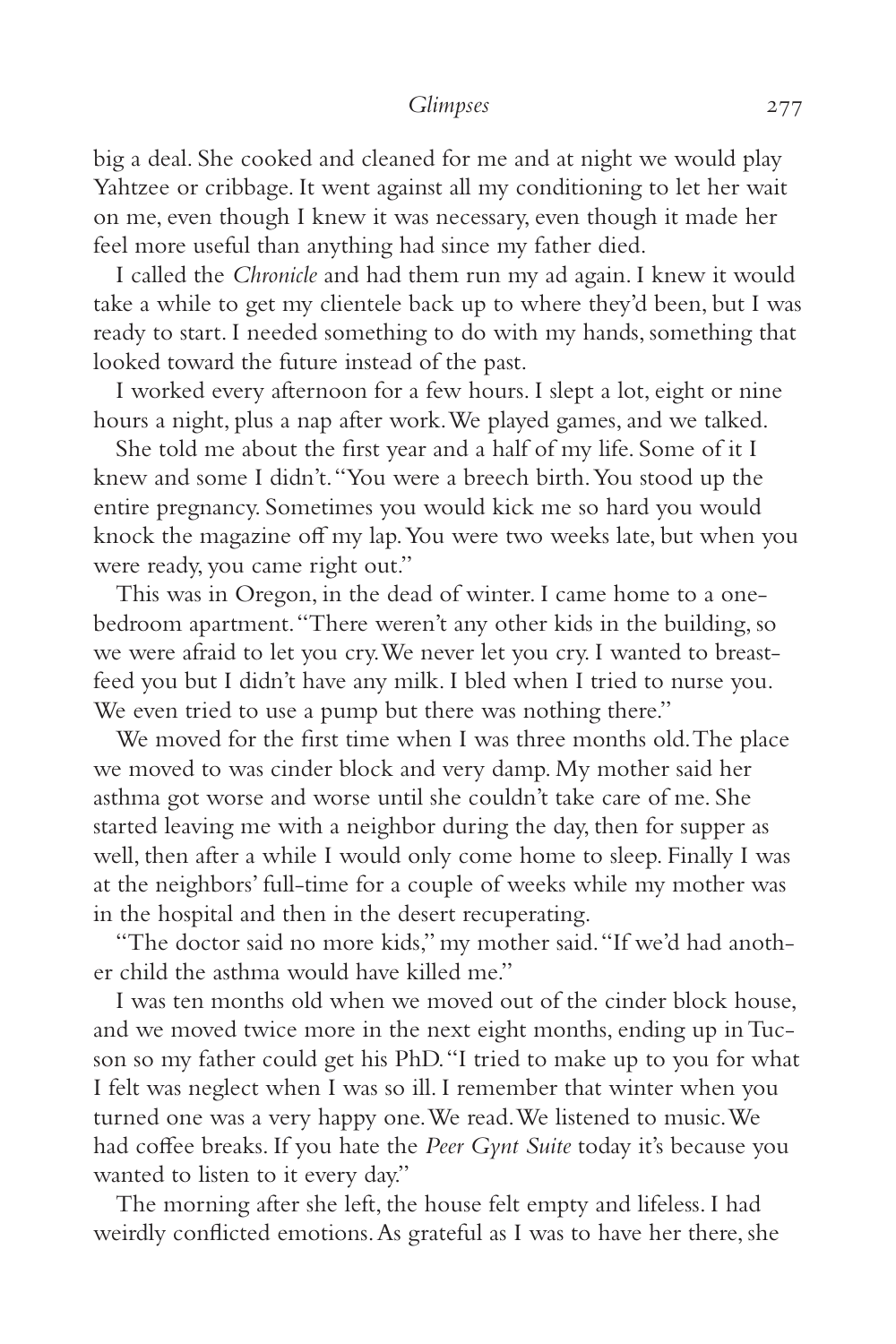still drove me crazy. She still called me Jack and my father Ray. Most of what she talked about was completely trivial. And she has the same unyielding quality my father did. She's never satisfied, not with other people or her physical surroundings or her health. I guess he had to die before I could see how much it's a part of her.

Alex's number was on the notepad by the phone. I looked it up when I got home from the hospital and had been trying to decide ever since if I was ready to call her. I made myself a sandwich and ate it standing up in the kitchen, by the phone, while I tried to work up my nerve.

In a way this all started with Alex, with her and "The Long and Winding Road," with fantasies about what we could have been. Now I had fantasies of a different sort. What if her marriage was in trouble too? What if they'd split up, even? It could happen. I wondered what she would look like after twenty years. Her mother had been thin and wiry, but it was hard for me to picture Alex like that. I wondered if she ever thought of me, if she remembered the romantic summer afternoons at the park and the botanical gardens, the long, sex-drenched weekends when my parents were out of town, or if she just remembered the jealousies and tears and countless teenage acts of cruelty that passed between us.

On impulse I went to the garage and found a box of papers that went back to high school, saturated with the smell of incense. There were letters from Alex, paycheck stubs, old driver's licenses, chords and lyrics for songs I wrote in the winter of 1970 in one of my sporadic attempts to learn the guitar again. Two black-and-white photos of Alex in Capri pants and a halter top, circa 1968, coy, flirting with the camera. I can't remember what making love to her felt like. We were just kids, after all, barely knew what we were doing.

It was two in the afternoon. She might not even be home. What the hell. If I thought too long I wouldn't go through with it. I picked up the phone and dialed.

It rang twice before she answered. I recognized her voice from the way she said hello, high-pitched but with this throaty purr inside it. "Alex, it's Ray Shackleford. I don't know if you—"

"Hi, Ray. I was just thinking about you."

My heart lurched. "You were?"

"Of course. That's why you called."

I remembered all her claims of psychic powers. "I did?"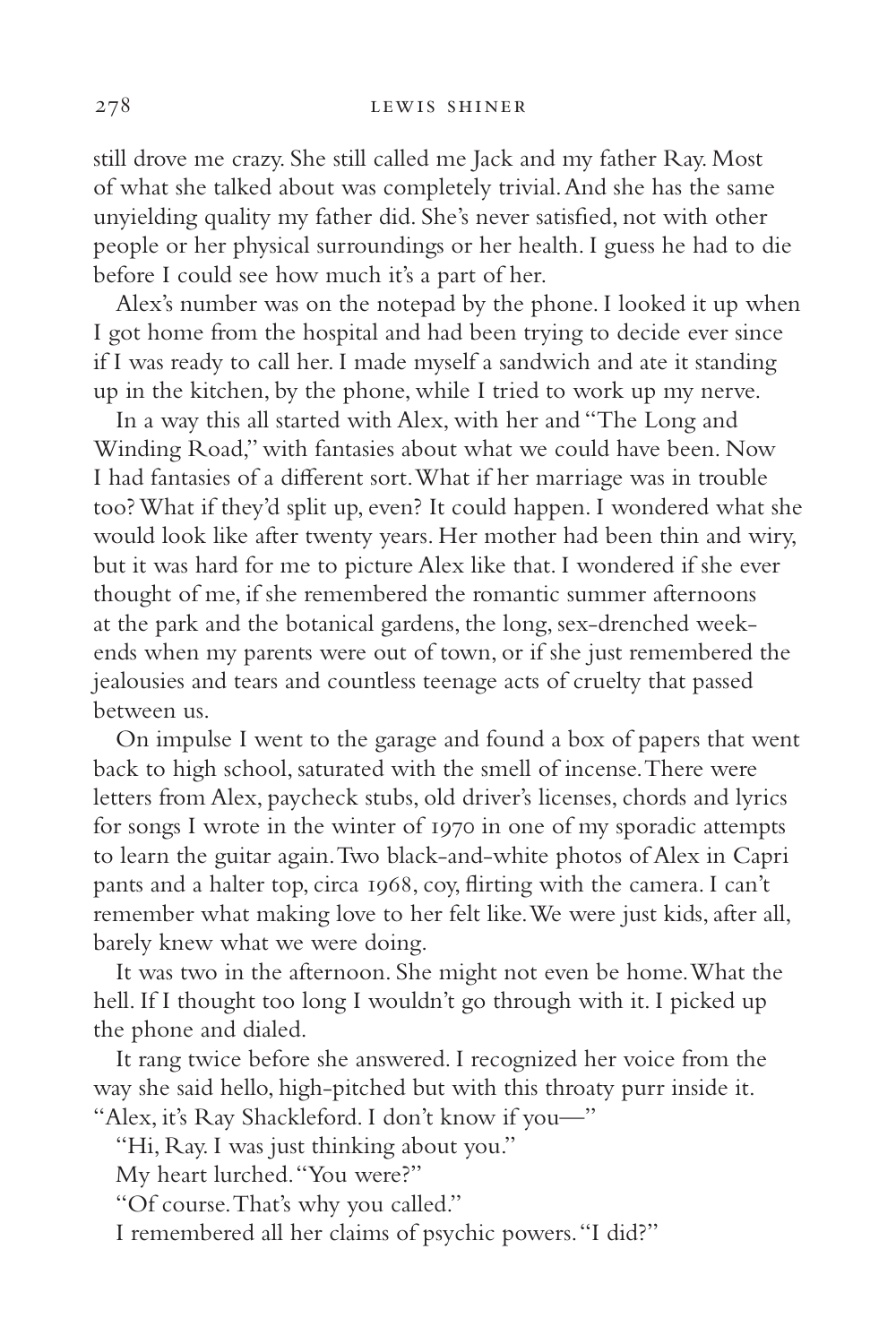"Just because it's been twenty years doesn't mean I haven't kept track of you."

"I've thought about you a lot too."

"So, are you ready to talk to me?"

"I guess that's why I called."

"You should probably come out here, then. That way you can see the place. I'll give you directions."

I took 183 south of town, almost to Lockhart. I turned off on a county road and drove 3.2 miles to a mailbox that had a rural route box number on it but no name. The land was flat, with a few scrub oaks and mesquite trees. This late in the summer the grass was parched and yellow, except close to the house where it had been watered. The house was small and square, finished in those big white asbestos shingles. Behind it was a corral and a corrugated-metal barn.

I could see Alex as I drove up. She was on the back of a muscular horse, and a girl of seven or eight rode a large pony next to her.

Alex waved as I got out of the truck "Do you want to ride?"

"I don't think so," I said.

"Okay. I need to brush this guy out and feed him. Come on in."

I climbed over the rail fence as she got down from the horse. My imagination had failed me. She hasn't changed that much since high school. Reddish-brown hair, parted in the middle, hanging past her shoulders: large, light brown eyes, a small, bent nose like the beak of a tiny hawk, full lips. She was wearing jeans and a loose, long-sleeved white shirt. She's older now, of course, heavier in the waist and hips, and motherhood has changed the coy look to something more confident and a trifle stern. She has small, square, wire-rimmed glasses that emphasize the maturity over the glamour that's still there.

"I'm a little horsey," she said. "You may not want to hug me."

"I'll live dangerously." She did smell of horses, but also of perfume, strong and floral, as always. She squeezed me and then kissed me for just a second, her lips very soft and barely touching mine. It was an effort not to lean into her for more.

"Mmmmmm," she said. "I remember that."

So did I. Deep, cellular memories recognized Alex and claimed her as fair game. We were still standing very close and there might have been another kiss if her little girl hadn't said, "Mommy?"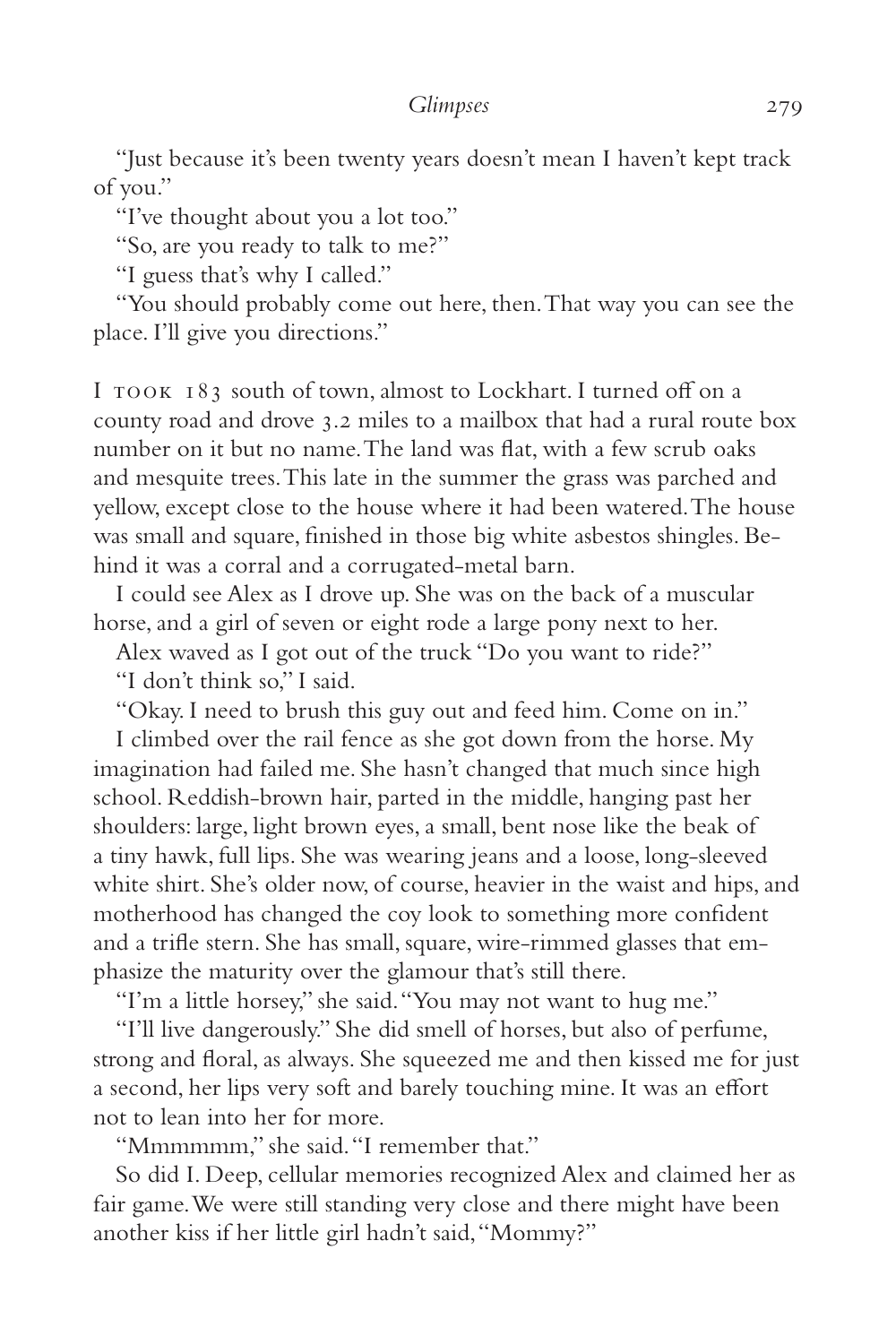Alex snapped to and went to help her down from her horse. "Ray, this is Jennifer." Jennifer is clear-eyed and beautiful and that afternoon she was wearing shorts and a plain brown T-shirt. With a bit of urging she came forward to shake my hand, one firm pump. She stared at me pretty hard, as if she'd picked up some kind of vibe between her mother and me.

We led the horses into the sweltering heat of the barn. I sat on a hay bale and watched the two of them rub the horses down, using metal brushes strapped to both hands. "Isn't he beautiful?" she asked me. "He's a Morgan, we just got him this year. This winter, if everything goes right, we get him a mare and start breeding them."

"It sounds like what you always wanted," I said. "House in the country, horses, family..."

"It's exactly what I've always wanted. I love it. I just wish you could meet the rest of them. David's at work and D.J.'s off on a camping trip."

"Maybe next time," I said. My fantasies melted in the August heat.

"D.J.'s going to be a senior this fall." She stopped combing long enough to look over the horse's shoulder at me. "He's the same age you and I were when we went around together. I've thought about that a lot."

The kiss had opened me to a flood of emotions. In another world I might have been D.J.'s father. The thought filled me with wonder and vertigo. I didn't feel old enough for fatherhood, let alone for the idea of us as potential grandparents. I had a sudden memory of Alex and me at a party the night I graduated, all of our closest friends together in one place for what we already suspected was—and in fact would turn out to be—the last time. Candles, rose wine, a couple of joints.

"That's enough, sweetheart," Alex said. I realized she was talking to Jennifer. They shook the combs off their hands and we walked to the house.

It smelled a little musty inside, the way old houses do. The linoleum was warped here and there, and the walls were cheap paneling painted white. We walked through the kitchen past a dusty TV and VCR, a shelf of books with titles like *Drawing Down the Moon* and *Pagan Meditations.* I sat at a wooden drop-leaf table while Alex washed her hands and arms at the sink. Jennifer tugged at Alex's blouse and whispered a question in her ear when she bent down. "Okay," Alex said, "but stay close by." Jennifer flashed me a shy smile and ran out of the room.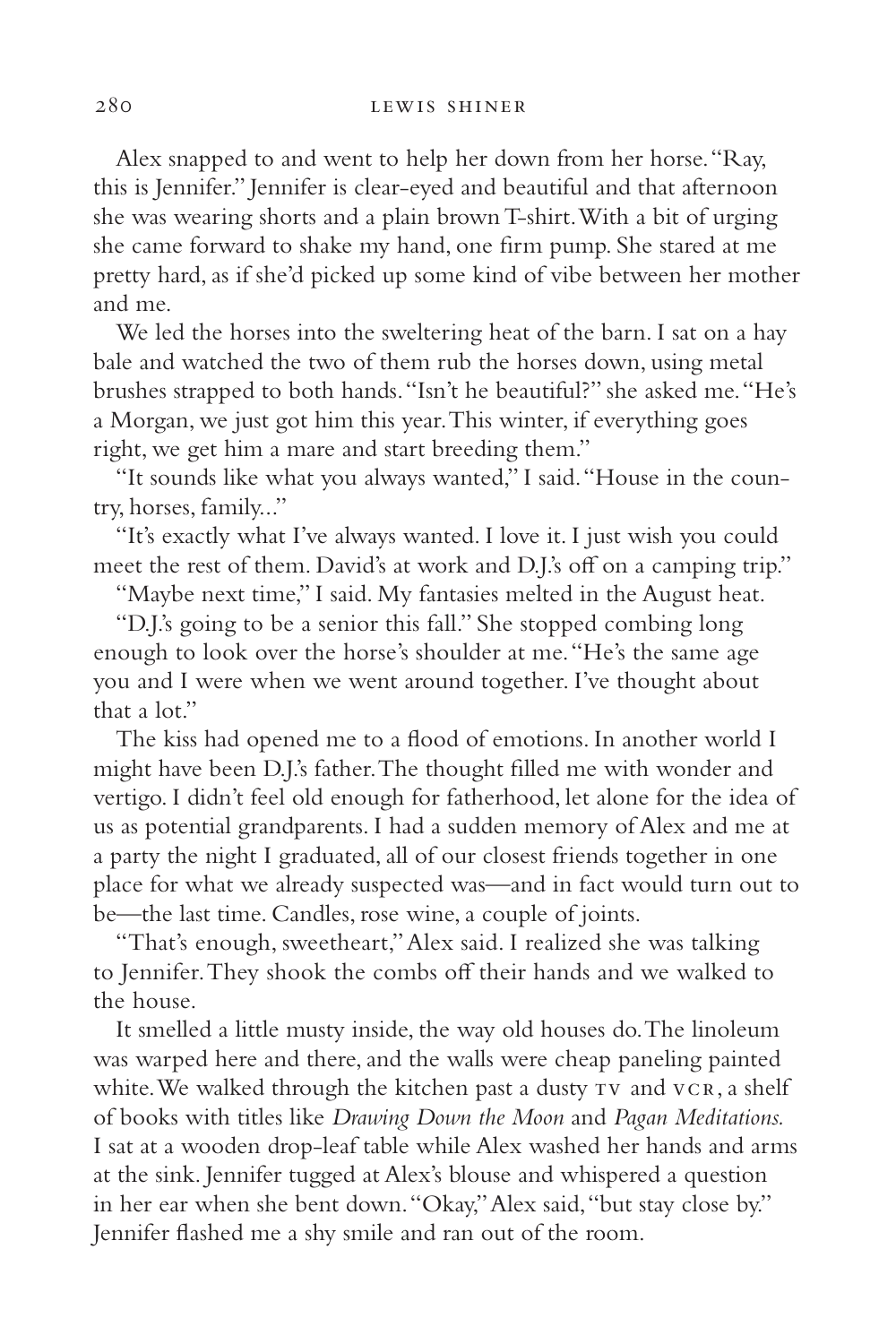"I saw your ad in the *Chronicle,* years ago," Alex said. "I thought about calling but I didn't know if you'd want to hear from me or not."

"Sure I would have."

"And your wife's picture was in the *Statesman* last year. Some kind of teacher's award."

"We're separated. The divorce'll be final in a few weeks."

She nodded. "I had a real funny feeling from that picture. I thought, 'Ray's *not* married to her.'"

She got a couple of Cokes out of the refrigerator and told me about David. He runs a printing company, is finally making enough money that she was able to quit her legal secretary job two years ago, when they moved out to the country. She showed me a picture of the four of them out by the corral, Alex leaning her head back in laughter, David next to her, dark and bearded, with a glint in his eye, Jennifer huddled against her mother's skirts. And then there was D.J., off to one side, in a white T-shirt and jeans, his long brown hair tied in a ponytail.

"Yes," she said, as if she really could read my mind. "It was the first thing I thought of when I saw you. How much D.J. looks like you. But it's not biologically possible. He was conceived in Seattle, and I hadn't been near you for two years at that point."

"You and David have been together for what, almost twenty years now?"

"It was a bit off-and-on at first. I never doubted he was the one. I just had a little trouble convincing him of that."

"You knew it from the time we broke up." I'd found the letter that afternoon, out in the garage. It had arrived early in the spring of my sophomore year at Vanderbilt, the spring I dropped out. I remember reading it before English class. It talked about David, how he was the love of her life. She had finally found the one, she said. My friend Les snatched it from me and started to read it out loud. "Jesus," he laughed, "how corny can you get?" I wanted to kill him.

"It wasn't just David," Alex said, reaching across the kitchen table to take my hand. "I couldn't have gone on with you, in any case. You had me on such a pedestal. You wanted me to be too perfect. I couldn't keep from disappointing you. It finally got to where I couldn't stand to see that disappointment in your eyes."

I thought of my father, and now my mother, so disappointed in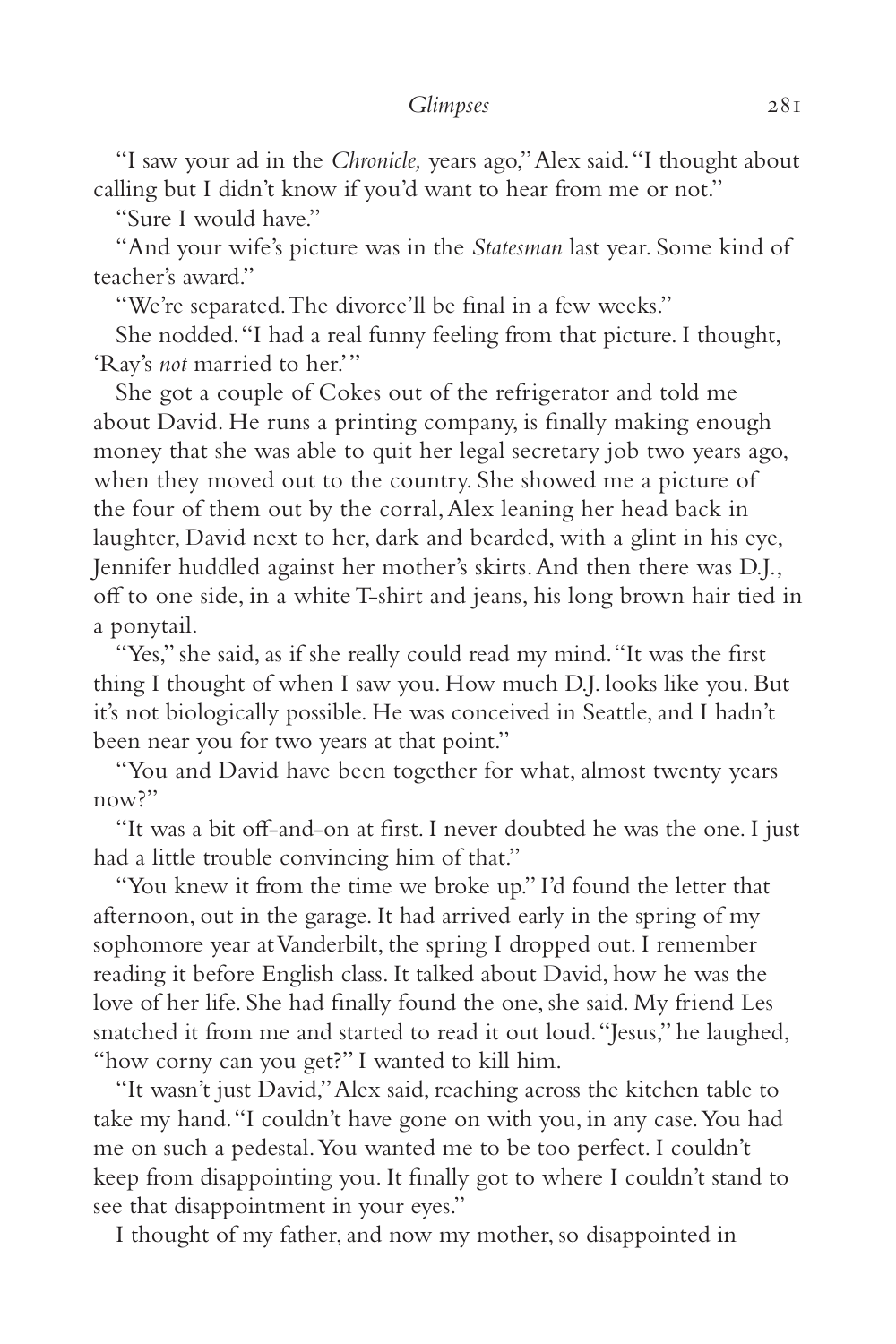everyone. "I still think about those times, wonder how much of a jerk I really was."

"No," she said, and slapped the table. She seemed genuinely angry. "You weren't a jerk. You were wonderful. I loved you then, and I loved you when we broke up. I never stopped thinking about you. I just couldn't be the person you wanted me to be. The two of us weren't cut out to be lovers, partners, soul mates, whatever you want to call it, not the way David and I are. That doesn't make anything wrong with either of us. It doesn't mean we can't still care for each other."

She got up and walked across the room, then turned and faced me with her arms folded. "Or still be attracted to each other. I *am* still attracted to you. But it's a dead end, and I'm not going to risk what I have here for that. Even if it might be a pretty damned exciting dead end."

I held up my hands. "Hey. I didn't even ask."

She smiled. "Sorry."

"That's okay. I was thinking it."

She came back and sat down. "Maybe it's our generation. We seem to have a hard time growing up. Maybe because when we were in high school we thought we'd never have to. The music told us we would live forever, everything would be love and peace and harmony. It took me a long time to let go of that. Even having D.J. didn't do it. But I've finally started to get there."

"And I haven't."

"I can't tell you that, Ray. You'll have to answer it for yourself."

"You can't read my mind?"

"Of course I can. You're easy. But that's not the point and you know it." "I guess. You're still into all that occult stuff ?"

"Of course," she said. "I always told you I was a witch. Did you think I was kidding?"

Back then I guess we all believed in magic. Alex was just a bit more literal. Over the years she's gotten more serious. She's part of a coven that meets on full moons and pagan holidays and does a few simple rituals, helping the crops along, guaranteeing a safe birth for one of her foals.

"Out here you're closer to the natural cycles," she said. "You feel the connections more."

"I met some witches in Cozumel. I liked them."

"It's growing. People are tired of technology, they don't believe it has all the answers anymore. They want to feel connected to the earth,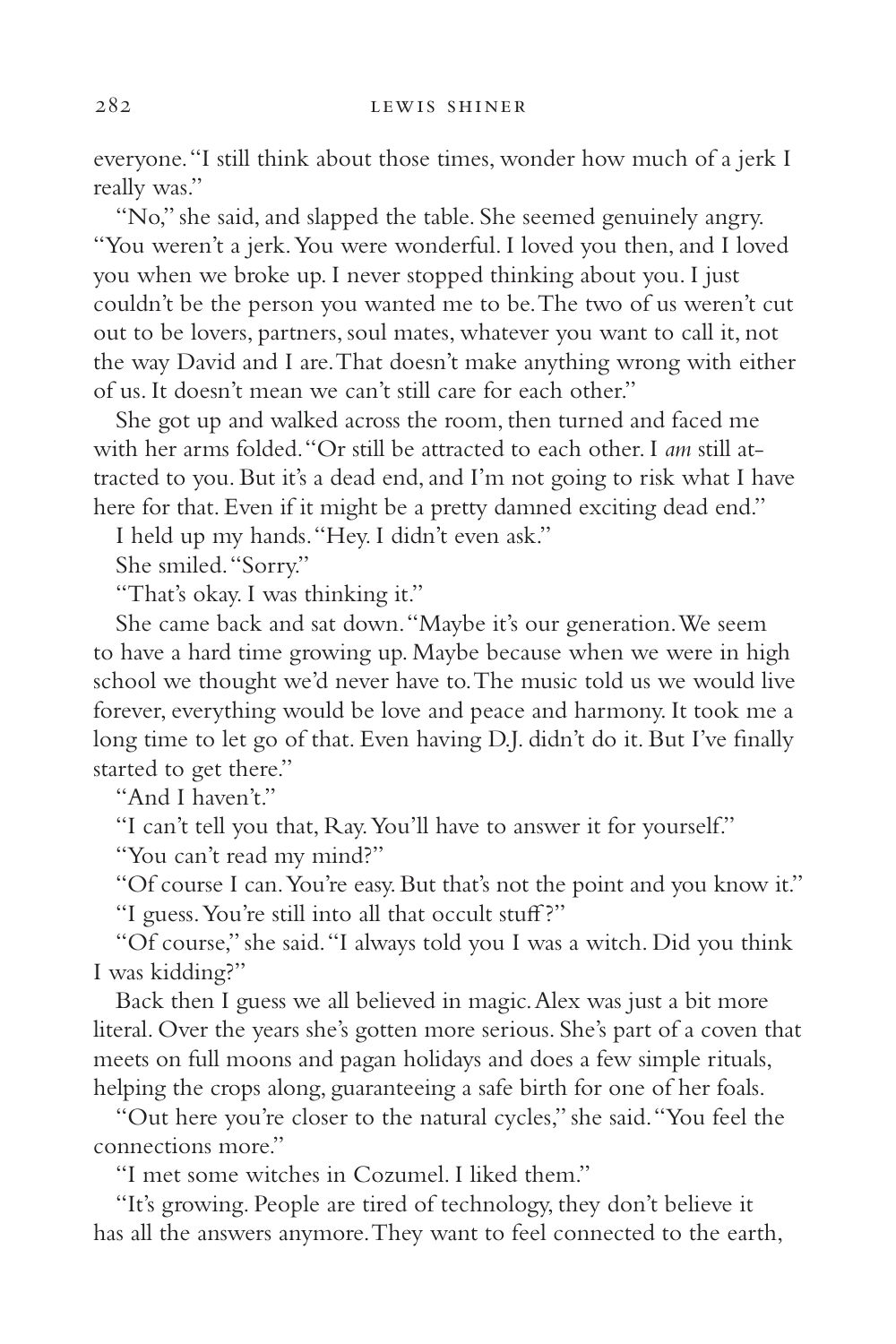to each other, not like they're caught up in some 3D video game. I'm preaching, aren't I?"

"To the converted. Listen, I should go." I was truly happy for her. But there was no place in her life for me, not as horny and sad and out of place as I felt then.

"Can't you stay for dinner? It's no trouble, I promise. David would love to meet you."

"Next time," I said. I hugged her goodbye and held her for a good long time, horsey smell and all.

I USED A COUPLE of sessions with Georgene to talk about my mother. She listened to the story of my first months and said, "If I were into body work—which I'm not, especially—I would find your mother's asthma pretty significant. The inability to breathe as the inability to feel secure, to feel supported. Having a child is exhausting, but in a good marriage, if one partner has a hard time the other partner is there to pick up the slack."

"And you don't think my parents' marriage was like that."

"What do you think it was like?"

"Yeah, okay, probably not real supportive. And I could have picked that up?"

"You tell me."

"And this business of the asthma killing her?"

"It must have felt that way to her."

"But would a doctor tell her that?"

"People with asthma have babies every day."

"And what about being a bottle baby, and being left with the neighbor, what would that do to me?"

"The question is not what it could do to you, but what it *did* do to you. And you have to tell me that."

"Isn't that first six or eight months when the child is supposed to bond with the mother?"

"Generally, yes."

When I didn't say anything she asked, as she usually does, "What are you feeling?"

I said, "Like she's not my mother at all. Like she's some stranger that I'm supposed to feel something for and I can't."

•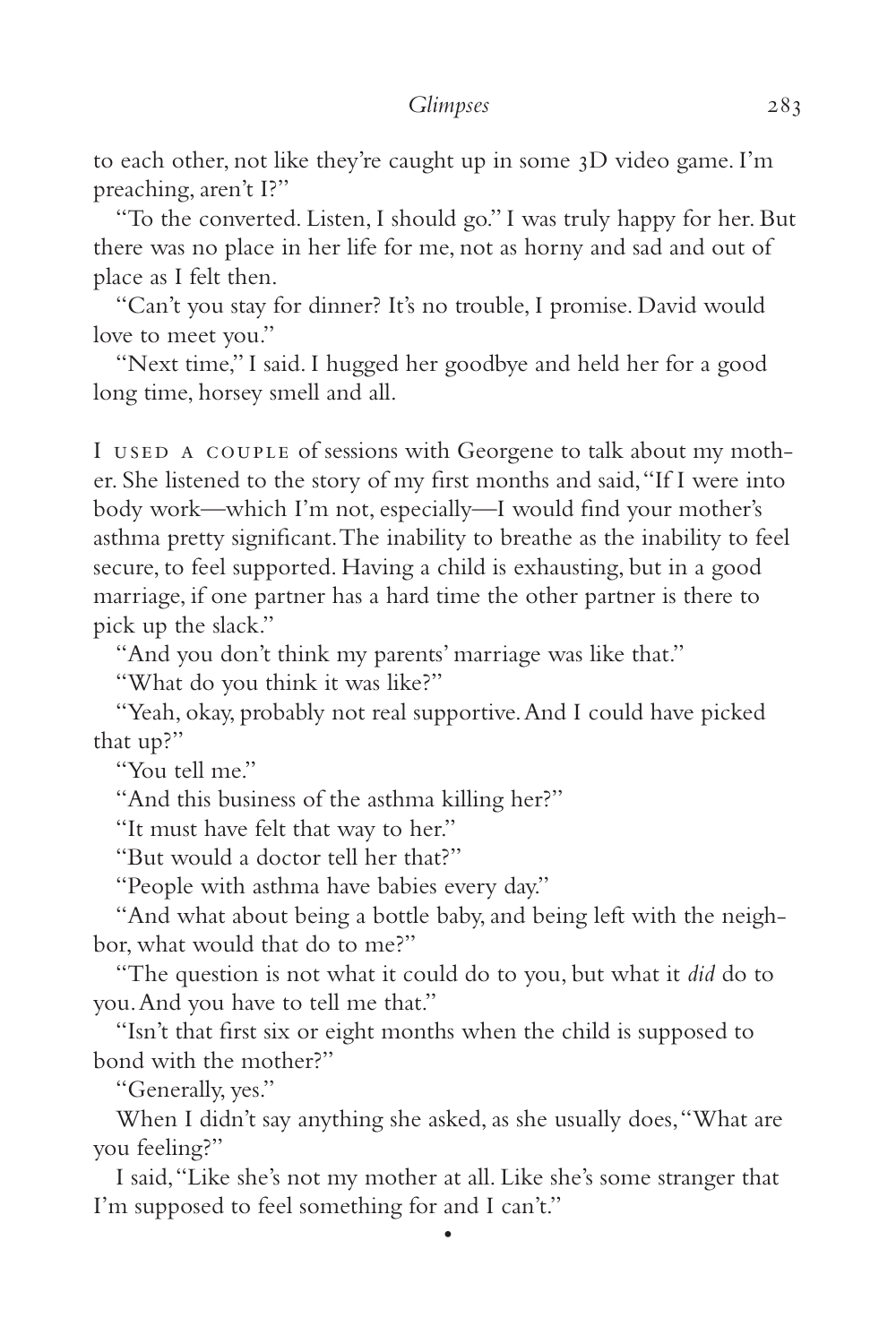August turned into September and we finally got some rain. Tuesdays and Thursdays I had therapy with Georgene. Friday afternoons I would go for a movie and a pizza with one of my customers, a woman named Joan. She was in the middle of a separation too, but she was still in love with her husband and not looking for anyone else. We found each other easy to talk to and it was nice not to have to go to the movies alone. Saturdays I would see one or another of my friends, maybe go to Sixth Street and hear a band.

An impulse took me into Strait Music one afternoon and I fell in love with a guitar. It was a beautiful left-handed Strat, maple neck, black body, white pick guard. It seemed to me as I held it that if I'd always wanted to play guitar, then that was what I should do. I had the money and the time to learn, so I bought it on the spot, and some books and a Princeton practice amp to go with it. I took them home and set them up in the white room.

Inside two weeks I could work my way through a few simple songs. It was a feeling of power, not the drunken kind of power I'd felt going after Hendrix, but like the power I felt when I put an amp back together on my workbench and music came out of it. Music out of nothing at all—it was the same small miracle. I got out the songs I'd found in the garage and decided I could live with about half of them. I worked on the chords, wrote some new lyrics.

I had the TV on for company every once in a while, mostly MTV or music shows like *Austin City Limits.* Still I couldn't miss the fact that as I was changing, so was the world around me. The twentieth anniversary of Woodstock came and went virtually unnoticed. If the sixties were finally dead, the nineties had begun. In Poland, Lech Walesa's Solidarity Party legally and quietly took over. Gorbachev pushed harder for reform in the Soviet Union and suddenly everybody talked about Eastern Europe in a way they hadn't since the Prague spring of 1968.

By the end of September I was bored and restless and my days had blurred together. I let Graham talk me into a trip to LA. We did a couple of days at the beach and a day of crawling through record stores all over the city. On Friday he told me he had a surprise. He took me to a warehouse in West LA with a sign over the door that said BRAINS AND GENIUS. For some reason I twigged immediately that it's a near anagram for "Brian's and Eugene's." As in Wilson and Landy.

A guy in a pink tank top and white shorts answered the door. He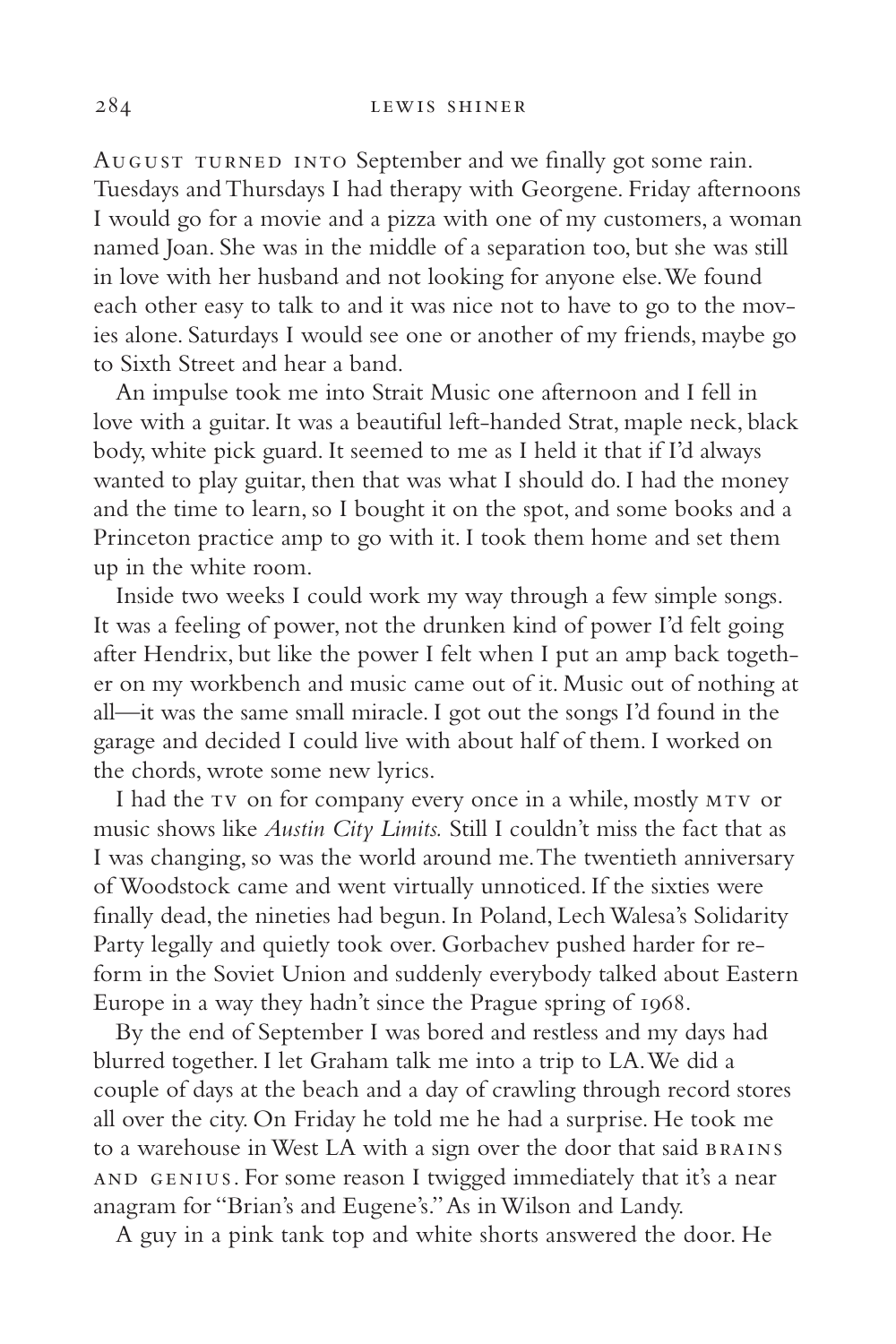had blond hair in a surfer cut and a slight sunburn. "Hey, Graham," he said.

"Mike, this is Ray."

He crushed my hand briefly. "Come on back and meet Brian."

Brian was restlessly pacing a carpeted office with lots of windows. He looked trim and fit, his hair nearly blond and cut conservatively, his face more lined than I'd imagined it. Landy, in a black silk shirt and jeans, shook my hand and said, "We can only spare you a few minutes." In the corner another surfer type recorded us on videotape.

Landy introduced me to Brian, who said, "Ray Shackleford. I feel like I know you. Why is that?" His voice was slurred and the right side of his face seemed numb, as if he'd had a stroke. He was visibly nervous, turning his head constantly, even while he talked.

"I can't say. But I do know you. Through your music, I mean." I tried to project calmness. "That's all I wanted to say, really. To thank you for letting me get to know you that way."

"Hey. That's really nice. Thanks."

To be honest I don't remember a lot of the conversation. There were long, awkward pauses. I told him how much I loved his solo record, especially "Love and Mercy." Brian reminded me that Landy had cowritten the song, which made Landy smile like a proud father. He told me that he and Landy were hard at work on a follow-up. Nobody mentioned *Smile.* After a few minutes we shook hands all around and Mike walked us back outside.

I sat in the car while Graham got himself in and the wheelchair stowed. He started the engine and said, "Sorry."

"For what?"

"I wanted it to be a nice surprise."

"No, man, it was great. I mean, this is the real world, the world I have to live in. To know him here, to have really—"

"It was a disappointment."

"No, it was....yeah, okay, it was a bit of a letdown. I mean, I smoked hash with the guy. We were friends. But that all happened, I don't know, somewhere else. Still. You can see it in him. All those songs, that fragility."

"Yeah. Let's get a beer."

If Graham had cut down, I hadn't noticed. He drank half a case a day. He stopped at a 7-Eleven and bought a case of Bud, then took the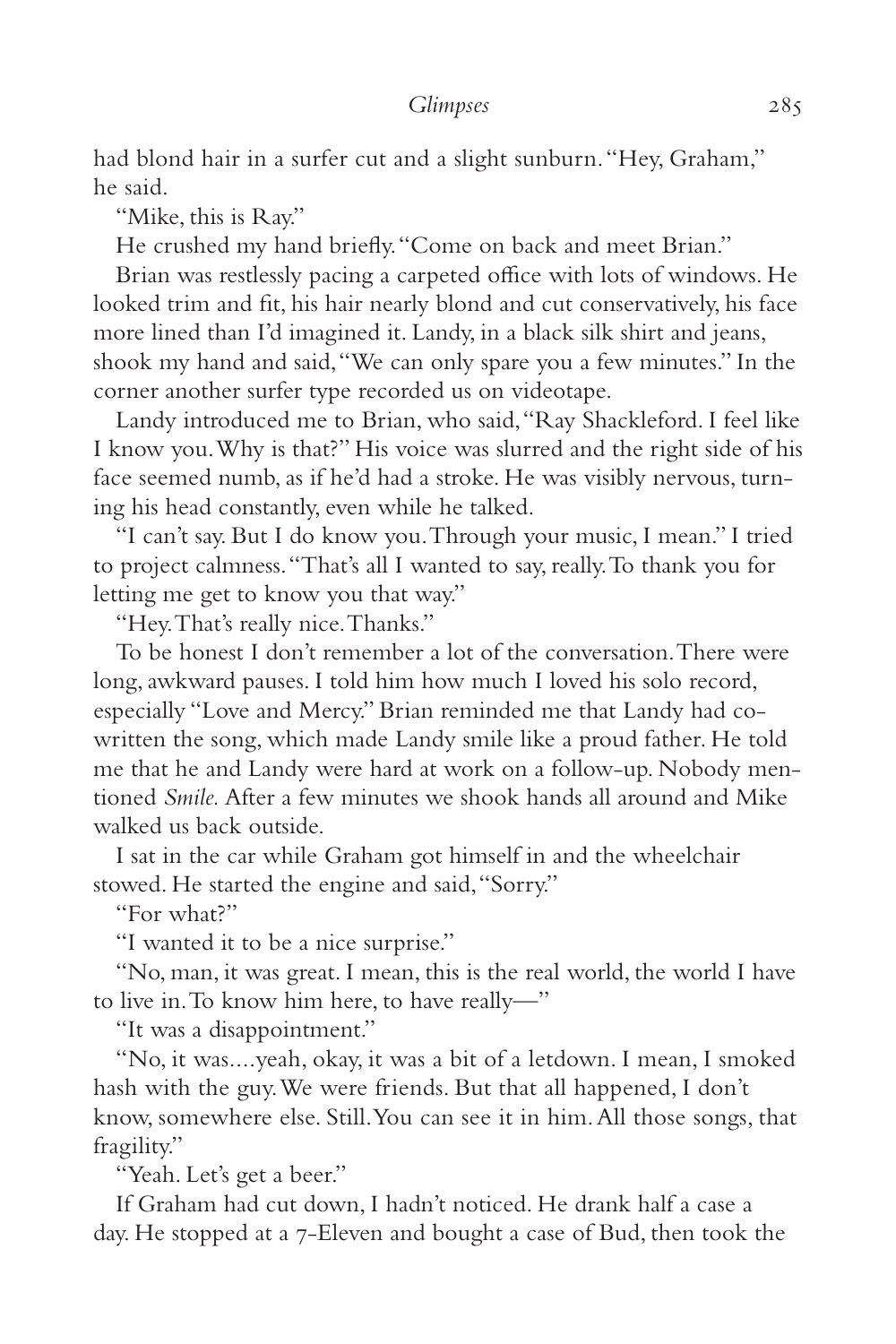Santa Monica Freeway to the beach. He parked on the street where he could see the waves come in and reached for a can. Instead of opening it he set it up on the dashboard and looked at it. "Shit, Ray," he said. "You quit this stuff cold. How did you do that?"

"I don't know. The going up wasn't worth the coming down anymore. Then there was a while there in Mexico where I was really happy."

"Lori."

"Yeah."

"Whatever happened to her?"

"She wouldn't leave her boyfriend. I guess it's just one of those fucked-up dependency things." I leaned out the window and breathed the ocean air for a while. The smell reminded me of Lori too. Finally I settled back in the car and said, "I miss her."

"But you didn't start drinking again."

"After I'd been sober a week things looked different. I hated to lose whatever it was I had. Momentum, maybe."

Graham was still looking at that beer can. "The docs want me to quit. They want it pretty bad."

"Come to Austin with me. We'll get on a plane tomorrow. You can see my house, see my shop. The change'll do you good."

"No way," Graham said. "I couldn't do that to you."

"I'm asking you. It's a big house. It's been empty for a long time now." I took the can of beer off the dash and put it back in the box. "Don't think about it. Just say you'll come."

"What about all this beer?"

"It'll keep," I said.

THE STAIRS were a problem. I pulled his chair up once, so he could see where I work. He went through my tapes and records and CDs and didn't find anything he didn't already have, of course. So we went back down and that was where we stayed.

Graham wheeled along with me on my morning walks. I put a basketball hoop over the garage door and we shot baskets in the afternoons. At night we rented movies or watched MTV or sat around and read. Graham worked his way through my stack of old guitar magazines and I tried to read Proust. It wasn't so bad, really. On Fridays he went to the movies with Joan and me, and Saturdays we hung out with Pete or went to Sixth Street.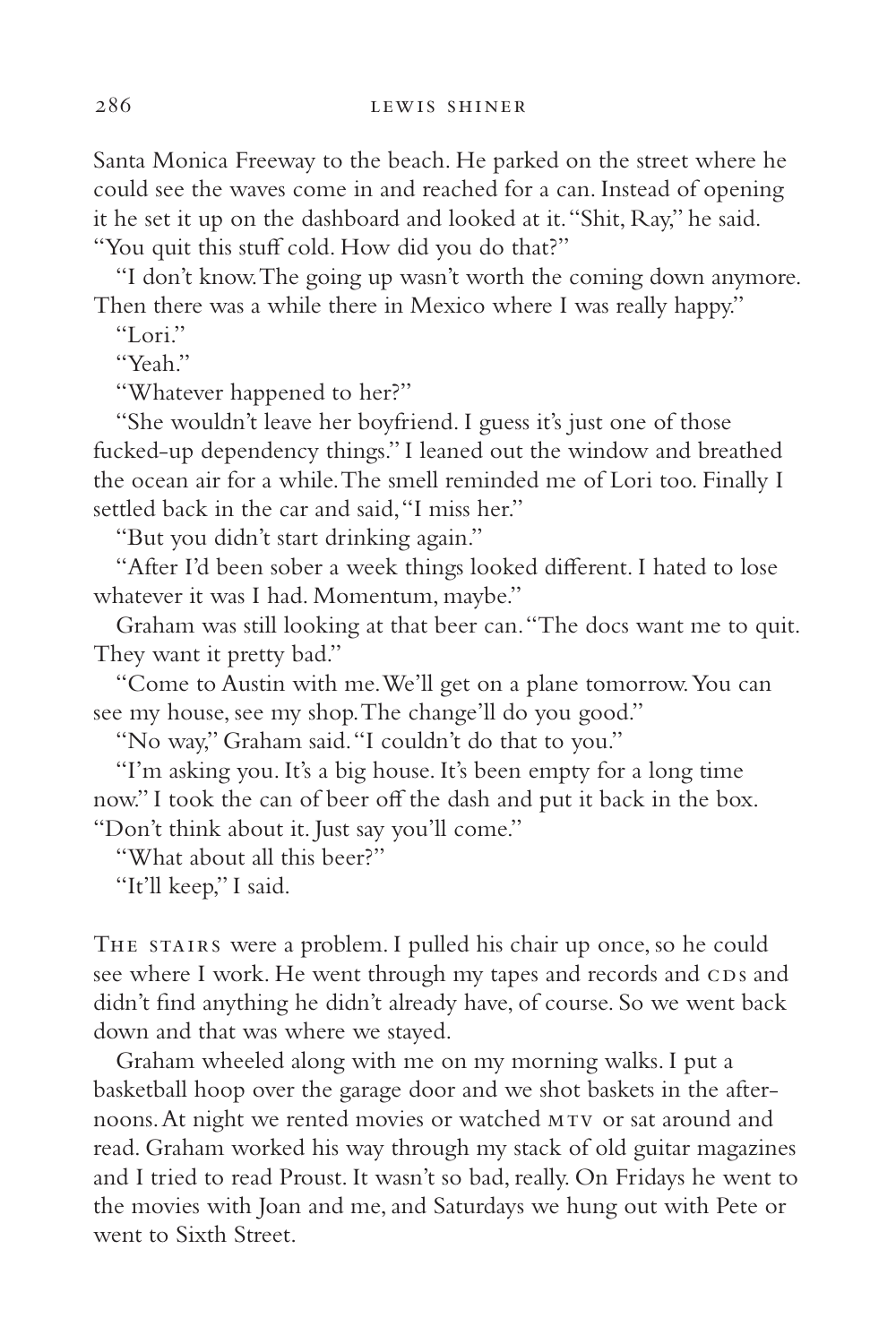We talked a lot. I told him what I'd learned about my mother. We traded drinking stories and band stories. And one night, finally, I said, "You don't have to do this if you don't want to. But we've never really talked about sex. I mean, there's times I don't know what to say to you, because I don't know what your situation is, I mean, what you're able to do, you know..." I let it trail off because I saw I'd made him uncomfortable.

"Look," I said, "I'm sorry. It's not really any of my business. Can we forget I said anything?"

"No, no, man, it's okay. I mean, it's okay for you to ask, you just have to understand that I don't have to answer. The thing is that I never talk with anybody except my doctor about sexual things. Other than women, of course, that I'm in bed with. The reason is that I want to be as near normal as I can be. So everything about me that is different I have to play down. Do you understand what I'm saying here?"

"Sure, of course."

"For one thing, spinal cord injuries are not just one way or another. You might say the spinal cord is like a telephone cable. If somebody comes along near New York and partially cuts the cable, it may knock out Pittsburgh, and it may knock out Austin, but the rest of the places aren't affected. And that's what happened with me. Now, obviously, if the entire cable is cut through, then everybody's cut off. And a lot of times that happens. So people—even doctors—tend to stereotype people that way. If they hear something about one person in a wheelchair, then everybody is that way. So when you try to date somebody, you have to fight all these stereotypes. I mean, if a woman just assumes that the whole country is not getting phone service, so to speak, then you're not going to have a chance. The pool of people that you're able to approach is already pretty small, because they have to accept the fact that you can't walk.

"People can be so fucking thoughtless, you just wouldn't believe it. Okay, I will tell you this one story. I have to wear a catheter to take care of my urinary functions. I've never told anybody else that, any other nonmedical person. So I was in the hospital one time and there was a close friend of mine and his wife in the room visiting me. This nurse walks in and says, 'Hey, we're going to have to change your catheter.' Right there in front of them. I told her later, I said, 'I was so shocked when you did that, I didn't know whether I wanted to shoot you, or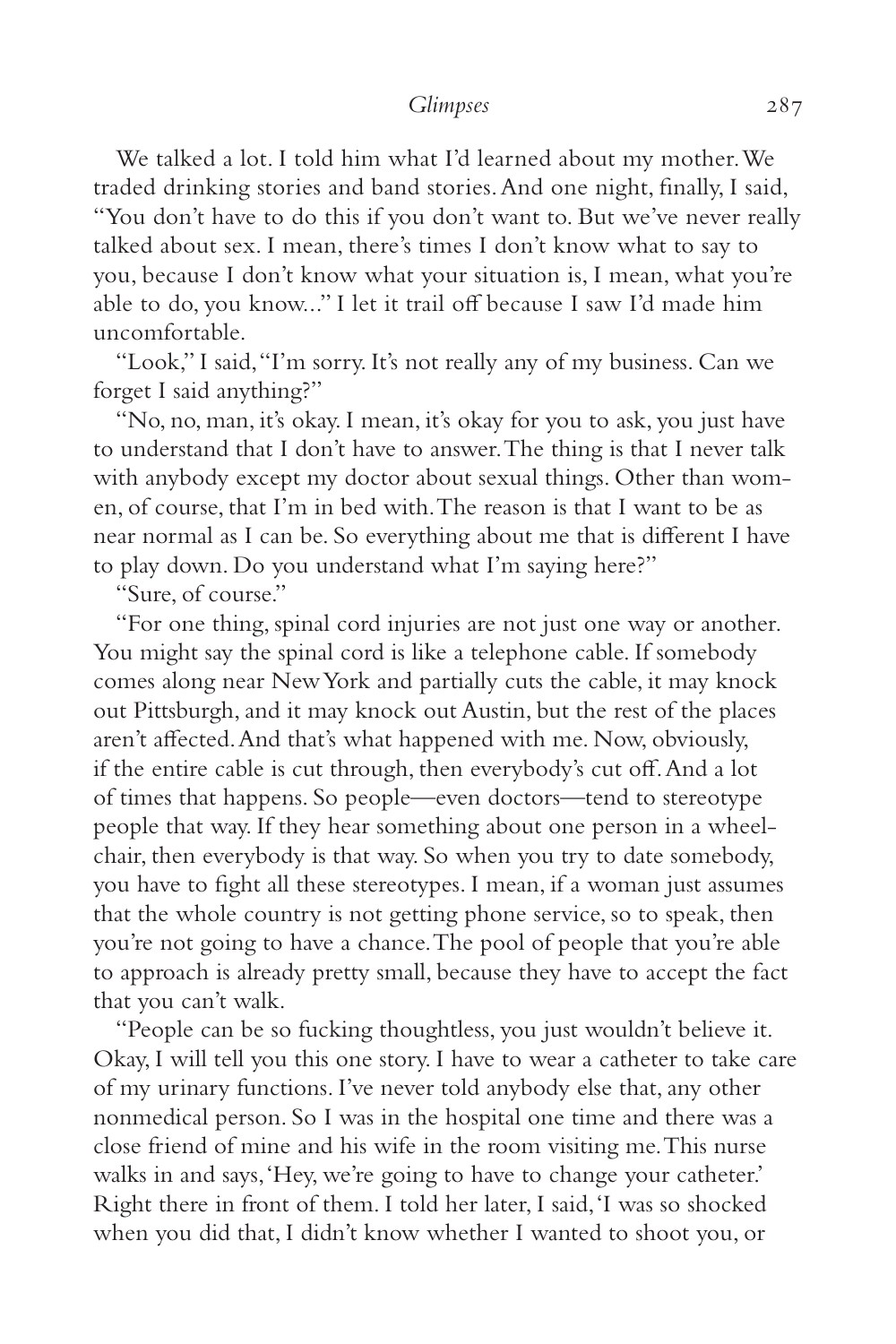my friends, or myself.' I said, 'You just don't realize, you're around these things so much it becomes second nature to you. You don't realize that people have a life outside the hospital.'"

"I feel like a real jerk now," I said.

"Don't. You wanted an honest answer, right? So I gave you one. This is just my attitude, remember. I've known a lot of other disabled veterans who were totally open. And I tried to stay away from them because I always thought—whether it was true or not—that one of the reasons they were so open was because they wanted pity. And that's the last thing I want. I want to be totally normal. Except for the fact that I'm sitting in a wheelchair.

"My doctor, she's always saying, 'You're just too damned independent.' And I say, 'I know, I know I am.' But the only thing bad I can see about it is how it's going to affect me in the future, when I can't be independent anymore, when my health starts failing and I'm not strong enough to do it."

We sat quietly for a long time. Finally Graham said, "Man. I thought you were supposed to be helping me through this shit. Here you're making me want a drink something awful."

"Look on the bright side," I said. "If you can get through this without drinking, you got it made."

HE STAYED three weeks, through most of October. It was cold and raining when I put him on the plane. By that time we both knew he was going to make it.

I came home and tried to work for a while. The house was too quiet but there was nothing I wanted to listen to. What I heard in my head was Benny Goodman's "Let's Dance" and Glenn Miller's "Moonlight Serenade." I could have gone out and gotten them on newly remastered CDs, but that wasn't what I wanted. I called my mother and told her I was coming up for my father's albums.

"They're not in very good shape, you know."

"I don't care. I just want them. I think he would have wanted me to have them."

"Well, I guess it's all right. I don't listen to them all that often."

"You never listen to the actual records. You've got them all on tape. I'll be up sometime tomorrow afternoon."

"Well, that will be fine. I'll look forward to seeing you."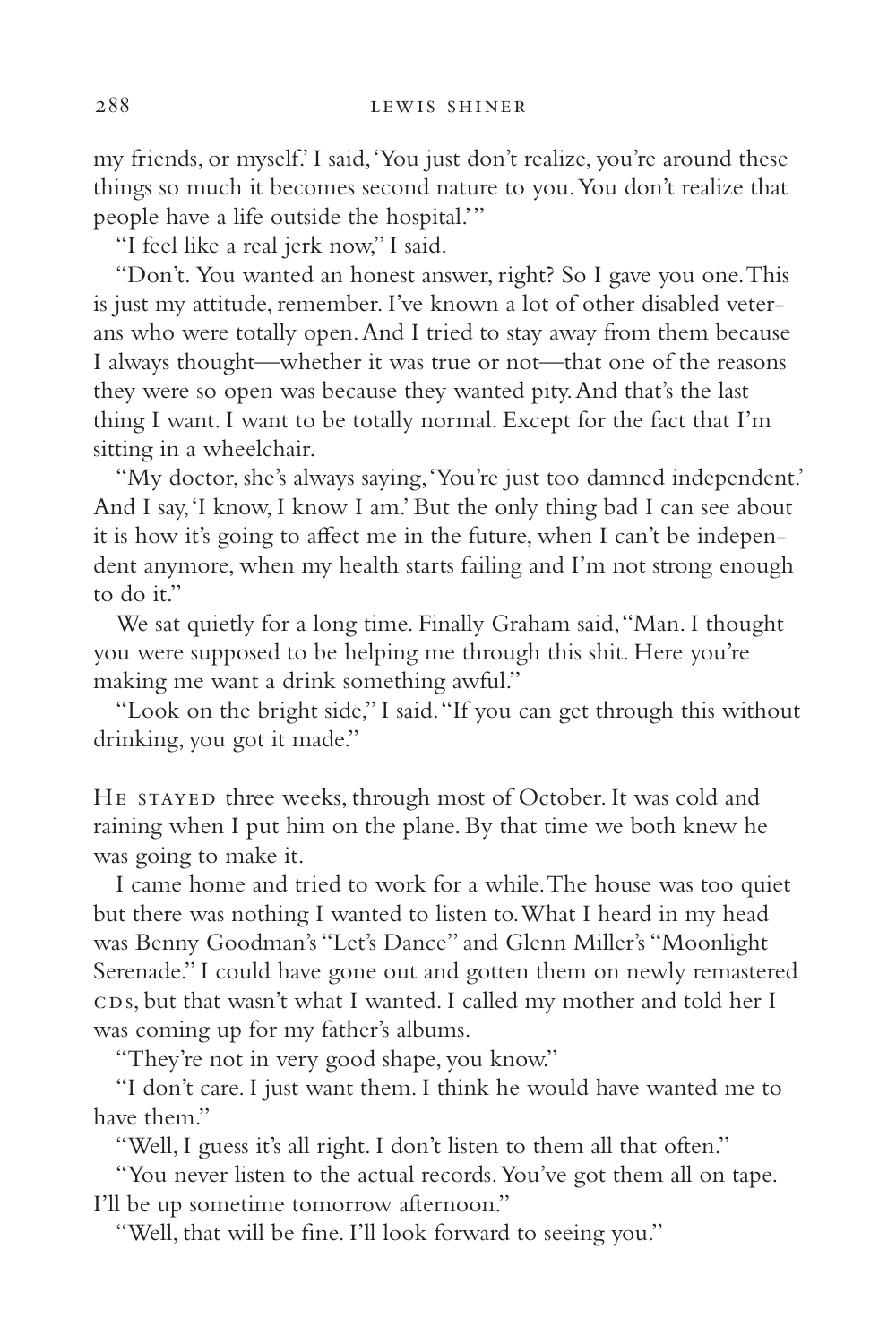I took her out to a Mexican restaurant the next night. When we got back to the house I said, "What did you do with Dad's ashes?"

She looked at me like I'd cracked up. "They're in my bedroom. They're on top of the dresser, in a sandalwood box that your father brought back from Burma."

"I want to take some home with me."

"Well, yes, of course, dear, I always meant for you to have some, when you were ready."

"I think I'm ready now."

She bustled around, finding a small bottle for me to put them in.

Then she got very ill at ease. "Would you...I mean, I don't think I could actually...Can you do it without my being there?"

"Sure"

I went into the bedroom and there it was, a foot long and five inches wide and maybe three inches deep, with carvings of plants and animals all around the sides. I sat on the bed and opened it up. The ashes were inside, in a round bottle nested in tissue paper. I took the lid off and spilled a few of them into my hand. They aren't ground up nice and fine like an American crematorium would do them. There are a few black cinders, and some little chunks of bone, oddly shaped, a lighter shade of gray against the fine dark gray powder. They left a stain on my palm. They are my father.

I put them in my bottle, along with another small handful. Then I closed up both bottles and put the box back on the dresser. I packed my bottle in my overnight bag and went into the living room.

"I've never seen you cry for him," my mother said. It sounded like an accusation.

Maybe you would have, I thought, if you'd come in there with me. But I saw then that her suffering was private, not something she knew how to share with me, that she would always be alone. The way my father was alone when he went over the edge in Cozumel. What I had to do was fight with all my strength and all my heart to make sure that I didn't end up the same way.

"Not yet," I said. "Soon."

I DROVE BACK to Austin the next day. I have a wooden box that my parents brought me from Europe years ago, and I set the bottle of my father's ashes inside it and put it on top of the bookshelves in the white room.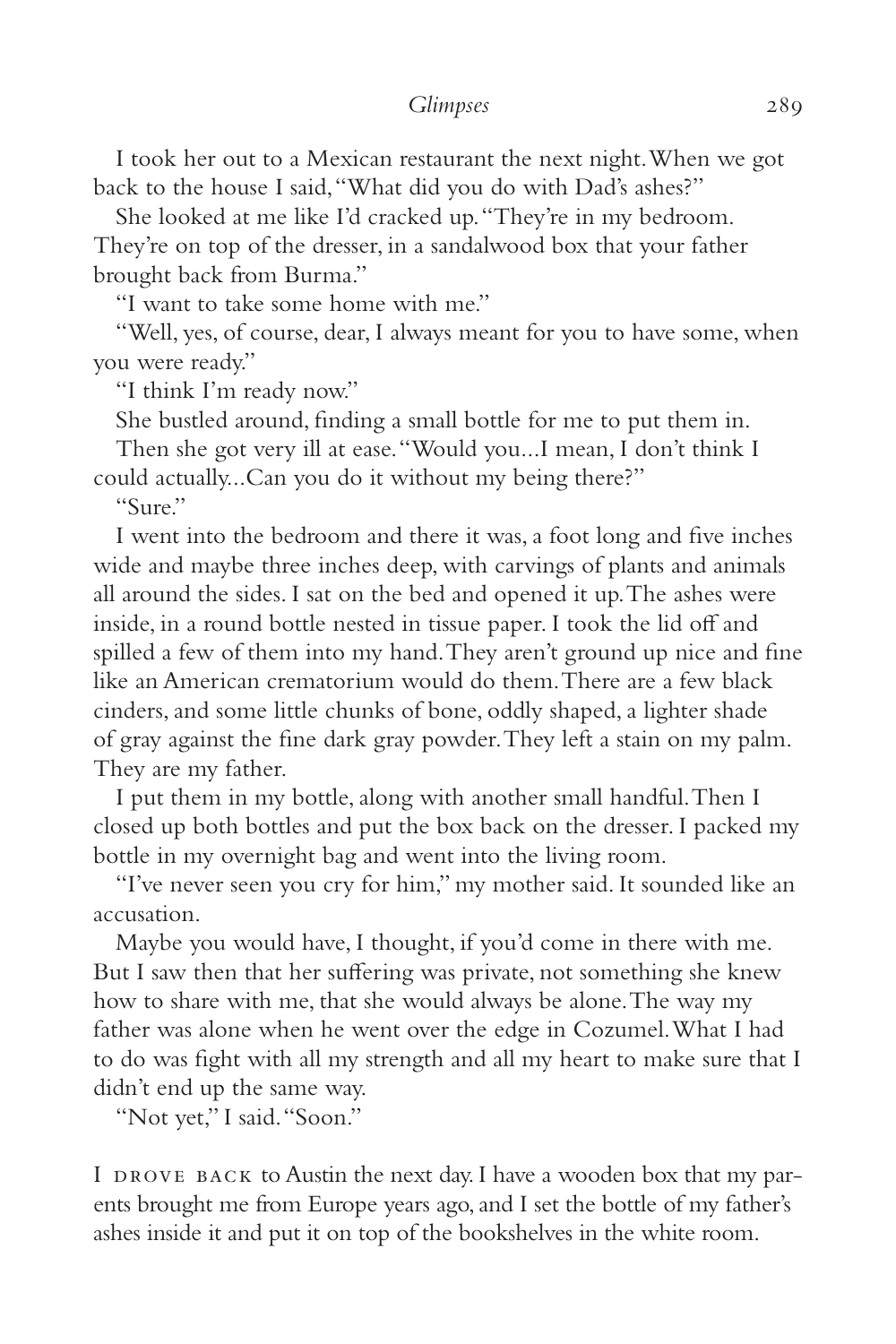My life reverted to routine. It was hard to get up a lot of mornings. If I went back to sleep there was nobody to notice except me, and what I noticed was a headache and grogginess for the rest of the day. I would schedule customer pickups at ten in the morning to give me a reason to get up and get my walk and shower and breakfast over with.

The house was especially empty at night. I would lie in bed and idly hold my penis as I thought about Lori or Erika or Alex, remembering women I'd slept with before I was married, women I'd lusted after since. Half the time I didn't manage enough enthusiasm to get erect, let alone to masturbate.

It was the loneliness as much as the lack of sex. I wanted somebody to wake up next to. Somebody to say, "I love you" to, somebody to say it back. I felt winter coming on, and with it the urge to curl up in front of the fireplace in a pile of blankets. But not alone. Fall is everything dying and it triggers a longing in me, not the romantic, expansive lust of spring but something more primal and intense, the need to fuck death away.

That was when Annette Shipley called, the last Saturday in October. I hadn't seen her since my senior year of high school, when she was in Dallas briefly, ejected from vista and recuperating from an abortion. I'd heard about her occasionally from mutual friends, same as with Alex. I knew she'd worked as a stripper at the Yellow Rose here in Austin, and more than once I'd thought about going down to see if she was there.

"I saw your ad in the *Chronicle,*" she said. "Do you make house calls?"

She had a small, run-down house off Airport and Fifty-first, and a Panasonic all-in-one stereo that just needed some cleanup and a new fuse. She worked at Penney's in Highland Mall, her dancing days long over because of arthritis in her back. She looks good, better than I'd imagined, her hair still long and blonde, her body in great shape. What I'd forgotten was the downward twist to her mouth and her sardonic amusement with the world. "Not bad" is her favorite expression. It was what she said after our failed sex more than twenty years ago.

It was also what she said when, after a few tentative and somewhat brusque dates, we went to bed together. It wasn't exactly like making love. She was very businesslike, with her own condoms in a drawer by the bed, her clothes neatly folded over a chair as she took them off. At that point I was just grateful. My pre-sexual jitters passed pretty quickly and when I came it seemed to take an enormous pressure off my chest.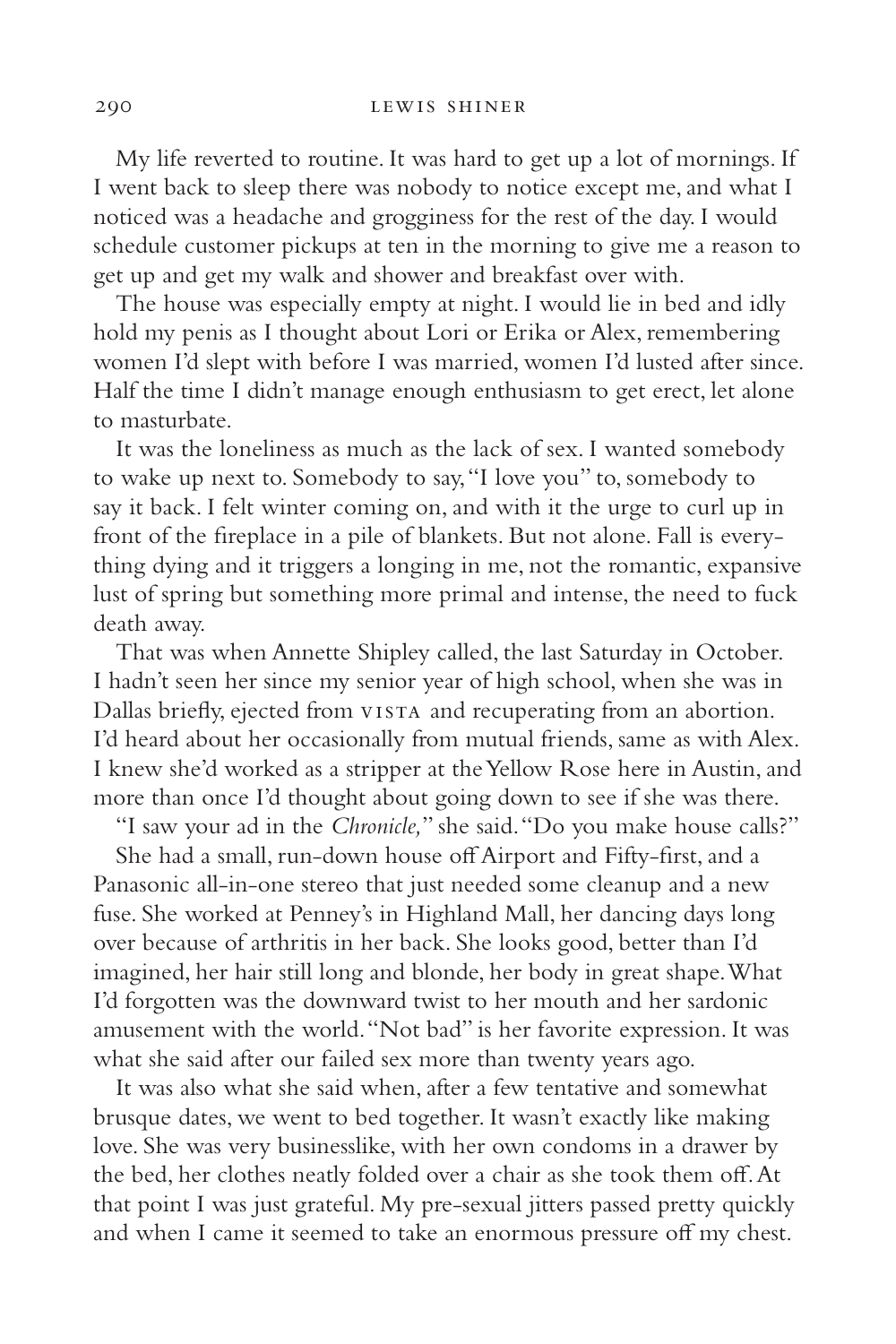We lasted two weeks. Some desperate part of me wanted to fall in love and wasn't succeeding. Some desperate part of her knew I wasn't able to give her what she wanted: romance, tenderness, some kind of hedge against a long, solitary old age. It made her quarrelsome and me sullen. She kept asking me, "What the hell is it you want?" I couldn't tell her.

One morning I woke up and realized the answer was Lori, or if it wasn't Lori it was somebody who could make me forget her. I had a date that night with Annette and I spent all day trying to think of a way out of it. I showed up late and Annette let me in with a perfunctory kiss, then headed to the refrigerator for a glass of wine. I followed her into the kitchen and said, "I was thinking we could go on to dinner or whatever, but maybe I shouldn't spend the night."

"Are we breaking up?"

"I think maybe yes."

"This pisses me off a little. I was going to break up with you, and now you've gone and done it first."

It didn't exactly call for an apology so I didn't say anything at all. "I don't know what you're looking for, Ray. But I've got the feeling I haven't really been there in bed as far as you're concerned. Not who I am now. Just some nineteen-year-old Annette Shipley that you want to prove yourself with. You're not fucking me, you're trying to fuck your own past."

"I feel shitty about this. I feel like I've let you down."

"Of course you do. You were the same way in high school. You wanted everybody to like you. Well, Ray, I'm going to let you in on a secret. We all like you anyway. You can quit trying so hard. So go do what you have to do. I'll skip dinner, if it's all the same. Call me up sometime if you want to get to know me. We don't have to fuck or anything."

"Okay," I said. I tried to kiss her goodbye but she pushed me away.

"Just go," she said. "You've been real good about not playing games or trying to bullshit me, so don't start now."

I DROVE TO DALLAS for Thanksgiving, went up there a week early so I would be with my mother on the night of the sixteenth, the anniversary of my father's death. "I'm fine," she assured me. "Yesterday was rough, dreading it, you know, but today is fine."

In other words, I thought, you've handled it. These bad times will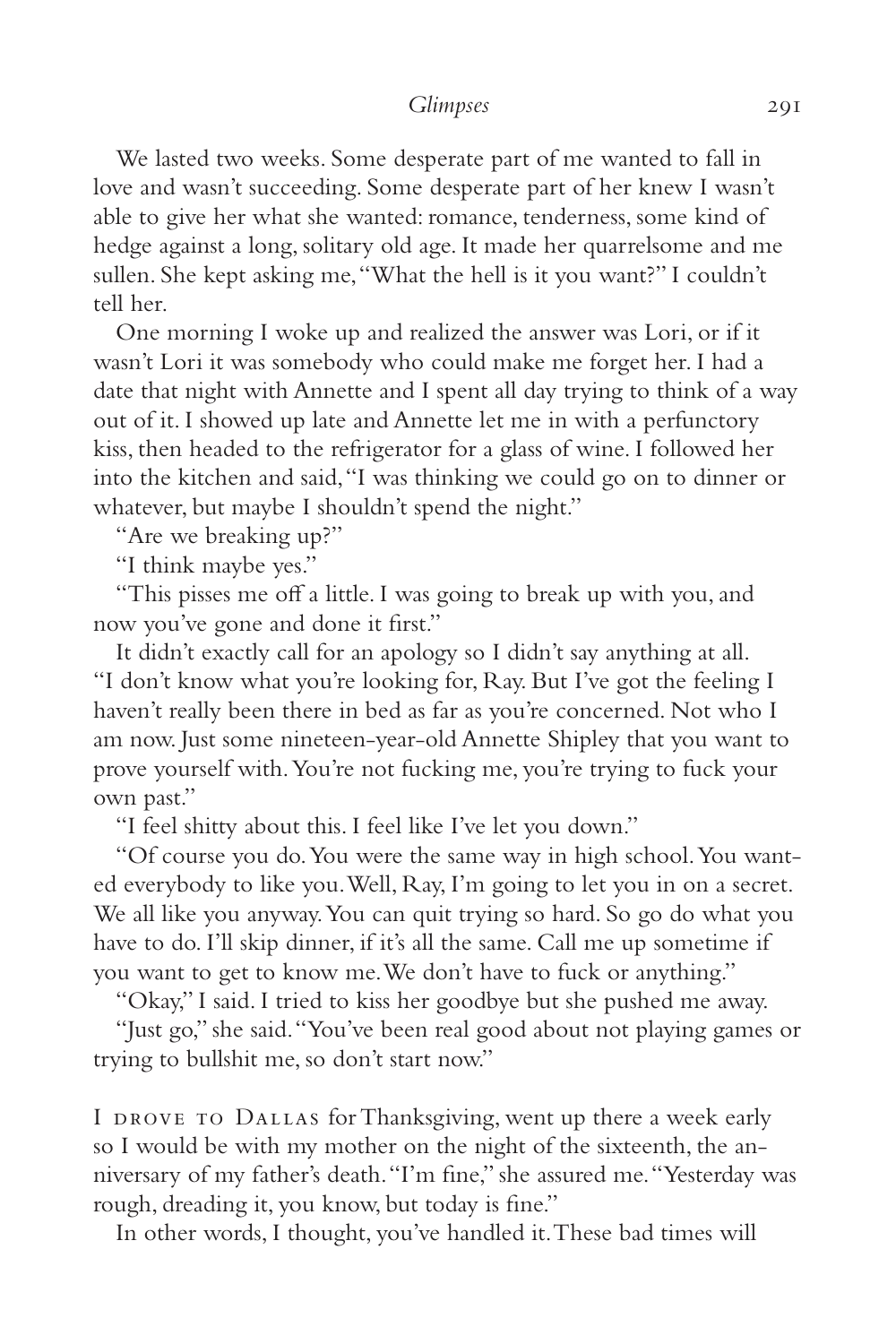always happen some time or some place when I'm not around to see them. She didn't ask about me and I didn't have anything to offer. As I lay in my familiar bed in the guest room that night I waited for some kind of emotion to come, but it didn't.

I had my guitar with me that week and when I felt claustrophobic I would take it to my room and practice. I also spent a few hours every day knocking down the rest of the fishpond.

Thanksgiving dinner was chicken and rice and canned green beans, cooked to death just like my father liked them. Donna from next door and her husband ate with us, and my mother was her usual brave and slightly over cheerful self. She had a little wine and seemed happy to be the center of everyone's attention and concern.

She knew I was in therapy. I had a few questions, and my mother's answers were apologetic, even defensive. There was nothing they could do about all the moves; it was bad luck that landlords had broken lease after lease. My father, she said, had quit the Park Service so he wouldn't have to spend another summer in the field. I had to understand that they'd done everything they could.

I saw her with new eyes. For the first time I knew that I could live through her disapproval, that I could give as good as I got. It kept me from being quite as angry, and when I did get mad there was always the sledgehammer and the fishpond. She cried when I left and I reminded her that Christmas was only a month away, that I would see her then.

Christmas came before I was ready. I bought a tree the day before my mother arrived, which took all my willpower. It was something Elizabeth and I had always done together, on her birthday. It was seventy degrees outside and I was devoid of goodwill and charity. I remembered again all those Christmas vacations and birthdays on the road.

We had Christmas dinner with Pete and his wife, Cindy. My mother had a couple of glasses of wine with dinner and decided to tell the story of me at Indian Bible School. This was the summer when I was ten, at Chaco Canyon National Park. I guess it's the thing I'm most ashamed of in my life. My parents decided to send me to the Vacation Bible School with the Navajo kids. On the first day, in church, I announced in a loud voice that the pew I was sitting in was reserved for white people.

Pete and Cindy looked at their plates, embarrassed for me, and I saw red. "And where the hell do you think I learned that?" I said. "I wasn't an adult, no matter how hard you worked to turn me into one, to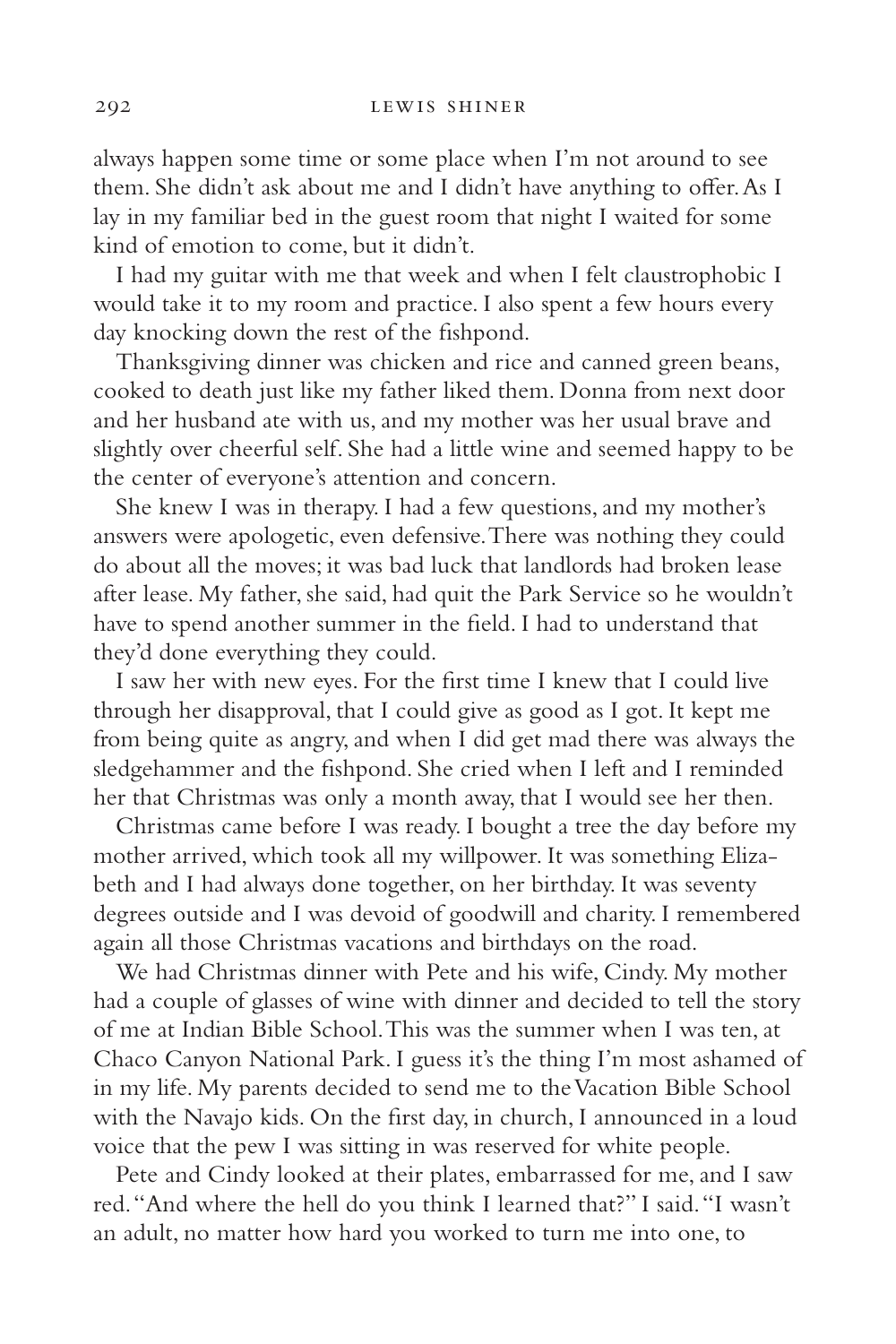never let me have a childhood. I was a mirror of you two. You taught me how I was supposed to feel about Indians. You taught me to sit off by myself. You made me into that scared, lonely, knotted-up little kid. You and nobody else. And if you want to brag about it, you can do it somewhere else."

We didn't stay long after dinner. On the drive home my mother said, "I think I should see if I can get a flight out in the morning. I just remembered I was supposed to look after Donna's mail, and I'm worried about this leak in the back outside faucet."

"No," I said. "I don't want you to run away. We've been running from things in this family as long as I can remember. You fucked up, okay? You embarrassed me in front of my friends, for no good reason. So I embarrassed you back, and now it's over. And we're going to go on."

She stayed through the twenty-ninth. We played games and watched tv and she even came up one afternoon to learn a little about what I do for a living.

The day after she left was my thirty-ninth birthday. I spent it at the movies, four of them in a row. It took all day. I got home about ten o'clock. There were a lot of birthday messages on the machine, from Joan and a couple other customers, from Pete and my mother and even Elizabeth. I was listening to them when the phone rang.

"Will you accept a collect call from Lori?"

"Yes." I was instantly wound up. "Yes, please."

"Hi," Lori said.

"Hi yourself."

"I thought I'd say Merry Christmas and see if you were okay."

"You sound so close."

"No, I'm not in Austin." There was a short pause. "I kind of wish I was."

"Is Tom there?"

"No."

"Then you can wish me happy birthday, too."

"I knew it was your birthday. I just didn't know if I should say anything. Are you okay?"

"Yeah, pretty much. I think so."

"Are you...did you have to spend the day alone?"

"I don't guess I had to. But I did."

"So you're not..."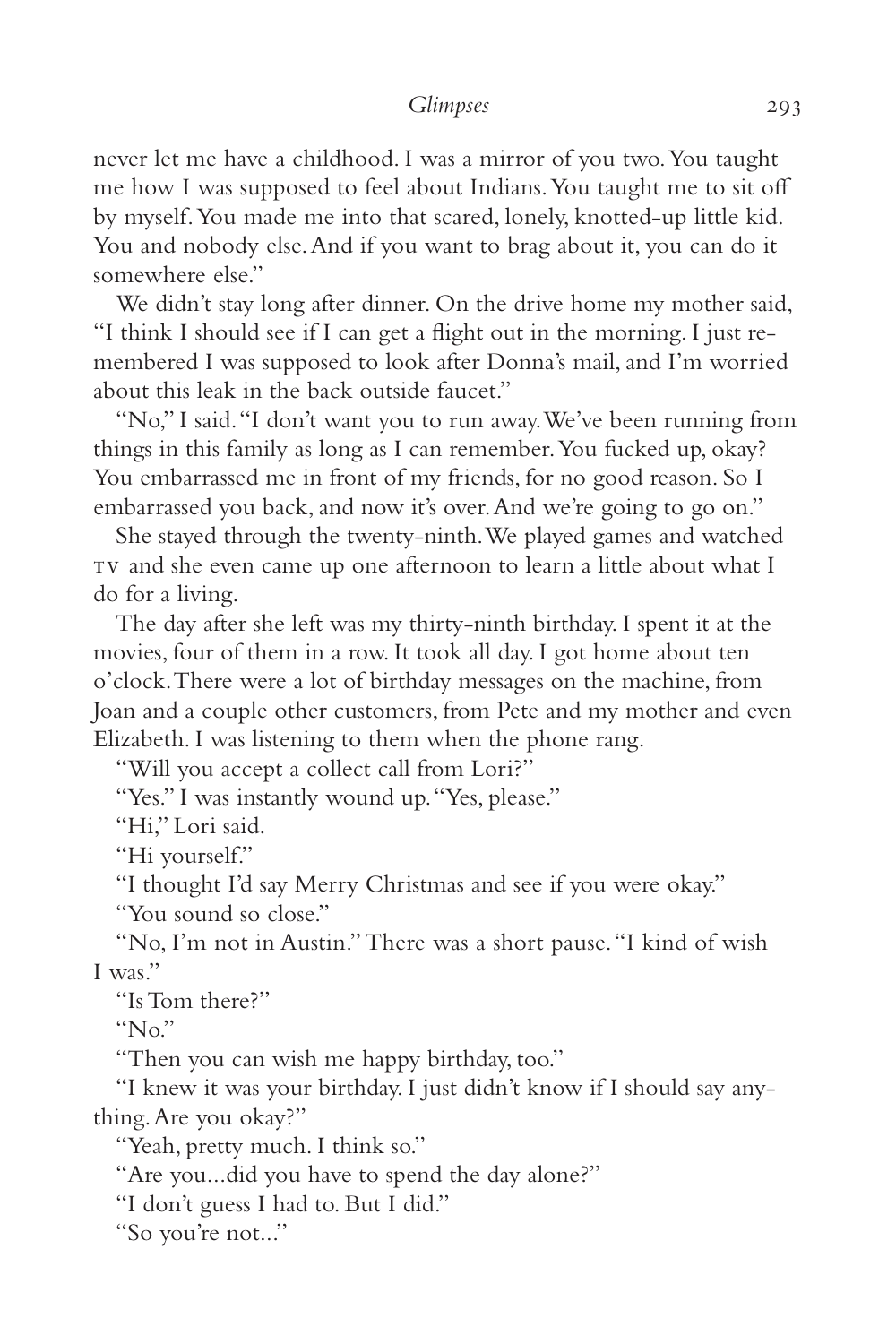"Seeing anybody? No. I...I was for a couple weeks last month. It didn't work out. There's not much to say."

"Yes there is. There's lots to say. Because your relationships with women have a lot to do with anything that might happen between you and me."

"I didn't think anything was *going* to happen between you and me."

"Nobody ever said that. I have to get my life sorted out. And I have to know you're sorting yours out too."

So I told her about Annette, everything I could think of. I can't imagine she got any pleasure from details of my sex with another woman. I was as honest as I could manage. "I was lonely," I said. "I need a relationship. I need to be touched. You said it yourself, how you get weird living alone."

"How do you think that makes me feel? Is that all you want from me? To plug me into some slot labeled 'Relationship' in your life? Am I that interchangeable?"

"No," I said. "But you're taken."

There was a long silence. "I've left Tom. Finally."

"Jesus Christ. Where are you?"

"I'm in Mexico City right now, but I'm coming to the States."

"I want to see you."

" $No.$ "

"Lori—"

"I mean it, Ray. I'm not ready. I need some time to put myself back together."

"Are you hurt? Did that son of a bitch—"

"No, there's no physical damage. It's all on the inside. Right now I don't feel like there's a real person for you to see."

"I can help."

"You're doing it again. Stop trying to rescue the world and work on yourself." A second later she said, "You're sighing again."

"Breathing. I'm breathing. Will you let me know where you end up? Write me or call or send a telegram? You have my address with you?"

"Yes."

"I love you."

"We'll see," she said.

New Year's Eve, 1989/90. I went to a party at Pete's and danced with a number of women and collected a few kisses and then came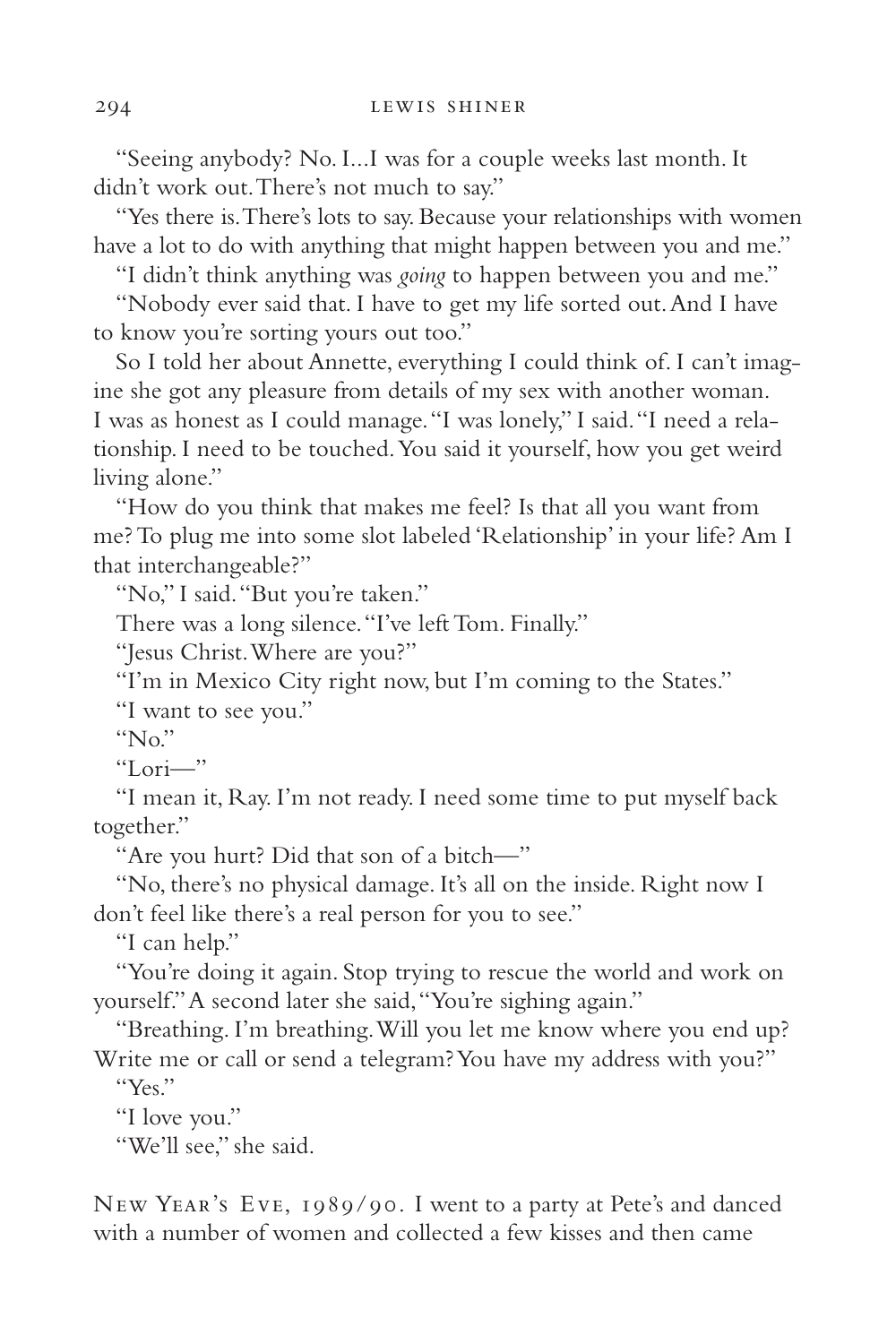home for a good night's sleep. The Berlin Wall was down, Lori was free, it was the nineties. It was something to get up for in the morning.

Take a broken stereo, where only one channel comes through, or where the sound cuts out without any warning except a tiny click, or where there's all bass and the speakers just hum and fuzz. You take it apart and you isolate the circuits and you track the problem down. Sometimes it seems hopeless, that there is no possible explanation. Then you figure out that you've taken something for granted that you shouldn't have, that there's one more question you should have asked. And there's your answer. Maybe you have to order a part, maybe you can rig a fix there in the shop. Either way, you end up with a stereo that plays again, the music as clear and clean and pure as you can make it, and it's there whenever you ask for it.

That's what I did through January and February and the first half of March.

There were times when I thought about making a pass at Joan, about calling Annette again, about trying to lure Alex away from her family. I learned that impulses go away if you ignore them long enough, at least the stupid ones do.

One Tuesday in February I found myself finally telling Georgene about my near-death experience. When I came to the part about what my father said, the part where he said, "Let go," it made me cry pretty hard.

She thought it was important. She said I'd started to grieve for him. I don't know if it's true, but that Thursday I took the box and the bottle of ashes into her office. That was where I finally dumped them out into the box. We made a little ceremony out of it, I guess the way I would like to have done with my mother.

I've heard it's possible to go your whole life with, say, the muscles in your back completely tense. It's only if somebody tries to massage them that you start to feel the pain. And then, slowly, gradually, maybe you can get them to relax. To let go.

I got Lori's letter on March sixteenth.

It said she was in Houston, taking a Master's in Social Work at Rice. She wasn't sure what she would do with it. There were hospitals, there was family counseling, she didn't know. The work was hard and she was long out of practice at being a student. She thought of me a lot but she wasn't ready to see me yet.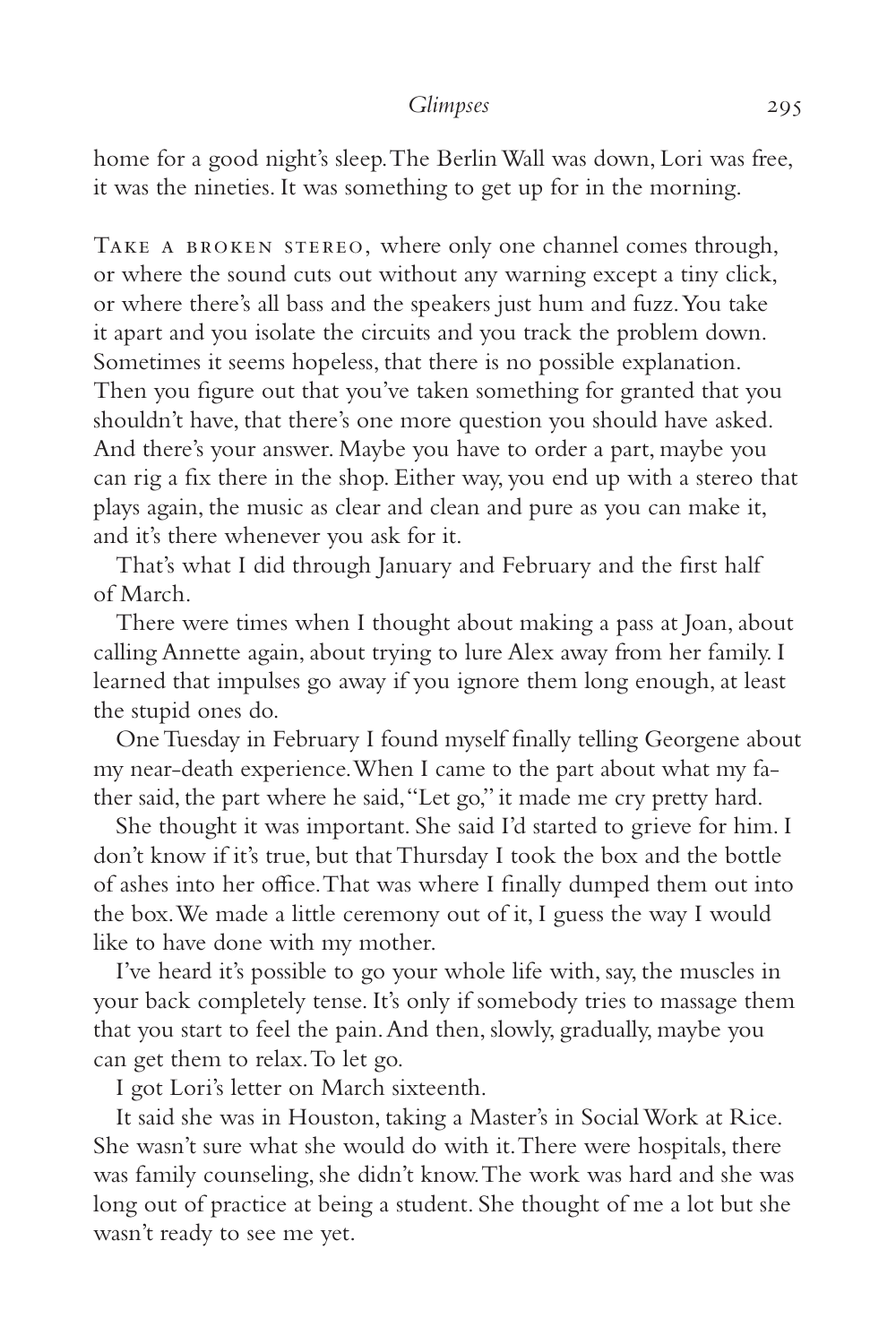There was a return address on the envelope.

I was in Houston by late afternoon. The address matched an apartment in a slightly run-down neighborhood east of River Oaks. A beatup yellow Chevy Nova was parked in front of her door.

My hands shook as I got out of the car. I walked across the street and rang her doorbell. After a few seconds I heard footsteps. My throat swelled shut. I knew she was looking at me through the peephole in the door. A muffled voice said, "Oh shit."

"Lori, it's me. Are you going to let me in?"

"I'm thinking."

"You put your address on the envelope. What did you think I'd do?" "Respect my wishes and leave me alone."

"Okay," I said. I turned around and walked toward the car. Part of me had known this would happen and was saying I told you so. I had this masochistic image of myself going home and closing all the blinds and licking my wounds in the darkness. Better off alone, it said.

I heard the door open behind me. "Ray," she said. "Wait."

I turned around. She was wearing an Aztec calendar T-shirt that came to her knees and fuzzy pink socks. Her hair was darker than I remembered it, her tan faded. Her eyes were just the same.

There was a lot we had to talk about. We didn't talk. I kissed her there on the doorstep and we backed into the apartment without letting go of each other. I didn't see the furniture or the color of the walls. All I saw was her, her eyes, her mouth. She pulled at my shirt and then we were both naked, and I was inside her there on the cheap shag carpet.

Eventually we made it to the bedroom and we didn't come out until the next morning. During the night we finally talked.

"You should have told me you were here," I said.

"I wasn't ready," she said. She lay in my arms, her head on my chest.

"I just think about the weeks we lost."

"We've got time. We've got years. If that's what you want."

"You know it is. Why don't you come to Austin? You can transfer to UT. I've got the house, you wouldn't have to worry about rent..."

"No. I'm sorry, but there's no way. Austin doesn't have a teaching hospital, and I think that's where I want to work. I'm already halfway through the semester here. It's not fair to ask me to drop that."

"No," I said. "You're right." I saw where we were headed and felt a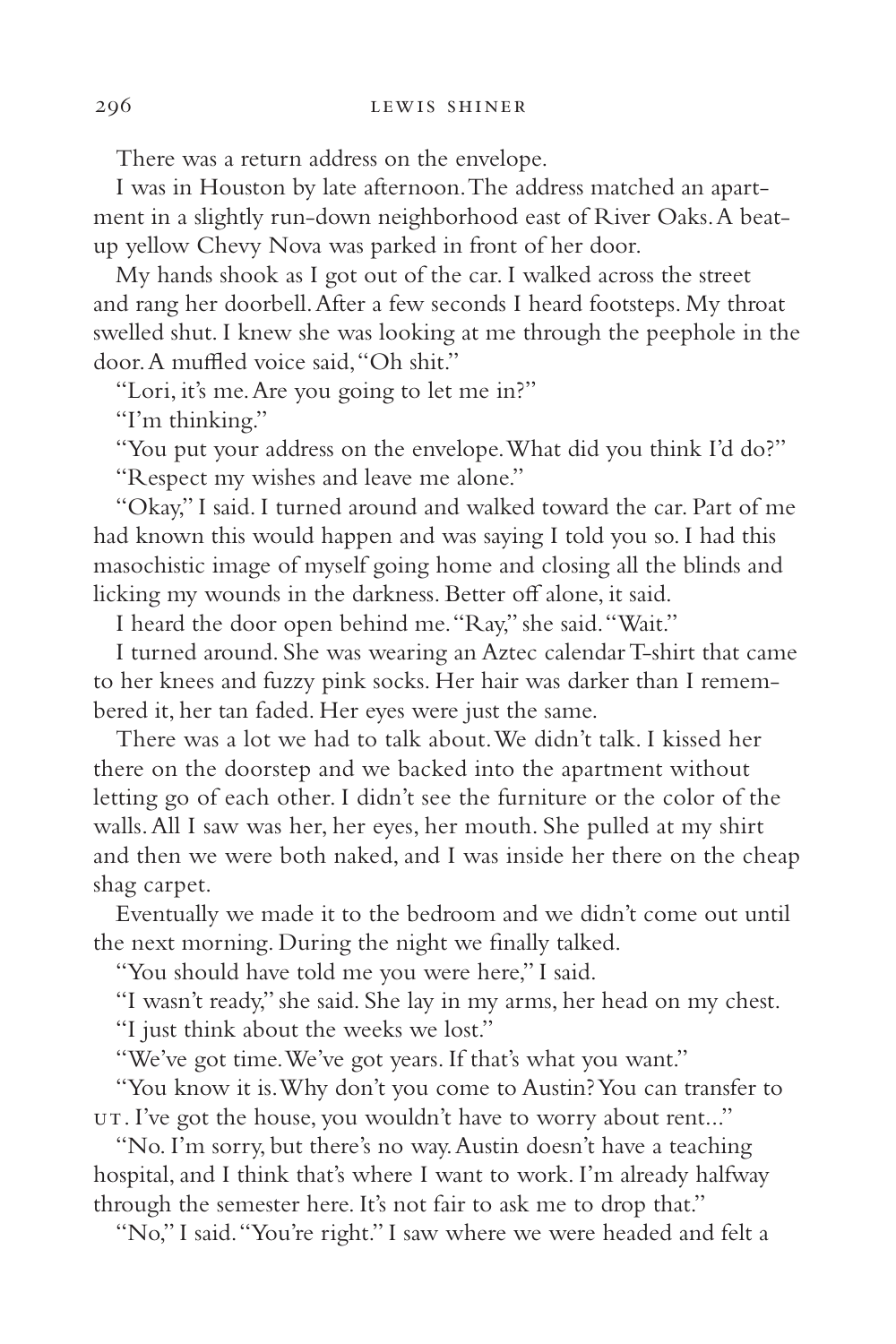moment of panic in my guts. "Whereas I can do what I do anywhere. I can fix stereos in Houston as well as in Austin."

"I can't ask you to do that either. To leave your house..."

"You didn't ask." I took a deep breath, and in that long second let myself feel everything that was tied up in that house. The house where I'd lived longer—by a factor of two or three—than anywhere else in my life. Where my father had stayed and Elizabeth and I had spent most of our marriage. Where I'd planted shrubs and mowed the lawn and raked the leaves, where I'd finally started my own business.

None of that mattered as much as the woman that lay next to me. "You didn't ask," I said. "I offered."

For the rest of March and all of April I spent two days a week in Austin, finishing the repairs I was committed to there, making arrangements to rent out the house, packing. Lori and I found a four bedroom house a few blocks from her apartment and signed a year's lease. I put our new phone number in my first ad in the Houston *Press.*

Lori was not that crazy about moving so quickly from one long-term relationship to another. I was prickly, despite all my best intentions, about leaving Austin. Sometimes we're up until two or three arguing it out. It's so different from the long, lonely silences of my marriage to Elizabeth. The fights are part of something alive and growing, something the two of us are building together, using the pieces of our broken lives as material.

I tried to get Georgene to continue our sessions by phone, but it wasn't her way. She gave me a list of people in Houston. I wasn't prepared for how much it hurt to say goodbye to her.

I was still there in Austin, loading the last of my possessions into a U-Haul, when the phone rang. It was unnaturally loud in the empty house.

"This is Dr. Ling in Dallas," the voice said, and I knew it meant my mother.

"How bad?" I said.

"Your mother's had a stroke. We don't know how serious it's going to be yet."

"What hospital?"

"St. Paul's."

"I'm on my way."

Lori was in class the first time I called. I called again from Dallas and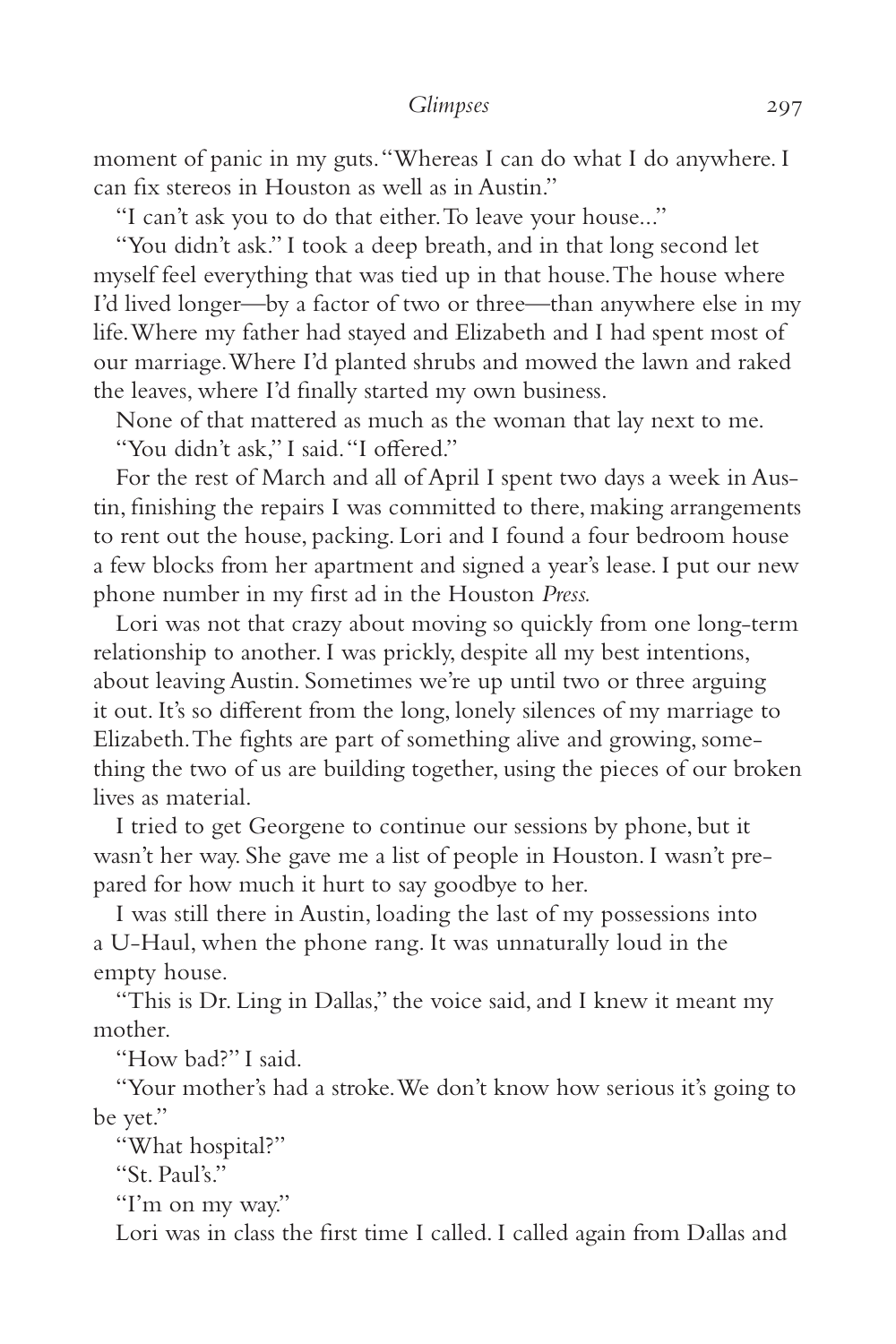this time she was in. She made sure I was all right before she asked about my mother.

"She's asleep," I told her. It was dusk and the blinds were closed in the hospital room. My mother's breath was ragged from asthma. "She was awake when I got here and she recognized me and everything. She's numb all down her right side and she has trouble talking. They think she's going to be okay."

"Good."

"Well. It means she can't go back to living alone. She's going to have to go into some kind of nursing home."

There was a long silence, and then Lori said, "No. She's staying with us."

AND SO IT CAME TO BE that I live in Houston in a big house with my mother and the woman I love. Lori works at M. D. Anderson Hospital as part of her degree, counseling female cancer patients and their families. Most of her patients die. She tells people it's okay, that she's always been good at short-term relationships. Behind the humor something else is working itself out. Her job is healing her, and she is healing me.

My mother is another story. When she gets Lori alone she talks endlessly about my father, about what a great sex life they had, about how he was as warm and expressive in private as he was cold in public. She's staked out her own personal, private memories, memories that exclude me. Someday I'll accept that, and I'll grieve for my father, and for the wasted years of my marriage, and the childhood I never had. I get closer to it every day, and one day it will simply happen.

Life is quiet. My mother is teaching me to play bridge. Sometimes it's hard for her to hold her cards, but her mind remains sharp. Her memories, real or imagined, seem to get more vivid every day as the present recedes. We have a cat named Herbert and some beautiful art deco furniture from the antique shops along Westheimer. Graham says he's tired of LA and thinks it's time to move Carnival Dog to Texas. He wants to get away from oldies and give some new young bands a start. I wouldn't be surprised to see him here by New Year's.

We listen to *Smile* now and then, even though it makes me lonesome for Brian. I tried *Celebration of the Lizard* the other night and enjoyed it, but what can I say? It's not me.

It's still too painful to listen to Hendrix.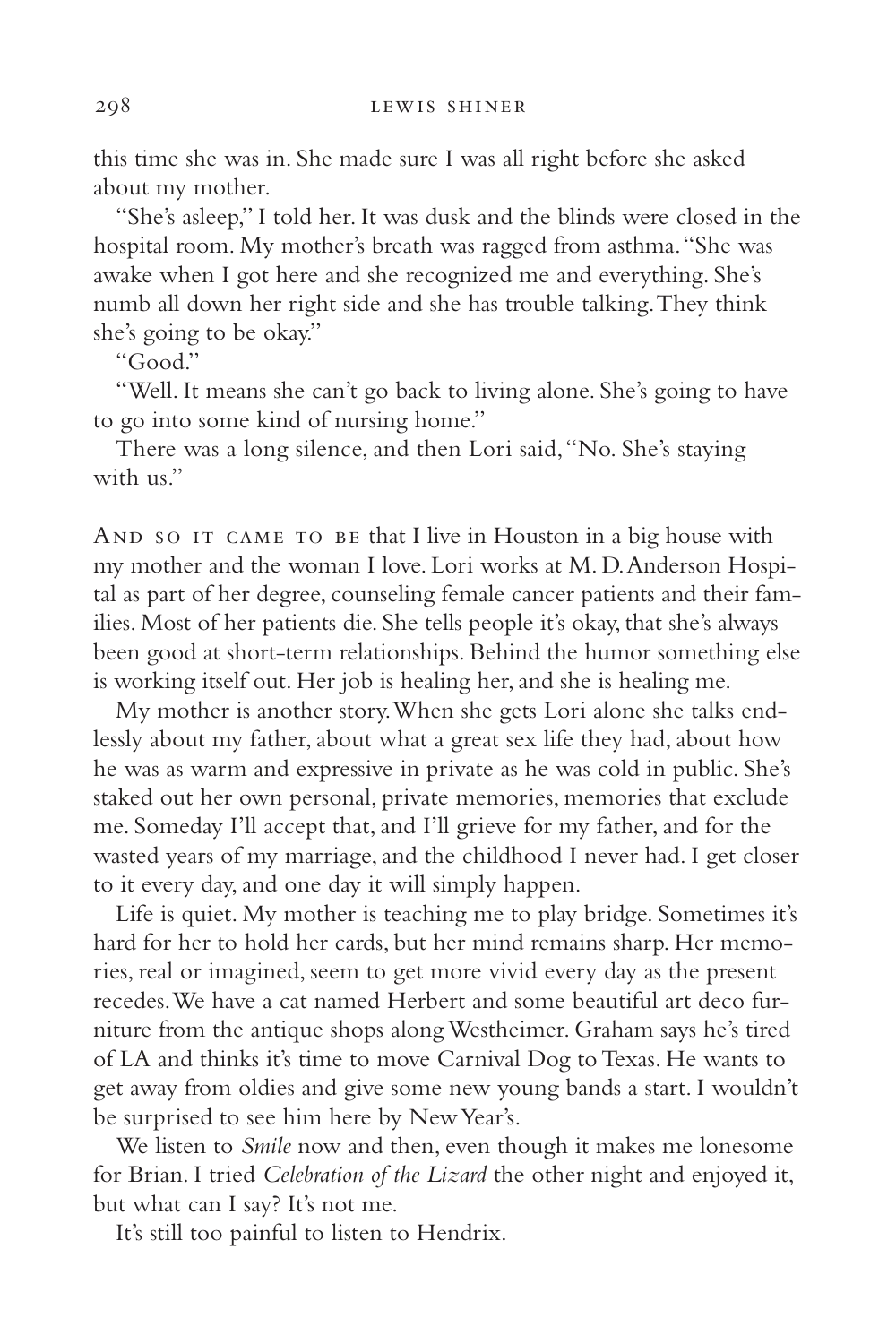Last night I dreamed about my father again. It wasn't much of a dream. He and my mother and I are staying in some kind of beach house, maybe in the Caribbean. We have lunch together and my father tells the halibut joke. I take a towel and go down to the ocean by myself to swim. The water is clear and beautiful.

When I woke up Lori was nestled behind me, with her arms around my chest.

I guess that's about it. Business is great, and I like to think that it's because of the quality of the work I do, that it's because I really care how the music sounds. If you're ever in Houston and need your stereo fixed, you should give me a call. I'm in the book.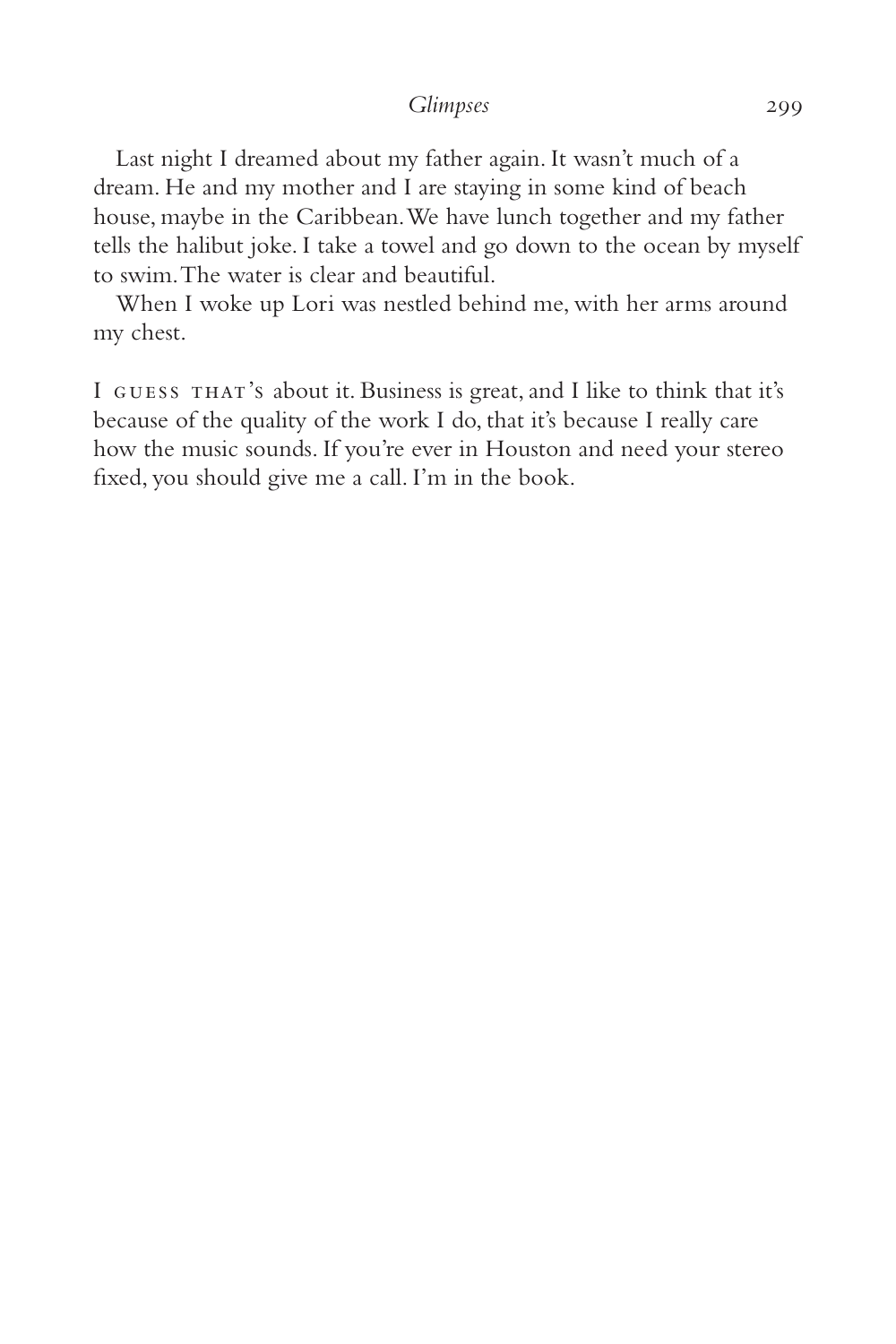# author's note

THE ORIGINAL EDITION of *Glimpses* was short on explanations; I'm not sure why. I'll try to be more thorough here.

Even more than my other novels, *Glimpses* mixes fact and fiction not just in the historical sections dealing with famous musicians, but in the more obviously fictional characters surrounding Ray Shackleford. I did something in this novel that I'd never seen before, which was to use transcripts of actual interviews and attribute them to doppelganger characters in the novel.

The most extensive interviews were with my friend Paul Bradshaw of Springdale, Arkansas. Paul (unfortunately) never worked for a record label, but he was the model for Graham Hudson, and a good deal of Graham's life history is taken from interviews I did with Paul. Paul died a few years ago, but I will never forget his generosity and his love of music and literature.

Carnival Dog Records is fictional, but obviously based on Rhino Records in Los Angeles. Harold Bronson of Rhino gave me a delightful tour of his business, and then set me up with the equally wonderful Bill Lightner of K-Disc Mastering in Hollywood.

Charles Shaar Murray is quite real, and virtually everything he says in this novel is taken verbatim from a recorded interview he was kind enough to give me in London.

Erika Hannover is a fictional character, but her recounting of Marianne Faithfull's near death experience came from a long and very moving phone interview with Marianne herself, for which I am deeply thankful.

My conversation with James "AI" Hendrix was much as documented in the novel. My companion was Leslie Howle, who set it up as a surprise for me while I was teaching a writing workshop in Seattle. Along with the visit to Jimi's grave, it made an amazing start to a long friendship.

Tricia Jumonville was an essential part of the last chapter, and has remained in touch, for which I am immensely grateful. Thanks also to Zorena Bolton and Denise Weinberg, my therapists, who offered many crucial insights that I stole for the book. My friend Walton "Bud"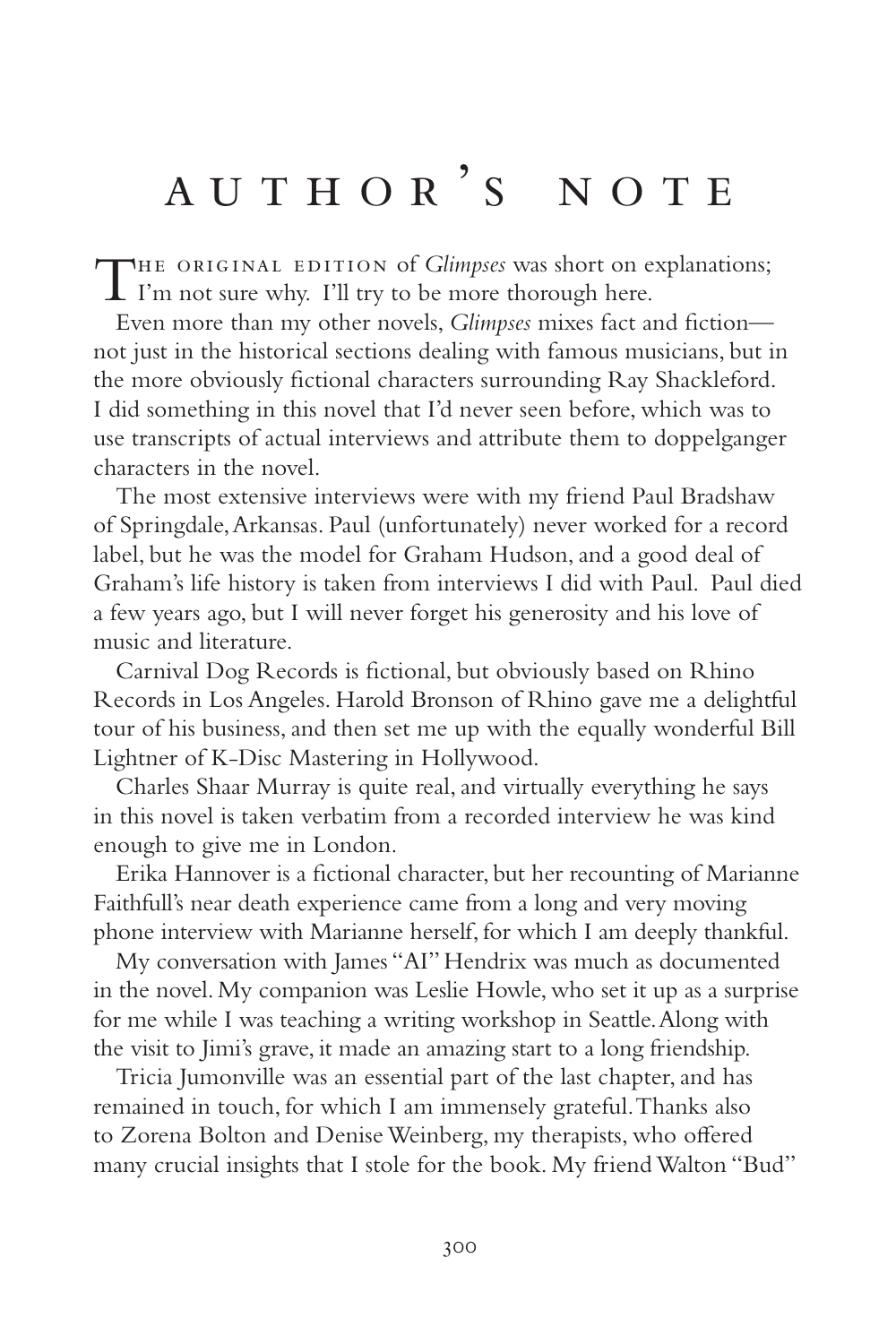Simons was a major contributor to this novel, and to my life while I was writing it, and I've never adequately thanked him for all he did for me. Other members of the Austin gang appear here in various disguises, including Bill and Sally Wallace and Caroline Spector. Inspiration was also provided by Catherine Pogue and Elissa Turner.

Much of Lori's history is taken from interviews and conversations with a number of women, including Mary Alberts and Viki Blaylock. I changed many details to protect the guilty, and I want to make it clear that Lori is very much a composite character and ultimately the product of my imagination.

Among the most valuable books in my general research were: *The LA Musical History Tour* by Art Fein (Faber & Faber), which Art augmented with a personal tour and great anecdotes; *The Map* by Paul Williams (And Books), a brilliant meditation on the experience of listening to music, bolstered by conversations with Paul himself, who has been a great supporter of my work; "The Fifties and Before" by Ed Ward, from *Rock of Ages: The Rolling Stone History of Rock and Roll* (Rolling Stone/ Summit), which provided vital historical context; Norm N. Nite's *Rock on Almanac* (Perennial), for chart history, obituaries, and statistics, though I double-checked everything I could in those pre-Internet days.

For details of the Beatles in the studio I relied on *The Beatles Recording Sessions* by Mark Lewisohn (Harmony).

I wasn't satisfied with any of the books on the Doors, but found the most useful to be *Riders on the Storm* by John Densmore (Delacorte) and Danny Sugarman's *WonderlandAvenue* (Morrow). Richard Butner, Doors fan extraordinaire, provided major assistance in this area.

The definitive Beach Boys biography at the time I wrote *Glimpses* was still *The Beach Boys and the California Myth* by David Leaf (Courage), though because it was authorized, it went too easy on Mike Love and Brian's father. I read *Heroes and Villains* by Steven Gaines (NAL) and Brian's "autobiography," *Wouldn't It Be Nice* (HarperCollins), and took both with large doses of salt. The most valuable book for me was *Look! Listen! Vibrate! Smile!,* compiled by Domenic Priore (Surfin' Colours). This scrapbook might just contain every word published about the *Smile* album during the period (1966-1967) when release seemed imminent, with enough typewritten commentary by Priore and friends to guide you through the contradictions. This is how history should be taught.